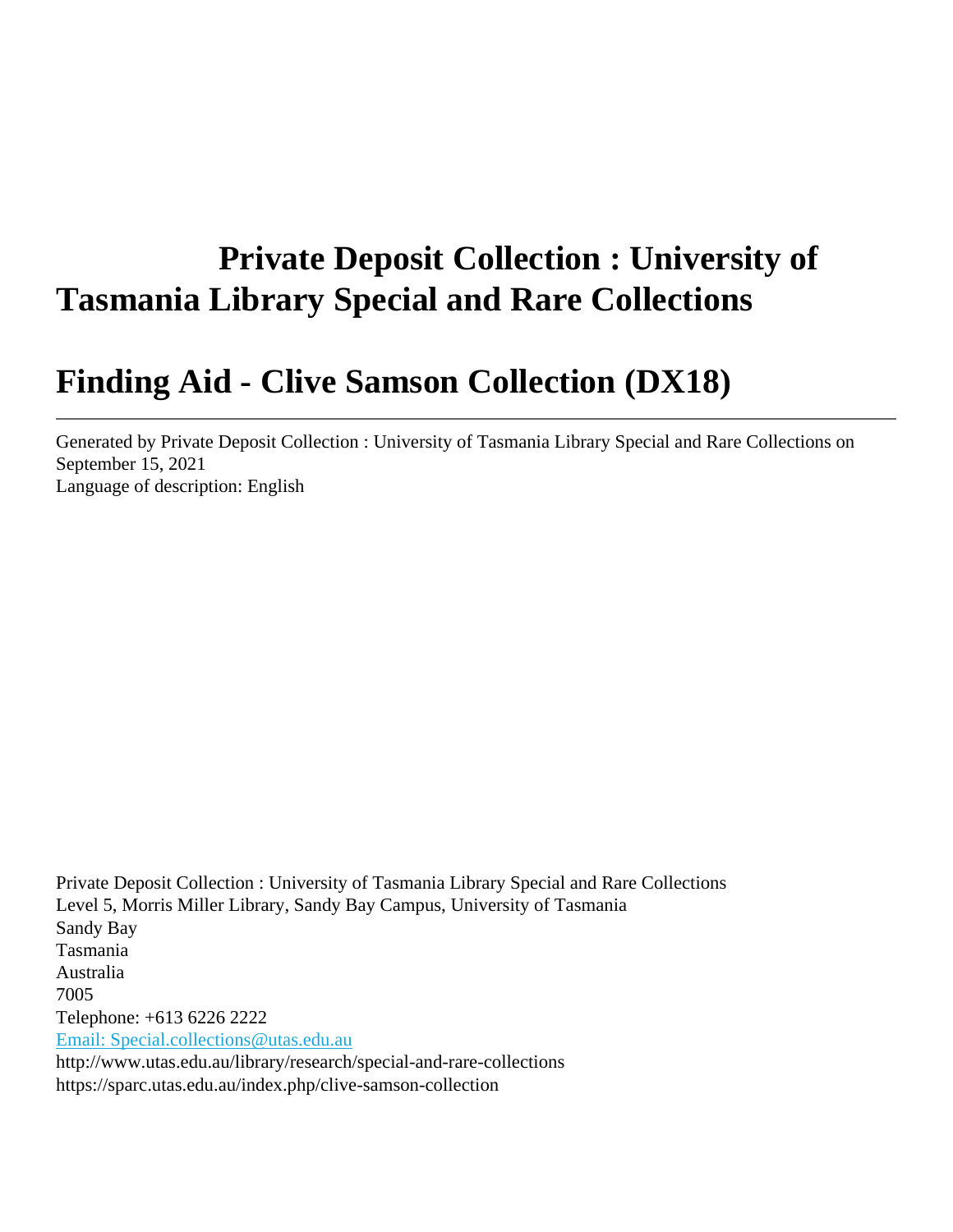## **Table of contents**

| 40 |
|----|
|    |
| 44 |
| 45 |
| 47 |
|    |
| 58 |
|    |
| 70 |
| 75 |
| 83 |
|    |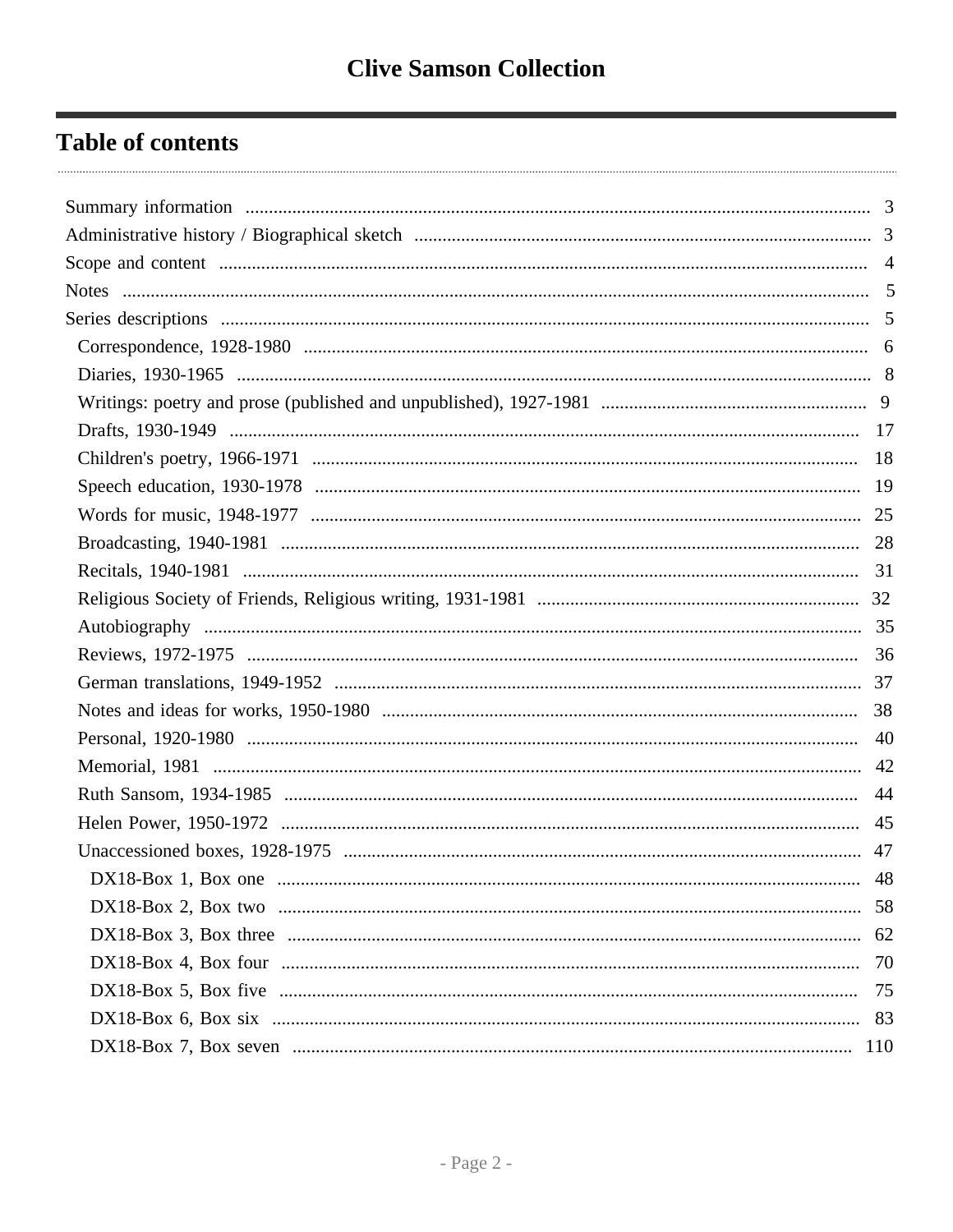| <b>Repository:</b>                           | Private Deposit Collection : University of Tasmania Library Special and<br>Rare Collections |
|----------------------------------------------|---------------------------------------------------------------------------------------------|
| <b>Title:</b>                                | Clive Samson Collection                                                                     |
| Reference code:                              | DX18                                                                                        |
| Date:                                        | 1927-1981 (date of creation)                                                                |
| <b>Physical description:</b>                 | 36 type one boxes                                                                           |
| Dates of creation,<br>revision and deletion: | HE Feb $2019$                                                                               |

### <span id="page-2-0"></span>**Summary information**

### <span id="page-2-1"></span>**Administrative history / Biographical sketch**

#### **Note**

Clive Sansom (1910-1981), poet and speech educator, was born at Finchley, North London, in 1910. He worked as a clerk and salesman in London and studied speech and drama under Marjorie Gullan at the Polytechnic, Regent Street, and the Speech Institute (1930-35) and phonetics under Professor Daniel Jones at University College, London (1935-6). He lectured in speech training at Borough Road Training College, Isleworth, and the Speech Fellowship (1937-9) and edited the Speech Fellowship Bulletin (1934-49). He was instructor in the Drama School of the London Academy of Music and Dramatic Art (LAMDA) and examiner in speech and spoken poetry. In 1937 he married a fellow student and speech teacher, Ruth Large from Tasmania. Although neither was at the time a Quaker, they were married in the Friends Meeting House at Winchmore Hill. They were both interested in the Society of Friends and had attended a few Meetings. Clive's teacher and friend, Marjorie Gullan, was a Quaker. Soon they both joined the Friends. Clive Sansom contributed poems and articles to Friends' journals and studied religious topics. During the war Clive, as a conscientious objector to war, did land work, partly based on "Spicelands" a Quaker Centre for special "war work". In 1949 Clive and Ruth Sansom travelled to Hobart to visit Ruth's family and decided to settle in Tasmania. Clive was appointed, with Ruth, Supervisor of Speech Education for the Tasmanian Education Department and was responsible for the Speech Centre 1950 - 1965 and was also examiner in speech and drama for the A.M.E.B. He and Ruth broadcast and wrote scripts for the ABC. programs for primary schools. Clive also wrote or edited a number of short plays for schools. Clive Sansom's main works included In the midst of death, (1940), The unfailing Spring (1942), Passion Play (a novel based on the Oberammergau passion play, 1950), The Witnesses (Festival of Britain prize winning poem 1951), The World turned upside down (a morality play, 1948), The Cathedral (1958), performed in Salisbury for that Cathedral's 700th anniversary 1961), Dorset Village (1962), Swithun of Winchester (produced in Winchester Cathedral for the 100th anniversary of the translation of St. Swithun 1971), Francis of Assisi (performed in Winchester Cathedral 1978, published 1981). He also wrote or edited a number of works for schools, including Adventures in words with Rodney Bennett (1936), Speech rhymes, Acting rhymes, Counting rhymes, Story rhymes, (1942-80) Speech and commucation in the primary school (1965) etc. and edited a number of anthologies, such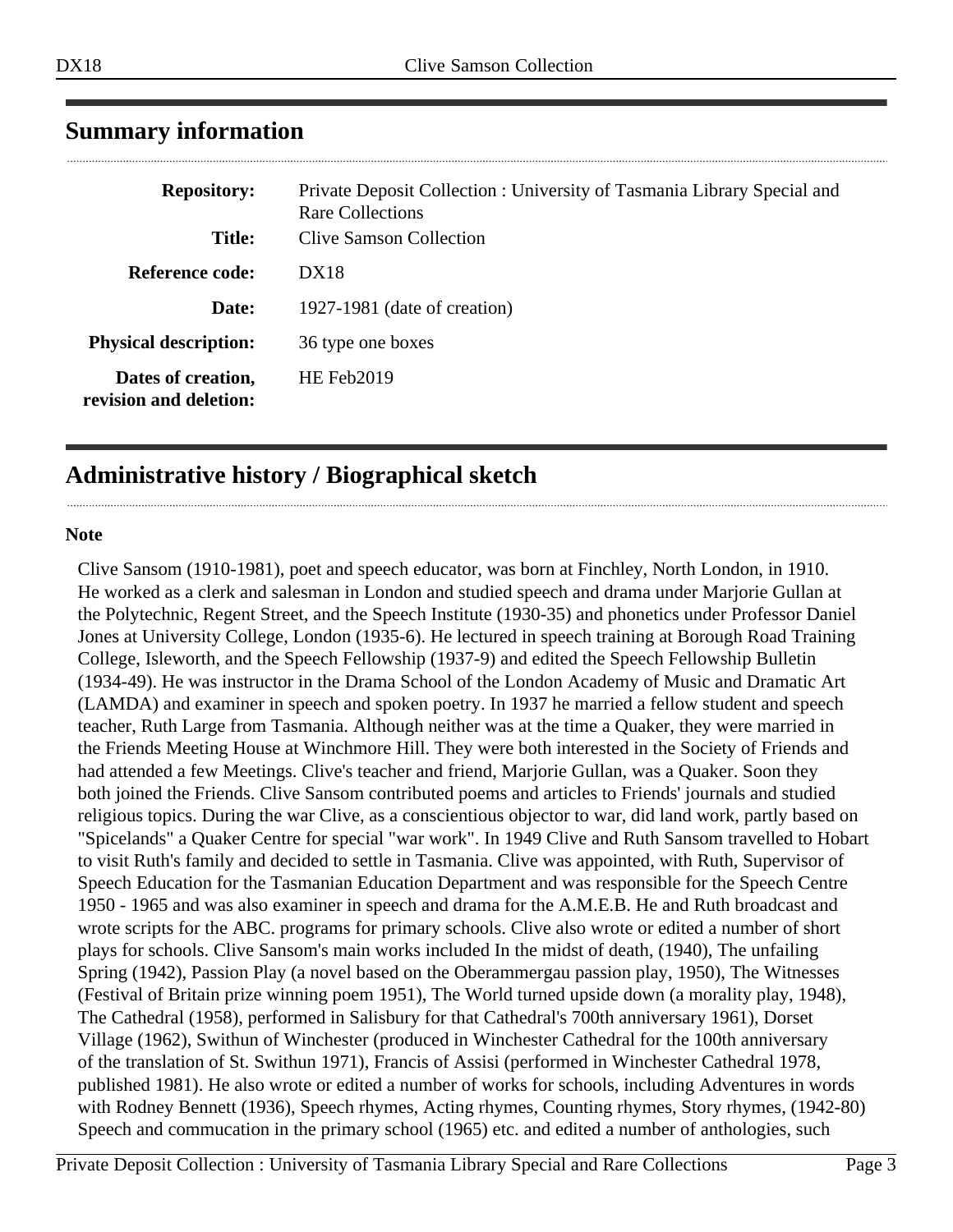as The poet speaks (with Marjorie Gullan 1940), The English Heart (1946). He published a number of poems and short stories in periodicals and newspapers from the 1930s onwards. Clive was also interested in conservation and was patron of the Wilderness Society. The papers consist of drafts and typescripts of his works (and some published copies) together with research notes, news cuttings, extracts from historical studies etc. on the background of his topics; correspondence with his literary agent, publishers and broadcasters, and cuttings of review notices.

### **Administrative history / Biographical sketch**

#### **Note**

Tasmanian poet, Helen Power was born in Campbell Town, daughter of Thomas Power, who was council clerk of Campbell Town. Helen started writing at an early age and enjoyed reading and translating French poetry. She held adult literary classes, or "literary talks" on contemporary modern writers from 1912-1943 and later joined a poetry reading group in Hobart. She published verses and prose sketches in the Bulletin, Australasian, etc. and had a book Poems privately printed in 1922. In 1956 Clive Sansom read two of her earlier poems at a recital of recent Australian verse and in November 1957 he asked for and was granted permission to collect her poems and have them published. For more information see http://adb.anu.edu.au/ biography/power-marguerite-helen-8091

### **Administrative history / Biographical sketch**

#### **Note**

Ruth Sansom (nee Large) was the wife of renowned, teacher, poet and conservationist Clive Sansom. They met while she was studying in London in the 1930's and married there in 1937. In 1949 visited Tasmania to see Ruth's parents and decided to stay.

Together they ran the Department of Education's Speech Centre from 1950 - 1965. They also worked as script-writers for the ABC's "Speaking and Listening" programme for primary schools from 1951 - 1965. Taken from https://stors.tas.gov.au/AI/NG2090

### <span id="page-3-0"></span>**Scope and content**

Collection consists of correspondence, diaries, writings and poetry and speech education areligious writings and other material. Also contained in the collection are a collection of Ruth Sansom's diaries and the personal papers and correspondence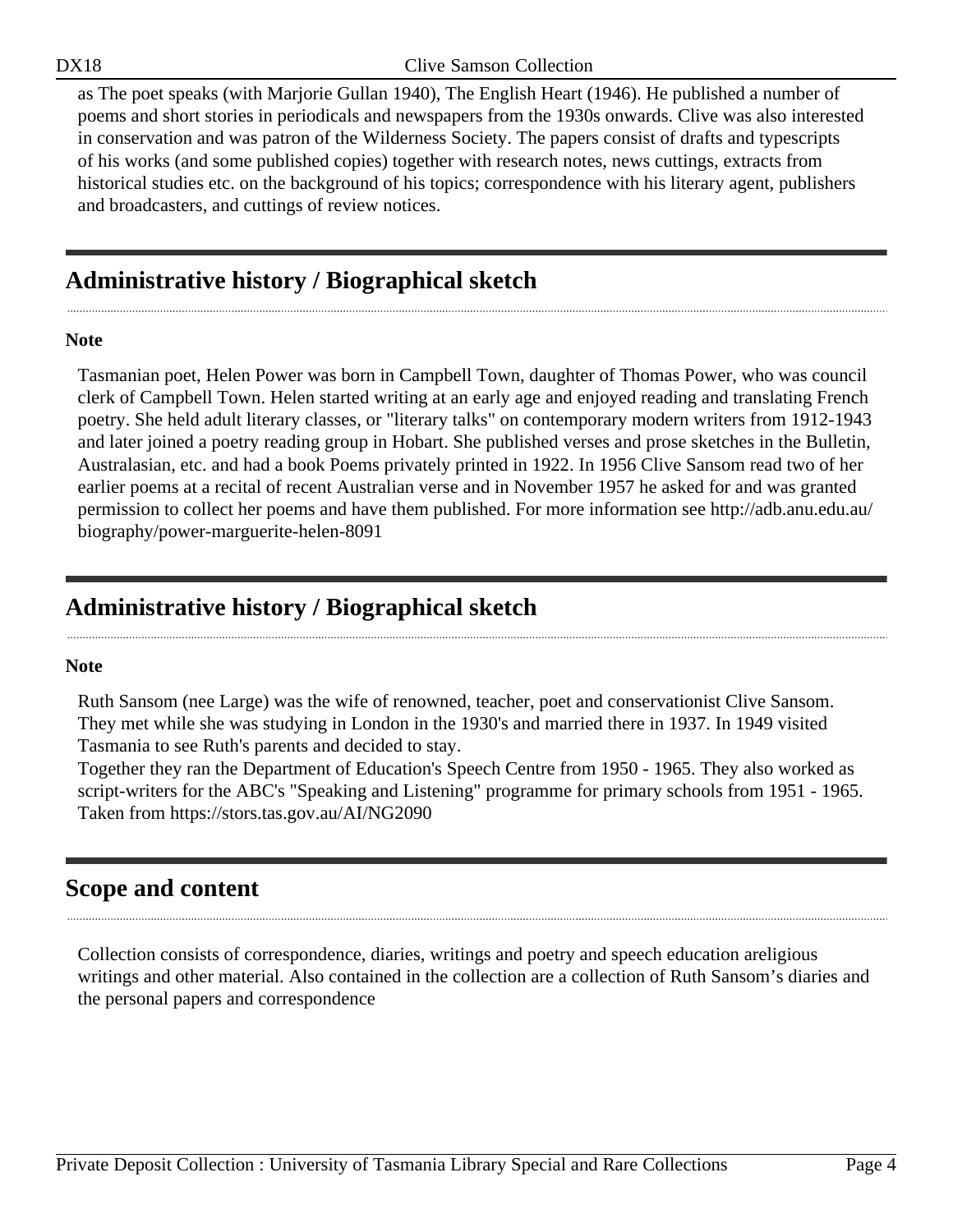### <span id="page-4-0"></span>**Notes**

#### **Title notes**

#### **Immediate source of acquisition**

Deposited on indefinite loan by Mrs Ruth Sansom February 1987 (& later additions 1989, 1991) to be held for safekeeping in the University Archives with the Friends' Meeting Records. May be withdrawn by Mrs Sansom on reasonable notice.

#### **Restrictions on access**

May be consulted by researchers under supervision

#### **Conditions governing use**

This material is made available for personal research and study purposes under the University of Tasmania Standard Copyright Licence. For any further use permission should be obtained from the copyright owners. For assistance please contact Special.Collections@utas.edu.au When reusing this material, please cite the reference number and provide the following acknowledgement:

"Courtesy of the UTAS Library Special & Rare Collections"

#### **Other notes**

• **Publication status**: Published

### <span id="page-4-1"></span>**Series descriptions**

| Reference code               | Title                                             | Dates                                                      | Physical description                                                                                                                                                                                              |  |  |
|------------------------------|---------------------------------------------------|------------------------------------------------------------|-------------------------------------------------------------------------------------------------------------------------------------------------------------------------------------------------------------------|--|--|
| Index to DX18                |                                                   |                                                            |                                                                                                                                                                                                                   |  |  |
| <b>Creator: Clive Sansom</b> |                                                   |                                                            |                                                                                                                                                                                                                   |  |  |
|                              | Scope and content:                                |                                                            |                                                                                                                                                                                                                   |  |  |
|                              |                                                   | and the personal papers and correspondence of Helen Power. | Collection consists of correspondence, diaries, writings and poetry and speech education also religious<br>writings and other material. Also contatind in the collection are a collection of Ruth Sansoms diaries |  |  |
| Restrictions on access:      |                                                   |                                                            |                                                                                                                                                                                                                   |  |  |
|                              | May be consulted by researchers under supervision |                                                            |                                                                                                                                                                                                                   |  |  |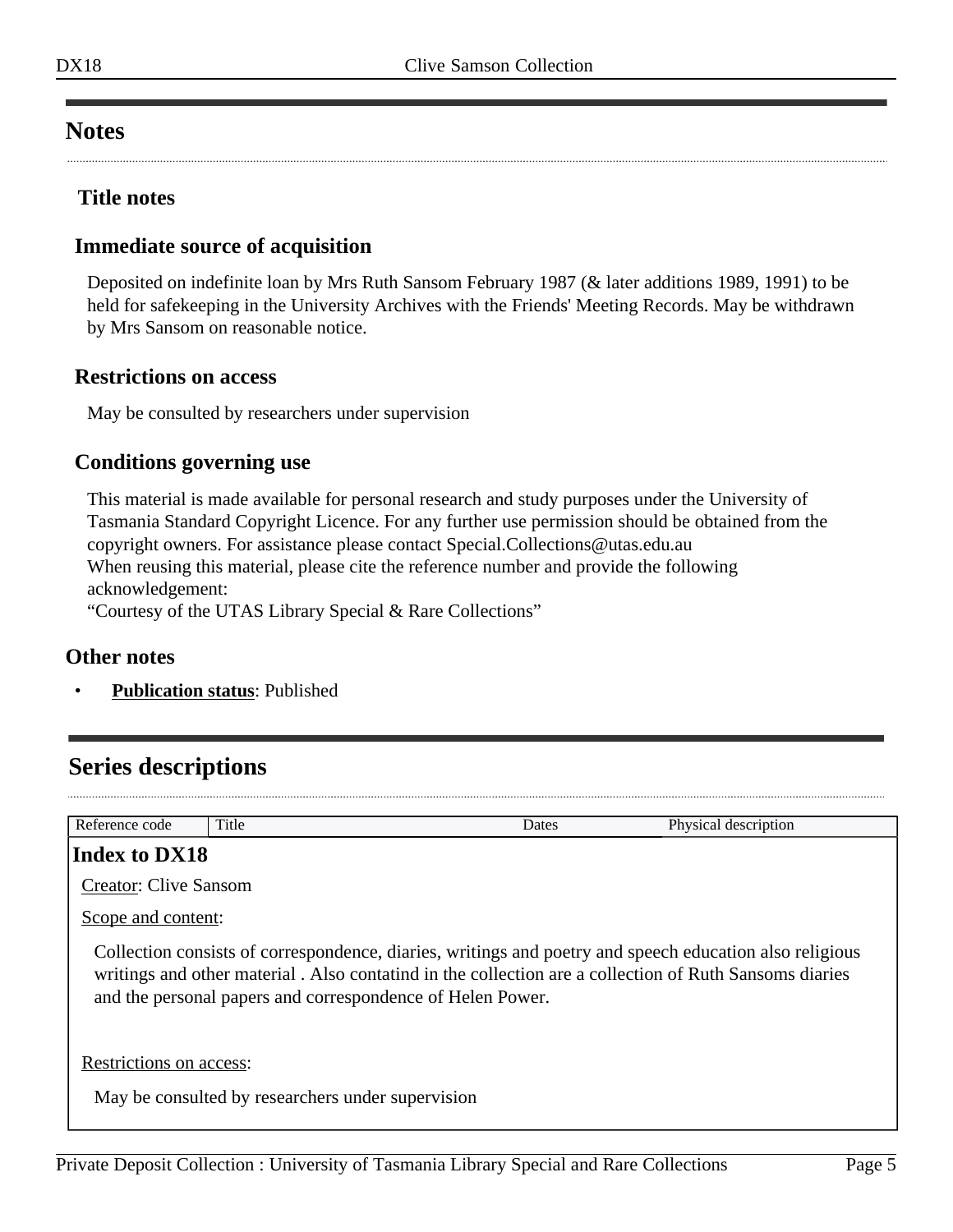#### Conditions governing use:

This material is made available for personal research and study purposes under the University of Tasmania Standard Copyright Licence. For any further use permission should be obtained from the copyright owners. For assistance please contact Special.Collections@utas.edu.au When reusing this material, please cite the reference number and provide the following acknowledgement:

"Courtesy of the UTAS Library Special & Rare Collections"

Publication status:

Published

#### <span id="page-5-0"></span>**Correspondence**

Creator: Clive Sansom

Date: 1928-1980 (date of creation)

Scope and content:

Correspondence relating to Clive Sansom.

Physical description: 2 boxes and 1 narrow folio account book

Immediate source of acquisition:

Deposited on indefinite loan by Mrs Ruth Sansom February 1987 (& later additions 1989, 1991) to be held for safekeeping in the University Archives with the Friends' Meeting Records. May be withdrawn by Mrs Sansom on reasonable notice.

Restrictions on access:

May be consulted by researchers under supervision

Conditions governing use:

This material is made available for personal research and study purposes under the University of Tasmania Standard Copyright Licence. For any further use permission should be obtained from the copyright owners. For assistance please contact Special.Collections@utas.edu.au When reusing this material, please cite the reference number and provide the following acknowledgement:

"Courtesy of the UTAS Library Special & Rare Collections"

Finding aids:

Original inventory and descriptive notes can be found at: https://eprints.utas.edu.au/11060/1/sansom-DX18 Clive Sansom.pdf

Publication status: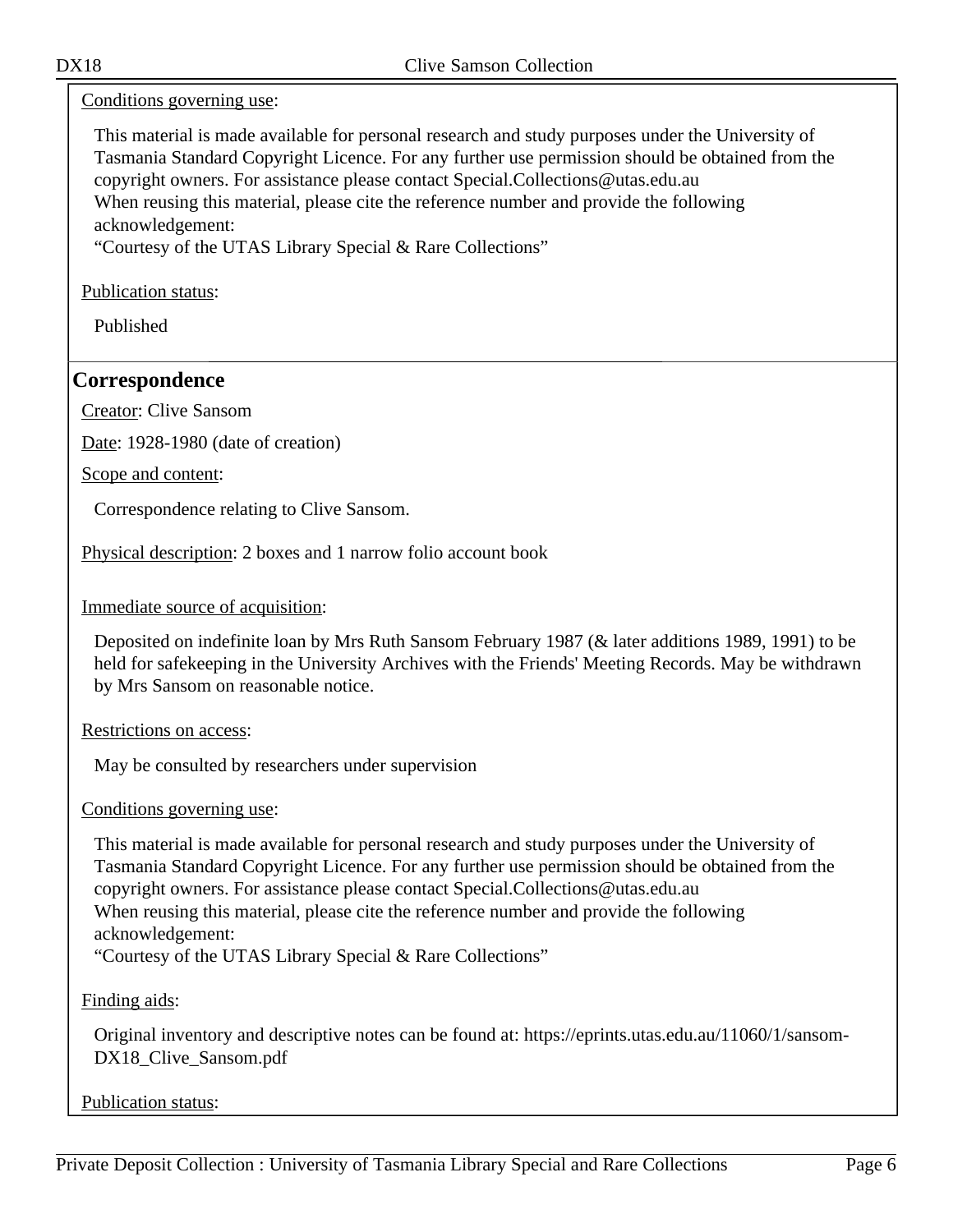|                |                                                                                                                                                                                                                                                                                                                                                                                                                                                               | File / item list                                                                                                                                                                                                                                                                                                                                                                                                                                                                                                                                                                     |                                                                                                                                                                                                                                                                                                                            |  |
|----------------|---------------------------------------------------------------------------------------------------------------------------------------------------------------------------------------------------------------------------------------------------------------------------------------------------------------------------------------------------------------------------------------------------------------------------------------------------------------|--------------------------------------------------------------------------------------------------------------------------------------------------------------------------------------------------------------------------------------------------------------------------------------------------------------------------------------------------------------------------------------------------------------------------------------------------------------------------------------------------------------------------------------------------------------------------------------|----------------------------------------------------------------------------------------------------------------------------------------------------------------------------------------------------------------------------------------------------------------------------------------------------------------------------|--|
| Reference code | Title                                                                                                                                                                                                                                                                                                                                                                                                                                                         | Dates                                                                                                                                                                                                                                                                                                                                                                                                                                                                                                                                                                                | Physical description                                                                                                                                                                                                                                                                                                       |  |
| $DX18-1$       | <b>Item - Correspondence</b>                                                                                                                                                                                                                                                                                                                                                                                                                                  | 1932-1958                                                                                                                                                                                                                                                                                                                                                                                                                                                                                                                                                                            | $1$ box                                                                                                                                                                                                                                                                                                                    |  |
|                | Creator:                                                                                                                                                                                                                                                                                                                                                                                                                                                      |                                                                                                                                                                                                                                                                                                                                                                                                                                                                                                                                                                                      |                                                                                                                                                                                                                                                                                                                            |  |
|                | <b>Clive Sansom</b>                                                                                                                                                                                                                                                                                                                                                                                                                                           |                                                                                                                                                                                                                                                                                                                                                                                                                                                                                                                                                                                      |                                                                                                                                                                                                                                                                                                                            |  |
|                | Scope and content:                                                                                                                                                                                                                                                                                                                                                                                                                                            |                                                                                                                                                                                                                                                                                                                                                                                                                                                                                                                                                                                      |                                                                                                                                                                                                                                                                                                                            |  |
|                |                                                                                                                                                                                                                                                                                                                                                                                                                                                               | Letters received, with some drafts, copies or extracts of Clive Sansom's replies from: Miscellaneous<br>letters 1928-1934"Babe" (first girlfriend) 1934-1936 (1 folder)Allan Keeling (antiquarian bookseller<br>and chicken farmer, Kent) 1932-1945 (3 folders) Marjorie Holben (nee Morse) c1935-1943 Martin Miles<br>(d.1944) and Helen J. Miles c1937-1958. From St. Ninians, Broadstairs, Kent; Oxford, Melbourne and<br>army camps in Wales and England. Lance-Corp. Miles was killed in action in June 1944Marjorie Gullan<br>and Gertrude Kerby (speech training) c1943-1958. |                                                                                                                                                                                                                                                                                                                            |  |
|                | Conditions governing use:                                                                                                                                                                                                                                                                                                                                                                                                                                     |                                                                                                                                                                                                                                                                                                                                                                                                                                                                                                                                                                                      |                                                                                                                                                                                                                                                                                                                            |  |
|                |                                                                                                                                                                                                                                                                                                                                                                                                                                                               | This material is made available for personal research and study purposes under the University of<br>Tasmania Standard Copyright Licence. For any further use permission should be obtained from the<br>copyright owners. For assistance please contact Special.Collections@utas.edu.auWhen reusing this<br>material, please cite the reference number and provide the following acknowledgement: "Courtesy of the<br>UTAS Library Special & Rare Collections"                                                                                                                        |                                                                                                                                                                                                                                                                                                                            |  |
| DX18-2         | Item - Correspondence, business and<br>personal                                                                                                                                                                                                                                                                                                                                                                                                               | 1970-1980<br>1957-1962                                                                                                                                                                                                                                                                                                                                                                                                                                                                                                                                                               | 10 folders in 1 box                                                                                                                                                                                                                                                                                                        |  |
|                | Creator:                                                                                                                                                                                                                                                                                                                                                                                                                                                      |                                                                                                                                                                                                                                                                                                                                                                                                                                                                                                                                                                                      |                                                                                                                                                                                                                                                                                                                            |  |
|                | <b>Clive Sansom</b>                                                                                                                                                                                                                                                                                                                                                                                                                                           |                                                                                                                                                                                                                                                                                                                                                                                                                                                                                                                                                                                      |                                                                                                                                                                                                                                                                                                                            |  |
|                | Scope and content:                                                                                                                                                                                                                                                                                                                                                                                                                                            |                                                                                                                                                                                                                                                                                                                                                                                                                                                                                                                                                                                      |                                                                                                                                                                                                                                                                                                                            |  |
|                | Correspondence with publishers, ABC, budding poets, schools, politicians on conservation etc.,<br>personal correspondence. Also some letters from Brisbane Twelfth Night Theatre about a school of<br>speech and drama 1957.                                                                                                                                                                                                                                  |                                                                                                                                                                                                                                                                                                                                                                                                                                                                                                                                                                                      | Australian Literature Board Council about fellowship and tax, etc. 1974-76, correspondence with Higham<br>Associates (authors' agents) 1962-81, correspondence with publishers, etc. mainly about copyright and<br>permissions to publish (1950-83), royalty statements for tax and execution of estate (1976-82) and some |  |
|                | Conditions governing use:                                                                                                                                                                                                                                                                                                                                                                                                                                     |                                                                                                                                                                                                                                                                                                                                                                                                                                                                                                                                                                                      |                                                                                                                                                                                                                                                                                                                            |  |
|                | This material is made available for personal research and study purposes under the University of<br>Tasmania Standard Copyright Licence. For any further use permission should be obtained from the<br>copyright owners. For assistance please contact Special.Collections@utas.edu.auWhen reusing this<br>material, please cite the reference number and provide the following acknowledgement: "Courtesy of the<br>UTAS Library Special & Rare Collections" |                                                                                                                                                                                                                                                                                                                                                                                                                                                                                                                                                                                      |                                                                                                                                                                                                                                                                                                                            |  |
| DX18-3         | <b>Item - Postage account book</b>                                                                                                                                                                                                                                                                                                                                                                                                                            | 1971-1976                                                                                                                                                                                                                                                                                                                                                                                                                                                                                                                                                                            | 1 narrow folio account book                                                                                                                                                                                                                                                                                                |  |
|                | Creator:                                                                                                                                                                                                                                                                                                                                                                                                                                                      |                                                                                                                                                                                                                                                                                                                                                                                                                                                                                                                                                                                      |                                                                                                                                                                                                                                                                                                                            |  |
|                | Clive Sansom                                                                                                                                                                                                                                                                                                                                                                                                                                                  |                                                                                                                                                                                                                                                                                                                                                                                                                                                                                                                                                                                      |                                                                                                                                                                                                                                                                                                                            |  |
|                | Scope and content:                                                                                                                                                                                                                                                                                                                                                                                                                                            |                                                                                                                                                                                                                                                                                                                                                                                                                                                                                                                                                                                      |                                                                                                                                                                                                                                                                                                                            |  |
|                | Business correspondence postage accounts, noting postage and addresses, including publishers, ABC,<br>schools and speech teachers, booksellers, politicians.                                                                                                                                                                                                                                                                                                  |                                                                                                                                                                                                                                                                                                                                                                                                                                                                                                                                                                                      |                                                                                                                                                                                                                                                                                                                            |  |
|                | Conditions governing use:                                                                                                                                                                                                                                                                                                                                                                                                                                     |                                                                                                                                                                                                                                                                                                                                                                                                                                                                                                                                                                                      |                                                                                                                                                                                                                                                                                                                            |  |
|                | This material is made available for personal research and study purposes under the University of<br>Tasmania Standard Copyright Licence. For any further use permission should be obtained from the<br>copyright owners. For assistance please contact Special.Collections@utas.edu.auWhen reusing this                                                                                                                                                       |                                                                                                                                                                                                                                                                                                                                                                                                                                                                                                                                                                                      |                                                                                                                                                                                                                                                                                                                            |  |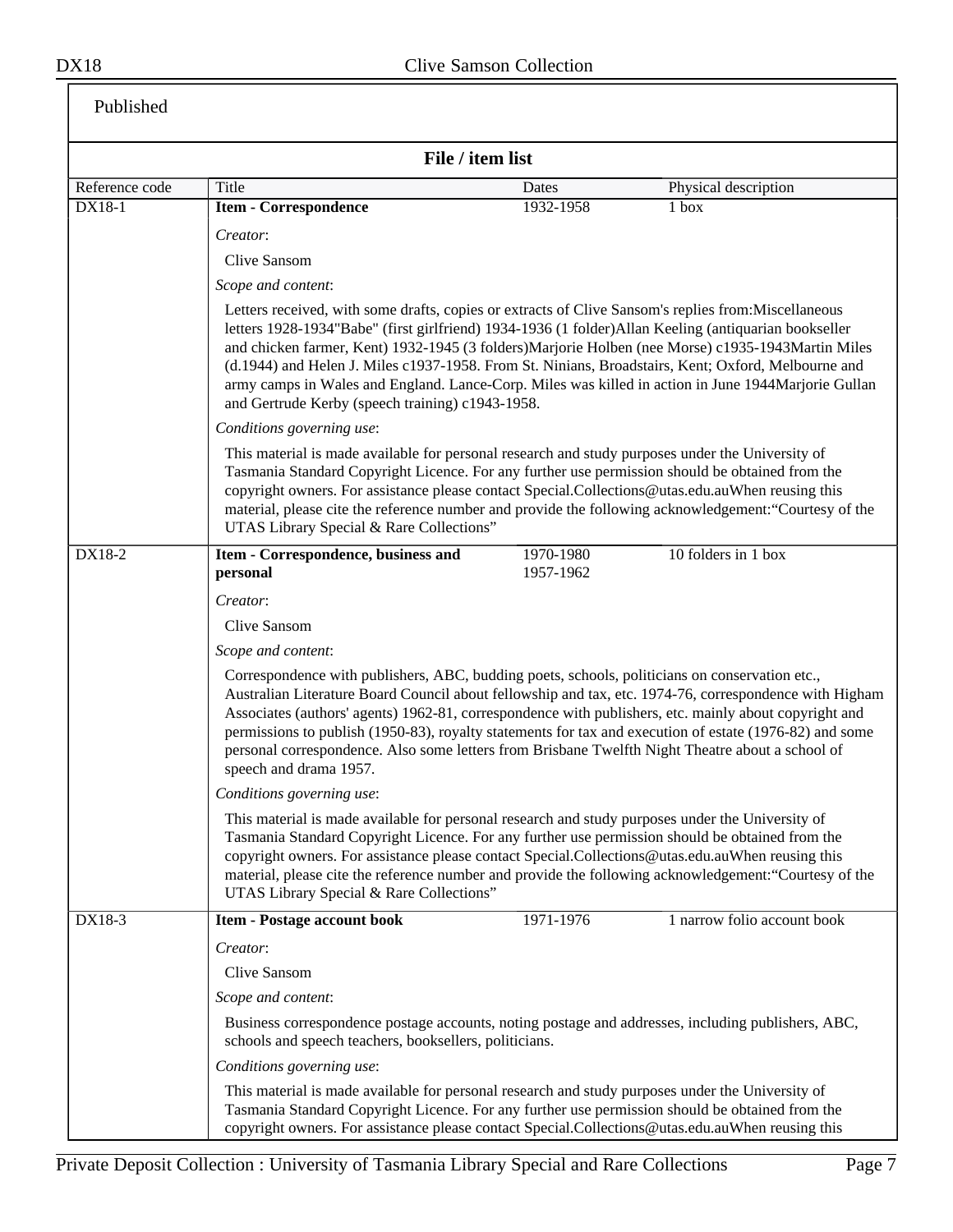<span id="page-7-0"></span>

|                                  | UTAS Library Special & Rare Collections"                                                                                                                                                                                                                                                                                                                                                                                                      |                  | material, please cite the reference number and provide the following acknowledgement: "Courtesy of the |
|----------------------------------|-----------------------------------------------------------------------------------------------------------------------------------------------------------------------------------------------------------------------------------------------------------------------------------------------------------------------------------------------------------------------------------------------------------------------------------------------|------------------|--------------------------------------------------------------------------------------------------------|
| <b>Diaries</b>                   |                                                                                                                                                                                                                                                                                                                                                                                                                                               |                  |                                                                                                        |
| <b>Creator: Clive Sansom</b>     |                                                                                                                                                                                                                                                                                                                                                                                                                                               |                  |                                                                                                        |
|                                  | Date: 1930-1965 (date of creation)                                                                                                                                                                                                                                                                                                                                                                                                            |                  |                                                                                                        |
| Scope and content:               |                                                                                                                                                                                                                                                                                                                                                                                                                                               |                  |                                                                                                        |
| Diaries of Clive Sansom.         |                                                                                                                                                                                                                                                                                                                                                                                                                                               |                  |                                                                                                        |
|                                  | Physical description: 1 box, 1 quarto volume and 18 pocket diaries                                                                                                                                                                                                                                                                                                                                                                            |                  |                                                                                                        |
| Access points:                   |                                                                                                                                                                                                                                                                                                                                                                                                                                               |                  |                                                                                                        |
| Diaries (subject)                |                                                                                                                                                                                                                                                                                                                                                                                                                                               |                  |                                                                                                        |
| Immediate source of acquisition: |                                                                                                                                                                                                                                                                                                                                                                                                                                               |                  |                                                                                                        |
|                                  | Deposited on indefinite loan by Mrs Ruth Sansom February 1987 (& later additions 1989, 1991) to be<br>held for safekeeping in the University Archives with the Friends' Meeting Records. May be withdrawn<br>by Mrs Sansom on reasonable notice.                                                                                                                                                                                              |                  |                                                                                                        |
| Restrictions on access:          |                                                                                                                                                                                                                                                                                                                                                                                                                                               |                  |                                                                                                        |
|                                  | May be consulted by researchers under supervision                                                                                                                                                                                                                                                                                                                                                                                             |                  |                                                                                                        |
| Conditions governing use:        |                                                                                                                                                                                                                                                                                                                                                                                                                                               |                  |                                                                                                        |
| acknowledgement:                 | This material is made available for personal research and study purposes under the University of<br>Tasmania Standard Copyright Licence. For any further use permission should be obtained from the<br>copyright owners. For assistance please contact Special.Collections@utas.edu.au<br>When reusing this material, please cite the reference number and provide the following<br>"Courtesy of the UTAS Library Special & Rare Collections" |                  |                                                                                                        |
| Finding aids:                    |                                                                                                                                                                                                                                                                                                                                                                                                                                               |                  |                                                                                                        |
| DX18_Clive_Sansom.pdf            | Original inventory and descriptive notes can be found at: https://eprints.utas.edu.au/11060/1/sansom-                                                                                                                                                                                                                                                                                                                                         |                  |                                                                                                        |
| Publication status:              |                                                                                                                                                                                                                                                                                                                                                                                                                                               |                  |                                                                                                        |
| Published                        |                                                                                                                                                                                                                                                                                                                                                                                                                                               |                  |                                                                                                        |
|                                  |                                                                                                                                                                                                                                                                                                                                                                                                                                               | File / item list |                                                                                                        |
| Reference code                   | Title                                                                                                                                                                                                                                                                                                                                                                                                                                         | Dates            | Physical description                                                                                   |
| DX18-4                           | <b>Item - Diaries</b>                                                                                                                                                                                                                                                                                                                                                                                                                         | 1930-1943        | 1 box: 10 quarto volumes, 5<br>pocket notebooks, 3 bundles of                                          |

*Creator*:

loose papers)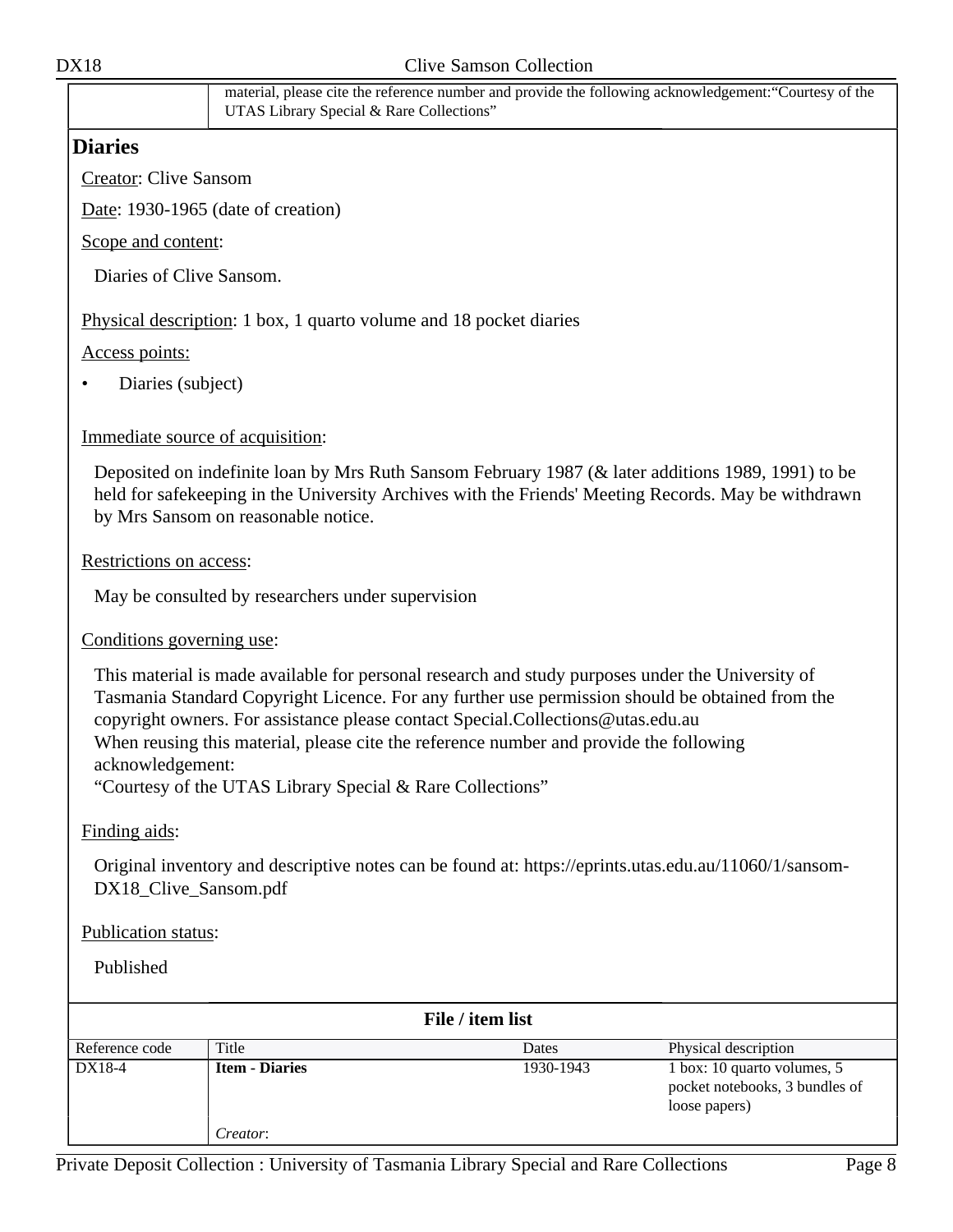<span id="page-8-0"></span>

|                                  | Clive Sansom                                                                                                                                                                                                                                                                                                                                                                                                                                                                                                          |
|----------------------------------|-----------------------------------------------------------------------------------------------------------------------------------------------------------------------------------------------------------------------------------------------------------------------------------------------------------------------------------------------------------------------------------------------------------------------------------------------------------------------------------------------------------------------|
|                                  | Scope and content:                                                                                                                                                                                                                                                                                                                                                                                                                                                                                                    |
|                                  | Diaries or journals: neatly written accounts of daily life, travels, etc. (in quarto volumes); "War Diary"<br>1939 (loose papers). Also rough diaries in pocket notebooks (some "not written up"). Also a few pages<br>from a diary of c1926 or 1927 and extracts from notebooks c1930-1936.                                                                                                                                                                                                                          |
|                                  | Conditions governing use:                                                                                                                                                                                                                                                                                                                                                                                                                                                                                             |
|                                  | This material is made available for personal research and study purposes under the University of<br>Tasmania Standard Copyright Licence. For any further use permission should be obtained from the<br>copyright owners. For assistance please contact Special.Collections@utas.edu.auWhen reusing this<br>material, please cite the reference number and provide the following acknowledgement: "Courtesy of the<br>UTAS Library Special & Rare Collections"                                                         |
| DX18-5                           | <b>Item - Journal of move to Tasmania</b><br>1949-1950<br>1 quarto volume, half unused                                                                                                                                                                                                                                                                                                                                                                                                                                |
|                                  | Creator:                                                                                                                                                                                                                                                                                                                                                                                                                                                                                                              |
|                                  | Clive Sansom                                                                                                                                                                                                                                                                                                                                                                                                                                                                                                          |
|                                  | Scope and content:                                                                                                                                                                                                                                                                                                                                                                                                                                                                                                    |
|                                  | Account of last days in England and departure on "Orion" from Tilbury (12 November 1949), Ceylon,<br>Fremantle, Adelaide (10 December), Hobart (by plane from Melbourne 12 December), Hobart and<br>Southern Tasmania and people met, Baptist Tabernacle, note of "Things different in Tasmania", poem<br>"country scene in Tasmania" (note by Ruth Sansom enclosed: "I think the only poem on Tasmania", first<br>broadcast to schools, recital, finished "Passion Play", poems: "Drought", "Oyster shells", "Deaf". |
|                                  | Conditions governing use:                                                                                                                                                                                                                                                                                                                                                                                                                                                                                             |
|                                  | This material is made available for personal research and study purposes under the University of<br>Tasmania Standard Copyright Licence. For any further use permission should be obtained from the<br>copyright owners. For assistance please contact Special.Collections@utas.edu.auWhen reusing this<br>material, please cite the reference number and provide the following acknowledgement: "Courtesy of the<br>UTAS Library Special & Rare Collections"                                                         |
| DX18-6                           | 1950-1965 1947<br>18 pocket diaries<br><b>Item - Appointment Diaries</b>                                                                                                                                                                                                                                                                                                                                                                                                                                              |
|                                  | Creator:                                                                                                                                                                                                                                                                                                                                                                                                                                                                                                              |
|                                  | Clive Sansom                                                                                                                                                                                                                                                                                                                                                                                                                                                                                                          |
|                                  | Scope and content:                                                                                                                                                                                                                                                                                                                                                                                                                                                                                                    |
|                                  | Pocket appointment diaries.                                                                                                                                                                                                                                                                                                                                                                                                                                                                                           |
|                                  | Conditions governing use:                                                                                                                                                                                                                                                                                                                                                                                                                                                                                             |
|                                  | This material is made available for personal research and study purposes under the University of<br>Tasmania Standard Copyright Licence. For any further use permission should be obtained from the<br>copyright owners. For assistance please contact Special.Collections@utas.edu.auWhen reusing this<br>material, please cite the reference number and provide the following acknowledgement: "Courtesy of the<br>UTAS Library Special & Rare Collections"                                                         |
|                                  | Writings: poetry and prose (published and unpublished)                                                                                                                                                                                                                                                                                                                                                                                                                                                                |
| <b>Creator: Clive Sansom</b>     |                                                                                                                                                                                                                                                                                                                                                                                                                                                                                                                       |
|                                  | Date: 1927-1981 (date of creation)                                                                                                                                                                                                                                                                                                                                                                                                                                                                                    |
| Physical description: 23 files   |                                                                                                                                                                                                                                                                                                                                                                                                                                                                                                                       |
| Immediate source of acquisition: |                                                                                                                                                                                                                                                                                                                                                                                                                                                                                                                       |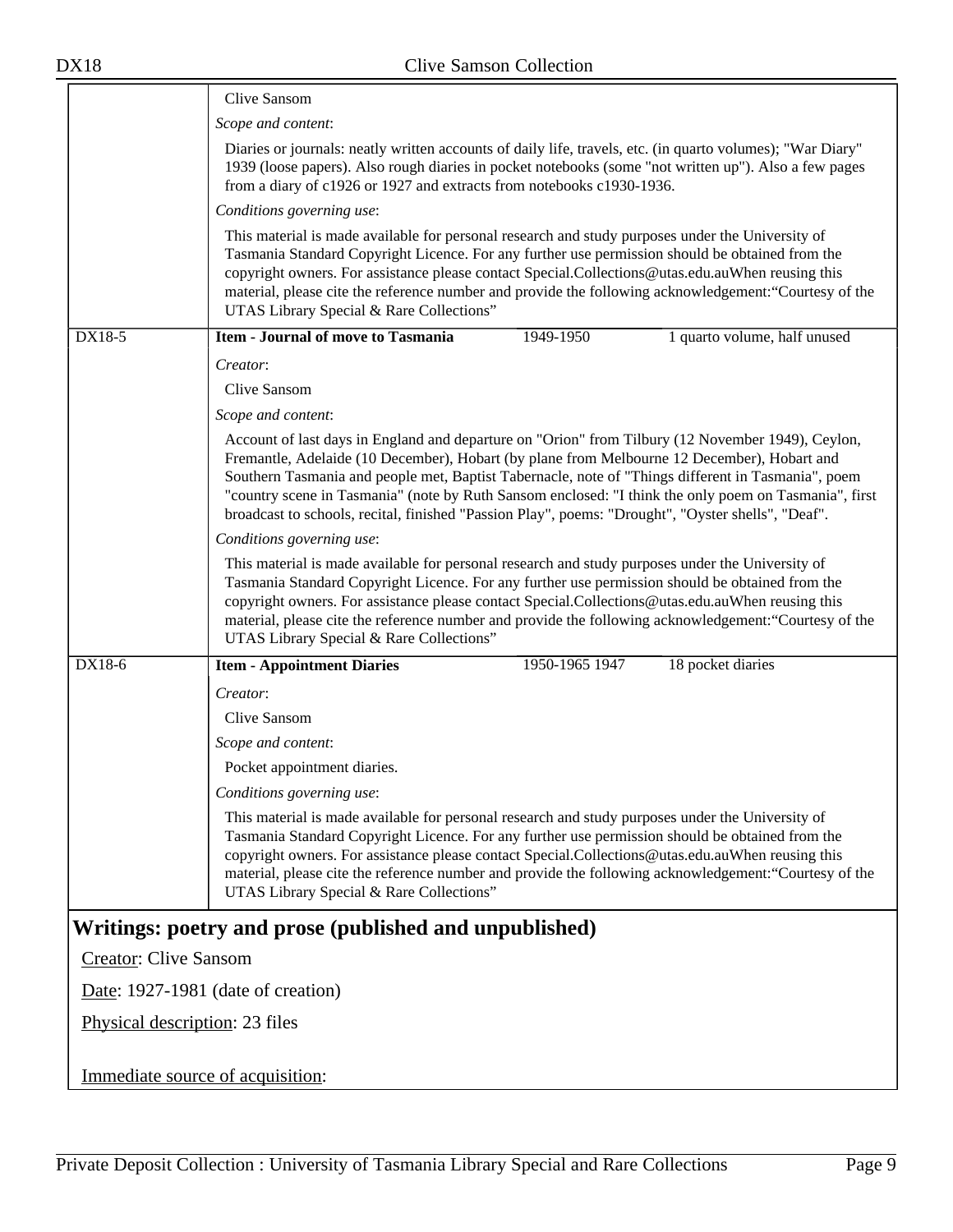Deposited on indefinite loan by Mrs Ruth Sansom February 1987 (& later additions 1989, 1991) to be held for safekeeping in the University Archives with the Friends' Meeting Records. May be withdrawn by Mrs Sansom on reasonable notice.

Restrictions on access:

May be consulted by researchers under supervision

Conditions governing use:

This material is made available for personal research and study purposes under the University of Tasmania Standard Copyright Licence. For any further use permission should be obtained from the copyright owners. For assistance please contact Special.Collections@utas.edu.au When reusing this material, please cite the reference number and provide the following acknowledgement:

"Courtesy of the UTAS Library Special & Rare Collections"

#### Finding aids:

Original inventory and descriptive notes can be found at: https://eprints.utas.edu.au/11060/1/sansom-DX18\_Clive\_Sansom.pdf

#### Publication status:

| File / item list |                                                                                                                                                                                                                                                                                                                                                                                                                                                               |            |                      |
|------------------|---------------------------------------------------------------------------------------------------------------------------------------------------------------------------------------------------------------------------------------------------------------------------------------------------------------------------------------------------------------------------------------------------------------------------------------------------------------|------------|----------------------|
| Reference code   | Title                                                                                                                                                                                                                                                                                                                                                                                                                                                         | Dates      | Physical description |
| DX18-7           | <b>Item - Early writing</b>                                                                                                                                                                                                                                                                                                                                                                                                                                   | 1927-1936  | 1 folder             |
|                  | Creator:                                                                                                                                                                                                                                                                                                                                                                                                                                                      |            |                      |
|                  | Clive Sansom                                                                                                                                                                                                                                                                                                                                                                                                                                                  |            |                      |
|                  | Scope and content:                                                                                                                                                                                                                                                                                                                                                                                                                                            |            |                      |
|                  | Poetry and letters sent to newspapers, competition entries, etc. Including early poem "To<br>Mother" (written at age 10) and school essay (at 13), and poems written for Kathleen Stone.                                                                                                                                                                                                                                                                      |            |                      |
|                  | Conditions governing use:                                                                                                                                                                                                                                                                                                                                                                                                                                     |            |                      |
|                  | This material is made available for personal research and study purposes under the University of<br>Tasmania Standard Copyright Licence. For any further use permission should be obtained from the<br>copyright owners. For assistance please contact Special.Collections@utas.edu.auWhen reusing this<br>material, please cite the reference number and provide the following acknowledgement: "Courtesy of the<br>UTAS Library Special & Rare Collections" |            |                      |
| DX18-8           | <b>Item - Early poems</b>                                                                                                                                                                                                                                                                                                                                                                                                                                     | c1936-1950 | 1 folder             |
|                  | Creator:                                                                                                                                                                                                                                                                                                                                                                                                                                                      |            |                      |
|                  | Clive Sansom                                                                                                                                                                                                                                                                                                                                                                                                                                                  |            |                      |
|                  | Scope and content:                                                                                                                                                                                                                                                                                                                                                                                                                                            |            |                      |
|                  | Cutting from The Observer, The Wayfarer (Quaker magazine), West Country Magazine, Poetry Review,<br>etc., photocopy of manuscript "Poems - tokens of my love" (bound into little booklet), Poetry Quarterly<br>Spring 1943 (including Clive Sansom poem "I am a leaf").                                                                                                                                                                                       |            |                      |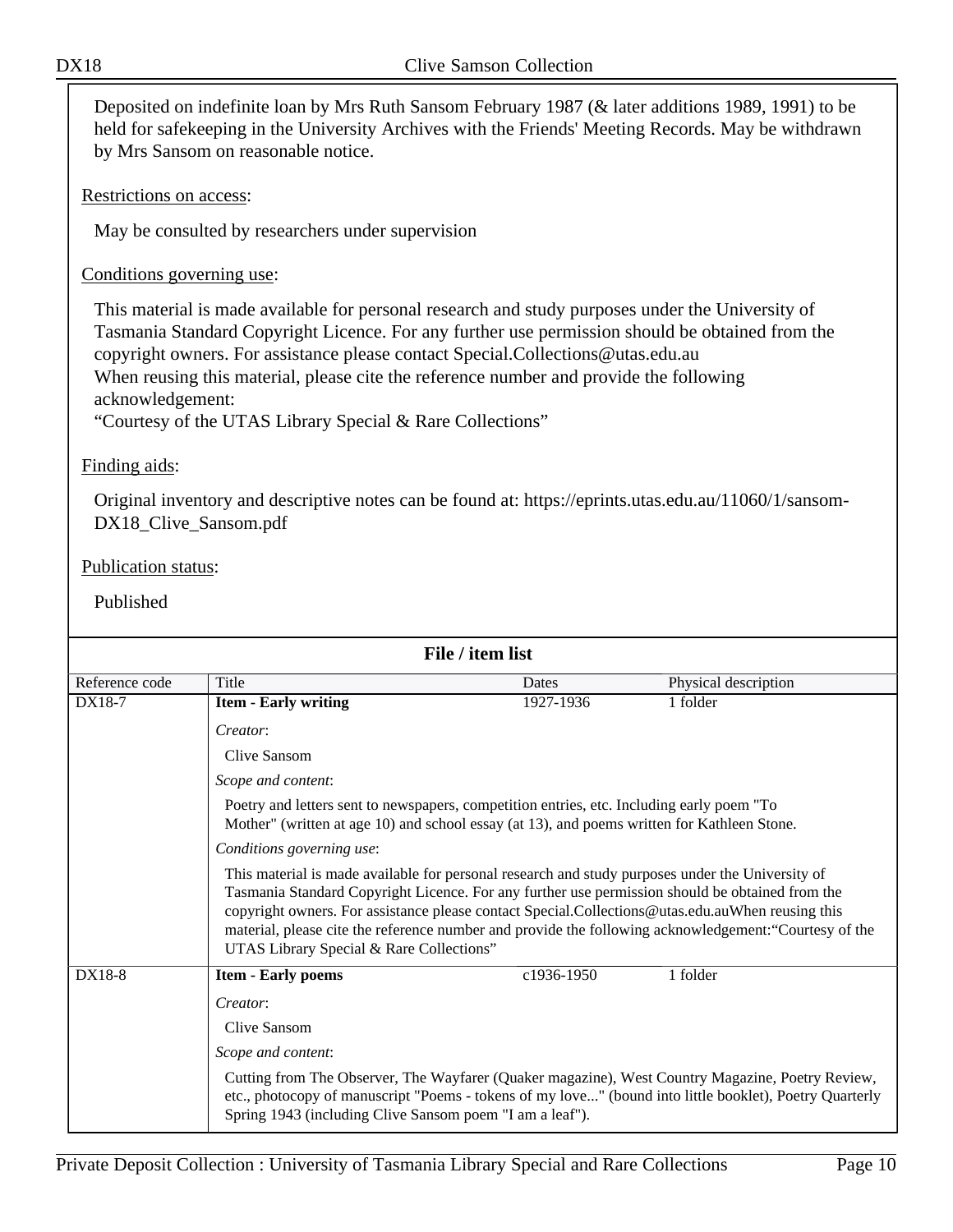|         | Conditions governing use:                                                                                                                                                                                                                                                                                                                           |                                                                                                     |                                                                                                        |  |  |
|---------|-----------------------------------------------------------------------------------------------------------------------------------------------------------------------------------------------------------------------------------------------------------------------------------------------------------------------------------------------------|-----------------------------------------------------------------------------------------------------|--------------------------------------------------------------------------------------------------------|--|--|
|         | This material is made available for personal research and study purposes under the University of<br>Tasmania Standard Copyright Licence. For any further use permission should be obtained from the<br>copyright owners. For assistance please contact Special.Collections@utas.edu.auWhen reusing this<br>UTAS Library Special & Rare Collections" |                                                                                                     | material, please cite the reference number and provide the following acknowledgement: "Courtesy of the |  |  |
| DX18-9  | <b>Item - In the Midst of Death</b>                                                                                                                                                                                                                                                                                                                 | 1940                                                                                                | 1 folder                                                                                               |  |  |
|         | Creator:<br>Clive Sansom                                                                                                                                                                                                                                                                                                                            |                                                                                                     |                                                                                                        |  |  |
|         | Scope and content:                                                                                                                                                                                                                                                                                                                                  |                                                                                                     |                                                                                                        |  |  |
|         | In the Midst of Death: poems by Clive Sansom (privately printed 1940), dedicated "To Ruth": printed<br>copy, typescript, correspondence, printer's bill (O.U.P.), reviews.                                                                                                                                                                          |                                                                                                     |                                                                                                        |  |  |
|         | Conditions governing use:                                                                                                                                                                                                                                                                                                                           |                                                                                                     |                                                                                                        |  |  |
|         | This material is made available for personal research and study purposes under the University of<br>Tasmania Standard Copyright Licence. For any further use permission should be obtained from the<br>copyright owners. For assistance please contact Special.Collections@utas.edu.auWhen reusing this<br>UTAS Library Special & Rare Collections" |                                                                                                     | material, please cite the reference number and provide the following acknowledgement: "Courtesy of the |  |  |
| DX18-10 | <b>Item - The Unfailing Spring</b>                                                                                                                                                                                                                                                                                                                  | 1943-1945                                                                                           | 1 folder                                                                                               |  |  |
|         | Creator:                                                                                                                                                                                                                                                                                                                                            |                                                                                                     |                                                                                                        |  |  |
|         | Clive Sansom                                                                                                                                                                                                                                                                                                                                        |                                                                                                     |                                                                                                        |  |  |
|         | Scope and content:                                                                                                                                                                                                                                                                                                                                  |                                                                                                     |                                                                                                        |  |  |
|         | The Unfailing Spring, Clive Sansom, introduction by Walter de la Mare, "Resurgam" Younger Poets,<br>London (Favil 1943): book, some typed poems, correspondence with publishers, contract, reviews<br>$(1942-45).$                                                                                                                                  |                                                                                                     |                                                                                                        |  |  |
|         | Conditions governing use:                                                                                                                                                                                                                                                                                                                           |                                                                                                     |                                                                                                        |  |  |
|         | This material is made available for personal research and study purposes under the University of<br>Tasmania Standard Copyright Licence. For any further use permission should be obtained from the<br>copyright owners. For assistance please contact Special.Collections@utas.edu.auWhen reusing this<br>UTAS Library Special & Rare Collections" |                                                                                                     | material, please cite the reference number and provide the following acknowledgement: "Courtesy of the |  |  |
| DX18-11 | Item - The English Heart, an anthology                                                                                                                                                                                                                                                                                                              | 1944-1945                                                                                           | $\overline{1}$ folder                                                                                  |  |  |
|         | Creator:                                                                                                                                                                                                                                                                                                                                            |                                                                                                     |                                                                                                        |  |  |
|         | Clive Sansom                                                                                                                                                                                                                                                                                                                                        |                                                                                                     |                                                                                                        |  |  |
|         | Scope and content:                                                                                                                                                                                                                                                                                                                                  |                                                                                                     |                                                                                                        |  |  |
|         | included.                                                                                                                                                                                                                                                                                                                                           | Page proofs, correspondence with Resurgam Books. Introduction by Clive Sansom but none of his poems |                                                                                                        |  |  |
|         | Conditions governing use:                                                                                                                                                                                                                                                                                                                           |                                                                                                     |                                                                                                        |  |  |
|         | This material is made available for personal research and study purposes under the University of<br>Tasmania Standard Copyright Licence. For any further use permission should be obtained from the<br>copyright owners. For assistance please contact Special.Collections@utas.edu.auWhen reusing this<br>UTAS Library Special & Rare Collections" |                                                                                                     | material, please cite the reference number and provide the following acknowledgement: "Courtesy of the |  |  |
| DX18-12 | <b>Item - Unpublished poems</b>                                                                                                                                                                                                                                                                                                                     | c1933-1977                                                                                          | Typed flimsy papers in spring<br>back binder                                                           |  |  |
|         | Creator:                                                                                                                                                                                                                                                                                                                                            |                                                                                                     |                                                                                                        |  |  |
|         | Clive Sansom                                                                                                                                                                                                                                                                                                                                        |                                                                                                     |                                                                                                        |  |  |
|         |                                                                                                                                                                                                                                                                                                                                                     |                                                                                                     |                                                                                                        |  |  |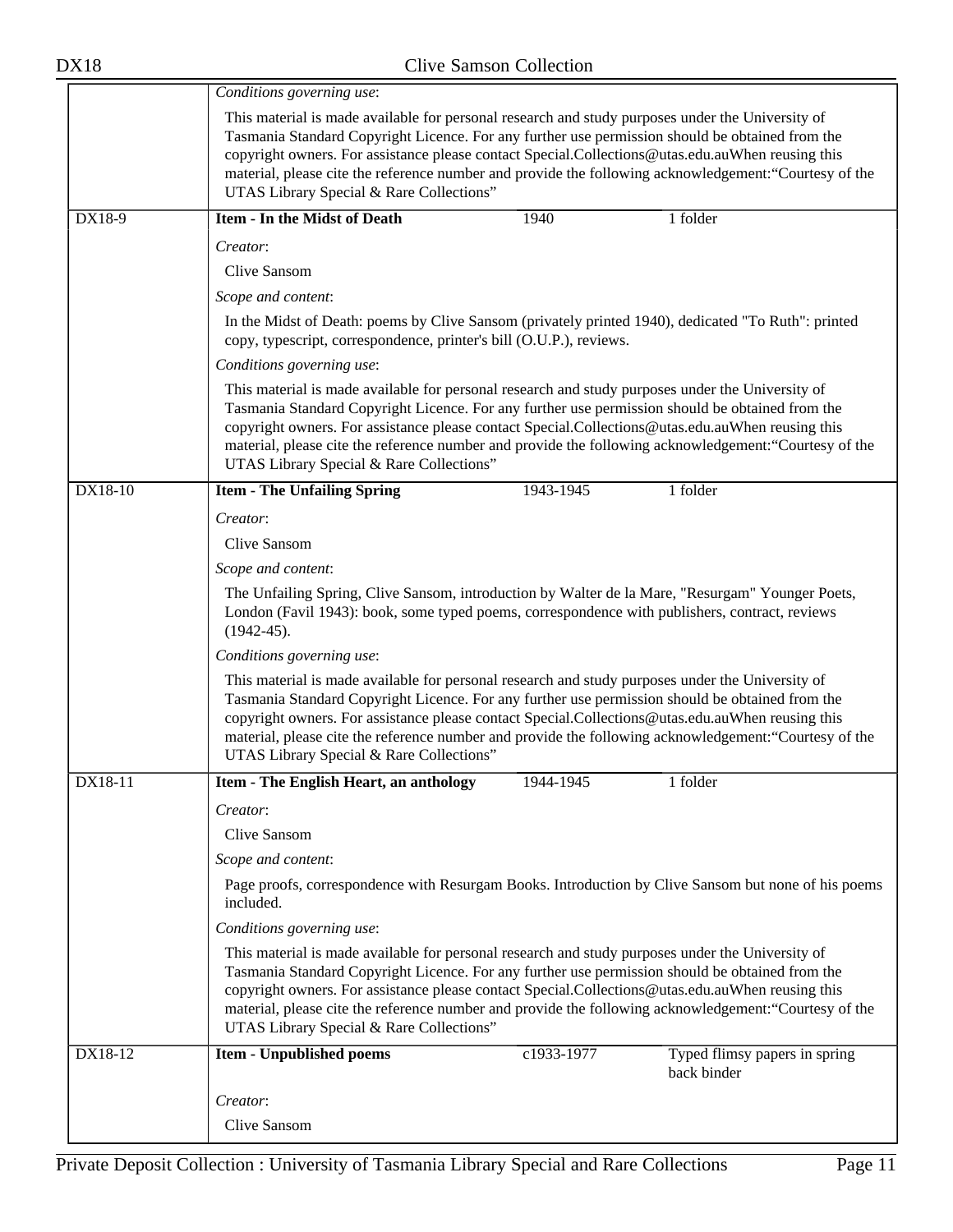|         | Scope and content:                                                                                                                                                                                                                                                                                                                                                                                                                                                                                                                                                                                                                                                                                                                                                                                                                                                                                                                                                                                                                                                                                                                                                                                                                                                                                                                    |
|---------|---------------------------------------------------------------------------------------------------------------------------------------------------------------------------------------------------------------------------------------------------------------------------------------------------------------------------------------------------------------------------------------------------------------------------------------------------------------------------------------------------------------------------------------------------------------------------------------------------------------------------------------------------------------------------------------------------------------------------------------------------------------------------------------------------------------------------------------------------------------------------------------------------------------------------------------------------------------------------------------------------------------------------------------------------------------------------------------------------------------------------------------------------------------------------------------------------------------------------------------------------------------------------------------------------------------------------------------|
|         | Poems not published in book form (adult) collected by Ruth Sansom for possible selection for<br>publication, including early poems, "Tasmanian Scene" (or "Hawks"), etc. Also proof of "Going,<br>Going" (published in Young Winter's Tales 4) and letter.                                                                                                                                                                                                                                                                                                                                                                                                                                                                                                                                                                                                                                                                                                                                                                                                                                                                                                                                                                                                                                                                            |
|         | Conditions governing use:                                                                                                                                                                                                                                                                                                                                                                                                                                                                                                                                                                                                                                                                                                                                                                                                                                                                                                                                                                                                                                                                                                                                                                                                                                                                                                             |
|         | This material is made available for personal research and study purposes under the University of<br>Tasmania Standard Copyright Licence. For any further use permission should be obtained from the<br>copyright owners. For assistance please contact Special.Collections@utas.edu.auWhen reusing this<br>material, please cite the reference number and provide the following acknowledgement: "Courtesy of the<br>UTAS Library Special & Rare Collections"                                                                                                                                                                                                                                                                                                                                                                                                                                                                                                                                                                                                                                                                                                                                                                                                                                                                         |
| DX18-13 | Item - Humorous verse (adult) not<br>c1930-1969<br>1 spring back binder, 1 folder<br>published                                                                                                                                                                                                                                                                                                                                                                                                                                                                                                                                                                                                                                                                                                                                                                                                                                                                                                                                                                                                                                                                                                                                                                                                                                        |
|         | Creator:                                                                                                                                                                                                                                                                                                                                                                                                                                                                                                                                                                                                                                                                                                                                                                                                                                                                                                                                                                                                                                                                                                                                                                                                                                                                                                                              |
|         | Clive Sansom                                                                                                                                                                                                                                                                                                                                                                                                                                                                                                                                                                                                                                                                                                                                                                                                                                                                                                                                                                                                                                                                                                                                                                                                                                                                                                                          |
|         | Scope and content:                                                                                                                                                                                                                                                                                                                                                                                                                                                                                                                                                                                                                                                                                                                                                                                                                                                                                                                                                                                                                                                                                                                                                                                                                                                                                                                    |
|         | Including: "I bite my thumb: parodies and verses by Clive Sansom" with foreword "most of the<br>items have either been accepted or rejected by Punch" (no date 1930s or 40s?). Manuscript and<br>typescript papers in binder, with note at front by Ruth Sansom: "not published. These will need careful<br>selecting and possibly revising. Those in 'I bite my thumb' were written long ago" Also (b) "The Wet<br>Land" (1932 a parody on T.S. Eliot's "The Waste Land", suggested by a wet Sunday in Wales) and letter<br>to Kathleen Stone about it; (c) draft introduction to "I bite my thumb"; (d) rhymes and limericks.                                                                                                                                                                                                                                                                                                                                                                                                                                                                                                                                                                                                                                                                                                       |
|         | Conditions governing use:                                                                                                                                                                                                                                                                                                                                                                                                                                                                                                                                                                                                                                                                                                                                                                                                                                                                                                                                                                                                                                                                                                                                                                                                                                                                                                             |
|         | This material is made available for personal research and study purposes under the University of<br>Tasmania Standard Copyright Licence. For any further use permission should be obtained from the<br>copyright owners. For assistance please contact Special.Collections@utas.edu.auWhen reusing this<br>material, please cite the reference number and provide the following acknowledgement: "Courtesy of the<br>UTAS Library Special & Rare Collections"                                                                                                                                                                                                                                                                                                                                                                                                                                                                                                                                                                                                                                                                                                                                                                                                                                                                         |
| DX18-14 | <b>Item - Short stories and articles</b><br>1930-1959<br>1 bundle of papers                                                                                                                                                                                                                                                                                                                                                                                                                                                                                                                                                                                                                                                                                                                                                                                                                                                                                                                                                                                                                                                                                                                                                                                                                                                           |
|         | Creator:                                                                                                                                                                                                                                                                                                                                                                                                                                                                                                                                                                                                                                                                                                                                                                                                                                                                                                                                                                                                                                                                                                                                                                                                                                                                                                                              |
|         | Clive Sansom                                                                                                                                                                                                                                                                                                                                                                                                                                                                                                                                                                                                                                                                                                                                                                                                                                                                                                                                                                                                                                                                                                                                                                                                                                                                                                                          |
|         | Scope and content:                                                                                                                                                                                                                                                                                                                                                                                                                                                                                                                                                                                                                                                                                                                                                                                                                                                                                                                                                                                                                                                                                                                                                                                                                                                                                                                    |
|         | Most appear to have been written at Palmers Green, London, some at Reigate, Surrey and the last three<br>in Tasmania (but some have no indication of date), most apparently unpublished (but see cutting book<br>$DX18/79$ (1) for cuttings of a few):- The monster of the Loch (c1933 - "sent to Daily Mail" - returned,<br>alterations made since but story with the same name has appeared in another paper Clive Sansom<br>January 1934"); The end of a journey; The walled garden, a fantasy; Hoddesdon's Marvel (1936); The<br>figure head; Honour is satisfied; Thirteenth time lucky; The Church; "Good night, Gentlemen"; Jubilee,<br>an impression; Lost and found! A Roman road at Winchmore Hill; The stream, a sketch; a monograph<br>on teashops; These modern poets; "Tibby ; A woman's will; The little Christian; The apple tree; The<br>lost wood [Enfield Chase]; Two shots; Freedom; Silk stockings; The butterfly; Marionettes; One man's<br>system; sonnet XX [Shakespeare]; Detection; " and blossom as the rose" (1940); The testament of Yalta<br>Smith, a political short story (1944?); Voices; The water cure (or "marquees and other matters"); Keats<br>accent; A very fishy story; Confessions of a Fairy Queen; The day the elephant passed; The Fast; Miss<br>Emily's Teeth; Widow Finnigan's music. |
|         | Conditions governing use:                                                                                                                                                                                                                                                                                                                                                                                                                                                                                                                                                                                                                                                                                                                                                                                                                                                                                                                                                                                                                                                                                                                                                                                                                                                                                                             |
|         | This material is made available for personal research and study purposes under the University of<br>Tasmania Standard Copyright Licence. For any further use permission should be obtained from the<br>copyright owners. For assistance please contact Special.Collections@utas.edu.auWhen reusing this<br>material, please cite the reference number and provide the following acknowledgement: "Courtesy of the<br>UTAS Library Special & Rare Collections"                                                                                                                                                                                                                                                                                                                                                                                                                                                                                                                                                                                                                                                                                                                                                                                                                                                                         |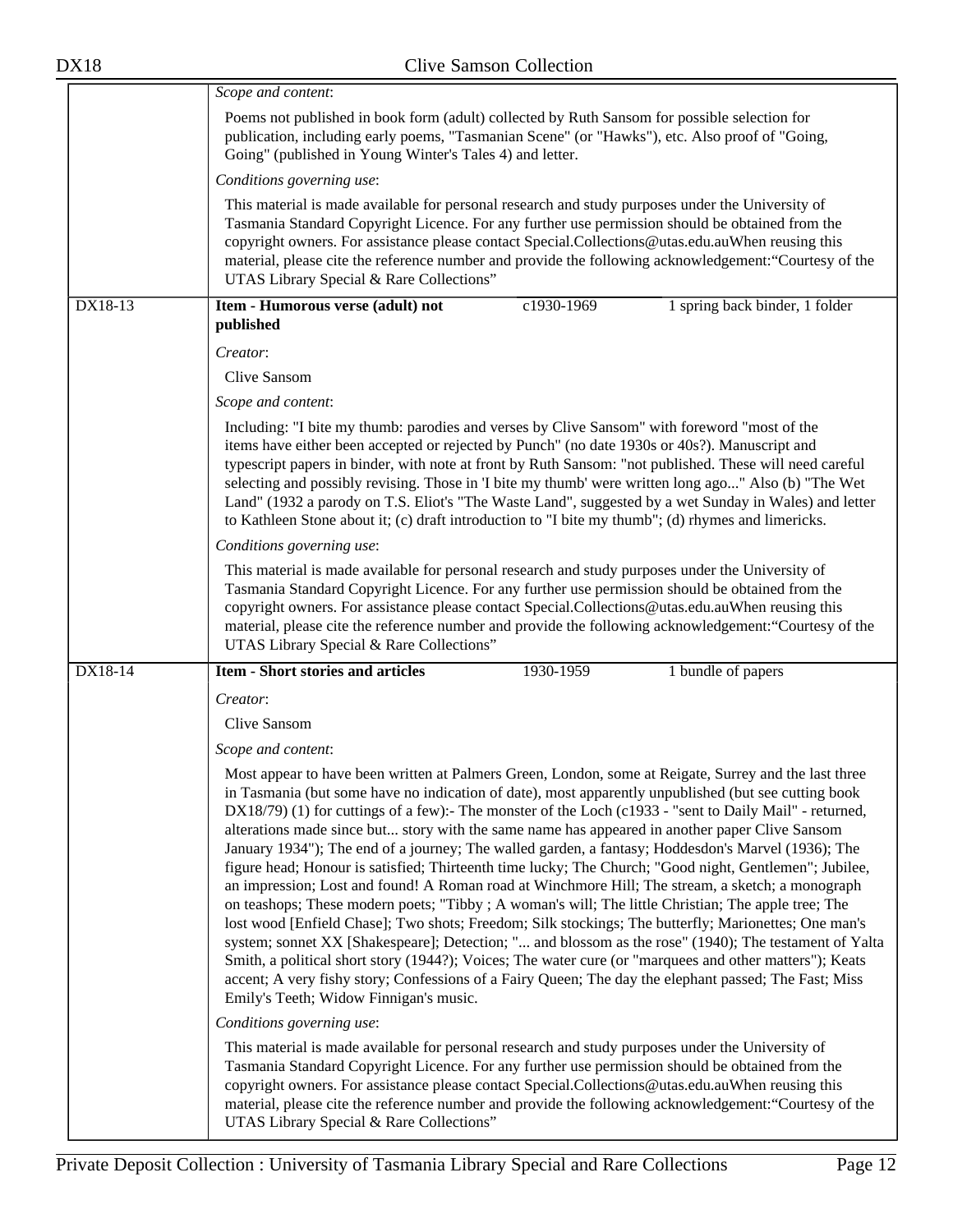| DX18 | <b>Clive Samson Collection</b> |  |
|------|--------------------------------|--|
|      |                                |  |

| DX18-15   | Item - Short stories: "A Glimmering of<br>1940-1959<br>Typed collection in spring binder<br><b>Ghosts" ND</b>                                                                                                                                                                                                                                                                                                                                                 |
|-----------|---------------------------------------------------------------------------------------------------------------------------------------------------------------------------------------------------------------------------------------------------------------------------------------------------------------------------------------------------------------------------------------------------------------------------------------------------------------|
|           | Creator:                                                                                                                                                                                                                                                                                                                                                                                                                                                      |
|           | Clive Sansom                                                                                                                                                                                                                                                                                                                                                                                                                                                  |
|           | Scope and content:                                                                                                                                                                                                                                                                                                                                                                                                                                            |
|           | Encounter at Cheal; Baronial Duologue (or Hawkesworth Hall); Grandad's Ghost; the Double Image;<br>The man who pulled down walls; Many do imagine; The Meeting. (Some appeared in John O'London's<br>Weekly 1943-4 - see cutting book DX18/79(1) and some appeared in German papers DX18/75.                                                                                                                                                                  |
|           | Conditions governing use:                                                                                                                                                                                                                                                                                                                                                                                                                                     |
|           | This material is made available for personal research and study purposes under the University of<br>Tasmania Standard Copyright Licence. For any further use permission should be obtained from the<br>copyright owners. For assistance please contact Special.Collections@utas.edu.auWhen reusing this<br>material, please cite the reference number and provide the following acknowledgement: "Courtesy of the<br>UTAS Library Special & Rare Collections" |
| $DX18-16$ | <b>Item - The World Turned Upside Down</b><br>1948<br>2 folders<br>play                                                                                                                                                                                                                                                                                                                                                                                       |
|           | Creator:                                                                                                                                                                                                                                                                                                                                                                                                                                                      |
|           | Clive Sansom                                                                                                                                                                                                                                                                                                                                                                                                                                                  |
|           | Scope and content:                                                                                                                                                                                                                                                                                                                                                                                                                                            |
|           | The World turned upside down, London, 1948. A morality play based on the Christmas story: draft $\&$<br>revised typescript, published copy (F. Muller 1948) annotated, radio script 1975, correspondence with<br>agent (Higham), publishers 1947-8, ABC, BBC 1948-1976; reviews, registration certificate (1947).                                                                                                                                             |
|           | Conditions governing use:                                                                                                                                                                                                                                                                                                                                                                                                                                     |
|           | This material is made available for personal research and study purposes under the University of<br>Tasmania Standard Copyright Licence. For any further use permission should be obtained from the<br>copyright owners. For assistance please contact Special.Collections@utas.edu.auWhen reusing this<br>material, please cite the reference number and provide the following acknowledgement: "Courtesy of the<br>UTAS Library Special & Rare Collections" |
| DX18-17   | 3 folders<br><b>Item - Passion Play</b><br>1950                                                                                                                                                                                                                                                                                                                                                                                                               |
|           | Creator:                                                                                                                                                                                                                                                                                                                                                                                                                                                      |
|           | Clive Sansom                                                                                                                                                                                                                                                                                                                                                                                                                                                  |
|           | Scope and content:                                                                                                                                                                                                                                                                                                                                                                                                                                            |
|           | A novel: correspondence with Methuen and R.K.S., research notes including Oberammergau programme<br>and postcards, newscuttings, etc. relating to Oberammergau, manuscript in notebooks, typescript.                                                                                                                                                                                                                                                          |
|           | Conditions governing use:                                                                                                                                                                                                                                                                                                                                                                                                                                     |
|           | This material is made available for personal research and study purposes under the University of<br>Tasmania Standard Copyright Licence. For any further use permission should be obtained from the<br>copyright owners. For assistance please contact Special.Collections@utas.edu.auWhen reusing this<br>material, please cite the reference number and provide the following acknowledgement: "Courtesy of the<br>UTAS Library Special & Rare Collections" |
| DX18-18   | <b>Item - The Witnesses</b><br>1972 1962 1956<br>1 box<br>1951                                                                                                                                                                                                                                                                                                                                                                                                |
|           | Creator:                                                                                                                                                                                                                                                                                                                                                                                                                                                      |
|           | Clive Sansom                                                                                                                                                                                                                                                                                                                                                                                                                                                  |
|           | Scope and content:                                                                                                                                                                                                                                                                                                                                                                                                                                            |
|           | Manuscript, typescript, Poems 1951, The prize-winning entries for the Festival of Britain competition<br>(Penguin Poets 1951 - includes "The Witnesses), The Witnesses and Other Poems by Clive Sansom                                                                                                                                                                                                                                                        |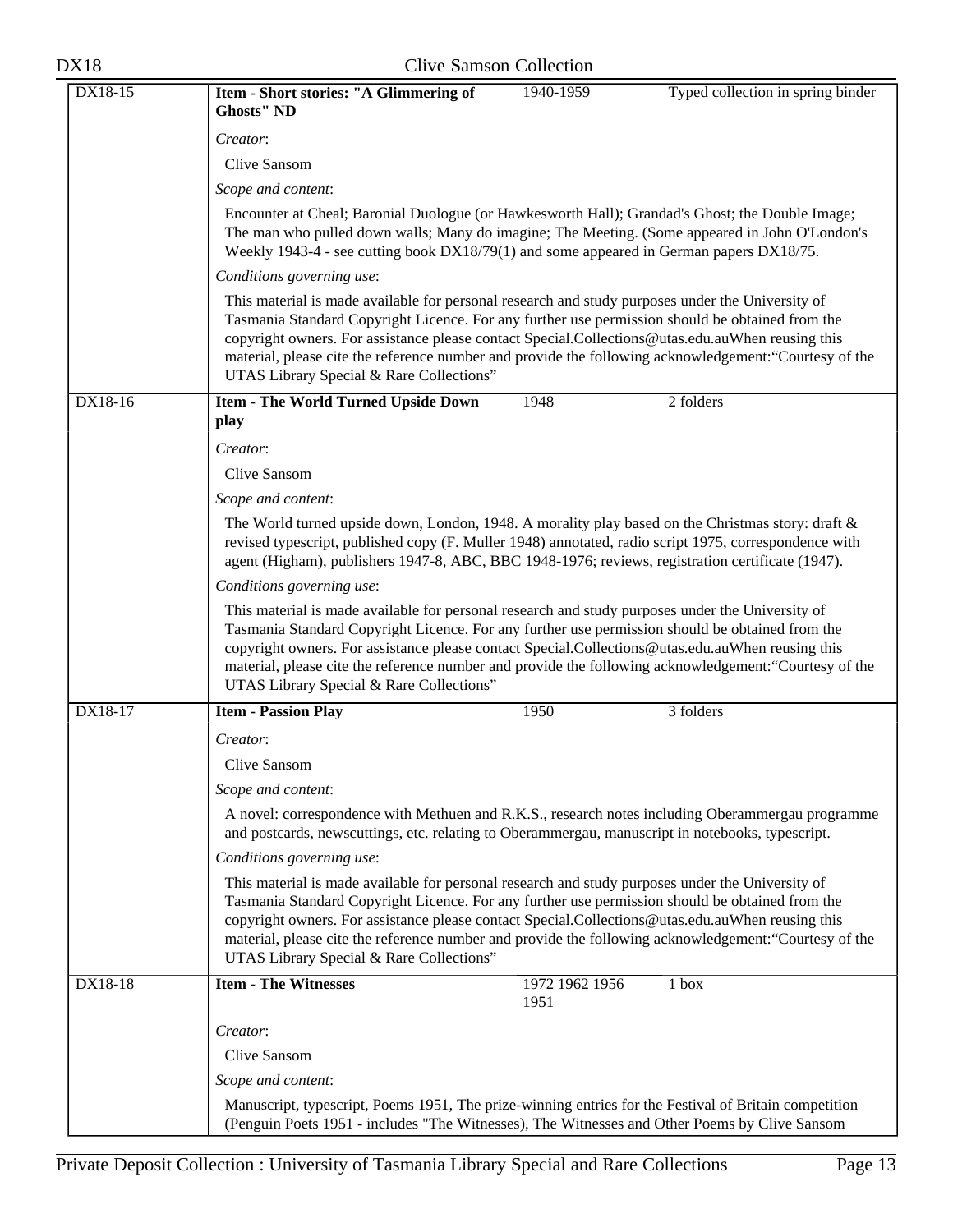| <b>DX18</b> | <b>Clive Samson Collection</b>                                                                                                                                                                                                                                                                                                                                                                                                                                |  |  |
|-------------|---------------------------------------------------------------------------------------------------------------------------------------------------------------------------------------------------------------------------------------------------------------------------------------------------------------------------------------------------------------------------------------------------------------------------------------------------------------|--|--|
|             | (Methuen, London 1956): proof copy and published copy (4th reprint 1965). 12 folders of notes,<br>correspondence, cuttings of reviews, etc. of performances, essays by school children on seeing a<br>peformance, letter about possible recording by Argo Record Co. (1962), letter about American market<br>(1972).                                                                                                                                          |  |  |
|             | Conditions governing use:                                                                                                                                                                                                                                                                                                                                                                                                                                     |  |  |
|             | This material is made available for personal research and study purposes under the University of<br>Tasmania Standard Copyright Licence. For any further use permission should be obtained from the<br>copyright owners. For assistance please contact Special.Collections@utas.edu.auWhen reusing this<br>material, please cite the reference number and provide the following acknowledgement: "Courtesy of the<br>UTAS Library Special & Rare Collections" |  |  |
| DX18-19     | <b>Item - The Cathedral</b><br>1961 1958<br>1 box including 3 folders, 7<br>manuscript volumes                                                                                                                                                                                                                                                                                                                                                                |  |  |
|             | Creator:                                                                                                                                                                                                                                                                                                                                                                                                                                                      |  |  |
|             | Clive Sansom                                                                                                                                                                                                                                                                                                                                                                                                                                                  |  |  |
|             | Scope and content:                                                                                                                                                                                                                                                                                                                                                                                                                                            |  |  |
|             | Poems, written for the 700th anniversary of Salisbury Cathedral 1961: manuscript, typescript, published<br>copy, notes on history, broadcast script, correspondence, newspaper cuttings, programmes. Also printed<br>copy of poem "Innsbruck Bells".                                                                                                                                                                                                          |  |  |
|             | Conditions governing use:                                                                                                                                                                                                                                                                                                                                                                                                                                     |  |  |
|             | This material is made available for personal research and study purposes under the University of<br>Tasmania Standard Copyright Licence. For any further use permission should be obtained from the<br>copyright owners. For assistance please contact Special.Collections@utas.edu.auWhen reusing this<br>material, please cite the reference number and provide the following acknowledgement: "Courtesy of the<br>UTAS Library Special & Rare Collections" |  |  |
| DX18-20     | 1940-1964<br>1 folder<br><b>Item - The World of Poetry</b>                                                                                                                                                                                                                                                                                                                                                                                                    |  |  |
|             | Creator:                                                                                                                                                                                                                                                                                                                                                                                                                                                      |  |  |
|             | Clive Sansom                                                                                                                                                                                                                                                                                                                                                                                                                                                  |  |  |
|             | Scope and content:                                                                                                                                                                                                                                                                                                                                                                                                                                            |  |  |
|             | The World of Poetry, edited by Clive Sansom. Manuscript in notebook written 1940s, correspondence<br>1956-1964.                                                                                                                                                                                                                                                                                                                                               |  |  |
|             | Conditions governing use:                                                                                                                                                                                                                                                                                                                                                                                                                                     |  |  |
|             | This material is made available for personal research and study purposes under the University of<br>Tasmania Standard Copyright Licence. For any further use permission should be obtained from the<br>copyright owners. For assistance please contact Special.Collections@utas.edu.auWhen reusing this<br>material, please cite the reference number and provide the following acknowledgement: "Courtesy of the<br>UTAS Library Special & Rare Collections" |  |  |
| DX18-21     | 1962<br>1 bundle of papers<br><b>Item - Dorset Village</b>                                                                                                                                                                                                                                                                                                                                                                                                    |  |  |
|             | Creator:                                                                                                                                                                                                                                                                                                                                                                                                                                                      |  |  |
|             | Clive Sansom                                                                                                                                                                                                                                                                                                                                                                                                                                                  |  |  |
|             | Scope and content:                                                                                                                                                                                                                                                                                                                                                                                                                                            |  |  |
|             | Dorset Village. Sequence of poems: manuscript, typescript, proof copy, correspondence and notes,<br>"Dorset word book" (alphabetic book of Dorset Dialect words) and notes.                                                                                                                                                                                                                                                                                   |  |  |
|             | Conditions governing use:                                                                                                                                                                                                                                                                                                                                                                                                                                     |  |  |
|             | This material is made available for personal research and study purposes under the University of<br>Tasmania Standard Copyright Licence. For any further use permission should be obtained from the<br>copyright owners. For assistance please contact Special.Collections@utas.edu.auWhen reusing this<br>material, please cite the reference number and provide the following acknowledgement: "Courtesy of the<br>UTAS Library Special & Rare Collections" |  |  |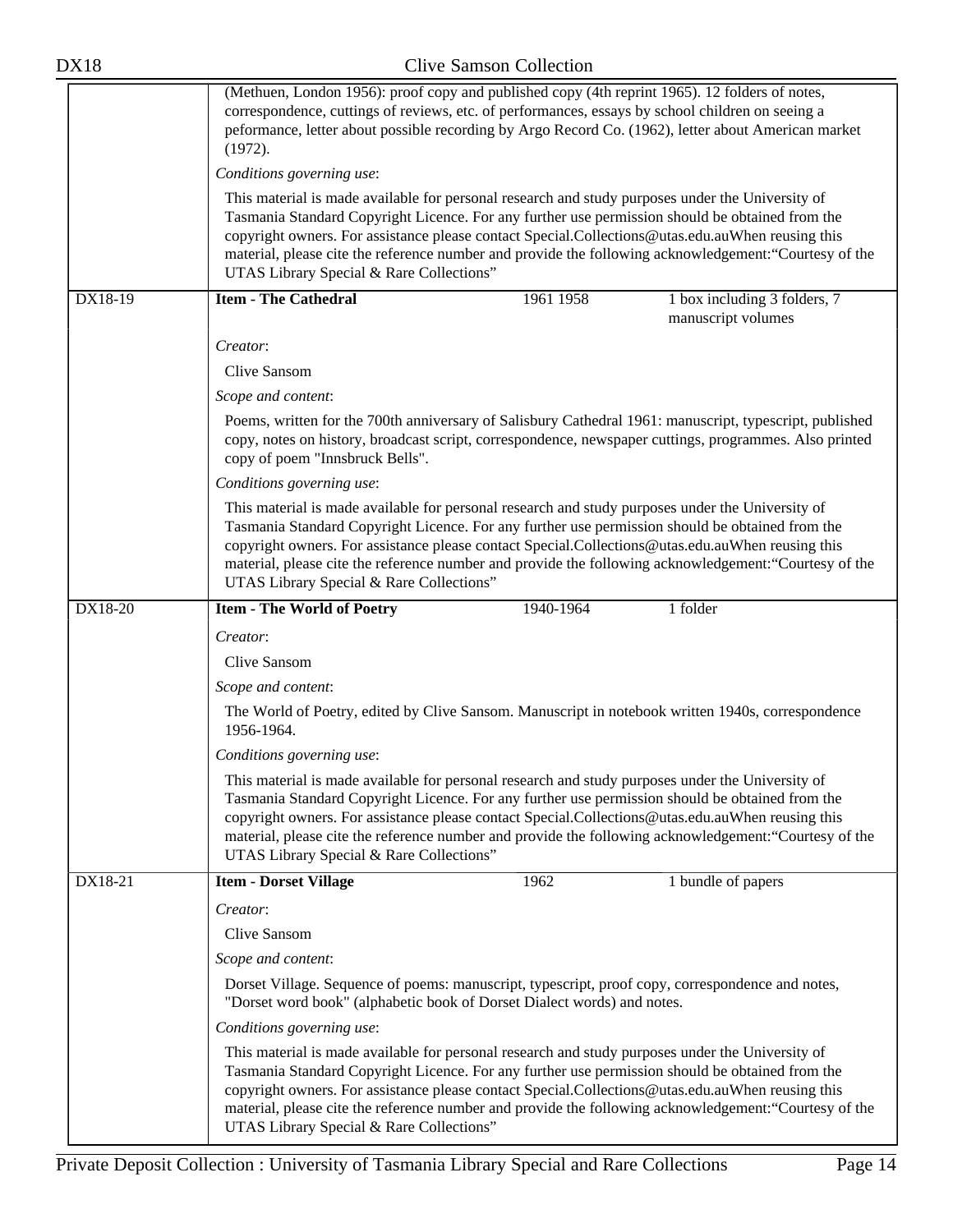| <b>DX18</b> | <b>Clive Samson Collection</b>                                                                                                                                                                                                                                                                                                                                                                                                                                                                                   |
|-------------|------------------------------------------------------------------------------------------------------------------------------------------------------------------------------------------------------------------------------------------------------------------------------------------------------------------------------------------------------------------------------------------------------------------------------------------------------------------------------------------------------------------|
| DX18-22     | Item - This Quiet Dust: epitaphs real and<br>c1969<br>1 folder<br>imaginary                                                                                                                                                                                                                                                                                                                                                                                                                                      |
|             | Creator:                                                                                                                                                                                                                                                                                                                                                                                                                                                                                                         |
|             | Clive Sansom                                                                                                                                                                                                                                                                                                                                                                                                                                                                                                     |
|             | Scope and content:                                                                                                                                                                                                                                                                                                                                                                                                                                                                                               |
|             | Typescripts and notes, letter.                                                                                                                                                                                                                                                                                                                                                                                                                                                                                   |
|             | Conditions governing use:                                                                                                                                                                                                                                                                                                                                                                                                                                                                                        |
|             | This material is made available for personal research and study purposes under the University of<br>Tasmania Standard Copyright Licence. For any further use permission should be obtained from the<br>copyright owners. For assistance please contact Special.Collections@utas.edu.auWhen reusing this<br>material, please cite the reference number and provide the following acknowledgement: "Courtesy of the<br>UTAS Library Special & Rare Collections"                                                    |
| DX18-23     | <b>Item - Swithun of Winchester</b><br>1971-1973<br>3 folders                                                                                                                                                                                                                                                                                                                                                                                                                                                    |
|             | Creator:                                                                                                                                                                                                                                                                                                                                                                                                                                                                                                         |
|             | Clive Sansom                                                                                                                                                                                                                                                                                                                                                                                                                                                                                                     |
|             | Scope and content:                                                                                                                                                                                                                                                                                                                                                                                                                                                                                               |
|             | Typescripts, broadcast script, printed copy, correspondence, research notes including printed material on<br>Winchester Cathedral and on St. Swithun (performed in Winchester Cathedral 1971).                                                                                                                                                                                                                                                                                                                   |
|             | Conditions governing use:                                                                                                                                                                                                                                                                                                                                                                                                                                                                                        |
|             | This material is made available for personal research and study purposes under the University of<br>Tasmania Standard Copyright Licence. For any further use permission should be obtained from the<br>copyright owners. For assistance please contact Special.Collections@utas.edu.auWhen reusing this<br>material, please cite the reference number and provide the following acknowledgement: "Courtesy of the<br>UTAS Library Special & Rare Collections"                                                    |
| DX18-24     | 1973-1975<br>1 folder<br><b>Item - An English Year</b>                                                                                                                                                                                                                                                                                                                                                                                                                                                           |
|             | Creator:                                                                                                                                                                                                                                                                                                                                                                                                                                                                                                         |
|             | Clive Sansom                                                                                                                                                                                                                                                                                                                                                                                                                                                                                                     |
|             | Scope and content:                                                                                                                                                                                                                                                                                                                                                                                                                                                                                               |
|             | Typescript, correspondence (published by Chatto 1975).                                                                                                                                                                                                                                                                                                                                                                                                                                                           |
|             | Conditions governing use:                                                                                                                                                                                                                                                                                                                                                                                                                                                                                        |
|             | This material is made available for personal research and study purposes under the University of<br>Tasmania Standard Copyright Licence. For any further use permission should be obtained from the<br>copyright owners. For assistance please contact Special.Collections@utas.edu.auWhen reusing this<br>material, please cite the reference number and provide the following acknowledgement: "Courtesy of the<br>UTAS Library Special & Rare Collections"                                                    |
| DX18-25     | <b>Item - Francis of Assisi</b><br>1964-1981<br>1 box: 3 notebooks, typescript in<br>spring binder, book, 3 folders.                                                                                                                                                                                                                                                                                                                                                                                             |
|             | Creator:                                                                                                                                                                                                                                                                                                                                                                                                                                                                                                         |
|             | Clive Sansom                                                                                                                                                                                                                                                                                                                                                                                                                                                                                                     |
|             | Scope and content:                                                                                                                                                                                                                                                                                                                                                                                                                                                                                               |
|             | Francis of Assisi: the Sun of Umbria, his life told in verse and prose, Hobart (Cat & Fiddle Press 1981).<br>Also rough drafts of poems "St. Francis. Sun of Umbria (3 volumes), typescript, published copy, research<br>notes including guides and postcards of Assisi (1970s), application for Commonwealth Literary Fund<br>grant, correspondence with agent, publishers and ABC, etc. 1968-1980, poems published, script for<br>performance and programs Winchester (1978) and St. Davids Cathedral, Hobart. |
|             | Conditions governing use:                                                                                                                                                                                                                                                                                                                                                                                                                                                                                        |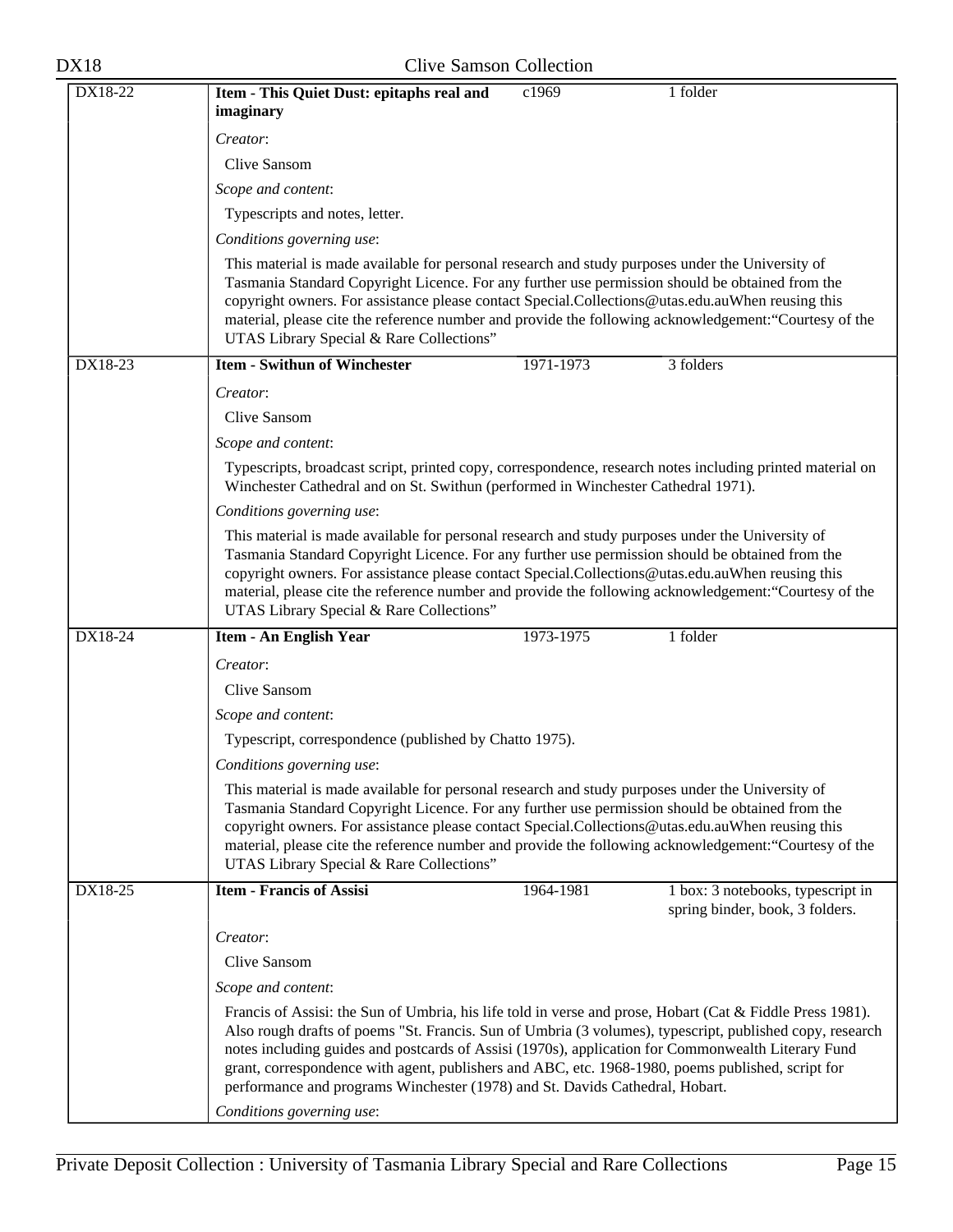|           | This material is made available for personal research and study purposes under the University of<br>Tasmania Standard Copyright Licence. For any further use permission should be obtained from the<br>copyright owners. For assistance please contact Special.Collections@utas.edu.auWhen reusing this<br>material, please cite the reference number and provide the following acknowledgement: "Courtesy of the<br>UTAS Library Special & Rare Collections" |  |  |
|-----------|---------------------------------------------------------------------------------------------------------------------------------------------------------------------------------------------------------------------------------------------------------------------------------------------------------------------------------------------------------------------------------------------------------------------------------------------------------------|--|--|
| $DX18-26$ | c1970-1979<br>Item - Poems, mostly unpublished<br>3 folders, 1 notebook                                                                                                                                                                                                                                                                                                                                                                                       |  |  |
|           | Creator:                                                                                                                                                                                                                                                                                                                                                                                                                                                      |  |  |
|           | Clive Sansom                                                                                                                                                                                                                                                                                                                                                                                                                                                  |  |  |
|           | Scope and content:                                                                                                                                                                                                                                                                                                                                                                                                                                            |  |  |
|           | Including dog ballads (see also "These happy breeds"), children's poems, correspondence with The<br>Listener, Country Life, Poetry Review, etc., Akhenaton Poems (manuscript c1970-71 - drafts for a ?<br>sequence, see also "Akhnaton's Hymn" in In the Midst of Death (9) and in The Poet Speaks). Some<br>earlier poems included.                                                                                                                          |  |  |
|           | Conditions governing use:                                                                                                                                                                                                                                                                                                                                                                                                                                     |  |  |
|           | This material is made available for personal research and study purposes under the University of<br>Tasmania Standard Copyright Licence. For any further use permission should be obtained from the<br>copyright owners. For assistance please contact Special.Collections@utas.edu.auWhen reusing this<br>material, please cite the reference number and provide the following acknowledgement: "Courtesy of the<br>UTAS Library Special & Rare Collections" |  |  |
| DX18-27   | <b>Item - The Abominable Trade: a poet's</b><br>1 binder and 1 folder<br>notes on his profession ND                                                                                                                                                                                                                                                                                                                                                           |  |  |
|           | Creator:                                                                                                                                                                                                                                                                                                                                                                                                                                                      |  |  |
|           | Clive Sansom                                                                                                                                                                                                                                                                                                                                                                                                                                                  |  |  |
|           | Scope and content:                                                                                                                                                                                                                                                                                                                                                                                                                                            |  |  |
|           | Typescript, notes, application for grant, agent's correspondence.                                                                                                                                                                                                                                                                                                                                                                                             |  |  |
|           | Conditions governing use:                                                                                                                                                                                                                                                                                                                                                                                                                                     |  |  |
|           | This material is made available for personal research and study purposes under the University of<br>Tasmania Standard Copyright Licence. For any further use permission should be obtained from the<br>copyright owners. For assistance please contact Special.Collections@utas.edu.auWhen reusing this<br>material, please cite the reference number and provide the following acknowledgement: "Courtesy of the<br>UTAS Library Special & Rare Collections" |  |  |
| DX18-28   | <b>Item - These Happy Breeds</b><br>1975<br>1 booklet                                                                                                                                                                                                                                                                                                                                                                                                         |  |  |
|           | Creator:                                                                                                                                                                                                                                                                                                                                                                                                                                                      |  |  |
|           | Clive Sansom                                                                                                                                                                                                                                                                                                                                                                                                                                                  |  |  |
|           | Scope and content:                                                                                                                                                                                                                                                                                                                                                                                                                                            |  |  |
|           | "Dog doggerel" by Clive Sansom, drawings by Max Angus: typescript of text, photocopies book<br>including drawings. Not published as a book but some poems published separately.                                                                                                                                                                                                                                                                               |  |  |
|           | Conditions governing use:                                                                                                                                                                                                                                                                                                                                                                                                                                     |  |  |
|           | This material is made available for personal research and study purposes under the University of<br>Tasmania Standard Copyright Licence. For any further use permission should be obtained from the<br>copyright owners. For assistance please contact Special.Collections@utas.edu.auWhen reusing this<br>material, please cite the reference number and provide the following acknowledgement: "Courtesy of the<br>UTAS Library Special & Rare Collections" |  |  |
| DX18-30   | <b>Item - Definitions Deft and Daft collected</b><br>1 alphabetic book<br>by Clive Sansom                                                                                                                                                                                                                                                                                                                                                                     |  |  |
|           | Creator:                                                                                                                                                                                                                                                                                                                                                                                                                                                      |  |  |
|           | Clive Sansom                                                                                                                                                                                                                                                                                                                                                                                                                                                  |  |  |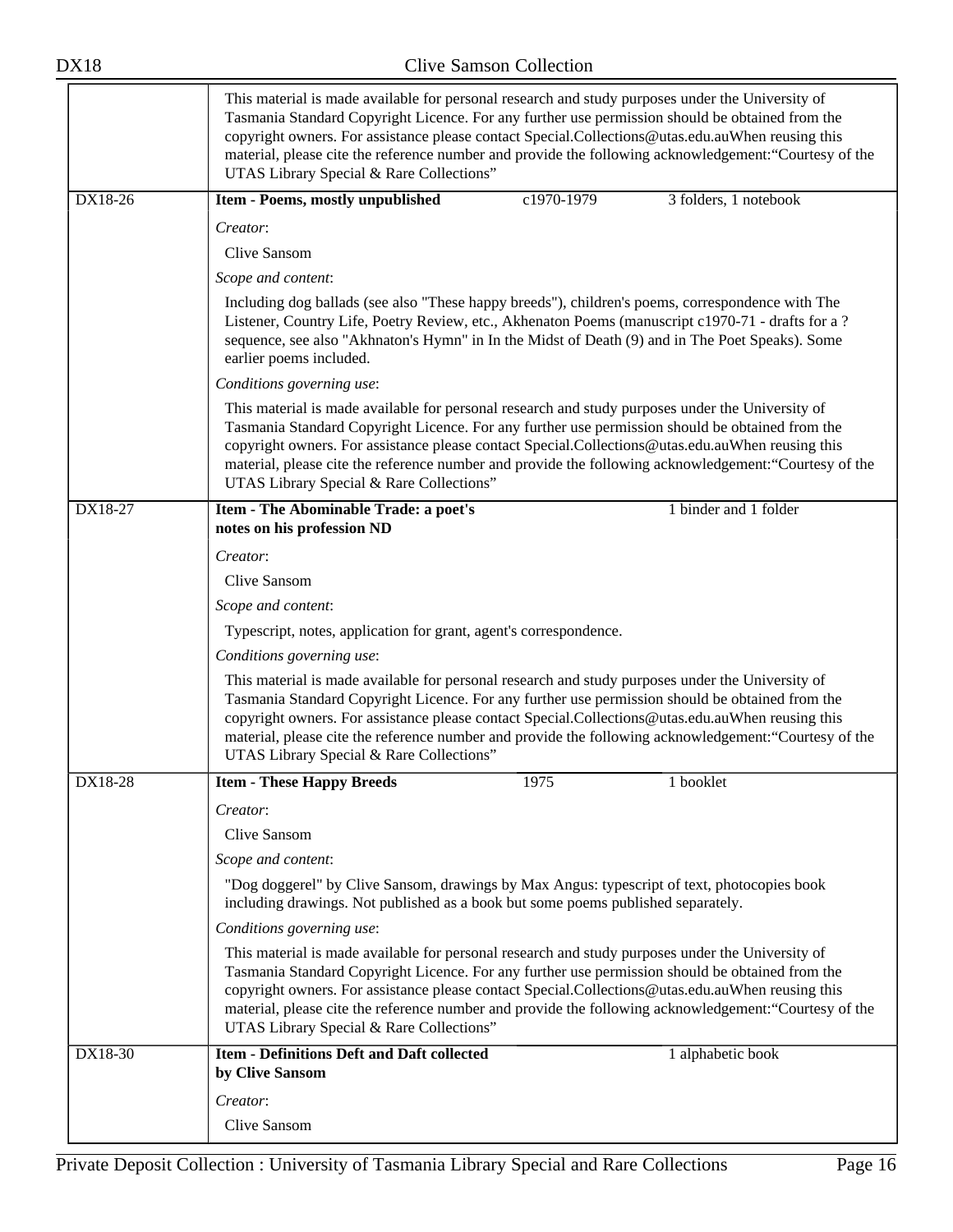| Scope and content:                                                                                                                                                                                                                                                                                                                                                                                                                                            |
|---------------------------------------------------------------------------------------------------------------------------------------------------------------------------------------------------------------------------------------------------------------------------------------------------------------------------------------------------------------------------------------------------------------------------------------------------------------|
| Draft (in alphabetic book), typescript.                                                                                                                                                                                                                                                                                                                                                                                                                       |
| Conditions governing use:                                                                                                                                                                                                                                                                                                                                                                                                                                     |
| This material is made available for personal research and study purposes under the University of<br>Tasmania Standard Copyright Licence. For any further use permission should be obtained from the<br>copyright owners. For assistance please contact Special.Collections@utas.edu.auWhen reusing this<br>material, please cite the reference number and provide the following acknowledgement: "Courtesy of the<br>UTAS Library Special & Rare Collections" |

#### <span id="page-16-0"></span>**Drafts**

Creator: Clive Sansom

Date: 1930-1949 (date of creation)

Scope and content:

Draft novels [1930s or 40s]

Physical description: 1 bundle

Immediate source of acquisition:

Deposited on indefinite loan by Mrs Ruth Sansom February 1987 (& later additions 1989, 1991) to be held for safekeeping in the University Archives with the Friends' Meeting Records. May be withdrawn by Mrs Sansom on reasonable notice.

Restrictions on access:

May be consulted by researchers under supervision

#### Conditions governing use:

This material is made available for personal research and study purposes under the University of Tasmania Standard Copyright Licence. For any further use permission should be obtained from the copyright owners. For assistance please contact Special.Collections@utas.edu.au When reusing this material, please cite the reference number and provide the following acknowledgement:

"Courtesy of the UTAS Library Special & Rare Collections"

#### Finding aids:

Original inventory and descriptive notes can be found at: https://eprints.utas.edu.au/11060/1/sansom-DX18\_Clive\_Sansom.pdf

Publication status:

Published

| File / item list |                               |       |                      |  |
|------------------|-------------------------------|-------|----------------------|--|
| Reference code   | Title                         | Dates | Physical description |  |
| DX18-31          | <b>Item - Draft novels ND</b> |       | bundle               |  |

Private Deposit Collection : University of Tasmania Library Special and Rare Collections Page 17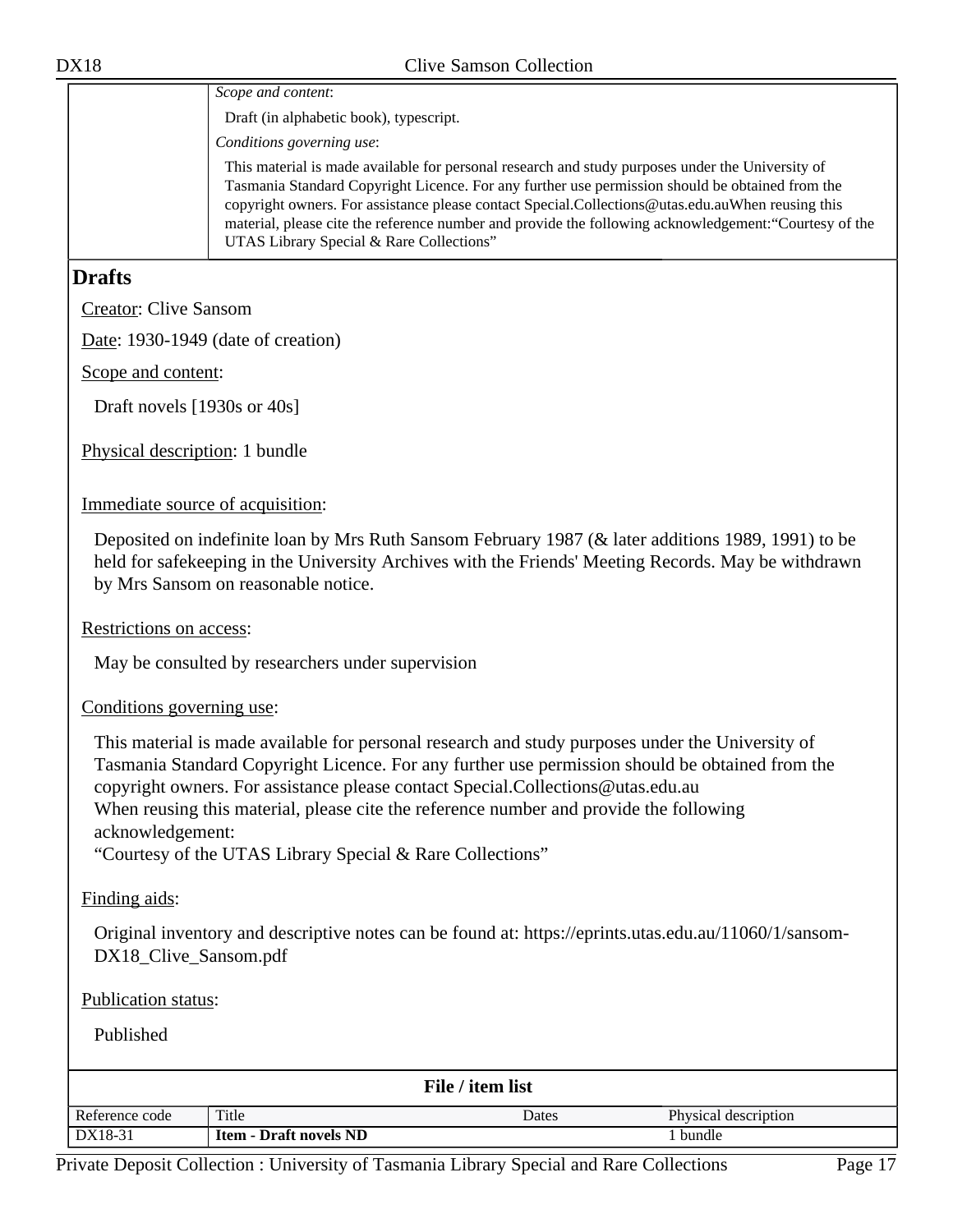|                              | Creator:                                                                                                                                                                                                                                                                                                                                                                                                                                                      |
|------------------------------|---------------------------------------------------------------------------------------------------------------------------------------------------------------------------------------------------------------------------------------------------------------------------------------------------------------------------------------------------------------------------------------------------------------------------------------------------------------|
|                              | Clive Sansom                                                                                                                                                                                                                                                                                                                                                                                                                                                  |
|                              | Scope and content:                                                                                                                                                                                                                                                                                                                                                                                                                                            |
|                              | Draft novels [1930s or 40s](1) "Fenley Green" a novel based on Enfield Chase (Middlesex, UK)<br>including notes on history of Enfield, sketches, drafts, with note at front by Ruth Sansom "These notes<br>have value in showing how Clive worked first on place backgrounds before setting his characters and<br>writing the chapters".(2) "To Voltaire": rough draft of a novel set in Dorsetshire involving a scientist, Dr.<br>Barnes, and a small boy.   |
|                              | Conditions governing use:                                                                                                                                                                                                                                                                                                                                                                                                                                     |
|                              | This material is made available for personal research and study purposes under the University of<br>Tasmania Standard Copyright Licence. For any further use permission should be obtained from the<br>copyright owners. For assistance please contact Special.Collections@utas.edu.auWhen reusing this<br>material, please cite the reference number and provide the following acknowledgement: "Courtesy of the<br>UTAS Library Special & Rare Collections" |
| <b>Children's poetry</b>     |                                                                                                                                                                                                                                                                                                                                                                                                                                                               |
| <b>Creator: Clive Sansom</b> |                                                                                                                                                                                                                                                                                                                                                                                                                                                               |
|                              | Date: 1966-1971 (date of creation)                                                                                                                                                                                                                                                                                                                                                                                                                            |

<span id="page-17-0"></span>Scope and content:

Poetry and verse for children

Physical description: 4 folders

Access points:

• Poetry (subject)

Immediate source of acquisition:

Deposited on indefinite loan by Mrs Ruth Sansom February 1987 (& later additions 1989, 1991) to be held for safekeeping in the University Archives with the Friends' Meeting Records. May be withdrawn by Mrs Sansom on reasonable notice.

Restrictions on access:

May be consulted by researchers under supervision

Conditions governing use:

This material is made available for personal research and study purposes under the University of Tasmania Standard Copyright Licence. For any further use permission should be obtained from the copyright owners. For assistance please contact Special.Collections@utas.edu.au When reusing this material, please cite the reference number and provide the following acknowledgement:

"Courtesy of the UTAS Library Special & Rare Collections"

Publication status: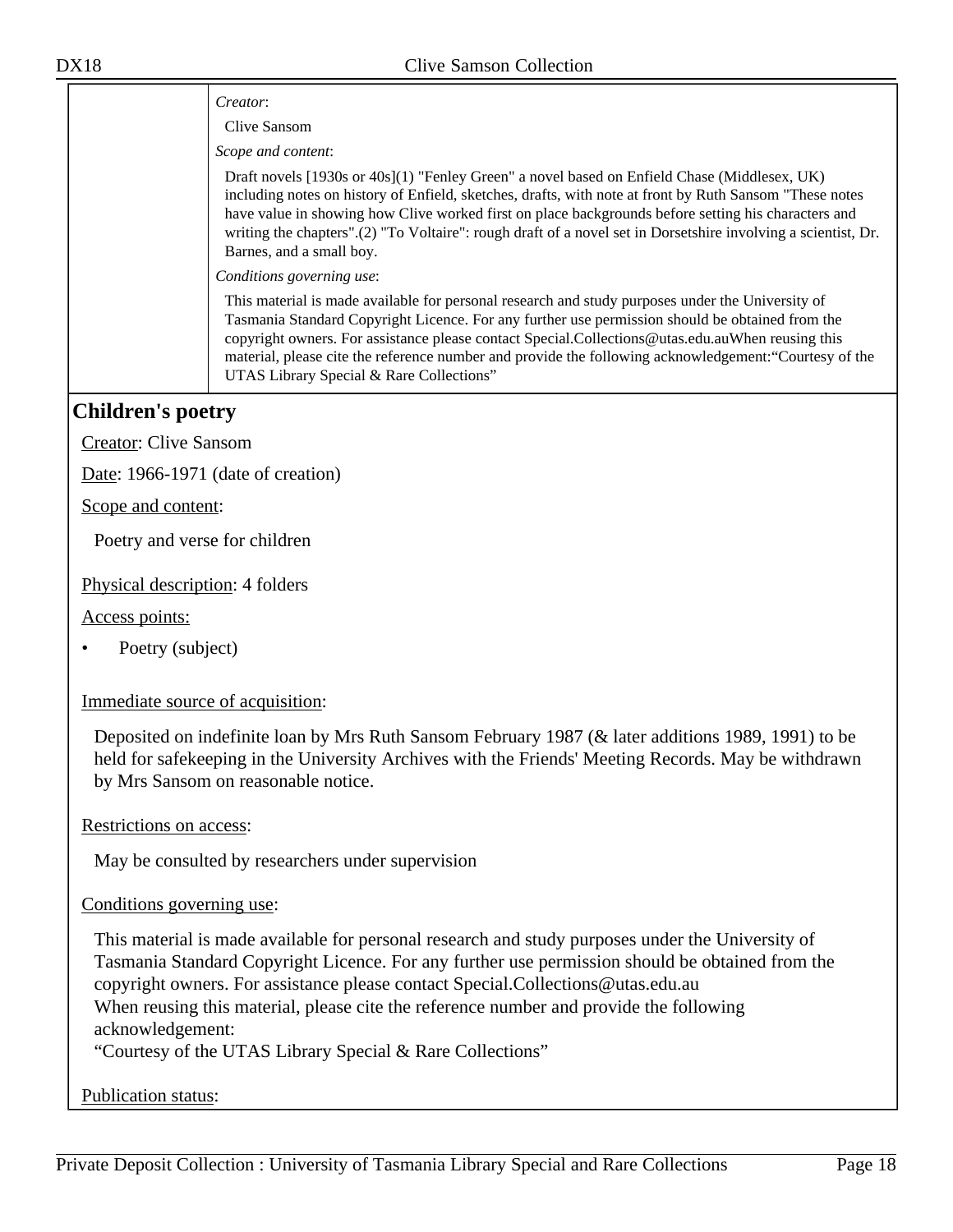<span id="page-18-0"></span>

| Published                    |                                                                                                                                                                                                                                                                                                                                                     |                  |                                                                                                        |
|------------------------------|-----------------------------------------------------------------------------------------------------------------------------------------------------------------------------------------------------------------------------------------------------------------------------------------------------------------------------------------------------|------------------|--------------------------------------------------------------------------------------------------------|
|                              |                                                                                                                                                                                                                                                                                                                                                     | File / item list |                                                                                                        |
| Reference code               | Title                                                                                                                                                                                                                                                                                                                                               | Dates            | Physical description                                                                                   |
| DX18-32                      | <b>Item - Golden Unicorn</b>                                                                                                                                                                                                                                                                                                                        | 1963-1975        | 1 folder                                                                                               |
|                              | Creator:                                                                                                                                                                                                                                                                                                                                            |                  |                                                                                                        |
|                              | Clive Sansom                                                                                                                                                                                                                                                                                                                                        |                  |                                                                                                        |
|                              | Scope and content:                                                                                                                                                                                                                                                                                                                                  |                  |                                                                                                        |
|                              | and others 1963-1975.                                                                                                                                                                                                                                                                                                                               |                  | Poetry for children (pubished by Methuen 1966): draft, correspondence with Higham Authors' agents,     |
|                              | Conditions governing use:                                                                                                                                                                                                                                                                                                                           |                  |                                                                                                        |
|                              | This material is made available for personal research and study purposes under the University of<br>Tasmania Standard Copyright Licence. For any further use permission should be obtained from the<br>copyright owners. For assistance please contact Special.Collections@utas.edu.auWhen reusing this<br>UTAS Library Special & Rare Collections" |                  | material, please cite the reference number and provide the following acknowledgement: "Courtesy of the |
| DX18-33                      | <b>Item - Return to Magic</b>                                                                                                                                                                                                                                                                                                                       | 1966-1969        | 1 folder                                                                                               |
|                              | Creator:                                                                                                                                                                                                                                                                                                                                            |                  |                                                                                                        |
|                              | Clive Sansom                                                                                                                                                                                                                                                                                                                                        |                  |                                                                                                        |
|                              | Scope and content:                                                                                                                                                                                                                                                                                                                                  |                  |                                                                                                        |
|                              | Return to Magic c1969. Poems of fairy tales:- correspondence and reviews 1966-1969.                                                                                                                                                                                                                                                                 |                  |                                                                                                        |
|                              | Conditions governing use:                                                                                                                                                                                                                                                                                                                           |                  |                                                                                                        |
|                              | This material is made available for personal research and study purposes under the University of<br>Tasmania Standard Copyright Licence. For any further use permission should be obtained from the<br>copyright owners. For assistance please contact Special.Collections@utas.edu.auWhen reusing this<br>UTAS Library Special & Rare Collections" |                  | material, please cite the reference number and provide the following acknowledgement: "Courtesy of the |
| DX18-34                      | <b>Item - Verse for Children</b>                                                                                                                                                                                                                                                                                                                    | 1971-1979        | 2 folders                                                                                              |
|                              | Creator:                                                                                                                                                                                                                                                                                                                                            |                  |                                                                                                        |
|                              | Clive Sansom                                                                                                                                                                                                                                                                                                                                        |                  |                                                                                                        |
|                              | Scope and content:                                                                                                                                                                                                                                                                                                                                  |                  |                                                                                                        |
|                              | "Strange goings on" and Collected Verse.                                                                                                                                                                                                                                                                                                            |                  | Correspondence with agent and publishers, drafts etc., including: "Green Dragon", "Hannibals Animals", |
|                              | Conditions governing use:                                                                                                                                                                                                                                                                                                                           |                  |                                                                                                        |
|                              | This material is made available for personal research and study purposes under the University of<br>Tasmania Standard Copyright Licence. For any further use permission should be obtained from the<br>copyright owners. For assistance please contact Special.Collections@utas.edu.auWhen reusing this<br>UTAS Library Special & Rare Collections" |                  | material, please cite the reference number and provide the following acknowledgement: "Courtesy of the |
| <b>Speech education</b>      |                                                                                                                                                                                                                                                                                                                                                     |                  |                                                                                                        |
| <b>Creator: Clive Sansom</b> |                                                                                                                                                                                                                                                                                                                                                     |                  |                                                                                                        |
|                              | Date: 1930-1978 (date of creation)                                                                                                                                                                                                                                                                                                                  |                  |                                                                                                        |
|                              | Physical description: 29 folders                                                                                                                                                                                                                                                                                                                    |                  |                                                                                                        |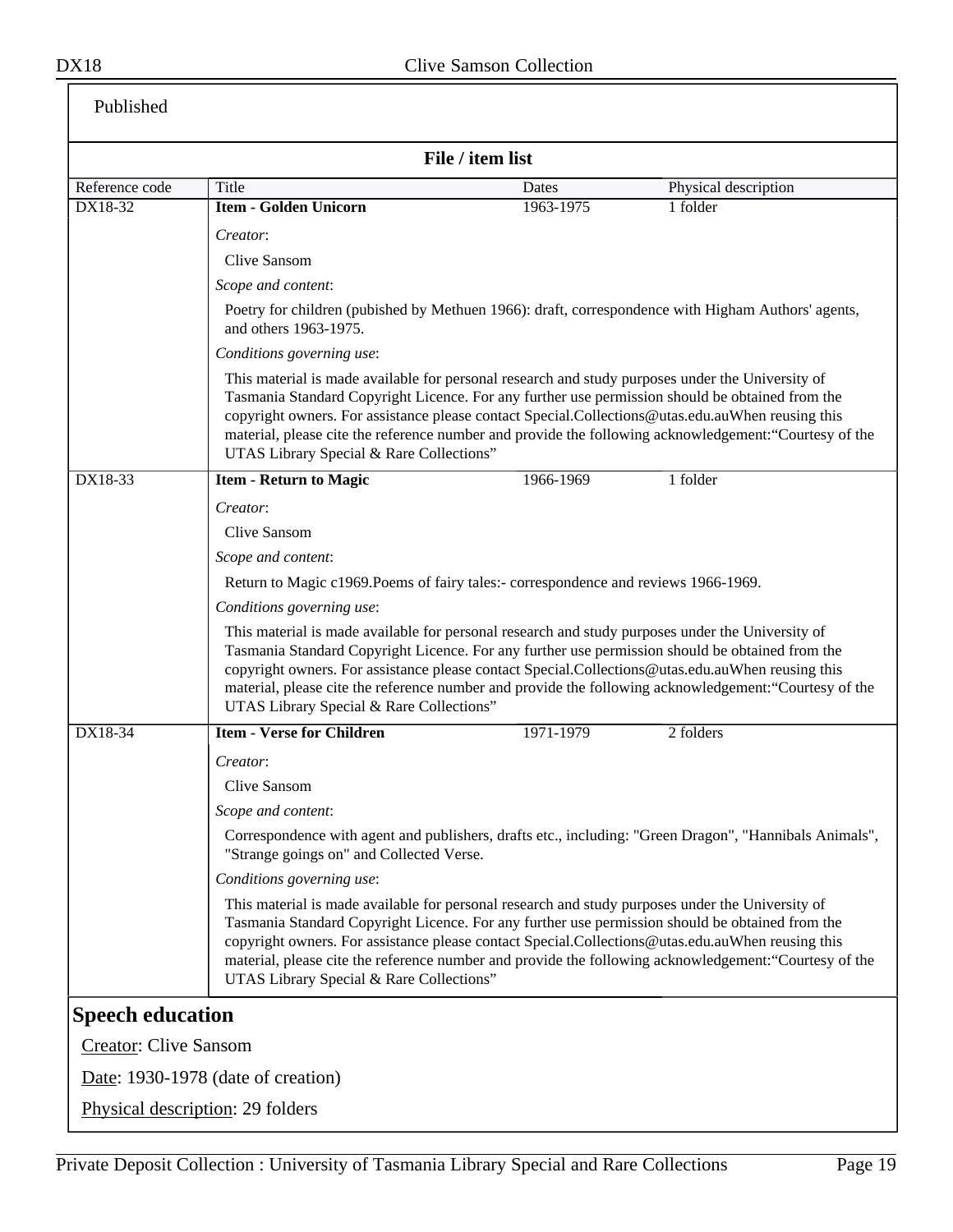Immediate source of acquisition:

Deposited on indefinite loan by Mrs Ruth Sansom February 1987 (& later additions 1989, 1991) to be held for safekeeping in the University Archives with the Friends' Meeting Records. May be withdrawn by Mrs Sansom on reasonable notice.

Restrictions on access:

May be consulted by researchers under supervision

#### Conditions governing use:

This material is made available for personal research and study purposes under the University of Tasmania Standard Copyright Licence. For any further use permission should be obtained from the copyright owners. For assistance please contact Special.Collections@utas.edu.au When reusing this material, please cite the reference number and provide the following acknowledgement:

"Courtesy of the UTAS Library Special & Rare Collections"

#### Finding aids:

Original inventory and descriptive notes can be found at: https://eprints.utas.edu.au/11060/1/sansom-DX18\_Clive\_Sansom.pdf

#### Publication status:

| File / item list |                                                                                                                                                                                                                                                                                                                                                                                                                                                                                                                                                                                                                                                                                                                                                                          |            |                      |  |
|------------------|--------------------------------------------------------------------------------------------------------------------------------------------------------------------------------------------------------------------------------------------------------------------------------------------------------------------------------------------------------------------------------------------------------------------------------------------------------------------------------------------------------------------------------------------------------------------------------------------------------------------------------------------------------------------------------------------------------------------------------------------------------------------------|------------|----------------------|--|
| Reference code   | Title                                                                                                                                                                                                                                                                                                                                                                                                                                                                                                                                                                                                                                                                                                                                                                    | Dates      | Physical description |  |
| DX18-35          | Item - Speech education and verse<br>speaking (London)                                                                                                                                                                                                                                                                                                                                                                                                                                                                                                                                                                                                                                                                                                                   | c1930-1949 | 6 folders            |  |
|                  | Creator:                                                                                                                                                                                                                                                                                                                                                                                                                                                                                                                                                                                                                                                                                                                                                                 |            |                      |  |
|                  | Clive Sansom                                                                                                                                                                                                                                                                                                                                                                                                                                                                                                                                                                                                                                                                                                                                                             |            |                      |  |
|                  | Scope and content:                                                                                                                                                                                                                                                                                                                                                                                                                                                                                                                                                                                                                                                                                                                                                       |            |                      |  |
|                  | Correspondence, programs, reviews, newscuttings, competition certificates, relating to Clive and Ruth<br>Sansom's work in speech training, the Speech Fellowship Institute directed by Marjorie Gullan, Marjorie<br>Gullan's Verse Speaking Choir, verse speaking competitions, LAMDA, Adult Education, etc., including<br>correspondence with Marjorie Gullan, Kathleen stone, Ann Croasdale, LCC Education Dept. and London<br>University, etc. (see also general correspondence) and article by Clive Sansom in Adult Education Vol.<br>X No. 1 September 1937 and obituary of M. Gullan (pioneer of speech training and Quaker) by Clive<br>Sansom in Speech & Drama vol. 9 no. 2 January 1960. See also Bible Reading course at Speech Institute<br>1938 (DX18/69). |            |                      |  |
|                  | Conditions governing use:                                                                                                                                                                                                                                                                                                                                                                                                                                                                                                                                                                                                                                                                                                                                                |            |                      |  |
|                  | This material is made available for personal research and study purposes under the University of<br>Tasmania Standard Copyright Licence. For any further use permission should be obtained from the<br>copyright owners. For assistance please contact Special.Collections@utas.edu.auWhen reusing this<br>material, please cite the reference number and provide the following acknowledgement: "Courtesy of the<br>UTAS Library Special & Rare Collections"                                                                                                                                                                                                                                                                                                            |            |                      |  |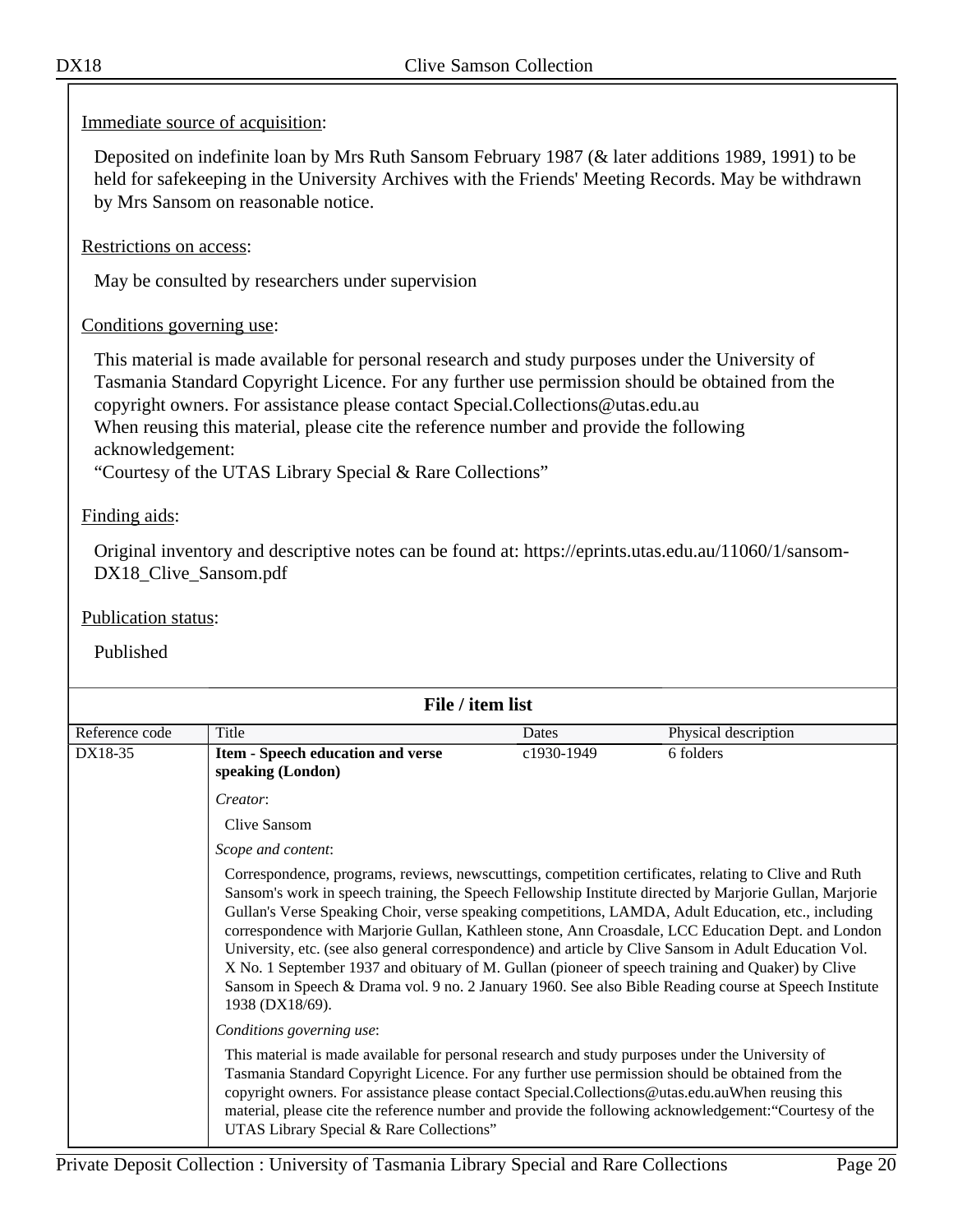| <b>DX18</b> | <b>Clive Samson Collection</b>                                                                                                                                                                                                                                                                                                                                                                                                                                                                                                                                                                                                                                                                                                                                                                                                                                                |
|-------------|-------------------------------------------------------------------------------------------------------------------------------------------------------------------------------------------------------------------------------------------------------------------------------------------------------------------------------------------------------------------------------------------------------------------------------------------------------------------------------------------------------------------------------------------------------------------------------------------------------------------------------------------------------------------------------------------------------------------------------------------------------------------------------------------------------------------------------------------------------------------------------|
| DX18-36     | <b>Item - Speech Education Centre, Hobart</b><br>1950-1978<br>4 folders                                                                                                                                                                                                                                                                                                                                                                                                                                                                                                                                                                                                                                                                                                                                                                                                       |
|             | Creator:                                                                                                                                                                                                                                                                                                                                                                                                                                                                                                                                                                                                                                                                                                                                                                                                                                                                      |
|             | Clive Sansom                                                                                                                                                                                                                                                                                                                                                                                                                                                                                                                                                                                                                                                                                                                                                                                                                                                                  |
|             | Scope and content:                                                                                                                                                                                                                                                                                                                                                                                                                                                                                                                                                                                                                                                                                                                                                                                                                                                            |
|             | Under the Tasmanian Department of Education, directed by Clive and Ruth Sansom 1950-1968:<br>description of Centre and duties of Supervisor, reports, correspondence, practice material (not by Clive<br>Sansom), articles by Clive Sansom, "The speech machine: some notes for candidates in the Schools<br>Board 'Art of speech' course, prepared by Clive Sansom" 1962, "Listening" - general sheet - infant/<br>primary, "Spoken English" from Opinion j. of South Australia English Teachers Association ND, etc.,<br>including later correspondence about speech training (1970-78) and letter to Ruth Sansom about copies<br>of Clive Sansom Collected Poems; "Marjorie Gullan - some reminiscences" (typescript, ND). Also file<br>relating to the migration of Maurice and Gillian (nee Lousley) Hilliard, speech educators 1955-1964<br>(moved to Wollongong 1964). |
|             | Conditions governing use:                                                                                                                                                                                                                                                                                                                                                                                                                                                                                                                                                                                                                                                                                                                                                                                                                                                     |
|             | This material is made available for personal research and study purposes under the University of<br>Tasmania Standard Copyright Licence. For any further use permission should be obtained from the<br>copyright owners. For assistance please contact Special.Collections@utas.edu.auWhen reusing this<br>material, please cite the reference number and provide the following acknowledgement: "Courtesy of the<br>UTAS Library Special & Rare Collections"                                                                                                                                                                                                                                                                                                                                                                                                                 |
| DX18-37     | 1939-1946<br>1 folder<br>Item - Lectures - Modern poetry etc.                                                                                                                                                                                                                                                                                                                                                                                                                                                                                                                                                                                                                                                                                                                                                                                                                 |
|             | Creator:                                                                                                                                                                                                                                                                                                                                                                                                                                                                                                                                                                                                                                                                                                                                                                                                                                                                      |
|             | Clive Sansom                                                                                                                                                                                                                                                                                                                                                                                                                                                                                                                                                                                                                                                                                                                                                                                                                                                                  |
|             | Scope and content:                                                                                                                                                                                                                                                                                                                                                                                                                                                                                                                                                                                                                                                                                                                                                                                                                                                            |
|             | Modern poetry (5 lectures - University College, 1939); Modern poetry (Tottenham YWCA 1939?);<br>Choral speaking (1943); T.S. Eliot's "The Waste Land" (Progressive League 1947).                                                                                                                                                                                                                                                                                                                                                                                                                                                                                                                                                                                                                                                                                              |
|             | Conditions governing use:                                                                                                                                                                                                                                                                                                                                                                                                                                                                                                                                                                                                                                                                                                                                                                                                                                                     |
|             | This material is made available for personal research and study purposes under the University of<br>Tasmania Standard Copyright Licence. For any further use permission should be obtained from the<br>copyright owners. For assistance please contact Special.Collections@utas.edu.auWhen reusing this<br>material, please cite the reference number and provide the following acknowledgement: "Courtesy of the<br>UTAS Library Special & Rare Collections"                                                                                                                                                                                                                                                                                                                                                                                                                 |
| DX18-38     | Item - The poetry of T.S. Elliot - lecture to<br>1 folder<br>1946-1947<br>the Speech Fellowship                                                                                                                                                                                                                                                                                                                                                                                                                                                                                                                                                                                                                                                                                                                                                                               |
|             | Creator:                                                                                                                                                                                                                                                                                                                                                                                                                                                                                                                                                                                                                                                                                                                                                                                                                                                                      |
|             | <b>Clive Sansom</b>                                                                                                                                                                                                                                                                                                                                                                                                                                                                                                                                                                                                                                                                                                                                                                                                                                                           |
|             | Scope and content:                                                                                                                                                                                                                                                                                                                                                                                                                                                                                                                                                                                                                                                                                                                                                                                                                                                            |
|             | Typescript, reviews, published pamphlet (1947 Oxford University Press).                                                                                                                                                                                                                                                                                                                                                                                                                                                                                                                                                                                                                                                                                                                                                                                                       |
|             | Conditions governing use:                                                                                                                                                                                                                                                                                                                                                                                                                                                                                                                                                                                                                                                                                                                                                                                                                                                     |
|             | This material is made available for personal research and study purposes under the University of<br>Tasmania Standard Copyright Licence. For any further use permission should be obtained from the<br>copyright owners. For assistance please contact Special.Collections@utas.edu.auWhen reusing this<br>material, please cite the reference number and provide the following acknowledgement: "Courtesy of the<br>UTAS Library Special & Rare Collections"                                                                                                                                                                                                                                                                                                                                                                                                                 |
| DX18-39     | 1937-1940<br>1 folder<br>Item - Poetry Aloud - reading for junior<br>and senior schools                                                                                                                                                                                                                                                                                                                                                                                                                                                                                                                                                                                                                                                                                                                                                                                       |
|             | Creator:                                                                                                                                                                                                                                                                                                                                                                                                                                                                                                                                                                                                                                                                                                                                                                                                                                                                      |
|             | Clive Sansom                                                                                                                                                                                                                                                                                                                                                                                                                                                                                                                                                                                                                                                                                                                                                                                                                                                                  |
|             | Scope and content:                                                                                                                                                                                                                                                                                                                                                                                                                                                                                                                                                                                                                                                                                                                                                                                                                                                            |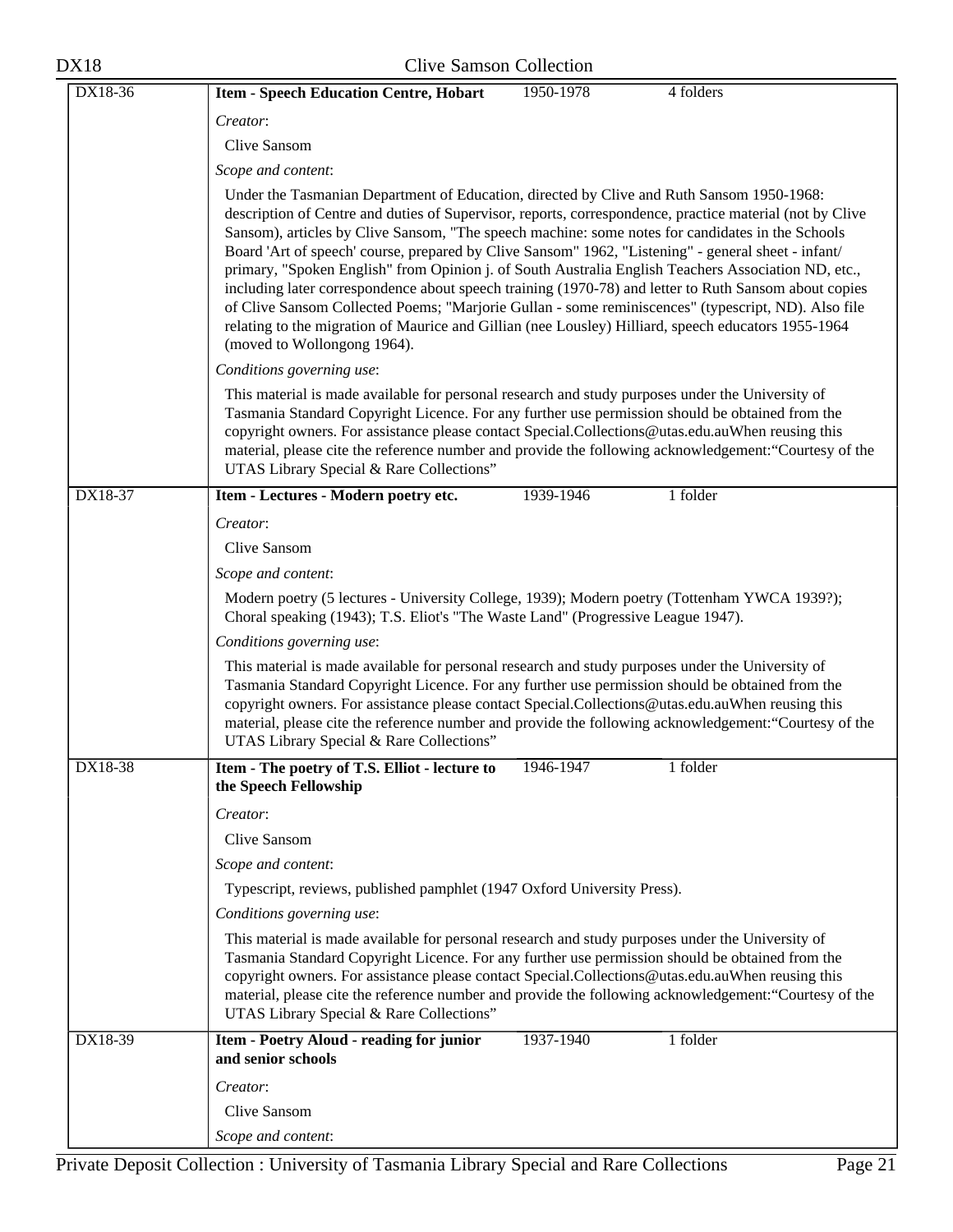|         | Drafts of reading selections for the Junior School and for the Senior School and correspondence with<br>University of London Press and with Rodney Bennett.                                                                                                                                                                                                                                                                                                                                                                                                                                                                                                                                                                                             |  |  |  |  |
|---------|---------------------------------------------------------------------------------------------------------------------------------------------------------------------------------------------------------------------------------------------------------------------------------------------------------------------------------------------------------------------------------------------------------------------------------------------------------------------------------------------------------------------------------------------------------------------------------------------------------------------------------------------------------------------------------------------------------------------------------------------------------|--|--|--|--|
|         | Conditions governing use:                                                                                                                                                                                                                                                                                                                                                                                                                                                                                                                                                                                                                                                                                                                               |  |  |  |  |
|         | This material is made available for personal research and study purposes under the University of<br>Tasmania Standard Copyright Licence. For any further use permission should be obtained from the<br>copyright owners. For assistance please contact Special.Collections@utas.edu.auWhen reusing this<br>material, please cite the reference number and provide the following acknowledgement: "Courtesy of the<br>UTAS Library Special & Rare Collections"                                                                                                                                                                                                                                                                                           |  |  |  |  |
| DX18-40 | 1930-1949<br>Typescripts in folder<br>Item - Plays and sketches by Clive Sansom                                                                                                                                                                                                                                                                                                                                                                                                                                                                                                                                                                                                                                                                         |  |  |  |  |
|         | Creator:                                                                                                                                                                                                                                                                                                                                                                                                                                                                                                                                                                                                                                                                                                                                                |  |  |  |  |
|         | Clive Sansom                                                                                                                                                                                                                                                                                                                                                                                                                                                                                                                                                                                                                                                                                                                                            |  |  |  |  |
|         | Scope and content:                                                                                                                                                                                                                                                                                                                                                                                                                                                                                                                                                                                                                                                                                                                                      |  |  |  |  |
|         | Short plays or sketches for speech classes, etc. (unpublished?): "Interruption, a play in one act"; "The<br>King's servants"; "Shuffled Words, a sketch"; "Friday night at the junction"; "Celestial Meeting, a stage<br>play for three women only"; "The new Alcestis"; "The return journey, an epilogue to Flecker's epilogue<br>- Samarkand"; "Uplift, a sketch"; "Verona to suburbia, a sketch by Clive Sansom (in collaboration<br>with William Shakespeare)"; Untitled (brief sketch on Good Speech); "Rinaldo and St. Julian"; "The<br>Journey, an experiment in one act"; "The Journey, a play for broadcasting"; "How it is done, a sketch for<br>broadcasting"; "Dream Meeting, a play for broadcasting". See also Microphone Plays (DX18/60) |  |  |  |  |
|         | Conditions governing use:                                                                                                                                                                                                                                                                                                                                                                                                                                                                                                                                                                                                                                                                                                                               |  |  |  |  |
|         | This material is made available for personal research and study purposes under the University of<br>Tasmania Standard Copyright Licence. For any further use permission should be obtained from the<br>copyright owners. For assistance please contact Special.Collections@utas.edu.auWhen reusing this<br>material, please cite the reference number and provide the following acknowledgement: "Courtesy of the<br>UTAS Library Special & Rare Collections"                                                                                                                                                                                                                                                                                           |  |  |  |  |
| DX18-41 | $1$ folder<br>1944-1948<br>Item - Speech of our time                                                                                                                                                                                                                                                                                                                                                                                                                                                                                                                                                                                                                                                                                                    |  |  |  |  |
|         | Creator:                                                                                                                                                                                                                                                                                                                                                                                                                                                                                                                                                                                                                                                                                                                                                |  |  |  |  |
|         | Clive Sansom                                                                                                                                                                                                                                                                                                                                                                                                                                                                                                                                                                                                                                                                                                                                            |  |  |  |  |
|         | Scope and content:                                                                                                                                                                                                                                                                                                                                                                                                                                                                                                                                                                                                                                                                                                                                      |  |  |  |  |
|         | Speech of Our Time compiled and edited by Clive Sansom, London (Hinrichsen 1948): correspondence<br>and reviews.                                                                                                                                                                                                                                                                                                                                                                                                                                                                                                                                                                                                                                        |  |  |  |  |
|         | Conditions governing use:                                                                                                                                                                                                                                                                                                                                                                                                                                                                                                                                                                                                                                                                                                                               |  |  |  |  |
|         | This material is made available for personal research and study purposes under the University of<br>Tasmania Standard Copyright Licence. For any further use permission should be obtained from the<br>copyright owners. For assistance please contact Special.Collections@utas.edu.auWhen reusing this<br>material, please cite the reference number and provide the following acknowledgement: "Courtesy of the<br>UTAS Library Special & Rare Collections"                                                                                                                                                                                                                                                                                           |  |  |  |  |
| DX18-42 | 7 folders<br>1947-1976<br><b>Item - Rhymes for Primary Schools</b>                                                                                                                                                                                                                                                                                                                                                                                                                                                                                                                                                                                                                                                                                      |  |  |  |  |
|         | Creator:                                                                                                                                                                                                                                                                                                                                                                                                                                                                                                                                                                                                                                                                                                                                                |  |  |  |  |
|         |                                                                                                                                                                                                                                                                                                                                                                                                                                                                                                                                                                                                                                                                                                                                                         |  |  |  |  |
|         | Clive Sansom                                                                                                                                                                                                                                                                                                                                                                                                                                                                                                                                                                                                                                                                                                                                            |  |  |  |  |
|         | Scope and content:                                                                                                                                                                                                                                                                                                                                                                                                                                                                                                                                                                                                                                                                                                                                      |  |  |  |  |
|         | Acting Rhymes edited by Clive Sansom, London (A. & C. Black 1947): drafts, correspondence with<br>publisher, book, reviews, revision; Rhythm Rhymes by Ruth Sansom, London (A. & C. Black, 1965):<br>correspondence with publisher and with Argo about possible publication of recording (and of Activity<br>Rhymes); Speech Rhymes edited by Clive Sansom (new edition 1974): correspondence 1972-1974;<br>Counting Rhymes edited by Clive Sansom: draft, rejects, correspondence 1973-74; "Conversation<br>Rhymes": rhymes collected for a possible collection (1970s?).<br>Conditions governing use:                                                                                                                                                 |  |  |  |  |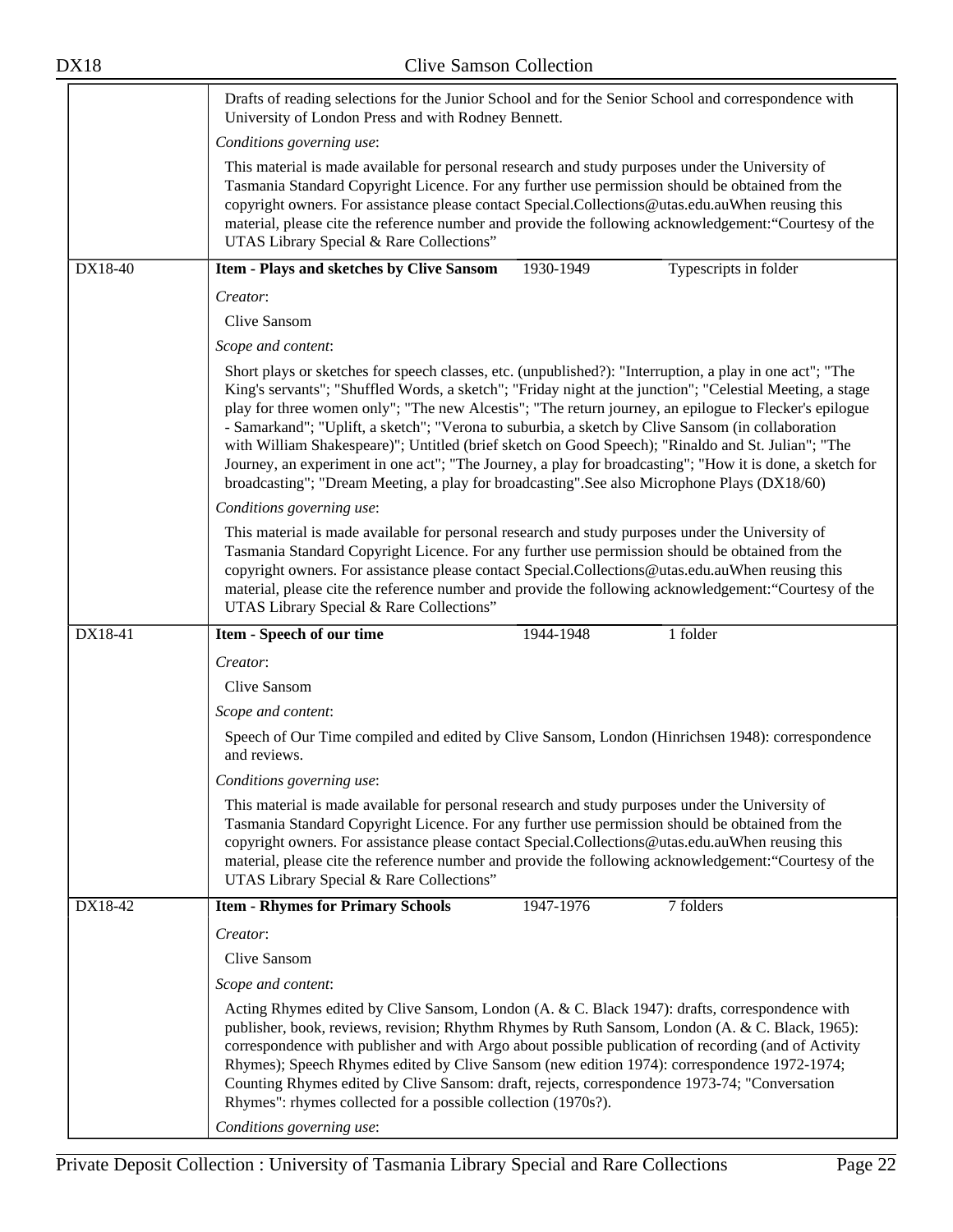|         | This material is made available for personal research and study purposes under the University of<br>Tasmania Standard Copyright Licence. For any further use permission should be obtained from the<br>copyright owners. For assistance please contact Special.Collections@utas.edu.auWhen reusing this<br>material, please cite the reference number and provide the following acknowledgement: "Courtesy of the<br>UTAS Library Special & Rare Collections"                                                                                                                                                                                                                                                                                                                                                                                                                                                                                                                                                                                                                                                                                                                                                                                                                                                                                                                                                                                                                                                                                                                                                                                                                                             |  |  |
|---------|-----------------------------------------------------------------------------------------------------------------------------------------------------------------------------------------------------------------------------------------------------------------------------------------------------------------------------------------------------------------------------------------------------------------------------------------------------------------------------------------------------------------------------------------------------------------------------------------------------------------------------------------------------------------------------------------------------------------------------------------------------------------------------------------------------------------------------------------------------------------------------------------------------------------------------------------------------------------------------------------------------------------------------------------------------------------------------------------------------------------------------------------------------------------------------------------------------------------------------------------------------------------------------------------------------------------------------------------------------------------------------------------------------------------------------------------------------------------------------------------------------------------------------------------------------------------------------------------------------------------------------------------------------------------------------------------------------------|--|--|
| DX18-43 | 1962-1978<br>Folders<br><b>Item - Speech in the Primary School</b>                                                                                                                                                                                                                                                                                                                                                                                                                                                                                                                                                                                                                                                                                                                                                                                                                                                                                                                                                                                                                                                                                                                                                                                                                                                                                                                                                                                                                                                                                                                                                                                                                                        |  |  |
|         | Creator:                                                                                                                                                                                                                                                                                                                                                                                                                                                                                                                                                                                                                                                                                                                                                                                                                                                                                                                                                                                                                                                                                                                                                                                                                                                                                                                                                                                                                                                                                                                                                                                                                                                                                                  |  |  |
|         | Clive Sansom                                                                                                                                                                                                                                                                                                                                                                                                                                                                                                                                                                                                                                                                                                                                                                                                                                                                                                                                                                                                                                                                                                                                                                                                                                                                                                                                                                                                                                                                                                                                                                                                                                                                                              |  |  |
|         | Scope and content:                                                                                                                                                                                                                                                                                                                                                                                                                                                                                                                                                                                                                                                                                                                                                                                                                                                                                                                                                                                                                                                                                                                                                                                                                                                                                                                                                                                                                                                                                                                                                                                                                                                                                        |  |  |
|         | Speech in the Primary School 1965 (A. & C. Black), third edition 1974 as Speech and Communication<br>in the Primary School: correspondence with A. & C. Black, notes, newspaper cuttings, music, notes on<br>school speech training.                                                                                                                                                                                                                                                                                                                                                                                                                                                                                                                                                                                                                                                                                                                                                                                                                                                                                                                                                                                                                                                                                                                                                                                                                                                                                                                                                                                                                                                                      |  |  |
|         | Conditions governing use:                                                                                                                                                                                                                                                                                                                                                                                                                                                                                                                                                                                                                                                                                                                                                                                                                                                                                                                                                                                                                                                                                                                                                                                                                                                                                                                                                                                                                                                                                                                                                                                                                                                                                 |  |  |
|         | This material is made available for personal research and study purposes under the University of<br>Tasmania Standard Copyright Licence. For any further use permission should be obtained from the<br>copyright owners. For assistance please contact Special.Collections@utas.edu.auWhen reusing this<br>material, please cite the reference number and provide the following acknowledgement: "Courtesy of the<br>UTAS Library Special & Rare Collections"                                                                                                                                                                                                                                                                                                                                                                                                                                                                                                                                                                                                                                                                                                                                                                                                                                                                                                                                                                                                                                                                                                                                                                                                                                             |  |  |
| DX18-44 | <b>Item - Chorus Plays</b><br>1950-1969<br>1 folder                                                                                                                                                                                                                                                                                                                                                                                                                                                                                                                                                                                                                                                                                                                                                                                                                                                                                                                                                                                                                                                                                                                                                                                                                                                                                                                                                                                                                                                                                                                                                                                                                                                       |  |  |
|         | Creator:                                                                                                                                                                                                                                                                                                                                                                                                                                                                                                                                                                                                                                                                                                                                                                                                                                                                                                                                                                                                                                                                                                                                                                                                                                                                                                                                                                                                                                                                                                                                                                                                                                                                                                  |  |  |
|         | Clive Sansom                                                                                                                                                                                                                                                                                                                                                                                                                                                                                                                                                                                                                                                                                                                                                                                                                                                                                                                                                                                                                                                                                                                                                                                                                                                                                                                                                                                                                                                                                                                                                                                                                                                                                              |  |  |
|         | Scope and content:                                                                                                                                                                                                                                                                                                                                                                                                                                                                                                                                                                                                                                                                                                                                                                                                                                                                                                                                                                                                                                                                                                                                                                                                                                                                                                                                                                                                                                                                                                                                                                                                                                                                                        |  |  |
|         | Chorus Plays edited by Clive Sansom, Youth Theatre No. 4, London A. & C. Black (no date) containing<br>short plays mostly arranged by Clive Sansom but not written by him: book, letter from Navy Records<br>Society giving permission to reprint "Cawsand Bay", copy of "The Dumb Wife", a mime arranged by<br>Clive Sansom from School Magazine March 1963. Also further collection of typed drafts of plays:<br>"The Nightingale"; "The golden journey to Samarkand", J.E. Flecker; "The House of the Magi"; "The<br>Enchanted Shirt" by John Hay (The School Magazine 1 April 1958, 3 pages 82-84); "Three Little<br>Billy-Goats", Clive Sansom (The School Magazine June 1963); "How d'ye do" a mime, Clive Sansom;<br>"Faithless Sally Brown", dramatization by Clive Sansom from a poem by Thomas Hood; "Captain<br>Reece", W.S. Gilbert Bab Ballads, adapted by Clive Sansom (2 versions typescript); "Hiawatha" (3<br>typescripts and Song of Hiawatha, Longfellow, dramatised version by Florence Holbrook); "Robin Hood<br>and Alan-a-Dale", dramatised by Clive Sansom, and poem; "Absolutely Nothing", Eleanor Farjean; "The<br>Pied Piper", Robert Browning (abridged by Clive Sansom); "The Princess and the Gipsies", Frances<br>Cornford; "Little Billee", W.M. Thackeray, dramatised by Clive Sansom; "The golden image", Clarissa<br>Graves; "The Rose and the Cross"; "Guy Fawkes", a verse melodrama by Clive Sansom, also rough<br>manuscript draft; "The Acts of Saltpeter, being ye true historie of ye gunpowder plot" (a "parody of<br>Gordon Bottomley's 'Acts of St. Peter'"; "The ballad of the invisible gardener", based on the story of the<br>twelve dancing princesses. |  |  |
|         | Conditions governing use:                                                                                                                                                                                                                                                                                                                                                                                                                                                                                                                                                                                                                                                                                                                                                                                                                                                                                                                                                                                                                                                                                                                                                                                                                                                                                                                                                                                                                                                                                                                                                                                                                                                                                 |  |  |
|         | This material is made available for personal research and study purposes under the University of<br>Tasmania Standard Copyright Licence. For any further use permission should be obtained from the<br>copyright owners. For assistance please contact Special.Collections@utas.edu.auWhen reusing this<br>material, please cite the reference number and provide the following acknowledgement: "Courtesy of the<br>UTAS Library Special & Rare Collections"                                                                                                                                                                                                                                                                                                                                                                                                                                                                                                                                                                                                                                                                                                                                                                                                                                                                                                                                                                                                                                                                                                                                                                                                                                             |  |  |
| DX18-45 | <b>Item - Briar Rose</b><br>1960-1969<br>1 folder                                                                                                                                                                                                                                                                                                                                                                                                                                                                                                                                                                                                                                                                                                                                                                                                                                                                                                                                                                                                                                                                                                                                                                                                                                                                                                                                                                                                                                                                                                                                                                                                                                                         |  |  |
|         | Creator:                                                                                                                                                                                                                                                                                                                                                                                                                                                                                                                                                                                                                                                                                                                                                                                                                                                                                                                                                                                                                                                                                                                                                                                                                                                                                                                                                                                                                                                                                                                                                                                                                                                                                                  |  |  |
|         | Clive Sansom                                                                                                                                                                                                                                                                                                                                                                                                                                                                                                                                                                                                                                                                                                                                                                                                                                                                                                                                                                                                                                                                                                                                                                                                                                                                                                                                                                                                                                                                                                                                                                                                                                                                                              |  |  |
|         | Scope and content:                                                                                                                                                                                                                                                                                                                                                                                                                                                                                                                                                                                                                                                                                                                                                                                                                                                                                                                                                                                                                                                                                                                                                                                                                                                                                                                                                                                                                                                                                                                                                                                                                                                                                        |  |  |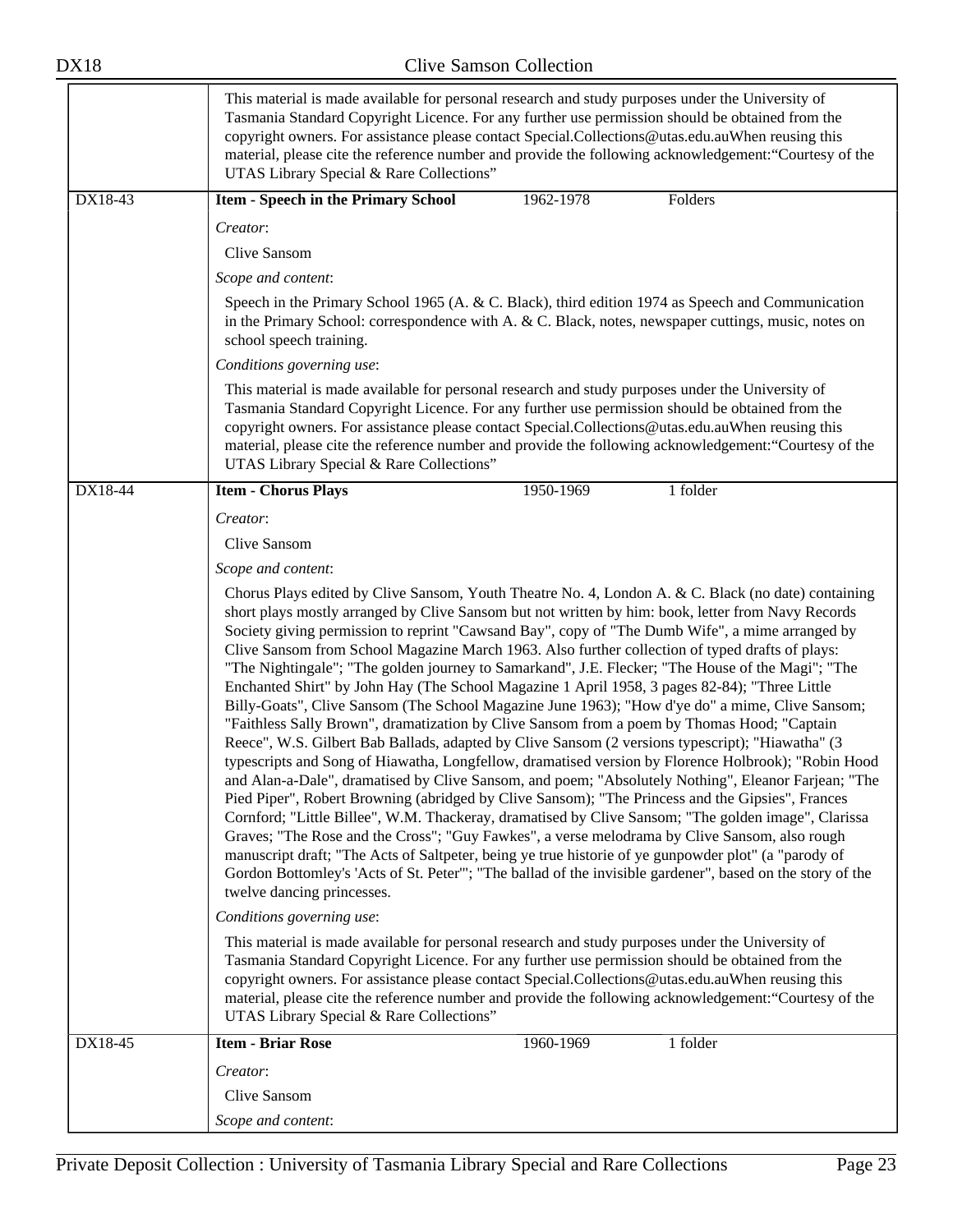|                                                                                                                                                                                                                                                                                                                                                                                                                                                               | Briar Rose and other plays with choruses edited by Clive Sansom, The Children's Theatre No. 10,<br>London (A. & C. Black, no date), including "Briar Rose" and "The May Queen" by Clive Sansom, "The<br>play of the Pleiades" by Mona Swann, "The Gentle Squire" by Eleanor Farjeon, and acting notes: book,<br>typescript of "Briar Rose", manuscript music.                                                                                                                                            |  |  |  |  |
|---------------------------------------------------------------------------------------------------------------------------------------------------------------------------------------------------------------------------------------------------------------------------------------------------------------------------------------------------------------------------------------------------------------------------------------------------------------|----------------------------------------------------------------------------------------------------------------------------------------------------------------------------------------------------------------------------------------------------------------------------------------------------------------------------------------------------------------------------------------------------------------------------------------------------------------------------------------------------------|--|--|--|--|
|                                                                                                                                                                                                                                                                                                                                                                                                                                                               | Conditions governing use:                                                                                                                                                                                                                                                                                                                                                                                                                                                                                |  |  |  |  |
|                                                                                                                                                                                                                                                                                                                                                                                                                                                               | This material is made available for personal research and study purposes under the University of<br>Tasmania Standard Copyright Licence. For any further use permission should be obtained from the<br>copyright owners. For assistance please contact Special.Collections@utas.edu.auWhen reusing this<br>material, please cite the reference number and provide the following acknowledgement: "Courtesy of the<br>UTAS Library Special & Rare Collections"                                            |  |  |  |  |
| DX18-46                                                                                                                                                                                                                                                                                                                                                                                                                                                       | 1 folder<br><b>Item - Stories for Acting, Ruth Sansom</b><br>1968-1975                                                                                                                                                                                                                                                                                                                                                                                                                                   |  |  |  |  |
|                                                                                                                                                                                                                                                                                                                                                                                                                                                               | Creator:                                                                                                                                                                                                                                                                                                                                                                                                                                                                                                 |  |  |  |  |
|                                                                                                                                                                                                                                                                                                                                                                                                                                                               | Clive Sansom                                                                                                                                                                                                                                                                                                                                                                                                                                                                                             |  |  |  |  |
|                                                                                                                                                                                                                                                                                                                                                                                                                                                               | Scope and content:                                                                                                                                                                                                                                                                                                                                                                                                                                                                                       |  |  |  |  |
|                                                                                                                                                                                                                                                                                                                                                                                                                                                               | Correspondence with agent and publishers (publisher not found).                                                                                                                                                                                                                                                                                                                                                                                                                                          |  |  |  |  |
|                                                                                                                                                                                                                                                                                                                                                                                                                                                               | Conditions governing use:                                                                                                                                                                                                                                                                                                                                                                                                                                                                                |  |  |  |  |
|                                                                                                                                                                                                                                                                                                                                                                                                                                                               | This material is made available for personal research and study purposes under the University of<br>Tasmania Standard Copyright Licence. For any further use permission should be obtained from the<br>copyright owners. For assistance please contact Special.Collections@utas.edu.auWhen reusing this<br>material, please cite the reference number and provide the following acknowledgement: "Courtesy of the<br>UTAS Library Special & Rare Collections"                                            |  |  |  |  |
| DX18-47                                                                                                                                                                                                                                                                                                                                                                                                                                                       | 1 folder<br>1969<br><b>Item - Plays for Junior Secondary Level</b>                                                                                                                                                                                                                                                                                                                                                                                                                                       |  |  |  |  |
|                                                                                                                                                                                                                                                                                                                                                                                                                                                               | Creator:                                                                                                                                                                                                                                                                                                                                                                                                                                                                                                 |  |  |  |  |
|                                                                                                                                                                                                                                                                                                                                                                                                                                                               | Clive Sansom                                                                                                                                                                                                                                                                                                                                                                                                                                                                                             |  |  |  |  |
|                                                                                                                                                                                                                                                                                                                                                                                                                                                               | Scope and content:                                                                                                                                                                                                                                                                                                                                                                                                                                                                                       |  |  |  |  |
|                                                                                                                                                                                                                                                                                                                                                                                                                                                               | Letter from Macmillan Australia suggesting the possibility of a new collection of one act plays for the<br>junior secondary level, and draft of play by C.S. "William Caxton".                                                                                                                                                                                                                                                                                                                           |  |  |  |  |
|                                                                                                                                                                                                                                                                                                                                                                                                                                                               | Conditions governing use:                                                                                                                                                                                                                                                                                                                                                                                                                                                                                |  |  |  |  |
| This material is made available for personal research and study purposes under the University of<br>Tasmania Standard Copyright Licence. For any further use permission should be obtained from the<br>copyright owners. For assistance please contact Special.Collections@utas.edu.auWhen reusing this<br>material, please cite the reference number and provide the following acknowledgement: "Courtesy of the<br>UTAS Library Special & Rare Collections" |                                                                                                                                                                                                                                                                                                                                                                                                                                                                                                          |  |  |  |  |
| DX18-48                                                                                                                                                                                                                                                                                                                                                                                                                                                       | 1970-1979<br><b>Item - Lectures and articles</b><br>1 folder                                                                                                                                                                                                                                                                                                                                                                                                                                             |  |  |  |  |
|                                                                                                                                                                                                                                                                                                                                                                                                                                                               | Creator:                                                                                                                                                                                                                                                                                                                                                                                                                                                                                                 |  |  |  |  |
|                                                                                                                                                                                                                                                                                                                                                                                                                                                               | Clive Sansom                                                                                                                                                                                                                                                                                                                                                                                                                                                                                             |  |  |  |  |
|                                                                                                                                                                                                                                                                                                                                                                                                                                                               | Scope and content:                                                                                                                                                                                                                                                                                                                                                                                                                                                                                       |  |  |  |  |
|                                                                                                                                                                                                                                                                                                                                                                                                                                                               | "The quality of language" off-print from Spoken English (Journal of the English Speaking Board)<br>London, vol. 7 no. 2 May 1974, and shortened version for New Zealand Education magazine; "Australian<br>speech" (typescript, no date); "We the Murderers: a study in poeticide" (typescript - lecture to teachers,<br>no date); "Why read faster?" (1970); "Professor Higgins - imposter". Also (b) foreword by Clive Sansom<br>for Bruce Proverbs' book "Business Communication and correspondence". |  |  |  |  |
|                                                                                                                                                                                                                                                                                                                                                                                                                                                               | Conditions governing use:                                                                                                                                                                                                                                                                                                                                                                                                                                                                                |  |  |  |  |
|                                                                                                                                                                                                                                                                                                                                                                                                                                                               | This material is made available for personal research and study purposes under the University of<br>Tasmania Standard Copyright Licence. For any further use permission should be obtained from the<br>copyright owners. For assistance please contact Special.Collections@utas.edu.auWhen reusing this                                                                                                                                                                                                  |  |  |  |  |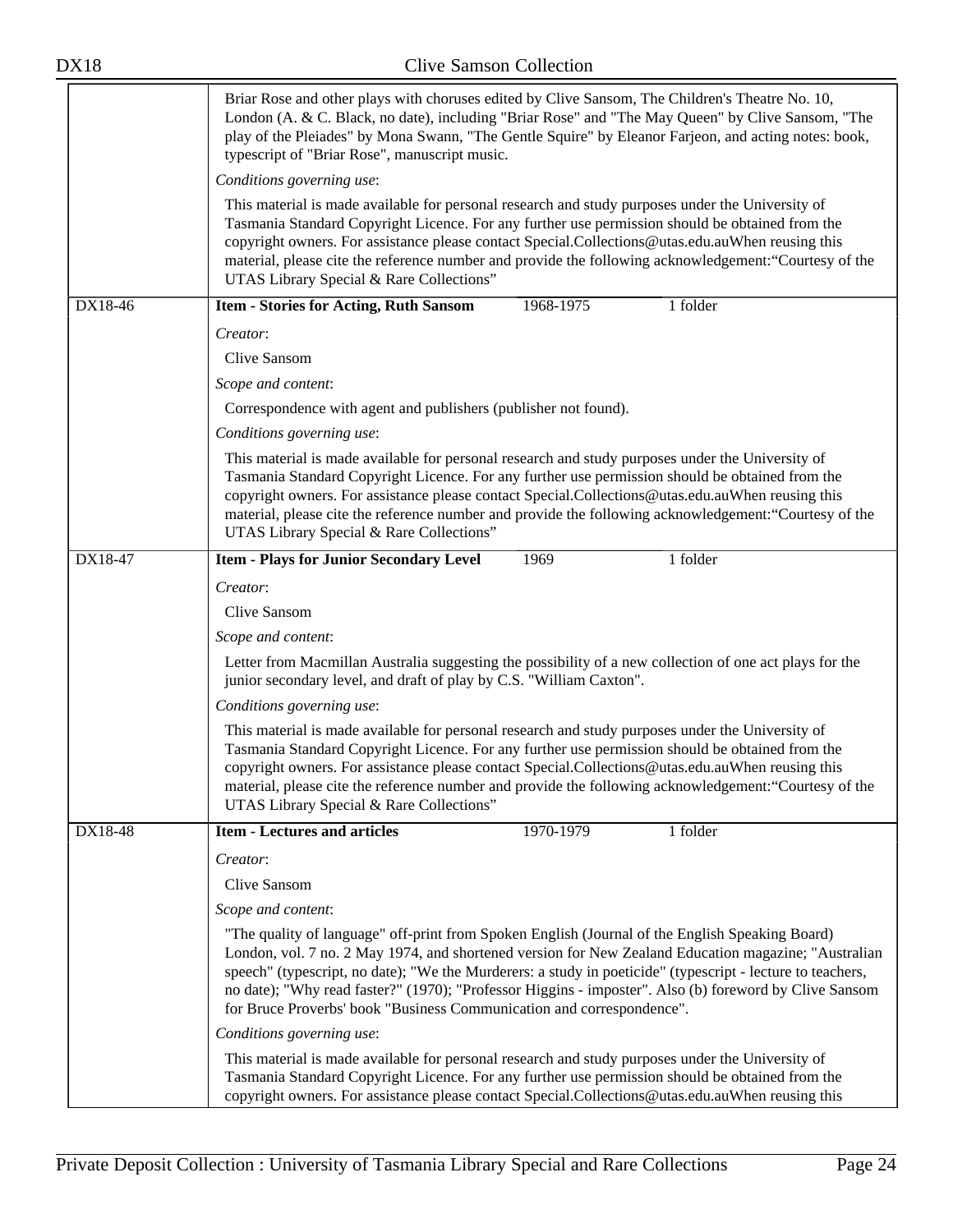| ۹ |  |
|---|--|
|---|--|

<span id="page-24-0"></span>

|                                  | material, please cite the reference number and provide the following acknowledgement: "Courtesy of the<br>UTAS Library Special & Rare Collections"                                                                                                                                                                                                                                                                                                            |           |                                  |  |  |
|----------------------------------|---------------------------------------------------------------------------------------------------------------------------------------------------------------------------------------------------------------------------------------------------------------------------------------------------------------------------------------------------------------------------------------------------------------------------------------------------------------|-----------|----------------------------------|--|--|
| DX18-49                          | Item - On the speaking of Shakespeare                                                                                                                                                                                                                                                                                                                                                                                                                         | 1977-1978 | 1 folder                         |  |  |
|                                  | Creator:                                                                                                                                                                                                                                                                                                                                                                                                                                                      |           |                                  |  |  |
|                                  | Clive Sansom                                                                                                                                                                                                                                                                                                                                                                                                                                                  |           |                                  |  |  |
|                                  | Scope and content:                                                                                                                                                                                                                                                                                                                                                                                                                                            |           |                                  |  |  |
|                                  | Originally published for the London Academy of Music and Dramatic Art in the late 1940s: letter<br>from LAMDA asking if it could be republished (October 1977): duplicated typescript, draft, notes,<br>correspondence with Bodley Head.                                                                                                                                                                                                                      |           |                                  |  |  |
|                                  | Conditions governing use:                                                                                                                                                                                                                                                                                                                                                                                                                                     |           |                                  |  |  |
|                                  | This material is made available for personal research and study purposes under the University of<br>Tasmania Standard Copyright Licence. For any further use permission should be obtained from the<br>copyright owners. For assistance please contact Special.Collections@utas.edu.auWhen reusing this<br>material, please cite the reference number and provide the following acknowledgement: "Courtesy of the<br>UTAS Library Special & Rare Collections" |           |                                  |  |  |
| DX18-50                          | Item - The Voice that tempted Eve and                                                                                                                                                                                                                                                                                                                                                                                                                         |           | Typescript duplicated and bound, |  |  |
|                                  | other Auditory Observations, no date                                                                                                                                                                                                                                                                                                                                                                                                                          |           | manuscript in folder.            |  |  |
|                                  | Creator:                                                                                                                                                                                                                                                                                                                                                                                                                                                      |           |                                  |  |  |
|                                  | Clive Sansom                                                                                                                                                                                                                                                                                                                                                                                                                                                  |           |                                  |  |  |
|                                  | Scope and content:                                                                                                                                                                                                                                                                                                                                                                                                                                            |           |                                  |  |  |
|                                  | A collection of sayings on speech collected by Clive Sansom manuscript and typescript draft (not<br>published).                                                                                                                                                                                                                                                                                                                                               |           |                                  |  |  |
|                                  | Conditions governing use:                                                                                                                                                                                                                                                                                                                                                                                                                                     |           |                                  |  |  |
|                                  | This material is made available for personal research and study purposes under the University of<br>Tasmania Standard Copyright Licence. For any further use permission should be obtained from the<br>copyright owners. For assistance please contact Special.Collections@utas.edu.auWhen reusing this<br>material, please cite the reference number and provide the following acknowledgement: "Courtesy of the<br>UTAS Library Special & Rare Collections" |           |                                  |  |  |
| <b>Words for music</b>           |                                                                                                                                                                                                                                                                                                                                                                                                                                                               |           |                                  |  |  |
| <b>Creator: Clive Sansom</b>     |                                                                                                                                                                                                                                                                                                                                                                                                                                                               |           |                                  |  |  |
|                                  | Date: 1948-1977 (date of creation)                                                                                                                                                                                                                                                                                                                                                                                                                            |           |                                  |  |  |
| Physical description: 7 folders  |                                                                                                                                                                                                                                                                                                                                                                                                                                                               |           |                                  |  |  |
| Immediate source of acquisition: |                                                                                                                                                                                                                                                                                                                                                                                                                                                               |           |                                  |  |  |
|                                  | Deposited on indefinite loan by Mrs Ruth Sansom February 1987 (& later additions 1989, 1991) to be<br>held for safekeeping in the University Archives with the Friends' Meeting Records. May be withdrawn<br>by Mrs Sansom on reasonable notice.                                                                                                                                                                                                              |           |                                  |  |  |
| Restrictions on access:          |                                                                                                                                                                                                                                                                                                                                                                                                                                                               |           |                                  |  |  |
|                                  | May be consulted by researchers under supervision                                                                                                                                                                                                                                                                                                                                                                                                             |           |                                  |  |  |
| Conditions governing use:        |                                                                                                                                                                                                                                                                                                                                                                                                                                                               |           |                                  |  |  |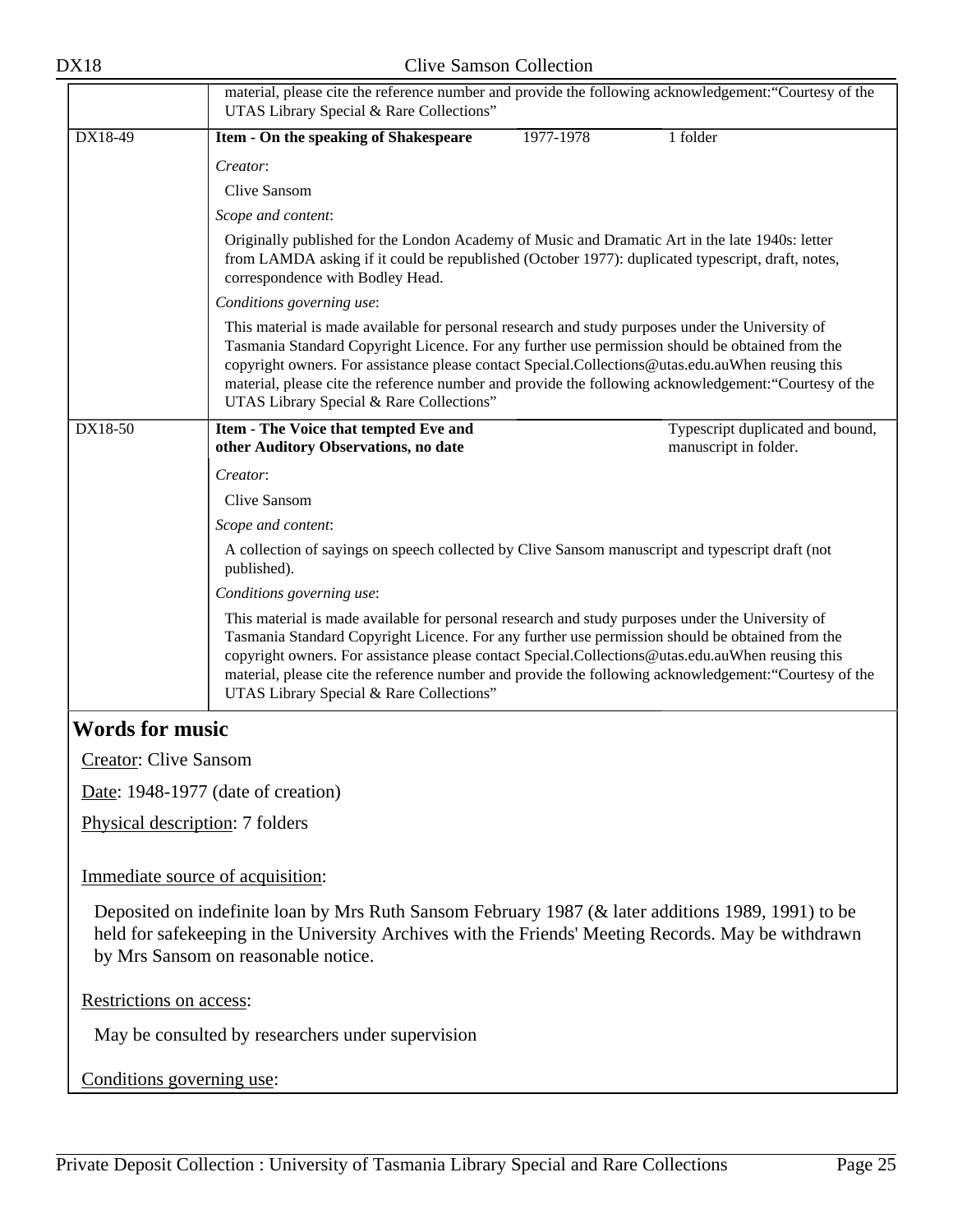This material is made available for personal research and study purposes under the University of Tasmania Standard Copyright Licence. For any further use permission should be obtained from the copyright owners. For assistance please contact Special.Collections@utas.edu.au When reusing this material, please cite the reference number and provide the following acknowledgement:

"Courtesy of the UTAS Library Special & Rare Collections"

#### Finding aids:

Original inventory and descriptive notes can be found at: https://eprints.utas.edu.au/11060/1/sansom-DX18\_Clive\_Sansom.pdf

#### Publication status:

| File / item list |                                                                                                                                                                                                                                                                                                                                                                                                                                                                                                                                                                                                                                                                                                                                                                                                                                                                                                                                                                                                                                                                                                                                                                                                                                                                                                                                                                                                                                                                             |            |                      |  |  |  |
|------------------|-----------------------------------------------------------------------------------------------------------------------------------------------------------------------------------------------------------------------------------------------------------------------------------------------------------------------------------------------------------------------------------------------------------------------------------------------------------------------------------------------------------------------------------------------------------------------------------------------------------------------------------------------------------------------------------------------------------------------------------------------------------------------------------------------------------------------------------------------------------------------------------------------------------------------------------------------------------------------------------------------------------------------------------------------------------------------------------------------------------------------------------------------------------------------------------------------------------------------------------------------------------------------------------------------------------------------------------------------------------------------------------------------------------------------------------------------------------------------------|------------|----------------------|--|--|--|
| Reference code   | Title                                                                                                                                                                                                                                                                                                                                                                                                                                                                                                                                                                                                                                                                                                                                                                                                                                                                                                                                                                                                                                                                                                                                                                                                                                                                                                                                                                                                                                                                       | Dates      | Physical description |  |  |  |
| DX18-51          | Item - Song games - music by Richard<br><b>Graves</b>                                                                                                                                                                                                                                                                                                                                                                                                                                                                                                                                                                                                                                                                                                                                                                                                                                                                                                                                                                                                                                                                                                                                                                                                                                                                                                                                                                                                                       | 1948-1962  | 1 folder             |  |  |  |
|                  | Creator:                                                                                                                                                                                                                                                                                                                                                                                                                                                                                                                                                                                                                                                                                                                                                                                                                                                                                                                                                                                                                                                                                                                                                                                                                                                                                                                                                                                                                                                                    |            |                      |  |  |  |
|                  | Clive Sansom                                                                                                                                                                                                                                                                                                                                                                                                                                                                                                                                                                                                                                                                                                                                                                                                                                                                                                                                                                                                                                                                                                                                                                                                                                                                                                                                                                                                                                                                |            |                      |  |  |  |
|                  | Scope and content:                                                                                                                                                                                                                                                                                                                                                                                                                                                                                                                                                                                                                                                                                                                                                                                                                                                                                                                                                                                                                                                                                                                                                                                                                                                                                                                                                                                                                                                          |            |                      |  |  |  |
|                  | Correspondence with Richard Graves and David Higham (author's agent) about poems and music.                                                                                                                                                                                                                                                                                                                                                                                                                                                                                                                                                                                                                                                                                                                                                                                                                                                                                                                                                                                                                                                                                                                                                                                                                                                                                                                                                                                 |            |                      |  |  |  |
|                  | Conditions governing use:                                                                                                                                                                                                                                                                                                                                                                                                                                                                                                                                                                                                                                                                                                                                                                                                                                                                                                                                                                                                                                                                                                                                                                                                                                                                                                                                                                                                                                                   |            |                      |  |  |  |
|                  | This material is made available for personal research and study purposes under the University of<br>Tasmania Standard Copyright Licence. For any further use permission should be obtained from the<br>copyright owners. For assistance please contact Special.Collections@utas.edu.auWhen reusing this<br>material, please cite the reference number and provide the following acknowledgement: "Courtesy of the<br>UTAS Library Special & Rare Collections"                                                                                                                                                                                                                                                                                                                                                                                                                                                                                                                                                                                                                                                                                                                                                                                                                                                                                                                                                                                                               |            |                      |  |  |  |
| DX18-52          | <b>Item - Songs</b>                                                                                                                                                                                                                                                                                                                                                                                                                                                                                                                                                                                                                                                                                                                                                                                                                                                                                                                                                                                                                                                                                                                                                                                                                                                                                                                                                                                                                                                         | c1949-1975 | 1 folder             |  |  |  |
|                  | Creator:                                                                                                                                                                                                                                                                                                                                                                                                                                                                                                                                                                                                                                                                                                                                                                                                                                                                                                                                                                                                                                                                                                                                                                                                                                                                                                                                                                                                                                                                    |            |                      |  |  |  |
|                  | Clive Sansom                                                                                                                                                                                                                                                                                                                                                                                                                                                                                                                                                                                                                                                                                                                                                                                                                                                                                                                                                                                                                                                                                                                                                                                                                                                                                                                                                                                                                                                                |            |                      |  |  |  |
|                  | Scope and content:                                                                                                                                                                                                                                                                                                                                                                                                                                                                                                                                                                                                                                                                                                                                                                                                                                                                                                                                                                                                                                                                                                                                                                                                                                                                                                                                                                                                                                                          |            |                      |  |  |  |
|                  | Poems written by Clive Sansom for musical setting: correspondence, drafts, printed publications etc.<br>relating to:- "The carpenter's son" a carol, music by Richard Graves; "Stiasny": two songs, The Forest<br>Wind, Inscription for an old tomb, poems by Clive Sansom, music by Walter Stiasny (Hinrichsen<br>edition 1953); "The Wood", music by Walter Stiasny for a dramatic low voice (1952); "The Word made<br>Child", music by Cecil Matheson (1956-8); "The Shepherd's Carol", music by Richard Graves (195-);<br>"Sleep Tiny Child", lullaby from the "World Turned Upside Down", music by Richard Graves (195-);<br>"Butterflies", music by Richard Graves (ND); "The Farmyard, ten songs, words by Clive Sansom, music<br>by Richard Graves (Piccaninny's Lullaby, The Caterpillar, The Mice & the Cat, Fishing, The Policeman,<br>The Rabbit and the Fox, Miss Mouse, Oak Trees, The Farmyard (1962); "The Candle Carol" (from<br>The Cathedral request from Colin Brumby for permission to set it to music; "Blessed be that maid<br>Mary" (Anglicised by Clive Sansom for Wilfred King; "Song" [Bramber (set to music by Richard Graves<br>- music not published); "The Carol of Three" (1956, 1965); "The Witch and the Wizard", an operetta<br>for young children, music by John Gordon, words by Clive Sansom (from Acting Rhymes); "The Irish<br>Fiddler" (from the Golden Unicorn); "The shepherd's Carol", music by Mrs M.T. Smith (1971); "Mary of |            |                      |  |  |  |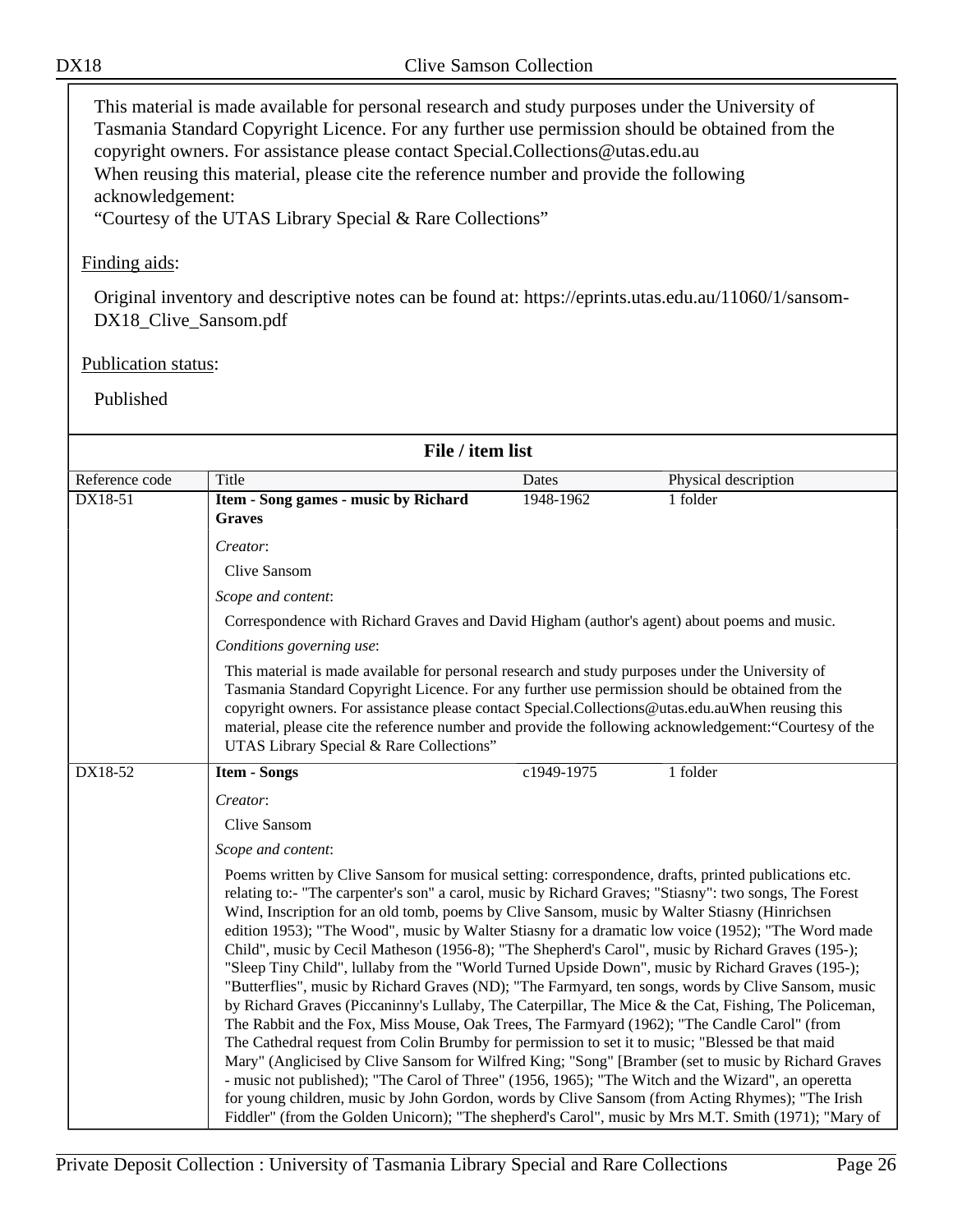| <b>DX18</b>                                                                                                                                                                                                                                                                                                                                                                                                                                                   | <b>Clive Samson Collection</b>                                                                                                                                                                                                                                                                                                                                                                                                                                |  |  |  |  |
|---------------------------------------------------------------------------------------------------------------------------------------------------------------------------------------------------------------------------------------------------------------------------------------------------------------------------------------------------------------------------------------------------------------------------------------------------------------|---------------------------------------------------------------------------------------------------------------------------------------------------------------------------------------------------------------------------------------------------------------------------------------------------------------------------------------------------------------------------------------------------------------------------------------------------------------|--|--|--|--|
|                                                                                                                                                                                                                                                                                                                                                                                                                                                               | Nazareth" (from The Witnesses music by Ralph Middenway for Perth Festival etc. 1972). Also copy of<br>poem [for simple musical accompaniment] "The Murder on the Lonely Farm".                                                                                                                                                                                                                                                                                |  |  |  |  |
|                                                                                                                                                                                                                                                                                                                                                                                                                                                               | Conditions governing use:                                                                                                                                                                                                                                                                                                                                                                                                                                     |  |  |  |  |
|                                                                                                                                                                                                                                                                                                                                                                                                                                                               | This material is made available for personal research and study purposes under the University of<br>Tasmania Standard Copyright Licence. For any further use permission should be obtained from the<br>copyright owners. For assistance please contact Special.Collections@utas.edu.auWhen reusing this<br>material, please cite the reference number and provide the following acknowledgement: "Courtesy of the<br>UTAS Library Special & Rare Collections" |  |  |  |  |
| DX18-53                                                                                                                                                                                                                                                                                                                                                                                                                                                       | c1957<br>1 folder<br><b>Item - The Impressario</b>                                                                                                                                                                                                                                                                                                                                                                                                            |  |  |  |  |
|                                                                                                                                                                                                                                                                                                                                                                                                                                                               | Creator:                                                                                                                                                                                                                                                                                                                                                                                                                                                      |  |  |  |  |
|                                                                                                                                                                                                                                                                                                                                                                                                                                                               | Clive Sansom                                                                                                                                                                                                                                                                                                                                                                                                                                                  |  |  |  |  |
|                                                                                                                                                                                                                                                                                                                                                                                                                                                               | Scope and content:                                                                                                                                                                                                                                                                                                                                                                                                                                            |  |  |  |  |
|                                                                                                                                                                                                                                                                                                                                                                                                                                                               | Clive Sansom's version of Mozart's operetta, including typescripts, published copies of original and other<br>versions, and correspondence.                                                                                                                                                                                                                                                                                                                   |  |  |  |  |
|                                                                                                                                                                                                                                                                                                                                                                                                                                                               | Conditions governing use:                                                                                                                                                                                                                                                                                                                                                                                                                                     |  |  |  |  |
|                                                                                                                                                                                                                                                                                                                                                                                                                                                               | This material is made available for personal research and study purposes under the University of<br>Tasmania Standard Copyright Licence. For any further use permission should be obtained from the<br>copyright owners. For assistance please contact Special.Collections@utas.edu.auWhen reusing this<br>material, please cite the reference number and provide the following acknowledgement: "Courtesy of the<br>UTAS Library Special & Rare Collections" |  |  |  |  |
| DX18-54                                                                                                                                                                                                                                                                                                                                                                                                                                                       | <b>Item - Hans Anderson</b><br>1 folder<br>1967                                                                                                                                                                                                                                                                                                                                                                                                               |  |  |  |  |
|                                                                                                                                                                                                                                                                                                                                                                                                                                                               | Creator:                                                                                                                                                                                                                                                                                                                                                                                                                                                      |  |  |  |  |
|                                                                                                                                                                                                                                                                                                                                                                                                                                                               | Clive Sansom                                                                                                                                                                                                                                                                                                                                                                                                                                                  |  |  |  |  |
|                                                                                                                                                                                                                                                                                                                                                                                                                                                               | Scope and content:                                                                                                                                                                                                                                                                                                                                                                                                                                            |  |  |  |  |
|                                                                                                                                                                                                                                                                                                                                                                                                                                                               | Sketch play based on the film "Hans Christian Andersen" (Danny Kaye) for St. Virgil's College, with<br>musical numbers from the film, produced by Melba Kelly: draft script and notes.                                                                                                                                                                                                                                                                        |  |  |  |  |
|                                                                                                                                                                                                                                                                                                                                                                                                                                                               | Conditions governing use:                                                                                                                                                                                                                                                                                                                                                                                                                                     |  |  |  |  |
|                                                                                                                                                                                                                                                                                                                                                                                                                                                               | This material is made available for personal research and study purposes under the University of<br>Tasmania Standard Copyright Licence. For any further use permission should be obtained from the<br>copyright owners. For assistance please contact Special.Collections@utas.edu.auWhen reusing this<br>material, please cite the reference number and provide the following acknowledgement: "Courtesy of the<br>UTAS Library Special & Rare Collections" |  |  |  |  |
| DX18-55                                                                                                                                                                                                                                                                                                                                                                                                                                                       | 1971-1973<br>1 folder<br><b>Item - Rapunzel</b>                                                                                                                                                                                                                                                                                                                                                                                                               |  |  |  |  |
|                                                                                                                                                                                                                                                                                                                                                                                                                                                               | Creator:                                                                                                                                                                                                                                                                                                                                                                                                                                                      |  |  |  |  |
|                                                                                                                                                                                                                                                                                                                                                                                                                                                               | Clive Sansom                                                                                                                                                                                                                                                                                                                                                                                                                                                  |  |  |  |  |
|                                                                                                                                                                                                                                                                                                                                                                                                                                                               | Scope and content:                                                                                                                                                                                                                                                                                                                                                                                                                                            |  |  |  |  |
|                                                                                                                                                                                                                                                                                                                                                                                                                                                               | Opera for Children's Theatre, music by Don Kay: drafts.                                                                                                                                                                                                                                                                                                                                                                                                       |  |  |  |  |
|                                                                                                                                                                                                                                                                                                                                                                                                                                                               | Conditions governing use:                                                                                                                                                                                                                                                                                                                                                                                                                                     |  |  |  |  |
| This material is made available for personal research and study purposes under the University of<br>Tasmania Standard Copyright Licence. For any further use permission should be obtained from the<br>copyright owners. For assistance please contact Special.Collections@utas.edu.auWhen reusing this<br>material, please cite the reference number and provide the following acknowledgement: "Courtesy of the<br>UTAS Library Special & Rare Collections" |                                                                                                                                                                                                                                                                                                                                                                                                                                                               |  |  |  |  |
| DX18-56                                                                                                                                                                                                                                                                                                                                                                                                                                                       | <b>Item - Carnival of Animals</b><br>1966-1977<br>1 folder                                                                                                                                                                                                                                                                                                                                                                                                    |  |  |  |  |
|                                                                                                                                                                                                                                                                                                                                                                                                                                                               | Creator:                                                                                                                                                                                                                                                                                                                                                                                                                                                      |  |  |  |  |
|                                                                                                                                                                                                                                                                                                                                                                                                                                                               | Clive Sansom                                                                                                                                                                                                                                                                                                                                                                                                                                                  |  |  |  |  |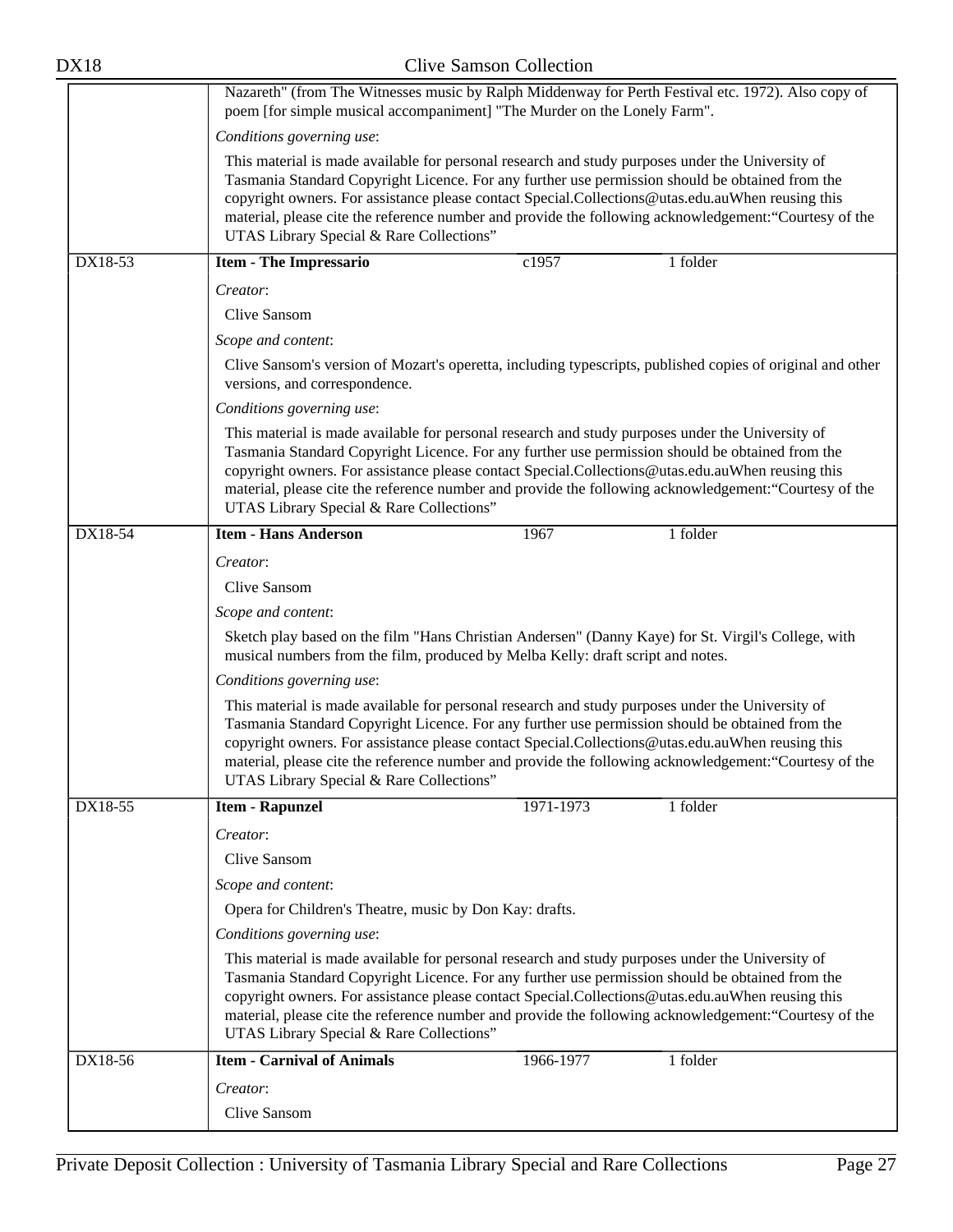|         | Scope and content:                                                                                                                                                                                                                                                                                                                                                                                                                                                                         |  |  |  |
|---------|--------------------------------------------------------------------------------------------------------------------------------------------------------------------------------------------------------------------------------------------------------------------------------------------------------------------------------------------------------------------------------------------------------------------------------------------------------------------------------------------|--|--|--|
|         | Words by Clive Sansom to Saint-Saens' Suite: script, correspondence - broadcast and concert<br>performances.                                                                                                                                                                                                                                                                                                                                                                               |  |  |  |
|         | Conditions governing use:<br>This material is made available for personal research and study purposes under the University of<br>Tasmania Standard Copyright Licence. For any further use permission should be obtained from the<br>copyright owners. For assistance please contact Special.Collections@utas.edu.auWhen reusing this<br>material, please cite the reference number and provide the following acknowledgement: "Courtesy of the<br>UTAS Library Special & Rare Collections" |  |  |  |
|         |                                                                                                                                                                                                                                                                                                                                                                                                                                                                                            |  |  |  |
| DX18-57 | <b>Item - There is an Island</b><br>1977<br>1 folder                                                                                                                                                                                                                                                                                                                                                                                                                                       |  |  |  |
|         | Creator:                                                                                                                                                                                                                                                                                                                                                                                                                                                                                   |  |  |  |
|         | Clive Sansom                                                                                                                                                                                                                                                                                                                                                                                                                                                                               |  |  |  |
|         | Scope and content:                                                                                                                                                                                                                                                                                                                                                                                                                                                                         |  |  |  |
|         | A cantata commissioned by the Rosny Children's Choir, music by Don Kay, words by Clive Sansom:<br>correspondence on fees and routine matters, drafts, typescripts, news cuttings, etc. rough notes.                                                                                                                                                                                                                                                                                        |  |  |  |
|         | Conditions governing use:                                                                                                                                                                                                                                                                                                                                                                                                                                                                  |  |  |  |
|         | This material is made available for personal research and study purposes under the University of<br>Tasmania Standard Copyright Licence. For any further use permission should be obtained from the<br>copyright owners. For assistance please contact Special.Collections@utas.edu.auWhen reusing this<br>material, please cite the reference number and provide the following acknowledgement: "Courtesy of the<br>UTAS Library Special & Rare Collections"                              |  |  |  |

#### <span id="page-27-0"></span>**Broadcasting**

Creator: Clive Sansom

Date: 1940-1981 (date of creation)

Physical description: 7 folders

Immediate source of acquisition:

Deposited on indefinite loan by Mrs Ruth Sansom February 1987 (& later additions 1989, 1991) to be held for safekeeping in the University Archives with the Friends' Meeting Records. May be withdrawn by Mrs Sansom on reasonable notice.

Restrictions on access:

May be consulted by researchers under supervision

#### Conditions governing use:

This material is made available for personal research and study purposes under the University of Tasmania Standard Copyright Licence. For any further use permission should be obtained from the copyright owners. For assistance please contact Special.Collections@utas.edu.au When reusing this material, please cite the reference number and provide the following acknowledgement: "Courtesy of the UTAS Library Special & Rare Collections"

Finding aids: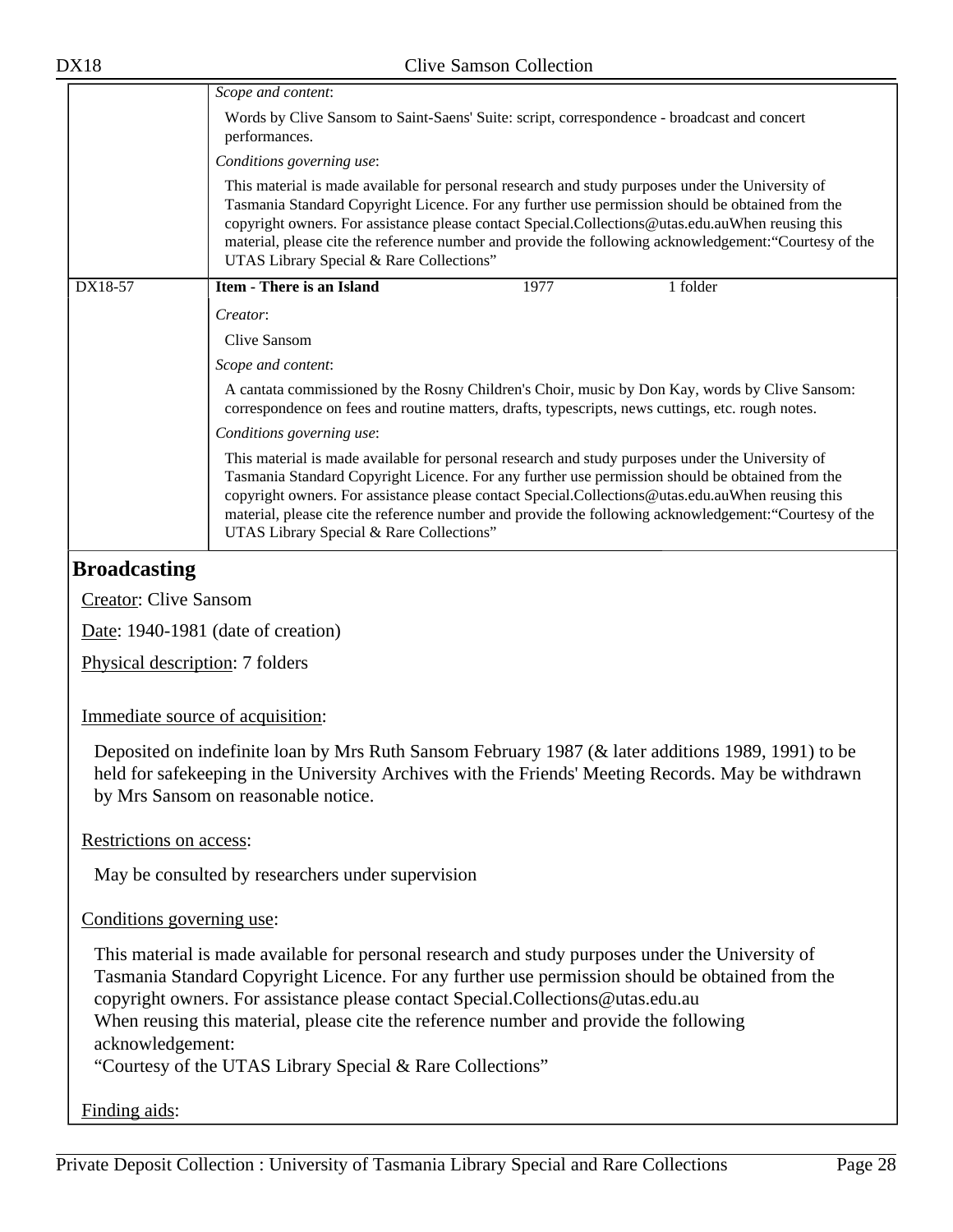Original inventory and descriptive notes can be found at: https://eprints.utas.edu.au/11060/1/sansom-DX18\_Clive\_Sansom.pdf

Publication status:

|                | File / item list                                                                                                                                                                                                                                                                                                                                                                                                                                                                                                                                                                                                                                                                                                                                                                                                                                                                                                                                                                                                                                      |                        |                      |  |  |  |
|----------------|-------------------------------------------------------------------------------------------------------------------------------------------------------------------------------------------------------------------------------------------------------------------------------------------------------------------------------------------------------------------------------------------------------------------------------------------------------------------------------------------------------------------------------------------------------------------------------------------------------------------------------------------------------------------------------------------------------------------------------------------------------------------------------------------------------------------------------------------------------------------------------------------------------------------------------------------------------------------------------------------------------------------------------------------------------|------------------------|----------------------|--|--|--|
| Reference code | Title                                                                                                                                                                                                                                                                                                                                                                                                                                                                                                                                                                                                                                                                                                                                                                                                                                                                                                                                                                                                                                                 | Dates                  | Physical description |  |  |  |
| DX18-58        | <b>Item - Immortal Evening - BBC, ABC</b>                                                                                                                                                                                                                                                                                                                                                                                                                                                                                                                                                                                                                                                                                                                                                                                                                                                                                                                                                                                                             | 1970 1952<br>1940-1949 | $1$ folder           |  |  |  |
|                | Creator:                                                                                                                                                                                                                                                                                                                                                                                                                                                                                                                                                                                                                                                                                                                                                                                                                                                                                                                                                                                                                                              |                        |                      |  |  |  |
|                | <b>Clive Sansom</b>                                                                                                                                                                                                                                                                                                                                                                                                                                                                                                                                                                                                                                                                                                                                                                                                                                                                                                                                                                                                                                   |                        |                      |  |  |  |
|                | Scope and content:                                                                                                                                                                                                                                                                                                                                                                                                                                                                                                                                                                                                                                                                                                                                                                                                                                                                                                                                                                                                                                    |                        |                      |  |  |  |
|                | Typescript (for BBC 194-), letter from ABC about broadcast (1952, letter from ABC and script (1970).                                                                                                                                                                                                                                                                                                                                                                                                                                                                                                                                                                                                                                                                                                                                                                                                                                                                                                                                                  |                        |                      |  |  |  |
|                | Conditions governing use:                                                                                                                                                                                                                                                                                                                                                                                                                                                                                                                                                                                                                                                                                                                                                                                                                                                                                                                                                                                                                             |                        |                      |  |  |  |
|                | This material is made available for personal research and study purposes under the University of<br>Tasmania Standard Copyright Licence. For any further use permission should be obtained from the<br>copyright owners. For assistance please contact Special.Collections@utas.edu.auWhen reusing this<br>material, please cite the reference number and provide the following acknowledgement: "Courtesy of the<br>UTAS Library Special & Rare Collections"                                                                                                                                                                                                                                                                                                                                                                                                                                                                                                                                                                                         |                        |                      |  |  |  |
| DX18-59        | <b>Item - BBC Interlude: The Son of Man sets</b><br>out from Heaven                                                                                                                                                                                                                                                                                                                                                                                                                                                                                                                                                                                                                                                                                                                                                                                                                                                                                                                                                                                   |                        | 1 item               |  |  |  |
|                | Creator:                                                                                                                                                                                                                                                                                                                                                                                                                                                                                                                                                                                                                                                                                                                                                                                                                                                                                                                                                                                                                                              |                        |                      |  |  |  |
|                | <b>Clive Sansom</b>                                                                                                                                                                                                                                                                                                                                                                                                                                                                                                                                                                                                                                                                                                                                                                                                                                                                                                                                                                                                                                   |                        |                      |  |  |  |
|                | Scope and content:                                                                                                                                                                                                                                                                                                                                                                                                                                                                                                                                                                                                                                                                                                                                                                                                                                                                                                                                                                                                                                    |                        |                      |  |  |  |
|                | Typescript. No date.                                                                                                                                                                                                                                                                                                                                                                                                                                                                                                                                                                                                                                                                                                                                                                                                                                                                                                                                                                                                                                  |                        |                      |  |  |  |
|                | Conditions governing use:                                                                                                                                                                                                                                                                                                                                                                                                                                                                                                                                                                                                                                                                                                                                                                                                                                                                                                                                                                                                                             |                        |                      |  |  |  |
|                | This material is made available for personal research and study purposes under the University of<br>Tasmania Standard Copyright Licence. For any further use permission should be obtained from the<br>copyright owners. For assistance please contact Special.Collections@utas.edu.auWhen reusing this<br>material, please cite the reference number and provide the following acknowledgement: "Courtesy of the<br>UTAS Library Special & Rare Collections"                                                                                                                                                                                                                                                                                                                                                                                                                                                                                                                                                                                         |                        |                      |  |  |  |
| DX18-60        | <b>Item - Microphone Plays</b>                                                                                                                                                                                                                                                                                                                                                                                                                                                                                                                                                                                                                                                                                                                                                                                                                                                                                                                                                                                                                        | 1962-1971              | 1 folder             |  |  |  |
|                | Creator:                                                                                                                                                                                                                                                                                                                                                                                                                                                                                                                                                                                                                                                                                                                                                                                                                                                                                                                                                                                                                                              |                        |                      |  |  |  |
|                | Clive Sansom                                                                                                                                                                                                                                                                                                                                                                                                                                                                                                                                                                                                                                                                                                                                                                                                                                                                                                                                                                                                                                          |                        |                      |  |  |  |
|                | Scope and content:                                                                                                                                                                                                                                                                                                                                                                                                                                                                                                                                                                                                                                                                                                                                                                                                                                                                                                                                                                                                                                    |                        |                      |  |  |  |
|                | Plays adapted for radio by Clive Sansom and first broadcast by the Australian Broadcasting Commission<br>for schools only, including correspondence with agent and publishers, contracts, reviews, typescripts:<br>2 "Thunder Country" from the novel by Armstrong Sperry, adapted for radio by Clive Sansom; 4 "Lost<br>Lagoon" from story by Armstrong Sperry; 5 "Kidnapped" from novel by R.L. Stevenson; 6 "Columbus<br>Sails" from book by C. Walter Hodges; 7 "Lost Horizon" from novel by James Hilton; 9 "Seal Morning"<br>from story by Rowena Farre; 11 "Oliver Twist" from the novel by Charles Dickens; 13 "Nightmare<br>Abbey" from the fantastic novel by T.L. Peacock; 15 "The Golden Apples of the Hesperides" from the<br>Greek legend; 16 "The wooden horse of Troy" from the Greek legend; 17 "The boy who was Afraid"<br>from the South-Sea story by Armstrong Sperry; 18 "The Pardoner's Tale" from The Canterbury Tales by<br>Geoffrey Chaucer; 19 "The crowning of dreaming John" dramatisation of poem by John Drinkwater; 20 |                        |                      |  |  |  |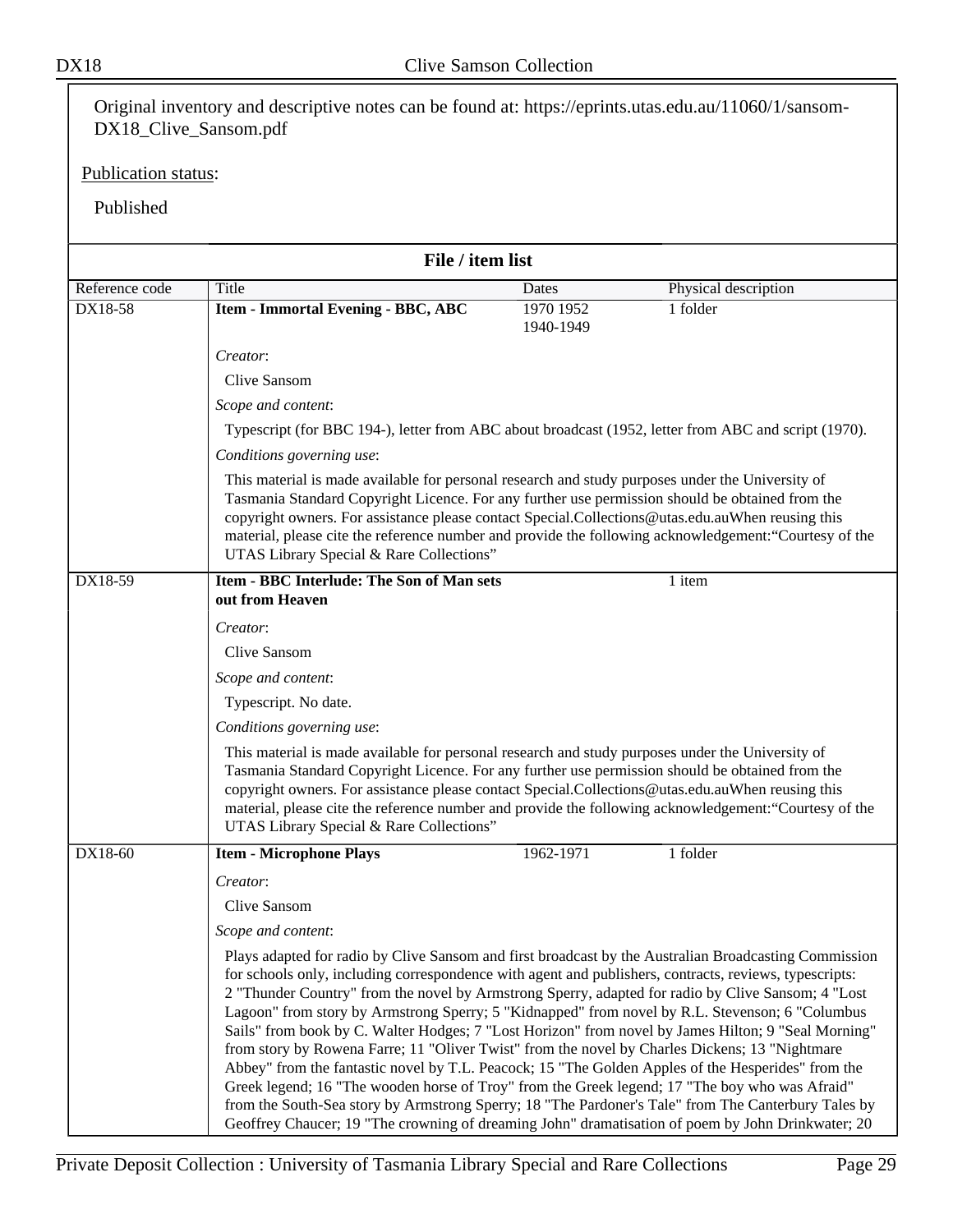| <b>DX18</b> | <b>Clive Samson Collection</b>                                                                                                                                                                                                                                                                                                                                                                                                                                |  |  |  |
|-------------|---------------------------------------------------------------------------------------------------------------------------------------------------------------------------------------------------------------------------------------------------------------------------------------------------------------------------------------------------------------------------------------------------------------------------------------------------------------|--|--|--|
|             | "At the Tabard Inn" based on Chaucer's Canterbury Tales; 21 "Town Planning" a documentary by Clive<br>Sansom; 22 "Trees and Forestry" a documentary by Clive Sansom; 23 "A book is written" a documentary<br>by Clive Sansom, prepared for "Book Week" in Tasmania; 24 "Conservation Day" a documentary by<br>Clive Sansom.                                                                                                                                   |  |  |  |
|             | Conditions governing use:                                                                                                                                                                                                                                                                                                                                                                                                                                     |  |  |  |
|             | This material is made available for personal research and study purposes under the University of<br>Tasmania Standard Copyright Licence. For any further use permission should be obtained from the<br>copyright owners. For assistance please contact Special.Collections@utas.edu.auWhen reusing this<br>material, please cite the reference number and provide the following acknowledgement: "Courtesy of the<br>UTAS Library Special & Rare Collections" |  |  |  |
| DX18-61     | Item - A.B.C. Correspondence<br>1 folder<br>1969-1981                                                                                                                                                                                                                                                                                                                                                                                                         |  |  |  |
|             | Creator:                                                                                                                                                                                                                                                                                                                                                                                                                                                      |  |  |  |
|             | Clive Sansom                                                                                                                                                                                                                                                                                                                                                                                                                                                  |  |  |  |
|             | Scope and content:                                                                                                                                                                                                                                                                                                                                                                                                                                            |  |  |  |
|             | Correspondence about fees, copyright, "Convergence on Bethlehem" etc.                                                                                                                                                                                                                                                                                                                                                                                         |  |  |  |
|             | Conditions governing use:                                                                                                                                                                                                                                                                                                                                                                                                                                     |  |  |  |
|             | This material is made available for personal research and study purposes under the University of<br>Tasmania Standard Copyright Licence. For any further use permission should be obtained from the<br>copyright owners. For assistance please contact Special.Collections@utas.edu.auWhen reusing this<br>material, please cite the reference number and provide the following acknowledgement: "Courtesy of the<br>UTAS Library Special & Rare Collections" |  |  |  |
| DX18-62     | <b>Item - School broadcasts</b><br>1 folder<br>1969                                                                                                                                                                                                                                                                                                                                                                                                           |  |  |  |
|             | Creator:                                                                                                                                                                                                                                                                                                                                                                                                                                                      |  |  |  |
|             | Clive Sansom                                                                                                                                                                                                                                                                                                                                                                                                                                                  |  |  |  |
|             | Scope and content:                                                                                                                                                                                                                                                                                                                                                                                                                                            |  |  |  |
|             | Senior English: "Imagery in poetry", draft and script.                                                                                                                                                                                                                                                                                                                                                                                                        |  |  |  |
|             | Conditions governing use:                                                                                                                                                                                                                                                                                                                                                                                                                                     |  |  |  |
|             | This material is made available for personal research and study purposes under the University of<br>Tasmania Standard Copyright Licence. For any further use permission should be obtained from the<br>copyright owners. For assistance please contact Special.Collections@utas.edu.auWhen reusing this<br>material, please cite the reference number and provide the following acknowledgement: "Courtesy of the<br>UTAS Library Special & Rare Collections" |  |  |  |
| DX18-63     | Item - "Convergence on Bethlehem"<br>1970<br>1 folder                                                                                                                                                                                                                                                                                                                                                                                                         |  |  |  |
|             | Creator:                                                                                                                                                                                                                                                                                                                                                                                                                                                      |  |  |  |
|             | Clive Sansom                                                                                                                                                                                                                                                                                                                                                                                                                                                  |  |  |  |
|             | Scope and content:                                                                                                                                                                                                                                                                                                                                                                                                                                            |  |  |  |
|             | Christmas poems and play commissioned by the A.B.C. 1970: manuscript, typescript, correspondence,<br>broadcast script, notes, etc.                                                                                                                                                                                                                                                                                                                            |  |  |  |
|             | Conditions governing use:                                                                                                                                                                                                                                                                                                                                                                                                                                     |  |  |  |
|             | This material is made available for personal research and study purposes under the University of<br>Tasmania Standard Copyright Licence. For any further use permission should be obtained from the<br>copyright owners. For assistance please contact Special.Collections@utas.edu.auWhen reusing this<br>material, please cite the reference number and provide the following acknowledgement: "Courtesy of the<br>UTAS Library Special & Rare Collections" |  |  |  |
| DX18-64     | 1974<br>1 folder<br><b>Item - A Place Called Yesterday</b>                                                                                                                                                                                                                                                                                                                                                                                                    |  |  |  |
|             | Creator:                                                                                                                                                                                                                                                                                                                                                                                                                                                      |  |  |  |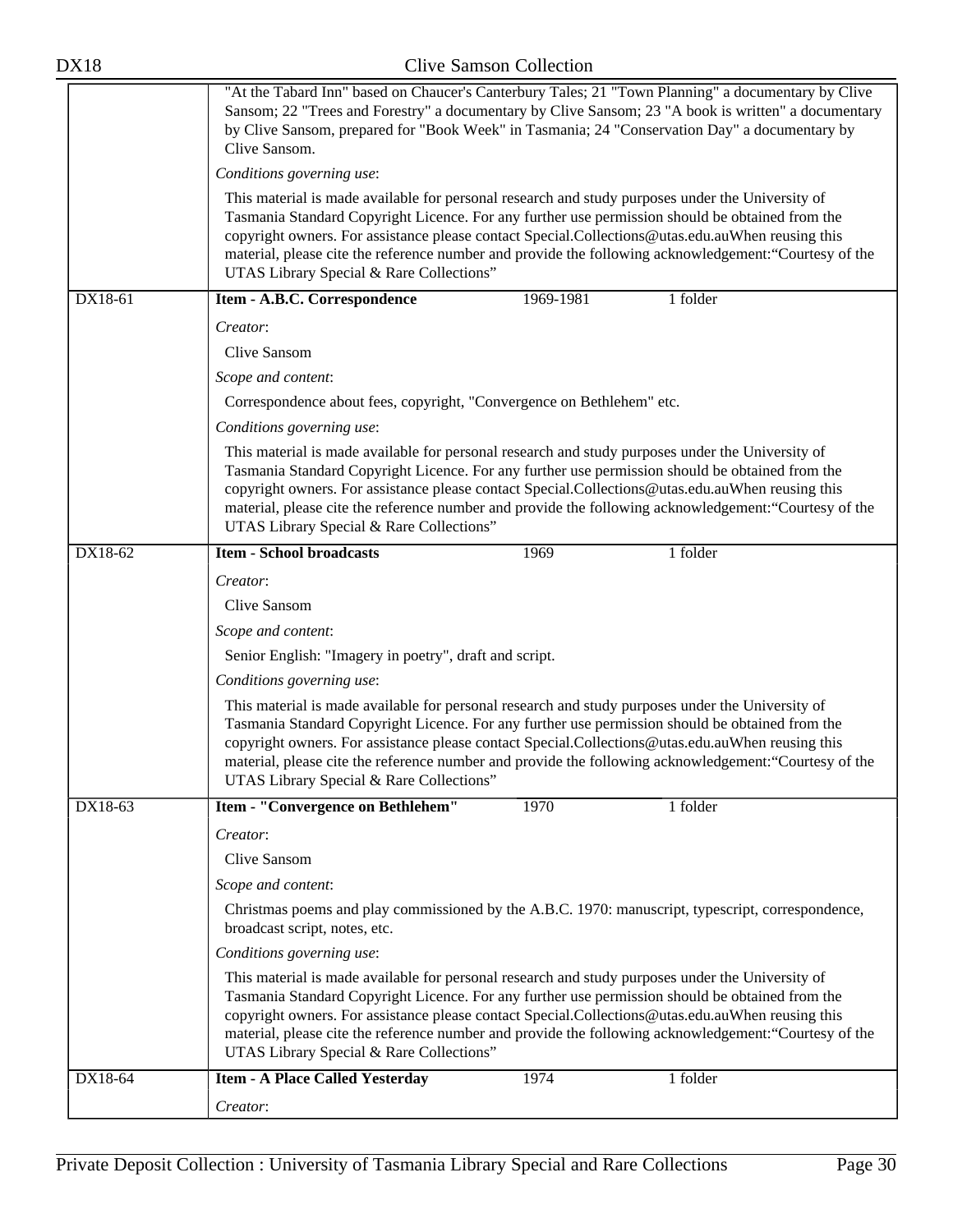| Clive Sansom                                                                                                                                                                                                                                                                                                                                                                                                                                                  |
|---------------------------------------------------------------------------------------------------------------------------------------------------------------------------------------------------------------------------------------------------------------------------------------------------------------------------------------------------------------------------------------------------------------------------------------------------------------|
| Scope and content:                                                                                                                                                                                                                                                                                                                                                                                                                                            |
| "Lady Franklin's Journey": notes, draft, script, correspondence.                                                                                                                                                                                                                                                                                                                                                                                              |
| Conditions governing use:                                                                                                                                                                                                                                                                                                                                                                                                                                     |
| This material is made available for personal research and study purposes under the University of<br>Tasmania Standard Copyright Licence. For any further use permission should be obtained from the<br>copyright owners. For assistance please contact Special.Collections@utas.edu.auWhen reusing this<br>material, please cite the reference number and provide the following acknowledgement: "Courtesy of the<br>UTAS Library Special & Rare Collections" |
|                                                                                                                                                                                                                                                                                                                                                                                                                                                               |

#### <span id="page-30-0"></span>**Recitals**

Creator: Clive Sansom

Date: 1940-1981 (date of creation)

Scope and content:

Recitals by Clive and Ruth Sansom.

Physical description: 1 folder

Immediate source of acquisition:

Deposited on indefinite loan by Mrs Ruth Sansom February 1987 (& later additions 1989, 1991) to be held for safekeeping in the University Archives with the Friends' Meeting Records. May be withdrawn by Mrs Sansom on reasonable notice.

Restrictions on access:

May be consulted by researchers under supervision

Conditions governing use:

This material is made available for personal research and study purposes under the University of Tasmania Standard Copyright Licence. For any further use permission should be obtained from the copyright owners. For assistance please contact Special.Collections@utas.edu.au When reusing this material, please cite the reference number and provide the following acknowledgement:

"Courtesy of the UTAS Library Special & Rare Collections"

Finding aids:

Original inventory and descriptive notes can be found at: https://eprints.utas.edu.au/11060/1/sansom-DX18\_Clive\_Sansom.pdf

Publication status: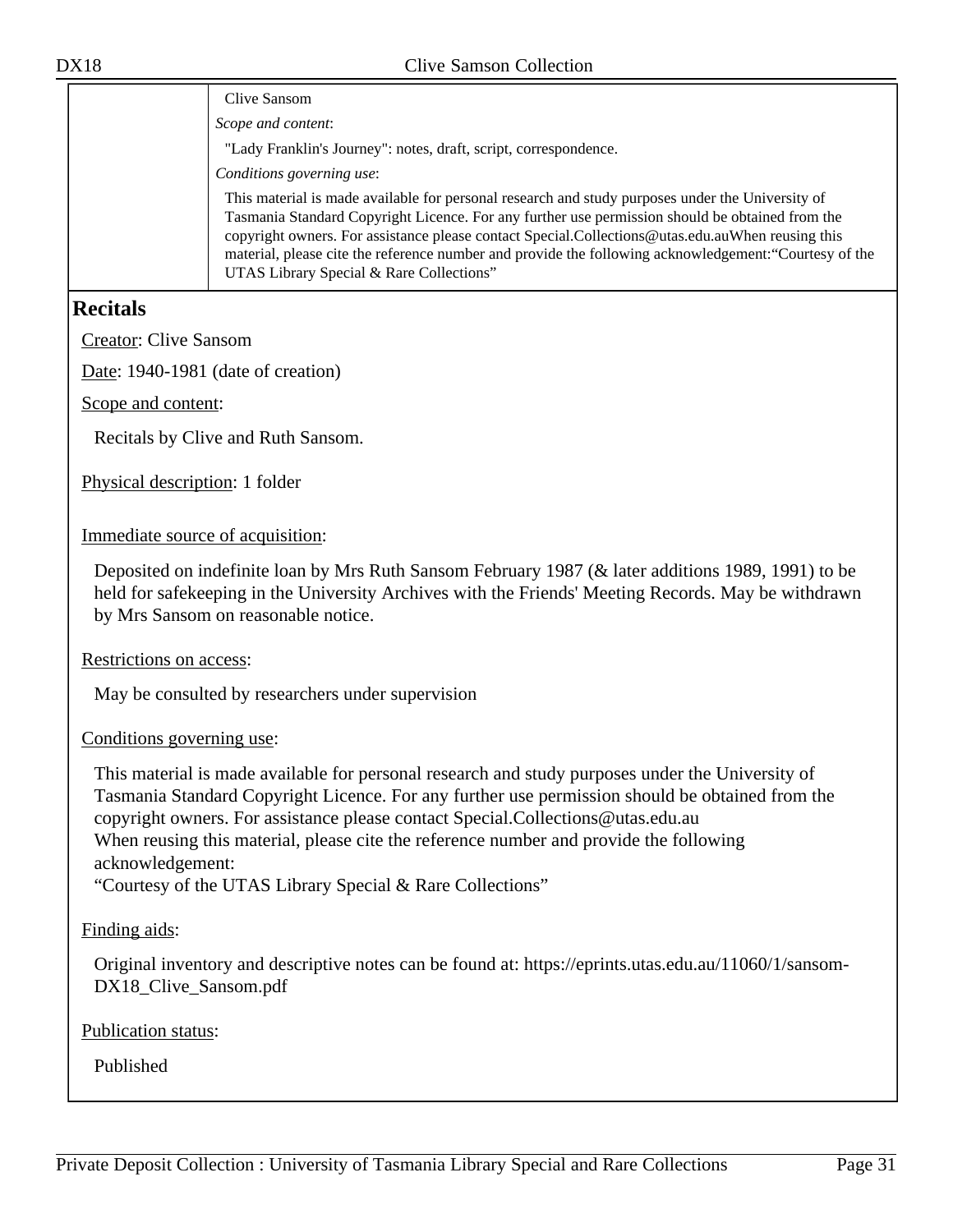#### **File / item list**

| Reference code                                                                                                                                                                                                                                                                                                                                                                                                                                                | Title                                           | Dates     | Physical description |  |  |
|---------------------------------------------------------------------------------------------------------------------------------------------------------------------------------------------------------------------------------------------------------------------------------------------------------------------------------------------------------------------------------------------------------------------------------------------------------------|-------------------------------------------------|-----------|----------------------|--|--|
| DX18-65                                                                                                                                                                                                                                                                                                                                                                                                                                                       | <b>Item - Recitals by Clive and Ruth Sansom</b> | 1948-1962 | 1 folder             |  |  |
|                                                                                                                                                                                                                                                                                                                                                                                                                                                               | <i>Creator:</i>                                 |           |                      |  |  |
|                                                                                                                                                                                                                                                                                                                                                                                                                                                               | Clive Sansom                                    |           |                      |  |  |
|                                                                                                                                                                                                                                                                                                                                                                                                                                                               | Scope and content:                              |           |                      |  |  |
|                                                                                                                                                                                                                                                                                                                                                                                                                                                               | Notes, programs, correspondence.                |           |                      |  |  |
|                                                                                                                                                                                                                                                                                                                                                                                                                                                               | Conditions governing use:                       |           |                      |  |  |
| This material is made available for personal research and study purposes under the University of<br>Tasmania Standard Copyright Licence. For any further use permission should be obtained from the<br>copyright owners. For assistance please contact Special.Collections@utas.edu.auWhen reusing this<br>material, please cite the reference number and provide the following acknowledgement: "Courtesy of the<br>UTAS Library Special & Rare Collections" |                                                 |           |                      |  |  |
|                                                                                                                                                                                                                                                                                                                                                                                                                                                               |                                                 |           |                      |  |  |

#### <span id="page-31-0"></span>**Religious Society of Friends, Religious writing**

Creator: Clive Sansom

Date: 1931-1981 (date of creation)

Scope and content:

Correspondence with the Religious Society of Friends and various lectures on religion. Note: Clive Sansom also collected many cuttings of articles on religious topics, prayers, sayings etc., but these have not been retained in Archives.

Physical description: 7 folders

Immediate source of acquisition:

Deposited on indefinite loan by Mrs Ruth Sansom February 1987 (& later additions 1989, 1991) to be held for safekeeping in the University Archives with the Friends' Meeting Records. May be withdrawn by Mrs Sansom on reasonable notice.

Restrictions on access:

May be consulted by researchers under supervision

#### Conditions governing use:

This material is made available for personal research and study purposes under the University of Tasmania Standard Copyright Licence. For any further use permission should be obtained from the copyright owners. For assistance please contact Special.Collections@utas.edu.au When reusing this material, please cite the reference number and provide the following acknowledgement:

"Courtesy of the UTAS Library Special & Rare Collections"

Finding aids: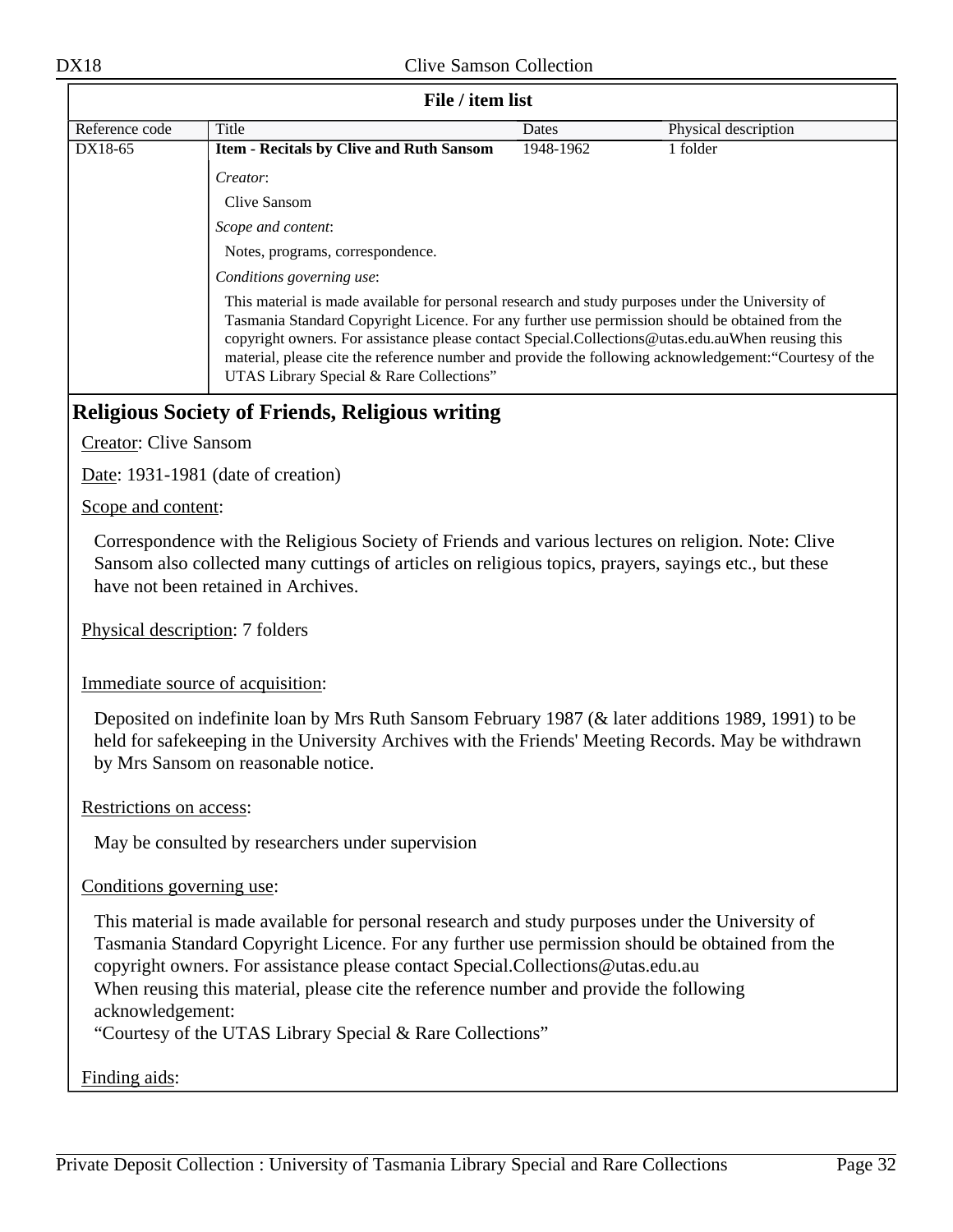DX18 Clive Samson Collection Original inventory and descriptive notes can be found at: https://eprints.utas.edu.au/11060/1/sansom-DX18\_Clive\_Sansom.pdf Publication status: Published **File / item list** Reference code Title Dates Physical description DX18-66 **Item - Correspondence** 1941-1981 1931 1 folder *Creator*: Clive Sansom *Scope and content*: Miscellaneous correspondence on religious and Quaker matters. *Conditions governing use*: This material is made available for personal research and study purposes under the University of Tasmania Standard Copyright Licence. For any further use permission should be obtained from the copyright owners. For assistance please contact Special.Collections@utas.edu.auWhen reusing this material, please cite the reference number and provide the following acknowledgement:"Courtesy of the UTAS Library Special & Rare Collections" **DX18-67 I tem - Spiceland** 1940-1943 1 folder

|         | UTAS Library Special & Rare Collections"                                                                                                                                                                                                                                                                                                                                                                                                                      |           |          |  |
|---------|---------------------------------------------------------------------------------------------------------------------------------------------------------------------------------------------------------------------------------------------------------------------------------------------------------------------------------------------------------------------------------------------------------------------------------------------------------------|-----------|----------|--|
| DX18-67 | <b>Item - Spiceland</b>                                                                                                                                                                                                                                                                                                                                                                                                                                       | 1940-1943 | 1 folder |  |
|         | Creator:                                                                                                                                                                                                                                                                                                                                                                                                                                                      |           |          |  |
|         | <b>Clive Sansom</b>                                                                                                                                                                                                                                                                                                                                                                                                                                           |           |          |  |
|         | Scope and content:                                                                                                                                                                                                                                                                                                                                                                                                                                            |           |          |  |
|         | Papers relating to special war-time service by Quaker conscientious objectors and the "Spiceland" Centre.<br>See also Clive's statement to the tribunal (conscientious objection) in cutting book DX18/79 (1) (back of<br>volume).                                                                                                                                                                                                                            |           |          |  |
|         | Conditions governing use:                                                                                                                                                                                                                                                                                                                                                                                                                                     |           |          |  |
|         | This material is made available for personal research and study purposes under the University of<br>Tasmania Standard Copyright Licence. For any further use permission should be obtained from the<br>copyright owners. For assistance please contact Special.Collections@utas.edu.auWhen reusing this<br>material, please cite the reference number and provide the following acknowledgement: "Courtesy of the<br>UTAS Library Special & Rare Collections" |           |          |  |
| DX18-68 | <b>Item - Poetry and Religious Experience</b>                                                                                                                                                                                                                                                                                                                                                                                                                 | 1948      | 1 folder |  |
|         | Creator:                                                                                                                                                                                                                                                                                                                                                                                                                                                      |           |          |  |
|         | <b>Clive Sansom</b>                                                                                                                                                                                                                                                                                                                                                                                                                                           |           |          |  |
|         | Scope and content:                                                                                                                                                                                                                                                                                                                                                                                                                                            |           |          |  |
|         | Lecture at Friends House, London, 7 March 1948: correspondence, draft, typed copy, printed pamphlet,<br>reprint 1978 with introduction by Charles Kohler and "afterword".                                                                                                                                                                                                                                                                                     |           |          |  |
|         | Conditions governing use:                                                                                                                                                                                                                                                                                                                                                                                                                                     |           |          |  |
|         | This material is made available for personal research and study purposes under the University of<br>Tasmania Standard Copyright Licence. For any further use permission should be obtained from the<br>copyright owners. For assistance please contact Special.Collections@utas.edu.auWhen reusing this<br>material, please cite the reference number and provide the following acknowledgement: "Courtesy of the<br>UTAS Library Special & Rare Collections" |           |          |  |
| DX18-69 | <b>Item - Bible Reading</b>                                                                                                                                                                                                                                                                                                                                                                                                                                   | 1938-1963 | 1 folder |  |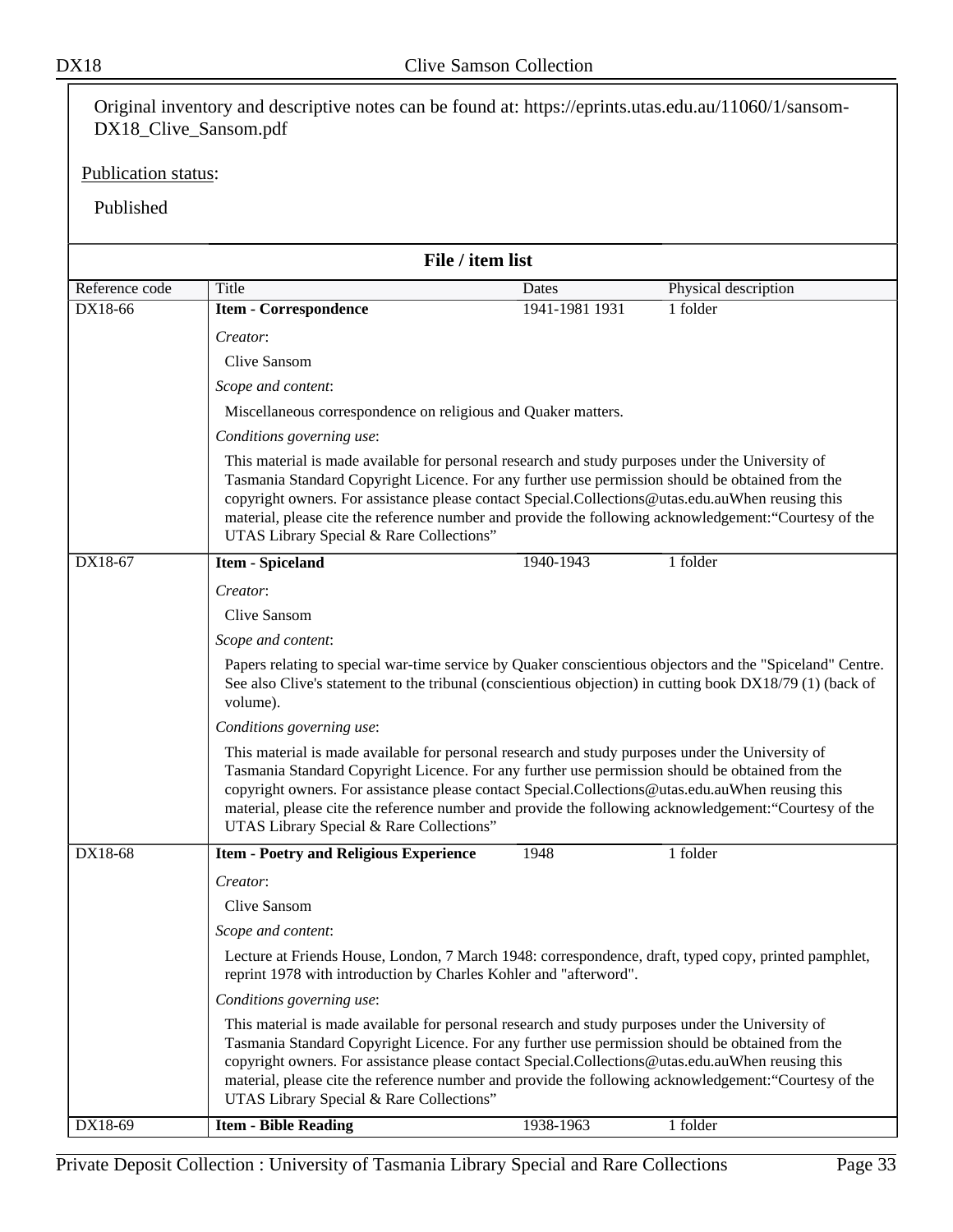$\equiv$ 

| Creator:                                                                                                                                                                                                                                                                                                                                                                                                                                                      |                                                                                                                                                                                                                                                                                                                                                                                                                                                                                                                                                                                                                                                                                                                                                                                                                                                                                                                                                                 |  |  |
|---------------------------------------------------------------------------------------------------------------------------------------------------------------------------------------------------------------------------------------------------------------------------------------------------------------------------------------------------------------------------------------------------------------------------------------------------------------|-----------------------------------------------------------------------------------------------------------------------------------------------------------------------------------------------------------------------------------------------------------------------------------------------------------------------------------------------------------------------------------------------------------------------------------------------------------------------------------------------------------------------------------------------------------------------------------------------------------------------------------------------------------------------------------------------------------------------------------------------------------------------------------------------------------------------------------------------------------------------------------------------------------------------------------------------------------------|--|--|
| Clive Sansom                                                                                                                                                                                                                                                                                                                                                                                                                                                  |                                                                                                                                                                                                                                                                                                                                                                                                                                                                                                                                                                                                                                                                                                                                                                                                                                                                                                                                                                 |  |  |
| Scope and content:                                                                                                                                                                                                                                                                                                                                                                                                                                            |                                                                                                                                                                                                                                                                                                                                                                                                                                                                                                                                                                                                                                                                                                                                                                                                                                                                                                                                                                 |  |  |
| Including Speech Institute Course and lectures (1938, 1947), notes and quotations, Sunday School<br>Teachers' Conference (1963).                                                                                                                                                                                                                                                                                                                              |                                                                                                                                                                                                                                                                                                                                                                                                                                                                                                                                                                                                                                                                                                                                                                                                                                                                                                                                                                 |  |  |
| Conditions governing use:                                                                                                                                                                                                                                                                                                                                                                                                                                     |                                                                                                                                                                                                                                                                                                                                                                                                                                                                                                                                                                                                                                                                                                                                                                                                                                                                                                                                                                 |  |  |
| This material is made available for personal research and study purposes under the University of<br>Tasmania Standard Copyright Licence. For any further use permission should be obtained from the<br>copyright owners. For assistance please contact Special.Collections@utas.edu.auWhen reusing this<br>material, please cite the reference number and provide the following acknowledgement: "Courtesy of the<br>UTAS Library Special & Rare Collections" |                                                                                                                                                                                                                                                                                                                                                                                                                                                                                                                                                                                                                                                                                                                                                                                                                                                                                                                                                                 |  |  |
| DX18-70<br><b>Item - Lectures and articles</b><br>1938-1963<br>1 folder                                                                                                                                                                                                                                                                                                                                                                                       |                                                                                                                                                                                                                                                                                                                                                                                                                                                                                                                                                                                                                                                                                                                                                                                                                                                                                                                                                                 |  |  |
| Creator:                                                                                                                                                                                                                                                                                                                                                                                                                                                      |                                                                                                                                                                                                                                                                                                                                                                                                                                                                                                                                                                                                                                                                                                                                                                                                                                                                                                                                                                 |  |  |
| Clive Sansom                                                                                                                                                                                                                                                                                                                                                                                                                                                  |                                                                                                                                                                                                                                                                                                                                                                                                                                                                                                                                                                                                                                                                                                                                                                                                                                                                                                                                                                 |  |  |
| Scope and content:                                                                                                                                                                                                                                                                                                                                                                                                                                            |                                                                                                                                                                                                                                                                                                                                                                                                                                                                                                                                                                                                                                                                                                                                                                                                                                                                                                                                                                 |  |  |
| $p.12$ ).                                                                                                                                                                                                                                                                                                                                                                                                                                                     | Including: Edward Bonner (February 1938 manuscript); Behold this Dreamer (typescript no date); The<br>head and the heart (Farnham 1948 typescript); Religion and Art (1949 typescript), Friends School (1951);<br>Friends Annual Conference 1952: Our faith and service (see also cutting book DX18/79 (2)); peace<br>testimony Town Hall, Hobart (30 July 1958); religious broadcasts, Word and Vision (1960); Meditations<br>(21 December 1961, 2 January, 31 January, 28 February, 26 August, 1 November 1962); Quakerism<br>and the Arts (September 1963); Quakers and Peace (December 1963); The religious basis of our Peace<br>Testimony (no date, typescript); Quakers and the Sacraments (no date, typescript); Should religious<br>education be abolished? (no date, typescript notes for discussion); The First Teacher (no date, typescript);<br>"Spiritual Canticles". See also "An evening with the Quakers" June 1937 in cutting book DX18/79(1) |  |  |
| Conditions governing use:                                                                                                                                                                                                                                                                                                                                                                                                                                     |                                                                                                                                                                                                                                                                                                                                                                                                                                                                                                                                                                                                                                                                                                                                                                                                                                                                                                                                                                 |  |  |
| This material is made available for personal research and study purposes under the University of<br>Tasmania Standard Copyright Licence. For any further use permission should be obtained from the<br>copyright owners. For assistance please contact Special.Collections@utas.edu.auWhen reusing this<br>material, please cite the reference number and provide the following acknowledgement: "Courtesy of the<br>UTAS Library Special & Rare Collections" |                                                                                                                                                                                                                                                                                                                                                                                                                                                                                                                                                                                                                                                                                                                                                                                                                                                                                                                                                                 |  |  |
| <b>Item - The Words of Christ</b><br>DX18-71<br>1 folder<br>1950-1959                                                                                                                                                                                                                                                                                                                                                                                         |                                                                                                                                                                                                                                                                                                                                                                                                                                                                                                                                                                                                                                                                                                                                                                                                                                                                                                                                                                 |  |  |
| Creator:                                                                                                                                                                                                                                                                                                                                                                                                                                                      |                                                                                                                                                                                                                                                                                                                                                                                                                                                                                                                                                                                                                                                                                                                                                                                                                                                                                                                                                                 |  |  |
| Clive Sansom                                                                                                                                                                                                                                                                                                                                                                                                                                                  |                                                                                                                                                                                                                                                                                                                                                                                                                                                                                                                                                                                                                                                                                                                                                                                                                                                                                                                                                                 |  |  |
| Scope and content:                                                                                                                                                                                                                                                                                                                                                                                                                                            |                                                                                                                                                                                                                                                                                                                                                                                                                                                                                                                                                                                                                                                                                                                                                                                                                                                                                                                                                                 |  |  |
| Attempts to write the Gospel in plainer English, including notebooks, typed extracts, notes, letter from<br>David Danbe of All Souls College, Oxford, referring to his lecture and his book on the New Testament<br>and Rabbinic Judaism (25 December 1952). Note a bundle of newscuttings on various Bible translations<br>not retained.                                                                                                                     |                                                                                                                                                                                                                                                                                                                                                                                                                                                                                                                                                                                                                                                                                                                                                                                                                                                                                                                                                                 |  |  |
| Conditions governing use:                                                                                                                                                                                                                                                                                                                                                                                                                                     |                                                                                                                                                                                                                                                                                                                                                                                                                                                                                                                                                                                                                                                                                                                                                                                                                                                                                                                                                                 |  |  |
| UTAS Library Special & Rare Collections"                                                                                                                                                                                                                                                                                                                                                                                                                      | This material is made available for personal research and study purposes under the University of<br>Tasmania Standard Copyright Licence. For any further use permission should be obtained from the<br>copyright owners. For assistance please contact Special.Collections@utas.edu.auWhen reusing this<br>material, please cite the reference number and provide the following acknowledgement: "Courtesy of the                                                                                                                                                                                                                                                                                                                                                                                                                                                                                                                                               |  |  |
| DX18-72<br>1 folder<br><b>Item - The Quaker Way</b><br>1973-1974                                                                                                                                                                                                                                                                                                                                                                                              |                                                                                                                                                                                                                                                                                                                                                                                                                                                                                                                                                                                                                                                                                                                                                                                                                                                                                                                                                                 |  |  |
| Creator:<br>Clive Sansom                                                                                                                                                                                                                                                                                                                                                                                                                                      |                                                                                                                                                                                                                                                                                                                                                                                                                                                                                                                                                                                                                                                                                                                                                                                                                                                                                                                                                                 |  |  |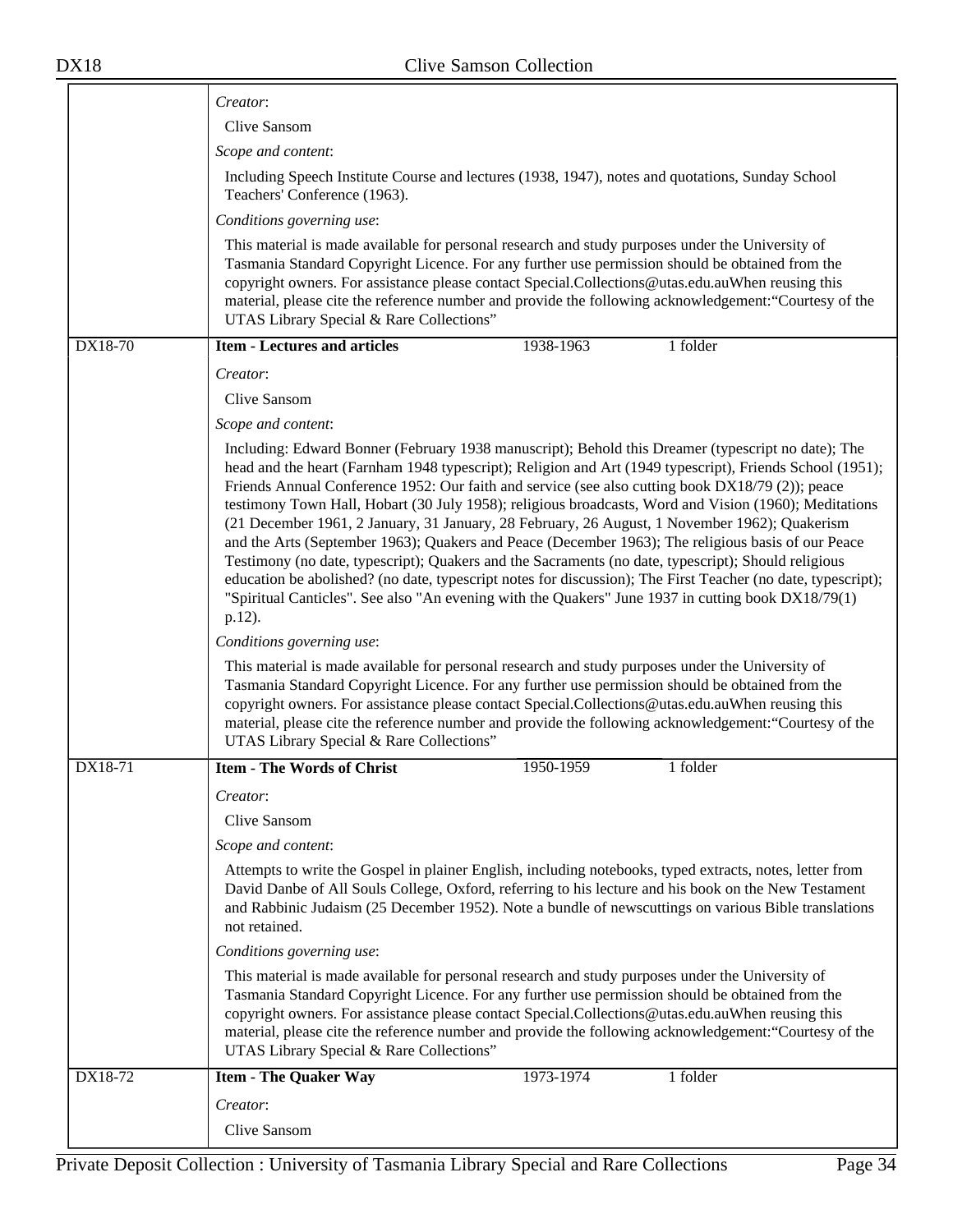<span id="page-34-0"></span>

| <b>DX18</b>                  | <b>Clive Samson Collection</b>                                                                                                                                                                                                                                                                                                                                                                                                                                |
|------------------------------|---------------------------------------------------------------------------------------------------------------------------------------------------------------------------------------------------------------------------------------------------------------------------------------------------------------------------------------------------------------------------------------------------------------------------------------------------------------|
|                              | Scope and content:                                                                                                                                                                                                                                                                                                                                                                                                                                            |
|                              | Publication for the Australia Yearly Meeting of the Religious Society of Friends, including typescript,<br>notes, correspondence.                                                                                                                                                                                                                                                                                                                             |
|                              | Conditions governing use:                                                                                                                                                                                                                                                                                                                                                                                                                                     |
|                              | This material is made available for personal research and study purposes under the University of<br>Tasmania Standard Copyright Licence. For any further use permission should be obtained from the<br>copyright owners. For assistance please contact Special.Collections@utas.edu.auWhen reusing this<br>material, please cite the reference number and provide the following acknowledgement: "Courtesy of the<br>UTAS Library Special & Rare Collections" |
| <b>Autobiography</b>         |                                                                                                                                                                                                                                                                                                                                                                                                                                                               |
| <b>Creator: Clive Sansom</b> |                                                                                                                                                                                                                                                                                                                                                                                                                                                               |
| Scope and content:           |                                                                                                                                                                                                                                                                                                                                                                                                                                                               |
|                              | Autobiography by Clive Sansom ND.                                                                                                                                                                                                                                                                                                                                                                                                                             |
|                              | Physical description: 1 typescript                                                                                                                                                                                                                                                                                                                                                                                                                            |
|                              | Immediate source of acquisition:                                                                                                                                                                                                                                                                                                                                                                                                                              |
|                              | Deposited on indefinite loan by Mrs Ruth Sansom February 1987 (& later additions 1989, 1991) to be<br>held for safekeeping in the University Archives with the Friends' Meeting Records. May be withdrawn<br>by Mrs Sansom on reasonable notice.                                                                                                                                                                                                              |
| Restrictions on access:      |                                                                                                                                                                                                                                                                                                                                                                                                                                                               |
|                              | May be consulted by researchers under supervision                                                                                                                                                                                                                                                                                                                                                                                                             |

Conditions governing use:

This material is made available for personal research and study purposes under the University of Tasmania Standard Copyright Licence. For any further use permission should be obtained from the copyright owners. For assistance please contact Special.Collections@utas.edu.au When reusing this material, please cite the reference number and provide the following acknowledgement:

"Courtesy of the UTAS Library Special & Rare Collections"

Finding aids:

Original inventory and descriptive notes can be found at: https://eprints.utas.edu.au/11060/1/sansom-DX18\_Clive\_Sansom.pdf

#### Publication status:

| File / item list |                                       |       |                      |  |
|------------------|---------------------------------------|-------|----------------------|--|
| Reference code   | Title                                 | Dates | Physical description |  |
| DX18-73          | Item - Autobiography: I find my voice |       | typescript           |  |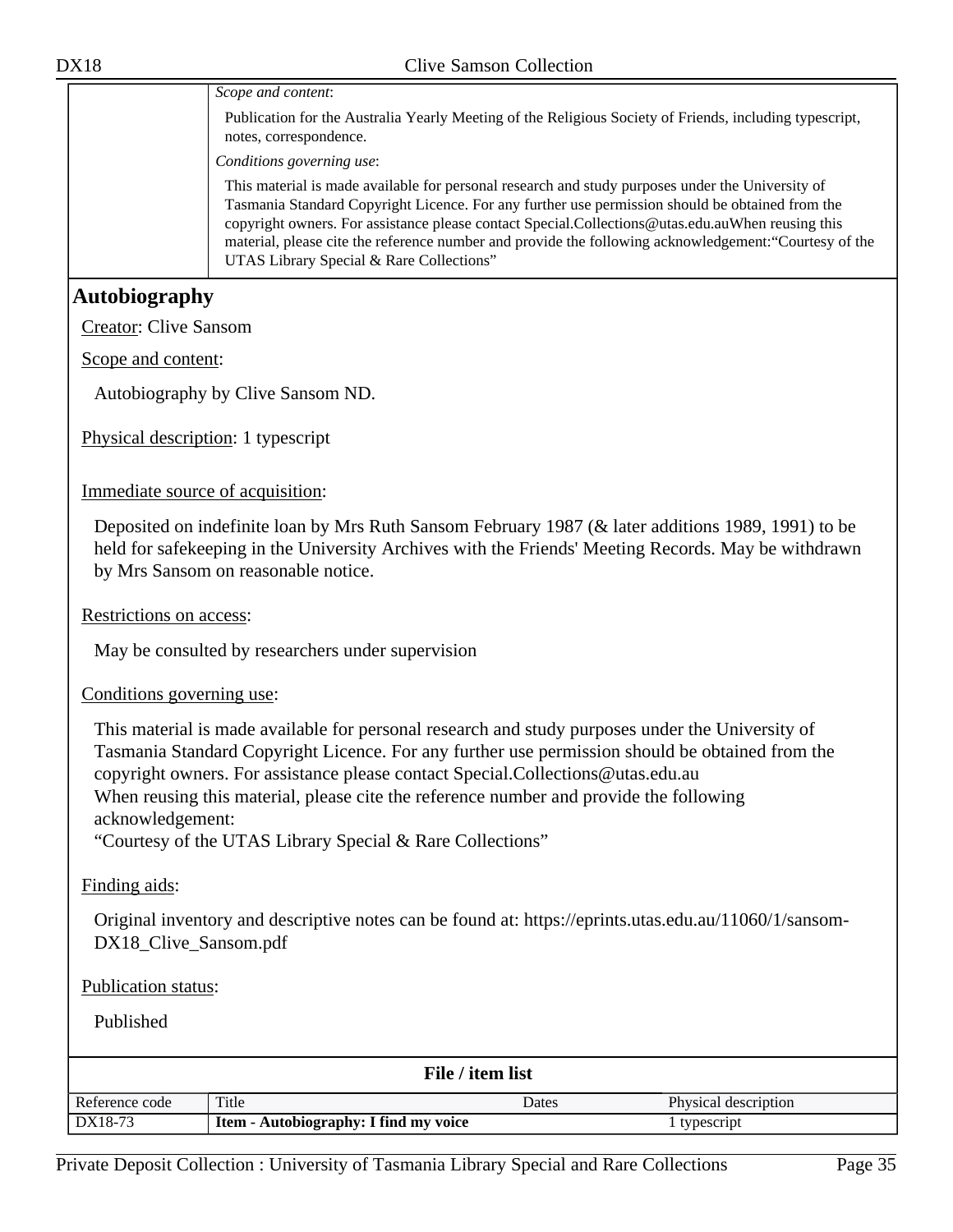|                                    | Creator:                                                                                                                                                                                                                                                                                                                                                                                                                                                      |
|------------------------------------|---------------------------------------------------------------------------------------------------------------------------------------------------------------------------------------------------------------------------------------------------------------------------------------------------------------------------------------------------------------------------------------------------------------------------------------------------------------|
|                                    | Clive Sansom                                                                                                                                                                                                                                                                                                                                                                                                                                                  |
|                                    | Scope and content:                                                                                                                                                                                                                                                                                                                                                                                                                                            |
|                                    | Early autobiography by Clive Sansom (family and childhood to 1926), and copy of first chapter sent to<br>Australian Literature Board (typescript).                                                                                                                                                                                                                                                                                                            |
|                                    | Conditions governing use:                                                                                                                                                                                                                                                                                                                                                                                                                                     |
|                                    | This material is made available for personal research and study purposes under the University of<br>Tasmania Standard Copyright Licence. For any further use permission should be obtained from the<br>copyright owners. For assistance please contact Special.Collections@utas.edu.auWhen reusing this<br>material, please cite the reference number and provide the following acknowledgement: "Courtesy of the<br>UTAS Library Special & Rare Collections" |
| <b>Reviews</b>                     |                                                                                                                                                                                                                                                                                                                                                                                                                                                               |
| <b>Creator: Clive Sansom</b>       |                                                                                                                                                                                                                                                                                                                                                                                                                                                               |
| Date: 1972-1975 (date of creation) |                                                                                                                                                                                                                                                                                                                                                                                                                                                               |

<span id="page-35-0"></span>Scope and content:

Book reviews for Nation Review

Physical description: 1 folder

Immediate source of acquisition:

Deposited on indefinite loan by Mrs Ruth Sansom February 1987 (& later additions 1989, 1991) to be held for safekeeping in the University Archives with the Friends' Meeting Records. May be withdrawn by Mrs Sansom on reasonable notice.

Restrictions on access:

May be consulted by researchers under supervision

Conditions governing use:

This material is made available for personal research and study purposes under the University of Tasmania Standard Copyright Licence. For any further use permission should be obtained from the copyright owners. For assistance please contact Special.Collections@utas.edu.au When reusing this material, please cite the reference number and provide the following acknowledgement:

"Courtesy of the UTAS Library Special & Rare Collections"

Finding aids:

Original inventory and descriptive notes can be found at: https://eprints.utas.edu.au/11060/1/sansom-DX18\_Clive\_Sansom.pdf

Publication status: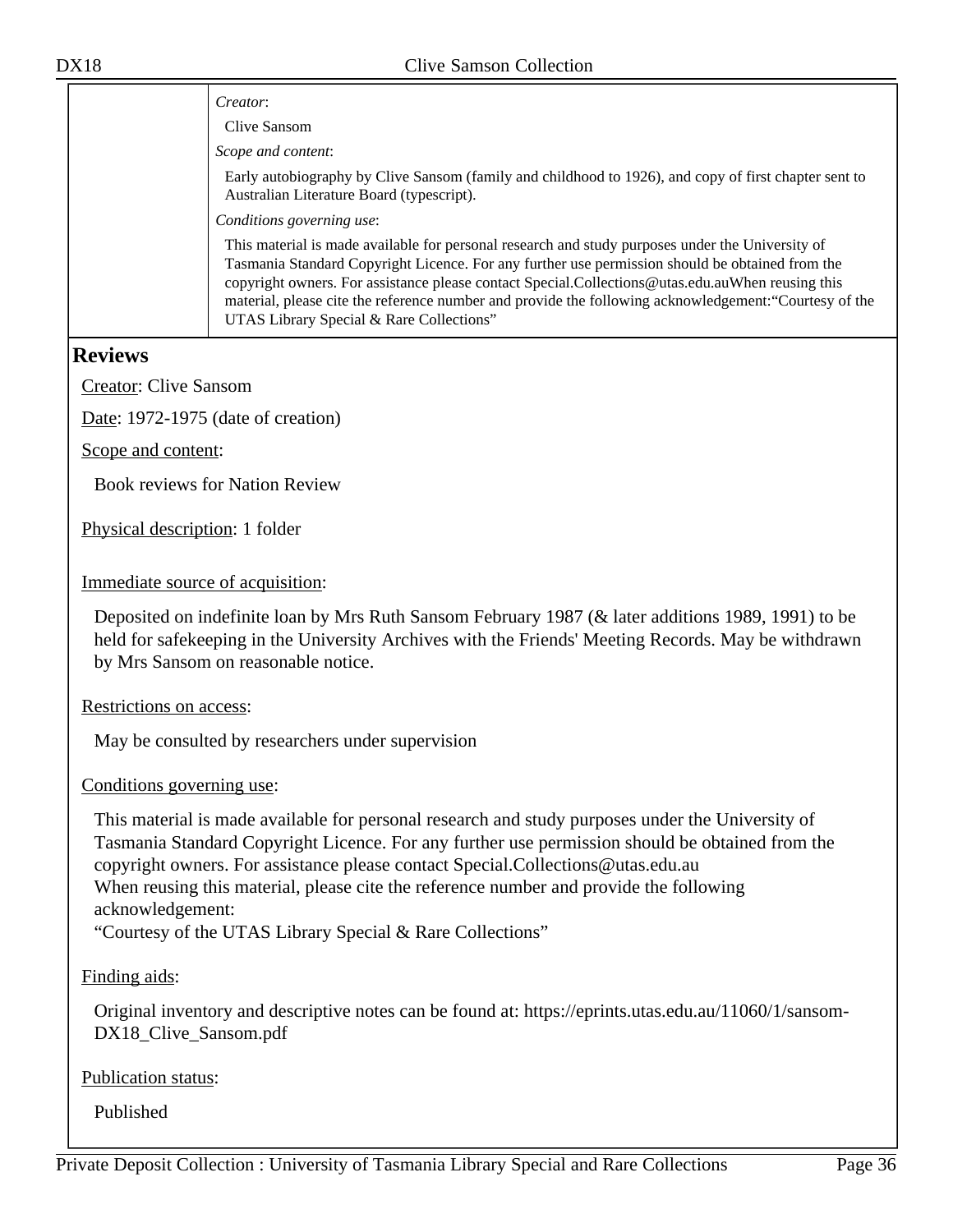| File / item list                 |                                                                                                                                                                                                                                                                                                                                                                                                                                                               |           |                      |  |
|----------------------------------|---------------------------------------------------------------------------------------------------------------------------------------------------------------------------------------------------------------------------------------------------------------------------------------------------------------------------------------------------------------------------------------------------------------------------------------------------------------|-----------|----------------------|--|
| Reference code                   | <b>Title</b>                                                                                                                                                                                                                                                                                                                                                                                                                                                  | Dates     | Physical description |  |
| DX18-74                          | <b>Item - Book reviews for Nation Review</b>                                                                                                                                                                                                                                                                                                                                                                                                                  | 1972-1975 | 1 folder             |  |
|                                  | Creator:                                                                                                                                                                                                                                                                                                                                                                                                                                                      |           |                      |  |
|                                  | Clive Sansom                                                                                                                                                                                                                                                                                                                                                                                                                                                  |           |                      |  |
|                                  | Scope and content:                                                                                                                                                                                                                                                                                                                                                                                                                                            |           |                      |  |
|                                  | Clive Sansom's reviews: typescripts, cuttings and some correspondence.                                                                                                                                                                                                                                                                                                                                                                                        |           |                      |  |
|                                  | Conditions governing use:                                                                                                                                                                                                                                                                                                                                                                                                                                     |           |                      |  |
|                                  | This material is made available for personal research and study purposes under the University of<br>Tasmania Standard Copyright Licence. For any further use permission should be obtained from the<br>copyright owners. For assistance please contact Special.Collections@utas.edu.auWhen reusing this<br>material, please cite the reference number and provide the following acknowledgement: "Courtesy of the<br>UTAS Library Special & Rare Collections" |           |                      |  |
| <b>German translations</b>       |                                                                                                                                                                                                                                                                                                                                                                                                                                                               |           |                      |  |
| <b>Creator: Clive Sansom</b>     |                                                                                                                                                                                                                                                                                                                                                                                                                                                               |           |                      |  |
|                                  | Date: 1949-1952 (date of creation)                                                                                                                                                                                                                                                                                                                                                                                                                            |           |                      |  |
| Scope and content:               |                                                                                                                                                                                                                                                                                                                                                                                                                                                               |           |                      |  |
|                                  | German translations of short stories                                                                                                                                                                                                                                                                                                                                                                                                                          |           |                      |  |
| Physical description: 1 folder   |                                                                                                                                                                                                                                                                                                                                                                                                                                                               |           |                      |  |
| Immediate source of acquisition: |                                                                                                                                                                                                                                                                                                                                                                                                                                                               |           |                      |  |
|                                  | Deposited on indefinite loan by Mrs Ruth Sansom February 1987 (& later additions 1989, 1991) to be<br>held for safekeeping in the University Archives with the Friends' Meeting Records. May be withdrawn<br>by Mrs Sansom on reasonable notice.                                                                                                                                                                                                              |           |                      |  |
| Restrictions on access:          |                                                                                                                                                                                                                                                                                                                                                                                                                                                               |           |                      |  |
|                                  | May be consulted by researchers under supervision                                                                                                                                                                                                                                                                                                                                                                                                             |           |                      |  |
| Conditions governing use:        |                                                                                                                                                                                                                                                                                                                                                                                                                                                               |           |                      |  |

This material is made available for personal research and study purposes under the University of Tasmania Standard Copyright Licence. For any further use permission should be obtained from the copyright owners. For assistance please contact Special.Collections@utas.edu.au When reusing this material, please cite the reference number and provide the following acknowledgement:

"Courtesy of the UTAS Library Special & Rare Collections"

Finding aids:

Original inventory and descriptive notes can be found at: https://eprints.utas.edu.au/11060/1/sansom-DX18\_Clive\_Sansom.pdf

Publication status: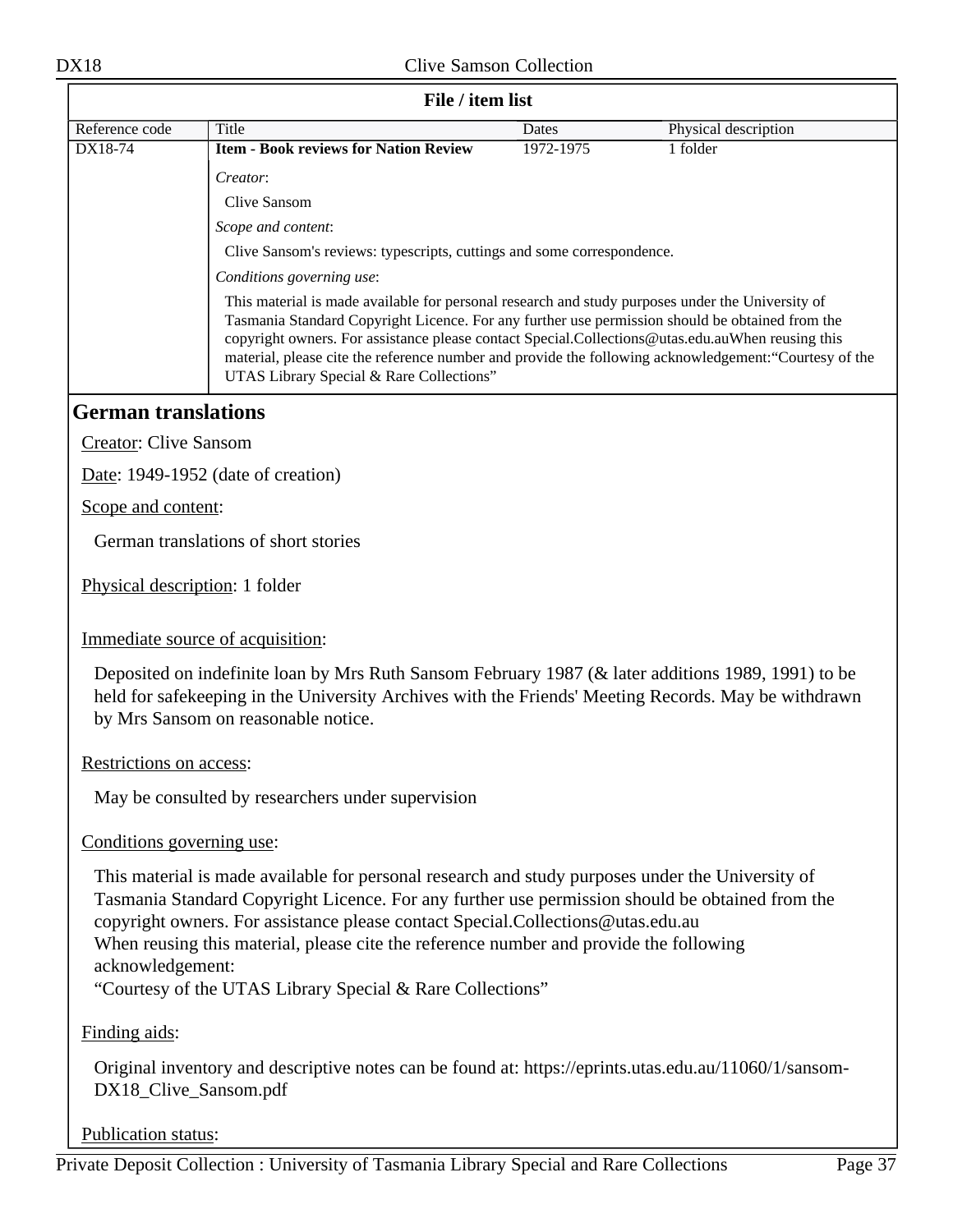| Published                    |                                                                                                                                                                                                                                                                                                                                                                                                                                                               |              |                      |
|------------------------------|---------------------------------------------------------------------------------------------------------------------------------------------------------------------------------------------------------------------------------------------------------------------------------------------------------------------------------------------------------------------------------------------------------------------------------------------------------------|--------------|----------------------|
|                              | File / item list                                                                                                                                                                                                                                                                                                                                                                                                                                              |              |                      |
| Reference code               | Title                                                                                                                                                                                                                                                                                                                                                                                                                                                         | <b>Dates</b> | Physical description |
| DX18-75                      | Item - Short stories published in German<br>magazines                                                                                                                                                                                                                                                                                                                                                                                                         | 1949-1952    | 1 folder             |
|                              | Creator:                                                                                                                                                                                                                                                                                                                                                                                                                                                      |              |                      |
|                              | Clive Sansom                                                                                                                                                                                                                                                                                                                                                                                                                                                  |              |                      |
|                              | Scope and content:                                                                                                                                                                                                                                                                                                                                                                                                                                            |              |                      |
|                              | Including "The double image" published in Neue Illustrierte, "Encounter in Cheale" in Die Frau, and<br>others in Frankfurter Allgemeine Zeitung and Wesdeutsche Allgemine, correspondence and cuttings. See<br>also ghost stories DX18/33 and scrapbook DX18/79(1).                                                                                                                                                                                           |              |                      |
|                              | Conditions governing use:                                                                                                                                                                                                                                                                                                                                                                                                                                     |              |                      |
|                              | This material is made available for personal research and study purposes under the University of<br>Tasmania Standard Copyright Licence. For any further use permission should be obtained from the<br>copyright owners. For assistance please contact Special.Collections@utas.edu.auWhen reusing this<br>material, please cite the reference number and provide the following acknowledgement: "Courtesy of the<br>UTAS Library Special & Rare Collections" |              |                      |
|                              | <b>Notes and ideas for works</b>                                                                                                                                                                                                                                                                                                                                                                                                                              |              |                      |
| <b>Creator: Clive Sansom</b> |                                                                                                                                                                                                                                                                                                                                                                                                                                                               |              |                      |
|                              | Date: 1950-1980 (date of creation)                                                                                                                                                                                                                                                                                                                                                                                                                            |              |                      |
| Scope and content:           |                                                                                                                                                                                                                                                                                                                                                                                                                                                               |              |                      |
|                              | German translations of short stories                                                                                                                                                                                                                                                                                                                                                                                                                          |              |                      |
|                              | Physical description: 4 files                                                                                                                                                                                                                                                                                                                                                                                                                                 |              |                      |
|                              | Immediate source of acquisition:                                                                                                                                                                                                                                                                                                                                                                                                                              |              |                      |
|                              | Deposited on indefinite loan by Mrs Ruth Sansom February 1987 (& later additions 1989, 1991) to be<br>held for safekeeping in the University Archives with the Friends' Meeting Records. May be withdrawn<br>by Mrs Sansom on reasonable notice.                                                                                                                                                                                                              |              |                      |
| Restrictions on access:      |                                                                                                                                                                                                                                                                                                                                                                                                                                                               |              |                      |
|                              | May be consulted by researchers under supervision                                                                                                                                                                                                                                                                                                                                                                                                             |              |                      |
| Conditions governing use:    |                                                                                                                                                                                                                                                                                                                                                                                                                                                               |              |                      |
| acknowledgement:             | This material is made available for personal research and study purposes under the University of<br>Tasmania Standard Copyright Licence. For any further use permission should be obtained from the<br>copyright owners. For assistance please contact Special.Collections@utas.edu.au<br>When reusing this material, please cite the reference number and provide the following<br>"Courtesy of the UTAS Library Special & Rare Collections"                 |              |                      |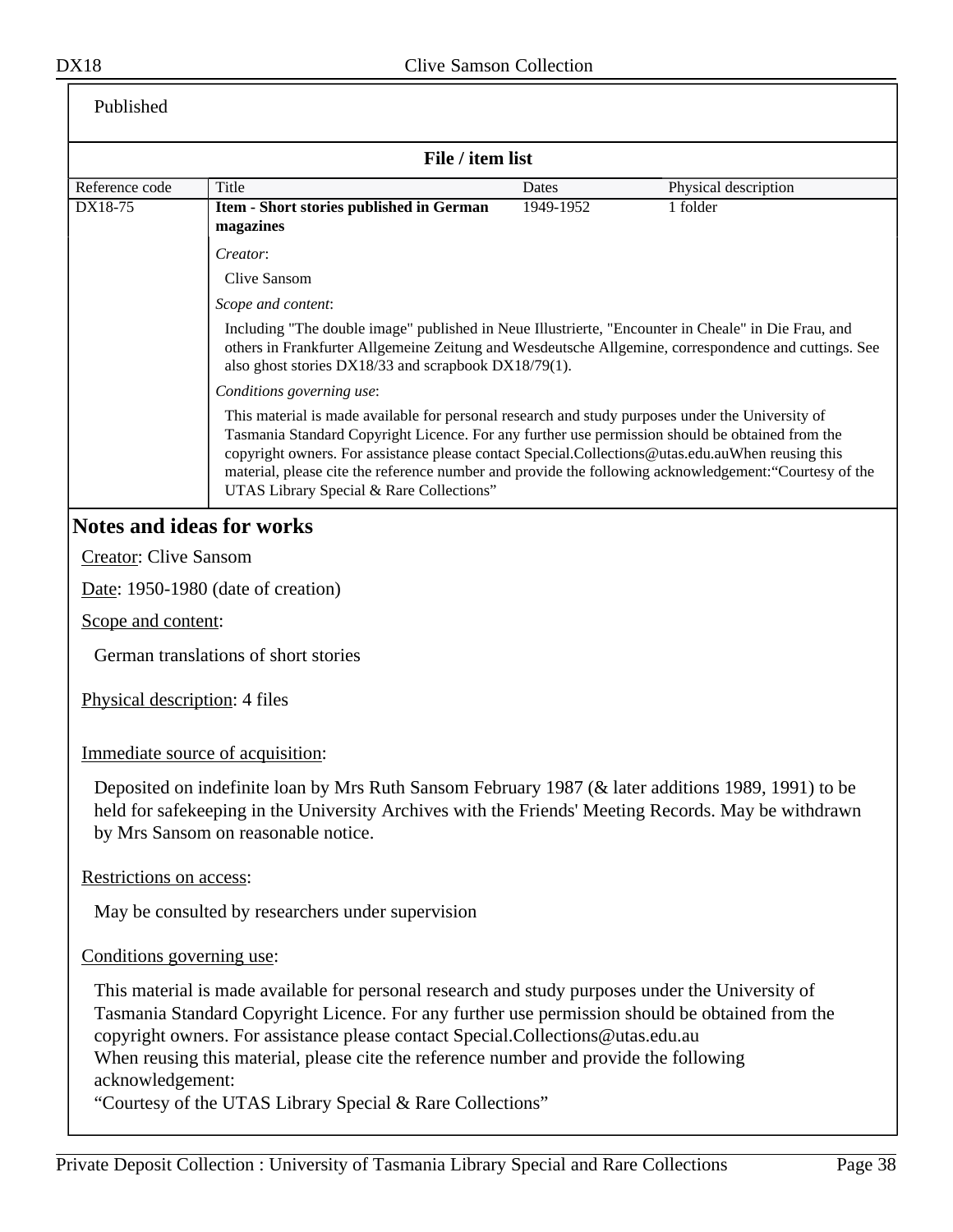# Finding aids:

Original inventory and descriptive notes can be found at: https://eprints.utas.edu.au/11060/1/sansom-DX18\_Clive\_Sansom.pdf

### Publication status:

|                |                                                                                                                                                                                                                                                                                                                                                     | File / item list                                                                                                                                                                                                                                                                                                                                                                                                                                                                                                                                                                                                                                                                                                                                                                                                                                                                                                                                                                                                                                                                                                                                                                                                                                                                                                                                                                                                                                                                                                                                                                                                                                                                                                                                                                                                                                      |                                                                                                        |  |
|----------------|-----------------------------------------------------------------------------------------------------------------------------------------------------------------------------------------------------------------------------------------------------------------------------------------------------------------------------------------------------|-------------------------------------------------------------------------------------------------------------------------------------------------------------------------------------------------------------------------------------------------------------------------------------------------------------------------------------------------------------------------------------------------------------------------------------------------------------------------------------------------------------------------------------------------------------------------------------------------------------------------------------------------------------------------------------------------------------------------------------------------------------------------------------------------------------------------------------------------------------------------------------------------------------------------------------------------------------------------------------------------------------------------------------------------------------------------------------------------------------------------------------------------------------------------------------------------------------------------------------------------------------------------------------------------------------------------------------------------------------------------------------------------------------------------------------------------------------------------------------------------------------------------------------------------------------------------------------------------------------------------------------------------------------------------------------------------------------------------------------------------------------------------------------------------------------------------------------------------------|--------------------------------------------------------------------------------------------------------|--|
| Reference code | Title                                                                                                                                                                                                                                                                                                                                               | Dates                                                                                                                                                                                                                                                                                                                                                                                                                                                                                                                                                                                                                                                                                                                                                                                                                                                                                                                                                                                                                                                                                                                                                                                                                                                                                                                                                                                                                                                                                                                                                                                                                                                                                                                                                                                                                                                 | Physical description                                                                                   |  |
| DX18-76        | Item - Ideas - notes                                                                                                                                                                                                                                                                                                                                | 1950-1969                                                                                                                                                                                                                                                                                                                                                                                                                                                                                                                                                                                                                                                                                                                                                                                                                                                                                                                                                                                                                                                                                                                                                                                                                                                                                                                                                                                                                                                                                                                                                                                                                                                                                                                                                                                                                                             | 1 bundle                                                                                               |  |
|                | Creator:                                                                                                                                                                                                                                                                                                                                            |                                                                                                                                                                                                                                                                                                                                                                                                                                                                                                                                                                                                                                                                                                                                                                                                                                                                                                                                                                                                                                                                                                                                                                                                                                                                                                                                                                                                                                                                                                                                                                                                                                                                                                                                                                                                                                                       |                                                                                                        |  |
|                | Clive Sansom                                                                                                                                                                                                                                                                                                                                        |                                                                                                                                                                                                                                                                                                                                                                                                                                                                                                                                                                                                                                                                                                                                                                                                                                                                                                                                                                                                                                                                                                                                                                                                                                                                                                                                                                                                                                                                                                                                                                                                                                                                                                                                                                                                                                                       |                                                                                                        |  |
|                | Scope and content:                                                                                                                                                                                                                                                                                                                                  |                                                                                                                                                                                                                                                                                                                                                                                                                                                                                                                                                                                                                                                                                                                                                                                                                                                                                                                                                                                                                                                                                                                                                                                                                                                                                                                                                                                                                                                                                                                                                                                                                                                                                                                                                                                                                                                       |                                                                                                        |  |
|                | retained); "In such a time" etc. (miscellaneous drafts); miscellaneous notes and diary extracts c1930s).                                                                                                                                                                                                                                            | Clive Sansom's notes of ideas for works, often just a brief note together with press cuttings etc. of<br>background information relating to a subject or a setting which had caught his eye [the cuttings have<br>not been retained for archival preservation]. Topics include: Ideas for a novel "Psychiatry Hall";<br>miscellaneous notes of ideas; "Quaker family in America" (rough notes for a novel for children); "More<br>things in Heaven and Earth" (anthology of supernatural happenings); "They saw it first" (anthology<br>of historical anecdotes); "The voyage without return" (novel based on Keats journey to Naples);<br>Anthologies (notes, list of titles for); "Drama" (rough notes for a novel with a theatrical setting - cuttings<br>(not retained included "The actor's life from Observer Magazine 1966, "Rose Bruford College of Speech<br>and Drama - the first ten years", "memories of the Old Vic" by E. Phillips from The Listener 14 February<br>1957, "learning to be an actor" The Sphere 25 December 1954, etc.); Anthology of theatrical occasions<br>"All wrong on the night"; "Arabs" - possible play or opera (numerous cuttings on oil rich Arab sheiks,<br>"Ben Ayed's Harem" in the Tunisian Desert - Picture Post 5 January 1952, Kuwait etc. not retained);<br>"Tea" for an anthology (cuttings not retained included photographs of antique tea pots and tea caddies,<br>articles on tea, Osbert Lancaster: "The story of tea" (Ceylon Tea Centre, London), Olive Warner "The<br>English teapot" (Ceylon Tea Centre, London 1948); "Last words"; stories for children; music hall and<br>ballet (very rough notes - news cuttings on old music hall artists not retained); "By word of mouth"<br>anthology for reading aloud (cuttings from Listener, Reader's Digest, Countryman, Countrylife etc. not |                                                                                                        |  |
|                | Conditions governing use:                                                                                                                                                                                                                                                                                                                           |                                                                                                                                                                                                                                                                                                                                                                                                                                                                                                                                                                                                                                                                                                                                                                                                                                                                                                                                                                                                                                                                                                                                                                                                                                                                                                                                                                                                                                                                                                                                                                                                                                                                                                                                                                                                                                                       |                                                                                                        |  |
|                | This material is made available for personal research and study purposes under the University of<br>Tasmania Standard Copyright Licence. For any further use permission should be obtained from the<br>copyright owners. For assistance please contact Special.Collections@utas.edu.auWhen reusing this<br>UTAS Library Special & Rare Collections" |                                                                                                                                                                                                                                                                                                                                                                                                                                                                                                                                                                                                                                                                                                                                                                                                                                                                                                                                                                                                                                                                                                                                                                                                                                                                                                                                                                                                                                                                                                                                                                                                                                                                                                                                                                                                                                                       | material, please cite the reference number and provide the following acknowledgement: "Courtesy of the |  |
| DX18-77        | <b>Item - Notebooks</b>                                                                                                                                                                                                                                                                                                                             | 1928-1934                                                                                                                                                                                                                                                                                                                                                                                                                                                                                                                                                                                                                                                                                                                                                                                                                                                                                                                                                                                                                                                                                                                                                                                                                                                                                                                                                                                                                                                                                                                                                                                                                                                                                                                                                                                                                                             | 3 pocket notebooks, 1 quarto                                                                           |  |
|                |                                                                                                                                                                                                                                                                                                                                                     |                                                                                                                                                                                                                                                                                                                                                                                                                                                                                                                                                                                                                                                                                                                                                                                                                                                                                                                                                                                                                                                                                                                                                                                                                                                                                                                                                                                                                                                                                                                                                                                                                                                                                                                                                                                                                                                       | notebook                                                                                               |  |
|                | Creator:                                                                                                                                                                                                                                                                                                                                            |                                                                                                                                                                                                                                                                                                                                                                                                                                                                                                                                                                                                                                                                                                                                                                                                                                                                                                                                                                                                                                                                                                                                                                                                                                                                                                                                                                                                                                                                                                                                                                                                                                                                                                                                                                                                                                                       |                                                                                                        |  |
|                | Clive Sansom                                                                                                                                                                                                                                                                                                                                        |                                                                                                                                                                                                                                                                                                                                                                                                                                                                                                                                                                                                                                                                                                                                                                                                                                                                                                                                                                                                                                                                                                                                                                                                                                                                                                                                                                                                                                                                                                                                                                                                                                                                                                                                                                                                                                                       |                                                                                                        |  |
|                | Scope and content:                                                                                                                                                                                                                                                                                                                                  |                                                                                                                                                                                                                                                                                                                                                                                                                                                                                                                                                                                                                                                                                                                                                                                                                                                                                                                                                                                                                                                                                                                                                                                                                                                                                                                                                                                                                                                                                                                                                                                                                                                                                                                                                                                                                                                       |                                                                                                        |  |
|                | Address book - "commercial travellers journal with Newton Chambers & Co. (c1928-34); notebooks<br>(very rough notes and drafts), word notebook.                                                                                                                                                                                                     |                                                                                                                                                                                                                                                                                                                                                                                                                                                                                                                                                                                                                                                                                                                                                                                                                                                                                                                                                                                                                                                                                                                                                                                                                                                                                                                                                                                                                                                                                                                                                                                                                                                                                                                                                                                                                                                       |                                                                                                        |  |
|                | Conditions governing use:                                                                                                                                                                                                                                                                                                                           |                                                                                                                                                                                                                                                                                                                                                                                                                                                                                                                                                                                                                                                                                                                                                                                                                                                                                                                                                                                                                                                                                                                                                                                                                                                                                                                                                                                                                                                                                                                                                                                                                                                                                                                                                                                                                                                       |                                                                                                        |  |
|                | This material is made available for personal research and study purposes under the University of<br>Tasmania Standard Copyright Licence. For any further use permission should be obtained from the<br>copyright owners. For assistance please contact Special.Collections@utas.edu.auWhen reusing this                                             |                                                                                                                                                                                                                                                                                                                                                                                                                                                                                                                                                                                                                                                                                                                                                                                                                                                                                                                                                                                                                                                                                                                                                                                                                                                                                                                                                                                                                                                                                                                                                                                                                                                                                                                                                                                                                                                       |                                                                                                        |  |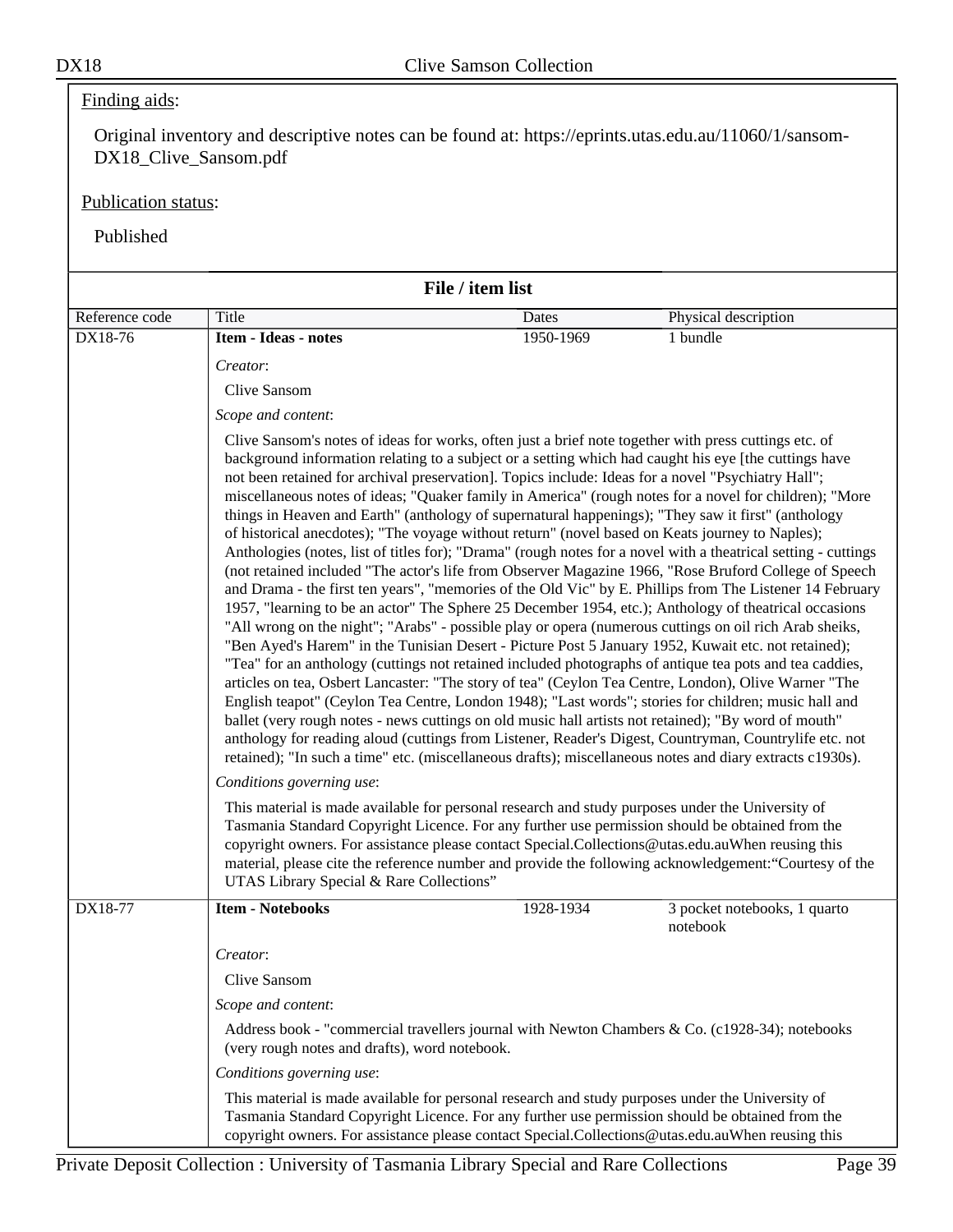|                              | material, please cite the reference number and provide the following acknowledgement: "Courtesy of the<br>UTAS Library Special & Rare Collections"                                                                                                                                                                                                                                                                                                                                                                                                                                                          |
|------------------------------|-------------------------------------------------------------------------------------------------------------------------------------------------------------------------------------------------------------------------------------------------------------------------------------------------------------------------------------------------------------------------------------------------------------------------------------------------------------------------------------------------------------------------------------------------------------------------------------------------------------|
| DX18-78                      | 1970-1971<br>1 folder<br>Item - Educational toy: time telling clock                                                                                                                                                                                                                                                                                                                                                                                                                                                                                                                                         |
|                              | Creator:                                                                                                                                                                                                                                                                                                                                                                                                                                                                                                                                                                                                    |
|                              | Clive Sansom                                                                                                                                                                                                                                                                                                                                                                                                                                                                                                                                                                                                |
|                              | Scope and content:                                                                                                                                                                                                                                                                                                                                                                                                                                                                                                                                                                                          |
|                              | Cardboard clock to teach children to tell time (hours and hour hand in red, minute hand and minutes<br>"past" and "to" in black), correspondence with agent Higham Associates - suggested an article for Child<br>Education rather than trying to patent and market as toy.                                                                                                                                                                                                                                                                                                                                 |
|                              | Conditions governing use:                                                                                                                                                                                                                                                                                                                                                                                                                                                                                                                                                                                   |
|                              | This material is made available for personal research and study purposes under the University of<br>Tasmania Standard Copyright Licence. For any further use permission should be obtained from the<br>copyright owners. For assistance please contact Special.Collections@utas.edu.auWhen reusing this<br>material, please cite the reference number and provide the following acknowledgement: "Courtesy of the<br>UTAS Library Special & Rare Collections"                                                                                                                                               |
| DX18-79                      | <b>Item - Cutting books</b><br>1930<br>5 scrapbooks                                                                                                                                                                                                                                                                                                                                                                                                                                                                                                                                                         |
|                              | Creator:                                                                                                                                                                                                                                                                                                                                                                                                                                                                                                                                                                                                    |
|                              | <b>Clive Sansom</b>                                                                                                                                                                                                                                                                                                                                                                                                                                                                                                                                                                                         |
|                              | Scope and content:                                                                                                                                                                                                                                                                                                                                                                                                                                                                                                                                                                                          |
|                              | Cuttings of published poems, reviews, articles, short stories, letters to newspapers.1. 1934-1970s:<br>including "An evening with the Quakers" 1937 (p.12), introduction to Paul Scott's "I Gerontius" (p.32),<br>statement to tribunal (conscientious objection c1940); drawing of Clive 1975.2. 1930s-1970s: Including<br>biographical details, "faith and service", short stories of 1940s, Quaker funeral testimony 1981, etc. (not<br>entered in any particular order).3. Reviews of Clive Sansom's work 1943-1950.4. Poems and letters to<br>newspapers 1958-1976.5. Letters to newspapers 1974-1976. |
|                              | Conditions governing use:                                                                                                                                                                                                                                                                                                                                                                                                                                                                                                                                                                                   |
|                              | This material is made available for personal research and study purposes under the University of<br>Tasmania Standard Copyright Licence. For any further use permission should be obtained from the<br>copyright owners. For assistance please contact Special.Collections@utas.edu.auWhen reusing this<br>material, please cite the reference number and provide the following acknowledgement: "Courtesy of the<br>UTAS Library Special & Rare Collections"                                                                                                                                               |
| <b>Personal</b>              |                                                                                                                                                                                                                                                                                                                                                                                                                                                                                                                                                                                                             |
| <b>Creator: Clive Sansom</b> |                                                                                                                                                                                                                                                                                                                                                                                                                                                                                                                                                                                                             |
|                              | Date: 1920-1980 (date of creation)                                                                                                                                                                                                                                                                                                                                                                                                                                                                                                                                                                          |
| Scope and content:           |                                                                                                                                                                                                                                                                                                                                                                                                                                                                                                                                                                                                             |
|                              | Drawings and sketches, family photo albums, and correspondence regarding conservation.                                                                                                                                                                                                                                                                                                                                                                                                                                                                                                                      |

Physical description: 2 folders, 1 scrapbook, 2 photo albums

Immediate source of acquisition:

Deposited on indefinite loan by Mrs Ruth Sansom February 1987 (& later additions 1989, 1991) to be held for safekeeping in the University Archives with the Friends' Meeting Records. May be withdrawn by Mrs Sansom on reasonable notice.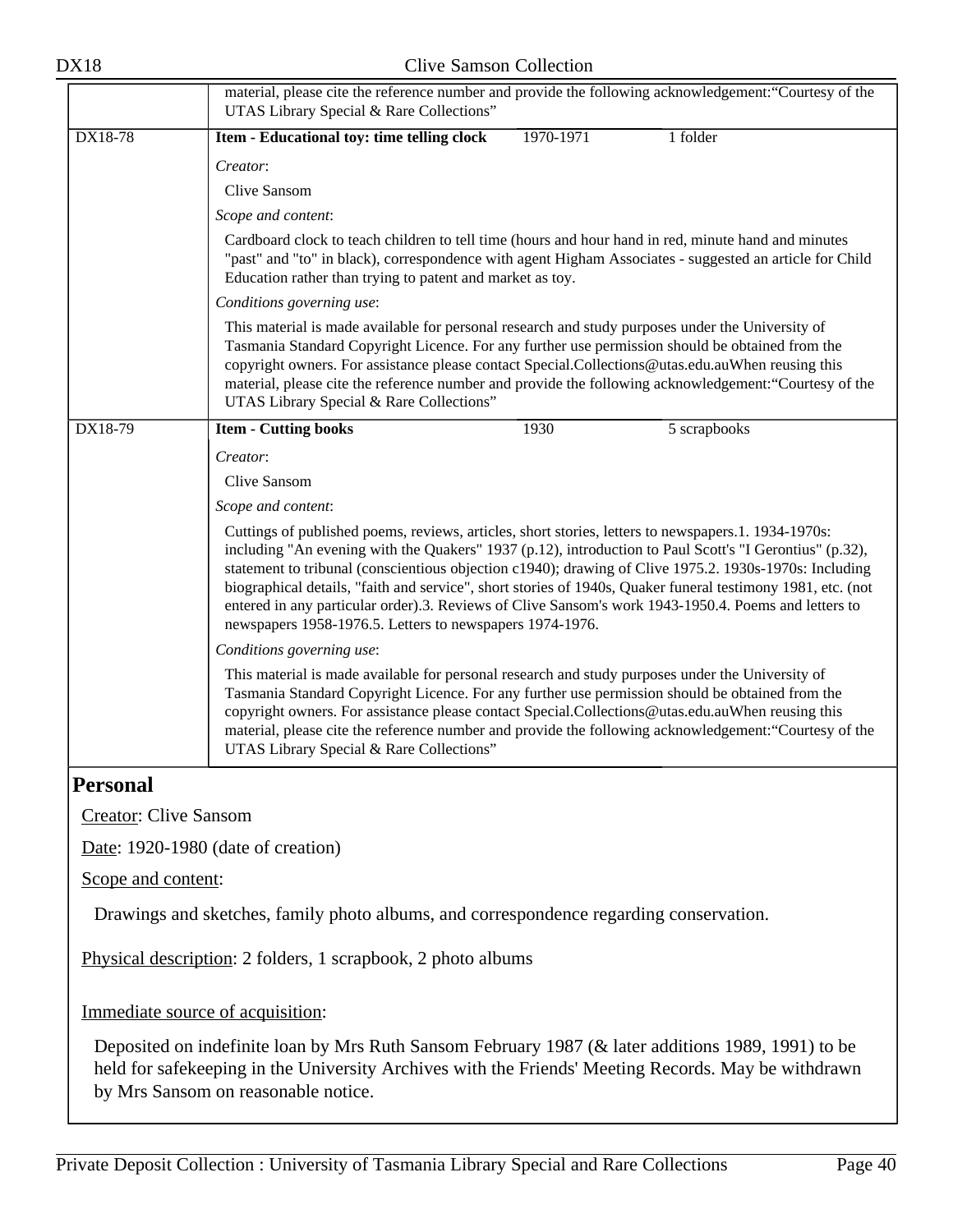#### Restrictions on access:

May be consulted by researchers under supervision

#### Conditions governing use:

This material is made available for personal research and study purposes under the University of Tasmania Standard Copyright Licence. For any further use permission should be obtained from the copyright owners. For assistance please contact Special.Collections@utas.edu.au When reusing this material, please cite the reference number and provide the following acknowledgement:

"Courtesy of the UTAS Library Special & Rare Collections"

### Finding aids:

Original inventory and descriptive notes can be found at: https://eprints.utas.edu.au/11060/1/sansom-DX18\_Clive\_Sansom.pdf

#### Publication status:

| File / item list |                                                                                                                                                                                                                                                                                                                                                                                                                                                               |                        |                      |  |  |
|------------------|---------------------------------------------------------------------------------------------------------------------------------------------------------------------------------------------------------------------------------------------------------------------------------------------------------------------------------------------------------------------------------------------------------------------------------------------------------------|------------------------|----------------------|--|--|
| Reference code   | Title                                                                                                                                                                                                                                                                                                                                                                                                                                                         | Dates                  | Physical description |  |  |
| DX18-80          | <b>Item - Drawings and sketches</b>                                                                                                                                                                                                                                                                                                                                                                                                                           | 1920-1939              | 1 folder             |  |  |
|                  | Creator:                                                                                                                                                                                                                                                                                                                                                                                                                                                      |                        |                      |  |  |
|                  | <b>Clive Sansom</b>                                                                                                                                                                                                                                                                                                                                                                                                                                           |                        |                      |  |  |
|                  | Scope and content:                                                                                                                                                                                                                                                                                                                                                                                                                                            |                        |                      |  |  |
|                  | Drawings of countryside, life studies, still life studies; illustrated manuscript of copies of poetry;<br>"Christmas Fun" 1923, 1924, 1925 (booklets of drawings, jokes, etc. for Christmas); topographical<br>studies of Norfolk, Southern England, Wales, with notes.                                                                                                                                                                                       |                        |                      |  |  |
|                  | Conditions governing use:                                                                                                                                                                                                                                                                                                                                                                                                                                     |                        |                      |  |  |
|                  | This material is made available for personal research and study purposes under the University of<br>Tasmania Standard Copyright Licence. For any further use permission should be obtained from the<br>copyright owners. For assistance please contact Special.Collections@utas.edu.auWhen reusing this<br>material, please cite the reference number and provide the following acknowledgement: "Courtesy of the<br>UTAS Library Special & Rare Collections" |                        |                      |  |  |
| DX18-81          | <b>Item - Conservation correspondence</b>                                                                                                                                                                                                                                                                                                                                                                                                                     | 1967-1978<br>1930-1932 | 1 folder             |  |  |
|                  | Creator:                                                                                                                                                                                                                                                                                                                                                                                                                                                      |                        |                      |  |  |
|                  | Clive Sansom                                                                                                                                                                                                                                                                                                                                                                                                                                                  |                        |                      |  |  |
|                  | Scope and content:                                                                                                                                                                                                                                                                                                                                                                                                                                            |                        |                      |  |  |
|                  | Preservation of England (1930-32), Lake Pedder (1967), stone buildings (1968-69), Lenah Valley<br>sawmill (1970-78), Mount Stuart Community study (1977).                                                                                                                                                                                                                                                                                                     |                        |                      |  |  |
|                  | Conditions governing use:                                                                                                                                                                                                                                                                                                                                                                                                                                     |                        |                      |  |  |
|                  | This material is made available for personal research and study purposes under the University of<br>Tasmania Standard Copyright Licence. For any further use permission should be obtained from the<br>copyright owners. For assistance please contact Special.Collections@utas.edu.auWhen reusing this                                                                                                                                                       |                        |                      |  |  |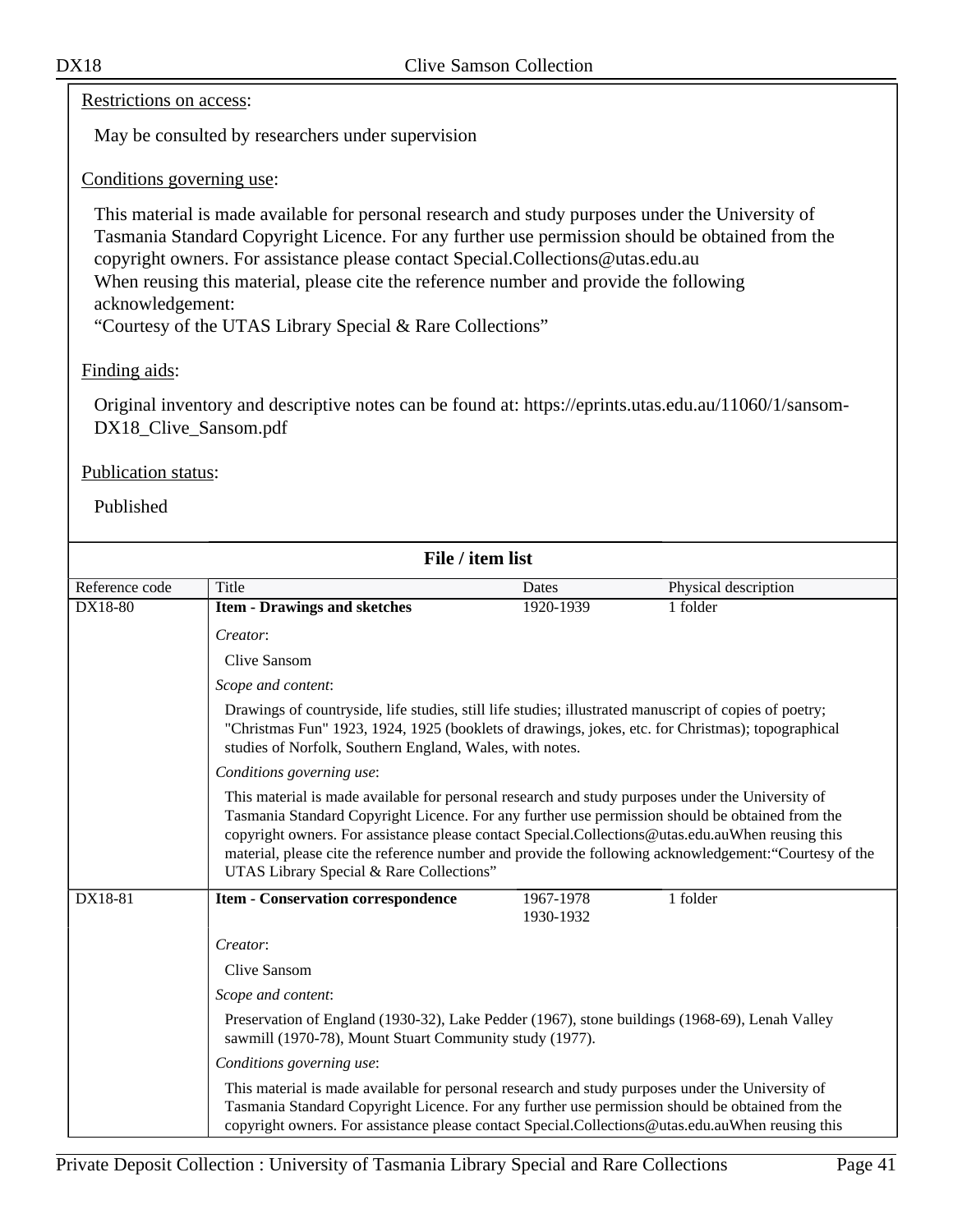|                               | material, please cite the reference number and provide the following acknowledgement: "Courtesy of the<br>UTAS Library Special & Rare Collections"                                                                                                                                                                                                                                                                                                            |            |                                                                |  |
|-------------------------------|---------------------------------------------------------------------------------------------------------------------------------------------------------------------------------------------------------------------------------------------------------------------------------------------------------------------------------------------------------------------------------------------------------------------------------------------------------------|------------|----------------------------------------------------------------|--|
| DX18-82                       | <b>Item - Conservation cutting book</b>                                                                                                                                                                                                                                                                                                                                                                                                                       | 1980-1981  | 1 scrapbook                                                    |  |
|                               | Creator:                                                                                                                                                                                                                                                                                                                                                                                                                                                      |            |                                                                |  |
|                               | Clive Sansom                                                                                                                                                                                                                                                                                                                                                                                                                                                  |            |                                                                |  |
|                               | Scope and content:                                                                                                                                                                                                                                                                                                                                                                                                                                            |            |                                                                |  |
|                               | Conservation, Clive Sansom patron of Tasmanian Wilderness Society (1980), newscuttings, circulars,<br>letters, tribute to Clive Sansom (1981).                                                                                                                                                                                                                                                                                                                |            |                                                                |  |
|                               | Conditions governing use:                                                                                                                                                                                                                                                                                                                                                                                                                                     |            |                                                                |  |
|                               | This material is made available for personal research and study purposes under the University of<br>Tasmania Standard Copyright Licence. For any further use permission should be obtained from the<br>copyright owners. For assistance please contact Special.Collections@utas.edu.auWhen reusing this<br>material, please cite the reference number and provide the following acknowledgement: "Courtesy of the<br>UTAS Library Special & Rare Collections" |            |                                                                |  |
| DX18-83                       | Item - Photograph album - Sansom family                                                                                                                                                                                                                                                                                                                                                                                                                       | c1915-1939 | 1 photo album - self-adhesive                                  |  |
|                               |                                                                                                                                                                                                                                                                                                                                                                                                                                                               |            | style with transparent covers                                  |  |
|                               | Creator:                                                                                                                                                                                                                                                                                                                                                                                                                                                      |            |                                                                |  |
|                               | Clive Sansom                                                                                                                                                                                                                                                                                                                                                                                                                                                  |            |                                                                |  |
|                               | Scope and content:                                                                                                                                                                                                                                                                                                                                                                                                                                            |            |                                                                |  |
|                               | Family photographs of Clive and brother as children, ?parents and grandparents, ?brother's children<br>(photographs not labelled or dated).                                                                                                                                                                                                                                                                                                                   |            |                                                                |  |
|                               | Conditions governing use:                                                                                                                                                                                                                                                                                                                                                                                                                                     |            |                                                                |  |
|                               | This material is made available for personal research and study purposes under the University of<br>Tasmania Standard Copyright Licence. For any further use permission should be obtained from the<br>copyright owners. For assistance please contact Special.Collections@utas.edu.auWhen reusing this<br>material, please cite the reference number and provide the following acknowledgement: "Courtesy of the<br>UTAS Library Special & Rare Collections" |            |                                                                |  |
| DX18-84                       | Item - Photograph album - Clive and Ruth<br><b>Sansom</b>                                                                                                                                                                                                                                                                                                                                                                                                     | c1930-1980 | 1 photo album - self-adhesive<br>style with transparent covers |  |
|                               | Creator:                                                                                                                                                                                                                                                                                                                                                                                                                                                      |            |                                                                |  |
|                               | Clive Sansom                                                                                                                                                                                                                                                                                                                                                                                                                                                  |            |                                                                |  |
|                               | Scope and content:                                                                                                                                                                                                                                                                                                                                                                                                                                            |            |                                                                |  |
|                               | Family photographs of Clive and Ruth Sansom.                                                                                                                                                                                                                                                                                                                                                                                                                  |            |                                                                |  |
|                               | Conditions governing use:                                                                                                                                                                                                                                                                                                                                                                                                                                     |            |                                                                |  |
|                               | This material is made available for personal research and study purposes under the University of<br>Tasmania Standard Copyright Licence. For any further use permission should be obtained from the<br>copyright owners. For assistance please contact Special.Collections@utas.edu.auWhen reusing this<br>material, please cite the reference number and provide the following acknowledgement: "Courtesy of the<br>UTAS Library Special & Rare Collections" |            |                                                                |  |
| <b>Memorial</b>               |                                                                                                                                                                                                                                                                                                                                                                                                                                                               |            |                                                                |  |
| <b>Creator: Clive Sansom</b>  |                                                                                                                                                                                                                                                                                                                                                                                                                                                               |            |                                                                |  |
| Date: 1981 (date of creation) |                                                                                                                                                                                                                                                                                                                                                                                                                                                               |            |                                                                |  |
| Scope and content:            |                                                                                                                                                                                                                                                                                                                                                                                                                                                               |            |                                                                |  |

Tributes to Clive Sansom.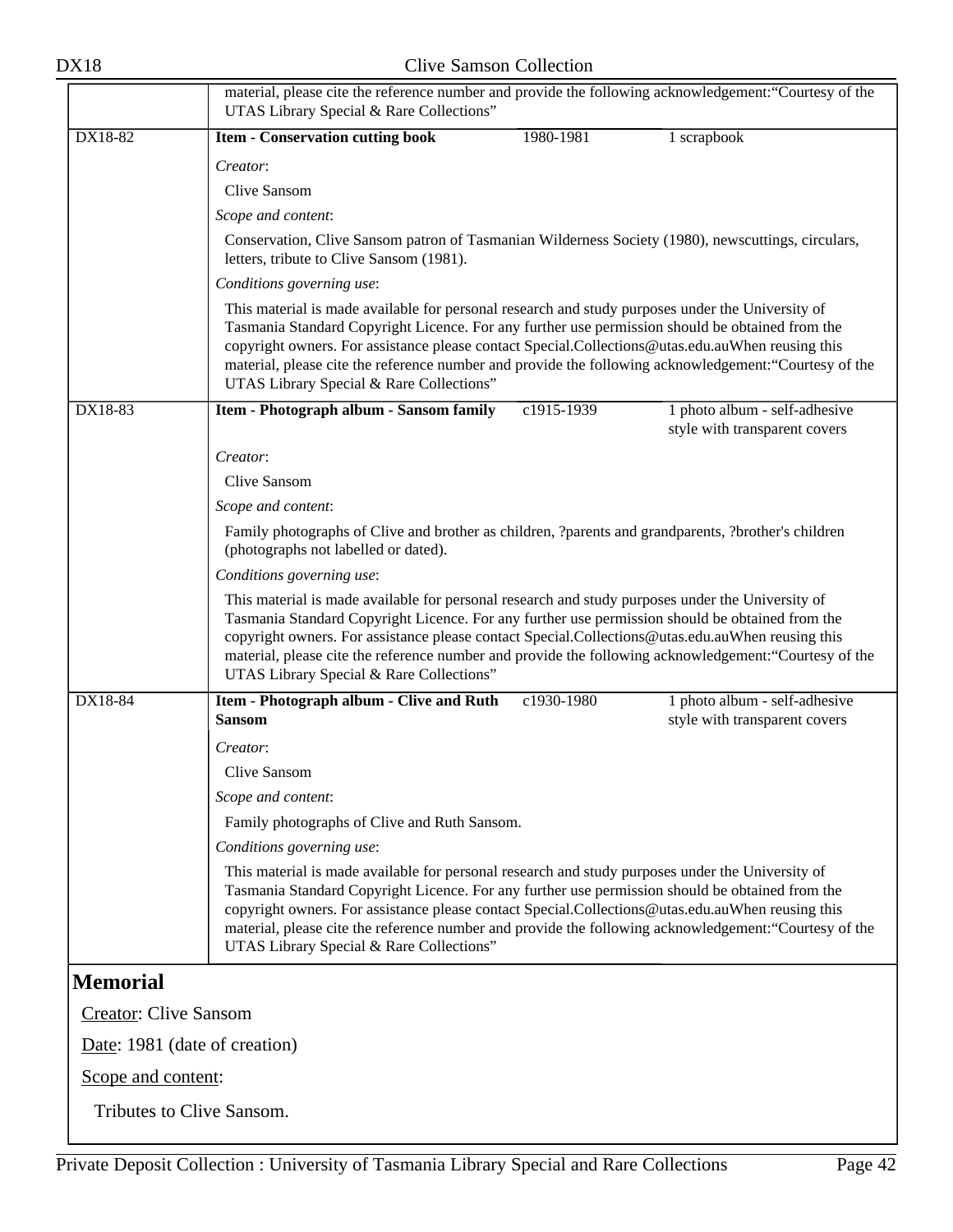|                                  | Physical description: 1 folder and 1 printed card                                                                                                                                                                                                                                                                                                   |       |                                                                                                        |
|----------------------------------|-----------------------------------------------------------------------------------------------------------------------------------------------------------------------------------------------------------------------------------------------------------------------------------------------------------------------------------------------------|-------|--------------------------------------------------------------------------------------------------------|
|                                  | Immediate source of acquisition:                                                                                                                                                                                                                                                                                                                    |       |                                                                                                        |
|                                  | Deposited on indefinite loan by Mrs Ruth Sansom February 1987 (& later additions 1989, 1991) to be<br>held for safekeeping in the University Archives with the Friends' Meeting Records. May be withdrawn<br>by Mrs Sansom on reasonable notice.                                                                                                    |       |                                                                                                        |
| Restrictions on access:          |                                                                                                                                                                                                                                                                                                                                                     |       |                                                                                                        |
|                                  | May be consulted by researchers under supervision                                                                                                                                                                                                                                                                                                   |       |                                                                                                        |
| Conditions governing use:        |                                                                                                                                                                                                                                                                                                                                                     |       |                                                                                                        |
| acknowledgement:                 | Tasmania Standard Copyright Licence. For any further use permission should be obtained from the<br>copyright owners. For assistance please contact Special.Collections@utas.edu.au<br>When reusing this material, please cite the reference number and provide the following<br>"Courtesy of the UTAS Library Special & Rare Collections"           |       |                                                                                                        |
| Finding aids:                    |                                                                                                                                                                                                                                                                                                                                                     |       |                                                                                                        |
|                                  |                                                                                                                                                                                                                                                                                                                                                     |       |                                                                                                        |
| DX18_Clive_Sansom.pdf            | Original inventory and descriptive notes can be found at: https://eprints.utas.edu.au/11060/1/sansom-                                                                                                                                                                                                                                               |       |                                                                                                        |
| Publication status:<br>Published |                                                                                                                                                                                                                                                                                                                                                     |       |                                                                                                        |
|                                  |                                                                                                                                                                                                                                                                                                                                                     |       |                                                                                                        |
|                                  | File / item list                                                                                                                                                                                                                                                                                                                                    |       |                                                                                                        |
| Reference code                   | Title                                                                                                                                                                                                                                                                                                                                               | Dates | Physical description                                                                                   |
| DX18-85                          | <b>Item - Friends memorial meeting</b>                                                                                                                                                                                                                                                                                                              | 1981  | 1 printed card                                                                                         |
|                                  | Creator:                                                                                                                                                                                                                                                                                                                                            |       |                                                                                                        |
|                                  | Clive Sansom                                                                                                                                                                                                                                                                                                                                        |       |                                                                                                        |
|                                  | Scope and content:                                                                                                                                                                                                                                                                                                                                  |       |                                                                                                        |
|                                  | Clive's poem "Innsbruck Bells" one of the poems read at the memorial meeting.                                                                                                                                                                                                                                                                       |       |                                                                                                        |
|                                  | Conditions governing use:                                                                                                                                                                                                                                                                                                                           |       |                                                                                                        |
|                                  | This material is made available for personal research and study purposes under the University of<br>Tasmania Standard Copyright Licence. For any further use permission should be obtained from the<br>copyright owners. For assistance please contact Special.Collections@utas.edu.auWhen reusing this<br>UTAS Library Special & Rare Collections" |       | material, please cite the reference number and provide the following acknowledgement: "Courtesy of the |
| DX18-86                          | <b>Item - Clive by Forty Friends</b>                                                                                                                                                                                                                                                                                                                | 1981  | 1 draft typescript and manuscript<br>notes in folder                                                   |
|                                  |                                                                                                                                                                                                                                                                                                                                                     |       |                                                                                                        |
|                                  | Creator:<br>Clive Sansom                                                                                                                                                                                                                                                                                                                            |       |                                                                                                        |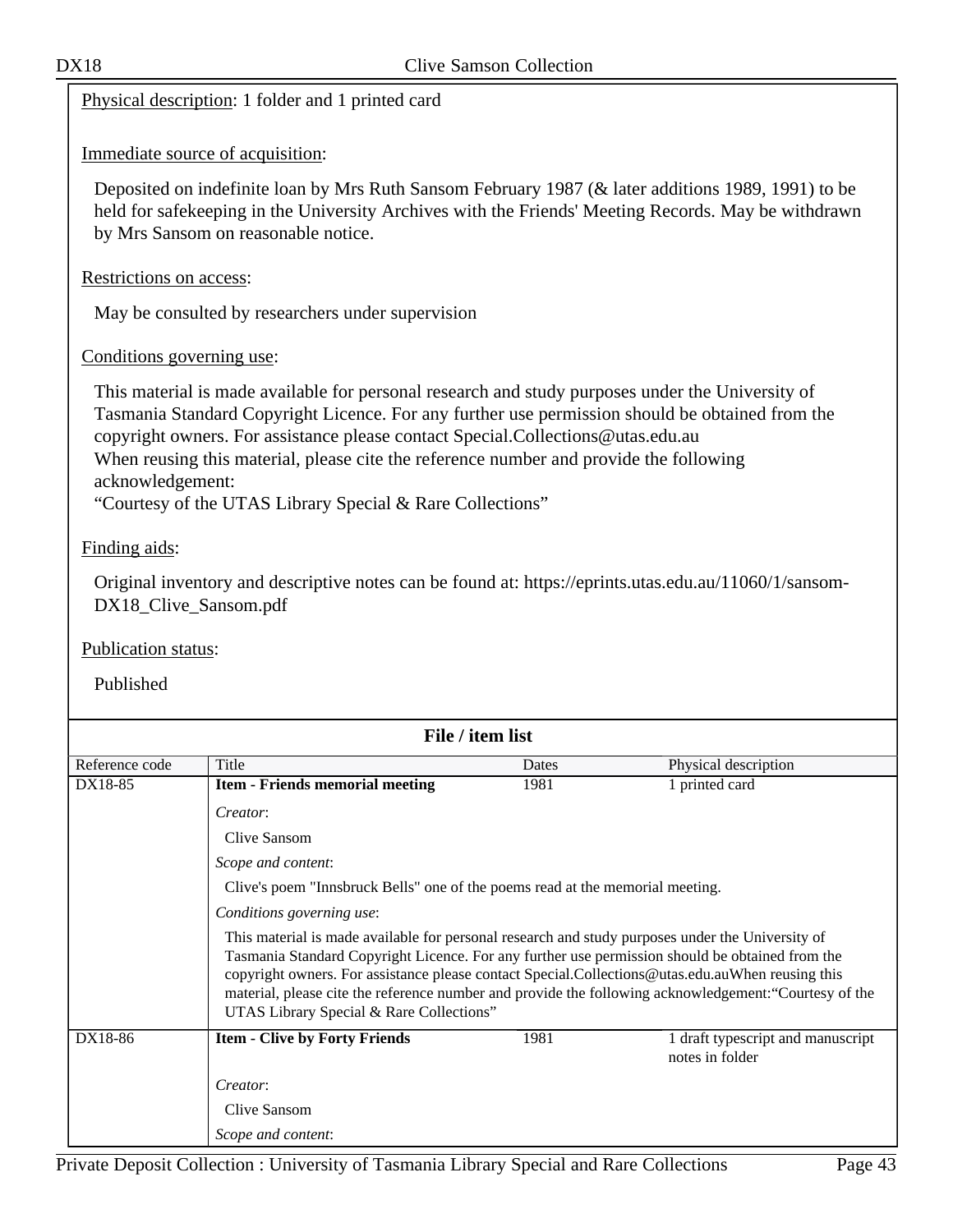Tributes to Clive Sansom by friends, edited with biographical notes on contributors by Ruth Sansom. *Conditions governing use*:

This material is made available for personal research and study purposes under the University of Tasmania Standard Copyright Licence. For any further use permission should be obtained from the copyright owners. For assistance please contact Special.Collections@utas.edu.auWhen reusing this material, please cite the reference number and provide the following acknowledgement:"Courtesy of the UTAS Library Special & Rare Collections"

# **Ruth Sansom**

Creator: Clive SansomRuth Sansom

Date: 1934-1985 (date of creation)

Scope and content:

Diaries of Ruth Sansom; and notes for a Friends Meeting in 1985.

Physical description: 1 box and 1 folder

Immediate source of acquisition:

Deposited on indefinite loan by Mrs Ruth Sansom February 1987 (& later additions 1989, 1991) to be held for safekeeping in the University Archives with the Friends' Meeting Records. May be withdrawn by Mrs Sansom on reasonable notice.

Restrictions on access:

May be consulted by researchers under supervision

#### Conditions governing use:

This material is made available for personal research and study purposes under the University of Tasmania Standard Copyright Licence. For any further use permission should be obtained from the copyright owners. For assistance please contact Special.Collections@utas.edu.au When reusing this material, please cite the reference number and provide the following acknowledgement:

"Courtesy of the UTAS Library Special & Rare Collections"

Finding aids:

Original inventory and descriptive notes can be found at: https://eprints.utas.edu.au/11060/1/sansom-DX18\_Clive\_Sansom.pdf

#### Publication status:

| File / item list |                       |           |                                |  |
|------------------|-----------------------|-----------|--------------------------------|--|
| Reference code   | Title                 | Dates     | Physical description           |  |
| DX18-87          | <b>Item - Diaries</b> | 1934-1946 | 1 box containing notebooks and |  |
|                  |                       |           | loose papers                   |  |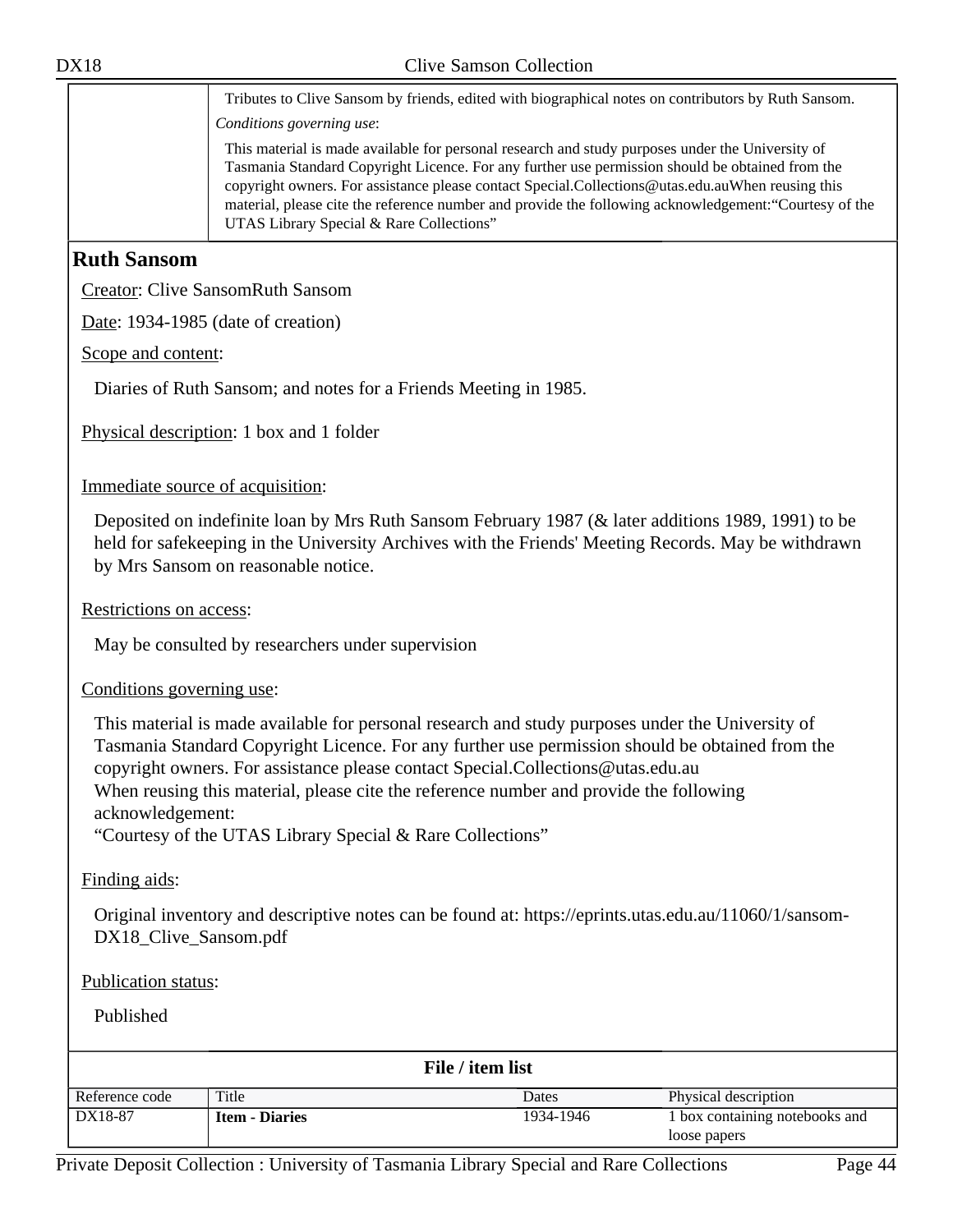|                                                               | Creator:                                                                                                                                                                                                                                                                                                                                                                                                                                                                                                                                                                                                                                                                                                                                                                                                                                                                               |  |  |  |  |
|---------------------------------------------------------------|----------------------------------------------------------------------------------------------------------------------------------------------------------------------------------------------------------------------------------------------------------------------------------------------------------------------------------------------------------------------------------------------------------------------------------------------------------------------------------------------------------------------------------------------------------------------------------------------------------------------------------------------------------------------------------------------------------------------------------------------------------------------------------------------------------------------------------------------------------------------------------------|--|--|--|--|
|                                                               | Clive Sansom                                                                                                                                                                                                                                                                                                                                                                                                                                                                                                                                                                                                                                                                                                                                                                                                                                                                           |  |  |  |  |
|                                                               | Scope and content:                                                                                                                                                                                                                                                                                                                                                                                                                                                                                                                                                                                                                                                                                                                                                                                                                                                                     |  |  |  |  |
|                                                               | Diaries of Ruth Sansom mostly written in carbon copy notebooks (sometimes both carbon copy and<br>torn out top copies exist), written intermittently:-1934 Voyage to England (2 notebooks)1934-36 Early<br>days at the Speech Institute - critical of friends, lonely, London, visit to Cotswolds, teaching, vacation<br>schools, Plymouth, King's Jubilee celebrations (loose pages and notebook)1936-37, 1938-39 Engagement<br>to Clive, holiday in Bavaria and Austria, married Clive at Quaker Meeting House, Winchmore Hill, war<br>impending - Chamberlain (1938) (1 notebook) 1936 Bavarian holiday. Also notes 1945, 1946 (notebook<br>- part unused)September 1939 War Diary (loose pages and notebook)1940 War-time diary (notebook -<br>partly unused)1940 War-time diary, also typed transcription (loose pages, typescript)1939-1942 War-<br>time diary (carbon notebook) |  |  |  |  |
|                                                               | Conditions governing use:                                                                                                                                                                                                                                                                                                                                                                                                                                                                                                                                                                                                                                                                                                                                                                                                                                                              |  |  |  |  |
|                                                               | This material is made available for personal research and study purposes under the University of<br>Tasmania Standard Copyright Licence. For any further use permission should be obtained from the<br>copyright owners. For assistance please contact Special.Collections@utas.edu.auWhen reusing this<br>material, please cite the reference number and provide the following acknowledgement: "Courtesy of the<br>UTAS Library Special & Rare Collections"                                                                                                                                                                                                                                                                                                                                                                                                                          |  |  |  |  |
| DX18-88                                                       | 1985<br>1 folder<br><b>Item - Friends Meeting</b>                                                                                                                                                                                                                                                                                                                                                                                                                                                                                                                                                                                                                                                                                                                                                                                                                                      |  |  |  |  |
|                                                               | Creator:                                                                                                                                                                                                                                                                                                                                                                                                                                                                                                                                                                                                                                                                                                                                                                                                                                                                               |  |  |  |  |
|                                                               | Clive Sansom                                                                                                                                                                                                                                                                                                                                                                                                                                                                                                                                                                                                                                                                                                                                                                                                                                                                           |  |  |  |  |
|                                                               | Scope and content:                                                                                                                                                                                                                                                                                                                                                                                                                                                                                                                                                                                                                                                                                                                                                                                                                                                                     |  |  |  |  |
|                                                               | Notes for the "semi-retreat" and the "day of harmony", note on silence or "stillness".                                                                                                                                                                                                                                                                                                                                                                                                                                                                                                                                                                                                                                                                                                                                                                                                 |  |  |  |  |
|                                                               | Conditions governing use:                                                                                                                                                                                                                                                                                                                                                                                                                                                                                                                                                                                                                                                                                                                                                                                                                                                              |  |  |  |  |
|                                                               | This material is made available for personal research and study purposes under the University of<br>Tasmania Standard Copyright Licence. For any further use permission should be obtained from the<br>copyright owners. For assistance please contact Special.Collections@utas.edu.auWhen reusing this<br>material, please cite the reference number and provide the following acknowledgement: "Courtesy of the<br>UTAS Library Special & Rare Collections"                                                                                                                                                                                                                                                                                                                                                                                                                          |  |  |  |  |
| <b>Helen Power</b>                                            |                                                                                                                                                                                                                                                                                                                                                                                                                                                                                                                                                                                                                                                                                                                                                                                                                                                                                        |  |  |  |  |
|                                                               | Creator: Clive SansomMarguerite Helen Power                                                                                                                                                                                                                                                                                                                                                                                                                                                                                                                                                                                                                                                                                                                                                                                                                                            |  |  |  |  |
|                                                               | Date: $1950-1972$ (date of creation)                                                                                                                                                                                                                                                                                                                                                                                                                                                                                                                                                                                                                                                                                                                                                                                                                                                   |  |  |  |  |
| Scope and content:                                            |                                                                                                                                                                                                                                                                                                                                                                                                                                                                                                                                                                                                                                                                                                                                                                                                                                                                                        |  |  |  |  |
| poet                                                          | Personal papers. photographs and correspondence relating to Helen Power (1870-1957), Tasmanian                                                                                                                                                                                                                                                                                                                                                                                                                                                                                                                                                                                                                                                                                                                                                                                         |  |  |  |  |
| Physical description: 3 folders, 1 typescript and photographs |                                                                                                                                                                                                                                                                                                                                                                                                                                                                                                                                                                                                                                                                                                                                                                                                                                                                                        |  |  |  |  |
| Immediate source of acquisition:                              |                                                                                                                                                                                                                                                                                                                                                                                                                                                                                                                                                                                                                                                                                                                                                                                                                                                                                        |  |  |  |  |
|                                                               | Deposited on indefinite loan by Mrs Ruth Sansom February 1987 (& later additions 1989, 1991) to be<br>held for safekeeping in the University Archives with the Friends' Meeting Records. May be withdrawn<br>by Mrs Sansom on reasonable notice.                                                                                                                                                                                                                                                                                                                                                                                                                                                                                                                                                                                                                                       |  |  |  |  |
| Restrictions on access:                                       |                                                                                                                                                                                                                                                                                                                                                                                                                                                                                                                                                                                                                                                                                                                                                                                                                                                                                        |  |  |  |  |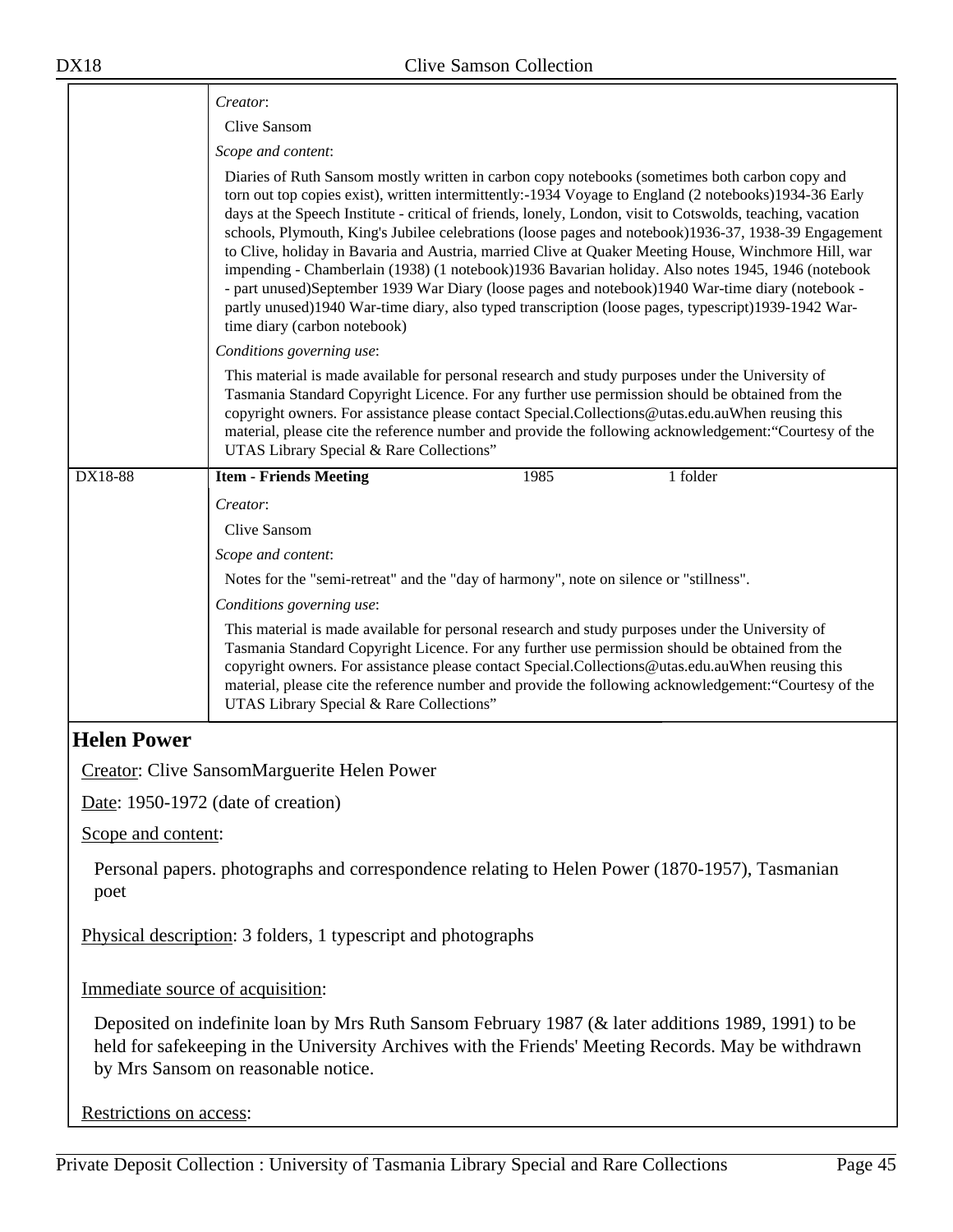May be consulted by researchers under supervision

Conditions governing use:

This material is made available for personal research and study purposes under the University of Tasmania Standard Copyright Licence. For any further use permission should be obtained from the copyright owners. For assistance please contact Special.Collections@utas.edu.au When reusing this material, please cite the reference number and provide the following acknowledgement:

"Courtesy of the UTAS Library Special & Rare Collections"

### Finding aids:

Original inventory and descriptive notes can be found at: https://eprints.utas.edu.au/11060/1/sansom-DX18\_Clive\_Sansom.pdf

#### Publication status:

|                | File / item list                                                                                                                                                                                                                                                                                                                                                                                                                                                                                        |           |                                                                                                         |
|----------------|---------------------------------------------------------------------------------------------------------------------------------------------------------------------------------------------------------------------------------------------------------------------------------------------------------------------------------------------------------------------------------------------------------------------------------------------------------------------------------------------------------|-----------|---------------------------------------------------------------------------------------------------------|
| Reference code | Title                                                                                                                                                                                                                                                                                                                                                                                                                                                                                                   | Dates     | Physical description                                                                                    |
| DX18-89        | Item - Helen Power: personal papers                                                                                                                                                                                                                                                                                                                                                                                                                                                                     | 1957      | 1 bundle in folder                                                                                      |
|                | Creator:                                                                                                                                                                                                                                                                                                                                                                                                                                                                                                |           |                                                                                                         |
|                | Marguerite Helen Power                                                                                                                                                                                                                                                                                                                                                                                                                                                                                  |           |                                                                                                         |
|                | Scope and content:                                                                                                                                                                                                                                                                                                                                                                                                                                                                                      |           |                                                                                                         |
|                | poems, book of manuscript poems.                                                                                                                                                                                                                                                                                                                                                                                                                                                                        |           | Including: diary 1957, manuscript poetry and prose sketches, exercise book containing journal notes and |
|                | Conditions governing use:                                                                                                                                                                                                                                                                                                                                                                                                                                                                               |           |                                                                                                         |
|                | This material is made available for personal research and study purposes under the University of<br>Tasmania Standard Copyright Licence. For any further use permission should be obtained from the<br>copyright owners. For assistance please contact Special.Collections@utas.edu.auWhen reusing this<br>UTAS Library Special & Rare Collections"                                                                                                                                                     |           | material, please cite the reference number and provide the following acknowledgement: "Courtesy of the  |
| DX18-90        | Item - Clive Sansom's correspondence with<br><b>Helen Power and Rae Hogg</b>                                                                                                                                                                                                                                                                                                                                                                                                                            | 1956-1972 | 1 folder                                                                                                |
|                | Creator:                                                                                                                                                                                                                                                                                                                                                                                                                                                                                                |           |                                                                                                         |
|                | Clive SansomMarguerite Helen Power                                                                                                                                                                                                                                                                                                                                                                                                                                                                      |           |                                                                                                         |
|                | Scope and content:                                                                                                                                                                                                                                                                                                                                                                                                                                                                                      |           |                                                                                                         |
|                | Clive Sansom's correspondence with Helen Power and, as her literary executor after her death, with Mrs<br>Rae Hogg and other relatives of Helen Power about publishing her poems. Correspondence includes<br>comments on the broadcasts, biographical notes, reviews and correspondence about Helen Power's<br>manuscripts and books (the manuscripts to go to the State Library, her French books to the lecturer in<br>French at the University of Tasmania and books on poetry to the Poetry Group). |           |                                                                                                         |
|                | Conditions governing use:                                                                                                                                                                                                                                                                                                                                                                                                                                                                               |           |                                                                                                         |
|                | This material is made available for personal research and study purposes under the University of<br>Tasmania Standard Copyright Licence. For any further use permission should be obtained from the<br>copyright owners. For assistance please contact Special.Collections@utas.edu.auWhen reusing this                                                                                                                                                                                                 |           |                                                                                                         |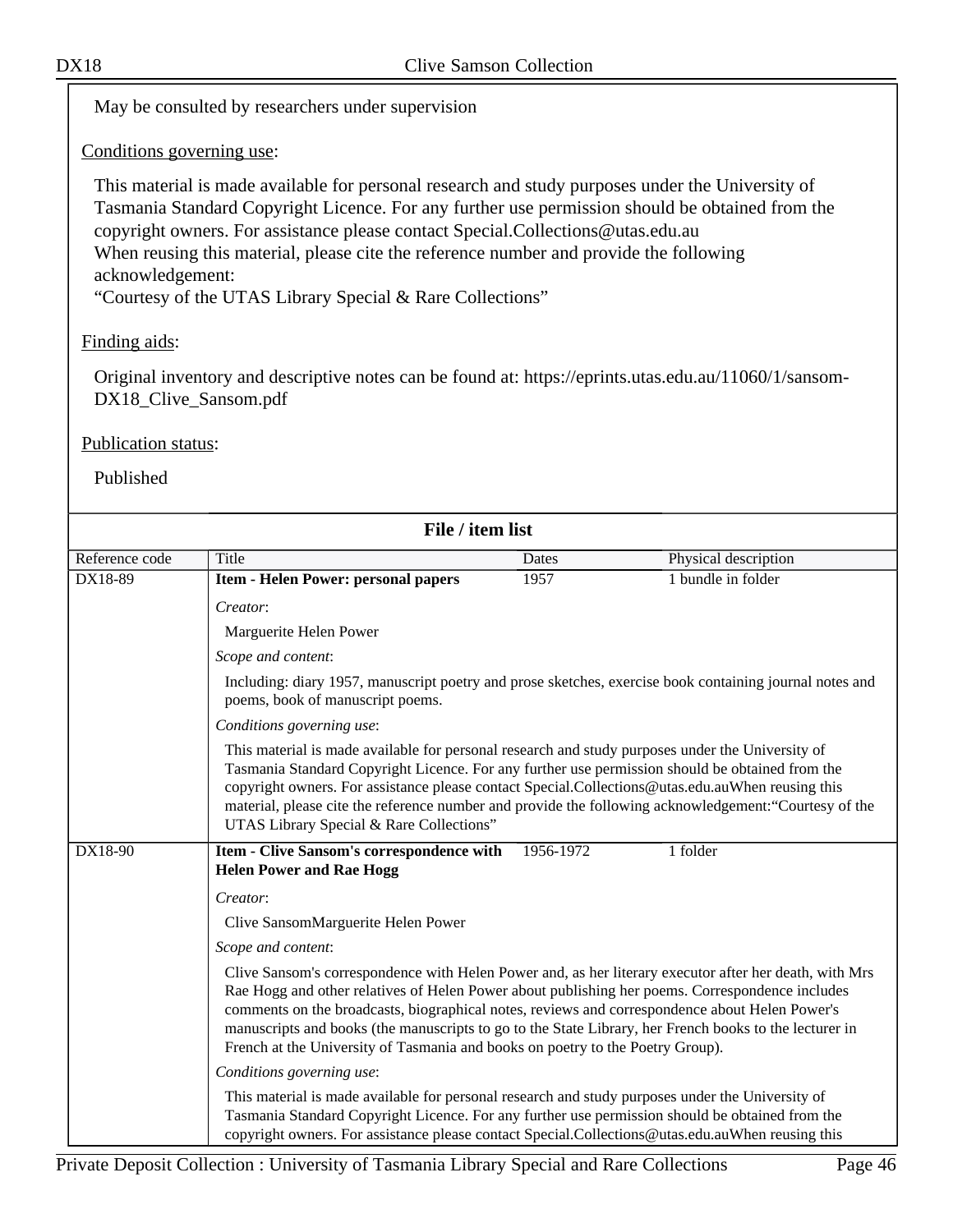|                              | material, please cite the reference number and provide the following acknowledgement: "Courtesy of the<br>UTAS Library Special & Rare Collections"                                                                                                                                                                                                                                                                                                                                                    |  |  |  |  |
|------------------------------|-------------------------------------------------------------------------------------------------------------------------------------------------------------------------------------------------------------------------------------------------------------------------------------------------------------------------------------------------------------------------------------------------------------------------------------------------------------------------------------------------------|--|--|--|--|
| DX18-91                      | <b>Item - Publication of "A lute with three</b><br>1 bundle in folder<br>1960-1972<br>strings"                                                                                                                                                                                                                                                                                                                                                                                                        |  |  |  |  |
|                              | Creator:                                                                                                                                                                                                                                                                                                                                                                                                                                                                                              |  |  |  |  |
|                              | <b>Clive Sansom</b>                                                                                                                                                                                                                                                                                                                                                                                                                                                                                   |  |  |  |  |
|                              | Scope and content:                                                                                                                                                                                                                                                                                                                                                                                                                                                                                    |  |  |  |  |
|                              | Clive Sansom's correspondence with publishers and reviewers, accounts for fund for the publication -<br>remainder of funds for a poetry prize - cheque book, copies of advertisements and reviews including<br>review by Judith Wright, copy of poem "your heart has an irregular beat" written shortly before she died<br>and printed with photographs in Australian Book Review March 1965. Also manuscript music "I am no<br>nearer proving thee" - words by Helen Power, music by Richard Graves. |  |  |  |  |
|                              | Conditions governing use:                                                                                                                                                                                                                                                                                                                                                                                                                                                                             |  |  |  |  |
|                              | This material is made available for personal research and study purposes under the University of<br>Tasmania Standard Copyright Licence. For any further use permission should be obtained from the<br>copyright owners. For assistance please contact Special.Collections@utas.edu.auWhen reusing this<br>material, please cite the reference number and provide the following acknowledgement: "Courtesy of the<br>UTAS Library Special & Rare Collections"                                         |  |  |  |  |
| DX18-92                      | 1964<br>1 folder<br>Item - A lute with three strings                                                                                                                                                                                                                                                                                                                                                                                                                                                  |  |  |  |  |
|                              | Creator:                                                                                                                                                                                                                                                                                                                                                                                                                                                                                              |  |  |  |  |
|                              | <b>Clive Sansom</b>                                                                                                                                                                                                                                                                                                                                                                                                                                                                                   |  |  |  |  |
|                              | Scope and content:                                                                                                                                                                                                                                                                                                                                                                                                                                                                                    |  |  |  |  |
|                              | Selected and introduced by Clive Sansom, published 1964 by Robert Hale, London. Typescript, page<br>proof, published copy.                                                                                                                                                                                                                                                                                                                                                                            |  |  |  |  |
|                              | Conditions governing use:                                                                                                                                                                                                                                                                                                                                                                                                                                                                             |  |  |  |  |
|                              | This material is made available for personal research and study purposes under the University of<br>Tasmania Standard Copyright Licence. For any further use permission should be obtained from the<br>copyright owners. For assistance please contact Special.Collections@utas.edu.auWhen reusing this<br>material, please cite the reference number and provide the following acknowledgement: "Courtesy of the<br>UTAS Library Special & Rare Collections"                                         |  |  |  |  |
| DX18-93                      | <b>Item - Photographs</b><br>5 photographs                                                                                                                                                                                                                                                                                                                                                                                                                                                            |  |  |  |  |
|                              | Creator:                                                                                                                                                                                                                                                                                                                                                                                                                                                                                              |  |  |  |  |
|                              | Marguerite Helen Power                                                                                                                                                                                                                                                                                                                                                                                                                                                                                |  |  |  |  |
|                              | Scope and content:                                                                                                                                                                                                                                                                                                                                                                                                                                                                                    |  |  |  |  |
|                              | 1. Helen Power when young2. Photograph of painting3. "Mount Joy", Campbell Town, former home<br>of Helen Power4. Helen Power at home in Hobart, no date [1950-56?]5. Helen Power's home in Hobart<br>(photo Ben Sheppard)                                                                                                                                                                                                                                                                             |  |  |  |  |
|                              | Conditions governing use:                                                                                                                                                                                                                                                                                                                                                                                                                                                                             |  |  |  |  |
|                              | This material is made available for personal research and study purposes under the University of<br>Tasmania Standard Copyright Licence. For any further use permission should be obtained from the<br>copyright owners. For assistance please contact Special.Collections@utas.edu.auWhen reusing this<br>material, please cite the reference number and provide the following acknowledgement: "Courtesy of the<br>UTAS Library Special & Rare Collections"                                         |  |  |  |  |
| <b>Unaccessioned boxes</b>   |                                                                                                                                                                                                                                                                                                                                                                                                                                                                                                       |  |  |  |  |
| <b>Creator: Clive Sansom</b> |                                                                                                                                                                                                                                                                                                                                                                                                                                                                                                       |  |  |  |  |
|                              | Date: 1928-1975 (date of creation)                                                                                                                                                                                                                                                                                                                                                                                                                                                                    |  |  |  |  |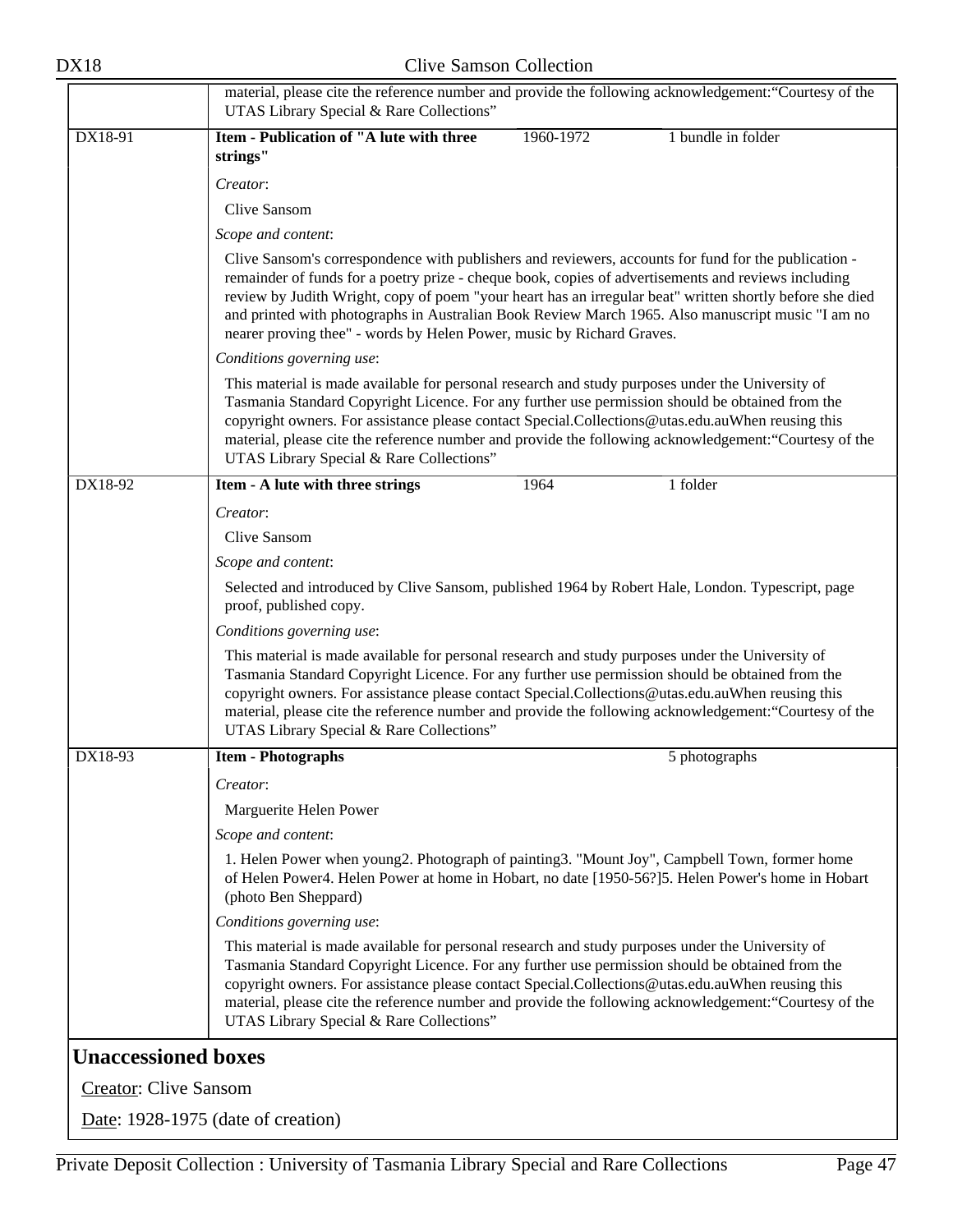#### Scope and content:

Personal papers and correspondence, radio broadcast scripts, poetry and notes for autobiography

Physical description: 7 type one boxes

### Immediate source of acquisition:

Deposited on indefinite loan by Mrs Ruth Sansom February 1987 (& later additions 1989, 1991) to be held for safekeeping in the University Archives with the Friends' Meeting Records. May be withdrawn by Mrs Sansom on reasonable notice.

#### Arrangement:

Boxes inventoried by Ralph Spaulding March 2006

Restrictions on access:

May be consulted by researchers under supervision

#### Conditions governing use:

This material is made available for personal research and study purposes under the University of Tasmania Standard Copyright Licence. For any further use permission should be obtained from the copyright owners. For assistance please contact Special.Collections@utas.edu.au When reusing this material, please cite the reference number and provide the following acknowledgement:

"Courtesy of the UTAS Library Special & Rare Collections"

Finding aids:

Original inventory and descriptive notes can be found at: https://eprints.utas.edu.au/11060/1/sansom-DX18 Clive Sansom.pdf

Publication status:

| File / item list                   |                                                 |       |                      |  |
|------------------------------------|-------------------------------------------------|-------|----------------------|--|
| Reference code                     | Title                                           | Dates | Physical description |  |
|                                    | <b>Otherlevel - Index to DX18 unaccessioned</b> |       |                      |  |
|                                    | boxes                                           |       |                      |  |
|                                    | Subseries DX18-Box 1: Box one                   |       |                      |  |
| <b>Creator: Clive Sansom</b>       |                                                 |       |                      |  |
| Date: 1936-1984 (date of creation) |                                                 |       |                      |  |
| Scope and content:                 |                                                 |       |                      |  |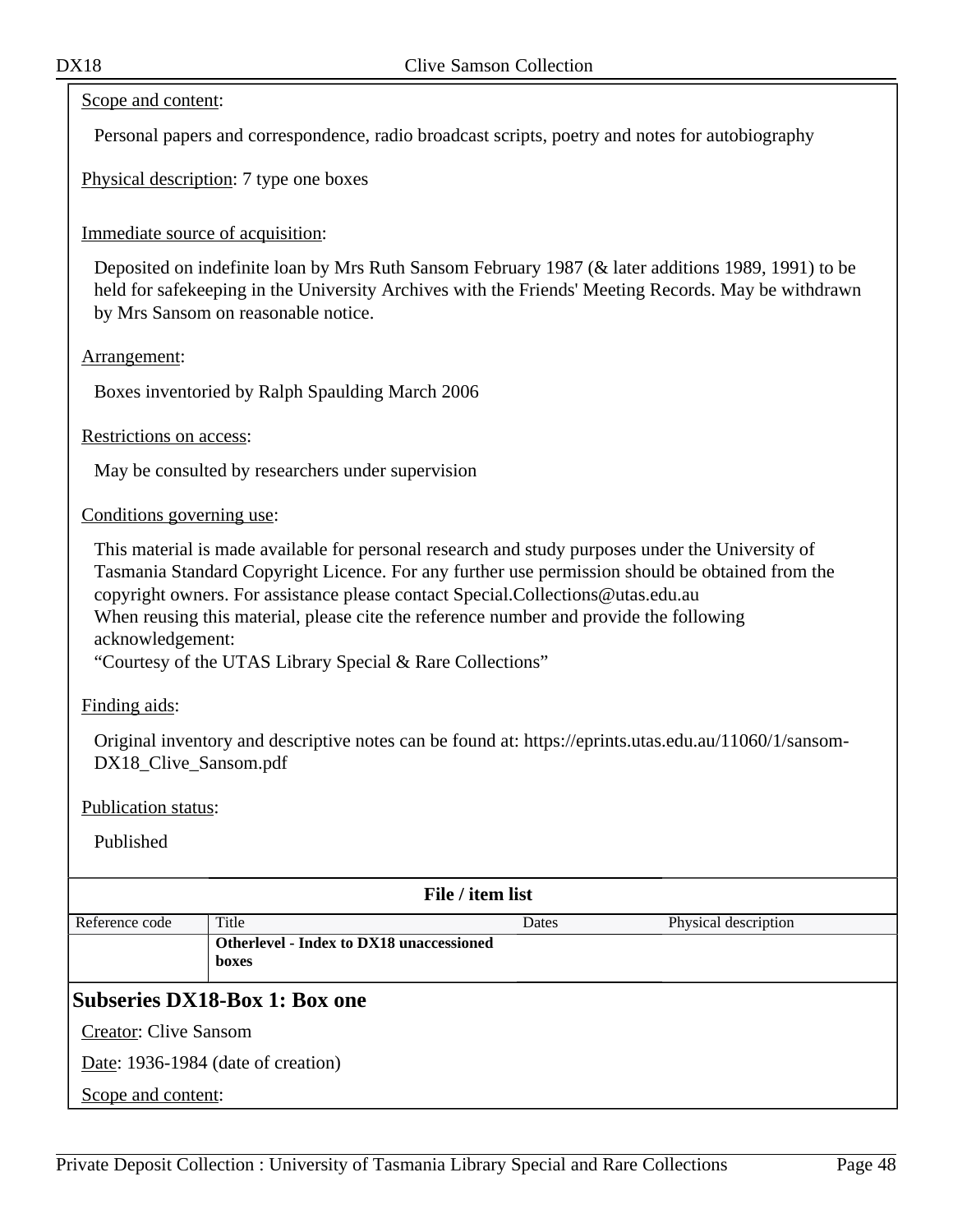Personal papers and correspondence, poetry and plays

Physical description: 1 type one box

#### Immediate source of acquisition:

Deposited on indefinite loan by Mrs Ruth Sansom February 1987 (& later additions 1989, 1991) to be held for safekeeping in the University Archives with the Friends' Meeting Records. May be withdrawn by Mrs Sansom on reasonable notice.

#### Arrangement:

Boxes inventoried by Ralph Spaulding March 2006

Restrictions on access:

May be consulted by researchers under supervision

Conditions governing use:

This material is made available for personal research and study purposes under the University of Tasmania Standard Copyright Licence. For any further use permission should be obtained from the copyright owners. For assistance please contact Special.Collections@utas.edu.au When reusing this material, please cite the reference number and provide the following acknowledgement:

"Courtesy of the UTAS Library Special & Rare Collections"

Publication status:

| File / item list |                                                                                           |       |                                                                                                                                                                                                                                                                                                                                                                                                                                                                                                                                            |
|------------------|-------------------------------------------------------------------------------------------|-------|--------------------------------------------------------------------------------------------------------------------------------------------------------------------------------------------------------------------------------------------------------------------------------------------------------------------------------------------------------------------------------------------------------------------------------------------------------------------------------------------------------------------------------------------|
| Reference code   | Title                                                                                     | Dates | Physical description                                                                                                                                                                                                                                                                                                                                                                                                                                                                                                                       |
| $DX18-Box 1-1$   | <b>Item - Notebook</b>                                                                    | c1970 | 1 green and white covered<br>notebook                                                                                                                                                                                                                                                                                                                                                                                                                                                                                                      |
|                  | <i>Creator:</i>                                                                           |       |                                                                                                                                                                                                                                                                                                                                                                                                                                                                                                                                            |
|                  | Clive Sansom                                                                              |       |                                                                                                                                                                                                                                                                                                                                                                                                                                                                                                                                            |
|                  | Scope and content:                                                                        |       |                                                                                                                                                                                                                                                                                                                                                                                                                                                                                                                                            |
|                  | shores Where beauty and all truth converge - These songs, that more than half are yours." |       | A green and white covered notebook marked with the archive number DX 18 SAN 18/88.38 containing<br>Sansom's handwritten poems. Contents comprise some epitaphs and poems such as 'Gordon Square', 'At<br>This Hour', 'Flowers in Exile', 'Never Believe', 'Mozart in Vienna', 'William Blake, 'Bramble Hedge',<br>'Cherry Trees', 'Buchenwald', 'For a Child', 'Alun Lewis', 'Soldier in Exile (for Paul)', and 'To Walter de<br>la Mare'. The book opens with a dedication: "Take, as tokens of my love -Tide-laps from those far distant |
|                  | Conditions governing use:                                                                 |       |                                                                                                                                                                                                                                                                                                                                                                                                                                                                                                                                            |
|                  |                                                                                           |       | This material is made available for personal research and study purposes under the University of<br>Tasmania Standard Copyright Licence. For any further use permission should be obtained from the<br>copyright owners. For assistance please contact Special.Collections@utas.edu.auWhen reusing this                                                                                                                                                                                                                                    |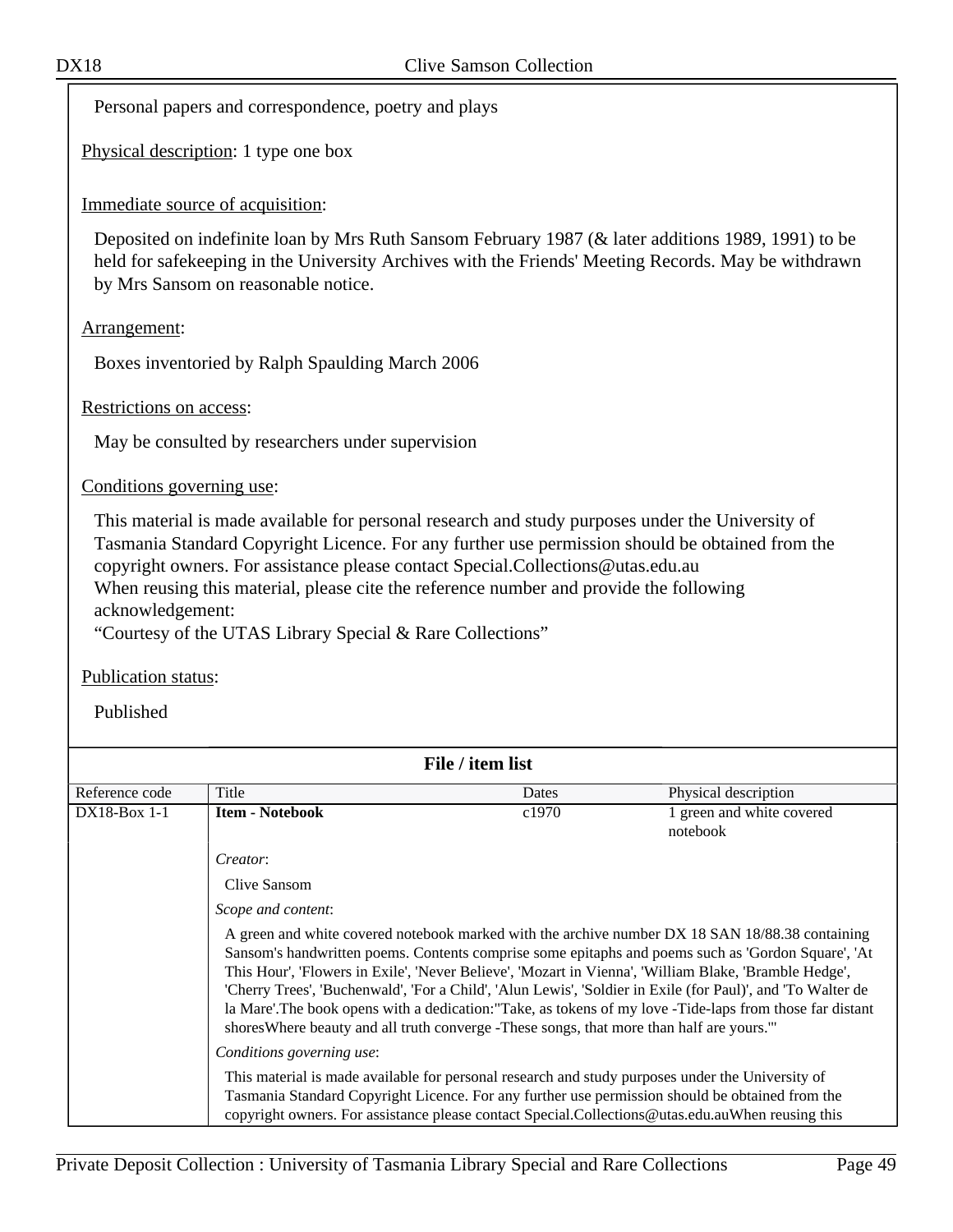|                     | UTAS Library Special & Rare Collections"                                                                                                                                                                                                                                                                                                            |      | material, please cite the reference number and provide the following acknowledgement: "Courtesy of the |
|---------------------|-----------------------------------------------------------------------------------------------------------------------------------------------------------------------------------------------------------------------------------------------------------------------------------------------------------------------------------------------------|------|--------------------------------------------------------------------------------------------------------|
| DX18-Box 1-2        | <b>Item - Theatre program</b>                                                                                                                                                                                                                                                                                                                       | 1970 | 1 Theatre program                                                                                      |
|                     | Creator:                                                                                                                                                                                                                                                                                                                                            |      |                                                                                                        |
|                     | Clive Sansom                                                                                                                                                                                                                                                                                                                                        |      |                                                                                                        |
|                     | Scope and content:                                                                                                                                                                                                                                                                                                                                  |      |                                                                                                        |
|                     | 1970.                                                                                                                                                                                                                                                                                                                                               |      | Theatre program for the production of Sansom's "The Witnesses" at St David's Cathedral, Hobart, 3 June |
|                     | Conditions governing use:                                                                                                                                                                                                                                                                                                                           |      |                                                                                                        |
|                     | This material is made available for personal research and study purposes under the University of<br>Tasmania Standard Copyright Licence. For any further use permission should be obtained from the<br>copyright owners. For assistance please contact Special.Collections@utas.edu.auWhen reusing this<br>UTAS Library Special & Rare Collections" |      | material, please cite the reference number and provide the following acknowledgement: "Courtesy of the |
| DX18-Box 1-3        | <b>Item - Music score</b>                                                                                                                                                                                                                                                                                                                           | 1977 | 1 Music score                                                                                          |
|                     | Creator:                                                                                                                                                                                                                                                                                                                                            |      |                                                                                                        |
|                     | Clive SansomDon Kay                                                                                                                                                                                                                                                                                                                                 |      |                                                                                                        |
|                     | Scope and content:                                                                                                                                                                                                                                                                                                                                  |      |                                                                                                        |
|                     | April 1977.                                                                                                                                                                                                                                                                                                                                         |      | Music score for Sansom's cantata "There is an Island". Words by Sansom and music by Don Kay, dated     |
|                     | Conditions governing use:                                                                                                                                                                                                                                                                                                                           |      |                                                                                                        |
|                     | This material is made available for personal research and study purposes under the University of<br>Tasmania Standard Copyright Licence. For any further use permission should be obtained from the<br>copyright owners. For assistance please contact Special.Collections@utas.edu.auWhen reusing this<br>UTAS Library Special & Rare Collections" |      | material, please cite the reference number and provide the following acknowledgement: "Courtesy of the |
| <b>DX18-Box 1-4</b> | <b>Item - Program</b>                                                                                                                                                                                                                                                                                                                               | 1977 | 1 Program                                                                                              |
|                     | Creator:                                                                                                                                                                                                                                                                                                                                            |      |                                                                                                        |
|                     | Clive SansomDon Kay                                                                                                                                                                                                                                                                                                                                 |      |                                                                                                        |
|                     | Scope and content:                                                                                                                                                                                                                                                                                                                                  |      |                                                                                                        |
|                     | Program for a 'Masters of Melody' concert performance of the cantata "There is an Island" held 1 July<br>1977.                                                                                                                                                                                                                                      |      |                                                                                                        |
|                     | Conditions governing use:                                                                                                                                                                                                                                                                                                                           |      |                                                                                                        |
|                     | This material is made available for personal research and study purposes under the University of<br>Tasmania Standard Copyright Licence. For any further use permission should be obtained from the<br>copyright owners. For assistance please contact Special.Collections@utas.edu.auWhen reusing this<br>UTAS Library Special & Rare Collections" |      | material, please cite the reference number and provide the following acknowledgement: "Courtesy of the |
| DX18-Box 1-5        | <b>Item - Handwritten poems</b>                                                                                                                                                                                                                                                                                                                     | n.d. | 1 green and violet covered                                                                             |
|                     |                                                                                                                                                                                                                                                                                                                                                     |      | notebook                                                                                               |
|                     | Creator:                                                                                                                                                                                                                                                                                                                                            |      |                                                                                                        |
|                     | Clive Sansom                                                                                                                                                                                                                                                                                                                                        |      |                                                                                                        |
|                     | Scope and content:                                                                                                                                                                                                                                                                                                                                  |      |                                                                                                        |
|                     | Sansom's handwritten poems in a green and violet covered notebook marked with the archive number<br>DX 18 SAS 88.36. Frontispiece contains Ruth Sansom's poem to her husband. The book is annotated<br>'Before marriage' and there is at least one further annotation in Ruth Sansom's handwriting. Poems                                           |      | include 'Chopin Noetume', 'The Mirror', 'The Greyhound', 'Sonnet', 'The Voyager', 'Words cannot save', |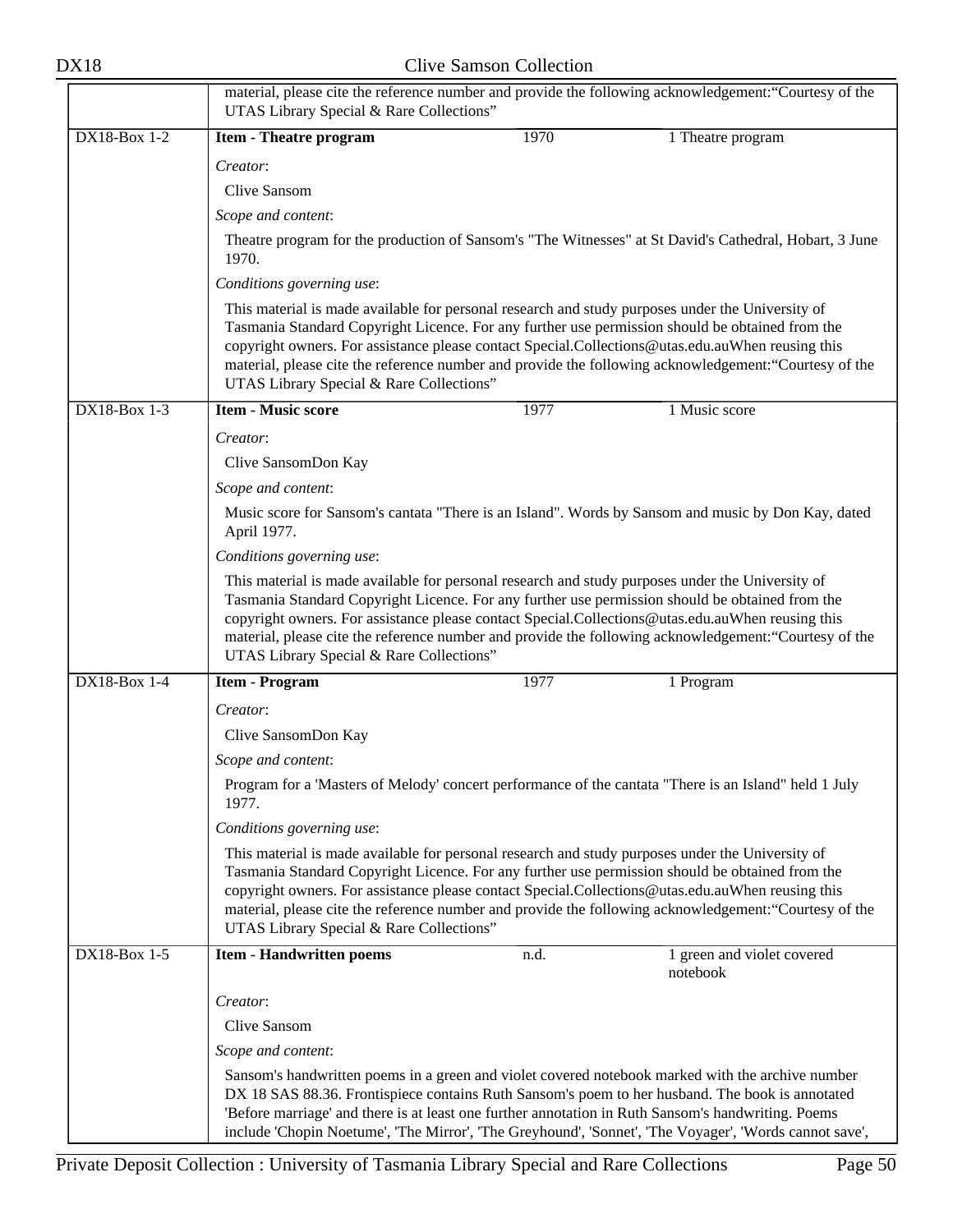| DX18                                                                                                                                                                                                                                                                                                                                                                                                                                                          |                                                                                                                                                                                                                                                                                                                                                                                                                                                                                                                                                                                           | <b>Clive Samson Collection</b> |                                                                                                           |  |
|---------------------------------------------------------------------------------------------------------------------------------------------------------------------------------------------------------------------------------------------------------------------------------------------------------------------------------------------------------------------------------------------------------------------------------------------------------------|-------------------------------------------------------------------------------------------------------------------------------------------------------------------------------------------------------------------------------------------------------------------------------------------------------------------------------------------------------------------------------------------------------------------------------------------------------------------------------------------------------------------------------------------------------------------------------------------|--------------------------------|-----------------------------------------------------------------------------------------------------------|--|
|                                                                                                                                                                                                                                                                                                                                                                                                                                                               | amendments to some of the poems.                                                                                                                                                                                                                                                                                                                                                                                                                                                                                                                                                          |                                | 'Millstream', Spring-Yellow', 'Convalescence', 'The Birds", and 'Nightingale'. Sansom has added pencilled |  |
|                                                                                                                                                                                                                                                                                                                                                                                                                                                               | Conditions governing use:                                                                                                                                                                                                                                                                                                                                                                                                                                                                                                                                                                 |                                |                                                                                                           |  |
|                                                                                                                                                                                                                                                                                                                                                                                                                                                               | This material is made available for personal research and study purposes under the University of<br>Tasmania Standard Copyright Licence. For any further use permission should be obtained from the<br>copyright owners. For assistance please contact Special.Collections@utas.edu.auWhen reusing this<br>UTAS Library Special & Rare Collections"                                                                                                                                                                                                                                       |                                | material, please cite the reference number and provide the following acknowledgement: "Courtesy of the    |  |
| DX18-Box 1-6                                                                                                                                                                                                                                                                                                                                                                                                                                                  | <b>Item - Text of unpublished book</b>                                                                                                                                                                                                                                                                                                                                                                                                                                                                                                                                                    | n.d.                           | 1 manuscript                                                                                              |  |
|                                                                                                                                                                                                                                                                                                                                                                                                                                                               | Creator:                                                                                                                                                                                                                                                                                                                                                                                                                                                                                                                                                                                  |                                |                                                                                                           |  |
|                                                                                                                                                                                                                                                                                                                                                                                                                                                               | Clive Sansom                                                                                                                                                                                                                                                                                                                                                                                                                                                                                                                                                                              |                                |                                                                                                           |  |
|                                                                                                                                                                                                                                                                                                                                                                                                                                                               | Scope and content:                                                                                                                                                                                                                                                                                                                                                                                                                                                                                                                                                                        |                                |                                                                                                           |  |
|                                                                                                                                                                                                                                                                                                                                                                                                                                                               | Trade: A Poet's Notes on his Profession".                                                                                                                                                                                                                                                                                                                                                                                                                                                                                                                                                 |                                | Typed text of Sansom's unpublished book on the profession and craft of poetry, titled "The Abominable     |  |
|                                                                                                                                                                                                                                                                                                                                                                                                                                                               | Conditions governing use:                                                                                                                                                                                                                                                                                                                                                                                                                                                                                                                                                                 |                                |                                                                                                           |  |
| This material is made available for personal research and study purposes under the University of<br>Tasmania Standard Copyright Licence. For any further use permission should be obtained from the<br>copyright owners. For assistance please contact Special.Collections@utas.edu.auWhen reusing this<br>material, please cite the reference number and provide the following acknowledgement: "Courtesy of the<br>UTAS Library Special & Rare Collections" |                                                                                                                                                                                                                                                                                                                                                                                                                                                                                                                                                                                           |                                |                                                                                                           |  |
| <b>DX18-Box 1-7</b>                                                                                                                                                                                                                                                                                                                                                                                                                                           | <b>Item - Folder of letters</b>                                                                                                                                                                                                                                                                                                                                                                                                                                                                                                                                                           | n.d.                           | 1 Folder of letters                                                                                       |  |
|                                                                                                                                                                                                                                                                                                                                                                                                                                                               | Creator:                                                                                                                                                                                                                                                                                                                                                                                                                                                                                                                                                                                  |                                |                                                                                                           |  |
|                                                                                                                                                                                                                                                                                                                                                                                                                                                               | Clive Sansom                                                                                                                                                                                                                                                                                                                                                                                                                                                                                                                                                                              |                                |                                                                                                           |  |
|                                                                                                                                                                                                                                                                                                                                                                                                                                                               | Scope and content:                                                                                                                                                                                                                                                                                                                                                                                                                                                                                                                                                                        |                                |                                                                                                           |  |
|                                                                                                                                                                                                                                                                                                                                                                                                                                                               | Green folder of letters from Ian Serraillier, Musgrave Horner, Doris Harding, Frederick Tomlin, M.M.<br>Lewis, Leopold Stein, Teresa Hooley, E. Martin Brown (The Pilgrim Players), Catherine Hollingsworth,<br>Perey Hitchman, E.V. Knox, Herbert Palmer, Hal Ward, E.V. Rieu, Martin Armstrong, Shirley Holtham,<br>Wilson Midgley, Mary Somerville, Robert Swire, Bernard Canter, John Hampden, and J. Donald Adams.                                                                                                                                                                   |                                |                                                                                                           |  |
|                                                                                                                                                                                                                                                                                                                                                                                                                                                               | Conditions governing use:                                                                                                                                                                                                                                                                                                                                                                                                                                                                                                                                                                 |                                |                                                                                                           |  |
|                                                                                                                                                                                                                                                                                                                                                                                                                                                               | This material is made available for personal research and study purposes under the University of<br>Tasmania Standard Copyright Licence. For any further use permission should be obtained from the<br>copyright owners. For assistance please contact Special.Collections@utas.edu.auWhen reusing this<br>UTAS Library Special & Rare Collections"                                                                                                                                                                                                                                       |                                | material, please cite the reference number and provide the following acknowledgement: "Courtesy of the    |  |
| DX18-Box 1-8                                                                                                                                                                                                                                                                                                                                                                                                                                                  | Item - Folder of correspondence                                                                                                                                                                                                                                                                                                                                                                                                                                                                                                                                                           | n.d.                           | 1 Folder of correspondence                                                                                |  |
|                                                                                                                                                                                                                                                                                                                                                                                                                                                               | Creator:                                                                                                                                                                                                                                                                                                                                                                                                                                                                                                                                                                                  |                                |                                                                                                           |  |
|                                                                                                                                                                                                                                                                                                                                                                                                                                                               | Clive Sansom                                                                                                                                                                                                                                                                                                                                                                                                                                                                                                                                                                              |                                |                                                                                                           |  |
|                                                                                                                                                                                                                                                                                                                                                                                                                                                               | Scope and content:                                                                                                                                                                                                                                                                                                                                                                                                                                                                                                                                                                        |                                |                                                                                                           |  |
|                                                                                                                                                                                                                                                                                                                                                                                                                                                               | Black folder containing correspondence from Rupert Hart-Davis, Anne McAllister, Richard Flatter,<br>T.H. Pear, Hewlett Johnson (Dean of Canterbury), Sylvia Lynd, Philip Mairet, Dennis Fry, J. Compton,<br>Daniel Roberts (including two from Clive Sansom to Roberts), John Moore, Arthur Thompson<br>(references herein to Walter de la Mare, and two letters from Sansom to Thompson), Gwynneth<br>Thurbum, M.A. Richardson, Peter Hearn and two unidentified writers. The folder is prefaced with a list of<br>correspondents; that listed from Rex Ingarnells is not in the folder. |                                |                                                                                                           |  |
|                                                                                                                                                                                                                                                                                                                                                                                                                                                               | Conditions governing use:                                                                                                                                                                                                                                                                                                                                                                                                                                                                                                                                                                 |                                |                                                                                                           |  |
|                                                                                                                                                                                                                                                                                                                                                                                                                                                               | This material is made available for personal research and study purposes under the University of<br>Tasmania Standard Copyright Licence. For any further use permission should be obtained from the<br>copyright owners. For assistance please contact Special.Collections@utas.edu.auWhen reusing this                                                                                                                                                                                                                                                                                   |                                |                                                                                                           |  |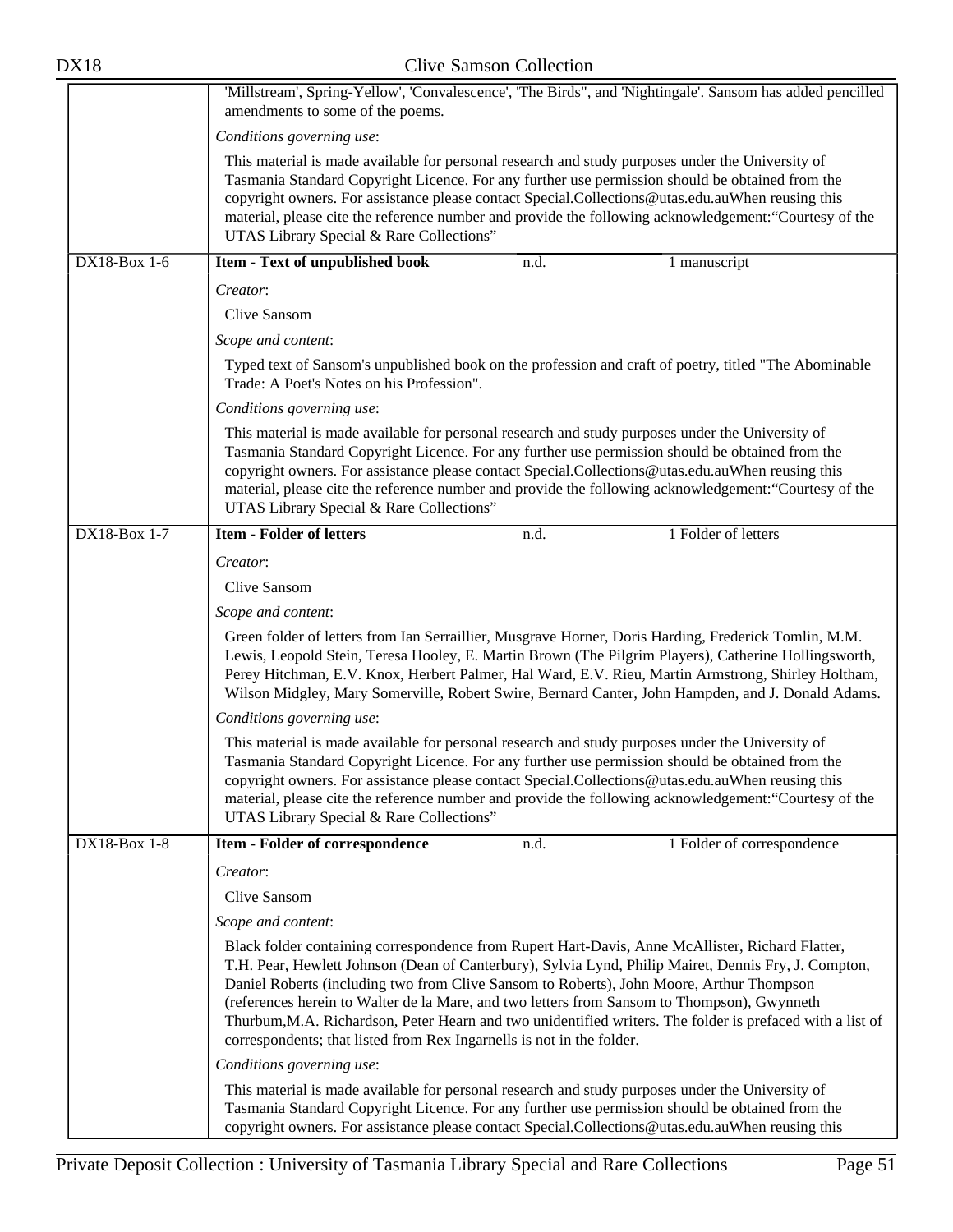|                     | material, please cite the reference number and provide the following acknowledgement: "Courtesy of the<br>UTAS Library Special & Rare Collections"                                                                                                                                                                                                  |      |                                                                                                                                                                                                                                                                                                                                                                                                                        |
|---------------------|-----------------------------------------------------------------------------------------------------------------------------------------------------------------------------------------------------------------------------------------------------------------------------------------------------------------------------------------------------|------|------------------------------------------------------------------------------------------------------------------------------------------------------------------------------------------------------------------------------------------------------------------------------------------------------------------------------------------------------------------------------------------------------------------------|
| <b>DX18-Box 1-9</b> | <b>Item - Folder of correspondence</b>                                                                                                                                                                                                                                                                                                              | n.d. | 1 Folder of correspondence                                                                                                                                                                                                                                                                                                                                                                                             |
|                     | Creator:                                                                                                                                                                                                                                                                                                                                            |      |                                                                                                                                                                                                                                                                                                                                                                                                                        |
|                     | <b>Clive Sansom</b>                                                                                                                                                                                                                                                                                                                                 |      |                                                                                                                                                                                                                                                                                                                                                                                                                        |
|                     | Scope and content:                                                                                                                                                                                                                                                                                                                                  |      |                                                                                                                                                                                                                                                                                                                                                                                                                        |
|                     | Brown folder of correspondence from people such as Leonard Clark, Bishop Cranswick, Archbishop<br>Young, Ron James, Leslie Greener, Thomas Moult, Dorothy Hewlett, J.C. Trewin, Charles Kohler,<br>response to Sansom's religious drama.                                                                                                            |      | Tony Allan, Peter Heam, Hugh Mack.indoe, Clifford Dyment, James Day, Vicars Bell, Alan Searle, Iva<br>Browe[?], Ashley Dickes, Ron James, Rolf Gardiner, John Gainsworth (The Poetry Society) Val Gilgud,<br>Redwood Anderson, Wallace Nichols, Nikolaus Pevsner, A.W.R. Milligan, Hewlett Johnson (Dean of<br>Canterbury) and Clare Soper. One small bundle of letters groups together messages from ecclesiastics in |
|                     | Conditions governing use:                                                                                                                                                                                                                                                                                                                           |      |                                                                                                                                                                                                                                                                                                                                                                                                                        |
|                     | This material is made available for personal research and study purposes under the University of<br>Tasmania Standard Copyright Licence. For any further use permission should be obtained from the<br>copyright owners. For assistance please contact Special.Collections@utas.edu.auWhen reusing this<br>UTAS Library Special & Rare Collections" |      | material, please cite the reference number and provide the following acknowledgement: "Courtesy of the                                                                                                                                                                                                                                                                                                                 |
| DX18-Box 1-10       | <b>Item - Letters from Nan Chauncy</b>                                                                                                                                                                                                                                                                                                              | n.d. | 1 Manila folder                                                                                                                                                                                                                                                                                                                                                                                                        |
|                     | Creator:                                                                                                                                                                                                                                                                                                                                            |      |                                                                                                                                                                                                                                                                                                                                                                                                                        |
|                     | Clive SansomNan Chauncy                                                                                                                                                                                                                                                                                                                             |      |                                                                                                                                                                                                                                                                                                                                                                                                                        |
|                     | Scope and content:                                                                                                                                                                                                                                                                                                                                  |      |                                                                                                                                                                                                                                                                                                                                                                                                                        |
|                     | Manila folder containing at least a dozen letters from Nan Chauncy.                                                                                                                                                                                                                                                                                 |      |                                                                                                                                                                                                                                                                                                                                                                                                                        |
|                     | Conditions governing use:                                                                                                                                                                                                                                                                                                                           |      |                                                                                                                                                                                                                                                                                                                                                                                                                        |
|                     | This material is made available for personal research and study purposes under the University of<br>Tasmania Standard Copyright Licence. For any further use permission should be obtained from the<br>copyright owners. For assistance please contact Special.Collections@utas.edu.auWhen reusing this<br>UTAS Library Special & Rare Collections" |      | material, please cite the reference number and provide the following acknowledgement: "Courtesy of the                                                                                                                                                                                                                                                                                                                 |
| DX18-Box 1-11       | <b>Item - Letters from English friends</b>                                                                                                                                                                                                                                                                                                          | n.d. | 1 plastic folder                                                                                                                                                                                                                                                                                                                                                                                                       |
|                     | Creator:                                                                                                                                                                                                                                                                                                                                            |      |                                                                                                                                                                                                                                                                                                                                                                                                                        |
|                     | <b>Clive Sansom</b>                                                                                                                                                                                                                                                                                                                                 |      |                                                                                                                                                                                                                                                                                                                                                                                                                        |
|                     | Scope and content:                                                                                                                                                                                                                                                                                                                                  |      |                                                                                                                                                                                                                                                                                                                                                                                                                        |
|                     | Plastic folder of more than thirty letters from English friends including Kath Needham-Hurst, Mrs<br>Ivy Fry, Margaret Miles, Ronald Cook, Margaret Willy, Tim Evens, Harold Holloway, Catherine<br>Linacre, Peter Hearn, Marjorie Jacklin, Ann O'Connor, Therese D' Arey, Margaret Miles, Frieda<br>Hodgeson and Hilary [Outhwaite?].              |      | Hollingsworth, Doris Harding, Hermann Peschmann, Lina Wake, Nan Delaney, Allan Keeling, Helen                                                                                                                                                                                                                                                                                                                          |
|                     | Conditions governing use:                                                                                                                                                                                                                                                                                                                           |      |                                                                                                                                                                                                                                                                                                                                                                                                                        |
|                     | This material is made available for personal research and study purposes under the University of<br>Tasmania Standard Copyright Licence. For any further use permission should be obtained from the<br>copyright owners. For assistance please contact Special.Collections@utas.edu.auWhen reusing this<br>UTAS Library Special & Rare Collections" |      | material, please cite the reference number and provide the following acknowledgement: "Courtesy of the                                                                                                                                                                                                                                                                                                                 |
| DX18-Box 1-12       | <b>Item - Letters : Len Sansom</b>                                                                                                                                                                                                                                                                                                                  | n.d. | 1 envelope                                                                                                                                                                                                                                                                                                                                                                                                             |
|                     | Creator:                                                                                                                                                                                                                                                                                                                                            |      |                                                                                                                                                                                                                                                                                                                                                                                                                        |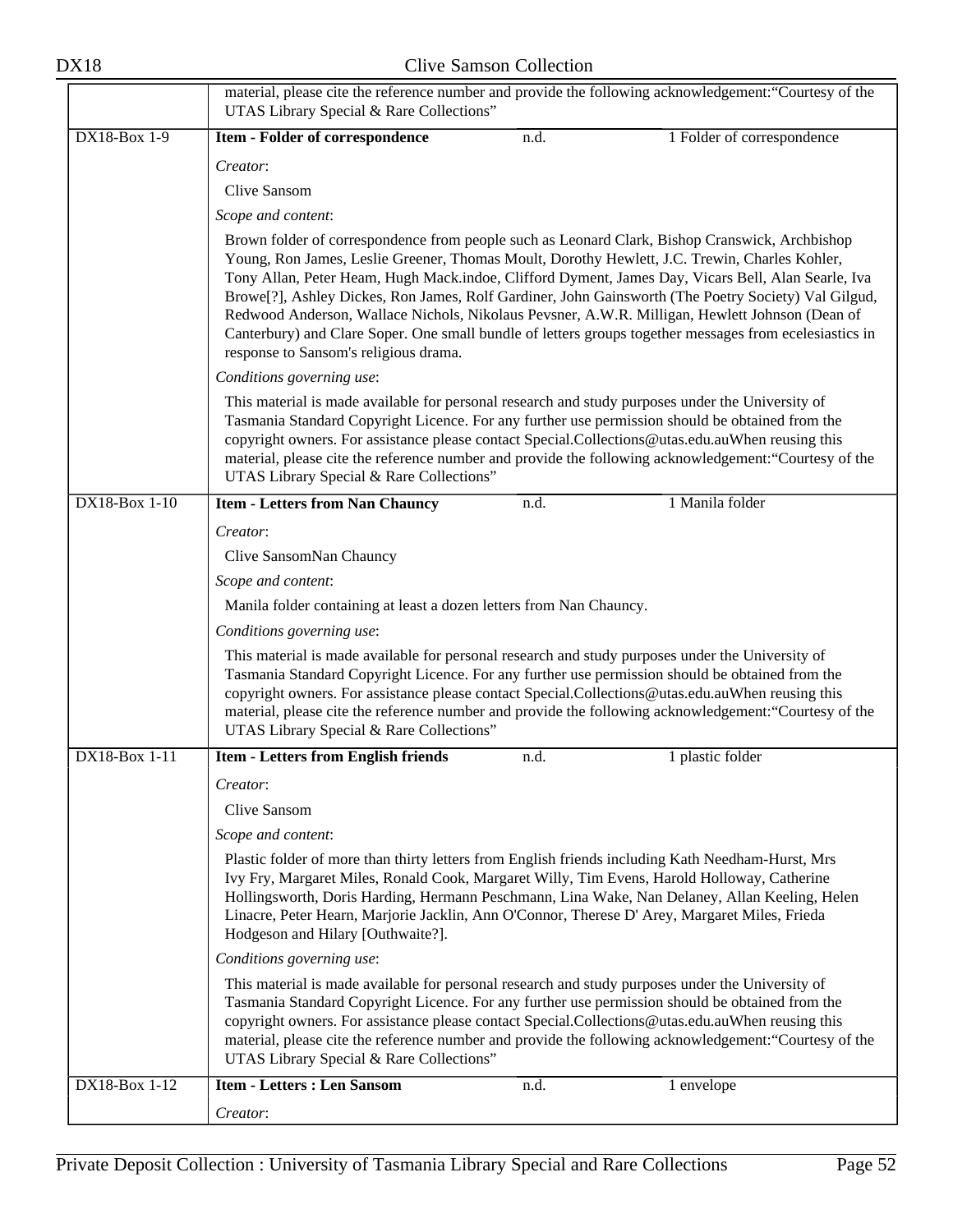|               | Clive Sansom                                                                                                                                                                                                                                                                                                                                                                                                                                                                                                                                                                                                                                                                                     |  |  |
|---------------|--------------------------------------------------------------------------------------------------------------------------------------------------------------------------------------------------------------------------------------------------------------------------------------------------------------------------------------------------------------------------------------------------------------------------------------------------------------------------------------------------------------------------------------------------------------------------------------------------------------------------------------------------------------------------------------------------|--|--|
|               | Scope and content:                                                                                                                                                                                                                                                                                                                                                                                                                                                                                                                                                                                                                                                                               |  |  |
|               | Brown envelope of letters to and from Sansom and his brother Len Sansom.                                                                                                                                                                                                                                                                                                                                                                                                                                                                                                                                                                                                                         |  |  |
|               | Conditions governing use:                                                                                                                                                                                                                                                                                                                                                                                                                                                                                                                                                                                                                                                                        |  |  |
|               | This material is made available for personal research and study purposes under the University of<br>Tasmania Standard Copyright Licence. For any further use permission should be obtained from the<br>copyright owners. For assistance please contact Special.Collections@utas.edu.auWhen reusing this<br>material, please cite the reference number and provide the following acknowledgement: "Courtesy of the<br>UTAS Library Special & Rare Collections"                                                                                                                                                                                                                                    |  |  |
| DX18-Box 1-13 | Item - Letters on a range of topics<br>1 folder<br>n.d.                                                                                                                                                                                                                                                                                                                                                                                                                                                                                                                                                                                                                                          |  |  |
|               | Creator:                                                                                                                                                                                                                                                                                                                                                                                                                                                                                                                                                                                                                                                                                         |  |  |
|               | Clive Sansom                                                                                                                                                                                                                                                                                                                                                                                                                                                                                                                                                                                                                                                                                     |  |  |
|               | Scope and content:                                                                                                                                                                                                                                                                                                                                                                                                                                                                                                                                                                                                                                                                               |  |  |
|               | White folder of letters on a range of topics including the war (fireguard duties, evacuation procedures,<br>etc), the London Academy of Music and Dramatic Art (LAMDA) and Sansom's early poetry, and from<br>Gwen Harwood, Judith Wright, Aunt Bee, Norman H. Potter and Edgar G. Dunstan. Program for the<br>performance of T.B.Morris's play " I Will Arise" produced by Sansom and performed in March 1948.<br>Sansom's typed 'Dictionary ofCliches' and several paper cuttings on a range of subjects.                                                                                                                                                                                      |  |  |
|               | Conditions governing use:                                                                                                                                                                                                                                                                                                                                                                                                                                                                                                                                                                                                                                                                        |  |  |
|               | This material is made available for personal research and study purposes under the University of<br>Tasmania Standard Copyright Licence. For any further use permission should be obtained from the<br>copyright owners. For assistance please contact Special.Collections@utas.edu.auWhen reusing this<br>material, please cite the reference number and provide the following acknowledgement: "Courtesy of the<br>UTAS Library Special & Rare Collections"                                                                                                                                                                                                                                    |  |  |
| DX18-Box 1-14 | 1 folder<br>Item - Copy of a verse play<br>n.d.                                                                                                                                                                                                                                                                                                                                                                                                                                                                                                                                                                                                                                                  |  |  |
|               | Creator:                                                                                                                                                                                                                                                                                                                                                                                                                                                                                                                                                                                                                                                                                         |  |  |
|               | Clive Sansom                                                                                                                                                                                                                                                                                                                                                                                                                                                                                                                                                                                                                                                                                     |  |  |
|               | Scope and content:                                                                                                                                                                                                                                                                                                                                                                                                                                                                                                                                                                                                                                                                               |  |  |
|               | Copy of a verse play titled "Culbin Sands" by Gordon Bottomley. This appears to be the director's copy.<br>Sansom may have directed or acted in the play.                                                                                                                                                                                                                                                                                                                                                                                                                                                                                                                                        |  |  |
|               | Conditions governing use:                                                                                                                                                                                                                                                                                                                                                                                                                                                                                                                                                                                                                                                                        |  |  |
|               | This material is made available for personal research and study purposes under the University of<br>Tasmania Standard Copyright Licence. For any further use permission should be obtained from the<br>copyright owners. For assistance please contact Special.Collections@utas.edu.auWhen reusing this<br>material, please cite the reference number and provide the following acknowledgement: "Courtesy of the<br>UTAS Library Special & Rare Collections"                                                                                                                                                                                                                                    |  |  |
| DX18-Box 1-15 | <b>Item - Odd letters</b><br>1 folder<br>1964-1983                                                                                                                                                                                                                                                                                                                                                                                                                                                                                                                                                                                                                                               |  |  |
|               | Creator:                                                                                                                                                                                                                                                                                                                                                                                                                                                                                                                                                                                                                                                                                         |  |  |
|               | Clive Sansom                                                                                                                                                                                                                                                                                                                                                                                                                                                                                                                                                                                                                                                                                     |  |  |
|               | Scope and content:                                                                                                                                                                                                                                                                                                                                                                                                                                                                                                                                                                                                                                                                               |  |  |
|               | Manila folder titled 'Odd letters' from people such as Walter de la Mare, Norma McAuley, Thomas<br>Moult, Nan Chauncy, John Winter (about the publication of a book of poems in honour of James<br>McAuley), Margaret Brown, E.W. Nicholas, W. Kingdom Ward, Anne Kurt and Frieda Hodgeson<br>(LAMDA). Tributes to Sansom from Bob Brown and Don Kay. Life Membership certificate presented to<br>Clive and Ruth Sansom by the Tasmanian Association of Teachers of Speech and Drama. A letter from<br>'Dan' [Roberts?] written from Assisi in 1964, and one from 'Brigit[?] to Ruth Sansom in 1983. Section of<br>a handwritten letter from Sansom to 'Allan' [Keeling?] dated September I 4th. |  |  |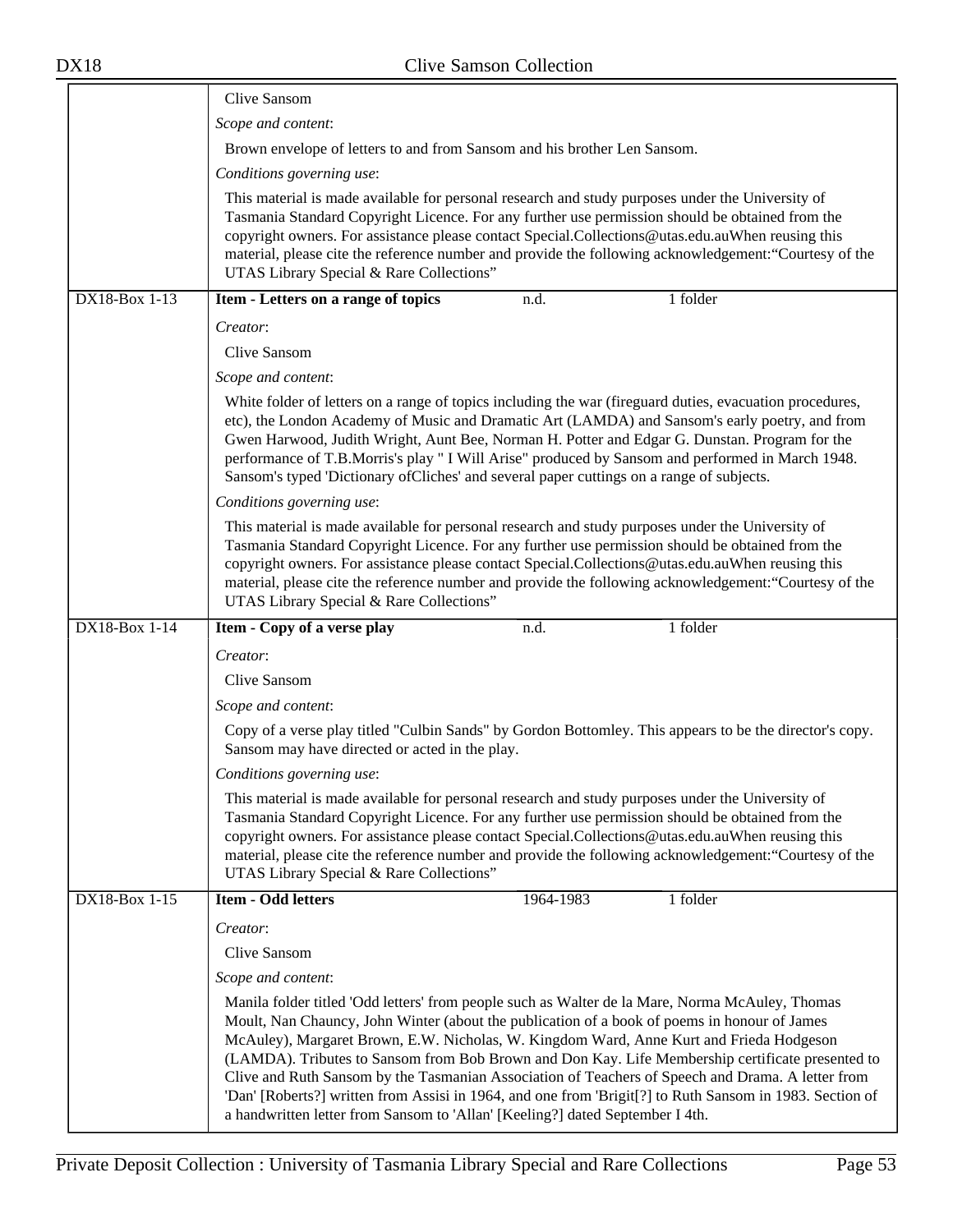|               | Conditions governing use:                                                                                                                                                                                                                                                                                                                                                                                                                                                                                                                                                                                                                                                                                                                                                                                                                                                                                                                                                                                                                                    |      |           |          |
|---------------|--------------------------------------------------------------------------------------------------------------------------------------------------------------------------------------------------------------------------------------------------------------------------------------------------------------------------------------------------------------------------------------------------------------------------------------------------------------------------------------------------------------------------------------------------------------------------------------------------------------------------------------------------------------------------------------------------------------------------------------------------------------------------------------------------------------------------------------------------------------------------------------------------------------------------------------------------------------------------------------------------------------------------------------------------------------|------|-----------|----------|
|               | This material is made available for personal research and study purposes under the University of<br>Tasmania Standard Copyright Licence. For any further use permission should be obtained from the<br>copyright owners. For assistance please contact Special.Collections@utas.edu.auWhen reusing this<br>material, please cite the reference number and provide the following acknowledgement: "Courtesy of the<br>UTAS Library Special & Rare Collections"                                                                                                                                                                                                                                                                                                                                                                                                                                                                                                                                                                                                |      |           |          |
| DX18-Box 1-16 | <b>Item - Letters of criticism</b>                                                                                                                                                                                                                                                                                                                                                                                                                                                                                                                                                                                                                                                                                                                                                                                                                                                                                                                                                                                                                           | n.d. |           | 1 folder |
|               | Creator:                                                                                                                                                                                                                                                                                                                                                                                                                                                                                                                                                                                                                                                                                                                                                                                                                                                                                                                                                                                                                                                     |      |           |          |
|               | Clive Sansom                                                                                                                                                                                                                                                                                                                                                                                                                                                                                                                                                                                                                                                                                                                                                                                                                                                                                                                                                                                                                                                 |      |           |          |
|               | Scope and content:                                                                                                                                                                                                                                                                                                                                                                                                                                                                                                                                                                                                                                                                                                                                                                                                                                                                                                                                                                                                                                           |      |           |          |
|               | White manila folder containing letters of criticism about Sansom's poems written for his collection<br>"An English Year" and dealing with questions such as lack of Tasmanian subjects and the poet's other<br>works. See letter from Kathleen Needham-Hurst and Sansom's reply. Writers include Robert Gittings,<br>Stephen C. Schultz, Peter Heam, Constance Barrington-Smith, James Reeves, Daniel Jones, Charles<br>Kohler, Ron Shields, Martin Haley and a postcard from W.H. Auden. Other correspondence deals<br>with Sansom's draft autobiography "I Find My Voice", the 'Society of Dorset Men', the Thomas Hardy<br>Society, Sansom's work at LAMDA and his joint publications with Rodney Bennett. Some letters include<br>Sansom's comments about his and others' poetry. The folder includes letters to Ruth Sansom from Mavis<br>and Ron James following the publication of Sansom's poems after his death and a Vice-Regal invitation<br>to Ruth Sansom to a reception for the Seventh National Drama in Education Conference held in Hobart. |      |           |          |
|               | Conditions governing use:                                                                                                                                                                                                                                                                                                                                                                                                                                                                                                                                                                                                                                                                                                                                                                                                                                                                                                                                                                                                                                    |      |           |          |
|               | This material is made available for personal research and study purposes under the University of<br>Tasmania Standard Copyright Licence. For any further use permission should be obtained from the<br>copyright owners. For assistance please contact Special.Collections@utas.edu.auWhen reusing this<br>material, please cite the reference number and provide the following acknowledgement: "Courtesy of the<br>UTAS Library Special & Rare Collections"                                                                                                                                                                                                                                                                                                                                                                                                                                                                                                                                                                                                |      |           |          |
| DX18-Box 1-17 | <b>Item - Biographical</b>                                                                                                                                                                                                                                                                                                                                                                                                                                                                                                                                                                                                                                                                                                                                                                                                                                                                                                                                                                                                                                   |      | 1969-1984 | 1 folder |
|               | Creator:                                                                                                                                                                                                                                                                                                                                                                                                                                                                                                                                                                                                                                                                                                                                                                                                                                                                                                                                                                                                                                                     |      |           |          |
|               | Clive Sansom                                                                                                                                                                                                                                                                                                                                                                                                                                                                                                                                                                                                                                                                                                                                                                                                                                                                                                                                                                                                                                                 |      |           |          |
|               | Scope and content:                                                                                                                                                                                                                                                                                                                                                                                                                                                                                                                                                                                                                                                                                                                                                                                                                                                                                                                                                                                                                                           |      |           |          |
|               | Brown manila folder titled 'Biographical' and containing a number of Sansom's letters to others, including<br>letters to and from Hermann Pleschmann and Robert Swire, Sansom's letters about Speech and Drama<br>activities and the teaching of poetry, Sansom's letters to teachers in response to numerous requests for<br>advice and information, to 'Aunt Bee', to the ABC, to Allan Keeling (references here to Truchanas, B.<br>Hean, Max Oldaker and Sansom's personal writing).                                                                                                                                                                                                                                                                                                                                                                                                                                                                                                                                                                     |      |           |          |
|               | Conditions governing use:                                                                                                                                                                                                                                                                                                                                                                                                                                                                                                                                                                                                                                                                                                                                                                                                                                                                                                                                                                                                                                    |      |           |          |
|               | This material is made available for personal research and study purposes under the University of<br>Tasmania Standard Copyright Licence. For any further use permission should be obtained from the<br>copyright owners. For assistance please contact Special.Collections@utas.edu.auWhen reusing this<br>material, please cite the reference number and provide the following acknowledgement: "Courtesy of the<br>UTAS Library Special & Rare Collections"                                                                                                                                                                                                                                                                                                                                                                                                                                                                                                                                                                                                |      |           |          |
| DX18-Box 1-18 | Item - Letters relating to Sansom's illness                                                                                                                                                                                                                                                                                                                                                                                                                                                                                                                                                                                                                                                                                                                                                                                                                                                                                                                                                                                                                  | 1965 |           | 1 folder |
|               | Creator:                                                                                                                                                                                                                                                                                                                                                                                                                                                                                                                                                                                                                                                                                                                                                                                                                                                                                                                                                                                                                                                     |      |           |          |
|               | Clive Sansom                                                                                                                                                                                                                                                                                                                                                                                                                                                                                                                                                                                                                                                                                                                                                                                                                                                                                                                                                                                                                                                 |      |           |          |
|               | Scope and content:                                                                                                                                                                                                                                                                                                                                                                                                                                                                                                                                                                                                                                                                                                                                                                                                                                                                                                                                                                                                                                           |      |           |          |
|               | Brown folder of letters relating to Sansom's illness in 1965 and his subsequent retirement from the<br>Tasmanian Education Department. Writers include Paul Arnott (nephew), Marlene Lette, Athol Gough<br>(Director of Edueation), senior Education Department personnel, teachers and interstate colleagues, Joan<br>Woodberry, Gwen Donnelly, Sylvia and Walter Stiasny, W.H. Perkins, the Minister for Education and                                                                                                                                                                                                                                                                                                                                                                                                                                                                                                                                                                                                                                     |      |           |          |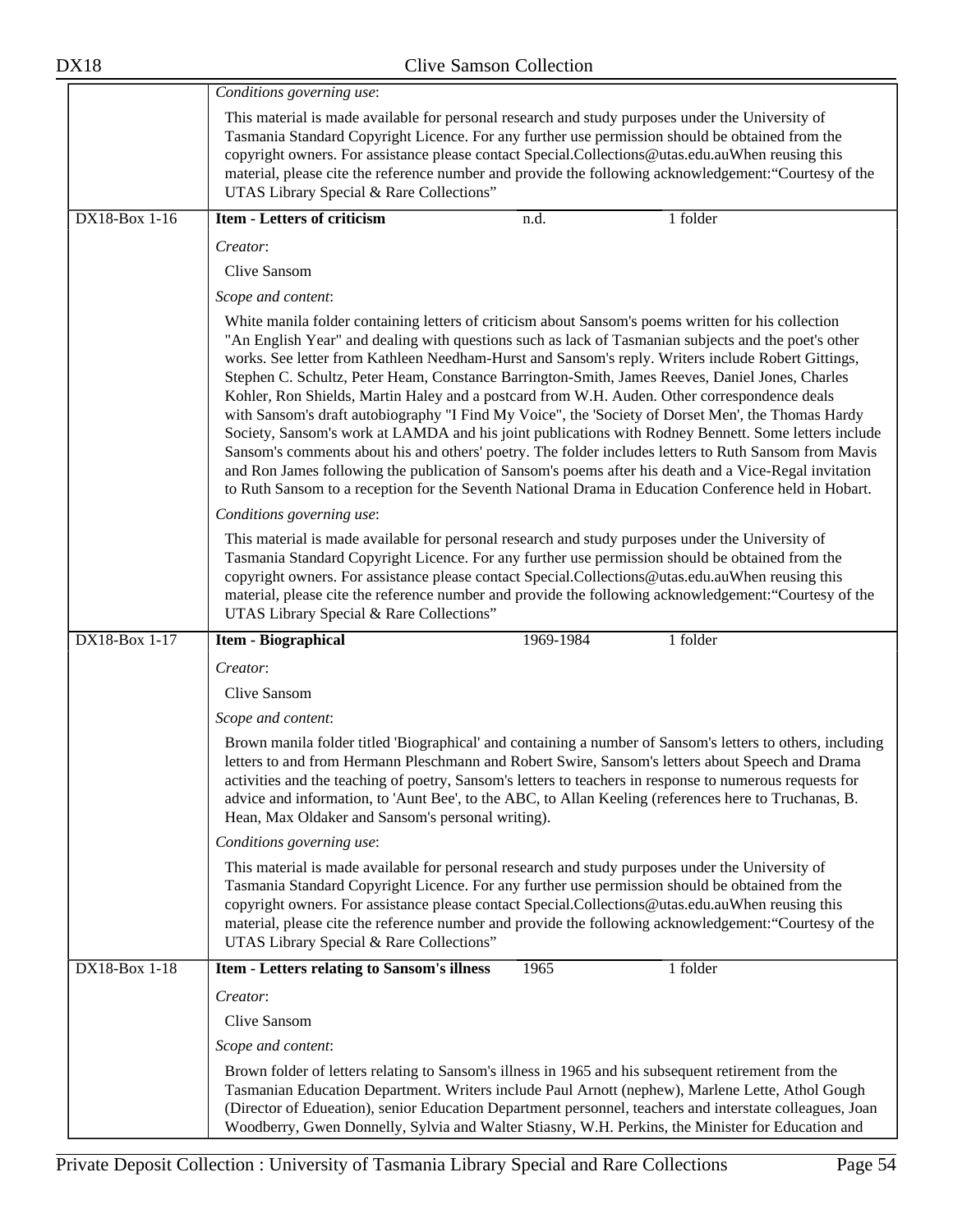|               | Rose Bruford. A copy of the Newsletter of the Tasmanian Association of Teachers of Speech and Drama<br>containing a tribute to Sansom.                                                                                                                                                                                                                                                                                                                                                                                                                                                                                                                                                                                                                                                                                                                                                                                                                                                                                                                                                                                                                                                                                                                                                                                                                                                                                                                                                                                                                                                                                                                                                                                                                                     |
|---------------|----------------------------------------------------------------------------------------------------------------------------------------------------------------------------------------------------------------------------------------------------------------------------------------------------------------------------------------------------------------------------------------------------------------------------------------------------------------------------------------------------------------------------------------------------------------------------------------------------------------------------------------------------------------------------------------------------------------------------------------------------------------------------------------------------------------------------------------------------------------------------------------------------------------------------------------------------------------------------------------------------------------------------------------------------------------------------------------------------------------------------------------------------------------------------------------------------------------------------------------------------------------------------------------------------------------------------------------------------------------------------------------------------------------------------------------------------------------------------------------------------------------------------------------------------------------------------------------------------------------------------------------------------------------------------------------------------------------------------------------------------------------------------|
|               | Conditions governing use:                                                                                                                                                                                                                                                                                                                                                                                                                                                                                                                                                                                                                                                                                                                                                                                                                                                                                                                                                                                                                                                                                                                                                                                                                                                                                                                                                                                                                                                                                                                                                                                                                                                                                                                                                  |
|               | This material is made available for personal research and study purposes under the University of<br>Tasmania Standard Copyright Licence. For any further use permission should be obtained from the<br>copyright owners. For assistance please contact Special.Collections@utas.edu.auWhen reusing this<br>material, please cite the reference number and provide the following acknowledgement: "Courtesy of the<br>UTAS Library Special & Rare Collections"                                                                                                                                                                                                                                                                                                                                                                                                                                                                                                                                                                                                                                                                                                                                                                                                                                                                                                                                                                                                                                                                                                                                                                                                                                                                                                              |
| DX18-Box 1-20 | c1940-1980<br>1 folder<br>Item - Letters relating to the Society of<br><b>Friends</b>                                                                                                                                                                                                                                                                                                                                                                                                                                                                                                                                                                                                                                                                                                                                                                                                                                                                                                                                                                                                                                                                                                                                                                                                                                                                                                                                                                                                                                                                                                                                                                                                                                                                                      |
|               | Creator:                                                                                                                                                                                                                                                                                                                                                                                                                                                                                                                                                                                                                                                                                                                                                                                                                                                                                                                                                                                                                                                                                                                                                                                                                                                                                                                                                                                                                                                                                                                                                                                                                                                                                                                                                                   |
|               | Clive Sansom                                                                                                                                                                                                                                                                                                                                                                                                                                                                                                                                                                                                                                                                                                                                                                                                                                                                                                                                                                                                                                                                                                                                                                                                                                                                                                                                                                                                                                                                                                                                                                                                                                                                                                                                                               |
|               | Scope and content:                                                                                                                                                                                                                                                                                                                                                                                                                                                                                                                                                                                                                                                                                                                                                                                                                                                                                                                                                                                                                                                                                                                                                                                                                                                                                                                                                                                                                                                                                                                                                                                                                                                                                                                                                         |
|               | Brown folder of letters, some relating to the Society of Friends during a period extending from the 1940s<br>to the 1980s. Sansom's letters to 'Uncle Harry', to Martin Miles, Martin's brother George and letters from<br>Martin Miles and his mother Hilda Miles. Sansom's letter to an unidentified correspondent referring to<br>Jonathan Field and Sansom's texts on speech rhymes. Letters from Rodney Bennett, Allan Keeling, W.<br>Kingdom-Ward and Kathleen Needham-Hurst. Letter from the editor of The Aryran Path. Sansom's draft<br>article titled 'Mutation'. Letter from the Hobart City Eisteddfod Society acknowledging receipt of money<br>from the Helen Power Memorial Fund to be invested and used for an annual award to competitors in the<br>poetry-writing sections of the Eisteddfod. Circular letter from Ruth Sansom in the late 1980s to members<br>of the Society of Friends about the Society's attitude to homosexuality and aids, together with replies<br>from various members. Ruth Sansom's correspondence with Roger and Catherine Bayes on spiritual<br>matters and copy of a prayer of thanksgiving from the Gnostic library of the Pachomian Monastery of<br>Nag Hammadi sent to Ruth by Roger Bayes. Draft clause of Ruth Sansom's Will bequeathing money to<br>Sarah Buckland.<br>Conditions governing use:<br>This material is made available for personal research and study purposes under the University of<br>Tasmania Standard Copyright Licence. For any further use permission should be obtained from the<br>copyright owners. For assistance please contact Special.Collections@utas.edu.auWhen reusing this<br>material, please cite the reference number and provide the following acknowledgement: "Courtesy of the |
|               | UTAS Library Special & Rare Collections"                                                                                                                                                                                                                                                                                                                                                                                                                                                                                                                                                                                                                                                                                                                                                                                                                                                                                                                                                                                                                                                                                                                                                                                                                                                                                                                                                                                                                                                                                                                                                                                                                                                                                                                                   |
| DX18-Box 1-21 | <b>Item - Letters to keep</b><br>1 folder<br>c1940-1980                                                                                                                                                                                                                                                                                                                                                                                                                                                                                                                                                                                                                                                                                                                                                                                                                                                                                                                                                                                                                                                                                                                                                                                                                                                                                                                                                                                                                                                                                                                                                                                                                                                                                                                    |
|               | Creator:                                                                                                                                                                                                                                                                                                                                                                                                                                                                                                                                                                                                                                                                                                                                                                                                                                                                                                                                                                                                                                                                                                                                                                                                                                                                                                                                                                                                                                                                                                                                                                                                                                                                                                                                                                   |
|               | Clive Sansom                                                                                                                                                                                                                                                                                                                                                                                                                                                                                                                                                                                                                                                                                                                                                                                                                                                                                                                                                                                                                                                                                                                                                                                                                                                                                                                                                                                                                                                                                                                                                                                                                                                                                                                                                               |
|               | Scope and content:                                                                                                                                                                                                                                                                                                                                                                                                                                                                                                                                                                                                                                                                                                                                                                                                                                                                                                                                                                                                                                                                                                                                                                                                                                                                                                                                                                                                                                                                                                                                                                                                                                                                                                                                                         |
|               | Brown folder marked 'Letters to keep'. These cover a range of topics including Amnesty International, the<br>ABC, St Anne's Rest Home (where Sansom assisted with the library and donated books), Jennifer Filby<br>of the Rosny Children's Choir, the Arts Club, the Girls' Friendly Society, the Society of Authors, and<br>Sansom's subscription to The West Country Magazine. A letter from Rae Hogg (niece of Helen Power)<br>thanking Sansom for his broadcast on her aunt's life and work.                                                                                                                                                                                                                                                                                                                                                                                                                                                                                                                                                                                                                                                                                                                                                                                                                                                                                                                                                                                                                                                                                                                                                                                                                                                                          |
|               | Conditions governing use:                                                                                                                                                                                                                                                                                                                                                                                                                                                                                                                                                                                                                                                                                                                                                                                                                                                                                                                                                                                                                                                                                                                                                                                                                                                                                                                                                                                                                                                                                                                                                                                                                                                                                                                                                  |
|               | This material is made available for personal research and study purposes under the University of<br>Tasmania Standard Copyright Licence. For any further use permission should be obtained from the<br>copyright owners. For assistance please contact Special.Collections@utas.edu.auWhen reusing this<br>material, please cite the reference number and provide the following acknowledgement: "Courtesy of the<br>UTAS Library Special & Rare Collections"                                                                                                                                                                                                                                                                                                                                                                                                                                                                                                                                                                                                                                                                                                                                                                                                                                                                                                                                                                                                                                                                                                                                                                                                                                                                                                              |
| DX18-Box 1-22 | <b>Item - Letters from Lina Wake</b><br>1 folder<br>n.d.                                                                                                                                                                                                                                                                                                                                                                                                                                                                                                                                                                                                                                                                                                                                                                                                                                                                                                                                                                                                                                                                                                                                                                                                                                                                                                                                                                                                                                                                                                                                                                                                                                                                                                                   |
|               | Creator:                                                                                                                                                                                                                                                                                                                                                                                                                                                                                                                                                                                                                                                                                                                                                                                                                                                                                                                                                                                                                                                                                                                                                                                                                                                                                                                                                                                                                                                                                                                                                                                                                                                                                                                                                                   |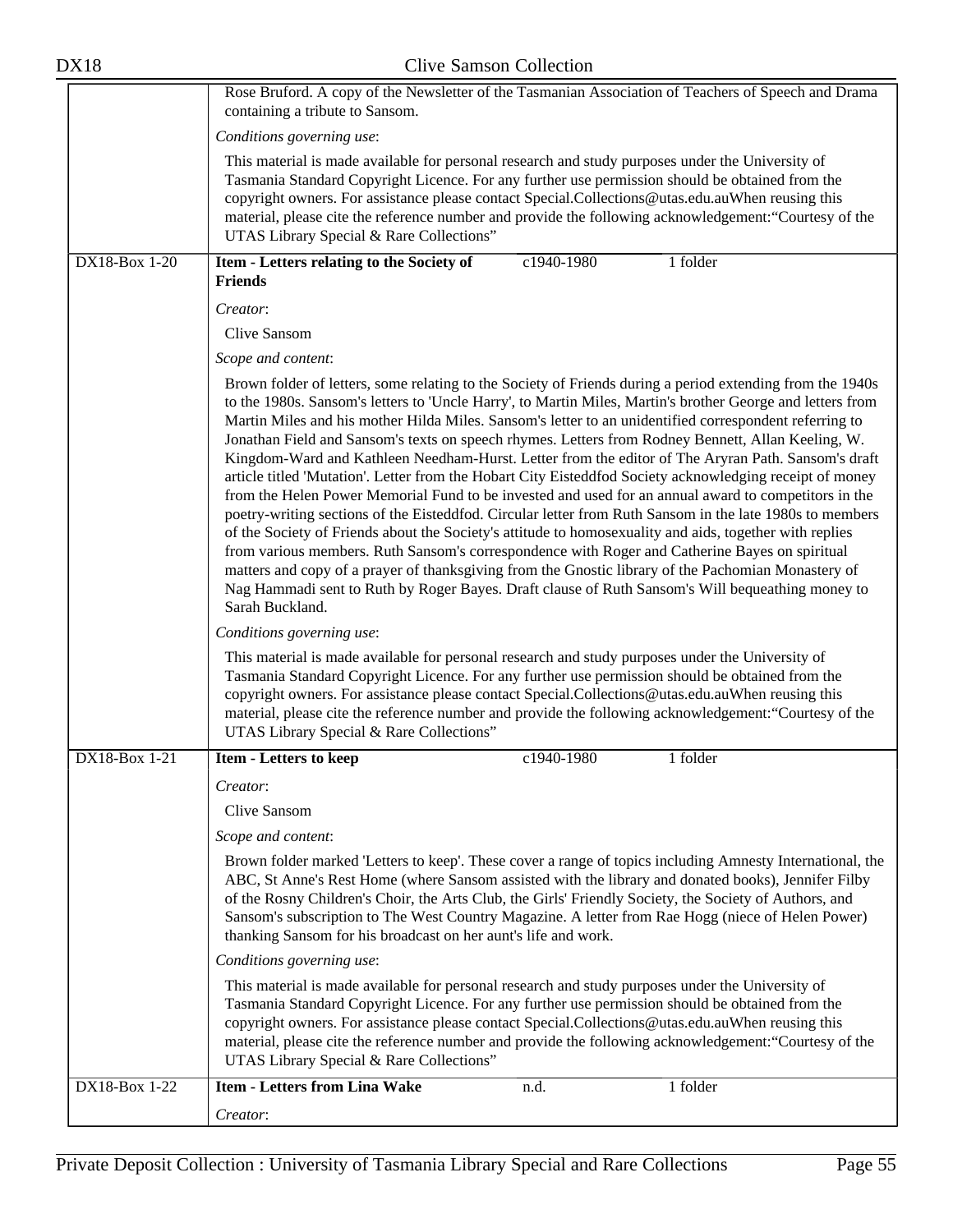|               | Clive Sansom                                                                                                                                                                                                                                                                                                                                                                                                                                                  |
|---------------|---------------------------------------------------------------------------------------------------------------------------------------------------------------------------------------------------------------------------------------------------------------------------------------------------------------------------------------------------------------------------------------------------------------------------------------------------------------|
|               | Scope and content:                                                                                                                                                                                                                                                                                                                                                                                                                                            |
|               | Cream folder containing letters from Lina Wake about the Dorset Society and the publication of the<br>Society's annual poetry anthologies.                                                                                                                                                                                                                                                                                                                    |
|               | Conditions governing use:                                                                                                                                                                                                                                                                                                                                                                                                                                     |
|               | This material is made available for personal research and study purposes under the University of<br>Tasmania Standard Copyright Licence. For any further use permission should be obtained from the<br>copyright owners. For assistance please contact Special.Collections@utas.edu.auWhen reusing this<br>material, please cite the reference number and provide the following acknowledgement: "Courtesy of the<br>UTAS Library Special & Rare Collections" |
| DX18-Box 1-23 | 1 folder<br>Item - Letters regarding the London<br>n.d.<br><b>Speech Institute</b>                                                                                                                                                                                                                                                                                                                                                                            |
|               | Creator:                                                                                                                                                                                                                                                                                                                                                                                                                                                      |
|               | Clive Sansom                                                                                                                                                                                                                                                                                                                                                                                                                                                  |
|               | Scope and content:                                                                                                                                                                                                                                                                                                                                                                                                                                            |
|               | Cream folder of letters to and from Mickey and Kathleen Needham-Hursts about a proposed visit to<br>Tasmania and affairs of the London Speech Institute.                                                                                                                                                                                                                                                                                                      |
|               | Conditions governing use:                                                                                                                                                                                                                                                                                                                                                                                                                                     |
|               | This material is made available for personal research and study purposes under the University of<br>Tasmania Standard Copyright Licence. For any further use permission should be obtained from the<br>copyright owners. For assistance please contact Special.Collections@utas.edu.auWhen reusing this<br>material, please cite the reference number and provide the following acknowledgement: "Courtesy of the<br>UTAS Library Special & Rare Collections" |
|               |                                                                                                                                                                                                                                                                                                                                                                                                                                                               |
| DX18-Box 1-24 | 1936-1973<br>1 folder<br>Item - Letters to and from Rodney and                                                                                                                                                                                                                                                                                                                                                                                                |
|               | <b>Joan Bennett</b>                                                                                                                                                                                                                                                                                                                                                                                                                                           |
|               | Creator:                                                                                                                                                                                                                                                                                                                                                                                                                                                      |
|               | Clive Sansom                                                                                                                                                                                                                                                                                                                                                                                                                                                  |
|               | Scope and content:<br>Cream folder containing letters to and from Rodney and Joan Bennett. These letters (predominantly from<br>1936-1948) focus on Sansom and R. Bennett's individual writing and their collaboration with school<br>texts. The most recent letter is dated 23/11/73. The folder includes one letter from Winifred Scott about<br>Sansom's "Speech Rhymes", and part of a letter from an unidentified correspondent.                         |
|               | Conditions governing use:                                                                                                                                                                                                                                                                                                                                                                                                                                     |
|               | This material is made available for personal research and study purposes under the University of<br>Tasmania Standard Copyright Licence. For any further use permission should be obtained from the<br>copyright owners. For assistance please contact Special.Collections@utas.edu.auWhen reusing this<br>material, please cite the reference number and provide the following acknowledgement: "Courtesy of the<br>UTAS Library Special & Rare Collections" |
| DX18-Box 1-25 | <b>Item - Letters from Rose Bruford</b><br>1 folder<br>n.d.                                                                                                                                                                                                                                                                                                                                                                                                   |
|               | Creator:                                                                                                                                                                                                                                                                                                                                                                                                                                                      |
|               | Clive Sansom                                                                                                                                                                                                                                                                                                                                                                                                                                                  |
|               | Scope and content:                                                                                                                                                                                                                                                                                                                                                                                                                                            |
|               | Brown folder containing letters from Rose Bruford, founder of the Rose Bruford College of Speech and<br>Drama. These comment on Sansom's "The Cathedral and The Witnesses" and productions and readings<br>of these works in England.                                                                                                                                                                                                                         |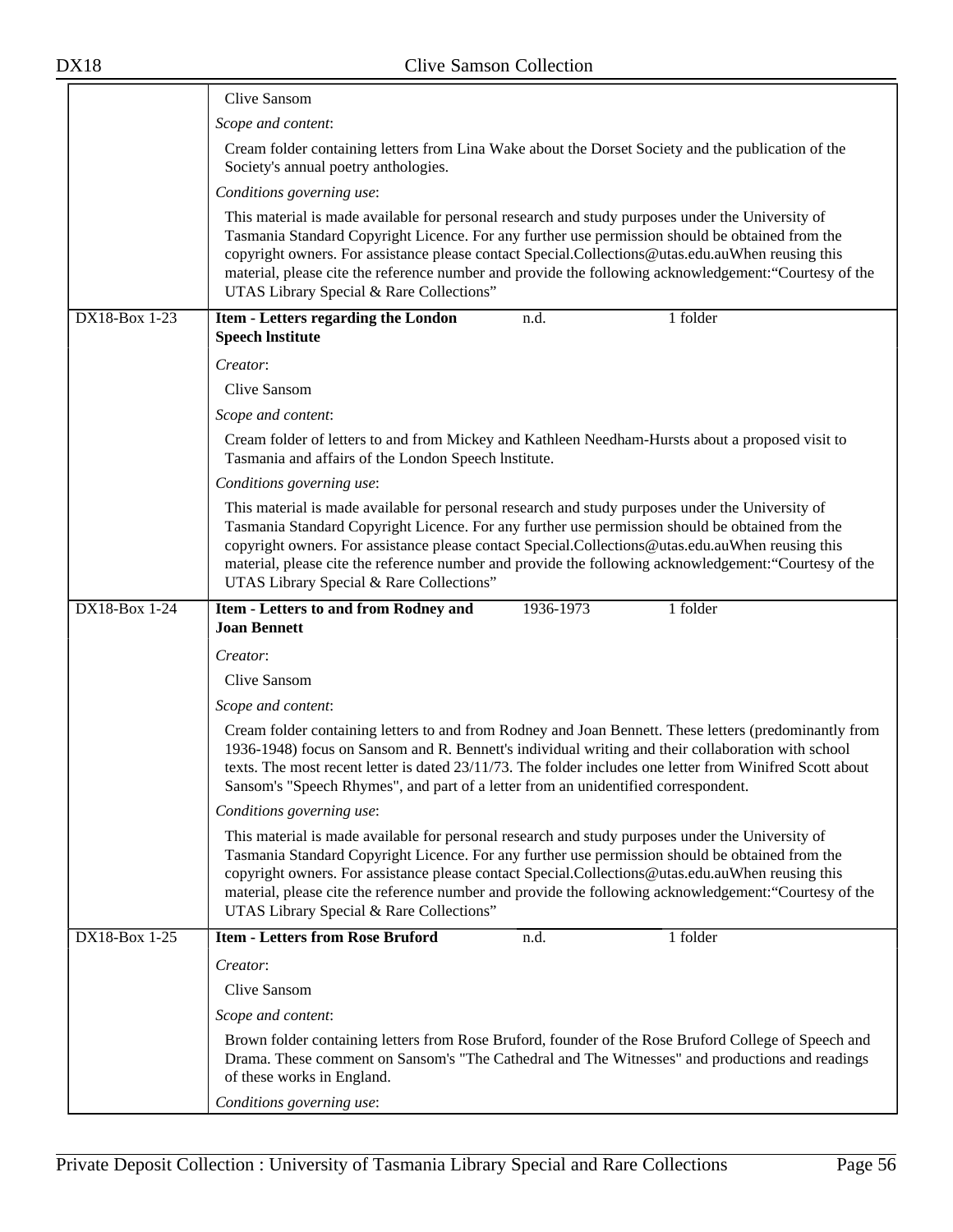|                      | This material is made available for personal research and study purposes under the University of<br>Tasmania Standard Copyright Licence. For any further use permission should be obtained from the<br>copyright owners. For assistance please contact Special.Collections@utas.edu.auWhen reusing this<br>material, please cite the reference number and provide the following acknowledgement: "Courtesy of the<br>UTAS Library Special & Rare Collections" |
|----------------------|---------------------------------------------------------------------------------------------------------------------------------------------------------------------------------------------------------------------------------------------------------------------------------------------------------------------------------------------------------------------------------------------------------------------------------------------------------------|
| DX18-Box 1-26        | <b>Item - Letters to and from Walter and</b><br>1 folder<br>n.d.<br><b>Sylvia Stiasny</b>                                                                                                                                                                                                                                                                                                                                                                     |
|                      | Creator:                                                                                                                                                                                                                                                                                                                                                                                                                                                      |
|                      | Clive Sansom                                                                                                                                                                                                                                                                                                                                                                                                                                                  |
|                      | Scope and content:                                                                                                                                                                                                                                                                                                                                                                                                                                            |
|                      | Letters to and from Walter and Sylvia Stiasny. Walter Stiasny was a musician and was appointed musical<br>director and conductor of the National Theatre and Fine Arts Society at the Theatre Royal.                                                                                                                                                                                                                                                          |
|                      | Conditions governing use:                                                                                                                                                                                                                                                                                                                                                                                                                                     |
|                      | This material is made available for personal research and study purposes under the University of<br>Tasmania Standard Copyright Licence. For any further use permission should be obtained from the<br>copyright owners. For assistance please contact Special.Collections@utas.edu.auWhen reusing this<br>material, please cite the reference number and provide the following acknowledgement: "Courtesy of the<br>UTAS Library Special & Rare Collections" |
| DX18-Box 1-27        | 1 folder<br><b>Item - Correspondence from Nan Delaney</b><br>n.d.                                                                                                                                                                                                                                                                                                                                                                                             |
|                      | Creator:                                                                                                                                                                                                                                                                                                                                                                                                                                                      |
|                      | Clive Sansom                                                                                                                                                                                                                                                                                                                                                                                                                                                  |
|                      | Scope and content:                                                                                                                                                                                                                                                                                                                                                                                                                                            |
|                      | Brown folder containing correspondence from Nan Delaney.                                                                                                                                                                                                                                                                                                                                                                                                      |
|                      | Conditions governing use:                                                                                                                                                                                                                                                                                                                                                                                                                                     |
|                      | This material is made available for personal research and study purposes under the University of<br>Tasmania Standard Copyright Licence. For any further use permission should be obtained from the<br>copyright owners. For assistance please contact Special.Collections@utas.edu.auWhen reusing this<br>material, please cite the reference number and provide the following acknowledgement: "Courtesy of the<br>UTAS Library Special & Rare Collections" |
| <b>DX18-Box 1-28</b> | <b>Item - Various letters</b><br>1 folder<br>n.d.                                                                                                                                                                                                                                                                                                                                                                                                             |
|                      | Creator:                                                                                                                                                                                                                                                                                                                                                                                                                                                      |
|                      | <b>Clive Sansom</b>                                                                                                                                                                                                                                                                                                                                                                                                                                           |
|                      | Scope and content:                                                                                                                                                                                                                                                                                                                                                                                                                                            |
|                      | Brown folder containing various letters mainly from Beatrice Desfosses (American speech educator) and<br>Margaret Willy (one-time editor of the journal "English").                                                                                                                                                                                                                                                                                           |
|                      | Conditions governing use:                                                                                                                                                                                                                                                                                                                                                                                                                                     |
|                      | This material is made available for personal research and study purposes under the University of<br>Tasmania Standard Copyright Licence. For any further use permission should be obtained from the<br>copyright owners. For assistance please contact Special.Collections@utas.edu.auWhen reusing this<br>material, please cite the reference number and provide the following acknowledgement: "Courtesy of the<br>UTAS Library Special & Rare Collections" |
| DX18-Box 1-29        | 1 folder<br>Item - Various correspondence<br>n.d.                                                                                                                                                                                                                                                                                                                                                                                                             |
|                      | Creator:                                                                                                                                                                                                                                                                                                                                                                                                                                                      |
|                      | <b>Clive Sansom</b>                                                                                                                                                                                                                                                                                                                                                                                                                                           |
|                      | Scope and content:                                                                                                                                                                                                                                                                                                                                                                                                                                            |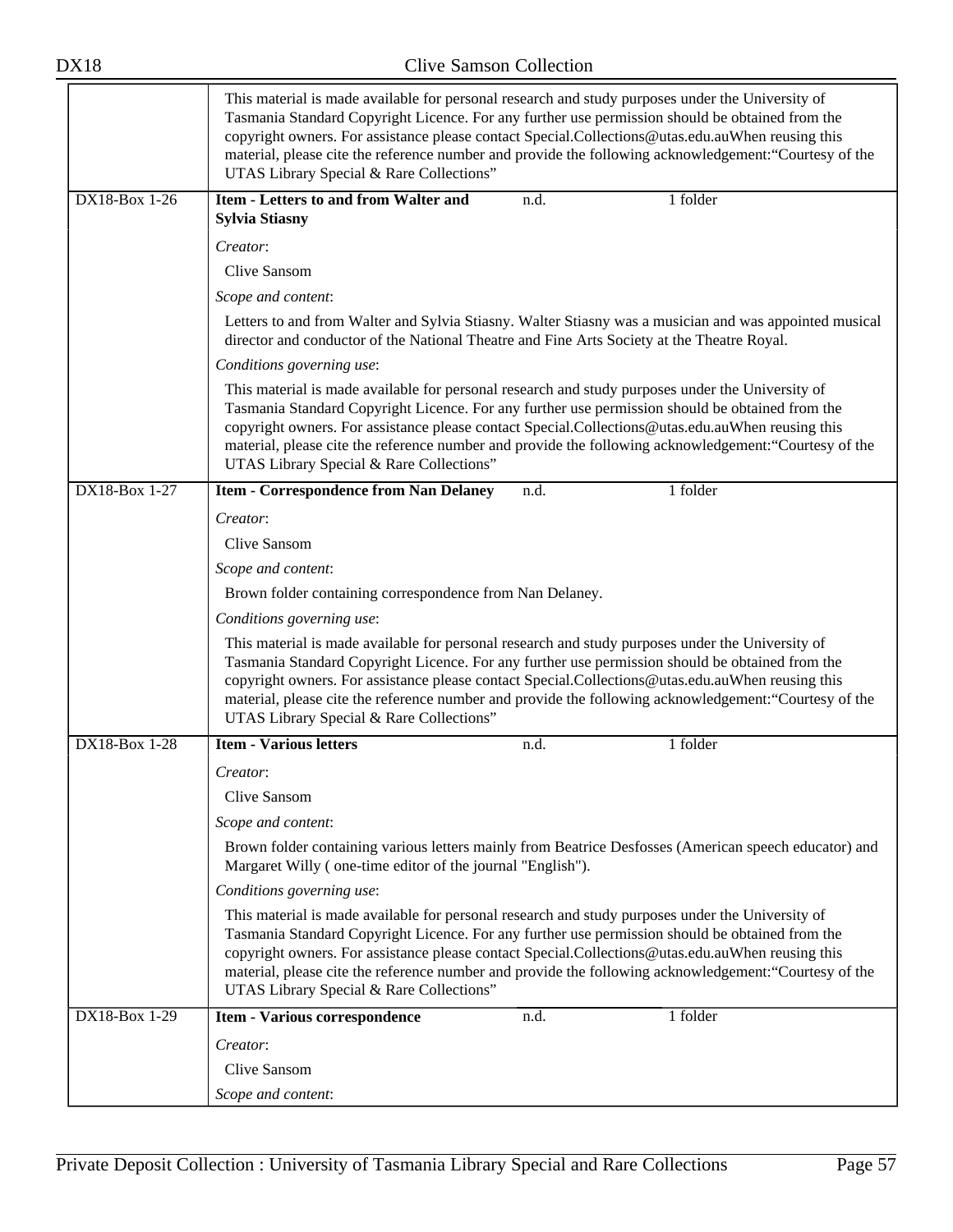Cream folder of correspondence from Walter de la Mare, Ian and Anne Serraillier, E.W.F. Tomlin, Myfanwy Thomas (daughter of E.T. Thomas), Eric Savage, and S. George West of Kings College, University of London.

*Conditions governing use*:

This material is made available for personal research and study purposes under the University of Tasmania Standard Copyright Licence. For any further use permission should be obtained from the copyright owners. For assistance please contact Special.Collections@utas.edu.auWhen reusing this material, please cite the reference number and provide the following acknowledgement:"Courtesy of the UTAS Library Special & Rare Collections"

# **Subseries DX18-Box 2: Box two**

Creator: Clive Sansom

Date: n.d. (date of creation)

Scope and content:

Unpublished documents and manuscripts and published journal articles

Physical description: 1 type one box

#### Immediate source of acquisition:

Deposited on indefinite loan by Mrs Ruth Sansom February 1987 (& later additions 1989, 1991) to be held for safekeeping in the University Archives with the Friends' Meeting Records. May be withdrawn by Mrs Sansom on reasonable notice.

#### Arrangement:

Boxes inventoried by Ralph Spaulding March 2006

Restrictions on access:

May be consulted by researchers under supervision

#### Conditions governing use:

This material is made available for personal research and study purposes under the University of Tasmania Standard Copyright Licence. For any further use permission should be obtained from the copyright owners. For assistance please contact Special.Collections@utas.edu.au When reusing this material, please cite the reference number and provide the following acknowledgement:

"Courtesy of the UTAS Library Special & Rare Collections"

Publication status:

| File / item list |       |       |                      |  |
|------------------|-------|-------|----------------------|--|
| Reference code   | Title | Dates | Physical description |  |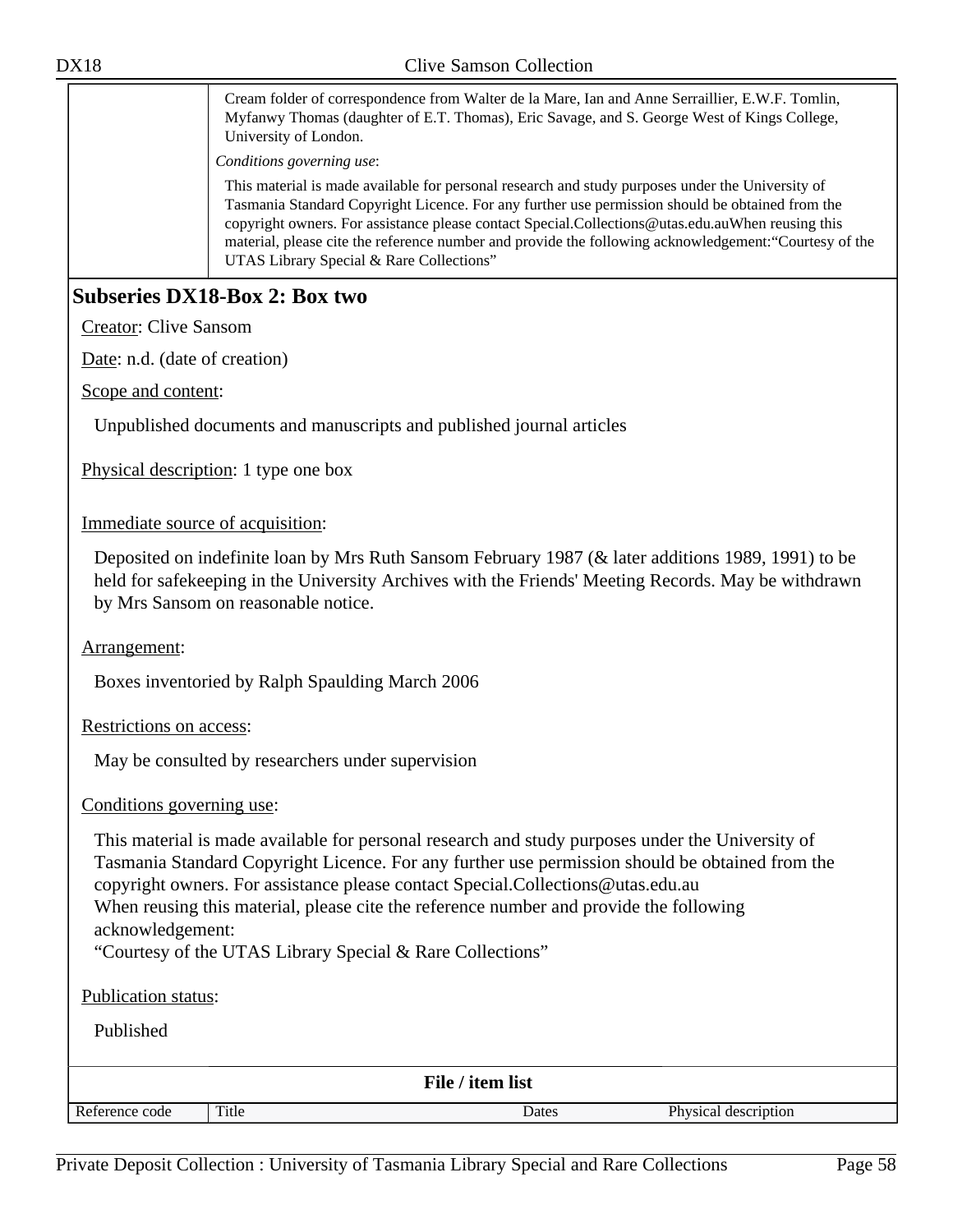| DX18-Box 2-1   | <b>Item - The Abominable Trade: A Poet's</b><br>Two spring-back folders (490<br>n.d.                                                                                                                                                                                                                                                                                                                                                                          |
|----------------|---------------------------------------------------------------------------------------------------------------------------------------------------------------------------------------------------------------------------------------------------------------------------------------------------------------------------------------------------------------------------------------------------------------------------------------------------------------|
|                | <b>Notes on his Profession</b><br>pages)                                                                                                                                                                                                                                                                                                                                                                                                                      |
|                | Creator:                                                                                                                                                                                                                                                                                                                                                                                                                                                      |
|                | <b>Clive Sansom</b>                                                                                                                                                                                                                                                                                                                                                                                                                                           |
|                | Scope and content:                                                                                                                                                                                                                                                                                                                                                                                                                                            |
|                | Two spring-back folders (blue and green) containing 490 typed pages of Sansom's unpublished<br>document, "The Abominable Trade: A Poet's Notes on his Profession". This comprises a series of short<br>anecdotes and observations about poetry.                                                                                                                                                                                                               |
|                | Conditions governing use:                                                                                                                                                                                                                                                                                                                                                                                                                                     |
|                | This material is made available for personal research and study purposes under the University of<br>Tasmania Standard Copyright Licence. For any further use permission should be obtained from the<br>copyright owners. For assistance please contact Special.Collections@utas.edu.auWhen reusing this<br>material, please cite the reference number and provide the following acknowledgement: "Courtesy of the<br>UTAS Library Special & Rare Collections" |
| $DX18-Box 2-2$ | 1 folder<br><b>Item - Miscellaneous manuscripts</b><br>n.d.                                                                                                                                                                                                                                                                                                                                                                                                   |
|                | Creator:                                                                                                                                                                                                                                                                                                                                                                                                                                                      |
|                | Clive Sansom                                                                                                                                                                                                                                                                                                                                                                                                                                                  |
|                | Scope and content:                                                                                                                                                                                                                                                                                                                                                                                                                                            |
|                | Green spring-back folder labelled 'Miscellaneous' containing typed manuscripts of Sansom's short story<br>'Old Frank' and his radio play 'Immortal Evening (December 28th, 1817)'. Characters depicted in this<br>play include Keats, Limb and Wordsworth.                                                                                                                                                                                                    |
|                | Conditions governing use:                                                                                                                                                                                                                                                                                                                                                                                                                                     |
|                | This material is made available for personal research and study purposes under the University of<br>Tasmania Standard Copyright Licence. For any further use permission should be obtained from the<br>copyright owners. For assistance please contact Special.Collections@utas.edu.auWhen reusing this<br>material, please cite the reference number and provide the following acknowledgement: "Courtesy of the<br>UTAS Library Special & Rare Collections" |
| DX18-Box 2-3   | <b>Item - Strange Goings On: Verses for</b><br>1 folder<br>n.d.<br><b>Children</b>                                                                                                                                                                                                                                                                                                                                                                            |
|                | Creator:                                                                                                                                                                                                                                                                                                                                                                                                                                                      |
|                | Clive Sansom                                                                                                                                                                                                                                                                                                                                                                                                                                                  |
|                | Scope and content:                                                                                                                                                                                                                                                                                                                                                                                                                                            |
|                | Black spring-back folder of Sansom's unpublished document, 'Strange Goings On: Verses for Children'.<br>This includes one titled 'The Australian Leprechaun'. Many of the poems contain handwritten corrections<br>and amendments.                                                                                                                                                                                                                            |
|                | Conditions governing use:                                                                                                                                                                                                                                                                                                                                                                                                                                     |
|                | This material is made available for personal research and study purposes under the University of<br>Tasmania Standard Copyright Licence. For any further use permission should be obtained from the<br>copyright owners. For assistance please contact Special.Collections@utas.edu.auWhen reusing this<br>material, please cite the reference number and provide the following acknowledgement: "Courtesy of the<br>UTAS Library Special & Rare Collections" |
| DX18-Box 2-4   | Item - The Voice that Tempted Eve and<br>1 file<br>n.d.<br>other Auditory Observations                                                                                                                                                                                                                                                                                                                                                                        |
|                | Creator:                                                                                                                                                                                                                                                                                                                                                                                                                                                      |
|                | Clive Sansom                                                                                                                                                                                                                                                                                                                                                                                                                                                  |
|                | Scope and content:                                                                                                                                                                                                                                                                                                                                                                                                                                            |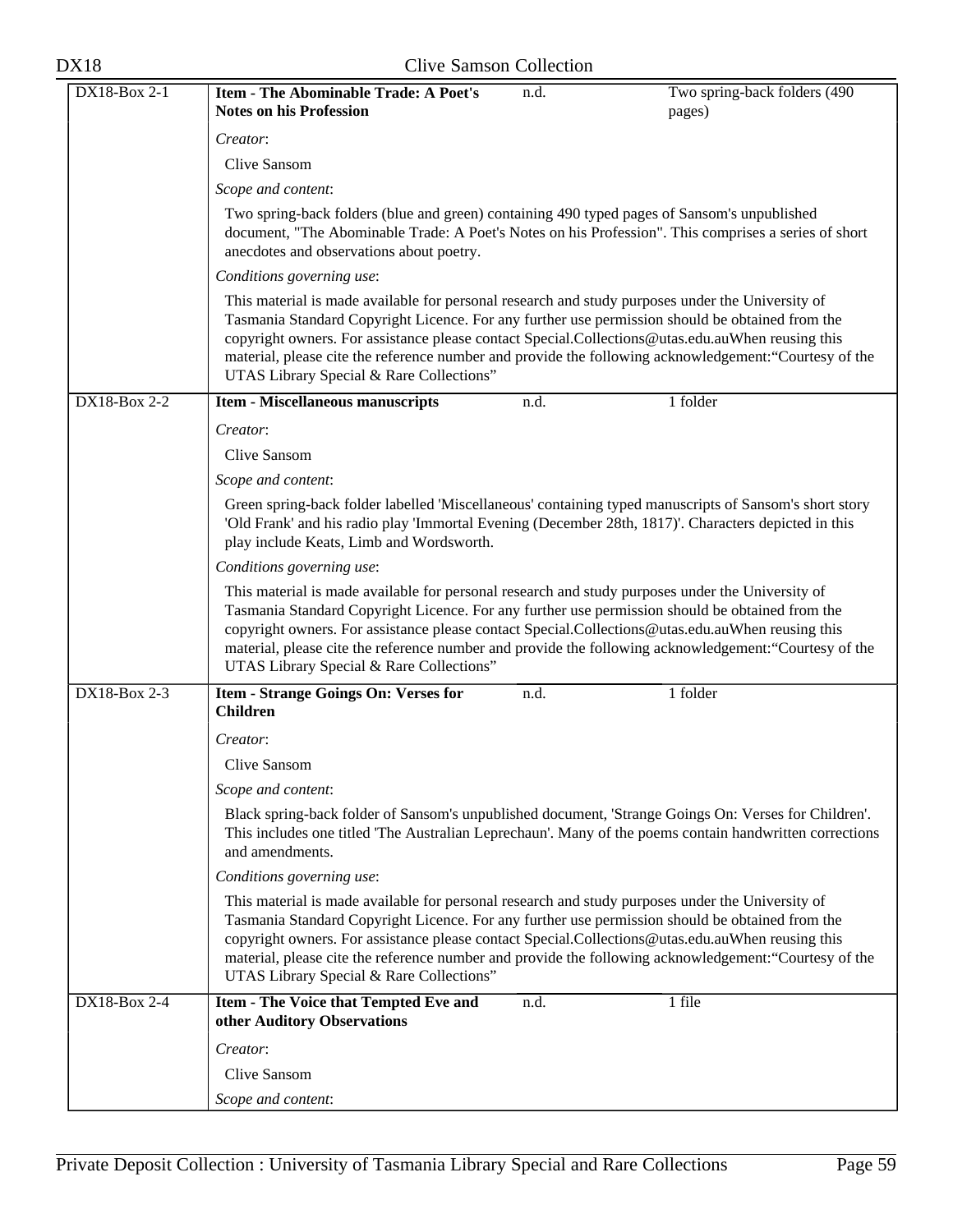|                       | Typed sheets tied with red ribbon of Sansom's unpublished manuscript 'The Voice that Tempted Eve and<br>other Auditory Observations'. This comprises quotations from various writers containing references to the<br>ways in which people speak - descriptions of their voice quality, facial expressions and gestures.<br>Conditions governing use:<br>This material is made available for personal research and study purposes under the University of      |
|-----------------------|---------------------------------------------------------------------------------------------------------------------------------------------------------------------------------------------------------------------------------------------------------------------------------------------------------------------------------------------------------------------------------------------------------------------------------------------------------------|
|                       | Tasmania Standard Copyright Licence. For any further use permission should be obtained from the<br>copyright owners. For assistance please contact Special.Collections@utas.edu.auWhen reusing this<br>material, please cite the reference number and provide the following acknowledgement: "Courtesy of the<br>UTAS Library Special & Rare Collections"                                                                                                     |
| DX18-Box 2-5<br>and 6 | Item - This Quiet Dust: Epitaphs Real and<br>n.d.<br>$2$ folders + copies<br><b>Imagined</b>                                                                                                                                                                                                                                                                                                                                                                  |
|                       | Creator:                                                                                                                                                                                                                                                                                                                                                                                                                                                      |
|                       | Clive Sansom                                                                                                                                                                                                                                                                                                                                                                                                                                                  |
|                       | Scope and content:                                                                                                                                                                                                                                                                                                                                                                                                                                            |
|                       | Two red spring-back folders containing Sansom's unpublished manuscript titled 'This Quiet Dust:<br>Epitaphs Real and Imagined' and two copies.                                                                                                                                                                                                                                                                                                                |
|                       | Conditions governing use:                                                                                                                                                                                                                                                                                                                                                                                                                                     |
|                       | This material is made available for personal research and study purposes under the University of<br>Tasmania Standard Copyright Licence. For any further use permission should be obtained from the<br>copyright owners. For assistance please contact Special.Collections@utas.edu.auWhen reusing this<br>material, please cite the reference number and provide the following acknowledgement: "Courtesy of the<br>UTAS Library Special & Rare Collections" |
| DX18-Box 2-7          | 1 folder<br><b>Item - These Happy Breeds</b><br>n.d.                                                                                                                                                                                                                                                                                                                                                                                                          |
|                       | Creator:                                                                                                                                                                                                                                                                                                                                                                                                                                                      |
|                       | Clive Sansom                                                                                                                                                                                                                                                                                                                                                                                                                                                  |
|                       | Scope and content:                                                                                                                                                                                                                                                                                                                                                                                                                                            |
|                       | Green spring-back folder containing the typed manuscript of Sansom's unpublished text 'These Happy<br>Breeds' - a book of poems about dogs.                                                                                                                                                                                                                                                                                                                   |
|                       | Conditions governing use:                                                                                                                                                                                                                                                                                                                                                                                                                                     |
|                       | This material is made available for personal research and study purposes under the University of<br>Tasmania Standard Copyright Licence. For any further use permission should be obtained from the<br>copyright owners. For assistance please contact Special.Collections@utas.edu.auWhen reusing this<br>material, please cite the reference number and provide the following acknowledgement: "Courtesy of the<br>UTAS Library Special & Rare Collections" |
| DX18-Box 2-8          | <b>Item - Definitions, Deft and Daft</b><br>1 bundle<br>n.d.                                                                                                                                                                                                                                                                                                                                                                                                  |
|                       | Creator:                                                                                                                                                                                                                                                                                                                                                                                                                                                      |
|                       | Clive Sansom                                                                                                                                                                                                                                                                                                                                                                                                                                                  |
|                       | Scope and content:                                                                                                                                                                                                                                                                                                                                                                                                                                            |
|                       | Typed sheets tied with white string comprising three copies of Sansom's unpublished manuscript<br>'Definitions, Deft and Daft'. Sansom collected most of these from other sources.                                                                                                                                                                                                                                                                            |
|                       | Conditions governing use:                                                                                                                                                                                                                                                                                                                                                                                                                                     |
|                       | This material is made available for personal research and study purposes under the University of<br>Tasmania Standard Copyright Licence. For any further use permission should be obtained from the<br>copyright owners. For assistance please contact Special.Collections@utas.edu.auWhen reusing this<br>material, please cite the reference number and provide the following acknowledgement: "Courtesy of the<br>UTAS Library Special & Rare Collections" |
| DX18-Box 2-9          | Item - History and locale of North London<br>c1930<br>1 bundle                                                                                                                                                                                                                                                                                                                                                                                                |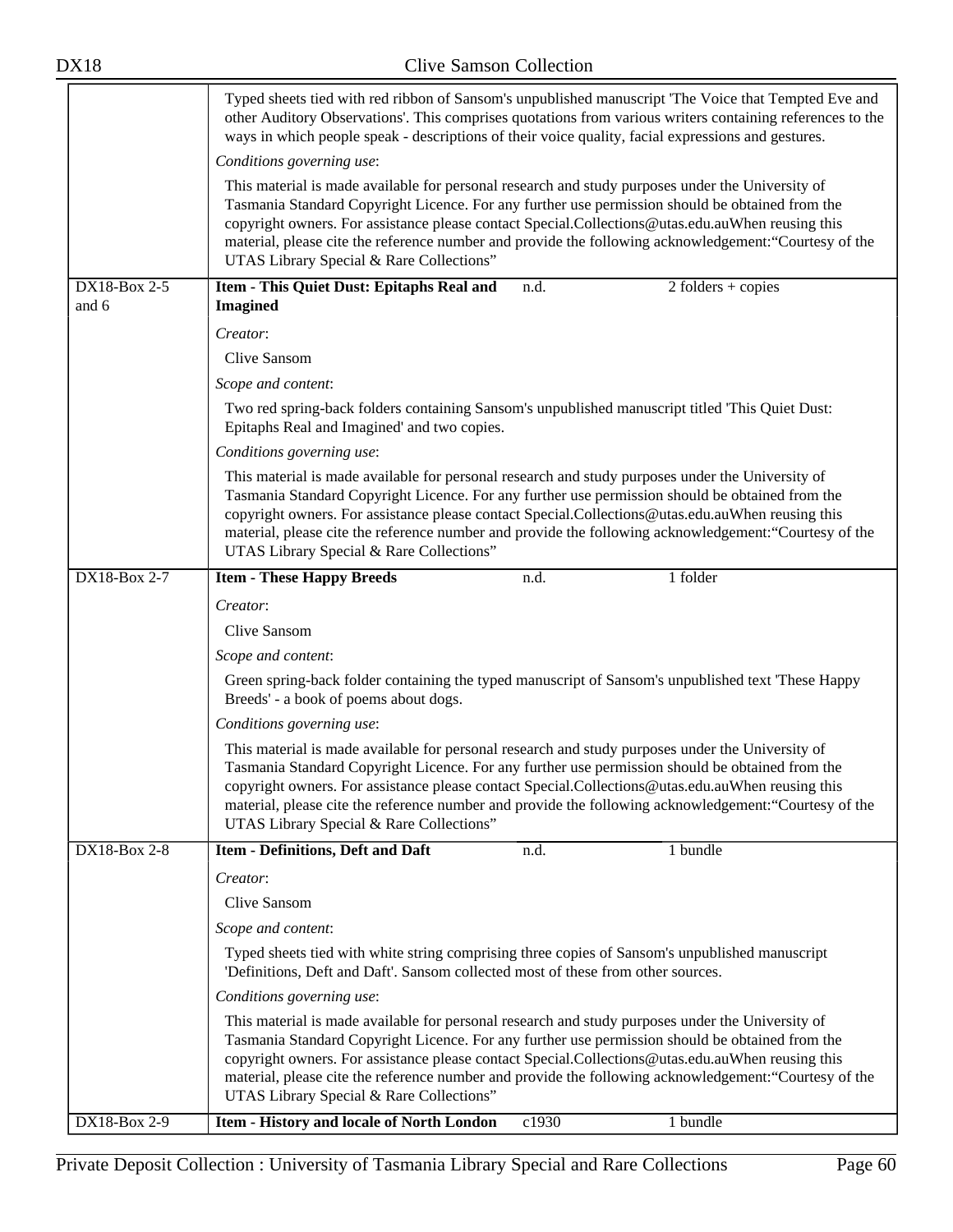|               | Creator:                                                                                                                                                                                                                                                                                                                                                                                                                                                      |  |  |
|---------------|---------------------------------------------------------------------------------------------------------------------------------------------------------------------------------------------------------------------------------------------------------------------------------------------------------------------------------------------------------------------------------------------------------------------------------------------------------------|--|--|
|               | Clive Sansom                                                                                                                                                                                                                                                                                                                                                                                                                                                  |  |  |
|               | Scope and content:                                                                                                                                                                                                                                                                                                                                                                                                                                            |  |  |
|               | Parcel of collected materials about the history and locale of North London, described in a note as<br>'Archival' material which would delight a North London Librarian, eg Winchmore Hill. These are old<br>books and pamphlets on that area. The parcel also contains copies of Sansom's letters about conservation<br>issues sent to English newspapers and journals during the 1930s.                                                                      |  |  |
|               | Conditions governing use:                                                                                                                                                                                                                                                                                                                                                                                                                                     |  |  |
|               | This material is made available for personal research and study purposes under the University of<br>Tasmania Standard Copyright Licence. For any further use permission should be obtained from the<br>copyright owners. For assistance please contact Special.Collections@utas.edu.auWhen reusing this<br>material, please cite the reference number and provide the following acknowledgement: "Courtesy of the<br>UTAS Library Special & Rare Collections" |  |  |
| DX18-Box 2-10 | Item - There is an Island: A Cantata<br>1 file<br>n.d.                                                                                                                                                                                                                                                                                                                                                                                                        |  |  |
|               | Creator:                                                                                                                                                                                                                                                                                                                                                                                                                                                      |  |  |
|               | Clive SansomDon Kay                                                                                                                                                                                                                                                                                                                                                                                                                                           |  |  |
|               | Scope and content:                                                                                                                                                                                                                                                                                                                                                                                                                                            |  |  |
|               | Two copies of the script of 'There is an Island: A Cantata' (words by Sansom and music by Don Kay) and<br>the texts of several Tasmanian poems not included in subsequent collections of his verse.                                                                                                                                                                                                                                                           |  |  |
|               | Conditions governing use:                                                                                                                                                                                                                                                                                                                                                                                                                                     |  |  |
|               | This material is made available for personal research and study purposes under the University of<br>Tasmania Standard Copyright Licence. For any further use permission should be obtained from the<br>copyright owners. For assistance please contact Special.Collections@utas.edu.auWhen reusing this<br>material, please cite the reference number and provide the following acknowledgement: "Courtesy of the<br>UTAS Library Special & Rare Collections" |  |  |
| DX18-Box 2-11 | 1979<br>1 folder<br>Item - Clive's last poem                                                                                                                                                                                                                                                                                                                                                                                                                  |  |  |
|               | Creator:                                                                                                                                                                                                                                                                                                                                                                                                                                                      |  |  |
|               | Clive Sansom                                                                                                                                                                                                                                                                                                                                                                                                                                                  |  |  |
|               | Scope and content:                                                                                                                                                                                                                                                                                                                                                                                                                                            |  |  |
|               | Orange plastic folder containing handwritten and typed copies of 'Clive's last poem, June 1979' ('Carol of<br>the Three Nails'). Also a typed copy of a poem titled 'Jane Franklin's Journey'.                                                                                                                                                                                                                                                                |  |  |
|               | Conditions governing use:                                                                                                                                                                                                                                                                                                                                                                                                                                     |  |  |
|               | This material is made available for personal research and study purposes under the University of<br>Tasmania Standard Copyright Licence. For any further use permission should be obtained from the<br>copyright owners. For assistance please contact Special.Collections@utas.edu.auWhen reusing this<br>material, please cite the reference number and provide the following acknowledgement: "Courtesy of the<br>UTAS Library Special & Rare Collections" |  |  |
| DX18-Box 2-12 | <b>Item - Three texts</b><br>1 folder<br>n.d.                                                                                                                                                                                                                                                                                                                                                                                                                 |  |  |
|               | Creator:                                                                                                                                                                                                                                                                                                                                                                                                                                                      |  |  |
|               | Clive Sansom                                                                                                                                                                                                                                                                                                                                                                                                                                                  |  |  |
|               | Scope and content:                                                                                                                                                                                                                                                                                                                                                                                                                                            |  |  |
|               | Three texts: 'Highgate and Hampshire', 'Old Southgate' and 'Winchmore Hill', publications that Sansom<br>consulted when writing his autobiography.                                                                                                                                                                                                                                                                                                            |  |  |
|               | Conditions governing use:                                                                                                                                                                                                                                                                                                                                                                                                                                     |  |  |
|               | This material is made available for personal research and study purposes under the University of<br>Tasmania Standard Copyright Licence. For any further use permission should be obtained from the<br>copyright owners. For assistance please contact Special.Collections@utas.edu.auWhen reusing this                                                                                                                                                       |  |  |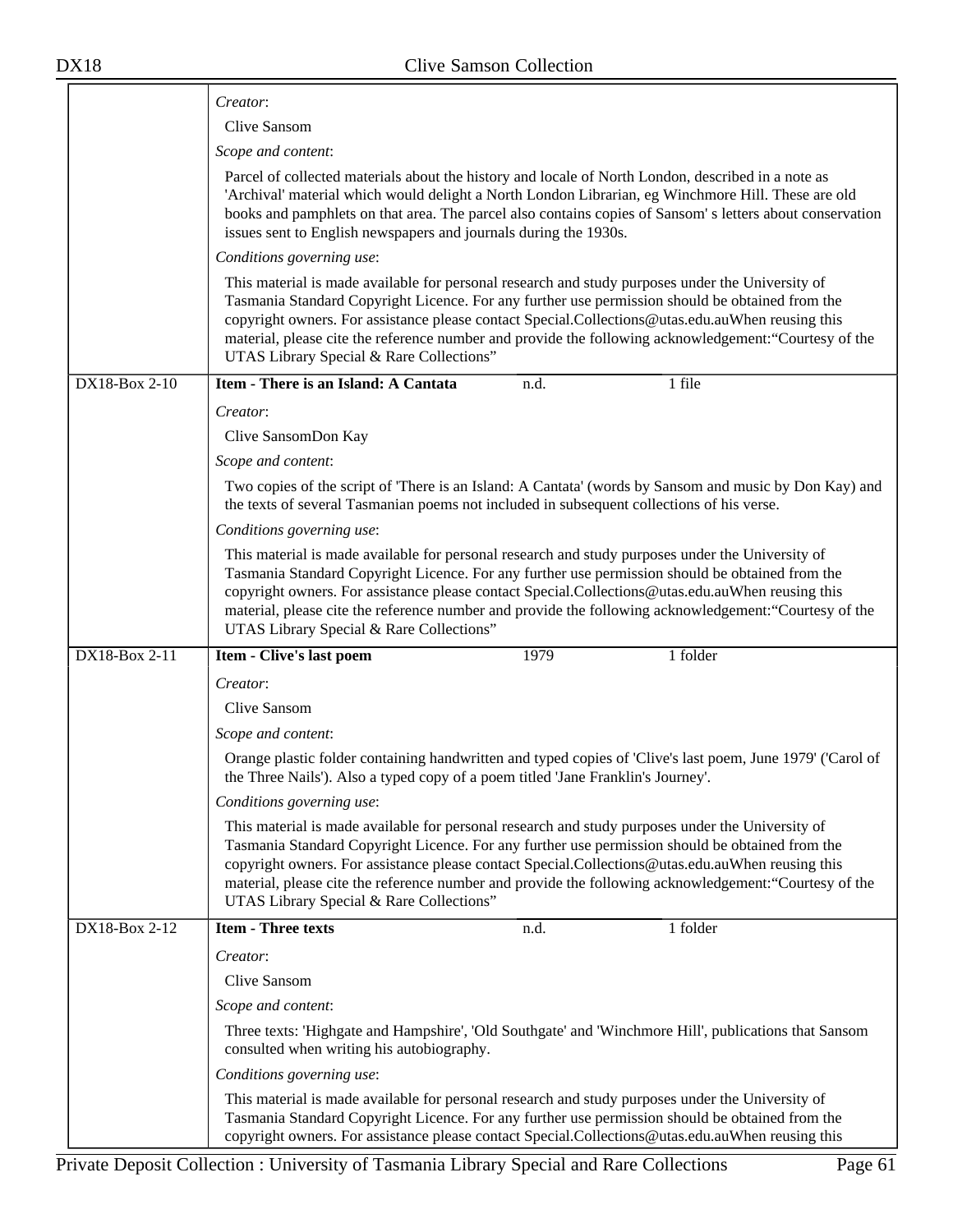|               | material, please cite the reference number and provide the following acknowledgement: "Courtesy of the<br>UTAS Library Special & Rare Collections" |      |                                                                                                                                                                                                                                                                                                                                                                                                                                         |
|---------------|----------------------------------------------------------------------------------------------------------------------------------------------------|------|-----------------------------------------------------------------------------------------------------------------------------------------------------------------------------------------------------------------------------------------------------------------------------------------------------------------------------------------------------------------------------------------------------------------------------------------|
| DX18-Box 2-13 | <b>Item - Collections of journals</b>                                                                                                              | n.d. | 1 folder                                                                                                                                                                                                                                                                                                                                                                                                                                |
|               | Creator:                                                                                                                                           |      |                                                                                                                                                                                                                                                                                                                                                                                                                                         |
|               | Clive Sansom                                                                                                                                       |      |                                                                                                                                                                                                                                                                                                                                                                                                                                         |
|               | Scope and content:                                                                                                                                 |      |                                                                                                                                                                                                                                                                                                                                                                                                                                         |
|               | some verse.                                                                                                                                        |      | Collections of journals containing Sansom's poems, articles, and plays. The poems include 'Nightmare',<br>'Dr Donne's Unwritten Sonnet', 'Tasmanian Scene', 'The Churchyard', 'Gypsy', 'Orchard', and 'Assisi'.<br>Articles include 'The First Teacher: the Life and Religion of Akhenaten, 'My Job, Poet, etc', and 'We the<br>Murderers'. There is also a copy of Sansom's short play for children titled 'At the Zoo' which includes |
|               | Conditions governing use:                                                                                                                          |      |                                                                                                                                                                                                                                                                                                                                                                                                                                         |
|               | This material is made available for personal research and study purposes under the University of<br>UTAS Library Special & Rare Collections"       |      | Tasmania Standard Copyright Licence. For any further use permission should be obtained from the<br>copyright owners. For assistance please contact Special.Collections@utas.edu.auWhen reusing this<br>material, please cite the reference number and provide the following acknowledgement: "Courtesy of the                                                                                                                           |

# **Subseries DX18-Box 3: Box three**

Creator: Clive Sansom

Date: n.d. (date of creation)

Scope and content:

Collection of newspaper clippings, articles on business and industry also teaching materials and school broadcast scripts and articles

Physical description: 1 type one box

Immediate source of acquisition:

Deposited on indefinite loan by Mrs Ruth Sansom February 1987 (& later additions 1989, 1991) to be held for safekeeping in the University Archives with the Friends' Meeting Records. May be withdrawn by Mrs Sansom on reasonable notice.

Arrangement:

Boxes inventoried by Ralph Spaulding March 2006

Restrictions on access:

May be consulted by researchers under supervision

Conditions governing use:

This material is made available for personal research and study purposes under the University of Tasmania Standard Copyright Licence. For any further use permission should be obtained from the copyright owners. For assistance please contact Special.Collections@utas.edu.au When reusing this material, please cite the reference number and provide the following acknowledgement: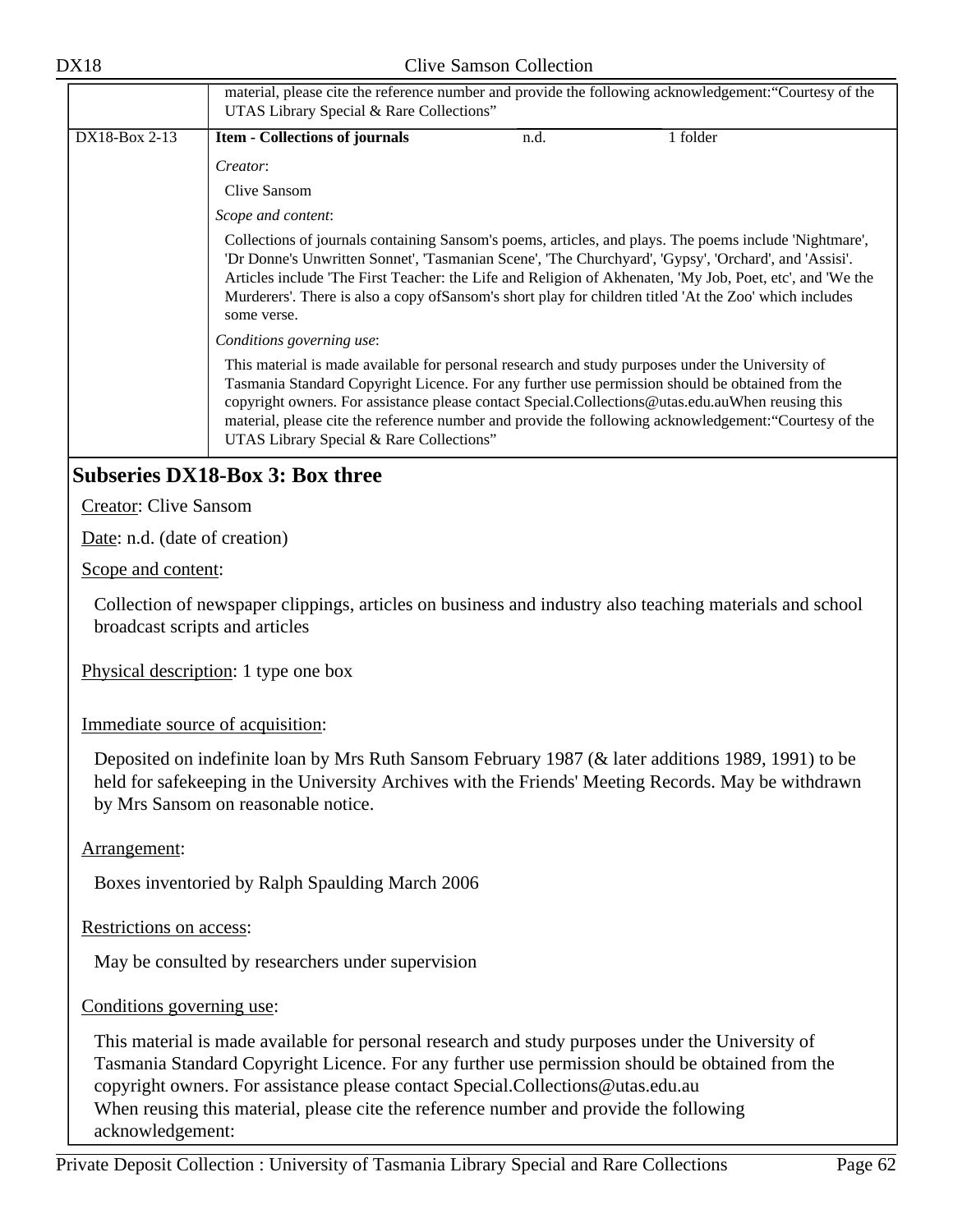# "Courtesy of the UTAS Library Special & Rare Collections" Publication status: Published **File / item list** Reference code Title Title Dates Dates Physical description DX18-Box 3-2 **Item - Autobiographical material** n.d. 1 folder *Creator*: Clive Sansom *Scope and content*: Folder headed 'labelled by Sansom "Auto"' [Autobiography]. This contains: newspaper and journal cuttings of background material relating to London life at the time of Sansom's childhood and early adult life; published critical responses to his first collection of verse 'In the Midst of Death'; Sansom's letters to the Times on the role of scientists in creating the atom bomb; copy of a press report about Speech in schools and the work of Ruth Sansom; a letter from 'Tim' titled 'The Second Epistle of Timothy to the Sansomonians'; copies of poems probably read by Sansom during his school days; copy of the London Speech Festival Competitions of March 25 1939; Sansom's scribbled reminders of material for the 'Auto'; an article published in 'The Friend' (1971) by Ruth Sansom titled 'The Inner Journey'; photographs of places relating to Sansom' s childhood. *Conditions governing use*: This material is made available for personal research and study purposes under the University of Tasmania Standard Copyright Licence. For any further use permission should be obtained from the copyright owners. For assistance please contact Special.Collections@utas.edu.auWhen reusing this material, please cite the reference number and provide the following acknowledgement:"Courtesy of the UTAS Library Special & Rare Collections" DX18-Box 3-3 **Item - Reading Aloud** n.d. 1 folder *Creator*: Clive Sansom *Scope and content*: Folder labelled 'Reading Aloud' comprising passages for reading, newspaper articles on the subject, and Sansom's notes on the topic, some of which appear to be the draft of the Preface to his anthology 'By Word of Mouth: An Anthology of Prose for Reading Aloud'. *Conditions governing use*: This material is made available for personal research and study purposes under the University of Tasmania Standard Copyright Licence. For any further use permission should be obtained from the copyright owners. For assistance please contact Special.Collections@utas.edu.auWhen reusing this material, please cite the reference number and provide the following acknowledgement:"Courtesy of the UTAS Library Special & Rare Collections" DX18-Box 3-4 **I tem - American Speech** n.d. 1 folder *Creator*: Clive Sansom *Scope and content*: Folder labelled 'American Speech' containing newspaper cuttings and conference programs on the topic. Two unrelated items in the folder are articles by others titled 'John Clare Country' and 'The Classical Face of Bath'. *Conditions governing use*: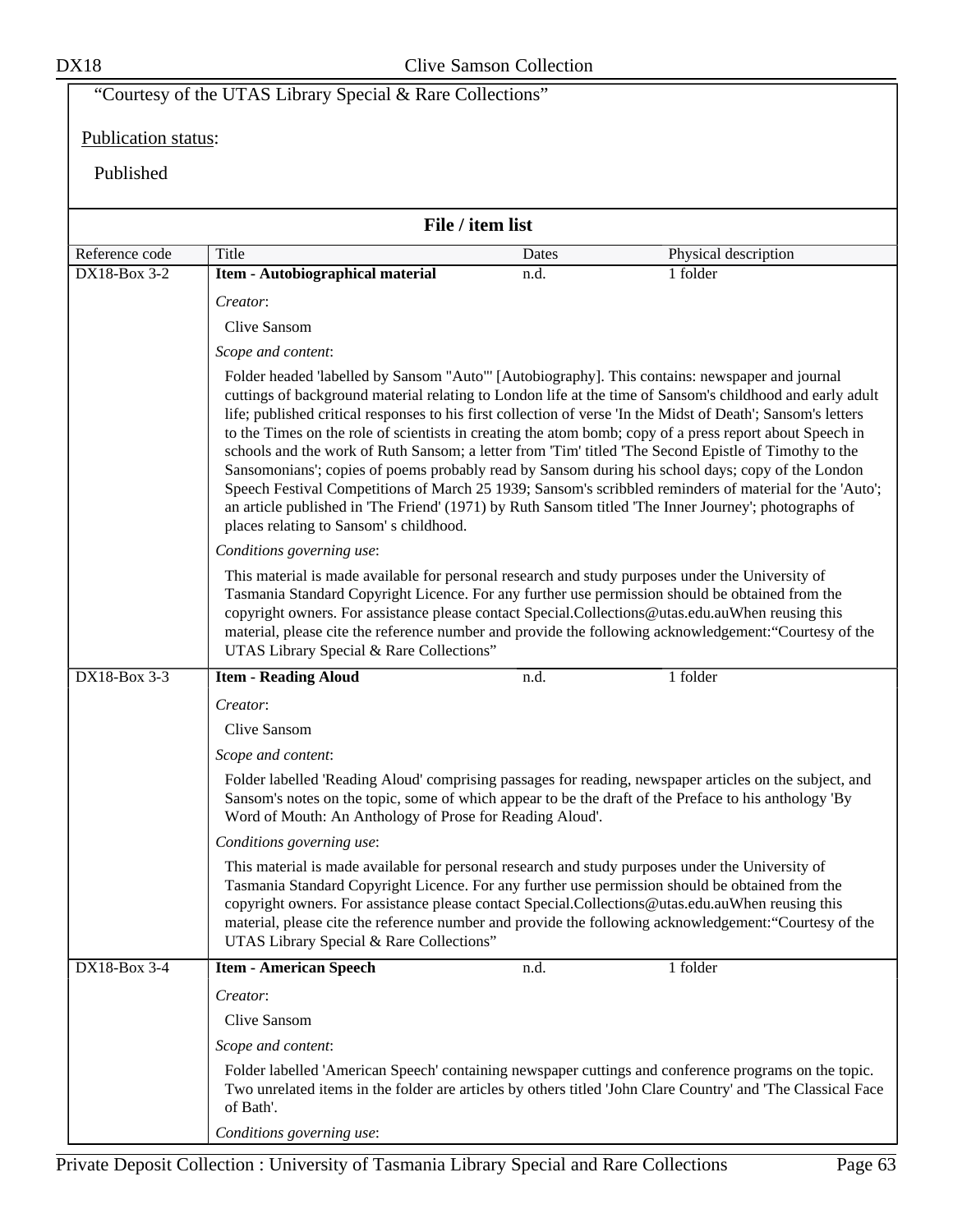|              | This material is made available for personal research and study purposes under the University of<br>Tasmania Standard Copyright Licence. For any further use permission should be obtained from the<br>copyright owners. For assistance please contact Special.Collections@utas.edu.auWhen reusing this<br>material, please cite the reference number and provide the following acknowledgement: "Courtesy of the<br>UTAS Library Special & Rare Collections"                                                                                                                                                                                                                                                                                                                                                                                                                               |
|--------------|---------------------------------------------------------------------------------------------------------------------------------------------------------------------------------------------------------------------------------------------------------------------------------------------------------------------------------------------------------------------------------------------------------------------------------------------------------------------------------------------------------------------------------------------------------------------------------------------------------------------------------------------------------------------------------------------------------------------------------------------------------------------------------------------------------------------------------------------------------------------------------------------|
| DX18-Box 3-5 | Item - A.C. Black<br>1 folder<br>n.d.                                                                                                                                                                                                                                                                                                                                                                                                                                                                                                                                                                                                                                                                                                                                                                                                                                                       |
|              | Creator:                                                                                                                                                                                                                                                                                                                                                                                                                                                                                                                                                                                                                                                                                                                                                                                                                                                                                    |
|              | <b>Clive Sansom</b>                                                                                                                                                                                                                                                                                                                                                                                                                                                                                                                                                                                                                                                                                                                                                                                                                                                                         |
|              | Scope and content:                                                                                                                                                                                                                                                                                                                                                                                                                                                                                                                                                                                                                                                                                                                                                                                                                                                                          |
|              | Folder headed 'A.C. Black'. This contains several letters to and from the publisher about Sansom's<br>proposed book of story rhymes and about the publisher's rejection of his book of poems 'This Happy<br>Breed'.                                                                                                                                                                                                                                                                                                                                                                                                                                                                                                                                                                                                                                                                         |
|              | Conditions governing use:                                                                                                                                                                                                                                                                                                                                                                                                                                                                                                                                                                                                                                                                                                                                                                                                                                                                   |
|              | This material is made available for personal research and study purposes under the University of<br>Tasmania Standard Copyright Licence. For any further use permission should be obtained from the<br>copyright owners. For assistance please contact Special.Collections@utas.edu.auWhen reusing this<br>material, please cite the reference number and provide the following acknowledgement: "Courtesy of the<br>UTAS Library Special & Rare Collections"                                                                                                                                                                                                                                                                                                                                                                                                                               |
| DX18-Box 3-6 | 1 folder<br><b>Item - Autobiography</b><br>n.d.                                                                                                                                                                                                                                                                                                                                                                                                                                                                                                                                                                                                                                                                                                                                                                                                                                             |
|              | Creator:                                                                                                                                                                                                                                                                                                                                                                                                                                                                                                                                                                                                                                                                                                                                                                                                                                                                                    |
|              | Clive Sansom                                                                                                                                                                                                                                                                                                                                                                                                                                                                                                                                                                                                                                                                                                                                                                                                                                                                                |
|              | Scope and content:                                                                                                                                                                                                                                                                                                                                                                                                                                                                                                                                                                                                                                                                                                                                                                                                                                                                          |
|              | Folder headed 'Autobiography' containing Sansom's short handwritten and typed drafts of the early<br>sections of the book describing his childhood experiences, family life and school days. There are also<br>many brief handwritten memos and quotes from writers pertinent to his autobiography, including a note<br>that his proposed title for this was 'Finding my Words: A Poet's Beginnings'. Other material comprises<br>several relevant letters about and reviews of Sansom's publications, including Fred Nicholson's review of<br>'Francis of Assisi', Sansom's review of John Fuller's 'Epistles to Several Persons', letters from his brother<br>Len, a poem Sansom wrote at the age of 16, Sansom's humorous letter to the artist Max Angus, and an<br>obituary written by Ron James and published in the journal 'Speech and Drama' (England) following<br>Sansom's death. |
|              | Conditions governing use:                                                                                                                                                                                                                                                                                                                                                                                                                                                                                                                                                                                                                                                                                                                                                                                                                                                                   |
|              | This material is made available for personal research and study purposes under the University of<br>Tasmania Standard Copyright Licence. For any further use permission should be obtained from the<br>copyright owners. For assistance please contact Special.Collections@utas.edu.auWhen reusing this<br>material, please cite the reference number and provide the following acknowledgement: "Courtesy of the<br>UTAS Library Special & Rare Collections"                                                                                                                                                                                                                                                                                                                                                                                                                               |
| DX18-Box 3-7 | 1 folder<br><b>Item - Business and Industry</b><br>n.d.                                                                                                                                                                                                                                                                                                                                                                                                                                                                                                                                                                                                                                                                                                                                                                                                                                     |
|              | Creator:                                                                                                                                                                                                                                                                                                                                                                                                                                                                                                                                                                                                                                                                                                                                                                                                                                                                                    |
|              | Clive Sansom                                                                                                                                                                                                                                                                                                                                                                                                                                                                                                                                                                                                                                                                                                                                                                                                                                                                                |
|              | Scope and content:                                                                                                                                                                                                                                                                                                                                                                                                                                                                                                                                                                                                                                                                                                                                                                                                                                                                          |
|              | Folder marked 'Business / Industry' containing six articles by others on oral communication in the<br>business world.                                                                                                                                                                                                                                                                                                                                                                                                                                                                                                                                                                                                                                                                                                                                                                       |
|              | Conditions governing use:                                                                                                                                                                                                                                                                                                                                                                                                                                                                                                                                                                                                                                                                                                                                                                                                                                                                   |
|              | This material is made available for personal research and study purposes under the University of<br>Tasmania Standard Copyright Licence. For any further use permission should be obtained from the<br>copyright owners. For assistance please contact Special.Collections@utas.edu.auWhen reusing this                                                                                                                                                                                                                                                                                                                                                                                                                                                                                                                                                                                     |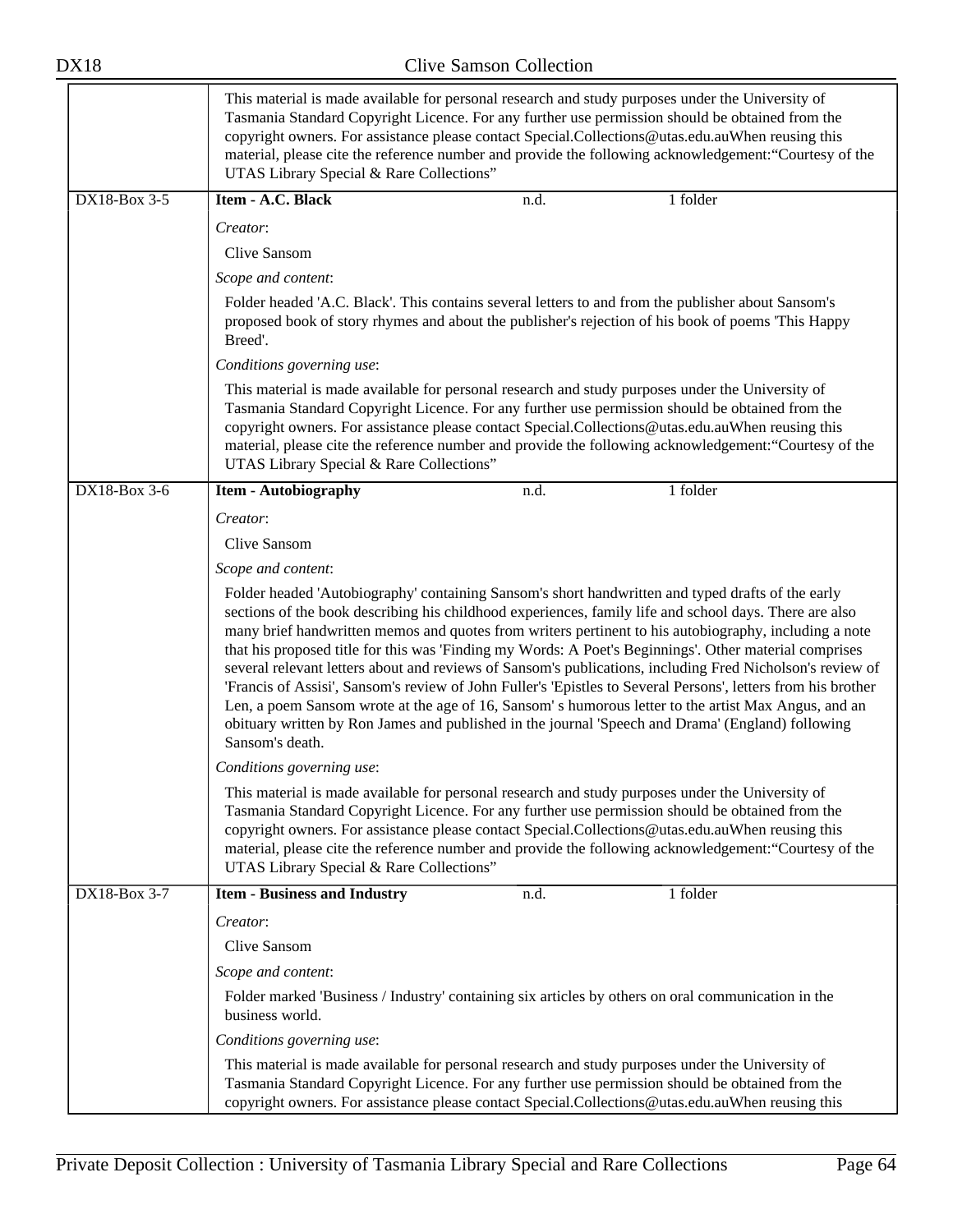|               | material, please cite the reference number and provide the following acknowledgement: "Courtesy of the<br>UTAS Library Special & Rare Collections"                                                                                                                                                                                                  |      |                                                                                                            |
|---------------|-----------------------------------------------------------------------------------------------------------------------------------------------------------------------------------------------------------------------------------------------------------------------------------------------------------------------------------------------------|------|------------------------------------------------------------------------------------------------------------|
| DX18-Box 3-8  | <b>Item - What Does it Mean</b>                                                                                                                                                                                                                                                                                                                     | n.d. | 1 folder                                                                                                   |
|               | Creator:                                                                                                                                                                                                                                                                                                                                            |      |                                                                                                            |
|               | Clive Sansom                                                                                                                                                                                                                                                                                                                                        |      |                                                                                                            |
|               | Scope and content:                                                                                                                                                                                                                                                                                                                                  |      |                                                                                                            |
|               |                                                                                                                                                                                                                                                                                                                                                     |      | Folder titled 'What Does it Mean?' containing material Sansom collected and used for teaching the topic.   |
|               | Conditions governing use:                                                                                                                                                                                                                                                                                                                           |      |                                                                                                            |
|               | This material is made available for personal research and study purposes under the University of<br>Tasmania Standard Copyright Licence. For any further use permission should be obtained from the<br>copyright owners. For assistance please contact Special.Collections@utas.edu.auWhen reusing this<br>UTAS Library Special & Rare Collections" |      | material, please cite the reference number and provide the following acknowledgement: "Courtesy of the     |
| DX18-Box 3-9  | <b>Item - Background articles</b>                                                                                                                                                                                                                                                                                                                   | n.d. | 1 folder                                                                                                   |
|               | Creator:                                                                                                                                                                                                                                                                                                                                            |      |                                                                                                            |
|               | <b>Clive Sansom</b>                                                                                                                                                                                                                                                                                                                                 |      |                                                                                                            |
|               | Scope and content:                                                                                                                                                                                                                                                                                                                                  |      |                                                                                                            |
|               | Folder containing background articles for teaching about film and television.                                                                                                                                                                                                                                                                       |      |                                                                                                            |
|               | Conditions governing use:                                                                                                                                                                                                                                                                                                                           |      |                                                                                                            |
|               | This material is made available for personal research and study purposes under the University of<br>Tasmania Standard Copyright Licence. For any further use permission should be obtained from the<br>copyright owners. For assistance please contact Special.Collections@utas.edu.auWhen reusing this<br>UTAS Library Special & Rare Collections" |      | material, please cite the reference number and provide the following acknowledgement: "Courtesy of the     |
| DX18-Box 3-10 | <b>Item - Broadcasting</b>                                                                                                                                                                                                                                                                                                                          | n.d. | 1 folder                                                                                                   |
|               | Creator:                                                                                                                                                                                                                                                                                                                                            |      |                                                                                                            |
|               | Clive Sansom                                                                                                                                                                                                                                                                                                                                        |      |                                                                                                            |
|               | Scope and content:                                                                                                                                                                                                                                                                                                                                  |      |                                                                                                            |
|               | by Sansom.                                                                                                                                                                                                                                                                                                                                          |      | Folder labelled 'Broadcasting' containing various articles and notes on the subject including one prepared |
|               | Conditions governing use:                                                                                                                                                                                                                                                                                                                           |      |                                                                                                            |
|               | This material is made available for personal research and study purposes under the University of<br>Tasmania Standard Copyright Licence. For any further use permission should be obtained from the<br>copyright owners. For assistance please contact Special.Collections@utas.edu.auWhen reusing this<br>UTAS Library Special & Rare Collections" |      | material, please cite the reference number and provide the following acknowledgement: "Courtesy of the     |
| DX18-Box 3-11 | <b>Item - Tape-Recording</b>                                                                                                                                                                                                                                                                                                                        | n.d. | 1 folder                                                                                                   |
|               | Creator:                                                                                                                                                                                                                                                                                                                                            |      |                                                                                                            |
|               | Clive Sansom                                                                                                                                                                                                                                                                                                                                        |      |                                                                                                            |
|               | Scope and content:                                                                                                                                                                                                                                                                                                                                  |      |                                                                                                            |
|               | Folder marked 'Tape-Recording' containing a range of relevant British and Australian newspaper<br>clippings and pamphlets.                                                                                                                                                                                                                          |      |                                                                                                            |
|               | Conditions governing use:                                                                                                                                                                                                                                                                                                                           |      |                                                                                                            |
|               | This material is made available for personal research and study purposes under the University of<br>Tasmania Standard Copyright Licence. For any further use permission should be obtained from the<br>copyright owners. For assistance please contact Special.Collections@utas.edu.auWhen reusing this                                             |      |                                                                                                            |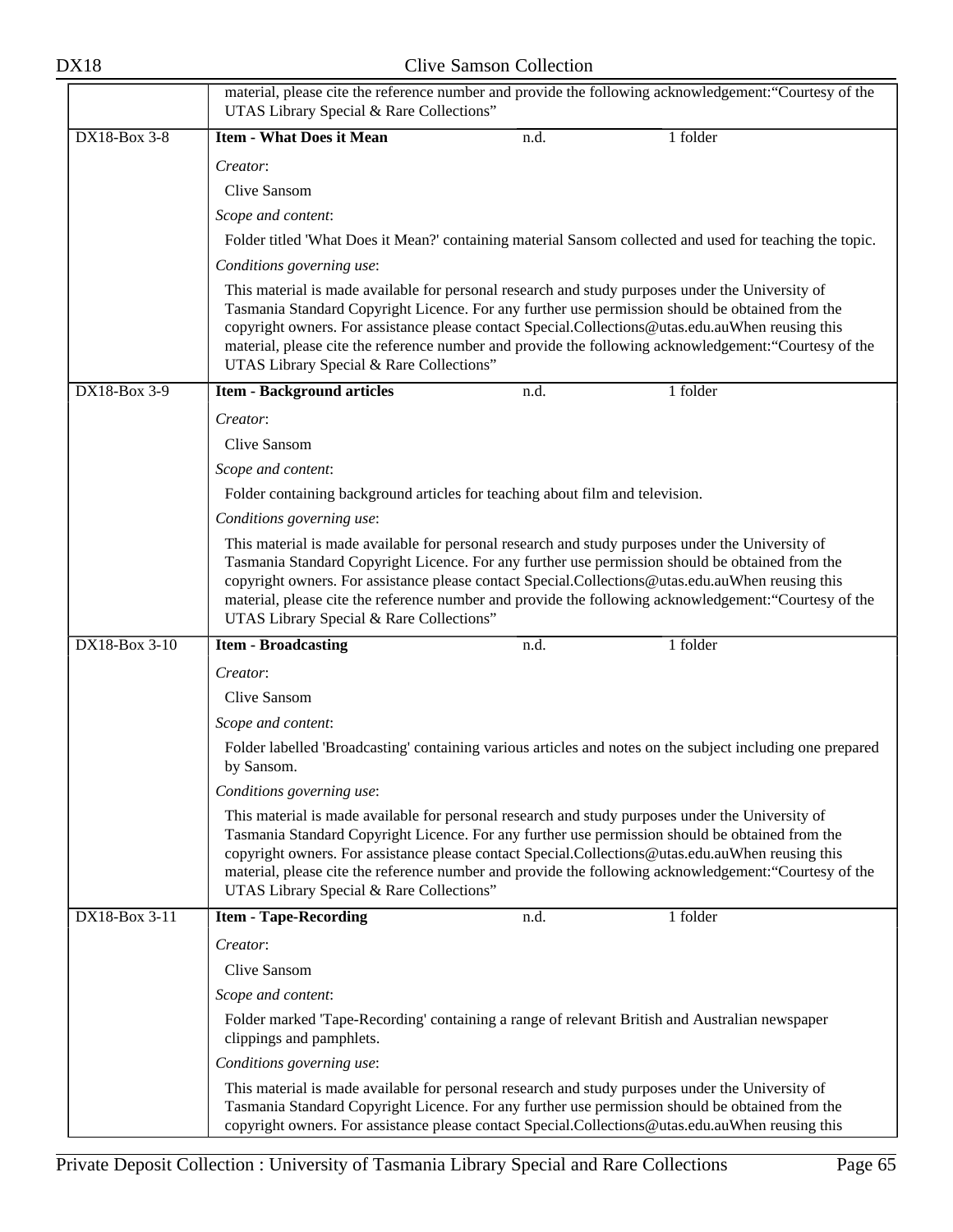|                           | material, please cite the reference number and provide the following acknowledgement: "Courtesy of the<br>UTAS Library Special & Rare Collections"                                                                                                                                                                                                                                                                                                            |  |
|---------------------------|---------------------------------------------------------------------------------------------------------------------------------------------------------------------------------------------------------------------------------------------------------------------------------------------------------------------------------------------------------------------------------------------------------------------------------------------------------------|--|
| DX18-Box 3-12             | <b>Item - Collection of Sketches and Extracts'</b><br>1 folder<br>n.d.                                                                                                                                                                                                                                                                                                                                                                                        |  |
|                           | Creator:                                                                                                                                                                                                                                                                                                                                                                                                                                                      |  |
|                           | Clive Sansom                                                                                                                                                                                                                                                                                                                                                                                                                                                  |  |
|                           | Scope and content:                                                                                                                                                                                                                                                                                                                                                                                                                                            |  |
|                           | Folder headed 'Collection of Sketches and Extracts' that includes Sansom's note 'Return to England'<br>and references to his 'The Abominable Trade', 'These Happy Breeds' and 'Francis of Assis'i. The folder<br>contains some writing by Robert Gittings, other passages about 'Home', and several jokes for acting and<br>pieces used for speaking.                                                                                                         |  |
|                           | Conditions governing use:                                                                                                                                                                                                                                                                                                                                                                                                                                     |  |
|                           | This material is made available for personal research and study purposes under the University of<br>Tasmania Standard Copyright Licence. For any further use permission should be obtained from the<br>copyright owners. For assistance please contact Special.Collections@utas.edu.auWhen reusing this<br>material, please cite the reference number and provide the following acknowledgement: "Courtesy of the<br>UTAS Library Special & Rare Collections" |  |
| DX18-Box 3-13             | <b>Item - Tunes</b><br>1 folder<br>n.d.                                                                                                                                                                                                                                                                                                                                                                                                                       |  |
|                           | Creator:                                                                                                                                                                                                                                                                                                                                                                                                                                                      |  |
|                           | Clive Sansom                                                                                                                                                                                                                                                                                                                                                                                                                                                  |  |
|                           | Scope and content:                                                                                                                                                                                                                                                                                                                                                                                                                                            |  |
|                           | Folder marked 'Tunes' containing clippings from newspapers and journals on pitch and inflection and<br>Sansom 's notes on these topics.                                                                                                                                                                                                                                                                                                                       |  |
| Conditions governing use: |                                                                                                                                                                                                                                                                                                                                                                                                                                                               |  |
|                           | This material is made available for personal research and study purposes under the University of<br>Tasmania Standard Copyright Licence. For any further use permission should be obtained from the<br>copyright owners. For assistance please contact Special.Collections@utas.edu.auWhen reusing this<br>material, please cite the reference number and provide the following acknowledgement: "Courtesy of the<br>UTAS Library Special & Rare Collections" |  |
| DX18-Box 3-14             | 1 folder<br><b>Item - Technique</b><br>n.d.                                                                                                                                                                                                                                                                                                                                                                                                                   |  |
|                           | Creator:                                                                                                                                                                                                                                                                                                                                                                                                                                                      |  |
|                           | Clive Sansom                                                                                                                                                                                                                                                                                                                                                                                                                                                  |  |
|                           | Scope and content:                                                                                                                                                                                                                                                                                                                                                                                                                                            |  |
|                           | Folder marked 'Technique' includes much material on the topic including Sansom's pamphlet 'The Speech<br>Machine', together with a letter to G. Hinds and one from 'Catherine' [Hollingsworth?] of Aberdeen.                                                                                                                                                                                                                                                  |  |
|                           | Conditions governing use:                                                                                                                                                                                                                                                                                                                                                                                                                                     |  |
|                           | This material is made available for personal research and study purposes under the University of<br>Tasmania Standard Copyright Licence. For any further use permission should be obtained from the<br>copyright owners. For assistance please contact Special.Collections@utas.edu.auWhen reusing this<br>material, please cite the reference number and provide the following acknowledgement: "Courtesy of the<br>UTAS Library Special & Rare Collections" |  |
| DX18-Box 3-15             | 1 folder<br><b>Item - Written English</b><br>n.d.                                                                                                                                                                                                                                                                                                                                                                                                             |  |
|                           | Creator:                                                                                                                                                                                                                                                                                                                                                                                                                                                      |  |
|                           | Clive Sansom                                                                                                                                                                                                                                                                                                                                                                                                                                                  |  |
|                           | Scope and content:                                                                                                                                                                                                                                                                                                                                                                                                                                            |  |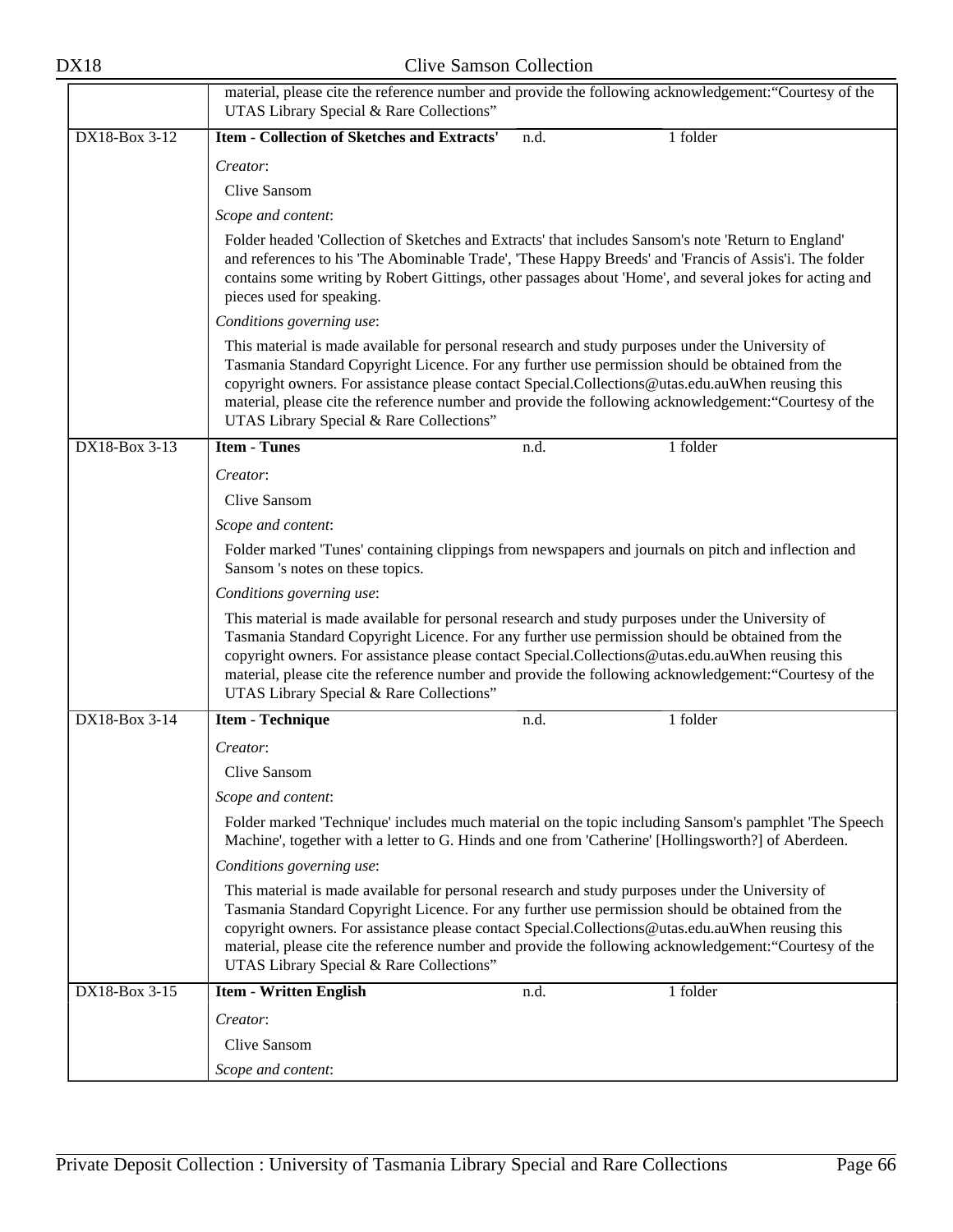|               | Moore's School.                                                                                                                                                                                                                                                                                                                                     |      | Folder marked 'Written English' containing many articles on the topic including one by Sansom, and<br>copies of Sansom's letters to the Principal of Launceston Technical College and Sister Canice of Thomas |  |
|---------------|-----------------------------------------------------------------------------------------------------------------------------------------------------------------------------------------------------------------------------------------------------------------------------------------------------------------------------------------------------|------|---------------------------------------------------------------------------------------------------------------------------------------------------------------------------------------------------------------|--|
|               | Conditions governing use:                                                                                                                                                                                                                                                                                                                           |      |                                                                                                                                                                                                               |  |
|               | This material is made available for personal research and study purposes under the University of<br>Tasmania Standard Copyright Licence. For any further use permission should be obtained from the<br>copyright owners. For assistance please contact Special.Collections@utas.edu.auWhen reusing this<br>UTAS Library Special & Rare Collections" |      | material, please cite the reference number and provide the following acknowledgement: "Courtesy of the                                                                                                        |  |
| DX18-Box 3-16 | <b>Item - Questions</b>                                                                                                                                                                                                                                                                                                                             | n.d. | 1 folder                                                                                                                                                                                                      |  |
|               | Creator:                                                                                                                                                                                                                                                                                                                                            |      |                                                                                                                                                                                                               |  |
|               | Clive Sansom                                                                                                                                                                                                                                                                                                                                        |      |                                                                                                                                                                                                               |  |
|               | Scope and content:                                                                                                                                                                                                                                                                                                                                  |      |                                                                                                                                                                                                               |  |
|               | Folder marked 'Questions' containing three relevant articles taken from newspapers and magazines.                                                                                                                                                                                                                                                   |      |                                                                                                                                                                                                               |  |
|               | Conditions governing use:                                                                                                                                                                                                                                                                                                                           |      |                                                                                                                                                                                                               |  |
|               | This material is made available for personal research and study purposes under the University of<br>Tasmania Standard Copyright Licence. For any further use permission should be obtained from the<br>copyright owners. For assistance please contact Special.Collections@utas.edu.auWhen reusing this<br>UTAS Library Special & Rare Collections" |      | material, please cite the reference number and provide the following acknowledgement: "Courtesy of the                                                                                                        |  |
| DX18-Box 3-17 | <b>Item - Listening and discrimination</b>                                                                                                                                                                                                                                                                                                          | n.d. | 1 folder                                                                                                                                                                                                      |  |
|               | Creator:                                                                                                                                                                                                                                                                                                                                            |      |                                                                                                                                                                                                               |  |
|               | Clive Sansom                                                                                                                                                                                                                                                                                                                                        |      |                                                                                                                                                                                                               |  |
|               | Scope and content:                                                                                                                                                                                                                                                                                                                                  |      |                                                                                                                                                                                                               |  |
|               | Folder with articles on listening and discrimination, and a copy of Sansom's letter to the principal of<br>Kingston Primary School.                                                                                                                                                                                                                 |      |                                                                                                                                                                                                               |  |
|               | Conditions governing use:                                                                                                                                                                                                                                                                                                                           |      |                                                                                                                                                                                                               |  |
|               | This material is made available for personal research and study purposes under the University of<br>Tasmania Standard Copyright Licence. For any further use permission should be obtained from the<br>copyright owners. For assistance please contact Special.Collections@utas.edu.auWhen reusing this<br>UTAS Library Special & Rare Collections" |      | material, please cite the reference number and provide the following acknowledgement: "Courtesy of the                                                                                                        |  |
| DX18-Box 3-17 | <b>Item - Sound in speech</b>                                                                                                                                                                                                                                                                                                                       | n.d. | 1 folder                                                                                                                                                                                                      |  |
|               | Creator:                                                                                                                                                                                                                                                                                                                                            |      |                                                                                                                                                                                                               |  |
|               | Clive Sansom                                                                                                                                                                                                                                                                                                                                        |      |                                                                                                                                                                                                               |  |
|               | Scope and content:                                                                                                                                                                                                                                                                                                                                  |      |                                                                                                                                                                                                               |  |
|               | Folder with newspaper clippings on sound in speech.                                                                                                                                                                                                                                                                                                 |      |                                                                                                                                                                                                               |  |
|               | Conditions governing use:                                                                                                                                                                                                                                                                                                                           |      |                                                                                                                                                                                                               |  |
|               | This material is made available for personal research and study purposes under the University of<br>Tasmania Standard Copyright Licence. For any further use permission should be obtained from the<br>copyright owners. For assistance please contact Special.Collections@utas.edu.auWhen reusing this<br>UTAS Library Special & Rare Collections" |      | material, please cite the reference number and provide the following acknowledgement: "Courtesy of the                                                                                                        |  |
| DX18-Box 3-19 | <b>Item - Please Pass it on</b>                                                                                                                                                                                                                                                                                                                     | n.d. | 1 folder                                                                                                                                                                                                      |  |
|               | Creator:                                                                                                                                                                                                                                                                                                                                            |      |                                                                                                                                                                                                               |  |
|               | Clive Sansom                                                                                                                                                                                                                                                                                                                                        |      |                                                                                                                                                                                                               |  |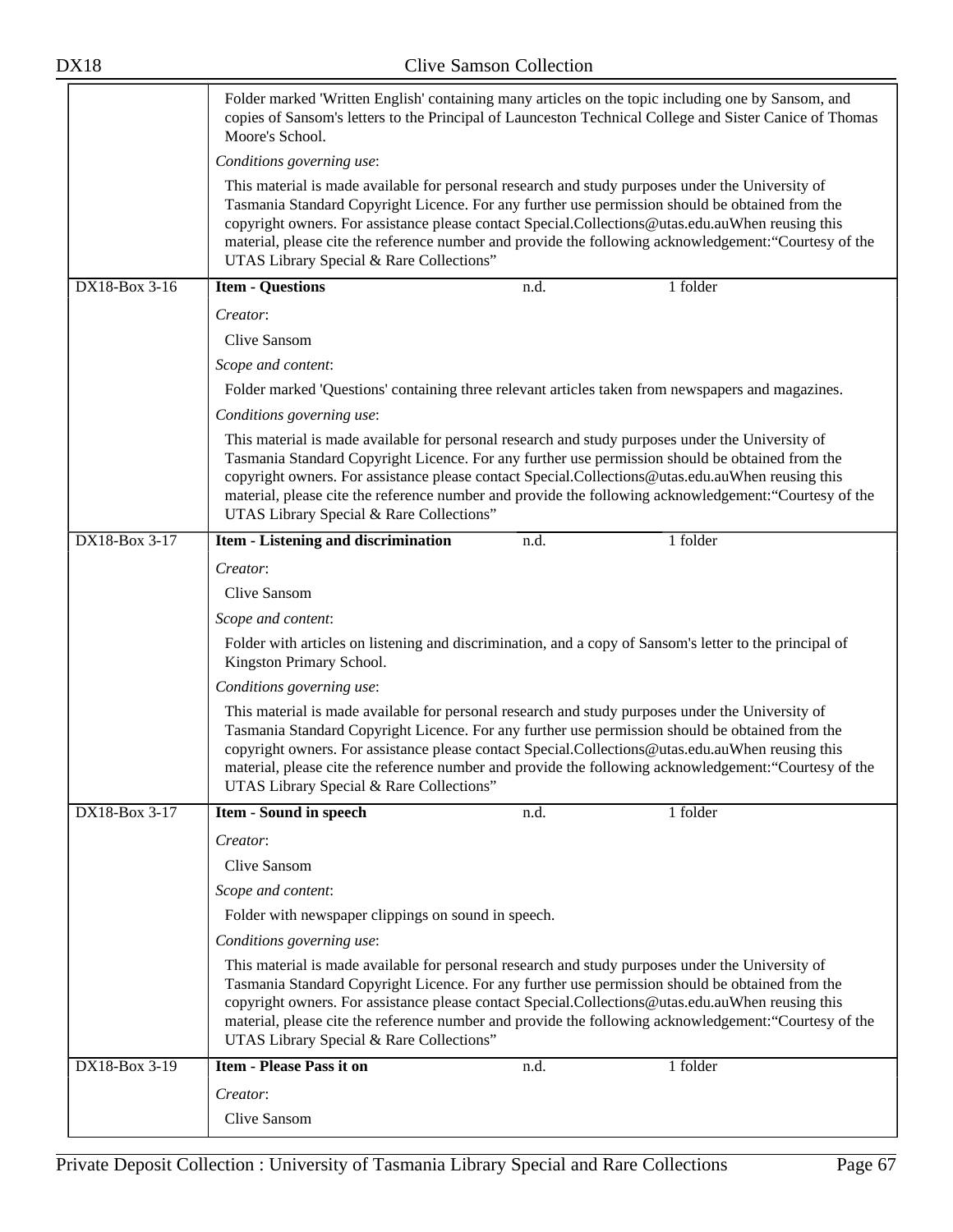|               | Scope and content:                                                                                                                           |      |                                                                                                                                                                                                                                                                                                                       |
|---------------|----------------------------------------------------------------------------------------------------------------------------------------------|------|-----------------------------------------------------------------------------------------------------------------------------------------------------------------------------------------------------------------------------------------------------------------------------------------------------------------------|
|               | Folder marked 'Please Pass it on' comprising notes on listening and retention skills.                                                        |      |                                                                                                                                                                                                                                                                                                                       |
|               | Conditions governing use:                                                                                                                    |      |                                                                                                                                                                                                                                                                                                                       |
|               | This material is made available for personal research and study purposes under the University of<br>UTAS Library Special & Rare Collections" |      | Tasmania Standard Copyright Licence. For any further use permission should be obtained from the<br>copyright owners. For assistance please contact Special.Collections@utas.edu.auWhen reusing this<br>material, please cite the reference number and provide the following acknowledgement: "Courtesy of the         |
| DX18-Box 3-20 | <b>Item - Reading Aloud</b>                                                                                                                  | n.d. | 1 folder                                                                                                                                                                                                                                                                                                              |
|               | Creator:                                                                                                                                     |      |                                                                                                                                                                                                                                                                                                                       |
|               | Clive Sansom                                                                                                                                 |      |                                                                                                                                                                                                                                                                                                                       |
|               | Scope and content:                                                                                                                           |      |                                                                                                                                                                                                                                                                                                                       |
|               | article 'Is Your Reading too Fast?'                                                                                                          |      | Folder marked 'Reading Aloud' containing newspaper and magazine clippings on the topic and Sansom's                                                                                                                                                                                                                   |
|               | Conditions governing use:                                                                                                                    |      |                                                                                                                                                                                                                                                                                                                       |
|               | This material is made available for personal research and study purposes under the University of<br>UTAS Library Special & Rare Collections" |      | Tasmania Standard Copyright Licence. For any further use permission should be obtained from the<br>copyright owners. For assistance please contact Special.Collections@utas.edu.auWhen reusing this<br>material, please cite the reference number and provide the following acknowledgement: "Courtesy of the         |
| DX18-Box 3-21 | Item - Drama                                                                                                                                 | n.d. | 1 folder                                                                                                                                                                                                                                                                                                              |
|               | Creator:                                                                                                                                     |      |                                                                                                                                                                                                                                                                                                                       |
|               | Clive Sansom                                                                                                                                 |      |                                                                                                                                                                                                                                                                                                                       |
|               | Scope and content:                                                                                                                           |      |                                                                                                                                                                                                                                                                                                                       |
|               | newspaper clippings and a bibliography on the subject.                                                                                       |      | Folder marked 'Drama' that includes school broadcast scripts and articles written by Sansom, relevant                                                                                                                                                                                                                 |
|               | Conditions governing use:                                                                                                                    |      |                                                                                                                                                                                                                                                                                                                       |
|               | This material is made available for personal research and study purposes under the University of<br>UTAS Library Special & Rare Collections" |      | Tasmania Standard Copyright Licence. For any further use permission should be obtained from the<br>copyright owners. For assistance please contact Special.Collections@utas.edu.auWhen reusing this<br>material, please cite the reference number and provide the following acknowledgement: "Courtesy of the         |
| DX18-Box 3-22 | <b>Item - The Speech Machine</b>                                                                                                             | n.d. | 1 folder                                                                                                                                                                                                                                                                                                              |
|               | Creator:                                                                                                                                     |      |                                                                                                                                                                                                                                                                                                                       |
|               | Clive Sansom                                                                                                                                 |      |                                                                                                                                                                                                                                                                                                                       |
|               | Scope and content:                                                                                                                           |      |                                                                                                                                                                                                                                                                                                                       |
|               | and relevant newspaper clippings.                                                                                                            |      | Folder containing Sansom's pamphlet 'The Speech Machine', his notes on spoken English prepared for<br>teachers, his notes on 'Everyday Speech and 'Drama', copies of a Schools Board Literature and Written<br>Expression syllabus, Sansom's article 'Underlying Principles of Speech Education' with a bibliography; |
|               | Conditions governing use:                                                                                                                    |      |                                                                                                                                                                                                                                                                                                                       |
|               | This material is made available for personal research and study purposes under the University of<br>UTAS Library Special & Rare Collections" |      | Tasmania Standard Copyright Licence. For any further use permission should be obtained from the<br>copyright owners. For assistance please contact Special.Collections@utas.edu.auWhen reusing this<br>material, please cite the reference number and provide the following acknowledgement: "Courtesy of the         |
| DX18-Box 3-23 | <b>Item - Death of Leslie Greener</b>                                                                                                        | n.d. | 1 folder                                                                                                                                                                                                                                                                                                              |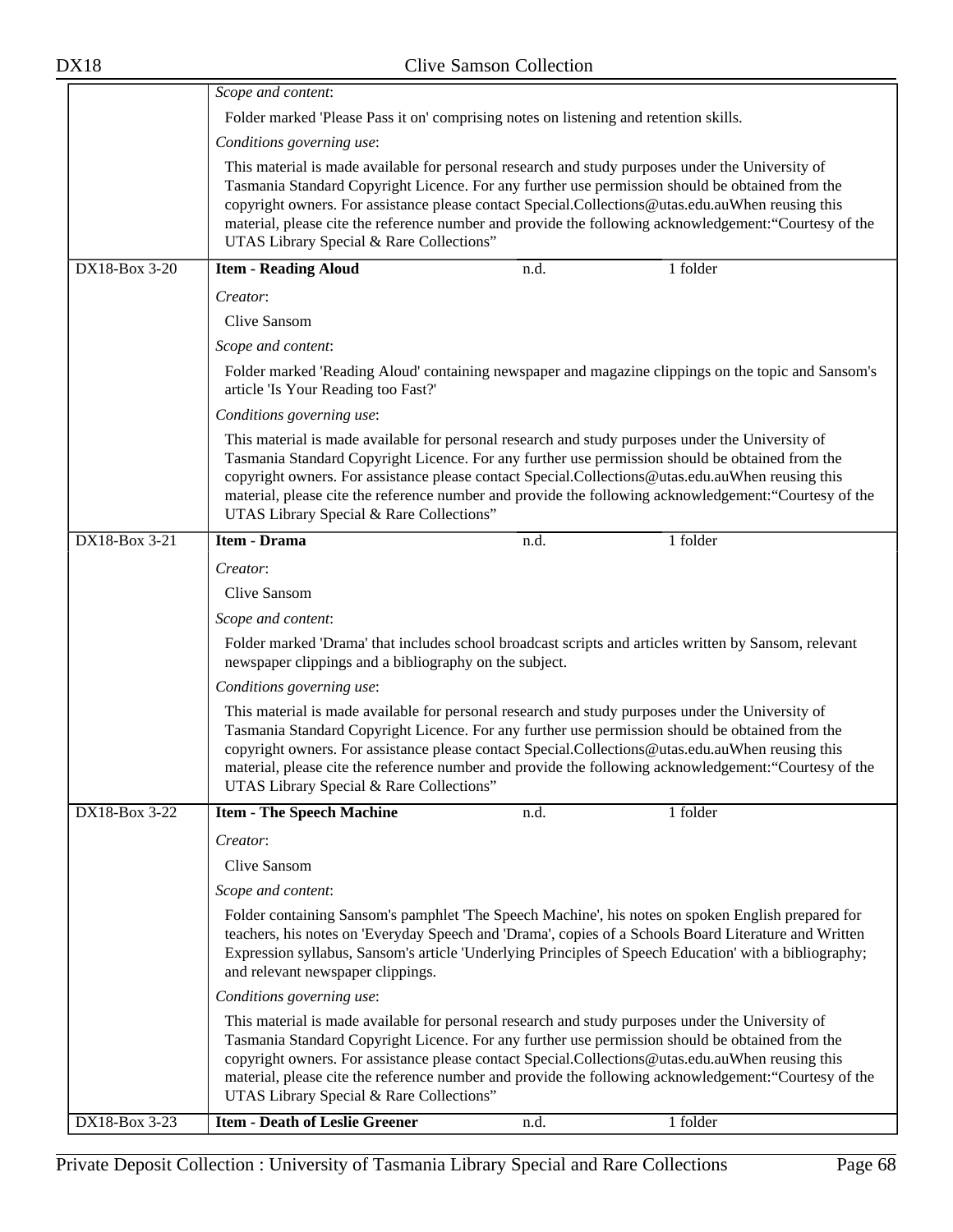|               | Creator:                                                                                                                                                                                                                                                                                                                                                                                                                                                      |           |                              |
|---------------|---------------------------------------------------------------------------------------------------------------------------------------------------------------------------------------------------------------------------------------------------------------------------------------------------------------------------------------------------------------------------------------------------------------------------------------------------------------|-----------|------------------------------|
|               | Clive Sansom                                                                                                                                                                                                                                                                                                                                                                                                                                                  |           |                              |
|               | Scope and content:                                                                                                                                                                                                                                                                                                                                                                                                                                            |           |                              |
|               | Folder containing Sansom's handwritten note about the death of Leslie Greener, and handwritten records<br>of discussions at Quaker meetings.                                                                                                                                                                                                                                                                                                                  |           |                              |
|               | Conditions governing use:                                                                                                                                                                                                                                                                                                                                                                                                                                     |           |                              |
|               | This material is made available for personal research and study purposes under the University of<br>Tasmania Standard Copyright Licence. For any further use permission should be obtained from the<br>copyright owners. For assistance please contact Special.Collections@utas.edu.auWhen reusing this<br>material, please cite the reference number and provide the following acknowledgement: "Courtesy of the<br>UTAS Library Special & Rare Collections" |           |                              |
| DX18-Box 3-24 | <b>Item - Publicity material</b>                                                                                                                                                                                                                                                                                                                                                                                                                              | n.d.      | 1 folder                     |
|               | Creator:                                                                                                                                                                                                                                                                                                                                                                                                                                                      |           |                              |
|               | Clive Sansom                                                                                                                                                                                                                                                                                                                                                                                                                                                  |           |                              |
|               | Scope and content:                                                                                                                                                                                                                                                                                                                                                                                                                                            |           |                              |
|               | Folder headed 'Photographs', but containing none. The folder contains publicity material for Sansom's<br>'World Turned Upside Down' and 'In the Midst of Death', a letter to an unidentified person in Finchley<br>about Sansom's work and a copy of Judith Wright's review of Sansom's edition of Helen Power's poems.<br>There is also a letter from a Harley Street specialist (1948) arranging a consultation with Sansom about<br>his illness.           |           |                              |
|               | Conditions governing use:                                                                                                                                                                                                                                                                                                                                                                                                                                     |           |                              |
|               | This material is made available for personal research and study purposes under the University of<br>Tasmania Standard Copyright Licence. For any further use permission should be obtained from the<br>copyright owners. For assistance please contact Special.Collections@utas.edu.auWhen reusing this<br>material, please cite the reference number and provide the following acknowledgement: "Courtesy of the<br>UTAS Library Special & Rare Collections" |           |                              |
| DX18-Box 3-25 | <b>Item - The Abominable Trade</b>                                                                                                                                                                                                                                                                                                                                                                                                                            | n.d.      | 1 folder                     |
|               | Creator:                                                                                                                                                                                                                                                                                                                                                                                                                                                      |           |                              |
|               | Clive Sansom                                                                                                                                                                                                                                                                                                                                                                                                                                                  |           |                              |
|               | Scope and content:                                                                                                                                                                                                                                                                                                                                                                                                                                            |           |                              |
|               | Typed extracts from Sansom's unpublished text 'The Abominable Trade', focussing on specifics such as<br>rhythm in speech, pace, repetition and alliteration.                                                                                                                                                                                                                                                                                                  |           |                              |
|               | Conditions governing use:                                                                                                                                                                                                                                                                                                                                                                                                                                     |           |                              |
|               | This material is made available for personal research and study purposes under the University of<br>Tasmania Standard Copyright Licence. For any further use permission should be obtained from the<br>copyright owners. For assistance please contact Special.Collections@utas.edu.auWhen reusing this<br>material, please cite the reference number and provide the following acknowledgement: "Courtesy of the<br>UTAS Library Special & Rare Collections" |           |                              |
| DX18-Box 3-26 | <b>Item - Miscellaneous items</b>                                                                                                                                                                                                                                                                                                                                                                                                                             | 1946-1976 | 1 folder of loose items held |
|               |                                                                                                                                                                                                                                                                                                                                                                                                                                                               |           | together by a rubber band    |
|               | Creator:                                                                                                                                                                                                                                                                                                                                                                                                                                                      |           |                              |
|               | Clive Sansom                                                                                                                                                                                                                                                                                                                                                                                                                                                  |           |                              |
|               | Scope and content:                                                                                                                                                                                                                                                                                                                                                                                                                                            |           |                              |
|               | (i) • Handwritten notes apparently relating to Sansom's autobiography. • The program for performances<br>of Die Fledermaus at the Theatre Royal, 9-19 March 1955. Sansom produced the opera and wrote the<br>dialogue. 'Our Moral Obligation'. Copy of Sansom's address to the Tasmanian Chapter of the Royal<br>Australian Institute of Architects.• The wedding speech Sansom wrote for Brian Paine in 1974.• Copy of                                       |           |                              |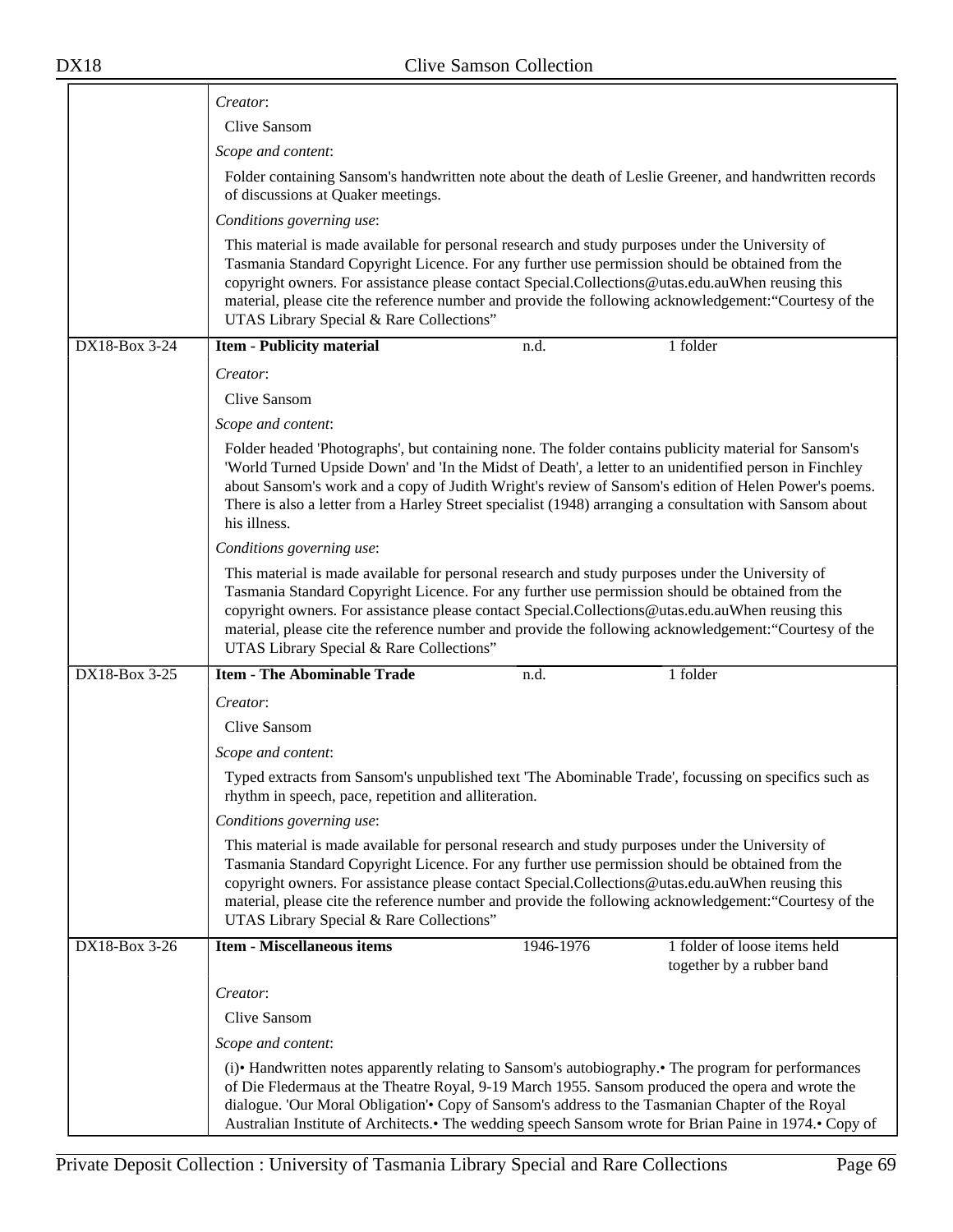Branich's [?] poem 'The Monk in the Kitchen'.• Short story by Reverend Howard Schode [?].(ii) Copy of Lloyd James' pamphlet 'Talks on English Speech'.(iii)• Christmas card 1946• Sansom's statement to the Military Tribunal in which he opposed military service in the Second World War.• Owen Reid's article on Sansom published in the journal Tasmanian Education.• Sansom's diary notes for 1961 mentioning a visit to Dorchester, to Hardy Country, to Dorset, to Glastonbury, and his meeting with Canon Dawson (to discuss a recital of poems from The Cathedral).• Sansom's notes for a talk on 'Writing Poetry' - 1975.• List of poems for a reading by Sansom at Richmond, Tasmania.• Selected quotes from reviews of The Witnesses.• Sansom's biographical details that he provided on request to a parent. Two copies of the text of Sansom's talk titled 'One Poet's Job' with an attachment about his early life.• Sansom's handwritten notes on God and Imagination.• Sansom's brief notes on his life and career that he prepared for entry in the International 'Who's Who in Poetry.• A note about Sansom's poetry reading that he presented in Canberra 8 September 1974.• Sansom's address to the 6th Biennial Assembly of the Australian Society of Education through the Arts on 21/9/76, Also notes on a talk he gave on 22 January 1976.• Two handwritten copies of poems from Dorset Village. A printed sheet containing four of Sansom's poems on Tasmanian themes, Extracts from reviews of The Unfailing Spring and The Witnesses,• Two typed poems by Sansom: 'A Recipe for Bones' and 'At Miss Austen's Grave'.• Typed version of Sansom's article 'Poetry Reading and Appreciation', Sansom' s article about The Witnesses.• Several typed pages of Sansom's poems.• Extracts from reviews of In the Midst of Death and The Witnesses(iv)• Sansom's notes prepared for his introduction of Judith Wright at the Town Hall - 15 March 1972.• Sansom's speech at the memorial service for Brenda Hean - 29 September 1972.• Copies of several small advertisements about Lake Pedder, which Sansom placed in the Mercury.• The text of Sansom' s speech about Lake Pedder - 'A Place Apart from all Others'.(v)Quaker material including:• Copy of an edition of The Australian Friend containing Sansom 's article on 'The Religious Basis of Peace Testimony'.• Draft typescript of the above article.• Program for Quakers' Yearly Meeting 1972 at which Sansom and his wife spoke on music and poetry.• Two copies of a talk and reading presented to the Yearly Quaker Meeting on January 9th 1971.• Submission to a Senate Committee on Children's Television.• Newspaper and magazine clippings about school assemblies and religion in schools.• Program for a presentation to Quakers on 24 November 1973 on the subject of St Francis of Assisi.• A draft of Sansom's article titled 'York Minster'.• Minutes of two Friends' meetings -25 July and 28 September 1975.• 'The Timeless Moment' extracts from poets and writers and Sansom's work, compiled by Sansom.(vi) Speech education material by Sansom and others:• Material from University of Michigan 21/8/56.• Zoe Community School.• Newsletter of Tasmanian Education Department Speech Centre, October 1970.• Topics for talks.• Range of clippings about speech and talking.• Noel Atkins' demonstration lesson on speech education.• Sansom's letter of advice to Sister Canice of Thomas Moore School. Articles on group discussion, 'How we Speak', oral language and impromptu talks. Sansom wrote most of these.

*Conditions governing use*:

This material is made available for personal research and study purposes under the University of Tasmania Standard Copyright Licence. For any further use permission should be obtained from the copyright owners. For assistance please contact Special.Collections@utas.edu.auWhen reusing this material, please cite the reference number and provide the following acknowledgement:"Courtesy of the UTAS Library Special & Rare Collections"

# **Subseries DX18-Box 4: Box four**

Creator: Clive Sansom

Date: 1928-1980 (date of creation)

Scope and content:

Collection of personal correspondence between Clive and Ruth Sansom. Will, marriage certificate and other miscellaneous document

Physical description: 1 type one box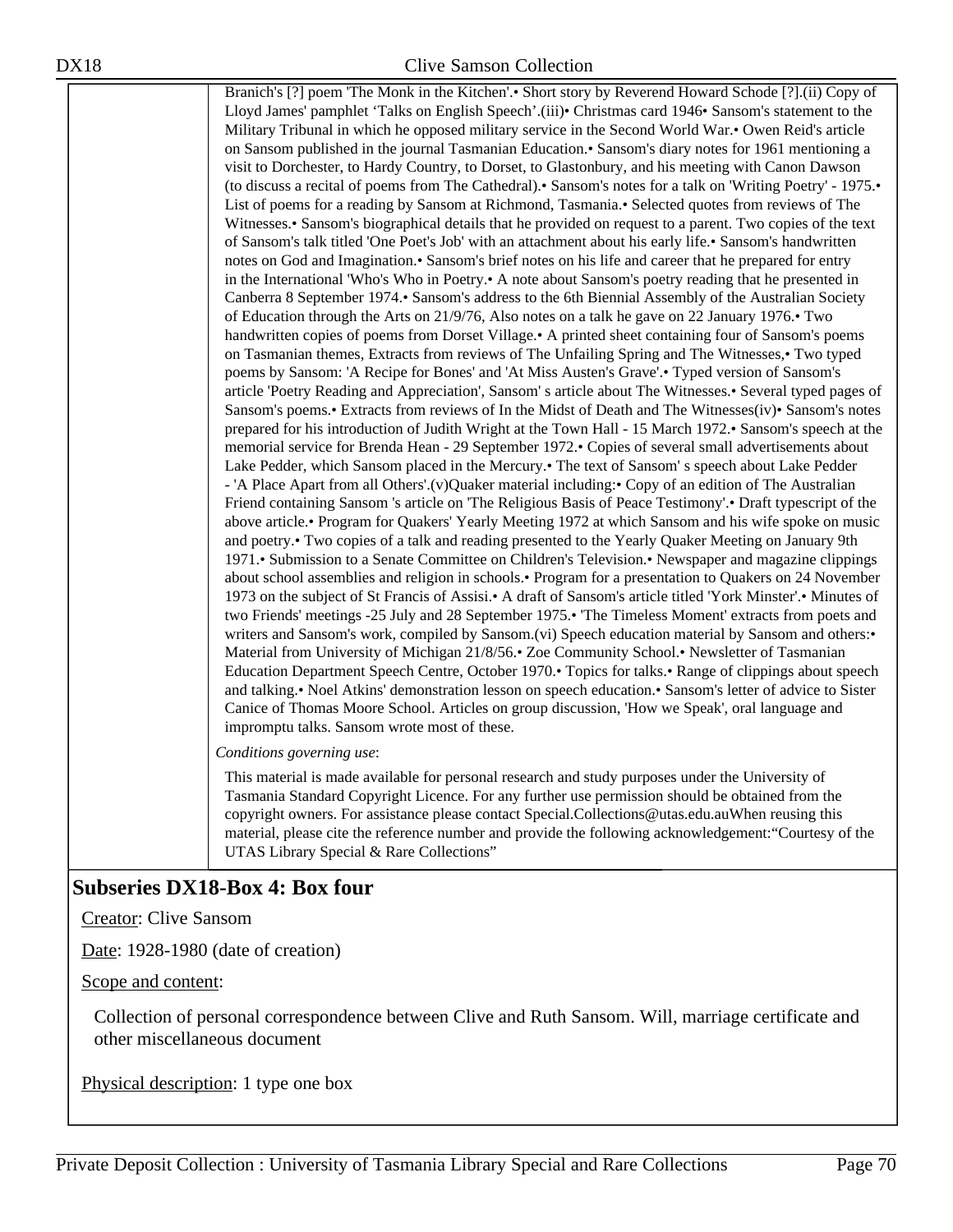Immediate source of acquisition:

Deposited on indefinite loan by Mrs Ruth Sansom February 1987 (& later additions 1989, 1991) to be held for safekeeping in the University Archives with the Friends' Meeting Records. May be withdrawn by Mrs Sansom on reasonable notice.

Arrangement:

Boxes inventoried by Ralph Spaulding March 2006

Restrictions on access:

May be consulted by researchers under supervision

Conditions governing use:

This material is made available for personal research and study purposes under the University of Tasmania Standard Copyright Licence. For any further use permission should be obtained from the copyright owners. For assistance please contact Special.Collections@utas.edu.au When reusing this material, please cite the reference number and provide the following acknowledgement:

"Courtesy of the UTAS Library Special & Rare Collections"

#### Publication status:

| File / item list |                                                                                                                                                                                                                                                                                                                                                     |                                                                                                                                                                                         |                                                                                                        |  |
|------------------|-----------------------------------------------------------------------------------------------------------------------------------------------------------------------------------------------------------------------------------------------------------------------------------------------------------------------------------------------------|-----------------------------------------------------------------------------------------------------------------------------------------------------------------------------------------|--------------------------------------------------------------------------------------------------------|--|
| Reference code   | Title                                                                                                                                                                                                                                                                                                                                               | Dates                                                                                                                                                                                   | Physical description                                                                                   |  |
| $DX18-Box 4-1$   | <b>Item - Letters: from Clive to Ruth</b>                                                                                                                                                                                                                                                                                                           | c1930                                                                                                                                                                                   | 1 bundle                                                                                               |  |
|                  | Creator:                                                                                                                                                                                                                                                                                                                                            |                                                                                                                                                                                         |                                                                                                        |  |
|                  | Clive Sansom                                                                                                                                                                                                                                                                                                                                        |                                                                                                                                                                                         |                                                                                                        |  |
|                  | Scope and content:                                                                                                                                                                                                                                                                                                                                  |                                                                                                                                                                                         |                                                                                                        |  |
|                  |                                                                                                                                                                                                                                                                                                                                                     | Parcel of letters labelled 'from Clive to Ruth when on his exam tours for LAMDA'. Over thirty letters<br>written in the 1930s both before and soon after the Sansoms married in London. |                                                                                                        |  |
|                  | Conditions governing use:                                                                                                                                                                                                                                                                                                                           |                                                                                                                                                                                         |                                                                                                        |  |
|                  | This material is made available for personal research and study purposes under the University of<br>Tasmania Standard Copyright Licence. For any further use permission should be obtained from the<br>copyright owners. For assistance please contact Special.Collections@utas.edu.auWhen reusing this<br>UTAS Library Special & Rare Collections" |                                                                                                                                                                                         | material, please cite the reference number and provide the following acknowledgement: "Courtesy of the |  |
| DX18-Box 4-2     | <b>Item - Letters: from Ruth to Clive</b>                                                                                                                                                                                                                                                                                                           | 1937                                                                                                                                                                                    | 1 bundle                                                                                               |  |
|                  | Creator:                                                                                                                                                                                                                                                                                                                                            |                                                                                                                                                                                         |                                                                                                        |  |
|                  | Clive Sansom                                                                                                                                                                                                                                                                                                                                        |                                                                                                                                                                                         |                                                                                                        |  |
|                  | Scope and content:                                                                                                                                                                                                                                                                                                                                  |                                                                                                                                                                                         |                                                                                                        |  |
|                  | before marriage'. This comprises over twenty letters written during 1937.                                                                                                                                                                                                                                                                           |                                                                                                                                                                                         | 'Letters from Ruth to Clive from Bunce Court, Otterdam near Laversham Kent at the school and not long  |  |
|                  | Conditions governing use:                                                                                                                                                                                                                                                                                                                           |                                                                                                                                                                                         |                                                                                                        |  |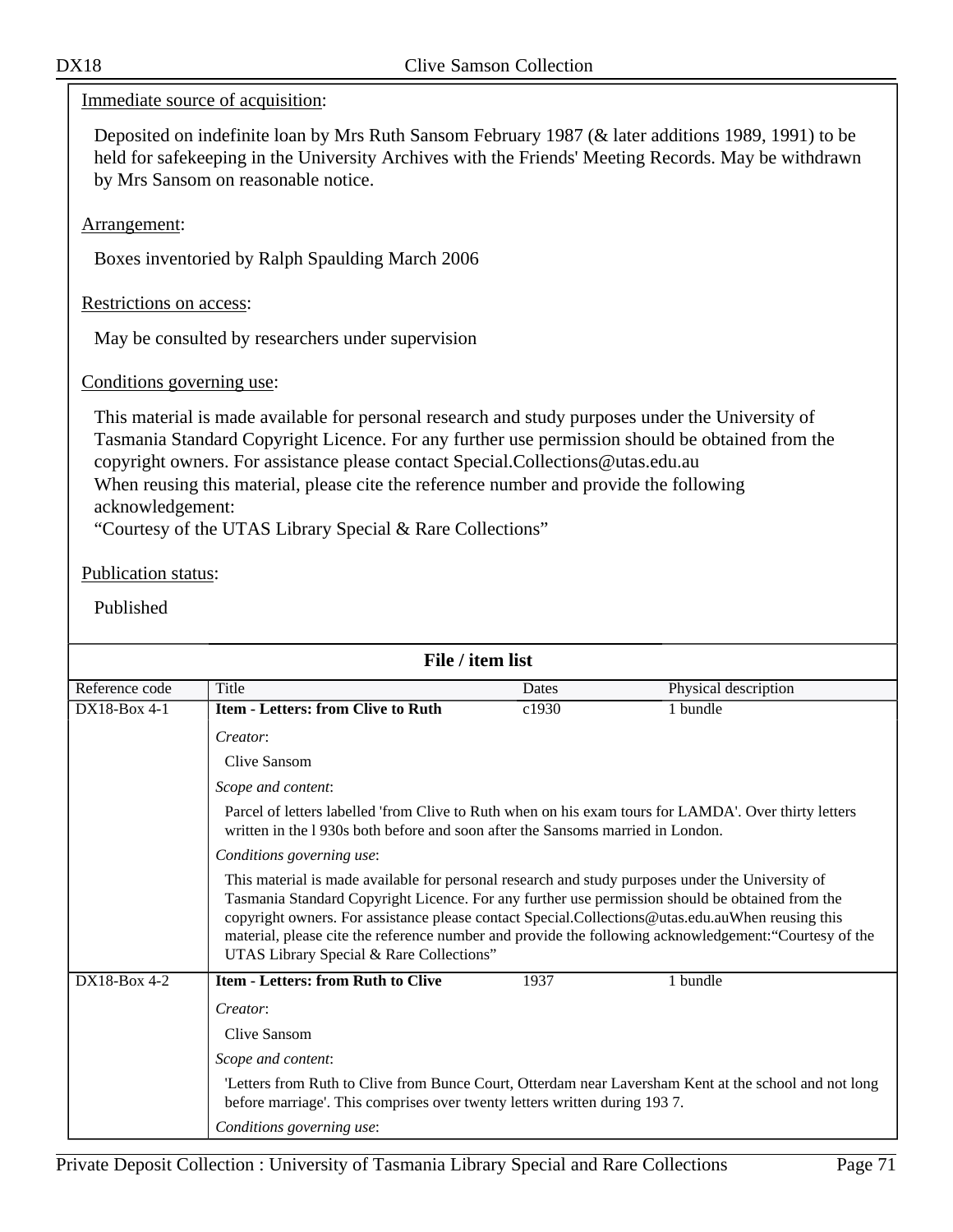|              | This material is made available for personal research and study purposes under the University of<br>Tasmania Standard Copyright Licence. For any further use permission should be obtained from the<br>copyright owners. For assistance please contact Special.Collections@utas.edu.auWhen reusing this<br>material, please cite the reference number and provide the following acknowledgement: "Courtesy of the<br>UTAS Library Special & Rare Collections"                                                                                                                                                                                                                                                                                                                                                                                                               |  |  |
|--------------|-----------------------------------------------------------------------------------------------------------------------------------------------------------------------------------------------------------------------------------------------------------------------------------------------------------------------------------------------------------------------------------------------------------------------------------------------------------------------------------------------------------------------------------------------------------------------------------------------------------------------------------------------------------------------------------------------------------------------------------------------------------------------------------------------------------------------------------------------------------------------------|--|--|
| DX18-Box 4-3 | <b>Item - Love letters</b><br>1 folder<br>1940-1941                                                                                                                                                                                                                                                                                                                                                                                                                                                                                                                                                                                                                                                                                                                                                                                                                         |  |  |
|              | Creator:                                                                                                                                                                                                                                                                                                                                                                                                                                                                                                                                                                                                                                                                                                                                                                                                                                                                    |  |  |
|              | Clive Sansom                                                                                                                                                                                                                                                                                                                                                                                                                                                                                                                                                                                                                                                                                                                                                                                                                                                                |  |  |
|              | Scope and content:                                                                                                                                                                                                                                                                                                                                                                                                                                                                                                                                                                                                                                                                                                                                                                                                                                                          |  |  |
|              | 'Love letters - Clive to Ruth' in a brown A4 envelope. This contains Sansom's letters to Ruth Sansom<br>written in England, Tasmania, mainland Australia and New Zealand. One group of these is marked<br>'Some special letters from Clive to Ruth'. It also contains some of Ruth Sansom's letters to Sansom,<br>several of which are significant, dealing as they do with life, love, beliefs and personal relationships. It<br>contains two 'very special letters' from Ruth Sansom to her husband in 1940-41. Other material in this<br>folder: Program of a Speech Fellowship seminar in London 1949 at which Ruth Sansom demonstrated<br>techniques of teaching speech. Copy of a photocopied and bound book of poems by Sansom - dedicated<br>to Ruth. Several references to education and history recorded by Sansom. Typed copy of Sansom's poem<br>'The Poplars'. |  |  |
|              | Conditions governing use:                                                                                                                                                                                                                                                                                                                                                                                                                                                                                                                                                                                                                                                                                                                                                                                                                                                   |  |  |
|              | This material is made available for personal research and study purposes under the University of<br>Tasmania Standard Copyright Licence. For any further use permission should be obtained from the<br>copyright owners. For assistance please contact Special.Collections@utas.edu.auWhen reusing this<br>material, please cite the reference number and provide the following acknowledgement: "Courtesy of the<br>UTAS Library Special & Rare Collections"                                                                                                                                                                                                                                                                                                                                                                                                               |  |  |
| DX18-Box 4-4 | <b>Item - Letters</b><br>c1930<br>1 folder                                                                                                                                                                                                                                                                                                                                                                                                                                                                                                                                                                                                                                                                                                                                                                                                                                  |  |  |
|              | Creator:<br>Clive Sansom<br>Scope and content:<br>Clear plastic folder containing letters from Sansom to Ruth Sansom mostly before their trip to the Tyrol<br>in the late 1930s.<br>Conditions governing use:<br>This material is made available for personal research and study purposes under the University of<br>Tasmania Standard Copyright Licence. For any further use permission should be obtained from the                                                                                                                                                                                                                                                                                                                                                                                                                                                        |  |  |
|              | copyright owners. For assistance please contact Special.Collections@utas.edu.auWhen reusing this<br>material, please cite the reference number and provide the following acknowledgement: "Courtesy of the<br>UTAS Library Special & Rare Collections"                                                                                                                                                                                                                                                                                                                                                                                                                                                                                                                                                                                                                      |  |  |
| DX18-Box 4-5 | 1 folder<br>n.d.<br><b>Item - Speedy notes</b>                                                                                                                                                                                                                                                                                                                                                                                                                                                                                                                                                                                                                                                                                                                                                                                                                              |  |  |
|              | Creator:                                                                                                                                                                                                                                                                                                                                                                                                                                                                                                                                                                                                                                                                                                                                                                                                                                                                    |  |  |
|              | Clive Sansom                                                                                                                                                                                                                                                                                                                                                                                                                                                                                                                                                                                                                                                                                                                                                                                                                                                                |  |  |
|              | Scope and content:                                                                                                                                                                                                                                                                                                                                                                                                                                                                                                                                                                                                                                                                                                                                                                                                                                                          |  |  |
|              | Collection of letters from Sansom to Ruth Sansom in a small stationery box marked 'Speedy Notes'.                                                                                                                                                                                                                                                                                                                                                                                                                                                                                                                                                                                                                                                                                                                                                                           |  |  |
|              | Conditions governing use:                                                                                                                                                                                                                                                                                                                                                                                                                                                                                                                                                                                                                                                                                                                                                                                                                                                   |  |  |
|              | This material is made available for personal research and study purposes under the University of<br>Tasmania Standard Copyright Licence. For any further use permission should be obtained from the<br>copyright owners. For assistance please contact Special.Collections@utas.edu.auWhen reusing this<br>material, please cite the reference number and provide the following acknowledgement: "Courtesy of the<br>UTAS Library Special & Rare Collections"                                                                                                                                                                                                                                                                                                                                                                                                               |  |  |
| DX18-Box 4-6 | <b>Item - Miscellaneous documents</b><br>1928-1940<br>1 plastic bag                                                                                                                                                                                                                                                                                                                                                                                                                                                                                                                                                                                                                                                                                                                                                                                                         |  |  |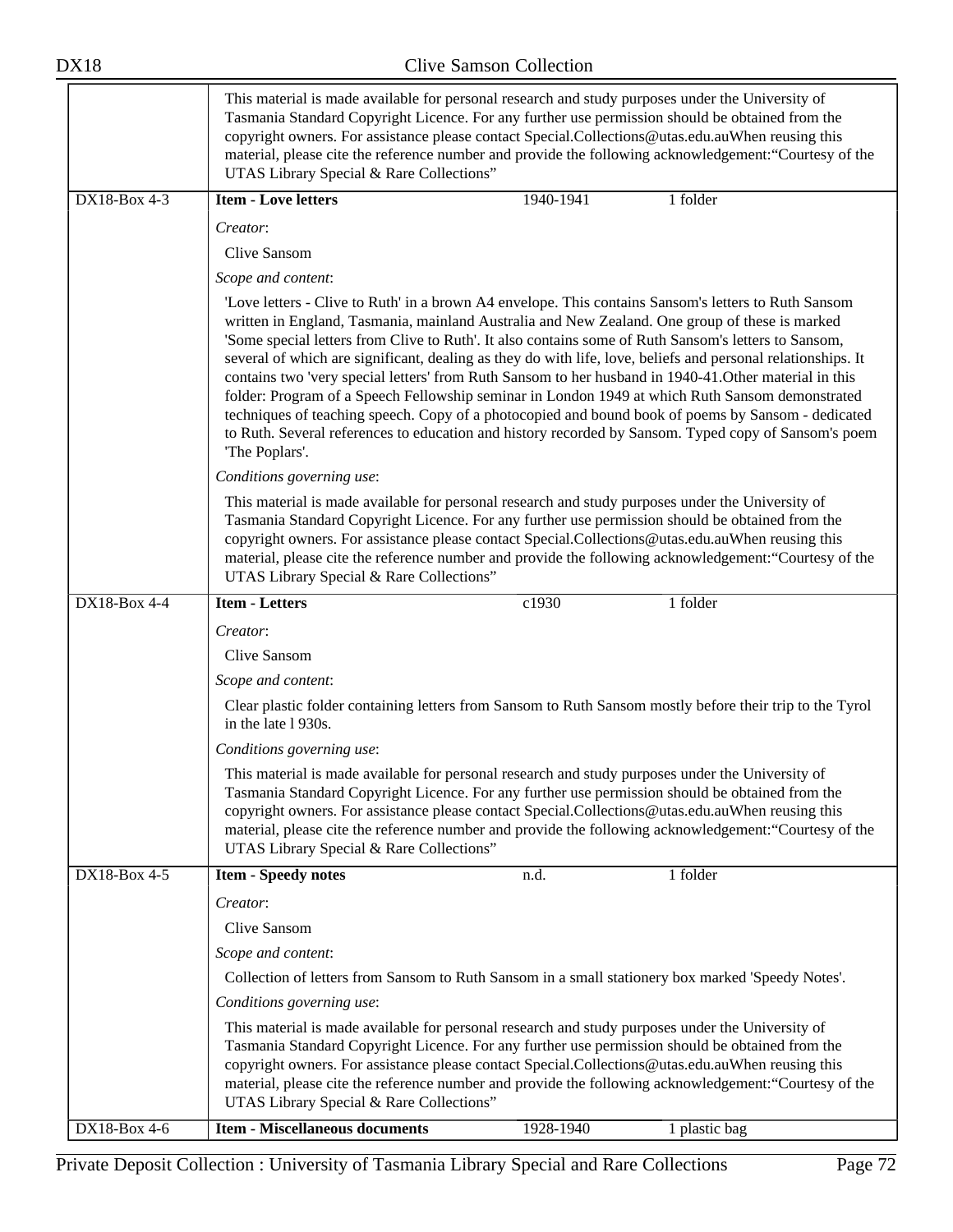|              | Creator:                                                                                                                                                                                                                                                                                                                                                                                                                                                                                                                                                                                                                                                                                                                                                                                                                                                                                                                                                                                                       |           |               |
|--------------|----------------------------------------------------------------------------------------------------------------------------------------------------------------------------------------------------------------------------------------------------------------------------------------------------------------------------------------------------------------------------------------------------------------------------------------------------------------------------------------------------------------------------------------------------------------------------------------------------------------------------------------------------------------------------------------------------------------------------------------------------------------------------------------------------------------------------------------------------------------------------------------------------------------------------------------------------------------------------------------------------------------|-----------|---------------|
|              | Clive Sansom                                                                                                                                                                                                                                                                                                                                                                                                                                                                                                                                                                                                                                                                                                                                                                                                                                                                                                                                                                                                   |           |               |
|              | Scope and content:                                                                                                                                                                                                                                                                                                                                                                                                                                                                                                                                                                                                                                                                                                                                                                                                                                                                                                                                                                                             |           |               |
|              | Plastic bag containing: • Black diary of pencilled notes about the Sansoms' trip to Europe. • Record of<br>books read by Sansom in 1928 and 1929. Printed Christmas card containing Sansom's poem 'The Carol<br>of Three'.• Sansom's diary for 1939.• Home Office publication detailing air raid procedures during the<br>Second World War.• HMSO publication about national service regulations for the same period. Red<br>diaries written by Sansom in I 940.                                                                                                                                                                                                                                                                                                                                                                                                                                                                                                                                               |           |               |
|              | Conditions governing use:                                                                                                                                                                                                                                                                                                                                                                                                                                                                                                                                                                                                                                                                                                                                                                                                                                                                                                                                                                                      |           |               |
|              | This material is made available for personal research and study purposes under the University of<br>Tasmania Standard Copyright Licence. For any further use permission should be obtained from the<br>copyright owners. For assistance please contact Special.Collections@utas.edu.auWhen reusing this<br>material, please cite the reference number and provide the following acknowledgement: "Courtesy of the<br>UTAS Library Special & Rare Collections"                                                                                                                                                                                                                                                                                                                                                                                                                                                                                                                                                  |           |               |
| DX18-Box 4-7 | <b>Item - Collection of material</b>                                                                                                                                                                                                                                                                                                                                                                                                                                                                                                                                                                                                                                                                                                                                                                                                                                                                                                                                                                           | 1936-1940 | 1 plastic bag |
|              | Creator:                                                                                                                                                                                                                                                                                                                                                                                                                                                                                                                                                                                                                                                                                                                                                                                                                                                                                                                                                                                                       |           |               |
|              | Clive Sansom                                                                                                                                                                                                                                                                                                                                                                                                                                                                                                                                                                                                                                                                                                                                                                                                                                                                                                                                                                                                   |           |               |
|              | Scope and content:                                                                                                                                                                                                                                                                                                                                                                                                                                                                                                                                                                                                                                                                                                                                                                                                                                                                                                                                                                                             |           |               |
|              | Extensive collection of material including: A brown manila folder containing letters relating to the<br>Sansoms' marriage in 1937. Miscellaneous letters 1937 -1940. Two unpublished poems by Sansom, one<br>written in 1936, and 'On a Deserted Shore' written later in Tasmania. An undated letter from Sansom to<br>his wife Ruth written later in life.• Sansom's Will written on 27/7/36.• The Sansom marriage certificate<br>and congratulatory letters from friends. Separate statements by Sansom and Ruth Sansom on the topic of<br>poetic impetus. A typed poem by Sansom with the words 'See St Swithin' added by Ruth Sansom. Copy<br>of In the Midst of Death.• Several letters marked 'Before marriage' in a brown envelope.• A clear plastic<br>folder of what appear to be Ruth Sansom's writings: 'Three Songs' and other verses, together with letters<br>from Ruth Sansom to her husband including some clipped together and headed by Sansom 'Beautiful<br>Letters, don't lose them love'. |           |               |
|              | Conditions governing use:                                                                                                                                                                                                                                                                                                                                                                                                                                                                                                                                                                                                                                                                                                                                                                                                                                                                                                                                                                                      |           |               |
|              | This material is made available for personal research and study purposes under the University of<br>Tasmania Standard Copyright Licence. For any further use permission should be obtained from the<br>copyright owners. For assistance please contact Special.Collections@utas.edu.auWhen reusing this<br>material, please cite the reference number and provide the following acknowledgement: "Courtesy of the<br>UTAS Library Special & Rare Collections"                                                                                                                                                                                                                                                                                                                                                                                                                                                                                                                                                  |           |               |
| DX18-Box 4-8 | <b>Item - Letters Clive to Ruth</b>                                                                                                                                                                                                                                                                                                                                                                                                                                                                                                                                                                                                                                                                                                                                                                                                                                                                                                                                                                            | 1962      | 1 folder      |
|              | Creator:                                                                                                                                                                                                                                                                                                                                                                                                                                                                                                                                                                                                                                                                                                                                                                                                                                                                                                                                                                                                       |           |               |
|              | <b>Clive Sansom</b>                                                                                                                                                                                                                                                                                                                                                                                                                                                                                                                                                                                                                                                                                                                                                                                                                                                                                                                                                                                            |           |               |
|              | Scope and content:                                                                                                                                                                                                                                                                                                                                                                                                                                                                                                                                                                                                                                                                                                                                                                                                                                                                                                                                                                                             |           |               |
|              | A clear plastic folder with the heading 'Letters Clive to Ruth'. This package includes a 'Triolet' and a long<br>letter describing the Sansoms' return to England in 1962 and a photograph of Clive.                                                                                                                                                                                                                                                                                                                                                                                                                                                                                                                                                                                                                                                                                                                                                                                                           |           |               |
|              | Conditions governing use:                                                                                                                                                                                                                                                                                                                                                                                                                                                                                                                                                                                                                                                                                                                                                                                                                                                                                                                                                                                      |           |               |
|              | This material is made available for personal research and study purposes under the University of<br>Tasmania Standard Copyright Licence. For any further use permission should be obtained from the<br>copyright owners. For assistance please contact Special.Collections@utas.edu.auWhen reusing this<br>material, please cite the reference number and provide the following acknowledgement: "Courtesy of the<br>UTAS Library Special & Rare Collections"                                                                                                                                                                                                                                                                                                                                                                                                                                                                                                                                                  |           |               |
| DX18-Box 4-9 | <b>Item - Miscellaneous material</b>                                                                                                                                                                                                                                                                                                                                                                                                                                                                                                                                                                                                                                                                                                                                                                                                                                                                                                                                                                           | 1930-1949 | 1 folder      |
|              | Creator:                                                                                                                                                                                                                                                                                                                                                                                                                                                                                                                                                                                                                                                                                                                                                                                                                                                                                                                                                                                                       |           |               |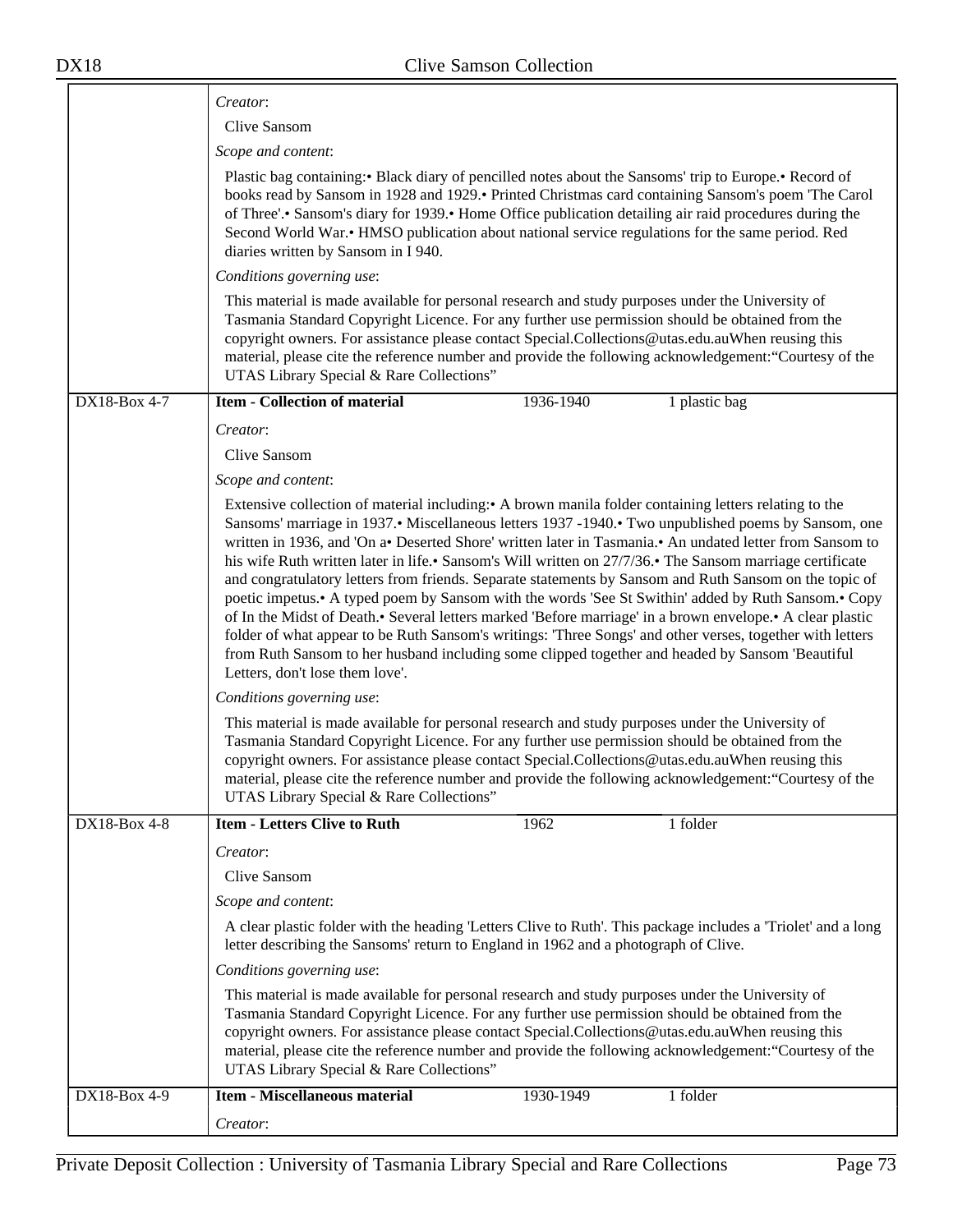|               | <b>Clive Sansom</b>                                                                                                                                                                                                                                                                                                                                                                                                                                                                                                                                                                                                                                                   |
|---------------|-----------------------------------------------------------------------------------------------------------------------------------------------------------------------------------------------------------------------------------------------------------------------------------------------------------------------------------------------------------------------------------------------------------------------------------------------------------------------------------------------------------------------------------------------------------------------------------------------------------------------------------------------------------------------|
|               | Scope and content:                                                                                                                                                                                                                                                                                                                                                                                                                                                                                                                                                                                                                                                    |
|               | Miscellaneous material: A collection of letters marked 'Clive's letters to his wife Ruth' which includes<br>a typed poem by Sansom titled 'Do you Remember?' The program of a public recital by members of<br>the London Speech Fellowship and Institute, directed by Marjorie Gullen in the late 1930s (no date).<br>Ruth Sansom featured in three of the items on the program. A program for a professional development<br>seminar ('Joint Refresher Course') held in Mansfield UK 1949 at which Ruth was a lecturer.• Copy of<br>an undated Airgraph from Ruth Sansom to her parents in Hobart following a bombing raid in Southern<br>England during World War II |
|               | Conditions governing use:                                                                                                                                                                                                                                                                                                                                                                                                                                                                                                                                                                                                                                             |
|               | This material is made available for personal research and study purposes under the University of<br>Tasmania Standard Copyright Licence. For any further use permission should be obtained from the<br>copyright owners. For assistance please contact Special.Collections@utas.edu.auWhen reusing this<br>material, please cite the reference number and provide the following acknowledgement: "Courtesy of the<br>UTAS Library Special & Rare Collections"                                                                                                                                                                                                         |
| DX18-Box 4-10 | <b>Item - Letters Ruth to Clive</b><br>1 folder<br>$\mathbf n$                                                                                                                                                                                                                                                                                                                                                                                                                                                                                                                                                                                                        |
|               | Creator:                                                                                                                                                                                                                                                                                                                                                                                                                                                                                                                                                                                                                                                              |
|               | Clive Sansom                                                                                                                                                                                                                                                                                                                                                                                                                                                                                                                                                                                                                                                          |
|               | Scope and content:                                                                                                                                                                                                                                                                                                                                                                                                                                                                                                                                                                                                                                                    |
|               | A clear plastic folder marked 'Letters Ruth to Clive'. These letters cover several decades and include a<br>photo, Ruth Sansom's pen portrait of her husband, and her poems 'The New Dawn' and 'To the Deaf'.                                                                                                                                                                                                                                                                                                                                                                                                                                                         |
|               | Conditions governing use:                                                                                                                                                                                                                                                                                                                                                                                                                                                                                                                                                                                                                                             |
|               | This material is made available for personal research and study purposes under the University of<br>Tasmania Standard Copyright Licence. For any further use permission should be obtained from the<br>copyright owners. For assistance please contact Special.Collections@utas.edu.auWhen reusing this<br>material, please cite the reference number and provide the following acknowledgement: "Courtesy of the<br>UTAS Library Special & Rare Collections"                                                                                                                                                                                                         |
| DX18-Box 4-11 | <b>Item - Letters to his wife</b><br>c1930-1980<br>1 envelope                                                                                                                                                                                                                                                                                                                                                                                                                                                                                                                                                                                                         |
|               | Creator:                                                                                                                                                                                                                                                                                                                                                                                                                                                                                                                                                                                                                                                              |
|               | Clive Sansom                                                                                                                                                                                                                                                                                                                                                                                                                                                                                                                                                                                                                                                          |
|               | Scope and content:                                                                                                                                                                                                                                                                                                                                                                                                                                                                                                                                                                                                                                                    |
|               | A brown envelope addressed to Ruth Sansom, Mount Stuart, containing some of Sansom's letters to his<br>wife written from the 1930s through to the 1980s.                                                                                                                                                                                                                                                                                                                                                                                                                                                                                                              |
|               | Conditions governing use:                                                                                                                                                                                                                                                                                                                                                                                                                                                                                                                                                                                                                                             |
|               | This material is made available for personal research and study purposes under the University of<br>Tasmania Standard Copyright Licence. For any further use permission should be obtained from the<br>copyright owners. For assistance please contact Special.Collections@utas.edu.auWhen reusing this<br>material, please cite the reference number and provide the following acknowledgement: "Courtesy of the<br>UTAS Library Special & Rare Collections"                                                                                                                                                                                                         |
| DX18-Box 4-12 | <b>Item - Copies of poems</b><br>n.d.<br>1 album                                                                                                                                                                                                                                                                                                                                                                                                                                                                                                                                                                                                                      |
|               | Creator:                                                                                                                                                                                                                                                                                                                                                                                                                                                                                                                                                                                                                                                              |
|               | Clive Sansom                                                                                                                                                                                                                                                                                                                                                                                                                                                                                                                                                                                                                                                          |
|               | Scope and content:                                                                                                                                                                                                                                                                                                                                                                                                                                                                                                                                                                                                                                                    |
|               | A dark blue album compiled by Sansom containing copies of poems by writers such as Margaret Willey,<br>Walter de la Mare, Rosemary Dobson, A.SJ. Tessimond and C. Day Lewis.                                                                                                                                                                                                                                                                                                                                                                                                                                                                                          |
|               | Conditions governing use:                                                                                                                                                                                                                                                                                                                                                                                                                                                                                                                                                                                                                                             |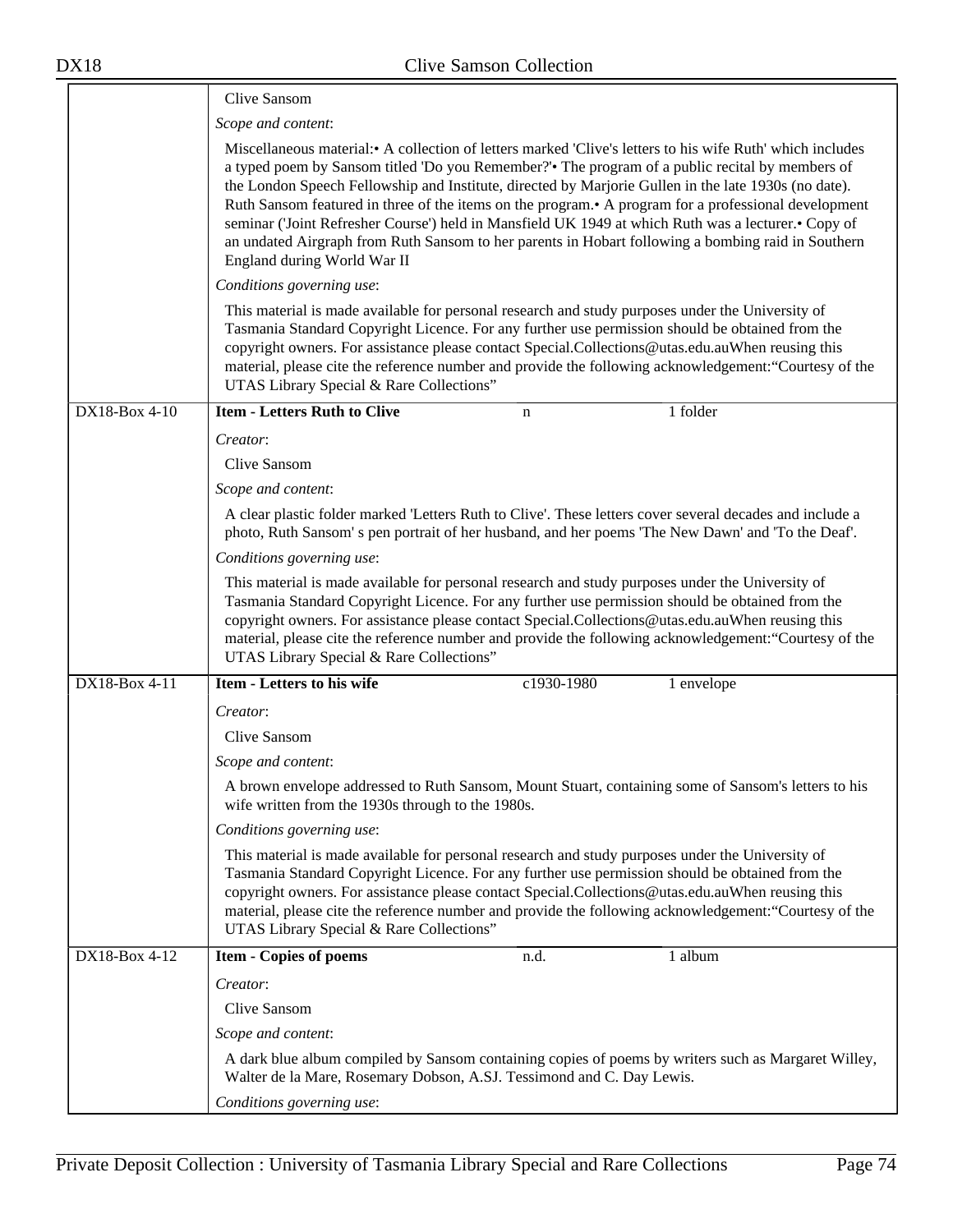|                              | This material is made available for personal research and study purposes under the University of<br>Tasmania Standard Copyright Licence. For any further use permission should be obtained from the<br>copyright owners. For assistance please contact Special.Collections@utas.edu.auWhen reusing this<br>material, please cite the reference number and provide the following acknowledgement: "Courtesy of the<br>UTAS Library Special & Rare Collections" |  |
|------------------------------|---------------------------------------------------------------------------------------------------------------------------------------------------------------------------------------------------------------------------------------------------------------------------------------------------------------------------------------------------------------------------------------------------------------------------------------------------------------|--|
| DX18-Box 4-13                | Item - Poems and handwritten quotes<br>n.d.<br>1 scrapbook                                                                                                                                                                                                                                                                                                                                                                                                    |  |
|                              | Creator:                                                                                                                                                                                                                                                                                                                                                                                                                                                      |  |
|                              | Clive Sansom                                                                                                                                                                                                                                                                                                                                                                                                                                                  |  |
|                              | Scope and content:                                                                                                                                                                                                                                                                                                                                                                                                                                            |  |
|                              | Pale blue scrapbook containing copies of poems and handwritten quotes from a number of writers,<br>compiled by Sansom.                                                                                                                                                                                                                                                                                                                                        |  |
|                              | Conditions governing use:                                                                                                                                                                                                                                                                                                                                                                                                                                     |  |
|                              | This material is made available for personal research and study purposes under the University of<br>Tasmania Standard Copyright Licence. For any further use permission should be obtained from the<br>copyright owners. For assistance please contact Special.Collections@utas.edu.auWhen reusing this<br>material, please cite the reference number and provide the following acknowledgement: "Courtesy of the<br>UTAS Library Special & Rare Collections" |  |
| DX18-Box 4-14                | 1 scrapbook<br><b>Item - Scrapbook of poems</b><br>n.d.                                                                                                                                                                                                                                                                                                                                                                                                       |  |
|                              | Creator:                                                                                                                                                                                                                                                                                                                                                                                                                                                      |  |
|                              | <b>Clive Sansom</b>                                                                                                                                                                                                                                                                                                                                                                                                                                           |  |
|                              | Scope and content:                                                                                                                                                                                                                                                                                                                                                                                                                                            |  |
|                              | Green scrapbook containing more poems from a number of writers.                                                                                                                                                                                                                                                                                                                                                                                               |  |
|                              | Conditions governing use:                                                                                                                                                                                                                                                                                                                                                                                                                                     |  |
|                              | This material is made available for personal research and study purposes under the University of<br>Tasmania Standard Copyright Licence. For any further use permission should be obtained from the<br>copyright owners. For assistance please contact Special.Collections@utas.edu.auWhen reusing this<br>material, please cite the reference number and provide the following acknowledgement: "Courtesy of the<br>UTAS Library Special & Rare Collections" |  |
| $\overline{DX18-Box4-15}$    | Item - Clippings of paintings and sketches<br>n.d.<br>1 scrapbook                                                                                                                                                                                                                                                                                                                                                                                             |  |
|                              | Creator:                                                                                                                                                                                                                                                                                                                                                                                                                                                      |  |
|                              | Clive Sansom                                                                                                                                                                                                                                                                                                                                                                                                                                                  |  |
|                              | Scope and content:                                                                                                                                                                                                                                                                                                                                                                                                                                            |  |
|                              | Black/grey scrapbook containing clippings of paintings and sketches.                                                                                                                                                                                                                                                                                                                                                                                          |  |
|                              | Conditions governing use:                                                                                                                                                                                                                                                                                                                                                                                                                                     |  |
|                              | This material is made available for personal research and study purposes under the University of<br>Tasmania Standard Copyright Licence. For any further use permission should be obtained from the<br>copyright owners. For assistance please contact Special.Collections@utas.edu.auWhen reusing this<br>material, please cite the reference number and provide the following acknowledgement: "Courtesy of the<br>UTAS Library Special & Rare Collections" |  |
|                              | <b>Subseries DX18-Box 5: Box five</b>                                                                                                                                                                                                                                                                                                                                                                                                                         |  |
| <b>Creator: Clive Sansom</b> |                                                                                                                                                                                                                                                                                                                                                                                                                                                               |  |
|                              | Date: 1910-1990 (date of creation)                                                                                                                                                                                                                                                                                                                                                                                                                            |  |
| Scope and content:           |                                                                                                                                                                                                                                                                                                                                                                                                                                                               |  |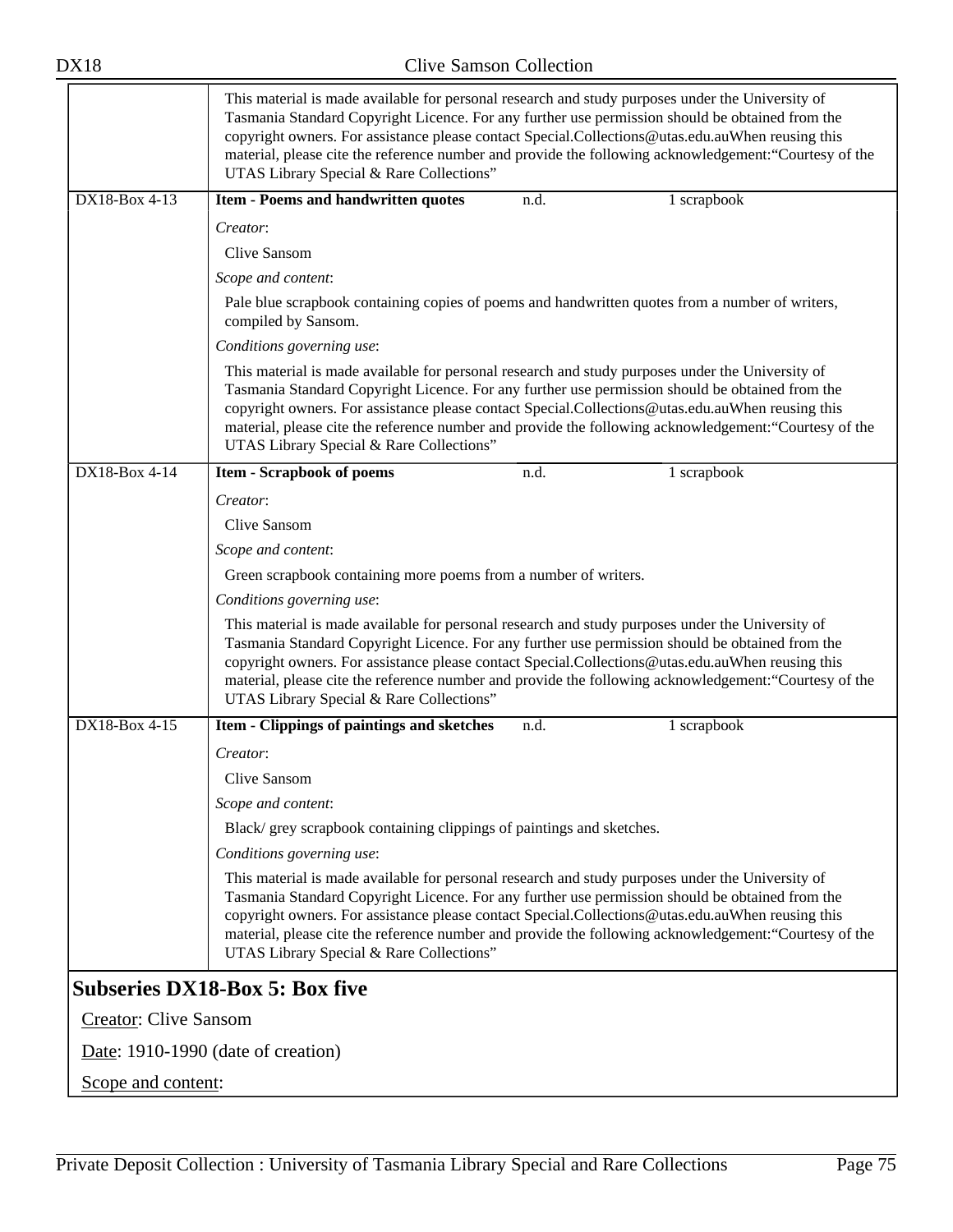Collection of miscellaneous correspondence and copies of letters to the newspapers, autobiographical notes, genealogy and family tree, book and poetry notes

Physical description: 1 type one box

## Immediate source of acquisition:

Deposited on indefinite loan by Mrs Ruth Sansom February 1987 (& later additions 1989, 1991) to be held for safekeeping in the University Archives with the Friends' Meeting Records. May be withdrawn by Mrs Sansom on reasonable notice.

## Arrangement:

Boxes inventoried by Ralph Spaulding March 2006

## Restrictions on access:

May be consulted by researchers under supervision

## Conditions governing use:

This material is made available for personal research and study purposes under the University of Tasmania Standard Copyright Licence. For any further use permission should be obtained from the copyright owners. For assistance please contact Special.Collections@utas.edu.au When reusing this material, please cite the reference number and provide the following acknowledgement:

"Courtesy of the UTAS Library Special & Rare Collections"

## Publication status:

Published

| File / item list |                                                                                                                                                                                                                                                                                                       |           |                                                                                                                                                                                                                                                                                                                                                                                                                                                                                                                                                                                                                                                                                                                                                                                                                                                   |
|------------------|-------------------------------------------------------------------------------------------------------------------------------------------------------------------------------------------------------------------------------------------------------------------------------------------------------|-----------|---------------------------------------------------------------------------------------------------------------------------------------------------------------------------------------------------------------------------------------------------------------------------------------------------------------------------------------------------------------------------------------------------------------------------------------------------------------------------------------------------------------------------------------------------------------------------------------------------------------------------------------------------------------------------------------------------------------------------------------------------------------------------------------------------------------------------------------------------|
| Reference code   | Title                                                                                                                                                                                                                                                                                                 | Dates     | Physical description                                                                                                                                                                                                                                                                                                                                                                                                                                                                                                                                                                                                                                                                                                                                                                                                                              |
| $DX18-Box 5-1$   | <b>Item - Miscellaneous</b>                                                                                                                                                                                                                                                                           | 1910-1990 | 1 folder                                                                                                                                                                                                                                                                                                                                                                                                                                                                                                                                                                                                                                                                                                                                                                                                                                          |
|                  | Creator:                                                                                                                                                                                                                                                                                              |           |                                                                                                                                                                                                                                                                                                                                                                                                                                                                                                                                                                                                                                                                                                                                                                                                                                                   |
|                  | Clive Sansom                                                                                                                                                                                                                                                                                          |           |                                                                                                                                                                                                                                                                                                                                                                                                                                                                                                                                                                                                                                                                                                                                                                                                                                                   |
|                  | Scope and content:                                                                                                                                                                                                                                                                                    |           |                                                                                                                                                                                                                                                                                                                                                                                                                                                                                                                                                                                                                                                                                                                                                                                                                                                   |
|                  | of humour?' Typed copies of poems that Sansom submitted to journals. These include 'Genie', 'The<br>Angus. The Sansom's family tree. Two maps of southern England's roads. Copy of Daily Express<br>edition of Tuesday 21 June 1910, the date of Clive Sansom's birth. Sansom 's handwritten notes on |           | Brown manila folder marked 'Miscellaneous' containing: Sansom's typewritten 'Did Jesus have a sense<br>Enchanted Wood', 'The White Horse', 'Widdershins', 'The Swan', and 'Dr Donne's Unwritten Sermon'.<br>A typed article by Sansom titled 'Religion and Art'.• Copy of the Tasmanian Association for Teachers<br>of Drama in Education's annual report 1977-78 mentioning life membership awards to Clive and Ruth<br>Sansom.• Typed text of 'Swithin of Winchester'.• Copy of Sansom's article 'Keats's Accent', published in<br>the Keats-Shelley Memorial volume.• Typed 'mock-up' of These Happy Breeds with drawings by Max<br>technology, on intuitive thinking, and on Jean Holm and religious education.• Several printed copies of<br>Sansom 's biographical and publication information. LAMDA workshop program 1978 at which Sansom |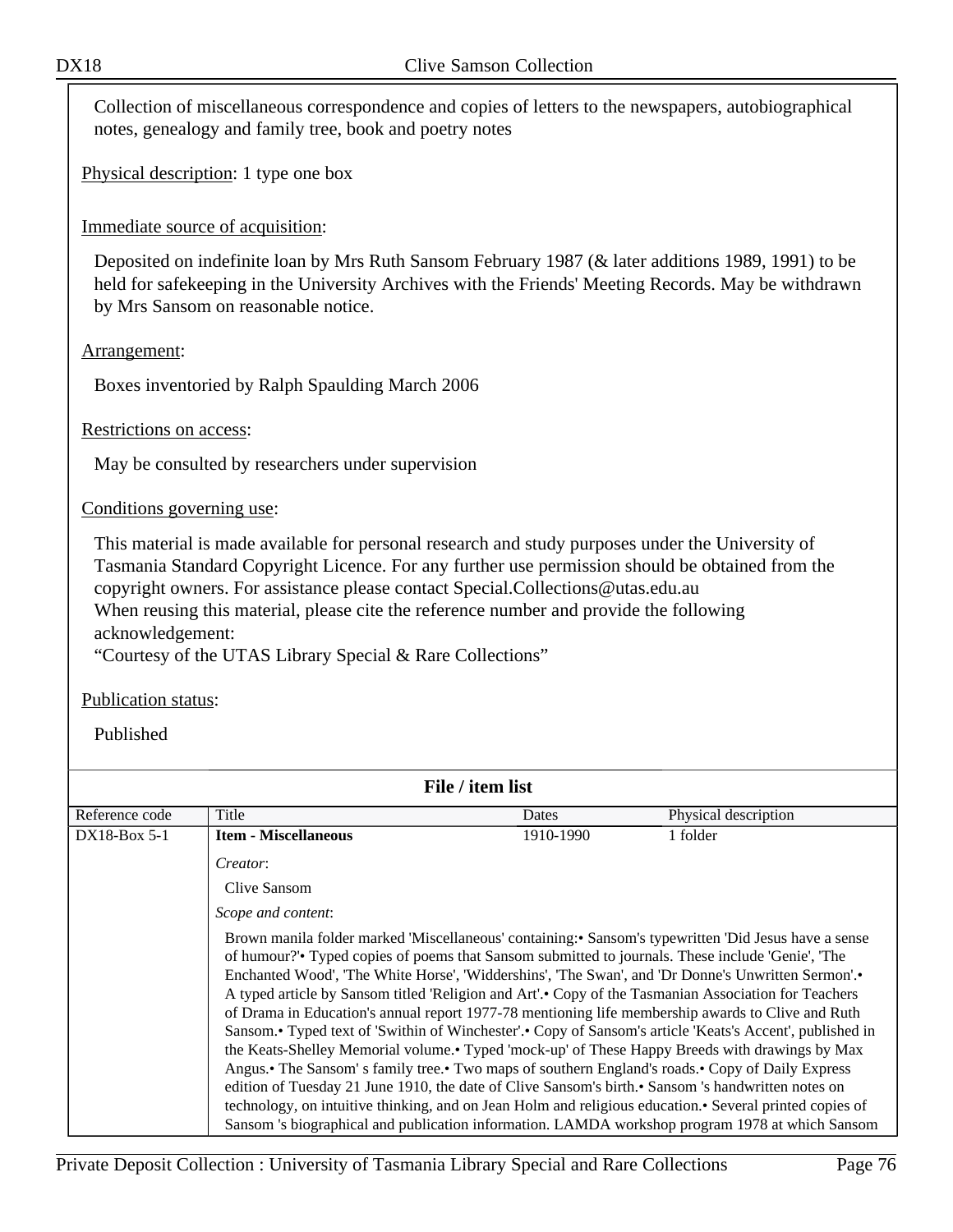| Sansom and an archivist about Diocesan records of the Sansom family. This includes a copy of one of<br>Sansom's letters to his brother Len.• A University of London folder containing a copy of Clive Sansom's<br>birth Certificate and his School Certificate.<br>Conditions governing use:                                                                                                                                                                                                                                                                                                                                                                                                                                                                                                                                                                                                                                                                                                                                                                                                                                                                                                                                                                                                                                                                                                                                                                                                                                                                                                                                                                                                                                                                                                                                                                                                                                                                                                                                                                                                                                                                                                                                                                                                                                                                                                                                                                                                                                                                                                                                                                                                                                                                                                                                                                                                                                                                                                                                                                                                                                                                                                                                                                                                                                                                                                                                                                                                                                                                                                                         |
|----------------------------------------------------------------------------------------------------------------------------------------------------------------------------------------------------------------------------------------------------------------------------------------------------------------------------------------------------------------------------------------------------------------------------------------------------------------------------------------------------------------------------------------------------------------------------------------------------------------------------------------------------------------------------------------------------------------------------------------------------------------------------------------------------------------------------------------------------------------------------------------------------------------------------------------------------------------------------------------------------------------------------------------------------------------------------------------------------------------------------------------------------------------------------------------------------------------------------------------------------------------------------------------------------------------------------------------------------------------------------------------------------------------------------------------------------------------------------------------------------------------------------------------------------------------------------------------------------------------------------------------------------------------------------------------------------------------------------------------------------------------------------------------------------------------------------------------------------------------------------------------------------------------------------------------------------------------------------------------------------------------------------------------------------------------------------------------------------------------------------------------------------------------------------------------------------------------------------------------------------------------------------------------------------------------------------------------------------------------------------------------------------------------------------------------------------------------------------------------------------------------------------------------------------------------------------------------------------------------------------------------------------------------------------------------------------------------------------------------------------------------------------------------------------------------------------------------------------------------------------------------------------------------------------------------------------------------------------------------------------------------------------------------------------------------------------------------------------------------------------------------------------------------------------------------------------------------------------------------------------------------------------------------------------------------------------------------------------------------------------------------------------------------------------------------------------------------------------------------------------------------------------------------------------------------------------------------------------------------------|
| This material is made available for personal research and study purposes under the University of<br>Tasmania Standard Copyright Licence. For any further use permission should be obtained from the<br>copyright owners. For assistance please contact Special.Collections@utas.edu.auWhen reusing this<br>material, please cite the reference number and provide the following acknowledgement: "Courtesy of the<br>UTAS Library Special & Rare Collections"                                                                                                                                                                                                                                                                                                                                                                                                                                                                                                                                                                                                                                                                                                                                                                                                                                                                                                                                                                                                                                                                                                                                                                                                                                                                                                                                                                                                                                                                                                                                                                                                                                                                                                                                                                                                                                                                                                                                                                                                                                                                                                                                                                                                                                                                                                                                                                                                                                                                                                                                                                                                                                                                                                                                                                                                                                                                                                                                                                                                                                                                                                                                                        |
| 1935-1979<br>1 folder<br><b>Item - Letters and Letters to Papers</b>                                                                                                                                                                                                                                                                                                                                                                                                                                                                                                                                                                                                                                                                                                                                                                                                                                                                                                                                                                                                                                                                                                                                                                                                                                                                                                                                                                                                                                                                                                                                                                                                                                                                                                                                                                                                                                                                                                                                                                                                                                                                                                                                                                                                                                                                                                                                                                                                                                                                                                                                                                                                                                                                                                                                                                                                                                                                                                                                                                                                                                                                                                                                                                                                                                                                                                                                                                                                                                                                                                                                                 |
| Creator:                                                                                                                                                                                                                                                                                                                                                                                                                                                                                                                                                                                                                                                                                                                                                                                                                                                                                                                                                                                                                                                                                                                                                                                                                                                                                                                                                                                                                                                                                                                                                                                                                                                                                                                                                                                                                                                                                                                                                                                                                                                                                                                                                                                                                                                                                                                                                                                                                                                                                                                                                                                                                                                                                                                                                                                                                                                                                                                                                                                                                                                                                                                                                                                                                                                                                                                                                                                                                                                                                                                                                                                                             |
| Clive Sansom                                                                                                                                                                                                                                                                                                                                                                                                                                                                                                                                                                                                                                                                                                                                                                                                                                                                                                                                                                                                                                                                                                                                                                                                                                                                                                                                                                                                                                                                                                                                                                                                                                                                                                                                                                                                                                                                                                                                                                                                                                                                                                                                                                                                                                                                                                                                                                                                                                                                                                                                                                                                                                                                                                                                                                                                                                                                                                                                                                                                                                                                                                                                                                                                                                                                                                                                                                                                                                                                                                                                                                                                         |
| Scope and content:                                                                                                                                                                                                                                                                                                                                                                                                                                                                                                                                                                                                                                                                                                                                                                                                                                                                                                                                                                                                                                                                                                                                                                                                                                                                                                                                                                                                                                                                                                                                                                                                                                                                                                                                                                                                                                                                                                                                                                                                                                                                                                                                                                                                                                                                                                                                                                                                                                                                                                                                                                                                                                                                                                                                                                                                                                                                                                                                                                                                                                                                                                                                                                                                                                                                                                                                                                                                                                                                                                                                                                                                   |
| Brown folder headed 'Clive- Letters' and 'Copies of Clive Sansom's Letters to Papers' including: • Letters<br>to various people describing Sansom's experiences of the London bombing during the war.• Letter<br>to Aunt Bee.• To "Babe' (an early girl friend), 14 April 1935.• To Rodney Bennett referring to Miss<br>Gullan, 28 Dec 1936.• To Rodney Bennett, 4 January 1937.• To Aunt Bee, 4th October[?]• Handwritten<br>notes on range of topics.• To George West, 4 January and 18 December 1937.• To Williams at Oxford<br>Press, 26 February 1937. To Martin Miles about a poetry reading recital, 25 and 27 January 1937.<br>To Miss Gullan, 26 February 1938. To the Listener on choral speaking, 5 June 194 J. To TLS on the<br>current war, 17 September 1941. Typed copies of Sansom's poems: 'Renaissance', 'Fidele Chorus, 1940',<br>'Sonnet July 1940', • one untitled, 'To Gerard Manly Hopkins', 'Fidele', 'Poem - July 1940'. • Letter to<br>Ray[?] about the German bombing, 30 August 1940. Handwritten notes, which appear to be a diary<br>of a trip.• To News Chronicle about German sterilization claims, 24 January 1940, and on 31 January<br>1941 about pronunciation. • A limerick. • Letter to a newspaper[?] about G.M. Hopkins. • To Richard<br>Church on 5 October 1940 in response to his comments on Sansom's first book of poetry. To Sedgwick<br>and Jackson about errors in their publication Prefaces to Shakespeare, 6 October 1940.• Handwritten<br>letter [incomplete] from Martin Miles to Clive while serving in the army.• To TLS about a published<br>review and the state of affairs in Britain, 2 November 1940. Letter from Air Raid Warden/Officer on<br>31 May 1940 advising that there were no vacancies for training. To Penguin Books pointing out errors<br>in a recent publication, 2 April 1940. To an unidentified newspaper/journal responding to a reader's<br>query.• From Oscar Browne about pronunciation.• To an unidentified correspondent about lines in<br>poetry, 15 May 1941. To Christian World about the war, 1 May 1941. Typed copy of Sansom's poem<br>Throcation'.• To Hermann Pleschmann about T.S. Eliot on 26 November 1945.• To C.A. West about the<br>Speech Institute.• Cutting from a newspaper, Sansom 's letter about Keats's cockney accent. Clippings<br>from newspaper/journal correspondence columns on the subject of phonetics and Sansom's Speech<br>Rhymes, from Sansom, Oscar Browne and Elsie Fogarty. • Poem 'Come Harvest' in ten parts, apparently<br>written by Sansom.• To Stanley Godman on 27 August 1941 providing a summary of Sansom's activities<br>during the Second World War. To Miss Ames about lectures on speech in the army, 22 July 1942. To<br>Jordan Smallfield on 20 August 1942 about speech education at the college. To Stella Mead on 28 July<br>1942 about a proposed poetry anthology of New Zealand and Australian verse.• To Mr Day (Landlord)<br>about rent payments, 12 July 1943.• To John O' London on 17 July 1943 about Keats's accent.• To an<br>unidentified periodical on the matter of verse versus poetry ('When is it Poetry?').• To Mr Cole on 29<br>September 1943 about religious education.• To Mr Waller-Bridge on 3 November 1943 about the sale of<br>apples.• To Miss Birkinshaw on 3 January 1943 about a good speech examiner.• Typed copy of Sansom's<br>poem 'I am a Leaf.• To John O' London on 7 August 1940 about the title of a book, The Poet Speaks.<br>To News Chronicle on 14 August 1940 about taxes on books.• Letter to 'R.B.' (Rodney Bennett) about |
|                                                                                                                                                                                                                                                                                                                                                                                                                                                                                                                                                                                                                                                                                                                                                                                                                                                                                                                                                                                                                                                                                                                                                                                                                                                                                                                                                                                                                                                                                                                                                                                                                                                                                                                                                                                                                                                                                                                                                                                                                                                                                                                                                                                                                                                                                                                                                                                                                                                                                                                                                                                                                                                                                                                                                                                                                                                                                                                                                                                                                                                                                                                                                                                                                                                                                                                                                                                                                                                                                                                                                                                                                      |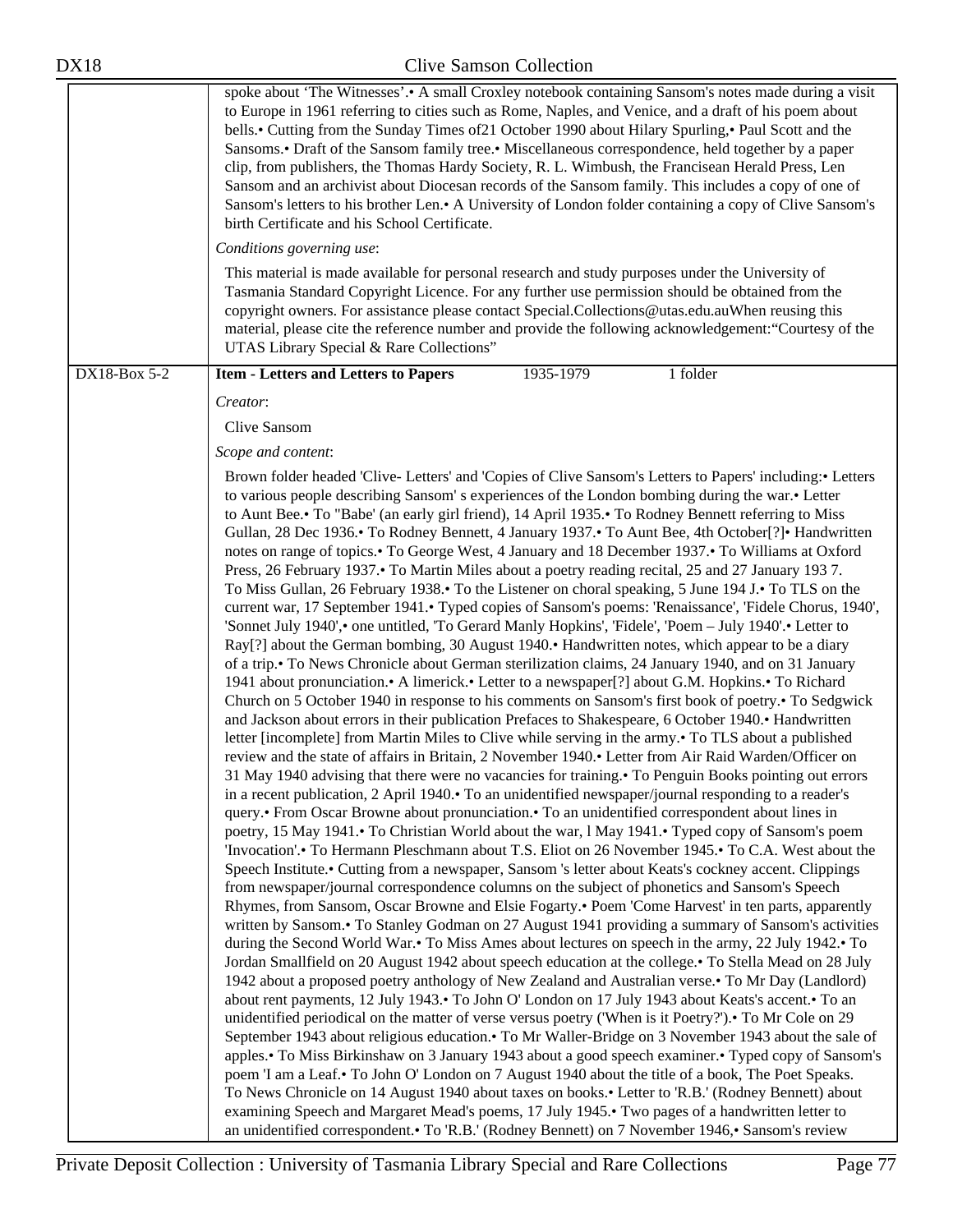|              | of T.S. Eliot's Murder in the Cathedral published in Christian Drama.• Letter to an unidentified journal<br>about radio announcers.• The Sansoms' circular Christmas Letter of December 1952.• Letter to Saturday<br>Evening Mercury complaining about an article on the Brownings.• The Sansoms' circular Christmas letter<br>of November 1957.• Two letters to The Mercury about Battery Point and conservation issues (1958).•<br>To the Examiner on 20 June 1962 about a local drama performance. The Sansoms' Christmas circular<br>letter for 1965.• Letter to Thomas Moult about the 1967 bushfires and Clive Sansom's retirement plans.•<br>To the Australian about copyright, 23 January 1968. To Mercury about Battery Point, 30 July 1968. To<br>an unidentified newspaper/journal about censorship, 20 June 1969. Typed extracts from several poets<br>and a copy of a poem by W. Cantan. To brother Len Sansom on 18 August 1970. To Rev. James Day<br>about The Witnesses and other Sansom publications, 24 May 1976. To Quaker Greenwood about sound<br>boosting in the meeting room, 23 December 1977. To a London Bookshop about some purchases, 15<br>February 1978. To Don Kay about a production of 'Rapunzel', 15 September 1978. To Charles Kohler<br>on 15 September 1978 about copies of Poetry and Religious Experience. To Charles Menden at the<br>Guildhall School of Music about an examination syllabus, 15 September 1978. To Senator Michael<br>Townley about copyright matters on 15 September 1978. To David Higham Associates on 30 May<br>1979 about permission to use poems from The Cathedral. To TLS about propaganda and the war, 16<br>August 1941. To David Higham, publisher about reprinting The Witnesses, 30 May 1979. To A.D.<br>Haigh (Mount Stuart) about the preservation of old buildings, 30 July 1979. To the Tasmanian Mail<br>about an article on religion, JO August 1979. To Hilary Webster about two of his Tasmanian poems,<br>10 August 1979. To Sylvia (Stiasny) about Kipling's poems and references to fairies, 26 July 1979.<br>Part of Sansom's letter about a poet whose poem 'The Dreamer' is admired. Part of Sansom's report<br>on a candidate's performance.• Program of a performance of Euripides' Alcestis by the London Verse•<br>Speaking Choir on April I 19 <sup>[?]</sup> in which Clive Sansom spoke the part of the God Apollo.<br>Conditions governing use:<br>This material is made available for personal research and study purposes under the University of<br>Tasmania Standard Copyright Licence. For any further use permission should be obtained from the<br>copyright owners. For assistance please contact Special.Collections@utas.edu.auWhen reusing this |
|--------------|---------------------------------------------------------------------------------------------------------------------------------------------------------------------------------------------------------------------------------------------------------------------------------------------------------------------------------------------------------------------------------------------------------------------------------------------------------------------------------------------------------------------------------------------------------------------------------------------------------------------------------------------------------------------------------------------------------------------------------------------------------------------------------------------------------------------------------------------------------------------------------------------------------------------------------------------------------------------------------------------------------------------------------------------------------------------------------------------------------------------------------------------------------------------------------------------------------------------------------------------------------------------------------------------------------------------------------------------------------------------------------------------------------------------------------------------------------------------------------------------------------------------------------------------------------------------------------------------------------------------------------------------------------------------------------------------------------------------------------------------------------------------------------------------------------------------------------------------------------------------------------------------------------------------------------------------------------------------------------------------------------------------------------------------------------------------------------------------------------------------------------------------------------------------------------------------------------------------------------------------------------------------------------------------------------------------------------------------------------------------------------------------------------------------------------------------------------------------------------------------------------------------------------------------------------------------------------------------------------------------------------------------------------------------------------------------------------------------------------------------------------|
|              | material, please cite the reference number and provide the following acknowledgement: "Courtesy of the<br>UTAS Library Special & Rare Collections"                                                                                                                                                                                                                                                                                                                                                                                                                                                                                                                                                                                                                                                                                                                                                                                                                                                                                                                                                                                                                                                                                                                                                                                                                                                                                                                                                                                                                                                                                                                                                                                                                                                                                                                                                                                                                                                                                                                                                                                                                                                                                                                                                                                                                                                                                                                                                                                                                                                                                                                                                                                                      |
| DX18-Box 5-3 | <b>Item - Clive Sansom by Forty Friends</b><br>1990<br>2 folders                                                                                                                                                                                                                                                                                                                                                                                                                                                                                                                                                                                                                                                                                                                                                                                                                                                                                                                                                                                                                                                                                                                                                                                                                                                                                                                                                                                                                                                                                                                                                                                                                                                                                                                                                                                                                                                                                                                                                                                                                                                                                                                                                                                                                                                                                                                                                                                                                                                                                                                                                                                                                                                                                        |
|              | Creator:                                                                                                                                                                                                                                                                                                                                                                                                                                                                                                                                                                                                                                                                                                                                                                                                                                                                                                                                                                                                                                                                                                                                                                                                                                                                                                                                                                                                                                                                                                                                                                                                                                                                                                                                                                                                                                                                                                                                                                                                                                                                                                                                                                                                                                                                                                                                                                                                                                                                                                                                                                                                                                                                                                                                                |
|              | Clive Sansom                                                                                                                                                                                                                                                                                                                                                                                                                                                                                                                                                                                                                                                                                                                                                                                                                                                                                                                                                                                                                                                                                                                                                                                                                                                                                                                                                                                                                                                                                                                                                                                                                                                                                                                                                                                                                                                                                                                                                                                                                                                                                                                                                                                                                                                                                                                                                                                                                                                                                                                                                                                                                                                                                                                                            |
|              | Scope and content:                                                                                                                                                                                                                                                                                                                                                                                                                                                                                                                                                                                                                                                                                                                                                                                                                                                                                                                                                                                                                                                                                                                                                                                                                                                                                                                                                                                                                                                                                                                                                                                                                                                                                                                                                                                                                                                                                                                                                                                                                                                                                                                                                                                                                                                                                                                                                                                                                                                                                                                                                                                                                                                                                                                                      |
|              | Green and red display folders headed 'To do with 'Clive Sansom by 40 Friends' for Archives University<br>Library'. Papers, drafts and proofs for the publication Clive Sansom by Forty Friends (1990). Book 1<br>(Green) comprises the draft text of the Forty Friends book. Here, Ruth Sansom's script and 'Absent<br>Friends' contain more material than that published in the final text. Book 2 (Red) contains the original<br>scripts from the contributors to the publication.                                                                                                                                                                                                                                                                                                                                                                                                                                                                                                                                                                                                                                                                                                                                                                                                                                                                                                                                                                                                                                                                                                                                                                                                                                                                                                                                                                                                                                                                                                                                                                                                                                                                                                                                                                                                                                                                                                                                                                                                                                                                                                                                                                                                                                                                    |
|              | Conditions governing use:                                                                                                                                                                                                                                                                                                                                                                                                                                                                                                                                                                                                                                                                                                                                                                                                                                                                                                                                                                                                                                                                                                                                                                                                                                                                                                                                                                                                                                                                                                                                                                                                                                                                                                                                                                                                                                                                                                                                                                                                                                                                                                                                                                                                                                                                                                                                                                                                                                                                                                                                                                                                                                                                                                                               |
|              | This material is made available for personal research and study purposes under the University of<br>Tasmania Standard Copyright Licence. For any further use permission should be obtained from the<br>copyright owners. For assistance please contact Special.Collections@utas.edu.auWhen reusing this<br>material, please cite the reference number and provide the following acknowledgement: "Courtesy of the<br>UTAS Library Special & Rare Collections"                                                                                                                                                                                                                                                                                                                                                                                                                                                                                                                                                                                                                                                                                                                                                                                                                                                                                                                                                                                                                                                                                                                                                                                                                                                                                                                                                                                                                                                                                                                                                                                                                                                                                                                                                                                                                                                                                                                                                                                                                                                                                                                                                                                                                                                                                           |
| DX18-Box 5-4 | Item - Adventures in Words Books 2 and 3<br>1 file<br>1939                                                                                                                                                                                                                                                                                                                                                                                                                                                                                                                                                                                                                                                                                                                                                                                                                                                                                                                                                                                                                                                                                                                                                                                                                                                                                                                                                                                                                                                                                                                                                                                                                                                                                                                                                                                                                                                                                                                                                                                                                                                                                                                                                                                                                                                                                                                                                                                                                                                                                                                                                                                                                                                                                              |
|              | Creator:                                                                                                                                                                                                                                                                                                                                                                                                                                                                                                                                                                                                                                                                                                                                                                                                                                                                                                                                                                                                                                                                                                                                                                                                                                                                                                                                                                                                                                                                                                                                                                                                                                                                                                                                                                                                                                                                                                                                                                                                                                                                                                                                                                                                                                                                                                                                                                                                                                                                                                                                                                                                                                                                                                                                                |
|              | Clive Sansom                                                                                                                                                                                                                                                                                                                                                                                                                                                                                                                                                                                                                                                                                                                                                                                                                                                                                                                                                                                                                                                                                                                                                                                                                                                                                                                                                                                                                                                                                                                                                                                                                                                                                                                                                                                                                                                                                                                                                                                                                                                                                                                                                                                                                                                                                                                                                                                                                                                                                                                                                                                                                                                                                                                                            |
|              | Scope and content:                                                                                                                                                                                                                                                                                                                                                                                                                                                                                                                                                                                                                                                                                                                                                                                                                                                                                                                                                                                                                                                                                                                                                                                                                                                                                                                                                                                                                                                                                                                                                                                                                                                                                                                                                                                                                                                                                                                                                                                                                                                                                                                                                                                                                                                                                                                                                                                                                                                                                                                                                                                                                                                                                                                                      |
|              | Copy of Adventures in Words Books 2 and 3 by Clive Sansom and Rodney Bennett published in 1939.                                                                                                                                                                                                                                                                                                                                                                                                                                                                                                                                                                                                                                                                                                                                                                                                                                                                                                                                                                                                                                                                                                                                                                                                                                                                                                                                                                                                                                                                                                                                                                                                                                                                                                                                                                                                                                                                                                                                                                                                                                                                                                                                                                                                                                                                                                                                                                                                                                                                                                                                                                                                                                                         |
|              | Conditions governing use:                                                                                                                                                                                                                                                                                                                                                                                                                                                                                                                                                                                                                                                                                                                                                                                                                                                                                                                                                                                                                                                                                                                                                                                                                                                                                                                                                                                                                                                                                                                                                                                                                                                                                                                                                                                                                                                                                                                                                                                                                                                                                                                                                                                                                                                                                                                                                                                                                                                                                                                                                                                                                                                                                                                               |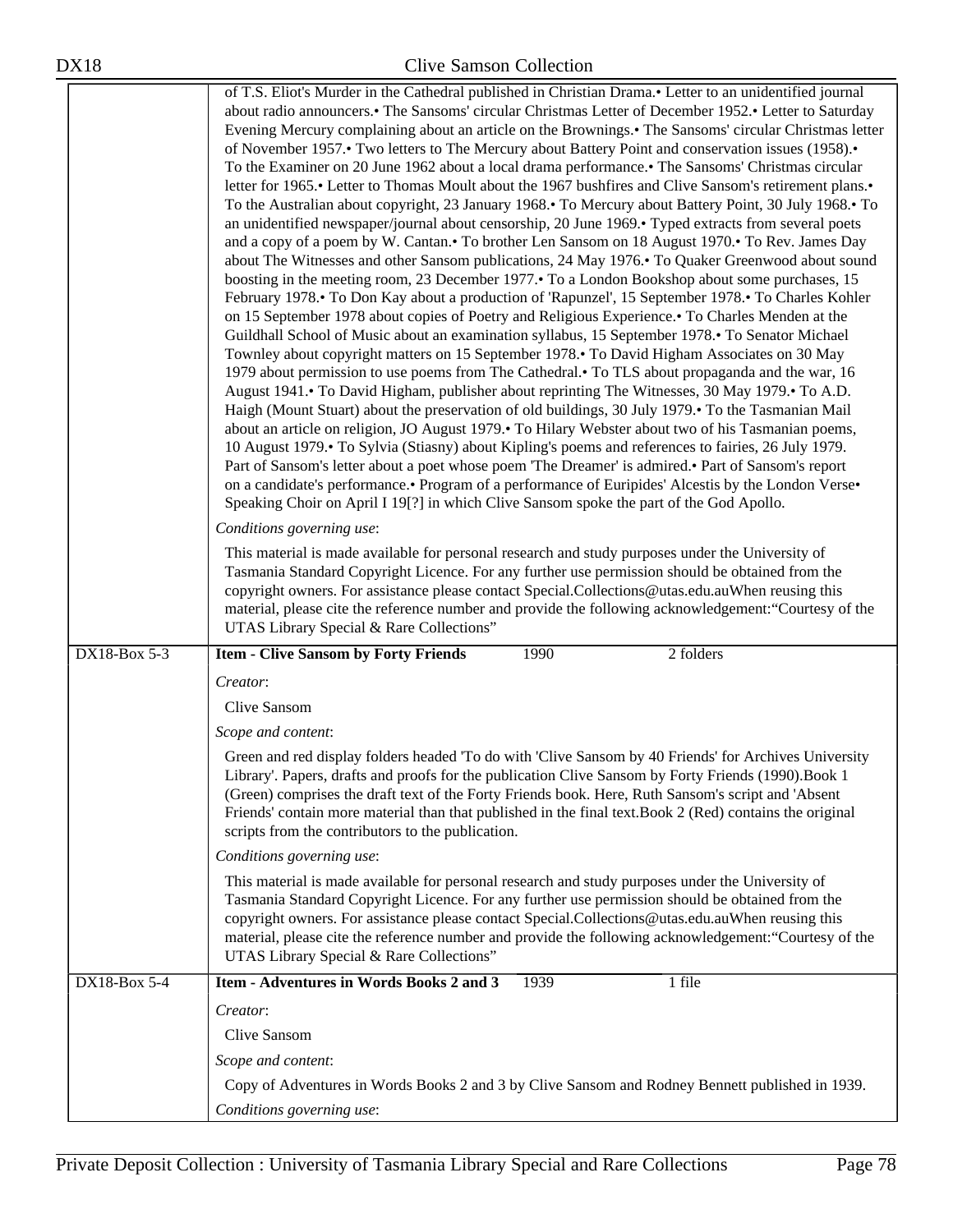|              | This material is made available for personal research and study purposes under the University of<br>Tasmania Standard Copyright Licence. For any further use permission should be obtained from the<br>copyright owners. For assistance please contact Special.Collections@utas.edu.auWhen reusing this<br>material, please cite the reference number and provide the following acknowledgement: "Courtesy of the<br>UTAS Library Special & Rare Collections" |           |                                                                                                                                                                                                            |
|--------------|---------------------------------------------------------------------------------------------------------------------------------------------------------------------------------------------------------------------------------------------------------------------------------------------------------------------------------------------------------------------------------------------------------------------------------------------------------------|-----------|------------------------------------------------------------------------------------------------------------------------------------------------------------------------------------------------------------|
| DX18-Box 5-5 | <b>Item - Good Speech</b>                                                                                                                                                                                                                                                                                                                                                                                                                                     | 1937      | 1 file                                                                                                                                                                                                     |
|              | Creator:                                                                                                                                                                                                                                                                                                                                                                                                                                                      |           |                                                                                                                                                                                                            |
|              | Clive Sansom                                                                                                                                                                                                                                                                                                                                                                                                                                                  |           |                                                                                                                                                                                                            |
|              | Scope and content:                                                                                                                                                                                                                                                                                                                                                                                                                                            |           |                                                                                                                                                                                                            |
|              | Copy of the journal Good Speech (April-June 1937) containing an article by Sansom titled 'Speech<br>Rhythm'.                                                                                                                                                                                                                                                                                                                                                  |           |                                                                                                                                                                                                            |
|              | Conditions governing use:                                                                                                                                                                                                                                                                                                                                                                                                                                     |           |                                                                                                                                                                                                            |
|              | This material is made available for personal research and study purposes under the University of<br>Tasmania Standard Copyright Licence. For any further use permission should be obtained from the<br>copyright owners. For assistance please contact Special.Collections@utas.edu.auWhen reusing this<br>UTAS Library Special & Rare Collections"                                                                                                           |           | material, please cite the reference number and provide the following acknowledgement: "Courtesy of the                                                                                                     |
| DX18-Box 5-6 | Item - English in Australia No 1                                                                                                                                                                                                                                                                                                                                                                                                                              | n.d.      | 1 file                                                                                                                                                                                                     |
|              | Creator:                                                                                                                                                                                                                                                                                                                                                                                                                                                      |           |                                                                                                                                                                                                            |
|              | Clive Sansom                                                                                                                                                                                                                                                                                                                                                                                                                                                  |           |                                                                                                                                                                                                            |
|              | Scope and content:                                                                                                                                                                                                                                                                                                                                                                                                                                            |           |                                                                                                                                                                                                            |
|              | Copy of the journal English in Australia No 1 containing Sansom's article 'Oral Tests in English'.                                                                                                                                                                                                                                                                                                                                                            |           |                                                                                                                                                                                                            |
|              | Conditions governing use:                                                                                                                                                                                                                                                                                                                                                                                                                                     |           |                                                                                                                                                                                                            |
|              | This material is made available for personal research and study purposes under the University of<br>Tasmania Standard Copyright Licence. For any further use permission should be obtained from the<br>copyright owners. For assistance please contact Special.Collections@utas.edu.auWhen reusing this<br>UTAS Library Special & Rare Collections"                                                                                                           |           | material, please cite the reference number and provide the following acknowledgement: "Courtesy of the                                                                                                     |
| DX18-Box 5-7 | <b>Item - Testimonials to Ruth Sansom</b>                                                                                                                                                                                                                                                                                                                                                                                                                     | n.d.      | 1 envelope                                                                                                                                                                                                 |
|              | Creator:                                                                                                                                                                                                                                                                                                                                                                                                                                                      |           |                                                                                                                                                                                                            |
|              | Clive Sansom                                                                                                                                                                                                                                                                                                                                                                                                                                                  |           |                                                                                                                                                                                                            |
|              | Scope and content:                                                                                                                                                                                                                                                                                                                                                                                                                                            |           |                                                                                                                                                                                                            |
|              | Brown envelope containing testimonials to Ruth Sansom's work in England.                                                                                                                                                                                                                                                                                                                                                                                      |           |                                                                                                                                                                                                            |
|              | Conditions governing use:                                                                                                                                                                                                                                                                                                                                                                                                                                     |           |                                                                                                                                                                                                            |
|              | This material is made available for personal research and study purposes under the University of<br>Tasmania Standard Copyright Licence. For any further use permission should be obtained from the<br>copyright owners. For assistance please contact Special.Collections@utas.edu.auWhen reusing this<br>UTAS Library Special & Rare Collections"                                                                                                           |           | material, please cite the reference number and provide the following acknowledgement: "Courtesy of the                                                                                                     |
| DX18-Box 5-8 | <b>Item - Copies</b>                                                                                                                                                                                                                                                                                                                                                                                                                                          | 1980-1981 | 1 folder                                                                                                                                                                                                   |
|              | Creator:                                                                                                                                                                                                                                                                                                                                                                                                                                                      |           |                                                                                                                                                                                                            |
|              | Clive Sansom                                                                                                                                                                                                                                                                                                                                                                                                                                                  |           |                                                                                                                                                                                                            |
|              | Scope and content:                                                                                                                                                                                                                                                                                                                                                                                                                                            |           |                                                                                                                                                                                                            |
|              | Society).• A letter from Dr Bob Brown inviting Sansom to be Patron of the Tasmanian Wilderness                                                                                                                                                                                                                                                                                                                                                                |           | Brown manila folder headed 'Copies'. This contains: Reviews of Francis of Assisi by Martin Flanagan,<br>Fred J. Nicholson and Norman Talbot. A tribute to Sansom by Dr Richard Jones (Tasmanian Wilderness |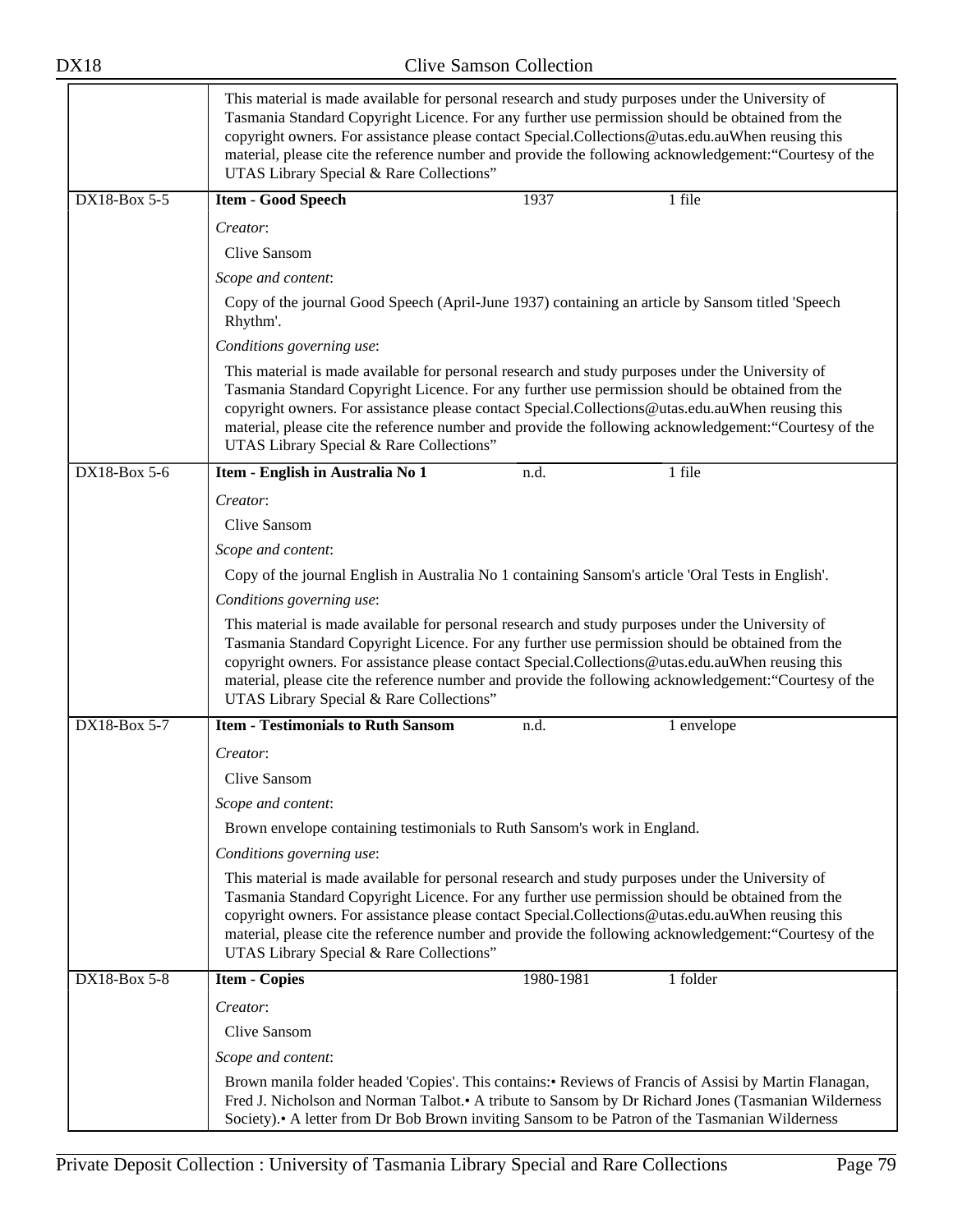| <b>DX18</b>   | <b>Clive Samson Collection</b>                                                                                                                                                                                                                                                                                                                                                                                                                                                                                                                                                                                                                                                                                                                                                                                                                                                                                                                                                                                                                                                                                                                                                                                                                                                                                                                                                                                                                                                                                                                            |
|---------------|-----------------------------------------------------------------------------------------------------------------------------------------------------------------------------------------------------------------------------------------------------------------------------------------------------------------------------------------------------------------------------------------------------------------------------------------------------------------------------------------------------------------------------------------------------------------------------------------------------------------------------------------------------------------------------------------------------------------------------------------------------------------------------------------------------------------------------------------------------------------------------------------------------------------------------------------------------------------------------------------------------------------------------------------------------------------------------------------------------------------------------------------------------------------------------------------------------------------------------------------------------------------------------------------------------------------------------------------------------------------------------------------------------------------------------------------------------------------------------------------------------------------------------------------------------------|
|               | Society (18/5/80) and a newspaper article announcing this. A press release from the Wilderness Society<br>on the death of Sansom (30/5/81). A copy of Lina Wake's entry for Forty Friends. A poem in tribute to<br>Sansom by Gerda Shelton.• Some additional biographical information.                                                                                                                                                                                                                                                                                                                                                                                                                                                                                                                                                                                                                                                                                                                                                                                                                                                                                                                                                                                                                                                                                                                                                                                                                                                                    |
|               | Conditions governing use:                                                                                                                                                                                                                                                                                                                                                                                                                                                                                                                                                                                                                                                                                                                                                                                                                                                                                                                                                                                                                                                                                                                                                                                                                                                                                                                                                                                                                                                                                                                                 |
|               | This material is made available for personal research and study purposes under the University of<br>Tasmania Standard Copyright Licence. For any further use permission should be obtained from the<br>copyright owners. For assistance please contact Special.Collections@utas.edu.auWhen reusing this<br>material, please cite the reference number and provide the following acknowledgement: "Courtesy of the<br>UTAS Library Special & Rare Collections"                                                                                                                                                                                                                                                                                                                                                                                                                                                                                                                                                                                                                                                                                                                                                                                                                                                                                                                                                                                                                                                                                             |
| DX18-Box 5-9  | 1910-c1940<br>Item - Letters, recommendations and<br>1 folder<br>references                                                                                                                                                                                                                                                                                                                                                                                                                                                                                                                                                                                                                                                                                                                                                                                                                                                                                                                                                                                                                                                                                                                                                                                                                                                                                                                                                                                                                                                                               |
|               | Creator:                                                                                                                                                                                                                                                                                                                                                                                                                                                                                                                                                                                                                                                                                                                                                                                                                                                                                                                                                                                                                                                                                                                                                                                                                                                                                                                                                                                                                                                                                                                                                  |
|               | <b>Clive Sansom</b>                                                                                                                                                                                                                                                                                                                                                                                                                                                                                                                                                                                                                                                                                                                                                                                                                                                                                                                                                                                                                                                                                                                                                                                                                                                                                                                                                                                                                                                                                                                                       |
|               | Scope and content:                                                                                                                                                                                                                                                                                                                                                                                                                                                                                                                                                                                                                                                                                                                                                                                                                                                                                                                                                                                                                                                                                                                                                                                                                                                                                                                                                                                                                                                                                                                                        |
|               | Brown folder marked 'Clive and Ruth's Letters, and recommendations and references in early England'.<br>The material includes: Extracts from letters praising the London Speech Festival 1935, organised by<br>Sansom.• A personal reference, dated 25/6/1934, from the Sales Manager of the Ironworks Department<br>of the firm Newton Chambers and Co where Sansom worked for eight years. The reference notes that<br>Sansom began work in the firm as a junior clerk and had worked as Traveller for the Light Castings<br>Department for the last two years of his service. The original of the Marjorie Gullan Certificate awarded<br>Sansom by the London Speech Fellowship and Institute in August 1936. Original certificates awarded<br>Sansom by the English Verse Speaking Association competitions in July 1934: First in Class III Dramatic<br>Poetry; First in the Final Class; First in Lyrical Poetry. The original of Clive Sansom's Birth Certificate -<br>21 June 1910. Two of Sansom's curriculum vitae prepared in the 1930s and 40s.<br>Conditions governing use:<br>This material is made available for personal research and study purposes under the University of<br>Tasmania Standard Copyright Licence. For any further use permission should be obtained from the<br>copyright owners. For assistance please contact Special.Collections@utas.edu.auWhen reusing this<br>material, please cite the reference number and provide the following acknowledgement: "Courtesy of the<br>UTAS Library Special & Rare Collections" |
| DX18-Box 5-10 | <b>Item - Sansom Family Tree</b><br>1 folder<br>n.d.                                                                                                                                                                                                                                                                                                                                                                                                                                                                                                                                                                                                                                                                                                                                                                                                                                                                                                                                                                                                                                                                                                                                                                                                                                                                                                                                                                                                                                                                                                      |
|               | Creator:                                                                                                                                                                                                                                                                                                                                                                                                                                                                                                                                                                                                                                                                                                                                                                                                                                                                                                                                                                                                                                                                                                                                                                                                                                                                                                                                                                                                                                                                                                                                                  |
|               | Clive Sansom                                                                                                                                                                                                                                                                                                                                                                                                                                                                                                                                                                                                                                                                                                                                                                                                                                                                                                                                                                                                                                                                                                                                                                                                                                                                                                                                                                                                                                                                                                                                              |
|               | Scope and content:                                                                                                                                                                                                                                                                                                                                                                                                                                                                                                                                                                                                                                                                                                                                                                                                                                                                                                                                                                                                                                                                                                                                                                                                                                                                                                                                                                                                                                                                                                                                        |
|               | Brown document folder marked 'Sansom's Family Tree' containing: • folder marked 'Wills'. • collection<br>of notes on the name 'Sansom' in a white paper cover with paper clip. Plastic folder with notes about<br>R. Browning's association with Dorset. • folder of pieces 'Kept by Clive for his autobiography'. • folder<br>'Registers from Pentridge- - the Sansom family'.• folder on the genealogy of 'Fry'• folder on the<br>genealogy of 'Thurland'.• folder on Cranbome Chase.• folder on Owermoigne Village.• folder with<br>queries on genealogy and history.• folder on the genealogy of Sansoms.• folder on the genealogy of<br>the Johnson family.• folder on the Sansom/Owermoigne connection.• folder on Thomas Hardy and<br>Owermoigne• folder on Sixpenny Handley Glassage (Sansom family).• Paper clipping on Robert<br>Browning. • folder on the Sansoms, notes about the family and their locations. • folder with letters from<br>Sansom's family.• Collection of letters about family history in a white paper folder clip.• folder with<br>Sansom's notes on forebears at Owermoigne. Brown foolscap envelope headed 'Clive Biography':<br>various letters and a family tree.• folder holding the family tree.                                                                                                                                                                                                                                                                                                                    |
|               | Conditions governing use:                                                                                                                                                                                                                                                                                                                                                                                                                                                                                                                                                                                                                                                                                                                                                                                                                                                                                                                                                                                                                                                                                                                                                                                                                                                                                                                                                                                                                                                                                                                                 |
|               | This material is made available for personal research and study purposes under the University of<br>Tasmania Standard Copyright Licence. For any further use permission should be obtained from the<br>copyright owners. For assistance please contact Special.Collections@utas.edu.auWhen reusing this                                                                                                                                                                                                                                                                                                                                                                                                                                                                                                                                                                                                                                                                                                                                                                                                                                                                                                                                                                                                                                                                                                                                                                                                                                                   |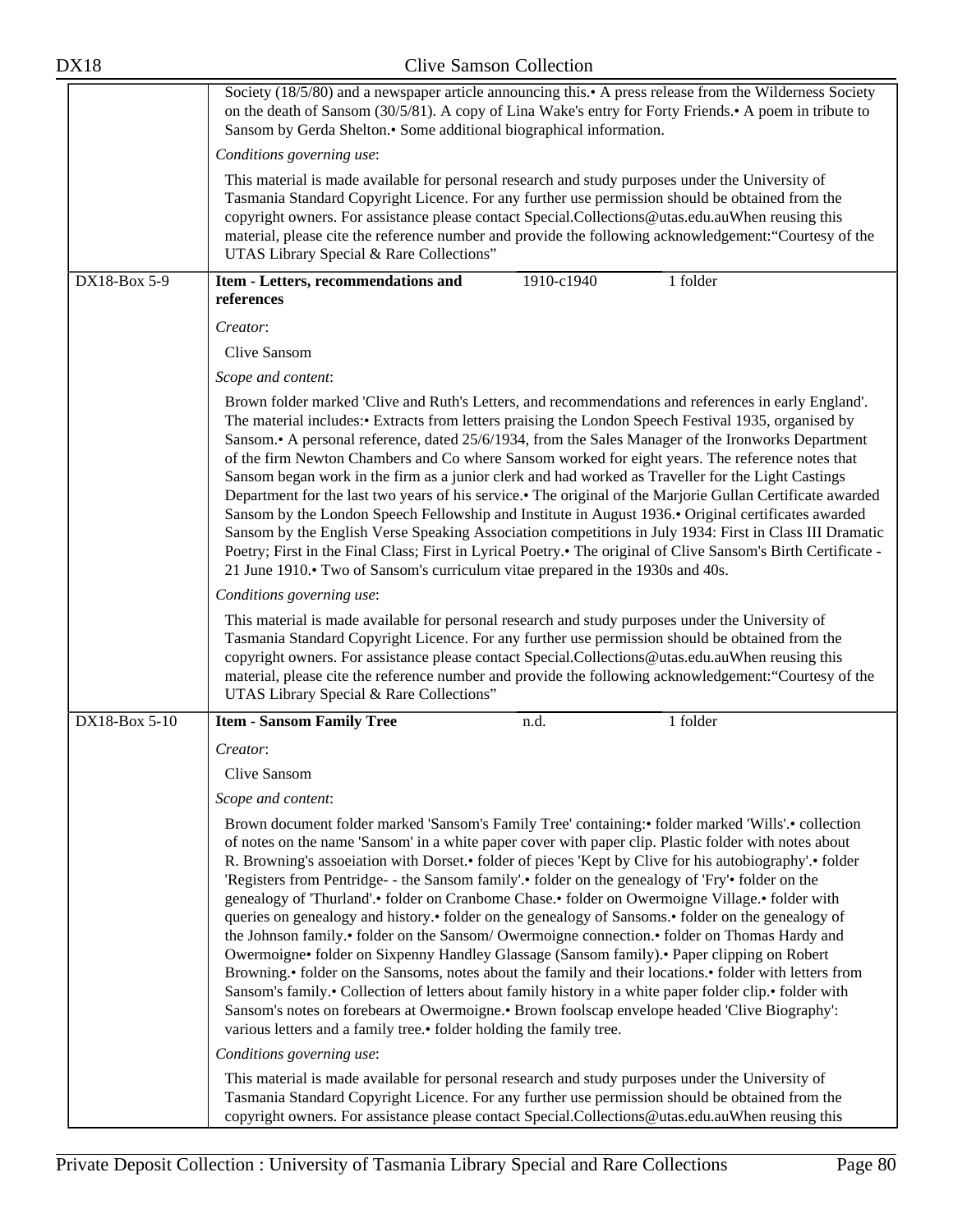|               | material, please cite the reference number and provide the following acknowledgement: "Courtesy of the<br>UTAS Library Special & Rare Collections"                       |      |                                                                                                                                                                                                                                                                                                               |
|---------------|--------------------------------------------------------------------------------------------------------------------------------------------------------------------------|------|---------------------------------------------------------------------------------------------------------------------------------------------------------------------------------------------------------------------------------------------------------------------------------------------------------------|
| DX18-Box 5-11 | <b>Item - Framed Certificate</b>                                                                                                                                         | 1948 | 1 Framed Certificate                                                                                                                                                                                                                                                                                          |
|               | Creator:                                                                                                                                                                 |      |                                                                                                                                                                                                                                                                                                               |
|               | Clive Sansom                                                                                                                                                             |      |                                                                                                                                                                                                                                                                                                               |
|               | Scope and content:                                                                                                                                                       |      |                                                                                                                                                                                                                                                                                                               |
|               |                                                                                                                                                                          |      | Framed Certificate awarded to Sansom for gaining First Prize in the Birmingham Music Festival, 1948.                                                                                                                                                                                                          |
|               | Conditions governing use:                                                                                                                                                |      |                                                                                                                                                                                                                                                                                                               |
|               | This material is made available for personal research and study purposes under the University of<br>UTAS Library Special & Rare Collections"                             |      | Tasmania Standard Copyright Licence. For any further use permission should be obtained from the<br>copyright owners. For assistance please contact Special.Collections@utas.edu.auWhen reusing this<br>material, please cite the reference number and provide the following acknowledgement: "Courtesy of the |
| DX18-Box 5-12 | <b>Item - Flyers</b>                                                                                                                                                     | n.d. | 1 file                                                                                                                                                                                                                                                                                                        |
|               | Creator:                                                                                                                                                                 |      |                                                                                                                                                                                                                                                                                                               |
|               | Clive Sansom                                                                                                                                                             |      |                                                                                                                                                                                                                                                                                                               |
|               | Scope and content:                                                                                                                                                       |      |                                                                                                                                                                                                                                                                                                               |
|               | England.                                                                                                                                                                 |      | Three flyers advertising performances of 'Lipstick Dreams' at the Theatre Royal's Backspace, a concert<br>of multicultural music at St David's Cathedral, and several publications of documentary histories of                                                                                                |
|               | Conditions governing use:                                                                                                                                                |      |                                                                                                                                                                                                                                                                                                               |
|               | This material is made available for personal research and study purposes under the University of<br>UTAS Library Special & Rare Collections"                             |      | Tasmania Standard Copyright Licence. For any further use permission should be obtained from the<br>copyright owners. For assistance please contact Special.Collections@utas.edu.auWhen reusing this<br>material, please cite the reference number and provide the following acknowledgement: "Courtesy of the |
| DX18-Box 5-13 | <b>Item - Christmas Material</b>                                                                                                                                         | n.d. | 1 folder                                                                                                                                                                                                                                                                                                      |
|               | Creator:                                                                                                                                                                 |      |                                                                                                                                                                                                                                                                                                               |
|               | Clive Sansom                                                                                                                                                             |      |                                                                                                                                                                                                                                                                                                               |
|               | Scope and content:                                                                                                                                                       |      |                                                                                                                                                                                                                                                                                                               |
|               | Brown folder headed 'Christmas Material'. Copies of poems by W. de la Mare, Francis Thompson,<br>'The Gift of the Magi'. These were almost certain! y written by Sansom. |      | Masefield, R Bridges and Kipling, together with a selection of epitaphs. Some prose pieces and short<br>plays titled 'The Christmas Carol','Conversation at Christmas', 'After the Dream', 'The Gold Coin' and                                                                                                |
|               | Conditions governing use:                                                                                                                                                |      |                                                                                                                                                                                                                                                                                                               |
|               | This material is made available for personal research and study purposes under the University of<br>UTAS Library Special & Rare Collections"                             |      | Tasmania Standard Copyright Licence. For any further use permission should be obtained from the<br>copyright owners. For assistance please contact Special.Collections@utas.edu.auWhen reusing this<br>material, please cite the reference number and provide the following acknowledgement: "Courtesy of the |
| DX18-Box 5-14 | <b>Item - Convergence on Bethlehem</b>                                                                                                                                   | n.d. | 1 file                                                                                                                                                                                                                                                                                                        |
|               | Creator:                                                                                                                                                                 |      |                                                                                                                                                                                                                                                                                                               |
|               | Clive Sansom                                                                                                                                                             |      |                                                                                                                                                                                                                                                                                                               |
|               | Scope and content:                                                                                                                                                       |      |                                                                                                                                                                                                                                                                                                               |
|               | with explanatory notes.                                                                                                                                                  |      | Copy of Sansom's 'Convergence on Bethlehem'- a Christmas program for Radio in 21 scenes, and poems'                                                                                                                                                                                                           |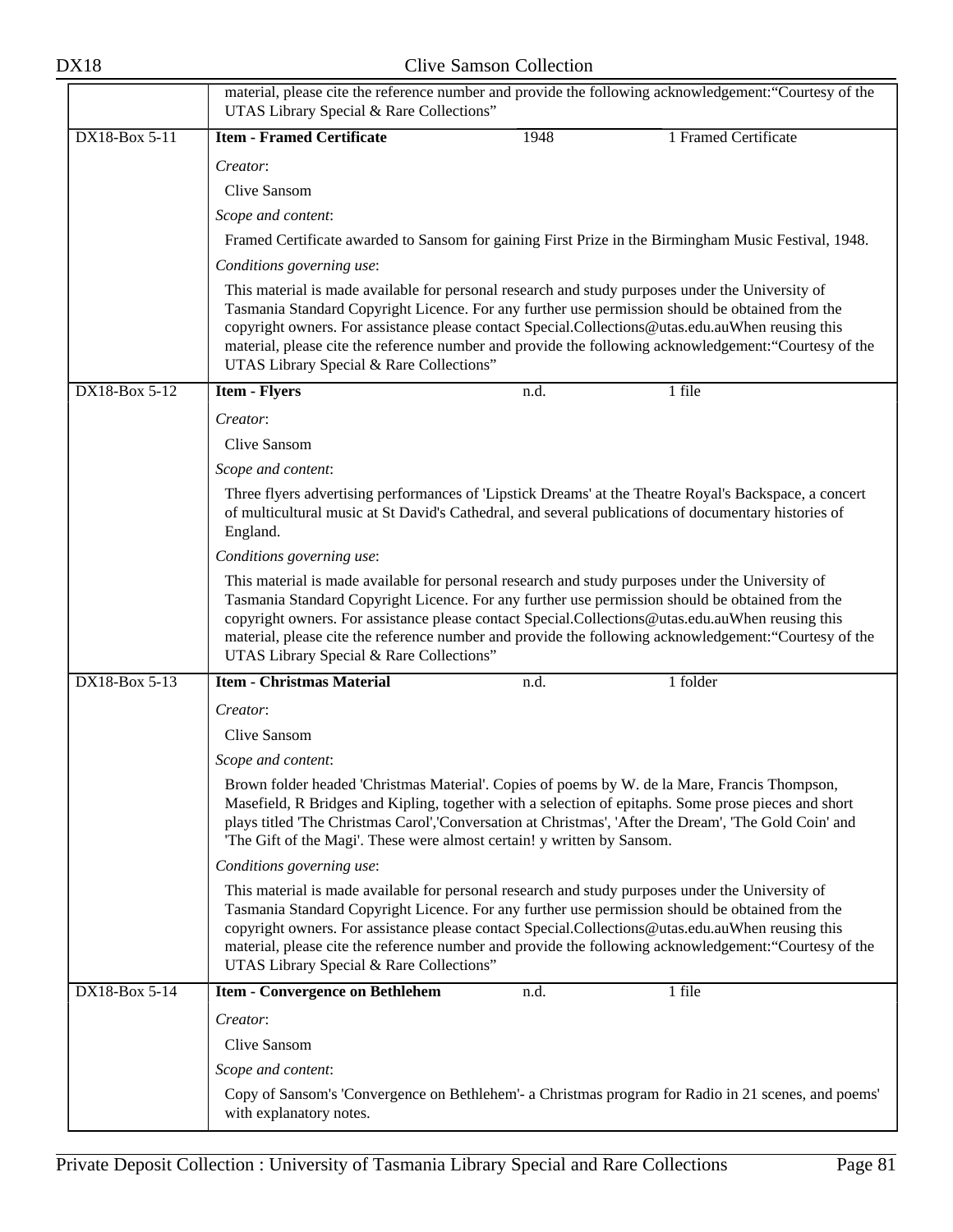|               | Conditions governing use:                                                                                                                                                                                                                                                                                                                           |      |                                                                                                                                                                                                                     |
|---------------|-----------------------------------------------------------------------------------------------------------------------------------------------------------------------------------------------------------------------------------------------------------------------------------------------------------------------------------------------------|------|---------------------------------------------------------------------------------------------------------------------------------------------------------------------------------------------------------------------|
|               | This material is made available for personal research and study purposes under the University of<br>Tasmania Standard Copyright Licence. For any further use permission should be obtained from the<br>copyright owners. For assistance please contact Special.Collections@utas.edu.auWhen reusing this<br>UTAS Library Special & Rare Collections" |      | material, please cite the reference number and provide the following acknowledgement: "Courtesy of the                                                                                                              |
| DX18-Box 5-15 | Item - Odd notes in Clive's handwriting                                                                                                                                                                                                                                                                                                             | n.d. | 1 envelope                                                                                                                                                                                                          |
|               | Creator:                                                                                                                                                                                                                                                                                                                                            |      |                                                                                                                                                                                                                     |
|               | Clive Sansom                                                                                                                                                                                                                                                                                                                                        |      |                                                                                                                                                                                                                     |
|               | Scope and content:                                                                                                                                                                                                                                                                                                                                  |      |                                                                                                                                                                                                                     |
|               | diary describing Singapore, Bangkok, Stomboli and Bath (UK). Notes on brief meetings with Mr<br>Grey (retired Principal) and Con Rhee. Draft of Sansom's 'Noah and the Pirates'. • Random notes on<br>Digest titled 'A Toast for Tea'.• A personal not about allergies and cats.                                                                    |      | Brown envelope marked 'Odd notes in Clive's handwriting'. These include: Extracts from a draft travel<br>'Definitions'.• Drafts of a proposed story 'Emily the Brontosaurus'.• Extract from an issue of the Readers |
|               | Conditions governing use:                                                                                                                                                                                                                                                                                                                           |      |                                                                                                                                                                                                                     |
|               | This material is made available for personal research and study purposes under the University of<br>Tasmania Standard Copyright Licence. For any further use permission should be obtained from the<br>copyright owners. For assistance please contact Special.Collections@utas.edu.auWhen reusing this<br>UTAS Library Special & Rare Collections" |      | material, please cite the reference number and provide the following acknowledgement: "Courtesy of the                                                                                                              |
| DX18-Box 5-16 | <b>Item - Clive's Writings</b>                                                                                                                                                                                                                                                                                                                      | n.d. | 1 folder                                                                                                                                                                                                            |
|               | Creator:                                                                                                                                                                                                                                                                                                                                            |      |                                                                                                                                                                                                                     |
|               | Clive Sansom                                                                                                                                                                                                                                                                                                                                        |      |                                                                                                                                                                                                                     |
|               | Scope and content:                                                                                                                                                                                                                                                                                                                                  |      |                                                                                                                                                                                                                     |
|               | Brown folder marked 'Clive's Writings'. A series of jottings about travels in England and other short<br>notes.                                                                                                                                                                                                                                     |      |                                                                                                                                                                                                                     |
|               | Conditions governing use:                                                                                                                                                                                                                                                                                                                           |      |                                                                                                                                                                                                                     |
|               | This material is made available for personal research and study purposes under the University of<br>Tasmania Standard Copyright Licence. For any further use permission should be obtained from the<br>copyright owners. For assistance please contact Special.Collections@utas.edu.auWhen reusing this<br>UTAS Library Special & Rare Collections" |      | material, please cite the reference number and provide the following acknowledgement: "Courtesy of the                                                                                                              |
| DX18-Box 5-17 | Item - South Downs - 1934, notes for a<br>book                                                                                                                                                                                                                                                                                                      | 1934 | 1 folder                                                                                                                                                                                                            |
|               | Creator:                                                                                                                                                                                                                                                                                                                                            |      |                                                                                                                                                                                                                     |
|               | Clive Sansom                                                                                                                                                                                                                                                                                                                                        |      |                                                                                                                                                                                                                     |
|               | Scope and content:                                                                                                                                                                                                                                                                                                                                  |      |                                                                                                                                                                                                                     |
|               | and the segment of a diary describing a visit to Sussex.                                                                                                                                                                                                                                                                                            |      | Brown folder headed 'South Downs - 1934, Notes for a Book' Contains snippets from texts and poems                                                                                                                   |
|               | Conditions governing use:                                                                                                                                                                                                                                                                                                                           |      |                                                                                                                                                                                                                     |
|               | This material is made available for personal research and study purposes under the University of<br>Tasmania Standard Copyright Licence. For any further use permission should be obtained from the<br>copyright owners. For assistance please contact Special.Collections@utas.edu.auWhen reusing this<br>UTAS Library Special & Rare Collections" |      | material, please cite the reference number and provide the following acknowledgement: "Courtesy of the                                                                                                              |
| DX18-Box 5-18 | <b>Item - Notes on Dreams</b>                                                                                                                                                                                                                                                                                                                       | n.d. | 1 folder                                                                                                                                                                                                            |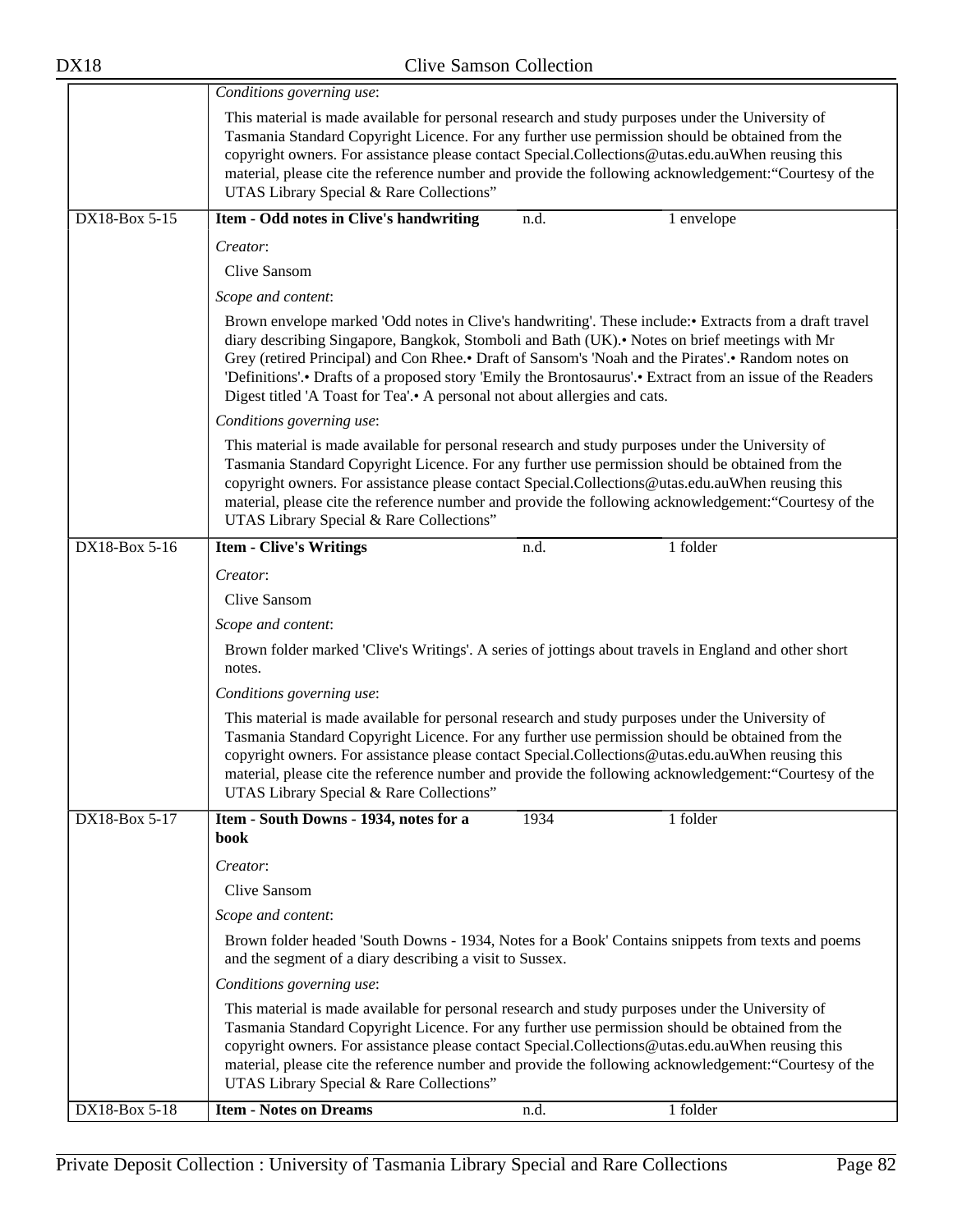*Creator*: Clive Sansom

*Scope and content*:

Brown folder marked 'Clive's Notes on Dreams'. Sansom's notes on his experiences of dreams. Draft of Sansom 's poem 'After Donne ... ', and a poem written by Ruth Sansom.

*Conditions governing use*:

This material is made available for personal research and study purposes under the University of Tasmania Standard Copyright Licence. For any further use permission should be obtained from the copyright owners. For assistance please contact Special.Collections@utas.edu.auWhen reusing this material, please cite the reference number and provide the following acknowledgement:"Courtesy of the UTAS Library Special & Rare Collections"

## **Subseries DX18-Box 6: Box six**

Creator: Clive Sansom

Date: 1932-1993 (date of creation)

Scope and content:

Collection of miscellaneous correspondence, Ruth Sansoms handwritten memories, newspaper and journal clippings, scipts, writings and poems

Physical description: 1 type one box

Immediate source of acquisition:

Deposited on indefinite loan by Mrs Ruth Sansom February 1987 (& later additions 1989, 1991) to be held for safekeeping in the University Archives with the Friends' Meeting Records. May be withdrawn by Mrs Sansom on reasonable notice.

Arrangement:

Boxes inventoried by Ralph Spaulding March 2006

Restrictions on access:

May be consulted by researchers under supervision

Conditions governing use:

This material is made available for personal research and study purposes under the University of Tasmania Standard Copyright Licence. For any further use permission should be obtained from the copyright owners. For assistance please contact Special.Collections@utas.edu.au When reusing this material, please cite the reference number and provide the following acknowledgement:

"Courtesy of the UTAS Library Special & Rare Collections"

Publication status:

Published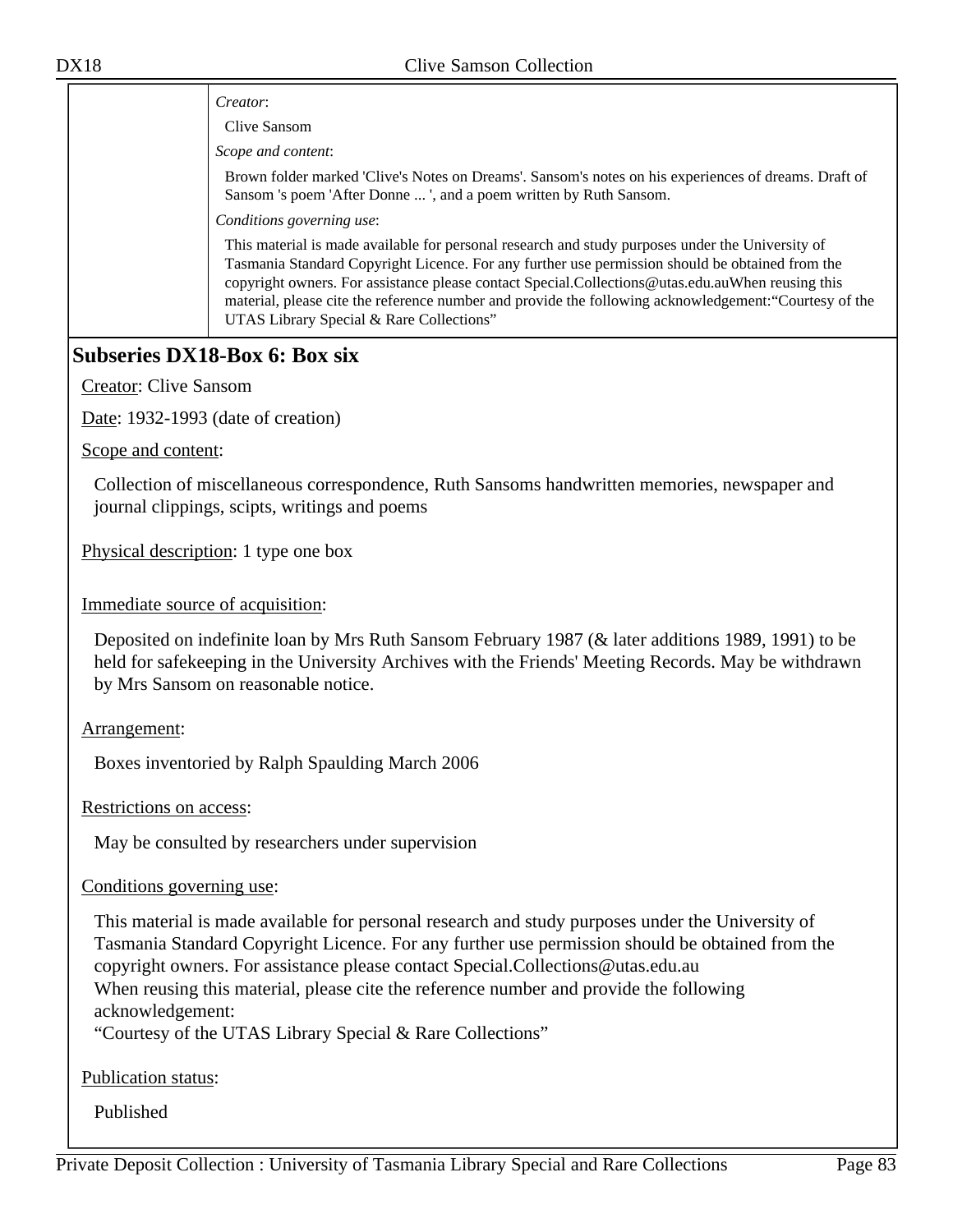| File / item list                                                                                                                                                                                                                                                                                                                                                                                                                                                                                                                                                                                                                                                                                                                                                                                                                                                                                                                                                                                                                                                                                                                                                                                                                                                                                                                                                                                                                                                                                                                                                                                                    |                                                                                                                                                                                                                                                                                                                                                     |           |                                                                                                                                                                                                                                                                                                                                                                                                                                                                                                                                       |
|---------------------------------------------------------------------------------------------------------------------------------------------------------------------------------------------------------------------------------------------------------------------------------------------------------------------------------------------------------------------------------------------------------------------------------------------------------------------------------------------------------------------------------------------------------------------------------------------------------------------------------------------------------------------------------------------------------------------------------------------------------------------------------------------------------------------------------------------------------------------------------------------------------------------------------------------------------------------------------------------------------------------------------------------------------------------------------------------------------------------------------------------------------------------------------------------------------------------------------------------------------------------------------------------------------------------------------------------------------------------------------------------------------------------------------------------------------------------------------------------------------------------------------------------------------------------------------------------------------------------|-----------------------------------------------------------------------------------------------------------------------------------------------------------------------------------------------------------------------------------------------------------------------------------------------------------------------------------------------------|-----------|---------------------------------------------------------------------------------------------------------------------------------------------------------------------------------------------------------------------------------------------------------------------------------------------------------------------------------------------------------------------------------------------------------------------------------------------------------------------------------------------------------------------------------------|
| Reference code                                                                                                                                                                                                                                                                                                                                                                                                                                                                                                                                                                                                                                                                                                                                                                                                                                                                                                                                                                                                                                                                                                                                                                                                                                                                                                                                                                                                                                                                                                                                                                                                      | Title                                                                                                                                                                                                                                                                                                                                               | Dates     | Physical description                                                                                                                                                                                                                                                                                                                                                                                                                                                                                                                  |
| DX18-Box 6-1                                                                                                                                                                                                                                                                                                                                                                                                                                                                                                                                                                                                                                                                                                                                                                                                                                                                                                                                                                                                                                                                                                                                                                                                                                                                                                                                                                                                                                                                                                                                                                                                        | <b>Item - Other Little Apples</b>                                                                                                                                                                                                                                                                                                                   | n.d.      | 1 file                                                                                                                                                                                                                                                                                                                                                                                                                                                                                                                                |
|                                                                                                                                                                                                                                                                                                                                                                                                                                                                                                                                                                                                                                                                                                                                                                                                                                                                                                                                                                                                                                                                                                                                                                                                                                                                                                                                                                                                                                                                                                                                                                                                                     | Creator:                                                                                                                                                                                                                                                                                                                                            |           |                                                                                                                                                                                                                                                                                                                                                                                                                                                                                                                                       |
|                                                                                                                                                                                                                                                                                                                                                                                                                                                                                                                                                                                                                                                                                                                                                                                                                                                                                                                                                                                                                                                                                                                                                                                                                                                                                                                                                                                                                                                                                                                                                                                                                     | Clive Sansom                                                                                                                                                                                                                                                                                                                                        |           |                                                                                                                                                                                                                                                                                                                                                                                                                                                                                                                                       |
|                                                                                                                                                                                                                                                                                                                                                                                                                                                                                                                                                                                                                                                                                                                                                                                                                                                                                                                                                                                                                                                                                                                                                                                                                                                                                                                                                                                                                                                                                                                                                                                                                     | Scope and content:                                                                                                                                                                                                                                                                                                                                  |           |                                                                                                                                                                                                                                                                                                                                                                                                                                                                                                                                       |
|                                                                                                                                                                                                                                                                                                                                                                                                                                                                                                                                                                                                                                                                                                                                                                                                                                                                                                                                                                                                                                                                                                                                                                                                                                                                                                                                                                                                                                                                                                                                                                                                                     | pages 58 and 62 to 68. Is this Sansom's work?                                                                                                                                                                                                                                                                                                       |           | Proofs of part of a novel titled 'Other Little Apples'. The proofs extend from pages 51 to 82, excluding                                                                                                                                                                                                                                                                                                                                                                                                                              |
|                                                                                                                                                                                                                                                                                                                                                                                                                                                                                                                                                                                                                                                                                                                                                                                                                                                                                                                                                                                                                                                                                                                                                                                                                                                                                                                                                                                                                                                                                                                                                                                                                     | Conditions governing use:                                                                                                                                                                                                                                                                                                                           |           |                                                                                                                                                                                                                                                                                                                                                                                                                                                                                                                                       |
|                                                                                                                                                                                                                                                                                                                                                                                                                                                                                                                                                                                                                                                                                                                                                                                                                                                                                                                                                                                                                                                                                                                                                                                                                                                                                                                                                                                                                                                                                                                                                                                                                     | This material is made available for personal research and study purposes under the University of<br>Tasmania Standard Copyright Licence. For any further use permission should be obtained from the<br>copyright owners. For assistance please contact Special.Collections@utas.edu.auWhen reusing this<br>UTAS Library Special & Rare Collections" |           | material, please cite the reference number and provide the following acknowledgement: "Courtesy of the                                                                                                                                                                                                                                                                                                                                                                                                                                |
| DX18-Box 6-2                                                                                                                                                                                                                                                                                                                                                                                                                                                                                                                                                                                                                                                                                                                                                                                                                                                                                                                                                                                                                                                                                                                                                                                                                                                                                                                                                                                                                                                                                                                                                                                                        | <b>Item - Autobiography</b>                                                                                                                                                                                                                                                                                                                         | 1935-1981 | 1 folder                                                                                                                                                                                                                                                                                                                                                                                                                                                                                                                              |
|                                                                                                                                                                                                                                                                                                                                                                                                                                                                                                                                                                                                                                                                                                                                                                                                                                                                                                                                                                                                                                                                                                                                                                                                                                                                                                                                                                                                                                                                                                                                                                                                                     | Creator:                                                                                                                                                                                                                                                                                                                                            |           |                                                                                                                                                                                                                                                                                                                                                                                                                                                                                                                                       |
|                                                                                                                                                                                                                                                                                                                                                                                                                                                                                                                                                                                                                                                                                                                                                                                                                                                                                                                                                                                                                                                                                                                                                                                                                                                                                                                                                                                                                                                                                                                                                                                                                     | Clive Sansom                                                                                                                                                                                                                                                                                                                                        |           |                                                                                                                                                                                                                                                                                                                                                                                                                                                                                                                                       |
|                                                                                                                                                                                                                                                                                                                                                                                                                                                                                                                                                                                                                                                                                                                                                                                                                                                                                                                                                                                                                                                                                                                                                                                                                                                                                                                                                                                                                                                                                                                                                                                                                     | Scope and content:                                                                                                                                                                                                                                                                                                                                  |           |                                                                                                                                                                                                                                                                                                                                                                                                                                                                                                                                       |
| Manila folder headed 'Autobiography' comprising: • OHMS envelope containing extracts from Sansom's<br>personal diaries, 1947/48, and other diary notes on loose sheets of paper.• Copy of the Tavistock Little<br>Theatre Bulletin, 17/18 May 1935, which includes notes on the play 'Hassan'. There is a handwritten<br>note next to this indicating that this was the first play production Clive and Ruth Sansom attended<br>together.• Clear plastic folder marked 'Very Special Autobiography Part 2' containing a draft of a<br>section of the autobiography, a copy of Sansom's poem 'Prophesy' and the Sansom Family Tree.• Birth<br>Certificate for Ruth (Ruth Annie Large, 14/5/06) and Death Certificate for Clive (Royal Hobart Hospital,<br>29/3/81). Sansom's questionnaire to a family member about the history of the Sansom's. Biographical<br>details headed 'Dosier (sic) on Sansom 1926-1951 '.• Handwritten and types notes relating to Sansom's<br>autobiography.• Sansom's statement to the War Tribunal, opposing military service• Clippings from<br>newspapers/journals relating to London and associated topics. Copies of two early poems by Sansom:<br>'Paul's Cross' and 'The Wood'.• Copy of 'Invocation of a Poet Seeking Inspiration' from Arthur Grimble's<br>'Return to the Islands'.• Letters from Nan [Delaney?], the Convent of Sacred Heart and from Margaret<br>and Len Sansom (2/10/75). Sansom's summary notes of Rilke's letters and Rudolf Steiner's text on<br>agriculture, as well as briefer notes about and extracts from other works.<br>Conditions governing use: |                                                                                                                                                                                                                                                                                                                                                     |           |                                                                                                                                                                                                                                                                                                                                                                                                                                                                                                                                       |
|                                                                                                                                                                                                                                                                                                                                                                                                                                                                                                                                                                                                                                                                                                                                                                                                                                                                                                                                                                                                                                                                                                                                                                                                                                                                                                                                                                                                                                                                                                                                                                                                                     | This material is made available for personal research and study purposes under the University of<br>Tasmania Standard Copyright Licence. For any further use permission should be obtained from the<br>copyright owners. For assistance please contact Special.Collections@utas.edu.auWhen reusing this<br>UTAS Library Special & Rare Collections" |           | material, please cite the reference number and provide the following acknowledgement: "Courtesy of the                                                                                                                                                                                                                                                                                                                                                                                                                                |
| DX18-Box 6-3                                                                                                                                                                                                                                                                                                                                                                                                                                                                                                                                                                                                                                                                                                                                                                                                                                                                                                                                                                                                                                                                                                                                                                                                                                                                                                                                                                                                                                                                                                                                                                                                        | <b>Item - Clive by Ruth</b>                                                                                                                                                                                                                                                                                                                         | 1961-1978 | 1 folder                                                                                                                                                                                                                                                                                                                                                                                                                                                                                                                              |
|                                                                                                                                                                                                                                                                                                                                                                                                                                                                                                                                                                                                                                                                                                                                                                                                                                                                                                                                                                                                                                                                                                                                                                                                                                                                                                                                                                                                                                                                                                                                                                                                                     | Creator:                                                                                                                                                                                                                                                                                                                                            |           |                                                                                                                                                                                                                                                                                                                                                                                                                                                                                                                                       |
|                                                                                                                                                                                                                                                                                                                                                                                                                                                                                                                                                                                                                                                                                                                                                                                                                                                                                                                                                                                                                                                                                                                                                                                                                                                                                                                                                                                                                                                                                                                                                                                                                     | Clive Sansom                                                                                                                                                                                                                                                                                                                                        |           |                                                                                                                                                                                                                                                                                                                                                                                                                                                                                                                                       |
|                                                                                                                                                                                                                                                                                                                                                                                                                                                                                                                                                                                                                                                                                                                                                                                                                                                                                                                                                                                                                                                                                                                                                                                                                                                                                                                                                                                                                                                                                                                                                                                                                     | Scope and content:                                                                                                                                                                                                                                                                                                                                  |           |                                                                                                                                                                                                                                                                                                                                                                                                                                                                                                                                       |
|                                                                                                                                                                                                                                                                                                                                                                                                                                                                                                                                                                                                                                                                                                                                                                                                                                                                                                                                                                                                                                                                                                                                                                                                                                                                                                                                                                                                                                                                                                                                                                                                                     | notes are in no logical order and many of the loose pages are not numbered. The material describes                                                                                                                                                                                                                                                  |           | Brown folder headed 'Clive by Ruth'Some of Ruth Sansom's handwritten notes of her memories. These<br>aspects of the Sansoms' life in England before, during and after the Second World War, life in Tasmania,<br>work with the Education Department and return visits to England in 1961 and 1978. Topics addressed<br>by Ruth Sansom include Sansom's unpublished work, his attitude to the Quakers and his production of<br>T.B. Morris's play T Will Arise'. Mention is made of the Sansoms' association and friendship with Allan |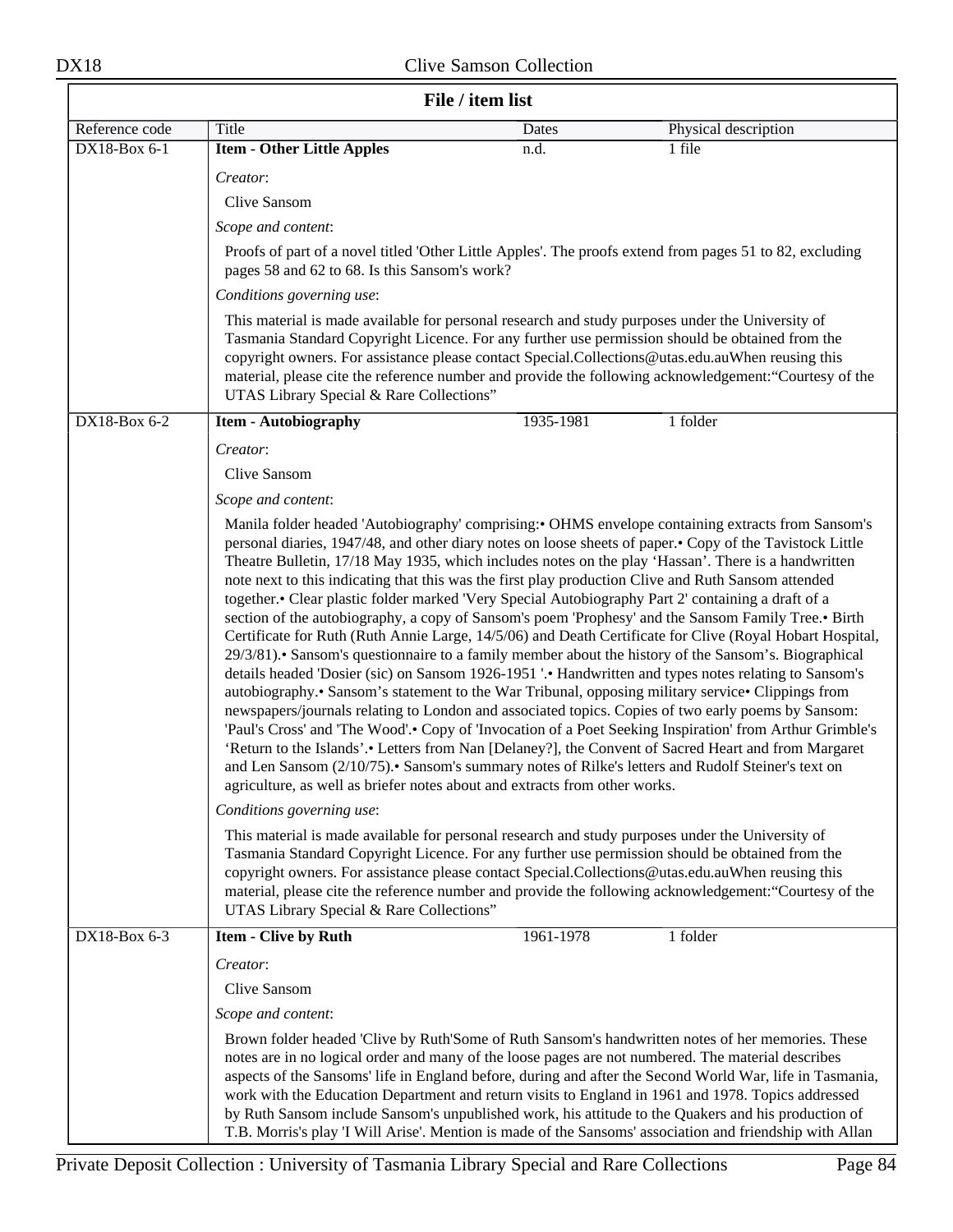|                              | Keeling, Nan Chauncy, Martin Miles, Margaret Rutherford, Robert Gittings, Nan Delaney and Paul<br>Scott. This file includes Sansom's letter to the Australian on the subject of arts grants (17 February 1969).                                                                                                                                                                                                                                                                                                                                                                                                                                                                                                                                                                                                                                                                                                                                                                                                                                                                                                                                                                                                                                                                                                                                       |  |  |
|------------------------------|-------------------------------------------------------------------------------------------------------------------------------------------------------------------------------------------------------------------------------------------------------------------------------------------------------------------------------------------------------------------------------------------------------------------------------------------------------------------------------------------------------------------------------------------------------------------------------------------------------------------------------------------------------------------------------------------------------------------------------------------------------------------------------------------------------------------------------------------------------------------------------------------------------------------------------------------------------------------------------------------------------------------------------------------------------------------------------------------------------------------------------------------------------------------------------------------------------------------------------------------------------------------------------------------------------------------------------------------------------|--|--|
|                              | Conditions governing use:                                                                                                                                                                                                                                                                                                                                                                                                                                                                                                                                                                                                                                                                                                                                                                                                                                                                                                                                                                                                                                                                                                                                                                                                                                                                                                                             |  |  |
|                              | This material is made available for personal research and study purposes under the University of<br>Tasmania Standard Copyright Licence. For any further use permission should be obtained from the<br>copyright owners. For assistance please contact Special.Collections@utas.edu.auWhen reusing this<br>material, please cite the reference number and provide the following acknowledgement: "Courtesy of the<br>UTAS Library Special & Rare Collections"                                                                                                                                                                                                                                                                                                                                                                                                                                                                                                                                                                                                                                                                                                                                                                                                                                                                                         |  |  |
| DX18-Box 6-4                 | <b>Item - Clive Sansom by his Friends</b><br>1 folder<br>n.d.                                                                                                                                                                                                                                                                                                                                                                                                                                                                                                                                                                                                                                                                                                                                                                                                                                                                                                                                                                                                                                                                                                                                                                                                                                                                                         |  |  |
|                              | Creator:                                                                                                                                                                                                                                                                                                                                                                                                                                                                                                                                                                                                                                                                                                                                                                                                                                                                                                                                                                                                                                                                                                                                                                                                                                                                                                                                              |  |  |
|                              | Clive Sansom                                                                                                                                                                                                                                                                                                                                                                                                                                                                                                                                                                                                                                                                                                                                                                                                                                                                                                                                                                                                                                                                                                                                                                                                                                                                                                                                          |  |  |
|                              | Scope and content:                                                                                                                                                                                                                                                                                                                                                                                                                                                                                                                                                                                                                                                                                                                                                                                                                                                                                                                                                                                                                                                                                                                                                                                                                                                                                                                                    |  |  |
|                              | Brown folder headed 'Clive Sansom by his Friends' with 'Ruth' in red ink. Handwritten drafts of Ruth's<br>experiences and life with her husband. Subjects mentioned and sometimes described and discussed in<br>greater length include: • Ruth Sansom's training year at the London Speech Institute. • Ruth's childhood<br>and upbringing. Ruth's personal and professional relationship with her husband. Clive and Ruth<br>Sansom's joint public poetry recitals.• Sansom's sense of humour.• Sansom's poetry and poetic dramas<br>such as The Cathedral, The Witnesses, Francis of Assisi, and other publications such as By Word of<br>Mouth, Passion Play, and unpublished works such as 'The Voice that Tempted Eve'.• Sansom's illness<br>and hospitalisation in 1948.• Paul Scott's critical response to Sansom's The World Turned Upside Down.<br>Both Ruth and Clive Sansom's lack of University qualifications. The Sansoms' move to Tasmania in<br>1950. Sansom's relationship with his mother. Sansom's interest in Akhenaten. Sansom's spiritual<br>development. Response to Hilary Spurling's biography of Paul Scott, particularly as it relates to Scott's<br>friendship with the Sansoms.• The Sansoms' friendship with Madame Helen George and the Rowntree<br>sisters.• Ruth Sansom's deafness.• Quakers and the spiritual life. |  |  |
|                              | Conditions governing use:                                                                                                                                                                                                                                                                                                                                                                                                                                                                                                                                                                                                                                                                                                                                                                                                                                                                                                                                                                                                                                                                                                                                                                                                                                                                                                                             |  |  |
|                              | This material is made available for personal research and study purposes under the University of<br>Tasmania Standard Copyright Licence. For any further use permission should be obtained from the<br>copyright owners. For assistance please contact Special.Collections@utas.edu.auWhen reusing this<br>material, please cite the reference number and provide the following acknowledgement: "Courtesy of the<br>UTAS Library Special & Rare Collections"                                                                                                                                                                                                                                                                                                                                                                                                                                                                                                                                                                                                                                                                                                                                                                                                                                                                                         |  |  |
| $DX18-Box 6-6$               | Item - Letters especially interesting to a<br>1 folder<br>n.d.                                                                                                                                                                                                                                                                                                                                                                                                                                                                                                                                                                                                                                                                                                                                                                                                                                                                                                                                                                                                                                                                                                                                                                                                                                                                                        |  |  |
|                              | biographer                                                                                                                                                                                                                                                                                                                                                                                                                                                                                                                                                                                                                                                                                                                                                                                                                                                                                                                                                                                                                                                                                                                                                                                                                                                                                                                                            |  |  |
|                              | Creator:                                                                                                                                                                                                                                                                                                                                                                                                                                                                                                                                                                                                                                                                                                                                                                                                                                                                                                                                                                                                                                                                                                                                                                                                                                                                                                                                              |  |  |
|                              | <b>Clive Sansom</b>                                                                                                                                                                                                                                                                                                                                                                                                                                                                                                                                                                                                                                                                                                                                                                                                                                                                                                                                                                                                                                                                                                                                                                                                                                                                                                                                   |  |  |
|                              | Scope and content:                                                                                                                                                                                                                                                                                                                                                                                                                                                                                                                                                                                                                                                                                                                                                                                                                                                                                                                                                                                                                                                                                                                                                                                                                                                                                                                                    |  |  |
|                              | Clear plastic folder 'Letters especially interesting to a biographer'. This contains numerous letters to and<br>from Sansom, some of Sansom's writings and associated material                                                                                                                                                                                                                                                                                                                                                                                                                                                                                                                                                                                                                                                                                                                                                                                                                                                                                                                                                                                                                                                                                                                                                                        |  |  |
|                              | Conditions governing use:                                                                                                                                                                                                                                                                                                                                                                                                                                                                                                                                                                                                                                                                                                                                                                                                                                                                                                                                                                                                                                                                                                                                                                                                                                                                                                                             |  |  |
|                              | This material is made available for personal research and study purposes under the University of<br>Tasmania Standard Copyright Licence. For any further use permission should be obtained from the<br>copyright owners. For assistance please contact Special.Collections@utas.edu.auWhen reusing this<br>material, please cite the reference number and provide the following acknowledgement: "Courtesy of the<br>UTAS Library Special & Rare Collections"                                                                                                                                                                                                                                                                                                                                                                                                                                                                                                                                                                                                                                                                                                                                                                                                                                                                                         |  |  |
|                              | Sub-item DX18-Box 6-6-1: Letters to Clive Sansom                                                                                                                                                                                                                                                                                                                                                                                                                                                                                                                                                                                                                                                                                                                                                                                                                                                                                                                                                                                                                                                                                                                                                                                                                                                                                                      |  |  |
| <b>Creator:</b> Clive Sansom |                                                                                                                                                                                                                                                                                                                                                                                                                                                                                                                                                                                                                                                                                                                                                                                                                                                                                                                                                                                                                                                                                                                                                                                                                                                                                                                                                       |  |  |

Date: n.d. (date of creation)

Scope and content: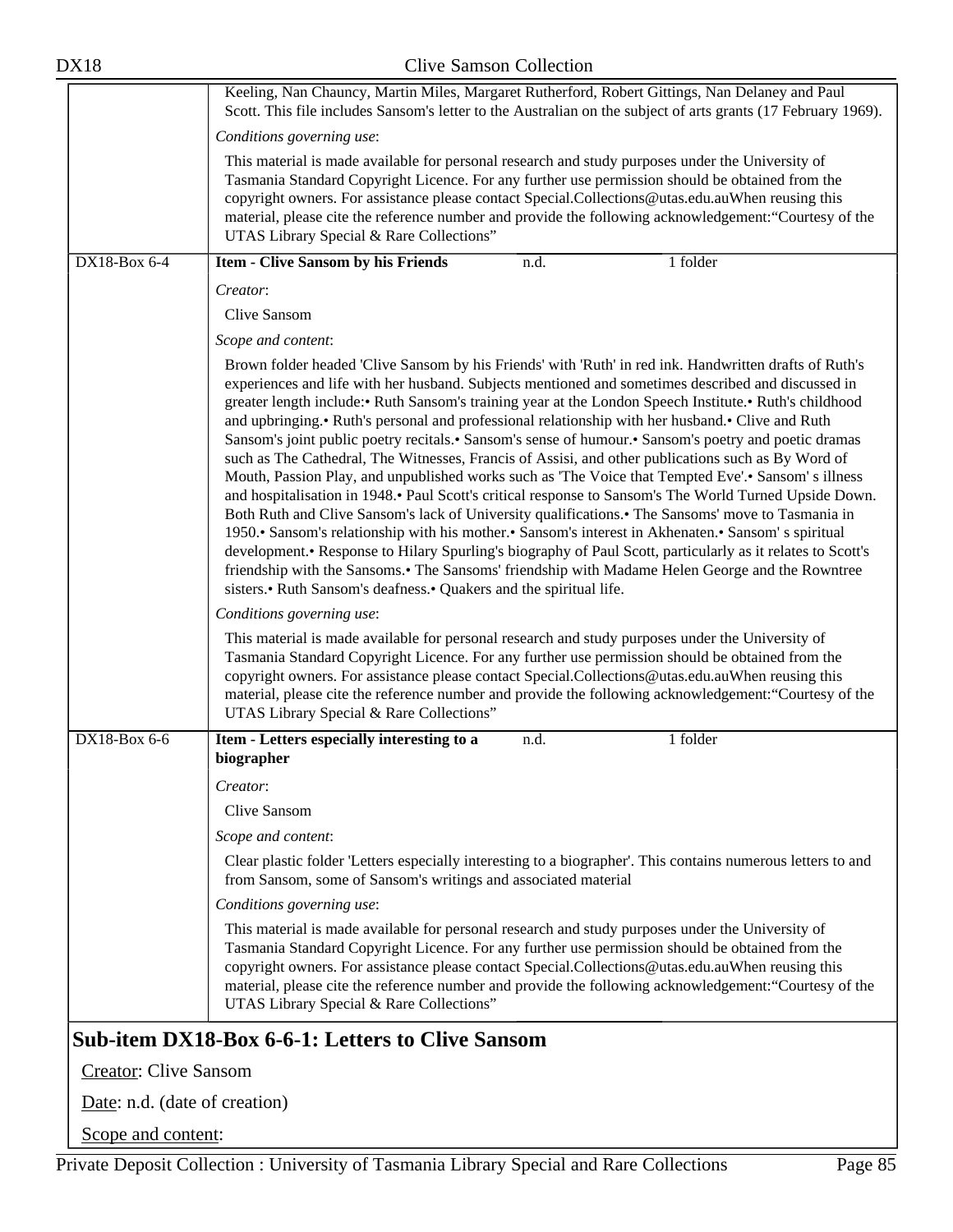Letters to Clive Sansom from The London Speech Fellowship, Leslie Daiker, Joan Bennett, Madame Helen George, Marjorie Gullan, Margaret Willey, Geoffrey Clarke, Aunt Bee, Dorothy Ackman, Len Sansom, Gladys Sansom, Kathleen Needham-Hurst, Arthur Fayne, Hermann Pleschmann, Constance Rennie, D.H. Tribolet, Allan Keeling, Margaret Arnott, Edward Milligan, Martin Davies, Herbert Howells, Richard Graves, Arthur Thompson, and Uncle Harry. There are also two letters from the publishers A.C. Black, one from the editor of John O 'London's Weekly, and one from Dr R. Vaughan Hudson who treated Clive Sansom during his illness in 1948. There are several letters are from unidentified writers.

Physical description: 1 file

## Immediate source of acquisition:

Deposited on indefinite loan by Mrs Ruth Sansom February 1987 (& later additions 1989, 1991) to be held for safekeeping in the University Archives with the Friends' Meeting Records. May be withdrawn by Mrs Sansom on reasonable notice.

## Arrangement:

Boxes inventoried by Ralph Spaulding March 2006

Restrictions on access:

May be consulted by researchers under supervision

Conditions governing use:

This material is made available for personal research and study purposes under the University of Tasmania Standard Copyright Licence. For any further use permission should be obtained from the copyright owners. For assistance please contact Special.Collections@utas.edu.au When reusing this material, please cite the reference number and provide the following acknowledgement:

"Courtesy of the UTAS Library Special & Rare Collections"

Publication status:

Published

# **Sub-item DX18-Box 6-6-2: Copies of letters from Clive Sansom**

Creator: Clive Sansom

Date: 1948-1950 (date of creation)

Scope and content:

Copies of letters from Clive Sansom to:

• A.G. Prys-Jones of Aberystwyth Press (3/9/49)

• The News Chronicle about speech education (27/9/48) and supporting the building of a replica of the Globe Theatre (25/1/49)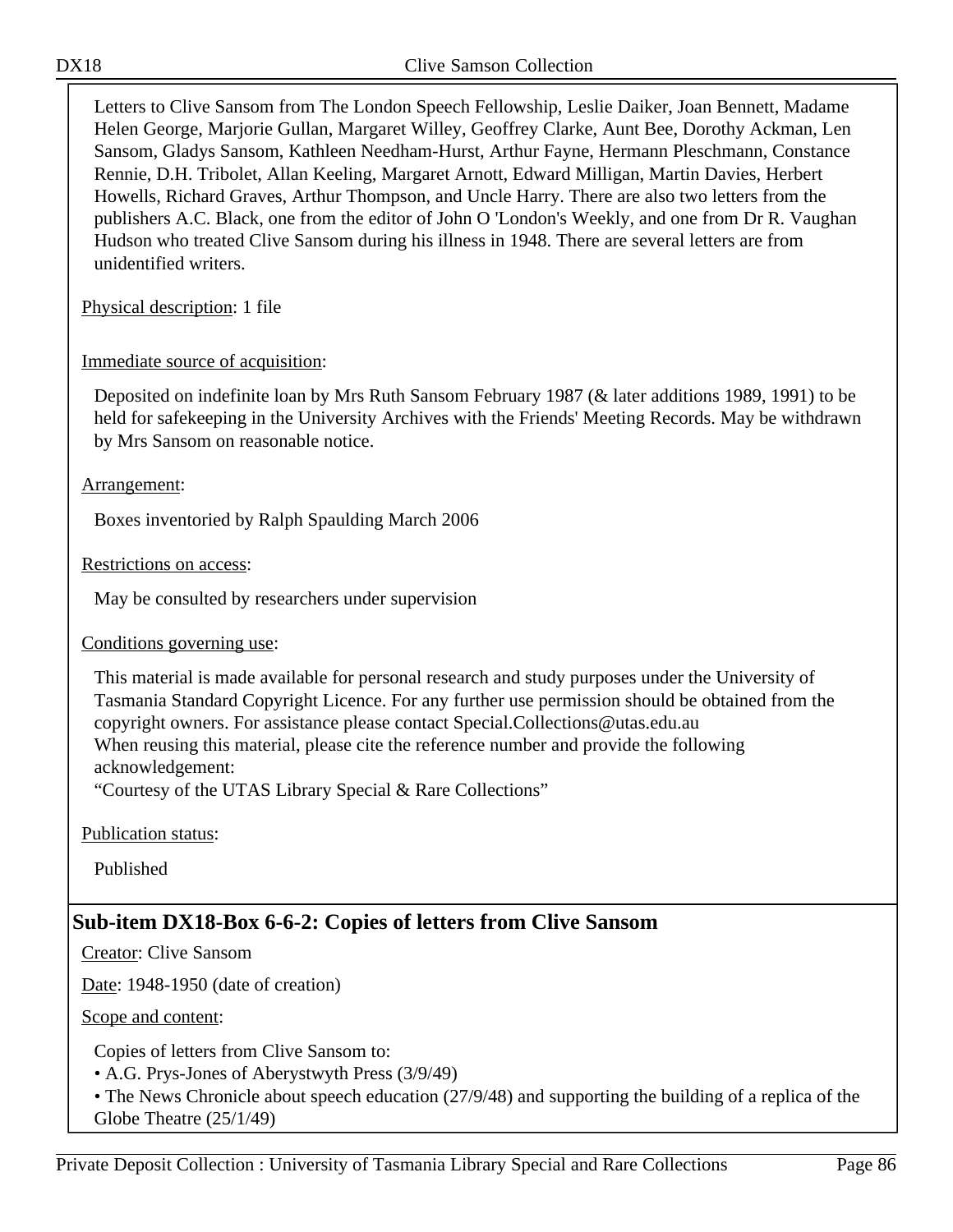• The Spectator about poetry  $(2/9/49)$ 

• The Times Literary Supplement about the Arts Council's support for poetry (22/1/49), choral speaking (26/3/29), Gerard Manly Hopkins (20/5/49), and the broadcasting of poetry (1/12/50)

- The Observer about the publishing of poetry (7/8/4?)
- John O' London's Weekly about the use of the word 'pretty' (21/1/49)
- The Listener about Eliot's Murder in the Cathedral (31/3/49)

• The Friend about the concept of vocation in work (28/5/48) and the meaning of Divine Guidance (22/10/48)

- The Sunday Times about book publishing (7/11/48)
- Muriel Spark about adjudicating and an article on T.S. Eliot (21/2/48)
- Mr Foules about a verse-speaking syllabus (5/3/49)

• Ruth Sansom on personal matters (at least five letters undated and apparently written before the Sansoms married)

• To unidentified correspondents about changing patterns in pronunciation, Quakerism, and Murder in the Cathedral (all undated)

Physical description: 1 file

## Immediate source of acquisition:

Deposited on indefinite loan by Mrs Ruth Sansom February 1987 (& later additions 1989, 1991) to be held for safekeeping in the University Archives with the Friends' Meeting Records. May be withdrawn by Mrs Sansom on reasonable notice.

## Arrangement:

Boxes inventoried by Ralph Spaulding March 2006

## Restrictions on access:

May be consulted by researchers under supervision

## Conditions governing use:

This material is made available for personal research and study purposes under the University of Tasmania Standard Copyright Licence. For any further use permission should be obtained from the copyright owners. For assistance please contact Special.Collections@utas.edu.au When reusing this material, please cite the reference number and provide the following acknowledgement:

"Courtesy of the UTAS Library Special & Rare Collections"

Publication status:

Published

# **Sub-item DX18-Box 6-6-3: Newspaper and journal clippings**

Creator: Clive Sansom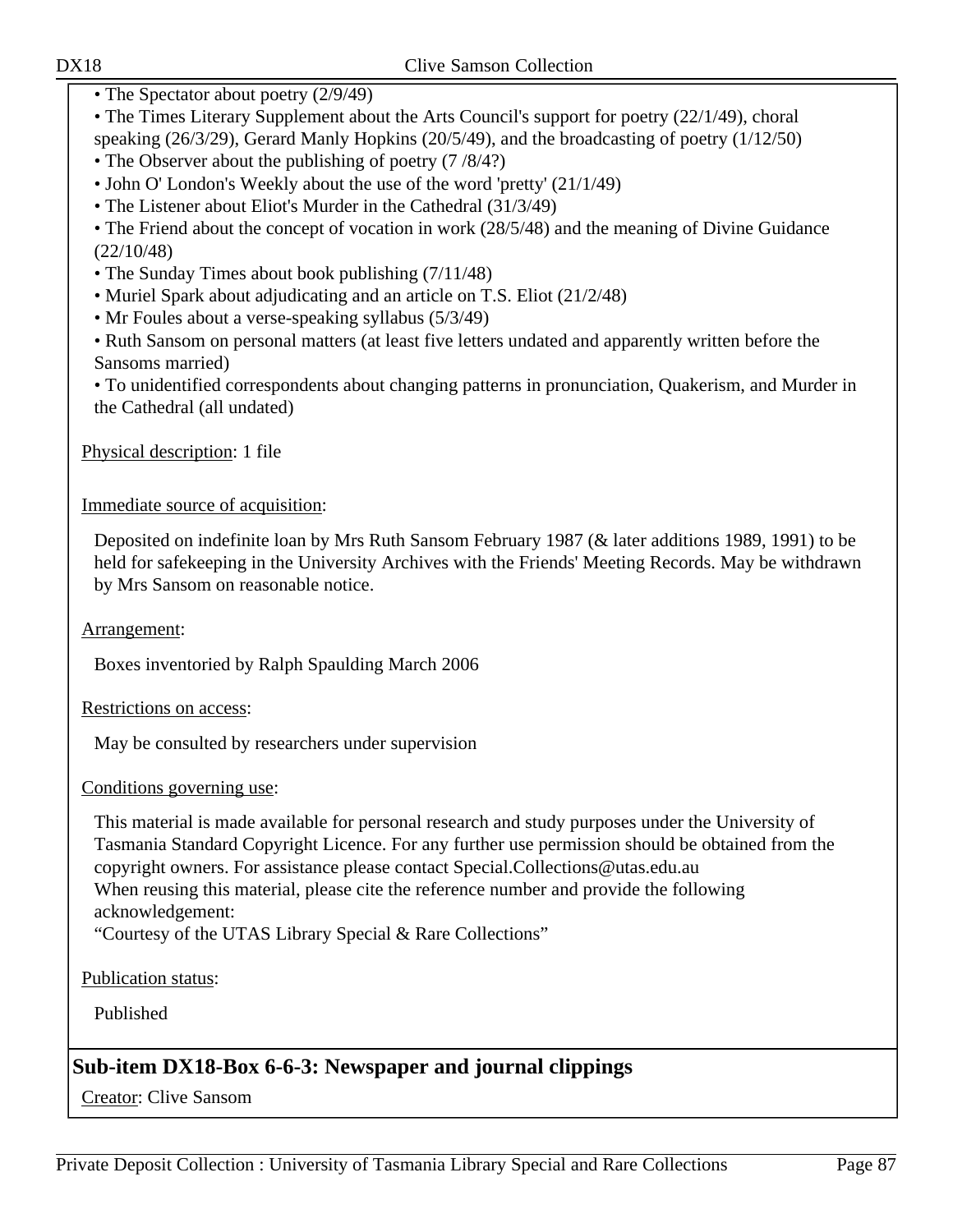Date: 1951 (date of creation)

Scope and content:

Newspaper and journal clippings include

- photograph of J.R.O. Bartram,
- photograph of the comedians 'Ada and Elsie',

• 'For Sale' notice and photograph of the house at 31 Gordon Avenue, Lenah Valley, which the Sansoms subsequently bought,

• report on Sansom's publication Choric Drama,

• article from Speech News announcing the resignation of Clive and Ruth Sansom and paying tribute to their work for the Speech Institute (January 1951),

• item from the Surrey News about the crowning of the May Queen ceremony (undated).

Physical description: 1 file

Immediate source of acquisition:

Deposited on indefinite loan by Mrs Ruth Sansom February 1987 (& later additions 1989, 1991) to be held for safekeeping in the University Archives with the Friends' Meeting Records. May be withdrawn by Mrs Sansom on reasonable notice.

Arrangement:

Boxes inventoried by Ralph Spaulding March 2006

Restrictions on access:

May be consulted by researchers under supervision

Conditions governing use:

This material is made available for personal research and study purposes under the University of Tasmania Standard Copyright Licence. For any further use permission should be obtained from the copyright owners. For assistance please contact Special.Collections@utas.edu.au When reusing this material, please cite the reference number and provide the following acknowledgement:

"Courtesy of the UTAS Library Special & Rare Collections"

Publication status:

Published

# **Sub-item DX18-Box 6-6-4: Sansom's poems**

Creator: Clive Sansom

Date: 1949 (date of creation)

Scope and content: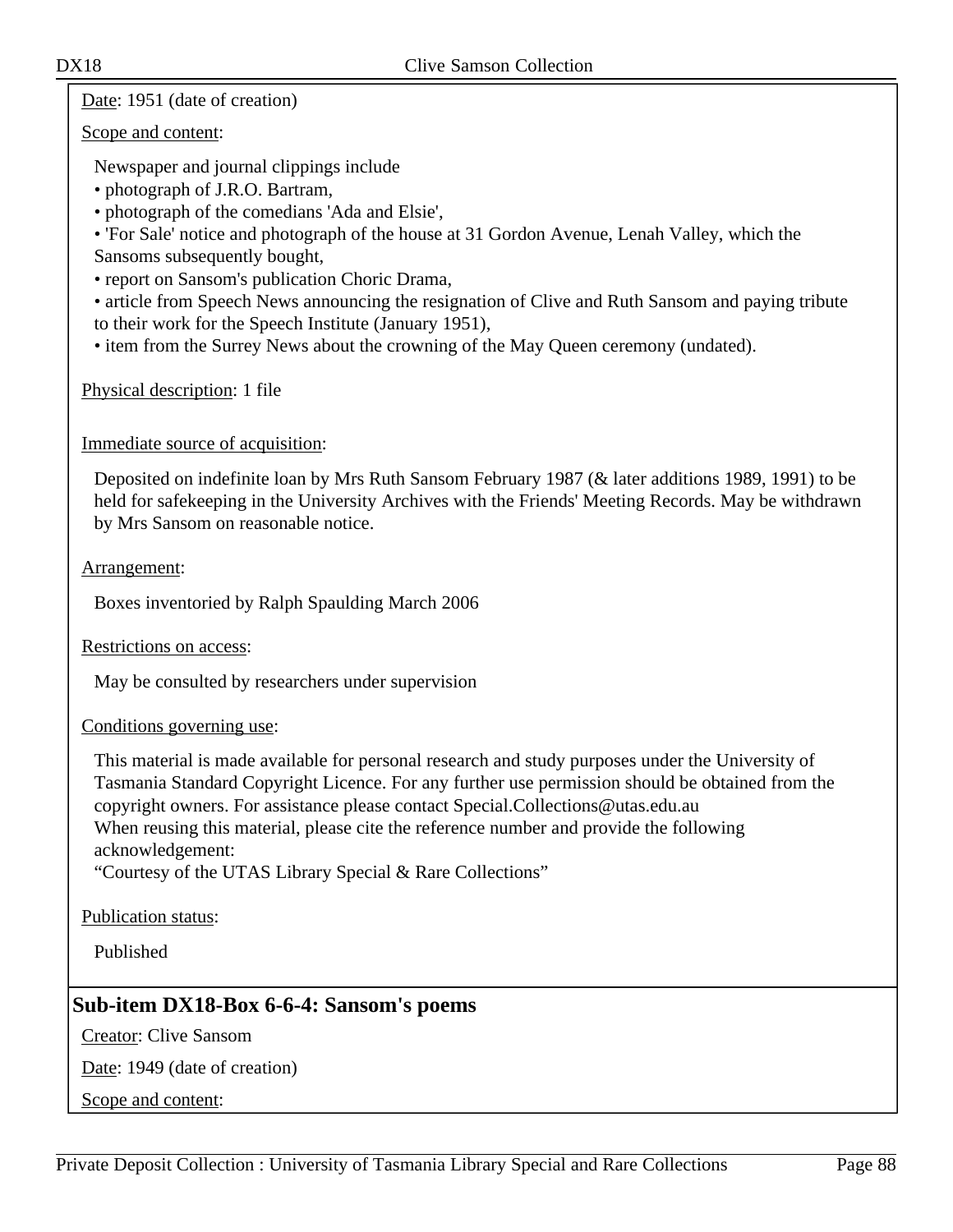Copies of Sansom's poems (some typewritten, others by hand): 'Woods under Grass'; 'Colombo, November 1949', 'My love we have been one so utterly... '; 'On hearing Celtic Lament'; 'Epitaph'; 'Invocation'; 'Because the sun clears in the valleys ... '; and an extract from one of Sansom's poems printed in an obituary notice for Jennie E. Milligan.

Physical description: 1 file

## Immediate source of acquisition:

Deposited on indefinite loan by Mrs Ruth Sansom February 1987 (& later additions 1989, 1991) to be held for safekeeping in the University Archives with the Friends' Meeting Records. May be withdrawn by Mrs Sansom on reasonable notice.

#### Arrangement:

Boxes inventoried by Ralph Spaulding March 2006

### Restrictions on access:

May be consulted by researchers under supervision

### Conditions governing use:

This material is made available for personal research and study purposes under the University of Tasmania Standard Copyright Licence. For any further use permission should be obtained from the copyright owners. For assistance please contact Special.Collections@utas.edu.au When reusing this material, please cite the reference number and provide the following acknowledgement:

"Courtesy of the UTAS Library Special & Rare Collections"

#### Publication status:

Published

## **Sub-item DX18-Box 6-6-5: Miscellaneous items**

Creator: Clive Sansom

Date: n.d. (date of creation)

Scope and content:

Miscellaneous items including

- freehand sketches of Sansom and John Bradford,
- photograph of Sansom on board ship,
- Christmas card from 'Mother',
- invitation from St John's Infant School to attend the crowning of the May Queen,
- photograph of a building named 'Green Gates',
- printed Christmas card from the Sansoms that contains Sansom' s poem 'Carol of Three'.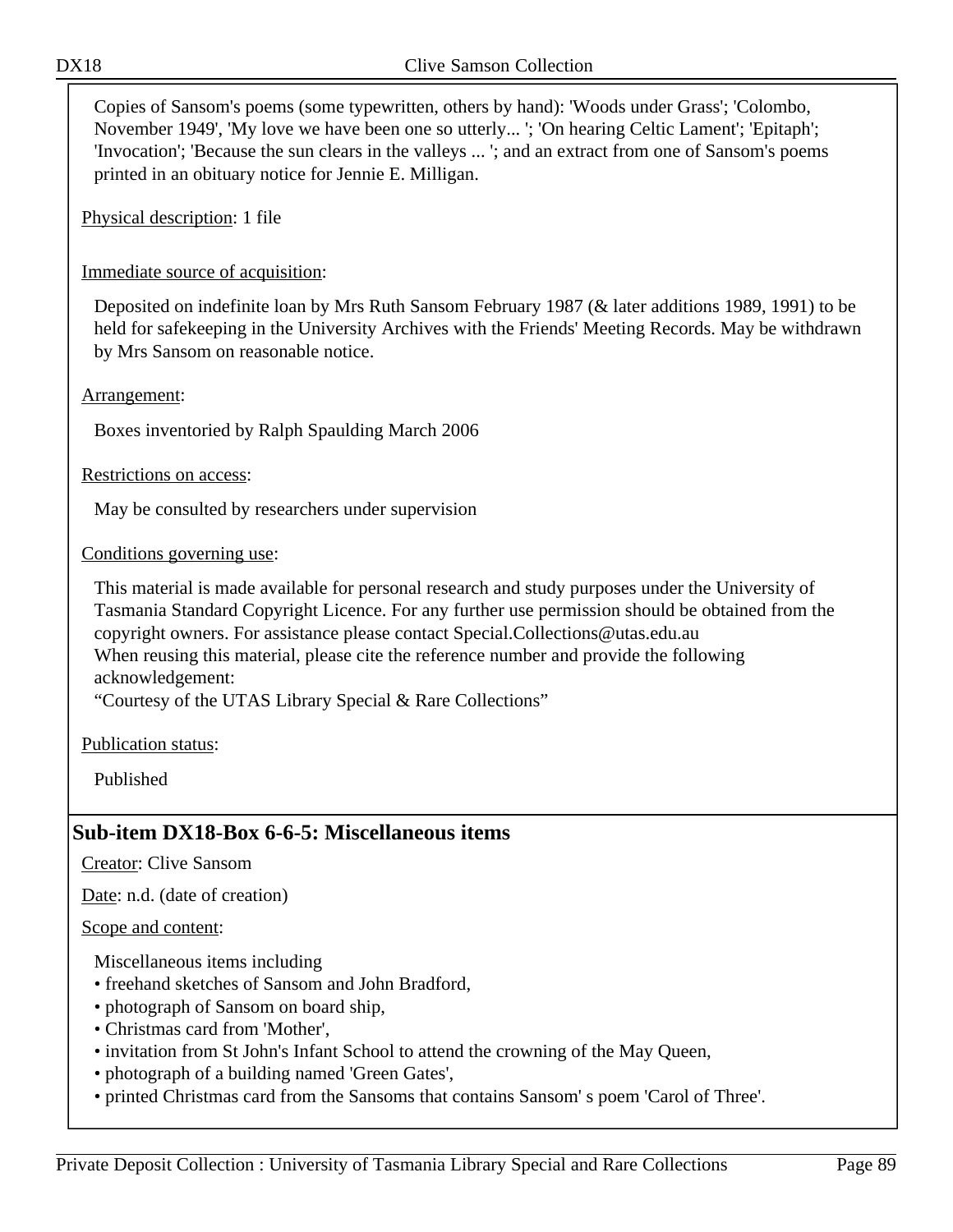Physical description: 1 file

Immediate source of acquisition:

Deposited on indefinite loan by Mrs Ruth Sansom February 1987 (& later additions 1989, 1991) to be held for safekeeping in the University Archives with the Friends' Meeting Records. May be withdrawn by Mrs Sansom on reasonable notice.

Arrangement:

Boxes inventoried by Ralph Spaulding March 2006

Restrictions on access:

May be consulted by researchers under supervision

Conditions governing use:

This material is made available for personal research and study purposes under the University of Tasmania Standard Copyright Licence. For any further use permission should be obtained from the copyright owners. For assistance please contact Special.Collections@utas.edu.au When reusing this material, please cite the reference number and provide the following acknowledgement:

"Courtesy of the UTAS Library Special & Rare Collections"

Publication status:

Published

# **Sub-item DX18-Box 6-6-6: Two prose pieces**

Creator: Clive Sansom

Date: n.d. (date of creation)

Scope and content:

Two prose pieces by Sansom: 'A Discussion of Ministry' and 'Sermon in Stones and Trivia on Everything, or Mr Pearsall Smith visits his Chiropodist -a parody'.

Physical description: 1 file

Immediate source of acquisition:

Deposited on indefinite loan by Mrs Ruth Sansom February 1987 (& later additions 1989, 1991) to be held for safekeeping in the University Archives with the Friends' Meeting Records. May be withdrawn by Mrs Sansom on reasonable notice.

Arrangement: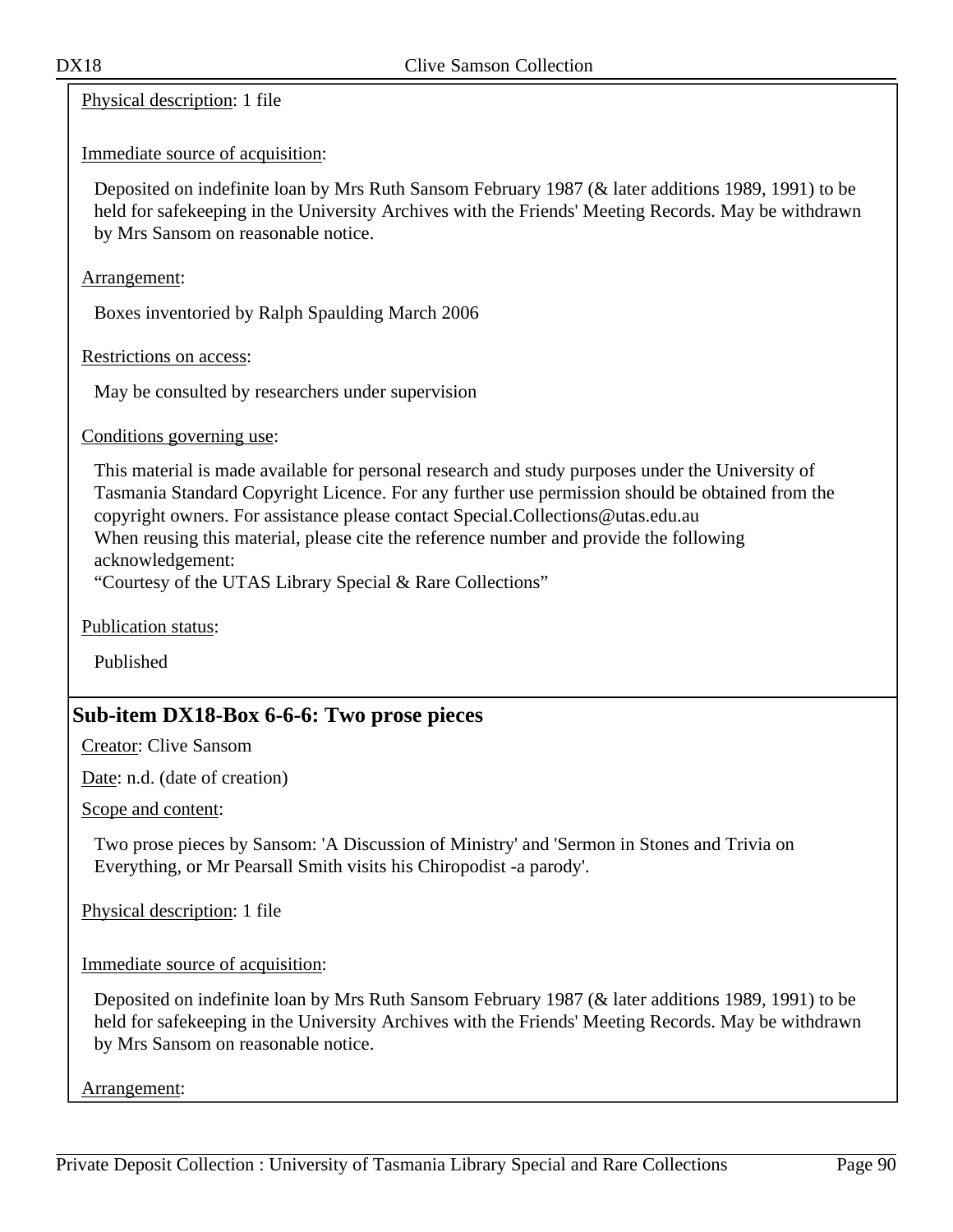Boxes inventoried by Ralph Spaulding March 2006

Restrictions on access:

May be consulted by researchers under supervision

Conditions governing use:

This material is made available for personal research and study purposes under the University of Tasmania Standard Copyright Licence. For any further use permission should be obtained from the copyright owners. For assistance please contact Special.Collections@utas.edu.au When reusing this material, please cite the reference number and provide the following acknowledgement:

"Courtesy of the UTAS Library Special & Rare Collections"

Publication status:

Published

# **Sub-item DX18-Box 6-6-7: Travel to Tasmania**

Creator: Clive Sansom

Date: 1950 (date of creation)

Scope and content:

Documents relating to the Sansoms' travel to Tasmania on the Orion in 1950 including their formal application for a passage on the ship and medical testimonials supporting this.

Physical description: 1 file

Immediate source of acquisition:

Deposited on indefinite loan by Mrs Ruth Sansom February 1987 (& later additions 1989, 1991) to be held for safekeeping in the University Archives with the Friends' Meeting Records. May be withdrawn by Mrs Sansom on reasonable notice.

Arrangement:

Boxes inventoried by Ralph Spaulding March 2006

Restrictions on access:

May be consulted by researchers under supervision

Conditions governing use:

This material is made available for personal research and study purposes under the University of Tasmania Standard Copyright Licence. For any further use permission should be obtained from the copyright owners. For assistance please contact Special.Collections@utas.edu.au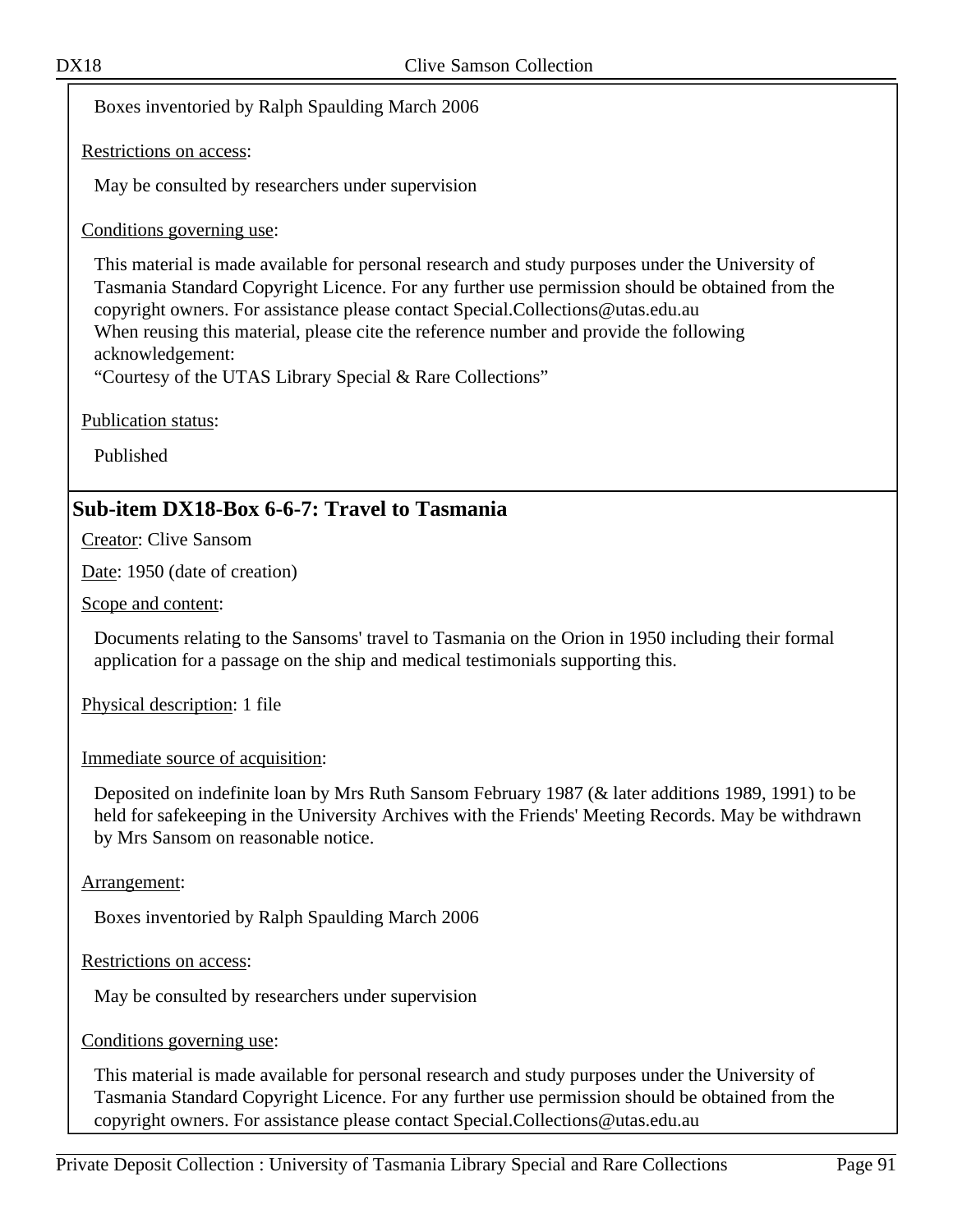| When reusing this material, please cite the reference number and provide the following                                                                                                                                                                                                                                                                                                                                                                                                              |                                                                                                                                                                                                                                                                                                                                                                                                                                                                                                                                                                                 |  |  |
|-----------------------------------------------------------------------------------------------------------------------------------------------------------------------------------------------------------------------------------------------------------------------------------------------------------------------------------------------------------------------------------------------------------------------------------------------------------------------------------------------------|---------------------------------------------------------------------------------------------------------------------------------------------------------------------------------------------------------------------------------------------------------------------------------------------------------------------------------------------------------------------------------------------------------------------------------------------------------------------------------------------------------------------------------------------------------------------------------|--|--|
| acknowledgement:                                                                                                                                                                                                                                                                                                                                                                                                                                                                                    |                                                                                                                                                                                                                                                                                                                                                                                                                                                                                                                                                                                 |  |  |
|                                                                                                                                                                                                                                                                                                                                                                                                                                                                                                     | "Courtesy of the UTAS Library Special & Rare Collections"                                                                                                                                                                                                                                                                                                                                                                                                                                                                                                                       |  |  |
| Publication status:                                                                                                                                                                                                                                                                                                                                                                                                                                                                                 |                                                                                                                                                                                                                                                                                                                                                                                                                                                                                                                                                                                 |  |  |
| Published                                                                                                                                                                                                                                                                                                                                                                                                                                                                                           |                                                                                                                                                                                                                                                                                                                                                                                                                                                                                                                                                                                 |  |  |
| DX18-Box 6-7                                                                                                                                                                                                                                                                                                                                                                                                                                                                                        | <b>Item - Important letters and articles</b><br>1 envelope<br>n.d.                                                                                                                                                                                                                                                                                                                                                                                                                                                                                                              |  |  |
|                                                                                                                                                                                                                                                                                                                                                                                                                                                                                                     | Creator:                                                                                                                                                                                                                                                                                                                                                                                                                                                                                                                                                                        |  |  |
|                                                                                                                                                                                                                                                                                                                                                                                                                                                                                                     | Clive Sansom                                                                                                                                                                                                                                                                                                                                                                                                                                                                                                                                                                    |  |  |
|                                                                                                                                                                                                                                                                                                                                                                                                                                                                                                     | Scope and content:                                                                                                                                                                                                                                                                                                                                                                                                                                                                                                                                                              |  |  |
|                                                                                                                                                                                                                                                                                                                                                                                                                                                                                                     | Clear plastic envelope headed 'Important letters and articles by Clive'. A copy of Sansom's introduction<br>to a published anthology of passages of verse set for examination purposes by the London Academy<br>of Music and Dramatic Art, and letters from the Secretary of the Academy concerning this. Letters in<br>response to Sansom's article 'We the Murderers', published in English in Australia. A copy of Sansom's<br>article on the subject of copyright also published in an issue of English in Australia, and associated letters<br>from that journal's editor. |  |  |
|                                                                                                                                                                                                                                                                                                                                                                                                                                                                                                     | Conditions governing use:                                                                                                                                                                                                                                                                                                                                                                                                                                                                                                                                                       |  |  |
|                                                                                                                                                                                                                                                                                                                                                                                                                                                                                                     | This material is made available for personal research and study purposes under the University of<br>Tasmania Standard Copyright Licence. For any further use permission should be obtained from the<br>copyright owners. For assistance please contact Special.Collections@utas.edu.auWhen reusing this<br>material, please cite the reference number and provide the following acknowledgement: "Courtesy of the<br>UTAS Library Special & Rare Collections"                                                                                                                   |  |  |
| DX18-Box 6-8                                                                                                                                                                                                                                                                                                                                                                                                                                                                                        | <b>Item - War tribunal and Spiceland Camp</b><br>1 folder<br>1940                                                                                                                                                                                                                                                                                                                                                                                                                                                                                                               |  |  |
|                                                                                                                                                                                                                                                                                                                                                                                                                                                                                                     | Creator:                                                                                                                                                                                                                                                                                                                                                                                                                                                                                                                                                                        |  |  |
|                                                                                                                                                                                                                                                                                                                                                                                                                                                                                                     | Clive Sansom                                                                                                                                                                                                                                                                                                                                                                                                                                                                                                                                                                    |  |  |
|                                                                                                                                                                                                                                                                                                                                                                                                                                                                                                     | Scope and content:                                                                                                                                                                                                                                                                                                                                                                                                                                                                                                                                                              |  |  |
|                                                                                                                                                                                                                                                                                                                                                                                                                                                                                                     | Five folders regarding letters and document to do with the war tribunal and Spiceland Camp'                                                                                                                                                                                                                                                                                                                                                                                                                                                                                     |  |  |
|                                                                                                                                                                                                                                                                                                                                                                                                                                                                                                     | Conditions governing use:<br>This material is made available for personal research and study purposes under the University of<br>Tasmania Standard Copyright Licence. For any further use permission should be obtained from the<br>copyright owners. For assistance please contact Special.Collections@utas.edu.auWhen reusing this<br>material, please cite the reference number and provide the following acknowledgement: "Courtesy of the<br>UTAS Library Special & Rare Collections"                                                                                      |  |  |
|                                                                                                                                                                                                                                                                                                                                                                                                                                                                                                     | Sub-item DX18-Box 6-8-1: Woodbrooke                                                                                                                                                                                                                                                                                                                                                                                                                                                                                                                                             |  |  |
| <b>Creator: Clive Sansom</b>                                                                                                                                                                                                                                                                                                                                                                                                                                                                        |                                                                                                                                                                                                                                                                                                                                                                                                                                                                                                                                                                                 |  |  |
| Date: 1940 (date of creation)                                                                                                                                                                                                                                                                                                                                                                                                                                                                       |                                                                                                                                                                                                                                                                                                                                                                                                                                                                                                                                                                                 |  |  |
| Scope and content:                                                                                                                                                                                                                                                                                                                                                                                                                                                                                  |                                                                                                                                                                                                                                                                                                                                                                                                                                                                                                                                                                                 |  |  |
| Correspondence and information about WOODBROOKE, a 'missionary' college or 'settlement<br>designed primarily to give members of the Society of Friends an opportunity of preparing for the<br>variety of service required in the cause of Christ today': letter from the Warden, Henry T. Cadbury,<br>with an application form $(1\frac{8}{3}/40)$ ; Sansom's reply $(1\frac{9}{3}/40)$ ; copy of the Prospectus, syllabus and<br>timetable from the Secretary, D. Best, $(20/3/40$ and $6/4/40)$ . |                                                                                                                                                                                                                                                                                                                                                                                                                                                                                                                                                                                 |  |  |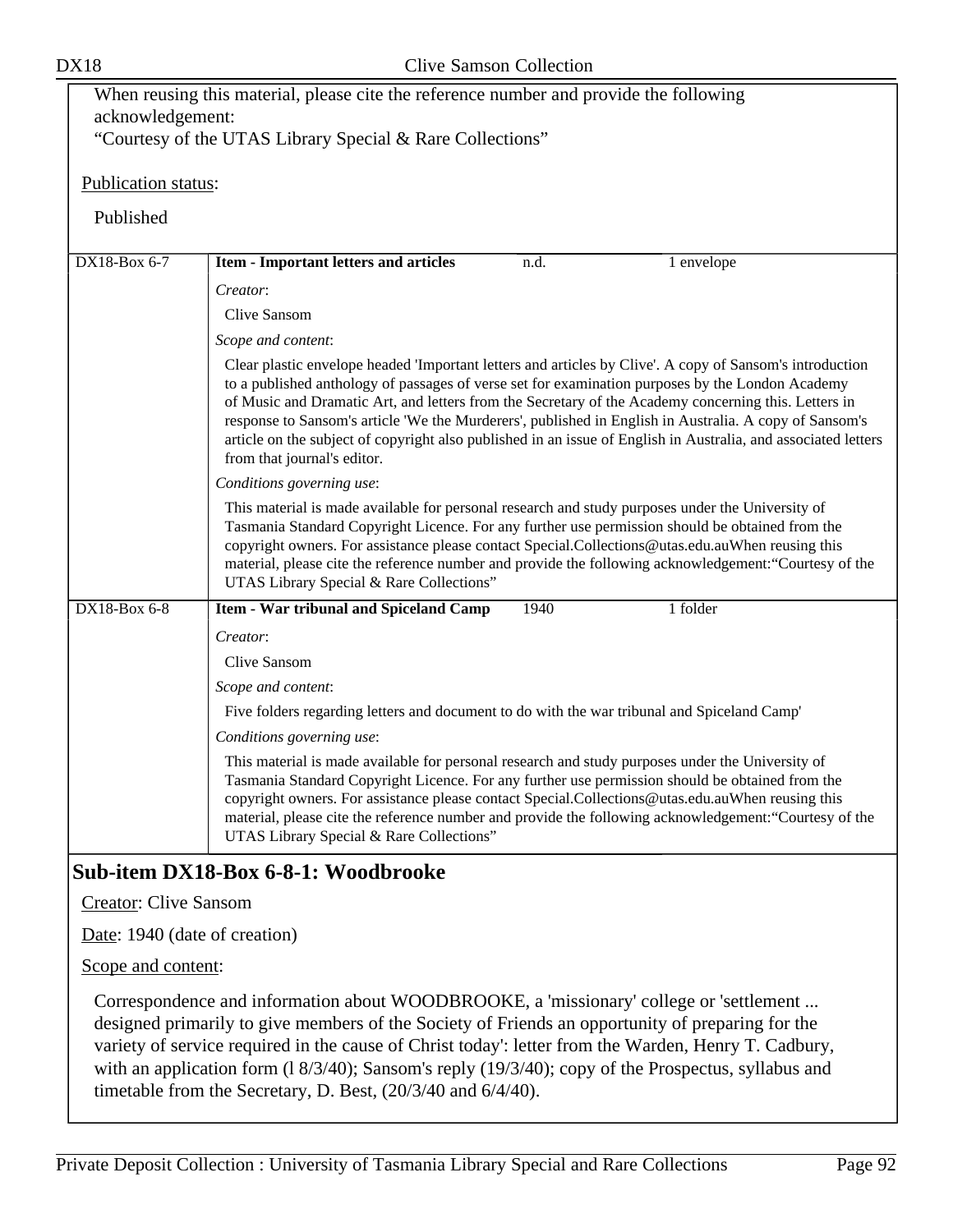Physical description: 1 file

Immediate source of acquisition:

Deposited on indefinite loan by Mrs Ruth Sansom February 1987 (& later additions 1989, 1991) to be held for safekeeping in the University Archives with the Friends' Meeting Records. May be withdrawn by Mrs Sansom on reasonable notice.

Arrangement:

Boxes inventoried by Ralph Spaulding March 2006

Restrictions on access:

May be consulted by researchers under supervision

Conditions governing use:

This material is made available for personal research and study purposes under the University of Tasmania Standard Copyright Licence. For any further use permission should be obtained from the copyright owners. For assistance please contact Special.Collections@utas.edu.au When reusing this material, please cite the reference number and provide the following acknowledgement:

"Courtesy of the UTAS Library Special & Rare Collections"

Publication status:

Published

# **Sub-item DX18-Box 6-8-2: Conscription Committee**

Creator: Clive Sansom

Date: 1940 (date of creation)

Scope and content:

Circular letter from David Jenkin of the London Friends Local

Conscription Committee offering advice and assistance to prospective conscientious objectors (30/4/40). Sansom's letter to Edgar Dunstan about a draft statement to the War Tribunal. Letters from Edgar Dunstan (8/6/40 and 12/6/40) suggesting appropriate work both the Sansoms could offer to undertake in lieu of active service. Sansom's letter of26/6/40 proposing to establish a house and property in Kent as a centre for conscientious objectors. A further letter to Capper Johnson containing a similar proposal applying to Bunce Court, Otterden (1/7/40) and Johnson's reply (17/7/40).

Physical description: 1 file

Immediate source of acquisition: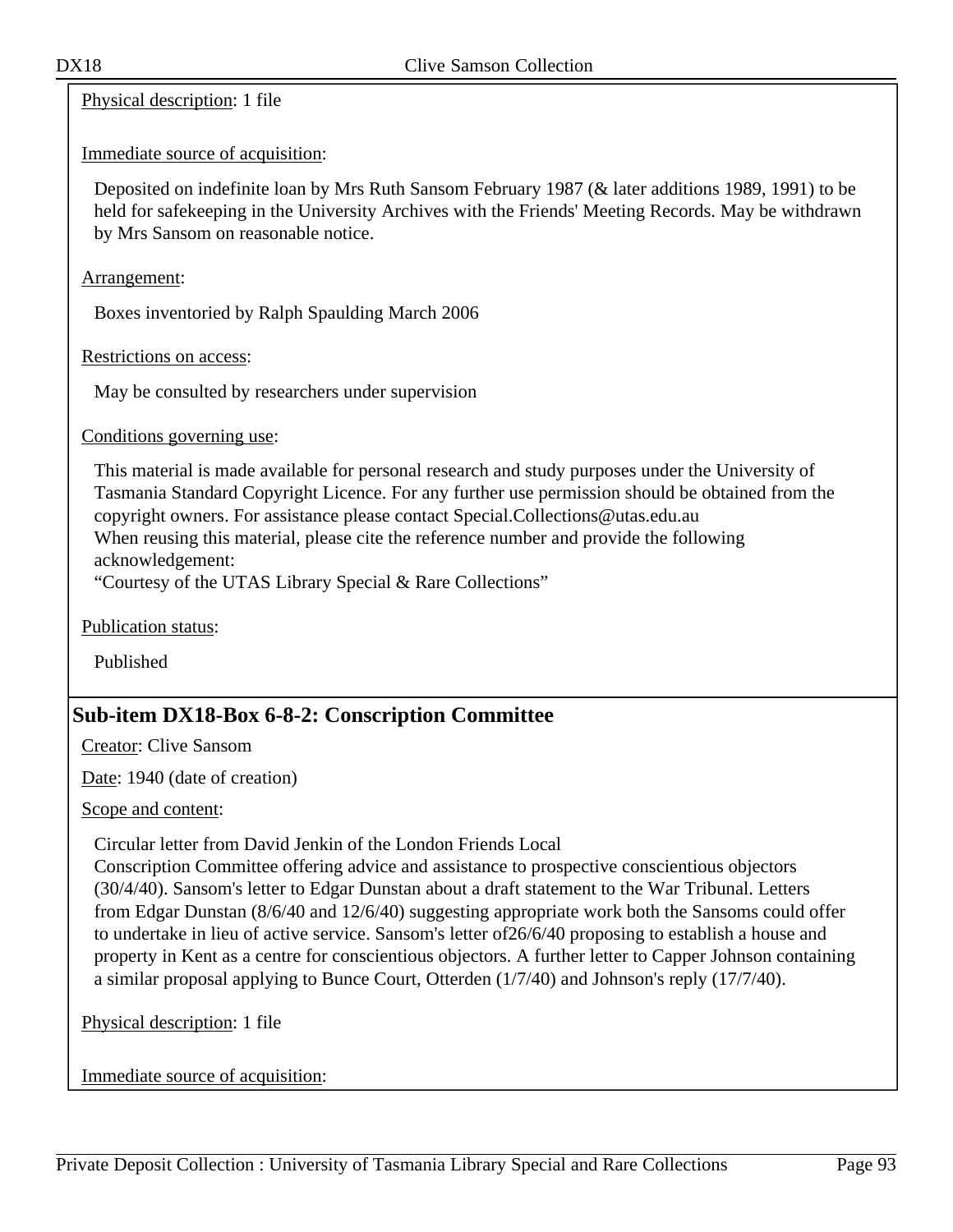Deposited on indefinite loan by Mrs Ruth Sansom February 1987 (& later additions 1989, 1991) to be held for safekeeping in the University Archives with the Friends' Meeting Records. May be withdrawn by Mrs Sansom on reasonable notice.

Arrangement:

Boxes inventoried by Ralph Spaulding March 2006

Restrictions on access:

May be consulted by researchers under supervision

## Conditions governing use:

This material is made available for personal research and study purposes under the University of Tasmania Standard Copyright Licence. For any further use permission should be obtained from the copyright owners. For assistance please contact Special.Collections@utas.edu.au When reusing this material, please cite the reference number and provide the following acknowledgement:

"Courtesy of the UTAS Library Special & Rare Collections"

Publication status:

Published

# **Sub-item DX18-Box 6-8-3: Conscientious objector**

Creator: Clive Sansom

Date: 1940 (date of creation)

## Scope and content:

Letters relating to Sansom's application for registration as a conscientious objector for service with the armed forces in the Second World War (see his application to the Tribunal in 3.26 above). These include formal notice of the hearing of Sansom's application to be registered as a conscientious objector, copy of a reference from the President of the London Speech Fellowship and Institute to accompany Sansom's application, and letters of advice about his application from Eric Savage and Edgar D. Dunstan. Documents from the Ministry of Labour and National Service advising Sansom that the Tribunal 'was satisfied ... that there was a genuine conscientious objection to combatant military service; but it was not satisfied as to non-combatant service' and that Sansom must therefore undertake fulltime 'ARP or AFS work'. Letters including those to and from the City of Birmingham, the Air Raid Precautions Headquarters, the Guildhall Portsmouth, the City and County of Bristol, and the London County Council about the possibility of such employment. Copies of letters from Sansom to the Ministry of Labour indicating that he was seeking admission to the Spicelands Training Centre.

## Physical description: 1 file

Immediate source of acquisition: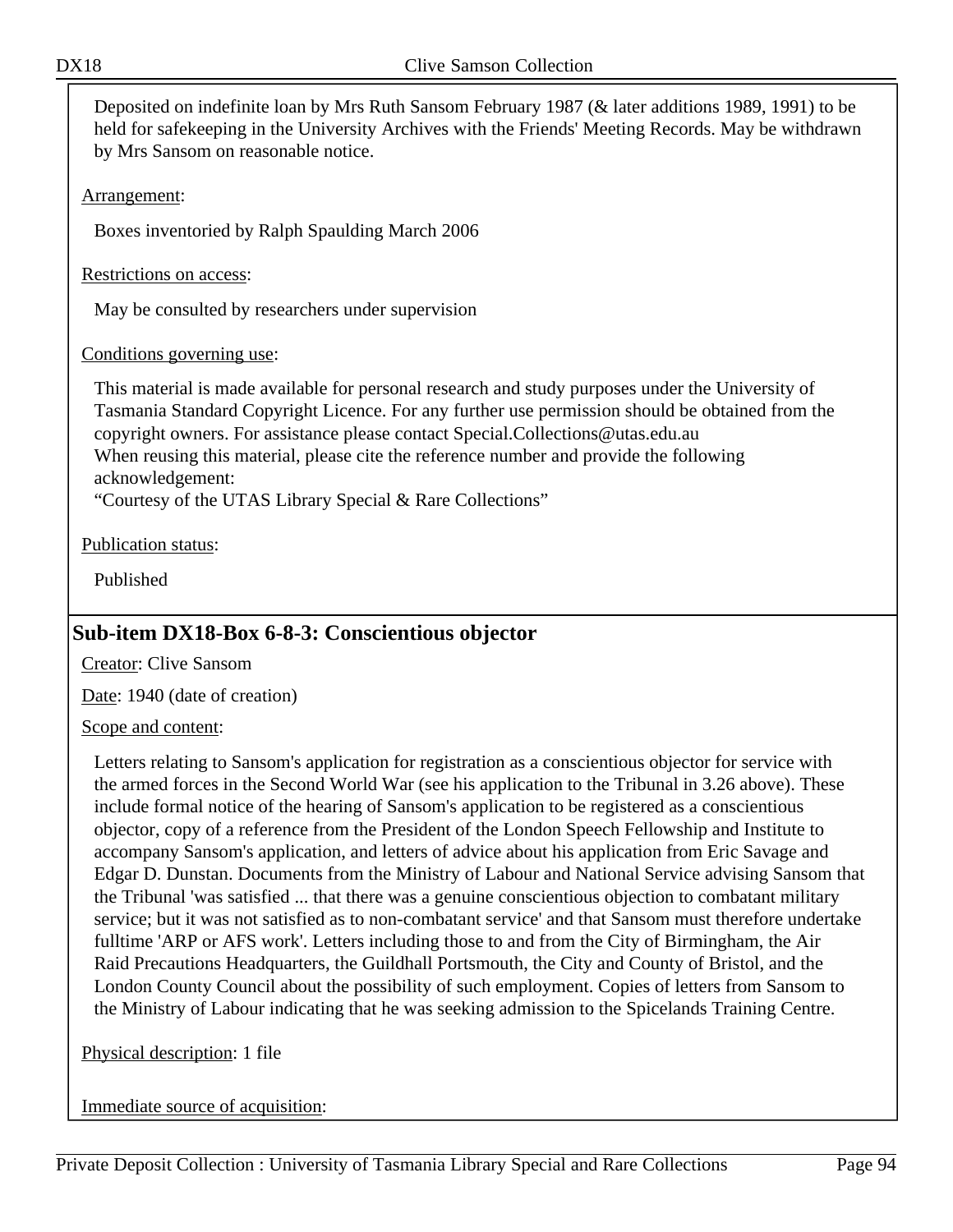Deposited on indefinite loan by Mrs Ruth Sansom February 1987 (& later additions 1989, 1991) to be held for safekeeping in the University Archives with the Friends' Meeting Records. May be withdrawn by Mrs Sansom on reasonable notice.

Arrangement:

Boxes inventoried by Ralph Spaulding March 2006

Restrictions on access:

May be consulted by researchers under supervision

## Conditions governing use:

This material is made available for personal research and study purposes under the University of Tasmania Standard Copyright Licence. For any further use permission should be obtained from the copyright owners. For assistance please contact Special.Collections@utas.edu.au When reusing this material, please cite the reference number and provide the following acknowledgement:

"Courtesy of the UTAS Library Special & Rare Collections"

Publication status:

Published

# **Sub-item DX18-Box 6-8-4: Spiceland Training Centre**

Creator: Clive Sansom

Date: 1940 (date of creation)

Scope and content:

Letters and documents about Spiceland Training Centre. Circulars outlining the purpose of the Centre. Sansom' s application to undertake a training course at the Centre. Two letters from the Centre's Warden and typed extracts from 'The Fifty-Fifth Column' the Centre's newsletter compiled by the residents (including Sansom). Further letters from Sansom to the Labour Exchange, Chipping Norton, to 'Peter' describing Spicelands Centre building and the daily routines, and to Mr Foulis about LAMDA matters. Two letters from Jonathon Field to Sansom about plans to jointly operate a market garden at 'Tinker's Orchard'.

Physical description: 1 file

Immediate source of acquisition:

Deposited on indefinite loan by Mrs Ruth Sansom February 1987 (& later additions 1989, 1991) to be held for safekeeping in the University Archives with the Friends' Meeting Records. May be withdrawn by Mrs Sansom on reasonable notice.

Arrangement: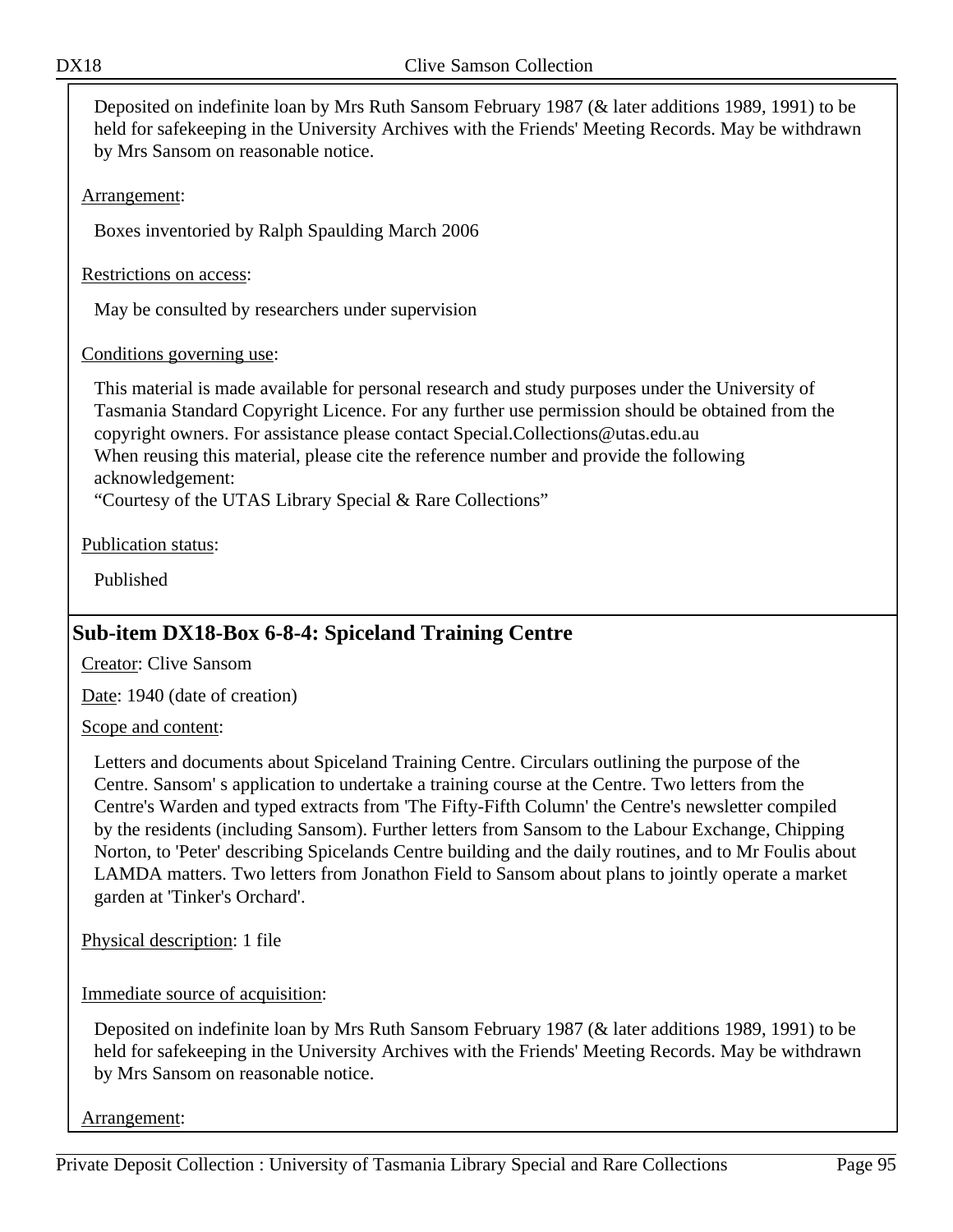Boxes inventoried by Ralph Spaulding March 2006

Restrictions on access:

May be consulted by researchers under supervision

Conditions governing use:

This material is made available for personal research and study purposes under the University of Tasmania Standard Copyright Licence. For any further use permission should be obtained from the copyright owners. For assistance please contact Special.Collections@utas.edu.au When reusing this material, please cite the reference number and provide the following acknowledgement:

"Courtesy of the UTAS Library Special & Rare Collections"

Publication status:

Published

## **Sub-item DX18-Box 6-8-5: Miscellaneous notes and letters**

Creator: Clive Sansom

Date: 1940 (date of creation)

Scope and content:

Miscellaneous notes and letters relating to the search for accommodation. Letter from Sansom to the Editor of Poetry Review on the subject of poetry and beauty (14/11/40) and one from an unidentified writer [perhaps either Rodney Bennett or Robert Gittings?] on the teaching of oral English and Keats's connection with Dorset (5/12/61).

Physical description: 1 file

Immediate source of acquisition:

Deposited on indefinite loan by Mrs Ruth Sansom February 1987 (& later additions 1989, 1991) to be held for safekeeping in the University Archives with the Friends' Meeting Records. May be withdrawn by Mrs Sansom on reasonable notice.

Arrangement:

Boxes inventoried by Ralph Spaulding March 2006

Restrictions on access:

May be consulted by researchers under supervision

Conditions governing use: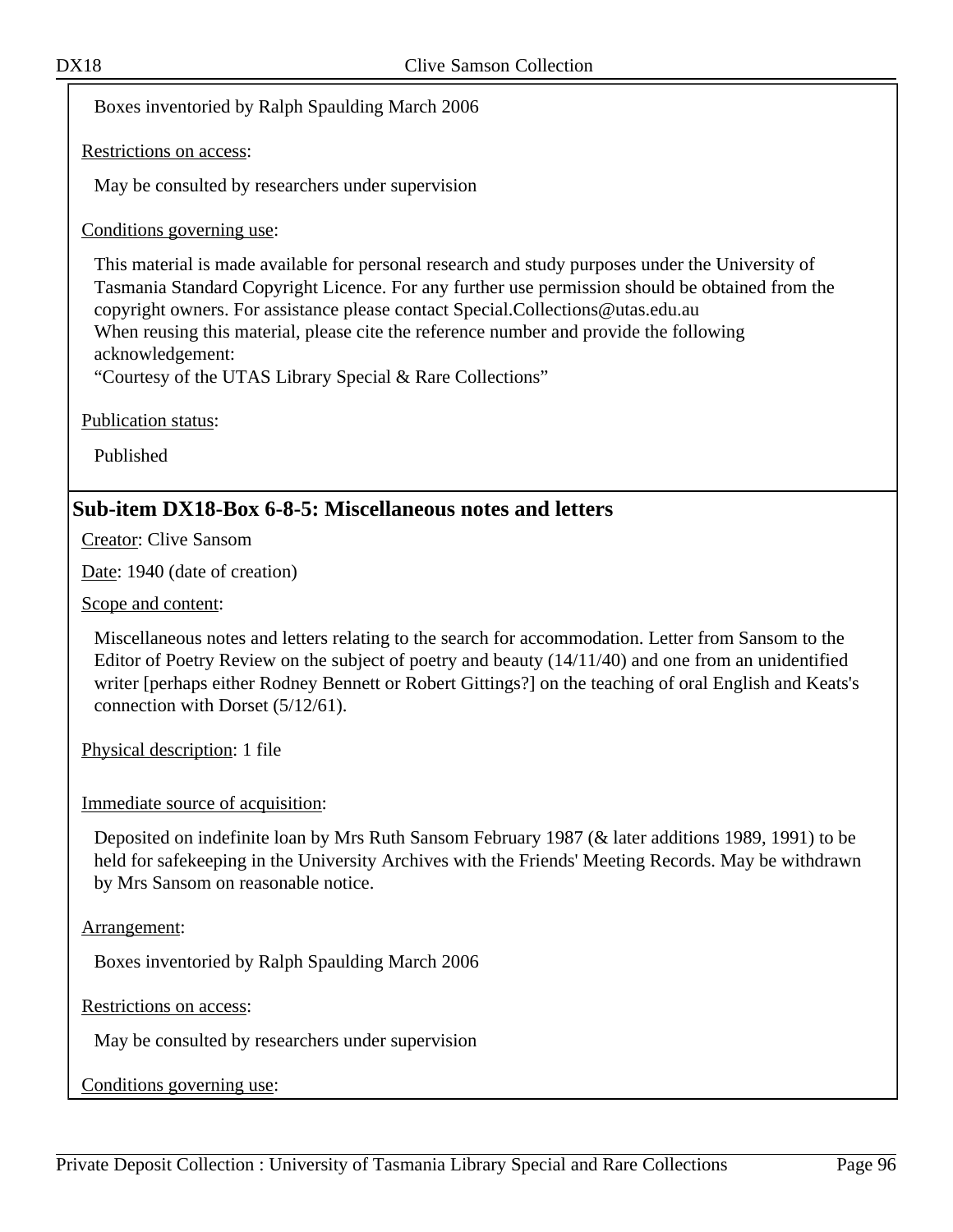This material is made available for personal research and study purposes under the University of Tasmania Standard Copyright Licence. For any further use permission should be obtained from the copyright owners. For assistance please contact Special.Collections@utas.edu.au When reusing this material, please cite the reference number and provide the following acknowledgement:

"Courtesy of the UTAS Library Special & Rare Collections"

## Publication status:

Published

| DX18-Box 6-9   | <b>Item - To Answer Now</b>                                                                                                                                                                                                                                                                                                                                                                                                                                                                                                                                                                                                                                                                                                | 1940                                                                                                                                    | 1 folder |  |  |  |
|----------------|----------------------------------------------------------------------------------------------------------------------------------------------------------------------------------------------------------------------------------------------------------------------------------------------------------------------------------------------------------------------------------------------------------------------------------------------------------------------------------------------------------------------------------------------------------------------------------------------------------------------------------------------------------------------------------------------------------------------------|-----------------------------------------------------------------------------------------------------------------------------------------|----------|--|--|--|
|                | Creator:                                                                                                                                                                                                                                                                                                                                                                                                                                                                                                                                                                                                                                                                                                                   |                                                                                                                                         |          |  |  |  |
|                | <b>Clive Sansom</b>                                                                                                                                                                                                                                                                                                                                                                                                                                                                                                                                                                                                                                                                                                        |                                                                                                                                         |          |  |  |  |
|                | Scope and content:                                                                                                                                                                                                                                                                                                                                                                                                                                                                                                                                                                                                                                                                                                         |                                                                                                                                         |          |  |  |  |
|                |                                                                                                                                                                                                                                                                                                                                                                                                                                                                                                                                                                                                                                                                                                                            | Ten bundles of letters containing a range of material, apparently organised to some extent by Ruth<br>Sansom after her husband's death: |          |  |  |  |
|                | Conditions governing use:                                                                                                                                                                                                                                                                                                                                                                                                                                                                                                                                                                                                                                                                                                  |                                                                                                                                         |          |  |  |  |
|                | This material is made available for personal research and study purposes under the University of<br>Tasmania Standard Copyright Licence. For any further use permission should be obtained from the<br>copyright owners. For assistance please contact Special.Collections@utas.edu.auWhen reusing this<br>material, please cite the reference number and provide the following acknowledgement: "Courtesy of the<br>UTAS Library Special & Rare Collections"                                                                                                                                                                                                                                                              |                                                                                                                                         |          |  |  |  |
| DX18-Box 6-9-1 | <b>Item - Letters to Clive Sansom</b>                                                                                                                                                                                                                                                                                                                                                                                                                                                                                                                                                                                                                                                                                      | n.d.                                                                                                                                    | 1 bundle |  |  |  |
|                | Creator:                                                                                                                                                                                                                                                                                                                                                                                                                                                                                                                                                                                                                                                                                                                   |                                                                                                                                         |          |  |  |  |
|                | Clive Sansom                                                                                                                                                                                                                                                                                                                                                                                                                                                                                                                                                                                                                                                                                                               |                                                                                                                                         |          |  |  |  |
|                | Scope and content:                                                                                                                                                                                                                                                                                                                                                                                                                                                                                                                                                                                                                                                                                                         |                                                                                                                                         |          |  |  |  |
|                | Letters to Sansom from Richard Ailand, Rodney Bennett, Hugh Collinson, Patsy Adam Smith, Kathleen<br>Bethley, Stanley Godman, P. Gurrey, E.M. Gunther, Alec Craig, Gertrude Kirby, Raynor C. Johnson,<br>Clarissa Graves (sister of Robert Graves), Stella Mead, Roger Pilkington, Patricia Ledward, Alan<br>Keeling, Fearn Rowntree, Cecil Roberts, S. George West, G. Wilson Knight, D. Metcalf (Secretary to<br>H.G. Wells), W. Kingdom Ward, Gerald Bullett, John Yates, Elizabeth Buckmeilla [?], the University<br>College Oxford Elizabeth Darvell (Tasmanian Association for Drama in Education), Robert Barclay<br>Wilson, Dorothy Sayer's secretary, Father Cuthbert, the Poetry Society, and the Unity Theatre. |                                                                                                                                         |          |  |  |  |
|                | Conditions governing use:                                                                                                                                                                                                                                                                                                                                                                                                                                                                                                                                                                                                                                                                                                  |                                                                                                                                         |          |  |  |  |
|                | This material is made available for personal research and study purposes under the University of<br>Tasmania Standard Copyright Licence. For any further use permission should be obtained from the<br>copyright owners. For assistance please contact Special.Collections@utas.edu.auWhen reusing this<br>material, please cite the reference number and provide the following acknowledgement: "Courtesy of the<br>UTAS Library Special & Rare Collections"                                                                                                                                                                                                                                                              |                                                                                                                                         |          |  |  |  |
| DX18-Box 6-9-2 | <b>Item - Letters to Ruth Sansom</b>                                                                                                                                                                                                                                                                                                                                                                                                                                                                                                                                                                                                                                                                                       | n.d.                                                                                                                                    | 1 bundle |  |  |  |
|                | Creator:                                                                                                                                                                                                                                                                                                                                                                                                                                                                                                                                                                                                                                                                                                                   |                                                                                                                                         |          |  |  |  |
|                | Clive Sansom                                                                                                                                                                                                                                                                                                                                                                                                                                                                                                                                                                                                                                                                                                               |                                                                                                                                         |          |  |  |  |
|                | Scope and content:                                                                                                                                                                                                                                                                                                                                                                                                                                                                                                                                                                                                                                                                                                         |                                                                                                                                         |          |  |  |  |
|                | Letters to Ruth Sansom from Myfanwy Thomas, Kathleen Needham--Hurst, Cedric Pearce, Hermann<br>Peschmann, Beth Parsons, Hilary Outhwaite, Thomas Green, Peter Heam, Bruce Goodluck, Dorothy                                                                                                                                                                                                                                                                                                                                                                                                                                                                                                                                |                                                                                                                                         |          |  |  |  |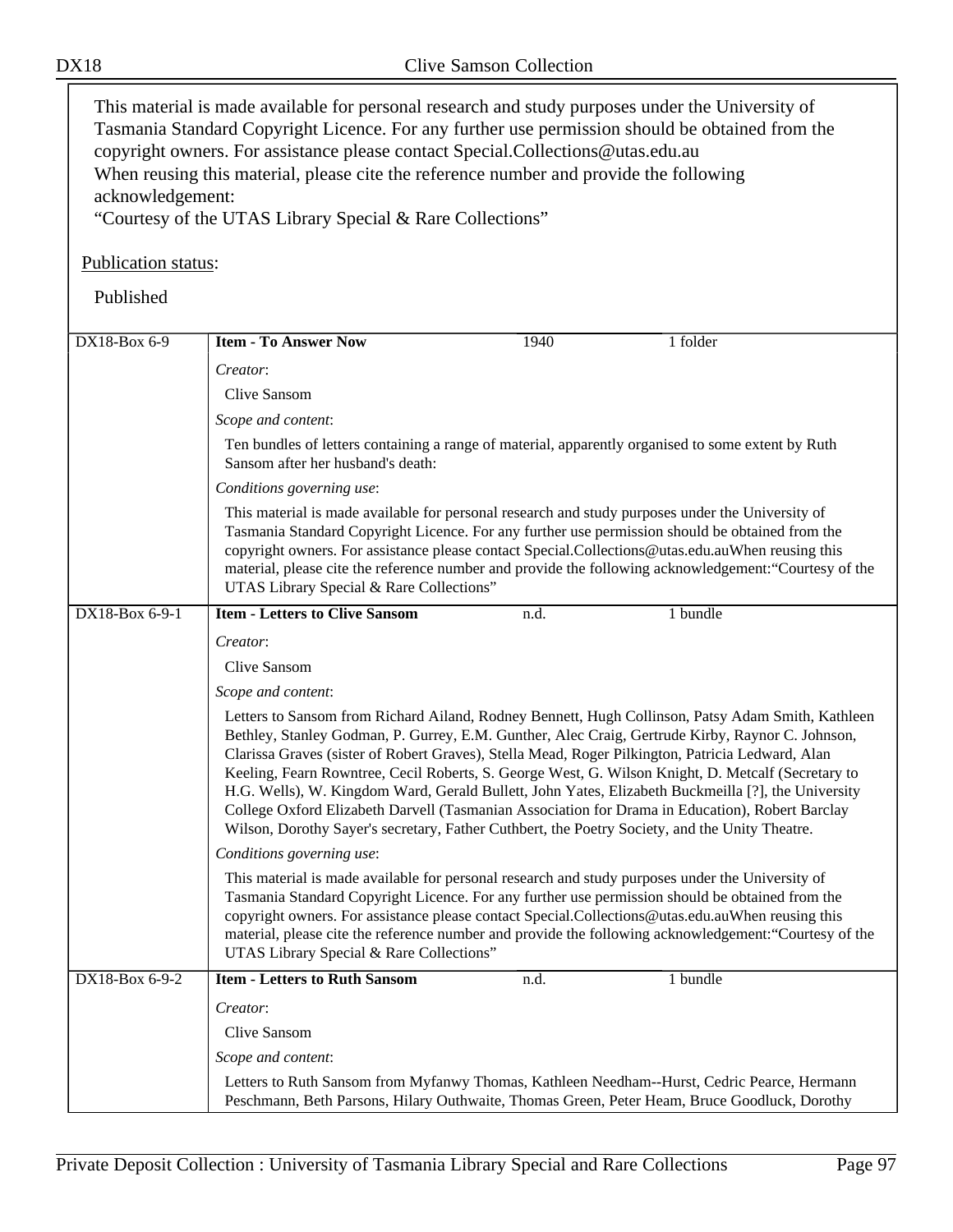| <b>DX18</b>                                                                                                                                                                                                                                                                                                                                                                                                                                                   | <b>Clive Samson Collection</b>                                                                                                                                                                                                                                                                                                                                                                                                                                                                                                                                                           |                                                                                                                                                                                                                                                                                                                                                                                                                                                               |          |  |
|---------------------------------------------------------------------------------------------------------------------------------------------------------------------------------------------------------------------------------------------------------------------------------------------------------------------------------------------------------------------------------------------------------------------------------------------------------------|------------------------------------------------------------------------------------------------------------------------------------------------------------------------------------------------------------------------------------------------------------------------------------------------------------------------------------------------------------------------------------------------------------------------------------------------------------------------------------------------------------------------------------------------------------------------------------------|---------------------------------------------------------------------------------------------------------------------------------------------------------------------------------------------------------------------------------------------------------------------------------------------------------------------------------------------------------------------------------------------------------------------------------------------------------------|----------|--|
|                                                                                                                                                                                                                                                                                                                                                                                                                                                               | Aichrnan, Jim Ward, John Casson, May S. Ali, Therese D' Arcy, Pip Buchanan, Helen and Kenneth<br>Brooks, Roy Chappell, Bev Dorwick, Monash University and Sylvia Read. One unsigned letter.                                                                                                                                                                                                                                                                                                                                                                                              |                                                                                                                                                                                                                                                                                                                                                                                                                                                               |          |  |
|                                                                                                                                                                                                                                                                                                                                                                                                                                                               | Conditions governing use:                                                                                                                                                                                                                                                                                                                                                                                                                                                                                                                                                                |                                                                                                                                                                                                                                                                                                                                                                                                                                                               |          |  |
|                                                                                                                                                                                                                                                                                                                                                                                                                                                               |                                                                                                                                                                                                                                                                                                                                                                                                                                                                                                                                                                                          | This material is made available for personal research and study purposes under the University of<br>Tasmania Standard Copyright Licence. For any further use permission should be obtained from the<br>copyright owners. For assistance please contact Special.Collections@utas.edu.auWhen reusing this<br>material, please cite the reference number and provide the following acknowledgement: "Courtesy of the<br>UTAS Library Special & Rare Collections" |          |  |
| $DX18-Box6--9-3$                                                                                                                                                                                                                                                                                                                                                                                                                                              | <b>Item - Speech Matters</b>                                                                                                                                                                                                                                                                                                                                                                                                                                                                                                                                                             | n.d.                                                                                                                                                                                                                                                                                                                                                                                                                                                          | 1 bundle |  |
|                                                                                                                                                                                                                                                                                                                                                                                                                                                               | Creator:                                                                                                                                                                                                                                                                                                                                                                                                                                                                                                                                                                                 |                                                                                                                                                                                                                                                                                                                                                                                                                                                               |          |  |
|                                                                                                                                                                                                                                                                                                                                                                                                                                                               | Clive Sansom                                                                                                                                                                                                                                                                                                                                                                                                                                                                                                                                                                             |                                                                                                                                                                                                                                                                                                                                                                                                                                                               |          |  |
|                                                                                                                                                                                                                                                                                                                                                                                                                                                               | Scope and content:                                                                                                                                                                                                                                                                                                                                                                                                                                                                                                                                                                       |                                                                                                                                                                                                                                                                                                                                                                                                                                                               |          |  |
|                                                                                                                                                                                                                                                                                                                                                                                                                                                               | Material labelled 'Speech Matters'. This includes a LAMDA pamphlet advertising a course for teachers<br>including a workshop by Sansom on choral speaking, a copy of the Speech Fellowship newsletter edited<br>by Sansom, a notice of the International Arts Centre's Summer Session 1947 at which Sansom presented<br>a poetry reading of works from Hardy, Housman and Hopkins, an article by Sansom on the purpose<br>of verse speaking, and letters to and from Sansom on matters relating to LAMDA administration, the<br>Society of Speech Therapists and Sansom's Speech Rhymes. |                                                                                                                                                                                                                                                                                                                                                                                                                                                               |          |  |
|                                                                                                                                                                                                                                                                                                                                                                                                                                                               | Conditions governing use:                                                                                                                                                                                                                                                                                                                                                                                                                                                                                                                                                                |                                                                                                                                                                                                                                                                                                                                                                                                                                                               |          |  |
|                                                                                                                                                                                                                                                                                                                                                                                                                                                               | This material is made available for personal research and study purposes under the University of<br>Tasmania Standard Copyright Licence. For any further use permission should be obtained from the<br>copyright owners. For assistance please contact Special.Collections@utas.edu.auWhen reusing this<br>material, please cite the reference number and provide the following acknowledgement: "Courtesy of the<br>UTAS Library Special & Rare Collections"                                                                                                                            |                                                                                                                                                                                                                                                                                                                                                                                                                                                               |          |  |
| DX18-Box 6-9-4                                                                                                                                                                                                                                                                                                                                                                                                                                                | <b>Item - Publishers</b>                                                                                                                                                                                                                                                                                                                                                                                                                                                                                                                                                                 | n.d.                                                                                                                                                                                                                                                                                                                                                                                                                                                          | 1 bundle |  |
|                                                                                                                                                                                                                                                                                                                                                                                                                                                               | Creator:                                                                                                                                                                                                                                                                                                                                                                                                                                                                                                                                                                                 |                                                                                                                                                                                                                                                                                                                                                                                                                                                               |          |  |
|                                                                                                                                                                                                                                                                                                                                                                                                                                                               | <b>Clive Sansom</b>                                                                                                                                                                                                                                                                                                                                                                                                                                                                                                                                                                      |                                                                                                                                                                                                                                                                                                                                                                                                                                                               |          |  |
|                                                                                                                                                                                                                                                                                                                                                                                                                                                               | Scope and content:                                                                                                                                                                                                                                                                                                                                                                                                                                                                                                                                                                       |                                                                                                                                                                                                                                                                                                                                                                                                                                                               |          |  |
|                                                                                                                                                                                                                                                                                                                                                                                                                                                               | Correspondence labelled 'Publishers': Letters to and from the Favil Press and University of London Press.                                                                                                                                                                                                                                                                                                                                                                                                                                                                                |                                                                                                                                                                                                                                                                                                                                                                                                                                                               |          |  |
|                                                                                                                                                                                                                                                                                                                                                                                                                                                               | Conditions governing use:                                                                                                                                                                                                                                                                                                                                                                                                                                                                                                                                                                |                                                                                                                                                                                                                                                                                                                                                                                                                                                               |          |  |
| This material is made available for personal research and study purposes under the University of<br>Tasmania Standard Copyright Licence. For any further use permission should be obtained from the<br>copyright owners. For assistance please contact Special.Collections@utas.edu.auWhen reusing this<br>material, please cite the reference number and provide the following acknowledgement: "Courtesy of the<br>UTAS Library Special & Rare Collections" |                                                                                                                                                                                                                                                                                                                                                                                                                                                                                                                                                                                          |                                                                                                                                                                                                                                                                                                                                                                                                                                                               |          |  |
| DX18-Box 6-9-5                                                                                                                                                                                                                                                                                                                                                                                                                                                | <b>Item - From the Thomas Hardy Society</b>                                                                                                                                                                                                                                                                                                                                                                                                                                                                                                                                              | n.d.                                                                                                                                                                                                                                                                                                                                                                                                                                                          | 1 bundle |  |
|                                                                                                                                                                                                                                                                                                                                                                                                                                                               | Creator:                                                                                                                                                                                                                                                                                                                                                                                                                                                                                                                                                                                 |                                                                                                                                                                                                                                                                                                                                                                                                                                                               |          |  |
|                                                                                                                                                                                                                                                                                                                                                                                                                                                               | Clive Sansom                                                                                                                                                                                                                                                                                                                                                                                                                                                                                                                                                                             |                                                                                                                                                                                                                                                                                                                                                                                                                                                               |          |  |
|                                                                                                                                                                                                                                                                                                                                                                                                                                                               | Scope and content:                                                                                                                                                                                                                                                                                                                                                                                                                                                                                                                                                                       |                                                                                                                                                                                                                                                                                                                                                                                                                                                               |          |  |
|                                                                                                                                                                                                                                                                                                                                                                                                                                                               | Group of letters labelled 'To Clive' from the Thomas Hardy Society, the Tasmanian Mail, the Tasmanian                                                                                                                                                                                                                                                                                                                                                                                                                                                                                    |                                                                                                                                                                                                                                                                                                                                                                                                                                                               |          |  |
|                                                                                                                                                                                                                                                                                                                                                                                                                                                               |                                                                                                                                                                                                                                                                                                                                                                                                                                                                                                                                                                                          |                                                                                                                                                                                                                                                                                                                                                                                                                                                               |          |  |
|                                                                                                                                                                                                                                                                                                                                                                                                                                                               |                                                                                                                                                                                                                                                                                                                                                                                                                                                                                                                                                                                          | This material is made available for personal research and study purposes under the University of<br>Tasmania Standard Copyright Licence. For any further use permission should be obtained from the<br>copyright owners. For assistance please contact Special.Collections@utas.edu.auWhen reusing this<br>material, please cite the reference number and provide the following acknowledgement: "Courtesy of the                                             |          |  |
|                                                                                                                                                                                                                                                                                                                                                                                                                                                               | UTAS Library Special & Rare Collections"                                                                                                                                                                                                                                                                                                                                                                                                                                                                                                                                                 |                                                                                                                                                                                                                                                                                                                                                                                                                                                               |          |  |
| DX18-Box 6-9-6                                                                                                                                                                                                                                                                                                                                                                                                                                                | <b>Item - About Clive's death</b>                                                                                                                                                                                                                                                                                                                                                                                                                                                                                                                                                        | n.d.                                                                                                                                                                                                                                                                                                                                                                                                                                                          | 1 bundle |  |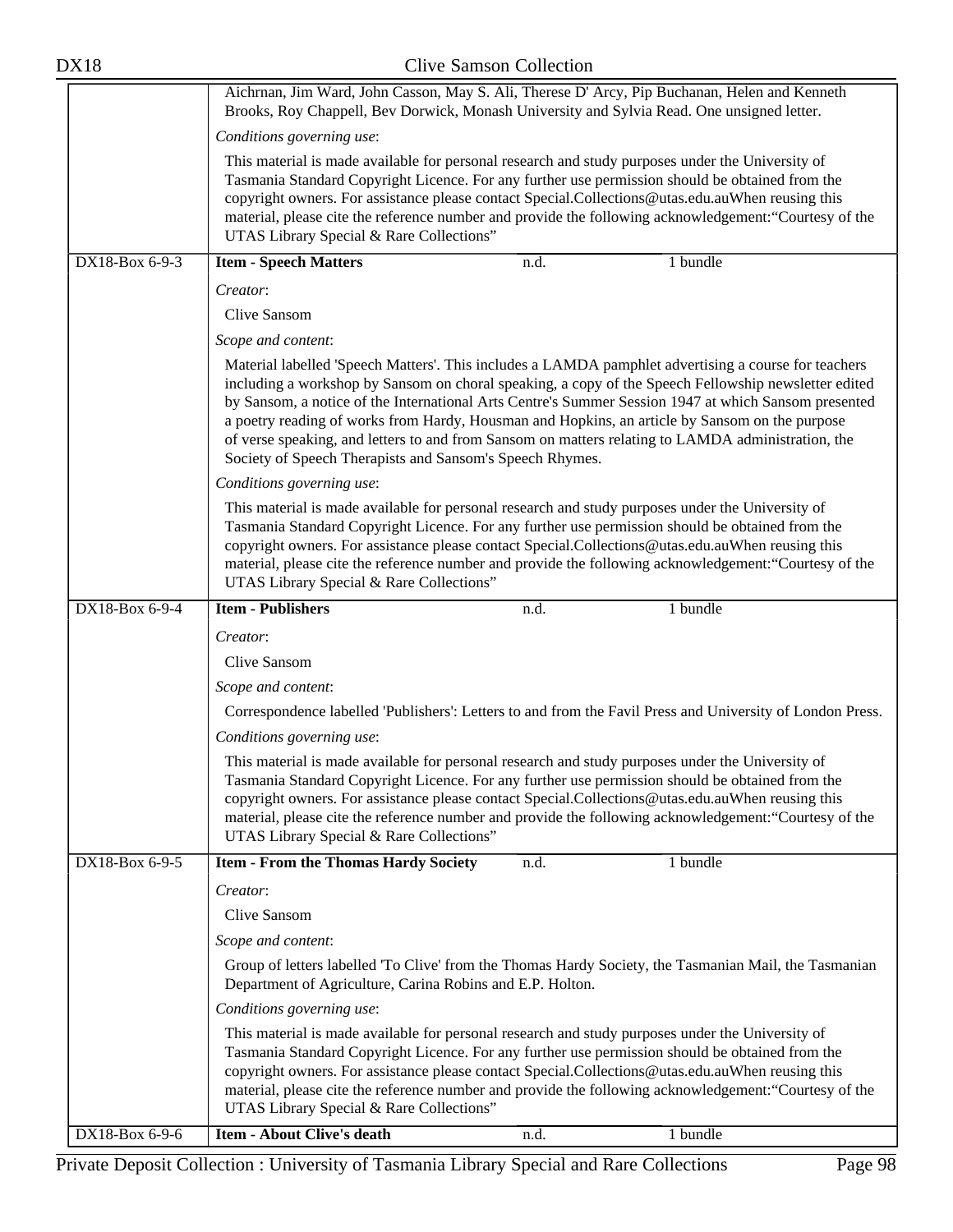$\equiv$ 

|                | Creator:                                                                                                                                                                                                                                                                                                                                                                                                                                                                                                                                                                                |  |  |
|----------------|-----------------------------------------------------------------------------------------------------------------------------------------------------------------------------------------------------------------------------------------------------------------------------------------------------------------------------------------------------------------------------------------------------------------------------------------------------------------------------------------------------------------------------------------------------------------------------------------|--|--|
|                | Clive Sansom                                                                                                                                                                                                                                                                                                                                                                                                                                                                                                                                                                            |  |  |
|                | Scope and content:                                                                                                                                                                                                                                                                                                                                                                                                                                                                                                                                                                      |  |  |
|                | Group of letters labelled 'About Clive's death' from Peter Leonard, Hugh Macindoe, James Darling, Olive<br>Woolman, Geoffrey[?] and William Ridden.                                                                                                                                                                                                                                                                                                                                                                                                                                     |  |  |
|                | Conditions governing use:                                                                                                                                                                                                                                                                                                                                                                                                                                                                                                                                                               |  |  |
|                | This material is made available for personal research and study purposes under the University of<br>Tasmania Standard Copyright Licence. For any further use permission should be obtained from the<br>copyright owners. For assistance please contact Special.Collections@utas.edu.auWhen reusing this<br>material, please cite the reference number and provide the following acknowledgement: "Courtesy of the<br>UTAS Library Special & Rare Collections"                                                                                                                           |  |  |
| DX18-Box 6-9-7 | <b>Item - National Book Council</b><br>1 bundle<br>n.d.                                                                                                                                                                                                                                                                                                                                                                                                                                                                                                                                 |  |  |
|                | Creator:                                                                                                                                                                                                                                                                                                                                                                                                                                                                                                                                                                                |  |  |
|                | Clive Sansom                                                                                                                                                                                                                                                                                                                                                                                                                                                                                                                                                                            |  |  |
|                | Scope and content:                                                                                                                                                                                                                                                                                                                                                                                                                                                                                                                                                                      |  |  |
|                | Correspondence from the National Book Council, London.                                                                                                                                                                                                                                                                                                                                                                                                                                                                                                                                  |  |  |
|                | Conditions governing use:                                                                                                                                                                                                                                                                                                                                                                                                                                                                                                                                                               |  |  |
|                | This material is made available for personal research and study purposes under the University of<br>Tasmania Standard Copyright Licence. For any further use permission should be obtained from the<br>copyright owners. For assistance please contact Special.Collections@utas.edu.auWhen reusing this<br>material, please cite the reference number and provide the following acknowledgement: "Courtesy of the<br>UTAS Library Special & Rare Collections"                                                                                                                           |  |  |
| DX18-Box 6-9-8 | 1 bundle<br><b>Item - Here and Now society</b><br>n.d.                                                                                                                                                                                                                                                                                                                                                                                                                                                                                                                                  |  |  |
|                | Creator:                                                                                                                                                                                                                                                                                                                                                                                                                                                                                                                                                                                |  |  |
|                | Clive Sansom                                                                                                                                                                                                                                                                                                                                                                                                                                                                                                                                                                            |  |  |
|                | Scope and content:                                                                                                                                                                                                                                                                                                                                                                                                                                                                                                                                                                      |  |  |
|                | Program of fortnightly meetings conducted by the 'Here and Now society', advertising Sansom's session<br>on 'Poems from the Chinese'.                                                                                                                                                                                                                                                                                                                                                                                                                                                   |  |  |
|                | Conditions governing use:                                                                                                                                                                                                                                                                                                                                                                                                                                                                                                                                                               |  |  |
|                | This material is made available for personal research and study purposes under the University of<br>Tasmania Standard Copyright Licence. For any further use permission should be obtained from the<br>copyright owners. For assistance please contact Special.Collections@utas.edu.auWhen reusing this<br>material, please cite the reference number and provide the following acknowledgement: "Courtesy of the<br>UTAS Library Special & Rare Collections"                                                                                                                           |  |  |
| DX18-Box 6-9-9 | 1 folder<br>Item - Notes to Ruth on publishing books<br>c1968                                                                                                                                                                                                                                                                                                                                                                                                                                                                                                                           |  |  |
|                | Creator:                                                                                                                                                                                                                                                                                                                                                                                                                                                                                                                                                                                |  |  |
|                | <b>Clive Sansom</b>                                                                                                                                                                                                                                                                                                                                                                                                                                                                                                                                                                     |  |  |
|                | Scope and content:                                                                                                                                                                                                                                                                                                                                                                                                                                                                                                                                                                      |  |  |
|                | Manila folder labelled 'Clive's notes to Ruth on publishing books, just after he came out of hospital about<br>1968 or 9', with the added note 'It is now 1993 - things have changed since these were written at least<br>20 years ago'. The folder contains four series of handwritten notes about the management of Sansom's<br>published works and unpublished manuscripts should he die, and two typewritten pages dealing with<br>house deeds, life insurance policy, royalties on published works, disposal of books and autograph letters,<br>poetry manuscripts and publishing. |  |  |
|                | Conditions governing use:                                                                                                                                                                                                                                                                                                                                                                                                                                                                                                                                                               |  |  |
|                | This material is made available for personal research and study purposes under the University of<br>Tasmania Standard Copyright Licence. For any further use permission should be obtained from the                                                                                                                                                                                                                                                                                                                                                                                     |  |  |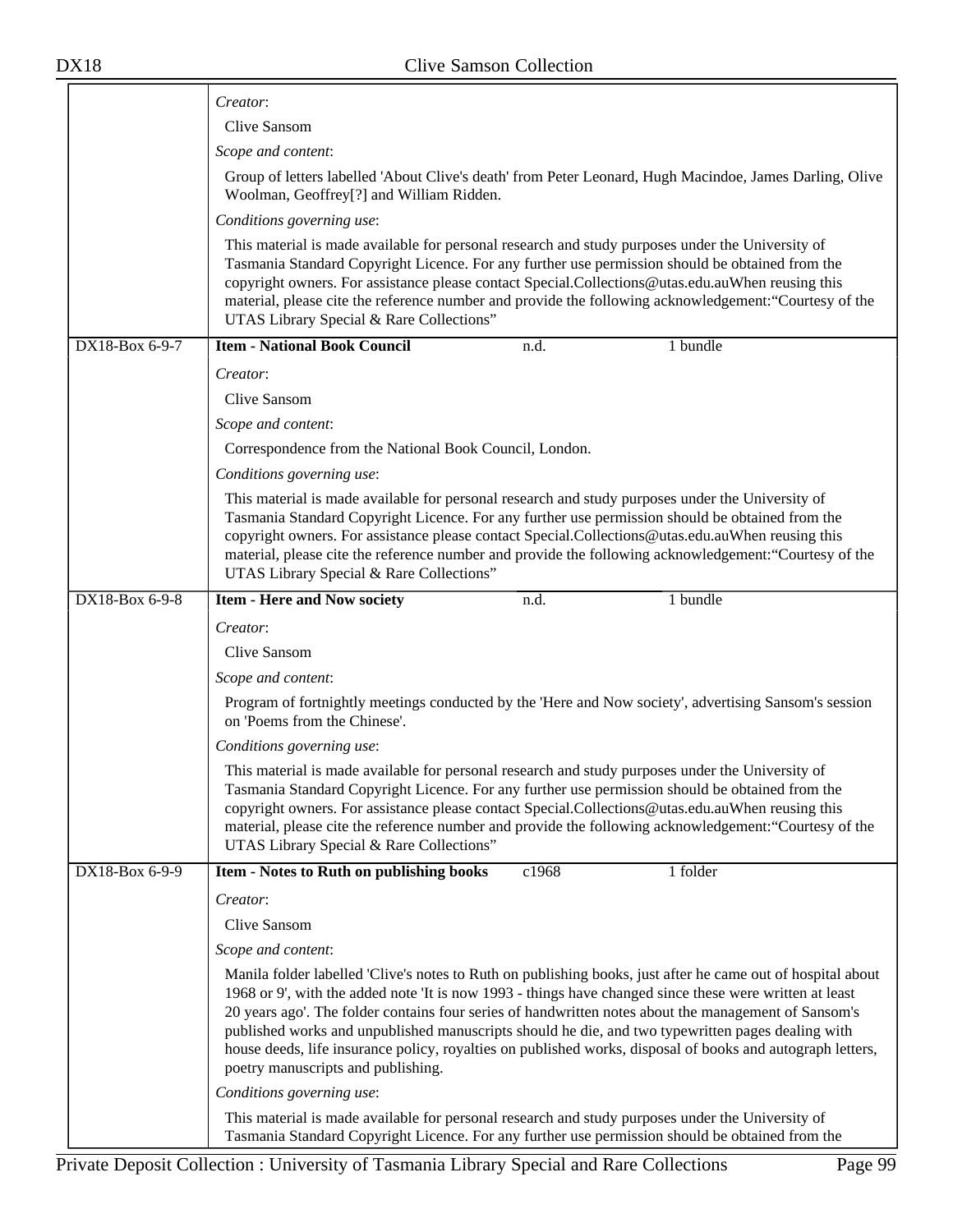|                 | copyright owners. For assistance please contact Special.Collections@utas.edu.auWhen reusing this<br>material, please cite the reference number and provide the following acknowledgement: "Courtesy of the<br>UTAS Library Special & Rare Collections"                                                                                                                                                                                                                                                                                                                                                                                                                                                                                                                                                                                                                                                                                                                                                                                                                                                                                                                                                                                                                                                                                                                                                                  |  |  |  |
|-----------------|-------------------------------------------------------------------------------------------------------------------------------------------------------------------------------------------------------------------------------------------------------------------------------------------------------------------------------------------------------------------------------------------------------------------------------------------------------------------------------------------------------------------------------------------------------------------------------------------------------------------------------------------------------------------------------------------------------------------------------------------------------------------------------------------------------------------------------------------------------------------------------------------------------------------------------------------------------------------------------------------------------------------------------------------------------------------------------------------------------------------------------------------------------------------------------------------------------------------------------------------------------------------------------------------------------------------------------------------------------------------------------------------------------------------------|--|--|--|
| DX18-Box 6-9-10 | <b>Item - Miscellaneous items</b><br>1 bundle<br>n.d.                                                                                                                                                                                                                                                                                                                                                                                                                                                                                                                                                                                                                                                                                                                                                                                                                                                                                                                                                                                                                                                                                                                                                                                                                                                                                                                                                                   |  |  |  |
|                 | Creator:                                                                                                                                                                                                                                                                                                                                                                                                                                                                                                                                                                                                                                                                                                                                                                                                                                                                                                                                                                                                                                                                                                                                                                                                                                                                                                                                                                                                                |  |  |  |
|                 | Clive Sansom                                                                                                                                                                                                                                                                                                                                                                                                                                                                                                                                                                                                                                                                                                                                                                                                                                                                                                                                                                                                                                                                                                                                                                                                                                                                                                                                                                                                            |  |  |  |
|                 | Scope and content:                                                                                                                                                                                                                                                                                                                                                                                                                                                                                                                                                                                                                                                                                                                                                                                                                                                                                                                                                                                                                                                                                                                                                                                                                                                                                                                                                                                                      |  |  |  |
|                 | Miscellaneous items including an incomplete letter to Sansom from an unidentified writer, a Christmas<br>card to Ruth Sansom from "Norman and Maisie', part of a letter Ruth Sansom wrote to her parents from<br>London during the Second World War, Sansom's handwritten note to his wife, and a note of Ezra Pound's<br>response when the Speech Institute sought permission to reprint one of his poems.                                                                                                                                                                                                                                                                                                                                                                                                                                                                                                                                                                                                                                                                                                                                                                                                                                                                                                                                                                                                             |  |  |  |
|                 | Conditions governing use:                                                                                                                                                                                                                                                                                                                                                                                                                                                                                                                                                                                                                                                                                                                                                                                                                                                                                                                                                                                                                                                                                                                                                                                                                                                                                                                                                                                               |  |  |  |
|                 | This material is made available for personal research and study purposes under the University of<br>Tasmania Standard Copyright Licence. For any further use permission should be obtained from the<br>copyright owners. For assistance please contact Special.Collections@utas.edu.auWhen reusing this<br>material, please cite the reference number and provide the following acknowledgement: "Courtesy of the<br>UTAS Library Special & Rare Collections"                                                                                                                                                                                                                                                                                                                                                                                                                                                                                                                                                                                                                                                                                                                                                                                                                                                                                                                                                           |  |  |  |
| DX18-Box 6-10   | 1986-1993<br><b>Item - Letters: Hilary Spurling</b><br>1 folder                                                                                                                                                                                                                                                                                                                                                                                                                                                                                                                                                                                                                                                                                                                                                                                                                                                                                                                                                                                                                                                                                                                                                                                                                                                                                                                                                         |  |  |  |
|                 | Creator:                                                                                                                                                                                                                                                                                                                                                                                                                                                                                                                                                                                                                                                                                                                                                                                                                                                                                                                                                                                                                                                                                                                                                                                                                                                                                                                                                                                                                |  |  |  |
|                 | Clive Sansom                                                                                                                                                                                                                                                                                                                                                                                                                                                                                                                                                                                                                                                                                                                                                                                                                                                                                                                                                                                                                                                                                                                                                                                                                                                                                                                                                                                                            |  |  |  |
|                 | Scope and content:                                                                                                                                                                                                                                                                                                                                                                                                                                                                                                                                                                                                                                                                                                                                                                                                                                                                                                                                                                                                                                                                                                                                                                                                                                                                                                                                                                                                      |  |  |  |
|                 | Green folder headed 'Letters -Hilary Spurling 40 Penn Road, London N7 9RE'. Contains twenty-eight<br>letters from Hilary Spurling to Ruth Sansom during the period May 1986 to January 1993, beginning<br>with her request to Ruth Sansom for information about Paul Scott for her biography, discussing aspects<br>of his life and contacts with the Sansoms in London in the 1940s, considering Scott's approaches to and<br>themes in his writing, seeking copies of Scott's letters to the Sansoms, negotiating their sale/donation<br>to the Tulsa University, and arranging a visit to Hobart. The folder also contains drafts of parts of<br>letters Ruth wrote to Hilary Spurling in reply to her requests for information, a copy of Scott's poem<br>Tell us the Tricks' and several relevant handwritten extracts from Sansom's diaries copied by Ruth for<br>Hilary Spurling. Other miscellaneous items include: A copy of Ruth Sansom's poem 'When shall the<br>bubble burst?" • Letter from Graham Dalling, Local History Officer of the Enfield Borough • Library,<br>requesting a copy of the Clive Sansom memorial volume edited by Ruth. A copy of George Moore's<br>poem 'Astrolabe'. Letter from Jenny Scott requesting Ruth Sansom not to divulge any information about<br>'evil and unpleasant' incidents in Paul's early life and asking her not to release letters from Paul Scott to<br>Sansom. |  |  |  |
|                 | Conditions governing use:                                                                                                                                                                                                                                                                                                                                                                                                                                                                                                                                                                                                                                                                                                                                                                                                                                                                                                                                                                                                                                                                                                                                                                                                                                                                                                                                                                                               |  |  |  |
|                 | This material is made available for personal research and study purposes under the University of<br>Tasmania Standard Copyright Licence. For any further use permission should be obtained from the<br>copyright owners. For assistance please contact Special.Collections@utas.edu.auWhen reusing this<br>material, please cite the reference number and provide the following acknowledgement: "Courtesy of the<br>UTAS Library Special & Rare Collections"                                                                                                                                                                                                                                                                                                                                                                                                                                                                                                                                                                                                                                                                                                                                                                                                                                                                                                                                                           |  |  |  |
| DX18-Box 6-11   | <b>Item - Personal Letters</b><br>c1970<br>4 folders                                                                                                                                                                                                                                                                                                                                                                                                                                                                                                                                                                                                                                                                                                                                                                                                                                                                                                                                                                                                                                                                                                                                                                                                                                                                                                                                                                    |  |  |  |
|                 | Creator:                                                                                                                                                                                                                                                                                                                                                                                                                                                                                                                                                                                                                                                                                                                                                                                                                                                                                                                                                                                                                                                                                                                                                                                                                                                                                                                                                                                                                |  |  |  |
|                 | Clive Sansom                                                                                                                                                                                                                                                                                                                                                                                                                                                                                                                                                                                                                                                                                                                                                                                                                                                                                                                                                                                                                                                                                                                                                                                                                                                                                                                                                                                                            |  |  |  |
|                 | Scope and content:                                                                                                                                                                                                                                                                                                                                                                                                                                                                                                                                                                                                                                                                                                                                                                                                                                                                                                                                                                                                                                                                                                                                                                                                                                                                                                                                                                                                      |  |  |  |
|                 | Four brown folders marked 'Personal Letters'                                                                                                                                                                                                                                                                                                                                                                                                                                                                                                                                                                                                                                                                                                                                                                                                                                                                                                                                                                                                                                                                                                                                                                                                                                                                                                                                                                            |  |  |  |
|                 | Conditions governing use:                                                                                                                                                                                                                                                                                                                                                                                                                                                                                                                                                                                                                                                                                                                                                                                                                                                                                                                                                                                                                                                                                                                                                                                                                                                                                                                                                                                               |  |  |  |
|                 | This material is made available for personal research and study purposes under the University of<br>Tasmania Standard Copyright Licence. For any further use permission should be obtained from the                                                                                                                                                                                                                                                                                                                                                                                                                                                                                                                                                                                                                                                                                                                                                                                                                                                                                                                                                                                                                                                                                                                                                                                                                     |  |  |  |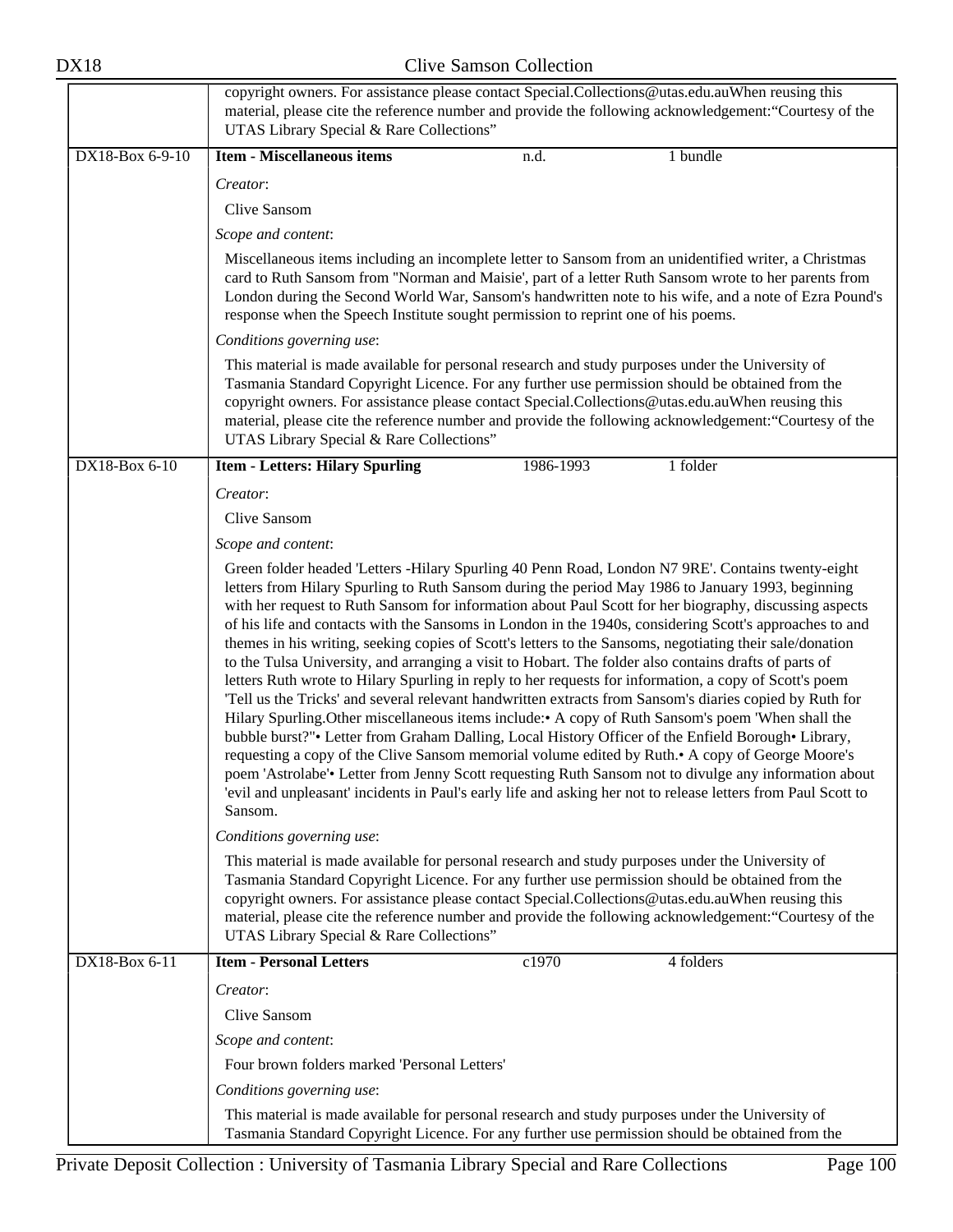|                 | copyright owners. For assistance please contact Special.Collections@utas.edu.auWhen reusing this<br>material, please cite the reference number and provide the following acknowledgement: "Courtesy of the<br>UTAS Library Special & Rare Collections"                                                                                                                                                                                                                                                                                                                                                                                                                                                                                                                                                                                                                                                                                                                                                                                                                                                                                                                                                                                                                                                                                                                                                                                                                                |  |  |  |  |
|-----------------|---------------------------------------------------------------------------------------------------------------------------------------------------------------------------------------------------------------------------------------------------------------------------------------------------------------------------------------------------------------------------------------------------------------------------------------------------------------------------------------------------------------------------------------------------------------------------------------------------------------------------------------------------------------------------------------------------------------------------------------------------------------------------------------------------------------------------------------------------------------------------------------------------------------------------------------------------------------------------------------------------------------------------------------------------------------------------------------------------------------------------------------------------------------------------------------------------------------------------------------------------------------------------------------------------------------------------------------------------------------------------------------------------------------------------------------------------------------------------------------|--|--|--|--|
| DX18-Box 6-11-1 | Item - Personal Letters 1970's -1<br>c1970<br>1 folder                                                                                                                                                                                                                                                                                                                                                                                                                                                                                                                                                                                                                                                                                                                                                                                                                                                                                                                                                                                                                                                                                                                                                                                                                                                                                                                                                                                                                                |  |  |  |  |
|                 | Creator:                                                                                                                                                                                                                                                                                                                                                                                                                                                                                                                                                                                                                                                                                                                                                                                                                                                                                                                                                                                                                                                                                                                                                                                                                                                                                                                                                                                                                                                                              |  |  |  |  |
|                 | Clive Sansom                                                                                                                                                                                                                                                                                                                                                                                                                                                                                                                                                                                                                                                                                                                                                                                                                                                                                                                                                                                                                                                                                                                                                                                                                                                                                                                                                                                                                                                                          |  |  |  |  |
|                 | Scope and content:                                                                                                                                                                                                                                                                                                                                                                                                                                                                                                                                                                                                                                                                                                                                                                                                                                                                                                                                                                                                                                                                                                                                                                                                                                                                                                                                                                                                                                                                    |  |  |  |  |
|                 | Folder 1 is marked 'Personal Letters 1970s 1' and contains : Two letters from Max Angus and one letter<br>from Sansom to Max Angus. Three letters from Robert Swire and one letter from Sansom to Swire.<br>Two letters from Leonard Clark to Sansom and one letter from Sansom.• Two letters from Myfanwy<br>Thomas to Sansom.• Eight letters from Kathleen Needham-Hurst and one reply from Sansom.• Two<br>letters from Ann O'Connor to Sansom and one letter in reply.• Two letters from Margaret Willy to<br>Sansom.• Two letters from Christabel Bumiston and two replies from Sansom.• Two letters from Sansom<br>to Olegas Truchanus and two letters to the publisher David Higham about the possible publication<br>of Truchanus's photographs.• Single letters from Judith Wright, Maisie Cobby, Margaret Delaney, Tim<br>Evens, the Mercy Teachers' College, Philada Palmer, Jean Reid, Musgrave Homer, Alfred Milligan,<br>Martin Haley, Allan Keeling and 'Beverley'.• Single letters together with Sansom's replies from Lina<br>Waite and Eric Wood• A postcard depicting Salisbury Cathedral from 'Trish'.• Two letters from<br>unidentified writers (one from the ACT, Australia and the other from the UK). Copies of Sansom's<br>letters to Peter Drombrovskis, Robert Gittings, Cedric Smith, Mrs E. Dawson (and a copy of this<br>forwarded to Margaret Wilkinson), Joan Bennett (wife of Rodney Bennett) • two letters to 'Peter'.<br>Conditions governing use: |  |  |  |  |
|                 | This material is made available for personal research and study purposes under the University of<br>Tasmania Standard Copyright Licence. For any further use permission should be obtained from the<br>copyright owners. For assistance please contact Special.Collections@utas.edu.auWhen reusing this<br>material, please cite the reference number and provide the following acknowledgement: "Courtesy of the<br>UTAS Library Special & Rare Collections"                                                                                                                                                                                                                                                                                                                                                                                                                                                                                                                                                                                                                                                                                                                                                                                                                                                                                                                                                                                                                         |  |  |  |  |
| DX18-Box 6-11-2 | Item - Personal Letters 1970's -2<br>c1970<br>1 folder<br>Creator:                                                                                                                                                                                                                                                                                                                                                                                                                                                                                                                                                                                                                                                                                                                                                                                                                                                                                                                                                                                                                                                                                                                                                                                                                                                                                                                                                                                                                    |  |  |  |  |
|                 |                                                                                                                                                                                                                                                                                                                                                                                                                                                                                                                                                                                                                                                                                                                                                                                                                                                                                                                                                                                                                                                                                                                                                                                                                                                                                                                                                                                                                                                                                       |  |  |  |  |
|                 | Clive Sansom                                                                                                                                                                                                                                                                                                                                                                                                                                                                                                                                                                                                                                                                                                                                                                                                                                                                                                                                                                                                                                                                                                                                                                                                                                                                                                                                                                                                                                                                          |  |  |  |  |
|                 | Scope and content:                                                                                                                                                                                                                                                                                                                                                                                                                                                                                                                                                                                                                                                                                                                                                                                                                                                                                                                                                                                                                                                                                                                                                                                                                                                                                                                                                                                                                                                                    |  |  |  |  |
|                 | Folder 2 is marked 'Personal Letters 1970s 2' and contains : Eight letters from Kathleen Needham Hurst,<br>1976-77.• Eight letters from Allan Keeling.• Six letters from Lina Wake (Dorset Poets' Society) and<br>copy of Sansom's reply to one of these. One short note and a Christmas card from Leonard Clark.<br>Three letters from Michael [?], South Australia, and copy of Sansom's replies to two of these.• Three<br>letters from Martin Seymour. Two letters from Geoffrey Clarke. Single letters from Nan Delaney,<br>Michael Thwaites (with a copy of his poem 'A Talk to the Willow'), Carina Robins, Beatrice Desfosses,<br>Nancy Caughley, May Ali, Maisie Cobby, Rhoda Felgate, Therese D' Arcy, Musgrave Horner, Ann f?],<br>Katharine Nix-James, Myfanwy Thomas, Margaret Willy, and Tim Evens. A copy of Clive Sansom's<br>letter to Joan[?].                                                                                                                                                                                                                                                                                                                                                                                                                                                                                                                                                                                                                      |  |  |  |  |
|                 | Conditions governing use:                                                                                                                                                                                                                                                                                                                                                                                                                                                                                                                                                                                                                                                                                                                                                                                                                                                                                                                                                                                                                                                                                                                                                                                                                                                                                                                                                                                                                                                             |  |  |  |  |
|                 | This material is made available for personal research and study purposes under the University of<br>Tasmania Standard Copyright Licence. For any further use permission should be obtained from the<br>copyright owners. For assistance please contact Special.Collections@utas.edu.auWhen reusing this<br>material, please cite the reference number and provide the following acknowledgement: "Courtesy of the<br>UTAS Library Special & Rare Collections"                                                                                                                                                                                                                                                                                                                                                                                                                                                                                                                                                                                                                                                                                                                                                                                                                                                                                                                                                                                                                         |  |  |  |  |
| DX18-Box 6-11-3 | c1970<br>Item - Personal Letters 1970's -3<br>1 folder                                                                                                                                                                                                                                                                                                                                                                                                                                                                                                                                                                                                                                                                                                                                                                                                                                                                                                                                                                                                                                                                                                                                                                                                                                                                                                                                                                                                                                |  |  |  |  |
|                 | Creator:<br>Clive Sansom<br>Scope and content:                                                                                                                                                                                                                                                                                                                                                                                                                                                                                                                                                                                                                                                                                                                                                                                                                                                                                                                                                                                                                                                                                                                                                                                                                                                                                                                                                                                                                                        |  |  |  |  |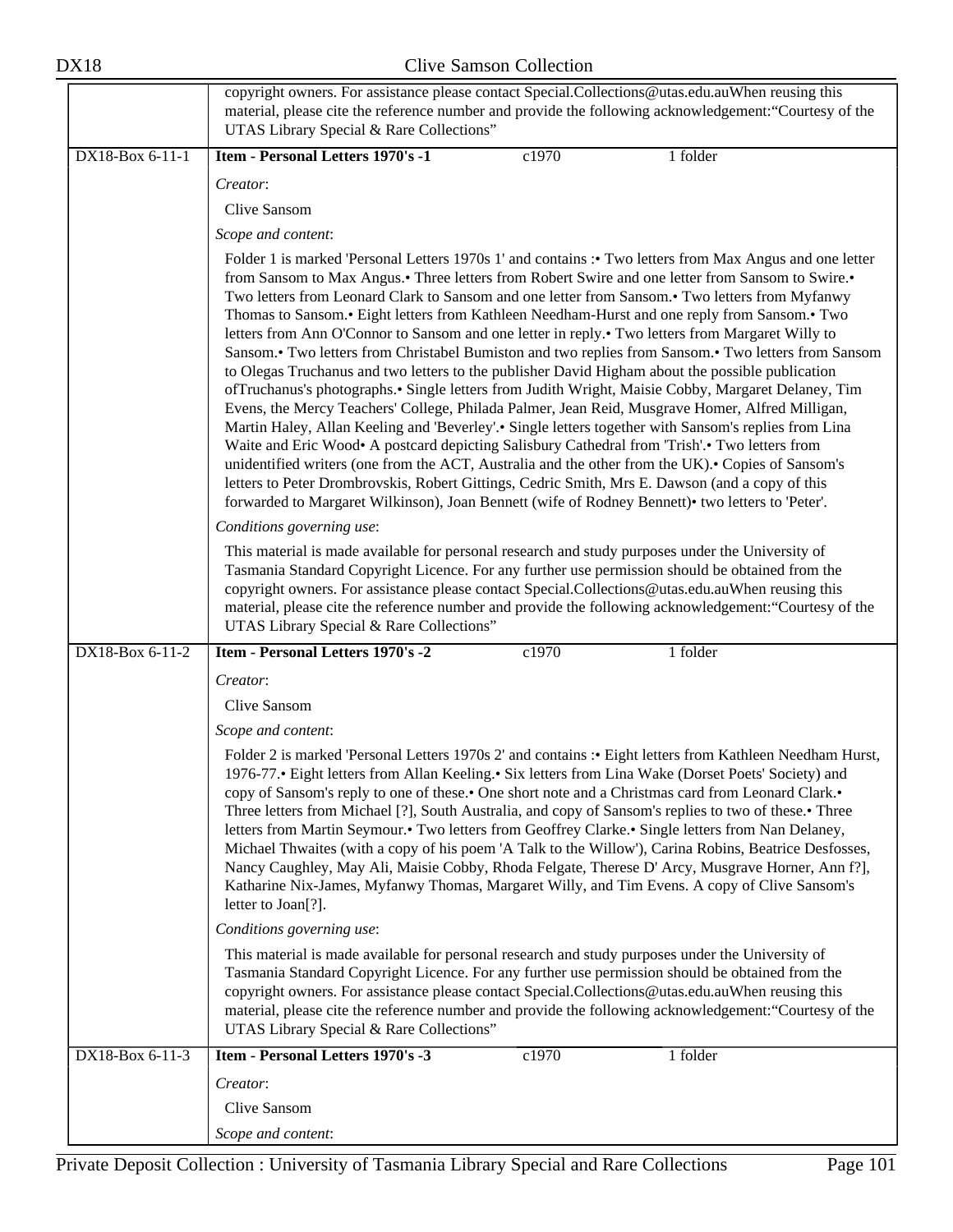|                 | Folder 3 is marked 'Personal Letters 1970s 3' and contains: • Two letters from Michael Thwaites<br>(Canberra). Three letters from Ann O'Connor and one page of Clive Sansom's letter to her. Single<br>letters from Frieda[?], Stuart and Mary[?], Harold[?], Lil and Stan Johnson, Nora Potter, Eileen [?],<br>Betty Raynor, Beverley[?], Robert Bennett, F.W. Bateson, Jean Reid, Maisie Cobby, Dorothy Aickman,<br>Marjorie Morse, Catherine Hollingsworth, Margaret Willy, Joan Allport, Felicity [?], Sister Mary<br>Rosalia, Ron James, Kath Needham-Hurst, Musgrave Homer, Jane[?]. • Copies of Clive Sansom's letters<br>to Jane[?], Beth Parsons and Caitlin Constable.• Two notes and a greeting card from unidentified writers.                                                                                                                                                                                                                                                                                                                                                                                                                              |  |  |  |  |
|-----------------|-------------------------------------------------------------------------------------------------------------------------------------------------------------------------------------------------------------------------------------------------------------------------------------------------------------------------------------------------------------------------------------------------------------------------------------------------------------------------------------------------------------------------------------------------------------------------------------------------------------------------------------------------------------------------------------------------------------------------------------------------------------------------------------------------------------------------------------------------------------------------------------------------------------------------------------------------------------------------------------------------------------------------------------------------------------------------------------------------------------------------------------------------------------------------|--|--|--|--|
|                 | Conditions governing use:                                                                                                                                                                                                                                                                                                                                                                                                                                                                                                                                                                                                                                                                                                                                                                                                                                                                                                                                                                                                                                                                                                                                               |  |  |  |  |
|                 | This material is made available for personal research and study purposes under the University of<br>Tasmania Standard Copyright Licence. For any further use permission should be obtained from the<br>copyright owners. For assistance please contact Special.Collections@utas.edu.auWhen reusing this<br>material, please cite the reference number and provide the following acknowledgement: "Courtesy of the<br>UTAS Library Special & Rare Collections"                                                                                                                                                                                                                                                                                                                                                                                                                                                                                                                                                                                                                                                                                                           |  |  |  |  |
| DX18-Box 6-11-4 | Item - Personal letters 1970s 4 : Friends<br>c1970<br>1 folder                                                                                                                                                                                                                                                                                                                                                                                                                                                                                                                                                                                                                                                                                                                                                                                                                                                                                                                                                                                                                                                                                                          |  |  |  |  |
|                 | Creator:<br><b>Clive Sansom</b><br>Scope and content:                                                                                                                                                                                                                                                                                                                                                                                                                                                                                                                                                                                                                                                                                                                                                                                                                                                                                                                                                                                                                                                                                                                   |  |  |  |  |
|                 | Folder 4, marked 'Personal letters - C.S & R.S. friends 1970s 4' contains: Two letters from Allan<br>Keeling.• Three letters from Lina Wake (Dorset Poets' Society) and one letter from Sansom in reply.•<br>Two letters from Ann O'Connor and one from Sansom in reply.• Three letters from Olive Pell (Western<br>Australia) and two from Sansom in reply.• Two letters from Kathleen Needham-Hurst.• Two letters from<br>Robert Bennett (New Zealand). Two letters from Katherine Nix-James and copies of Sansom's replies.<br>Two letters from Myfanwy Thomas and one copy of Sansom's reply.• Single letters from Musgrave<br>Homer, Peter Heam, Pleasaunce Holton (and Sansom's reply), Leigh Holloway, Dorothy[?], Harold<br>Holloway, Beverly[?], Judith Wright, Margaret Roberts (and Sansom's reply), Elfrida Foulds, Margaret<br>Willy, and Frieda [?]. • Copies of Sansom's letters to Leonard Clark, Ronald James and James and Ivy<br>Fry.• Letters of congratulation to Sansom on being award an Arts Fellowship from Mary Sharland,<br>Anne Roberts, Don Kay, Eileen Connacliff [?], W.V. Tenniswood, Michael Thwaites (2), Mary[?], and<br>Mildred[?]. |  |  |  |  |
|                 | Conditions governing use:                                                                                                                                                                                                                                                                                                                                                                                                                                                                                                                                                                                                                                                                                                                                                                                                                                                                                                                                                                                                                                                                                                                                               |  |  |  |  |
|                 | This material is made available for personal research and study purposes under the University of<br>Tasmania Standard Copyright Licence. For any further use permission should be obtained from the<br>copyright owners. For assistance please contact Special.Collections@utas.edu.auWhen reusing this<br>material, please cite the reference number and provide the following acknowledgement: "Courtesy of the<br>UTAS Library Special & Rare Collections"                                                                                                                                                                                                                                                                                                                                                                                                                                                                                                                                                                                                                                                                                                           |  |  |  |  |
| DX18-Box 6-12   | Item - Letters from friends not so well-<br>1 folder<br>1942-1981<br>known                                                                                                                                                                                                                                                                                                                                                                                                                                                                                                                                                                                                                                                                                                                                                                                                                                                                                                                                                                                                                                                                                              |  |  |  |  |
|                 | Creator:                                                                                                                                                                                                                                                                                                                                                                                                                                                                                                                                                                                                                                                                                                                                                                                                                                                                                                                                                                                                                                                                                                                                                                |  |  |  |  |
|                 | Clive Sansom                                                                                                                                                                                                                                                                                                                                                                                                                                                                                                                                                                                                                                                                                                                                                                                                                                                                                                                                                                                                                                                                                                                                                            |  |  |  |  |
|                 | Scope and content:                                                                                                                                                                                                                                                                                                                                                                                                                                                                                                                                                                                                                                                                                                                                                                                                                                                                                                                                                                                                                                                                                                                                                      |  |  |  |  |
|                 | Manila Folder headed 'Letters from friends not so well-known but worth keeping': • Roger Venables<br>$6/10/42$ ; P.R. Bing $24/8/42$ ; Stella Mead $18/10/43$ and $26/1/44$ ; Telfer Dennis (cousin) to Ruth Sansom<br>7/12/81; Jonathan Field 'Saturday'; H.E. Brown of the Uni of London Press 4/11/40; Roger Manvell<br>12/8/44 and 29/8/44 about his contribution to Sansom's Speech in our Time; Kathleen Cunningham<br>of LAMDA $14/5/44$ ; Tim Evens $10/12/78$ ; Paul Arnott (nephew) $4/7/78$ and $19/7/78$ (post cards);<br>Harold Ripper 18/12 1966 about a poem by Sansom 'The Crib at Greecio'; • Betty Rainer in April 1959<br>and 6 January 1960 about Sansom's The World of Poetry. Fearn Rowntree 'Friday afternoon' advising<br>Clive Sansom on work habits and providing information about her own life; • Nia Thomas to Ruth about<br>Clive's death 27/7/81;• Jim and Barbara Roberts to Ruth 28/7/81;• Hilary Outhwaite to Ruth 20/4/82;•<br>Lina Wake to Ruth 22/5/82; Maida [?] to Ruth 8/12/81 and 19/12/81; Joan[?] December 1981; Evelyn<br>Abraham 3/9/47; Dorothy Gear 4/4/79; W. Smith 28/9/41; Ralph Wightman 27/8/66; Eileen Holmes      |  |  |  |  |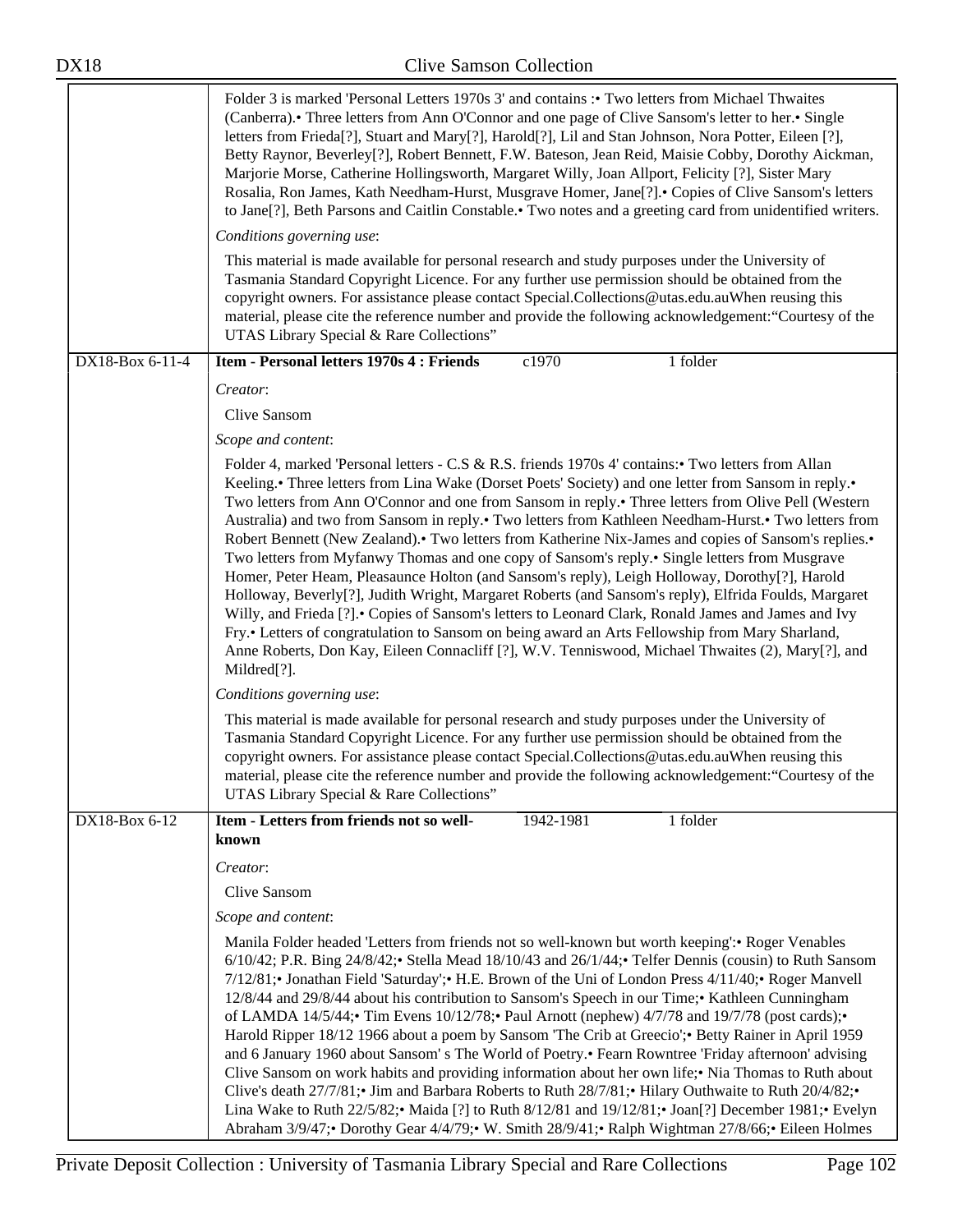| <b>Clive Samson Collection</b><br><b>DX18</b> |                                                                                                                                                                                                                                                                                                                                                                                                                                                                                                                                                                                                                                                                                                                                                                                                                                                                                                                                                                                                                                                                                                                                                                                                                                                                                                                                                                                                                                                                                     |  |  |
|-----------------------------------------------|-------------------------------------------------------------------------------------------------------------------------------------------------------------------------------------------------------------------------------------------------------------------------------------------------------------------------------------------------------------------------------------------------------------------------------------------------------------------------------------------------------------------------------------------------------------------------------------------------------------------------------------------------------------------------------------------------------------------------------------------------------------------------------------------------------------------------------------------------------------------------------------------------------------------------------------------------------------------------------------------------------------------------------------------------------------------------------------------------------------------------------------------------------------------------------------------------------------------------------------------------------------------------------------------------------------------------------------------------------------------------------------------------------------------------------------------------------------------------------------|--|--|
|                                               | (nd); • Henry Nix 10/7/41 (official notification of milk supply during the war period). • Copies of letters<br>from Sansom to Dorothy Belcher, Patsy Adam-Smith and Charles Kohler.                                                                                                                                                                                                                                                                                                                                                                                                                                                                                                                                                                                                                                                                                                                                                                                                                                                                                                                                                                                                                                                                                                                                                                                                                                                                                                 |  |  |
|                                               | Conditions governing use:                                                                                                                                                                                                                                                                                                                                                                                                                                                                                                                                                                                                                                                                                                                                                                                                                                                                                                                                                                                                                                                                                                                                                                                                                                                                                                                                                                                                                                                           |  |  |
|                                               | This material is made available for personal research and study purposes under the University of<br>Tasmania Standard Copyright Licence. For any further use permission should be obtained from the<br>copyright owners. For assistance please contact Special.Collections@utas.edu.auWhen reusing this<br>material, please cite the reference number and provide the following acknowledgement: "Courtesy of the<br>UTAS Library Special & Rare Collections"                                                                                                                                                                                                                                                                                                                                                                                                                                                                                                                                                                                                                                                                                                                                                                                                                                                                                                                                                                                                                       |  |  |
| DX18-Box 6-13                                 | Item - London Academy of Music and<br>c1940-1961<br>1 folder<br><b>Dramatic Art</b>                                                                                                                                                                                                                                                                                                                                                                                                                                                                                                                                                                                                                                                                                                                                                                                                                                                                                                                                                                                                                                                                                                                                                                                                                                                                                                                                                                                                 |  |  |
|                                               | Creator:                                                                                                                                                                                                                                                                                                                                                                                                                                                                                                                                                                                                                                                                                                                                                                                                                                                                                                                                                                                                                                                                                                                                                                                                                                                                                                                                                                                                                                                                            |  |  |
|                                               | Clive Sansom                                                                                                                                                                                                                                                                                                                                                                                                                                                                                                                                                                                                                                                                                                                                                                                                                                                                                                                                                                                                                                                                                                                                                                                                                                                                                                                                                                                                                                                                        |  |  |
|                                               | Scope and content:                                                                                                                                                                                                                                                                                                                                                                                                                                                                                                                                                                                                                                                                                                                                                                                                                                                                                                                                                                                                                                                                                                                                                                                                                                                                                                                                                                                                                                                                  |  |  |
|                                               | Manila Folder marked 'LAMDA' [London Academy of Music and Dramatic Art] Pamphlet about<br>the Speech Fellowship's aims, objectives and activities.• Letter from Peter [Hearn?] of 17/8/61 about<br>Sansom's help with a LAMDA lecture on The Witnesses while on a visit to England in 1961. LAMDA<br>flyers advertising a refresher course for teachers on 31 July and I August [no year given, although<br>probably in the early 1940s because of the assurance that entrance fees would be refunded if non-<br>attendance was the result of 'enemy action']. Sansom directed a session of Choral Speaking Practice and<br>participated in a 'Brains Trust on Speech'.• LAMDA flyer advertising a refresher course for teachers<br>on 25 July and 26 July 1947 at which Clive and Ruth Sansom presented an explanatory lecture on T.S.<br>Eliot's The Waste Land followed by an oral reading of the entire poem.• LAMDA pamphlet about<br>training courses for teachers in elocution and dramatic art. Brochure of the London Co-operative<br>Society outlining a series of twelve speech training classes conducted by the Speech Fellowship. Three<br>letters to Sansom from Wilfred Foulis, Governing Director of LAMDA, about examining strategies<br>and administrative matters relating to the Academy, 2/1/40, 4/1/40 and I 0/5/40.• Letter dated 16/1 /? to<br>Sansom from a teacher of elocution seeking advice about examination standards.<br>Conditions governing use: |  |  |
|                                               |                                                                                                                                                                                                                                                                                                                                                                                                                                                                                                                                                                                                                                                                                                                                                                                                                                                                                                                                                                                                                                                                                                                                                                                                                                                                                                                                                                                                                                                                                     |  |  |
|                                               | This material is made available for personal research and study purposes under the University of<br>Tasmania Standard Copyright Licence. For any further use permission should be obtained from the<br>copyright owners. For assistance please contact Special.Collections@utas.edu.auWhen reusing this<br>material, please cite the reference number and provide the following acknowledgement: "Courtesy of the<br>UTAS Library Special & Rare Collections"                                                                                                                                                                                                                                                                                                                                                                                                                                                                                                                                                                                                                                                                                                                                                                                                                                                                                                                                                                                                                       |  |  |
| DX18-Box 6-14                                 | <b>Item - Collector's Items</b><br>1 envelope<br>n.d.                                                                                                                                                                                                                                                                                                                                                                                                                                                                                                                                                                                                                                                                                                                                                                                                                                                                                                                                                                                                                                                                                                                                                                                                                                                                                                                                                                                                                               |  |  |
|                                               | Creator:                                                                                                                                                                                                                                                                                                                                                                                                                                                                                                                                                                                                                                                                                                                                                                                                                                                                                                                                                                                                                                                                                                                                                                                                                                                                                                                                                                                                                                                                            |  |  |
|                                               | Clive Sansom                                                                                                                                                                                                                                                                                                                                                                                                                                                                                                                                                                                                                                                                                                                                                                                                                                                                                                                                                                                                                                                                                                                                                                                                                                                                                                                                                                                                                                                                        |  |  |
|                                               | Scope and content:                                                                                                                                                                                                                                                                                                                                                                                                                                                                                                                                                                                                                                                                                                                                                                                                                                                                                                                                                                                                                                                                                                                                                                                                                                                                                                                                                                                                                                                                  |  |  |
|                                               | Plain/Clear plastic envelope marked 'Collector's Items' containing a list titled 'Clive Sansom Letters<br>Index'. This is an incomplete alphabetical list of people with whom Sansom corresponded during his life.                                                                                                                                                                                                                                                                                                                                                                                                                                                                                                                                                                                                                                                                                                                                                                                                                                                                                                                                                                                                                                                                                                                                                                                                                                                                  |  |  |
|                                               | Conditions governing use:                                                                                                                                                                                                                                                                                                                                                                                                                                                                                                                                                                                                                                                                                                                                                                                                                                                                                                                                                                                                                                                                                                                                                                                                                                                                                                                                                                                                                                                           |  |  |
|                                               | This material is made available for personal research and study purposes under the University of<br>Tasmania Standard Copyright Licence. For any further use permission should be obtained from the<br>copyright owners. For assistance please contact Special.Collections@utas.edu.auWhen reusing this<br>material, please cite the reference number and provide the following acknowledgement: "Courtesy of the<br>UTAS Library Special & Rare Collections"                                                                                                                                                                                                                                                                                                                                                                                                                                                                                                                                                                                                                                                                                                                                                                                                                                                                                                                                                                                                                       |  |  |
| DX18-Box 6-15                                 | <b>Item - Permission to quote</b><br>1 envelope<br>n.d.                                                                                                                                                                                                                                                                                                                                                                                                                                                                                                                                                                                                                                                                                                                                                                                                                                                                                                                                                                                                                                                                                                                                                                                                                                                                                                                                                                                                                             |  |  |
|                                               | Creator:                                                                                                                                                                                                                                                                                                                                                                                                                                                                                                                                                                                                                                                                                                                                                                                                                                                                                                                                                                                                                                                                                                                                                                                                                                                                                                                                                                                                                                                                            |  |  |
|                                               | Clive Sansom                                                                                                                                                                                                                                                                                                                                                                                                                                                                                                                                                                                                                                                                                                                                                                                                                                                                                                                                                                                                                                                                                                                                                                                                                                                                                                                                                                                                                                                                        |  |  |
|                                               | Scope and content:                                                                                                                                                                                                                                                                                                                                                                                                                                                                                                                                                                                                                                                                                                                                                                                                                                                                                                                                                                                                                                                                                                                                                                                                                                                                                                                                                                                                                                                                  |  |  |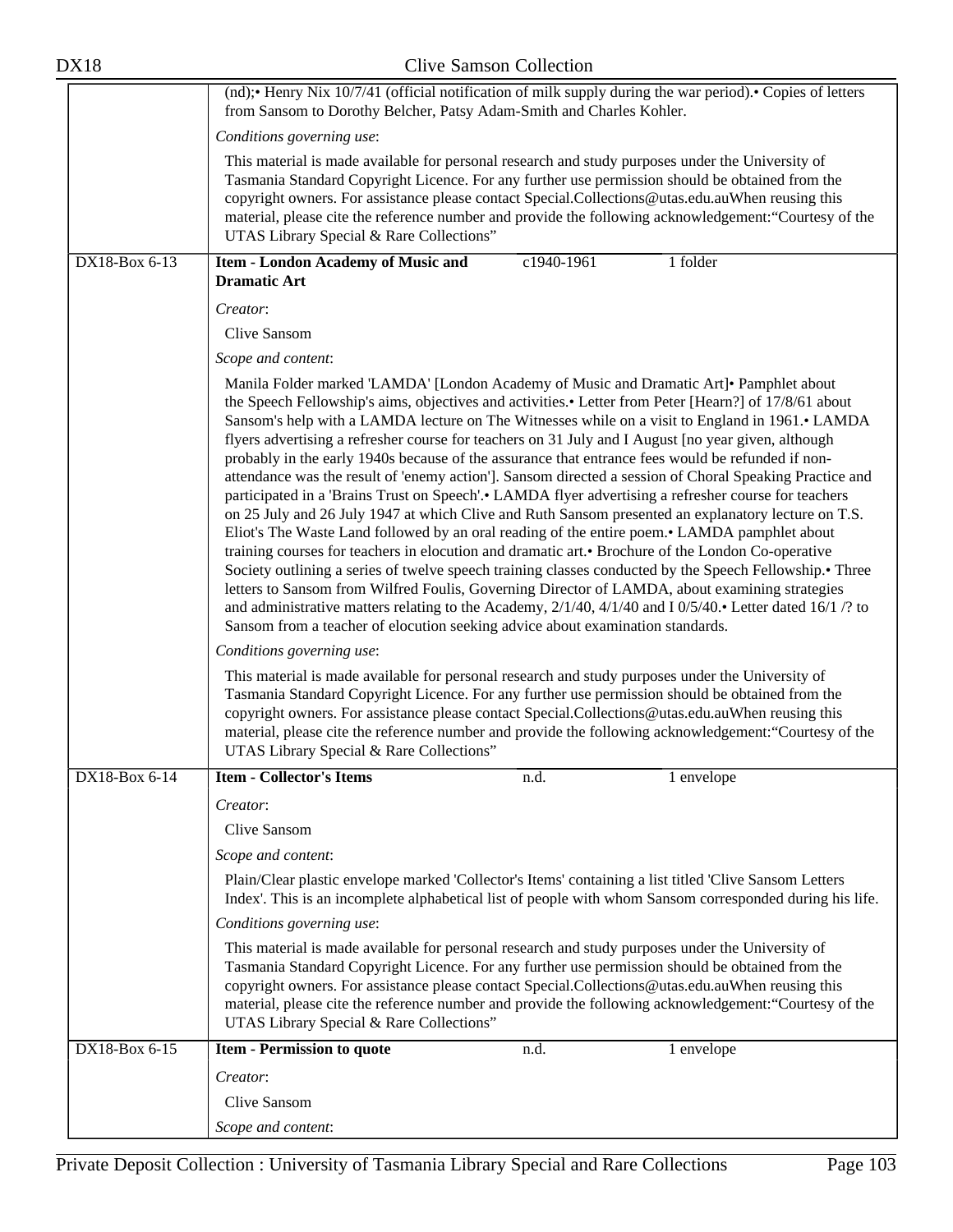|               | Clear Plastic envelope marked 'Permission to quote in 'The World of Poetry'.• Brief letters from writers<br>who gave Clive Sansom permission to use extracts from their writing in his anthology 'The World of<br>Poetry': Elizabeth Drew, Aldous Huxley, Basil Willey, E.M. Forster, James Devaney, E.M.W. Tillyard,<br>Clive Bell, Leonard Woolf, George Whalley, G. Wilson Knight, Herbert Read, David Campbell, I.A.<br>Richards, Richard Wilbur, John Ciardi, W.R. Rodgers, Cynthia Asquith, Rosamond E.M. Harding, John<br>Lehman, F.R. Leavis, H.G. Garrod, Erich Heller, Sir George Hamilton, P. Gurrey, Max Eastman and<br>three others whose signatures are indecipherable.• Letters from James Kirkup, V.S. Pritchett and Robert<br>Graves indicating their refusal to grant this permission.• The file also contains correspondence from<br>Poetry Review (acknowledging receipt of a poem), Robert Speight (commenting on The Witnesses),<br>Dal Stivens (about copyright), Geoffrey Dutton (acknowledging Sansom's letter pointing to errors<br>in one of Dutton's publications), M. Beatrice Forman (about her publication of Keats's letters), N.<br>Pevsner (acknowledging Sansom's letter about errors in his publication of a text on the buildings of<br>England), Patricia Excell of Meanjin (acknowledging a poem Sansom had submitted), Patrick Garland<br>(acknowledging receipt of a drama script). |  |  |  |  |
|---------------|------------------------------------------------------------------------------------------------------------------------------------------------------------------------------------------------------------------------------------------------------------------------------------------------------------------------------------------------------------------------------------------------------------------------------------------------------------------------------------------------------------------------------------------------------------------------------------------------------------------------------------------------------------------------------------------------------------------------------------------------------------------------------------------------------------------------------------------------------------------------------------------------------------------------------------------------------------------------------------------------------------------------------------------------------------------------------------------------------------------------------------------------------------------------------------------------------------------------------------------------------------------------------------------------------------------------------------------------------------------------------------------------------------------------------|--|--|--|--|
|               | Conditions governing use:                                                                                                                                                                                                                                                                                                                                                                                                                                                                                                                                                                                                                                                                                                                                                                                                                                                                                                                                                                                                                                                                                                                                                                                                                                                                                                                                                                                                    |  |  |  |  |
|               | This material is made available for personal research and study purposes under the University of<br>Tasmania Standard Copyright Licence. For any further use permission should be obtained from the<br>copyright owners. For assistance please contact Special.Collections@utas.edu.auWhen reusing this<br>material, please cite the reference number and provide the following acknowledgement: "Courtesy of the<br>UTAS Library Special & Rare Collections"                                                                                                                                                                                                                                                                                                                                                                                                                                                                                                                                                                                                                                                                                                                                                                                                                                                                                                                                                                |  |  |  |  |
| DX18-Box 6-16 | 1977<br><b>Item - These Happy Breeds</b><br>1 folder                                                                                                                                                                                                                                                                                                                                                                                                                                                                                                                                                                                                                                                                                                                                                                                                                                                                                                                                                                                                                                                                                                                                                                                                                                                                                                                                                                         |  |  |  |  |
|               | Creator:                                                                                                                                                                                                                                                                                                                                                                                                                                                                                                                                                                                                                                                                                                                                                                                                                                                                                                                                                                                                                                                                                                                                                                                                                                                                                                                                                                                                                     |  |  |  |  |
|               | Clive Sansom                                                                                                                                                                                                                                                                                                                                                                                                                                                                                                                                                                                                                                                                                                                                                                                                                                                                                                                                                                                                                                                                                                                                                                                                                                                                                                                                                                                                                 |  |  |  |  |
|               | Scope and content:<br>Manila folder headed 'These Happy Breeds'. Mock-up and typescript of the book. Letter from Sansom<br>to David Higham Associates of 30/4/77 about this book and the last three chapters of the early<br>autobiography, 'I Find My Voice'. Publishers' rejection notes relating to 'These Happy Breeds' from<br>Hamish Hamilton, Jonathon Cape and David Higham.                                                                                                                                                                                                                                                                                                                                                                                                                                                                                                                                                                                                                                                                                                                                                                                                                                                                                                                                                                                                                                         |  |  |  |  |
|               |                                                                                                                                                                                                                                                                                                                                                                                                                                                                                                                                                                                                                                                                                                                                                                                                                                                                                                                                                                                                                                                                                                                                                                                                                                                                                                                                                                                                                              |  |  |  |  |
|               | Conditions governing use:                                                                                                                                                                                                                                                                                                                                                                                                                                                                                                                                                                                                                                                                                                                                                                                                                                                                                                                                                                                                                                                                                                                                                                                                                                                                                                                                                                                                    |  |  |  |  |
|               | This material is made available for personal research and study purposes under the University of<br>Tasmania Standard Copyright Licence. For any further use permission should be obtained from the<br>copyright owners. For assistance please contact Special.Collections@utas.edu.auWhen reusing this<br>material, please cite the reference number and provide the following acknowledgement: "Courtesy of the<br>UTAS Library Special & Rare Collections"                                                                                                                                                                                                                                                                                                                                                                                                                                                                                                                                                                                                                                                                                                                                                                                                                                                                                                                                                                |  |  |  |  |
| DX18-Box 6-17 | <b>Item - Poetry</b><br>1962<br>1 folder                                                                                                                                                                                                                                                                                                                                                                                                                                                                                                                                                                                                                                                                                                                                                                                                                                                                                                                                                                                                                                                                                                                                                                                                                                                                                                                                                                                     |  |  |  |  |
|               | Creator:                                                                                                                                                                                                                                                                                                                                                                                                                                                                                                                                                                                                                                                                                                                                                                                                                                                                                                                                                                                                                                                                                                                                                                                                                                                                                                                                                                                                                     |  |  |  |  |
|               | Clive Sansom                                                                                                                                                                                                                                                                                                                                                                                                                                                                                                                                                                                                                                                                                                                                                                                                                                                                                                                                                                                                                                                                                                                                                                                                                                                                                                                                                                                                                 |  |  |  |  |
|               | Scope and content:                                                                                                                                                                                                                                                                                                                                                                                                                                                                                                                                                                                                                                                                                                                                                                                                                                                                                                                                                                                                                                                                                                                                                                                                                                                                                                                                                                                                           |  |  |  |  |
|               | Manila folder headed 'Poetry'. A response from Wesley Vale Area School to Sansom's request for poems<br>studied at the school in E, D and C classes 4/12/62.• Letters from Longmans Green and Co, Oxford UP,<br>Australasian Publishing Co. Thomas Nelson and Arnold advising the despatch of poetry anthologies to<br>Sansom.• List of poetry anthologies suitable for schools compiled by Sansom.                                                                                                                                                                                                                                                                                                                                                                                                                                                                                                                                                                                                                                                                                                                                                                                                                                                                                                                                                                                                                          |  |  |  |  |
|               | Conditions governing use:                                                                                                                                                                                                                                                                                                                                                                                                                                                                                                                                                                                                                                                                                                                                                                                                                                                                                                                                                                                                                                                                                                                                                                                                                                                                                                                                                                                                    |  |  |  |  |
|               | This material is made available for personal research and study purposes under the University of<br>Tasmania Standard Copyright Licence. For any further use permission should be obtained from the<br>copyright owners. For assistance please contact Special.Collections@utas.edu.auWhen reusing this<br>material, please cite the reference number and provide the following acknowledgement: "Courtesy of the<br>UTAS Library Special & Rare Collections"                                                                                                                                                                                                                                                                                                                                                                                                                                                                                                                                                                                                                                                                                                                                                                                                                                                                                                                                                                |  |  |  |  |
| DX18-Box 6-18 | <b>Item - Poems Doubles and Children's</b><br>1 folder<br>n.d.                                                                                                                                                                                                                                                                                                                                                                                                                                                                                                                                                                                                                                                                                                                                                                                                                                                                                                                                                                                                                                                                                                                                                                                                                                                                                                                                                               |  |  |  |  |
|               | <b>Rhymes</b>                                                                                                                                                                                                                                                                                                                                                                                                                                                                                                                                                                                                                                                                                                                                                                                                                                                                                                                                                                                                                                                                                                                                                                                                                                                                                                                                                                                                                |  |  |  |  |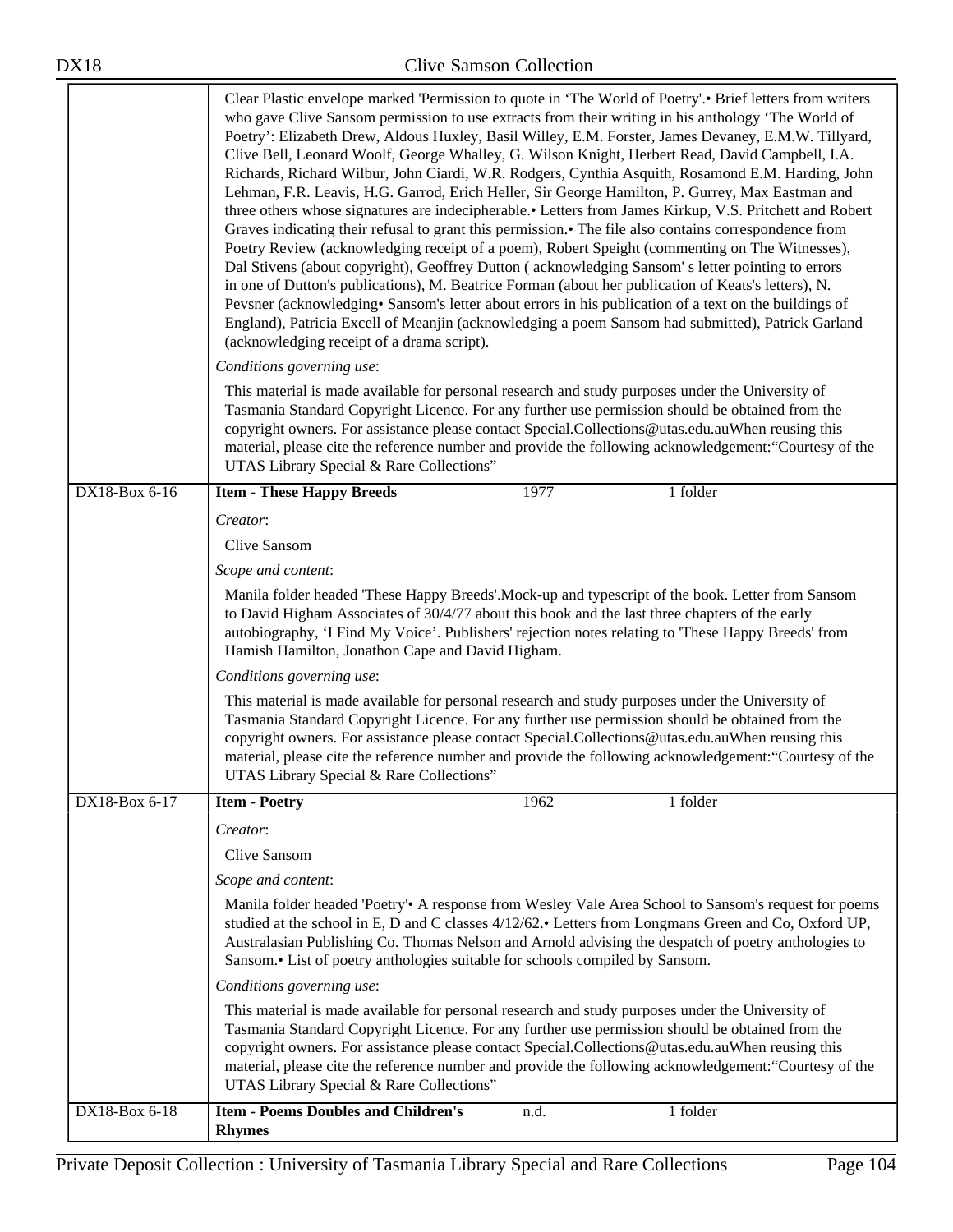|               | Creator:                                                                                                                                                                                                                                                                                                                                                                                                                                                                                                                                                                                                                                                                                                                                                                                                                                                                                                                                                                                                                                                                                                                                                                                                                                                                                                                                                                                                                                                                                                                                                                                                                                                                                                                                                                                                                                                                                                                                                                                                                                                                                                                                                                                                                                                                                                                                                                                                                                                                                                                                                                                                                                                                                                                                                                                                                                                |  |  |
|---------------|---------------------------------------------------------------------------------------------------------------------------------------------------------------------------------------------------------------------------------------------------------------------------------------------------------------------------------------------------------------------------------------------------------------------------------------------------------------------------------------------------------------------------------------------------------------------------------------------------------------------------------------------------------------------------------------------------------------------------------------------------------------------------------------------------------------------------------------------------------------------------------------------------------------------------------------------------------------------------------------------------------------------------------------------------------------------------------------------------------------------------------------------------------------------------------------------------------------------------------------------------------------------------------------------------------------------------------------------------------------------------------------------------------------------------------------------------------------------------------------------------------------------------------------------------------------------------------------------------------------------------------------------------------------------------------------------------------------------------------------------------------------------------------------------------------------------------------------------------------------------------------------------------------------------------------------------------------------------------------------------------------------------------------------------------------------------------------------------------------------------------------------------------------------------------------------------------------------------------------------------------------------------------------------------------------------------------------------------------------------------------------------------------------------------------------------------------------------------------------------------------------------------------------------------------------------------------------------------------------------------------------------------------------------------------------------------------------------------------------------------------------------------------------------------------------------------------------------------------------|--|--|
|               | Clive Sansom                                                                                                                                                                                                                                                                                                                                                                                                                                                                                                                                                                                                                                                                                                                                                                                                                                                                                                                                                                                                                                                                                                                                                                                                                                                                                                                                                                                                                                                                                                                                                                                                                                                                                                                                                                                                                                                                                                                                                                                                                                                                                                                                                                                                                                                                                                                                                                                                                                                                                                                                                                                                                                                                                                                                                                                                                                            |  |  |
|               | Scope and content:                                                                                                                                                                                                                                                                                                                                                                                                                                                                                                                                                                                                                                                                                                                                                                                                                                                                                                                                                                                                                                                                                                                                                                                                                                                                                                                                                                                                                                                                                                                                                                                                                                                                                                                                                                                                                                                                                                                                                                                                                                                                                                                                                                                                                                                                                                                                                                                                                                                                                                                                                                                                                                                                                                                                                                                                                                      |  |  |
|               | Manila Folder headed 'Poems Doubles and Children's Rhymes This contains thirty poems and a verse-<br>drama written by Ruth Sansom. Most are typed, but several are handwritten: 'Christ Triumphant';<br>'The Way'; 'May the World be born in Oneness'; 'Taipan'; 'We met on a Journey'; 'Testament of inner<br>Experience'; 'Sitting at the Wellhead'; 'The Adversary'; 'The New Man'; 'Song of the Holy Spirit'; 'The<br>Hand that Swept the Lyre'; 'Son of Man'; 'The Three Kings'; 'One Note of Music'; 'The Grace of His<br>Coming'; 'Philomel'; 'His Voice'; 'The Word was Shared'; 'Eternal Spirit', 'Drifting', 'Divine Spirit'; 'The<br>Return'; 'The New Dawn'; 'All is at Onement'; 'J Search for my Spirit'; 'The Bridge'; 'In the Valley of<br>Death'; 'The Selfless One'; 'Who am I"; 'The Visitation'. The file also contains preliminary drafts of some<br>of these poems                                                                                                                                                                                                                                                                                                                                                                                                                                                                                                                                                                                                                                                                                                                                                                                                                                                                                                                                                                                                                                                                                                                                                                                                                                                                                                                                                                                                                                                                                                                                                                                                                                                                                                                                                                                                                                                                                                                                                                |  |  |
|               | Conditions governing use:                                                                                                                                                                                                                                                                                                                                                                                                                                                                                                                                                                                                                                                                                                                                                                                                                                                                                                                                                                                                                                                                                                                                                                                                                                                                                                                                                                                                                                                                                                                                                                                                                                                                                                                                                                                                                                                                                                                                                                                                                                                                                                                                                                                                                                                                                                                                                                                                                                                                                                                                                                                                                                                                                                                                                                                                                               |  |  |
|               | This material is made available for personal research and study purposes under the University of<br>Tasmania Standard Copyright Licence. For any further use permission should be obtained from the<br>copyright owners. For assistance please contact Special.Collections@utas.edu.auWhen reusing this<br>material, please cite the reference number and provide the following acknowledgement: "Courtesy of the<br>UTAS Library Special & Rare Collections"                                                                                                                                                                                                                                                                                                                                                                                                                                                                                                                                                                                                                                                                                                                                                                                                                                                                                                                                                                                                                                                                                                                                                                                                                                                                                                                                                                                                                                                                                                                                                                                                                                                                                                                                                                                                                                                                                                                                                                                                                                                                                                                                                                                                                                                                                                                                                                                           |  |  |
| DX18-Box 6-19 | 1932-1972<br>1 folder<br><b>Item - Writings and letters</b>                                                                                                                                                                                                                                                                                                                                                                                                                                                                                                                                                                                                                                                                                                                                                                                                                                                                                                                                                                                                                                                                                                                                                                                                                                                                                                                                                                                                                                                                                                                                                                                                                                                                                                                                                                                                                                                                                                                                                                                                                                                                                                                                                                                                                                                                                                                                                                                                                                                                                                                                                                                                                                                                                                                                                                                             |  |  |
|               | Creator:                                                                                                                                                                                                                                                                                                                                                                                                                                                                                                                                                                                                                                                                                                                                                                                                                                                                                                                                                                                                                                                                                                                                                                                                                                                                                                                                                                                                                                                                                                                                                                                                                                                                                                                                                                                                                                                                                                                                                                                                                                                                                                                                                                                                                                                                                                                                                                                                                                                                                                                                                                                                                                                                                                                                                                                                                                                |  |  |
|               | Clive Sansom                                                                                                                                                                                                                                                                                                                                                                                                                                                                                                                                                                                                                                                                                                                                                                                                                                                                                                                                                                                                                                                                                                                                                                                                                                                                                                                                                                                                                                                                                                                                                                                                                                                                                                                                                                                                                                                                                                                                                                                                                                                                                                                                                                                                                                                                                                                                                                                                                                                                                                                                                                                                                                                                                                                                                                                                                                            |  |  |
|               | Scope and content:                                                                                                                                                                                                                                                                                                                                                                                                                                                                                                                                                                                                                                                                                                                                                                                                                                                                                                                                                                                                                                                                                                                                                                                                                                                                                                                                                                                                                                                                                                                                                                                                                                                                                                                                                                                                                                                                                                                                                                                                                                                                                                                                                                                                                                                                                                                                                                                                                                                                                                                                                                                                                                                                                                                                                                                                                                      |  |  |
|               | Manila Folder headed 'Clive - writings and letters answered in scribbled handwriting'.• Typed script of<br>'Nightmare Abbey' prepared by Sansom and based on Peacock's novel for an ABC broadcast 'Journeys<br>into Bookland'.• 'This Damned Hypocrisy', a handwritten nine-page essay written in response to<br>the public furore about the proposed marriage of Mrs Simpson and King Edward. Last pages for<br>"Fenley Green"', written in 1932 as part of a short story or novel.• "'Macbeth" Retold by Dr. Fox'. Clive<br>Sansomhaexcell's 'spoof' on Shakespeare's play.• Typed copies of Sansom's poems: 'Saved (A Bride and<br>Groom to the Rescue)', 'Our Party', 'Brenda Hean: Memorial Service, Scots Church, September 26th<br>1972', 'This little one  '. Handwritten poems: 'Oxford, 1938', 'The Ballad of Midnight', 'Inscription<br>for an Old Tomb', 'A Winter Entertainment' (written in a Christmas Card). Two personal documents<br>(typewritten), one outlining Sansom's career as a lecturer and writer and listing referees, the other<br>providing a case history of Sansom 's health problems prepared for Dr Greenward in 1972. Letters to<br>and from Sansom: to Jim [?] providing a summary of Sansom 'straining, teaching and writing career,<br>David Higham about the inclusion of his poem 'Ladybird' in an anthology, The Countryman about<br>the inclusion of one of Sansom's poems in a publication, • Patricia Wrightson seeking permission to<br>include Sansom's 'The Intruder' in a collection of short stories and poetry for children and Sansom's<br>reply.• A collection of material headed 'For Diary 1939' that includes notification that Sansom had passed<br>examinations conducted by St John Ambulance Brigade, Southgate Division, • handwritten copies of<br>Sansom's poems 'August Holiday', 'The Old Road, Condicote' (three copies) and 'After the Raid', * typed<br>copies of 'Words Under Grass' and 'In the Midst of Death is Life  ' Six articles associated with rhythm<br>in speech: two handwritten notes and a handwritten summary of material drawn from a work by F.E.<br>Halliday, a photocopied page from a text by Robert Speight and two typewritten pages, one an extract<br>from Samuel Selden's The Stage in Action and the other a series of brief quotations.• A brochure on the<br>Spicelands Training Centre (Society of Friends). A photograph of a lady and a pig with the caption 'The<br>attack repulsed'.• A typed list of the Patrons of the Speech Fellowship.• A collection of material relating<br>to Clive Sansom's autobiography that includes handwritten drafts, photocopies of sections from books,<br>reminder notes and Sansom's autobiographical article 'My Job, Poet, etc' that appeared in The friend<br>(August 32, 1973).<br>Conditions governing use: |  |  |
|               | This material is made available for personal research and study purposes under the University of<br>Tasmania Standard Copyright Licence. For any further use permission should be obtained from the                                                                                                                                                                                                                                                                                                                                                                                                                                                                                                                                                                                                                                                                                                                                                                                                                                                                                                                                                                                                                                                                                                                                                                                                                                                                                                                                                                                                                                                                                                                                                                                                                                                                                                                                                                                                                                                                                                                                                                                                                                                                                                                                                                                                                                                                                                                                                                                                                                                                                                                                                                                                                                                     |  |  |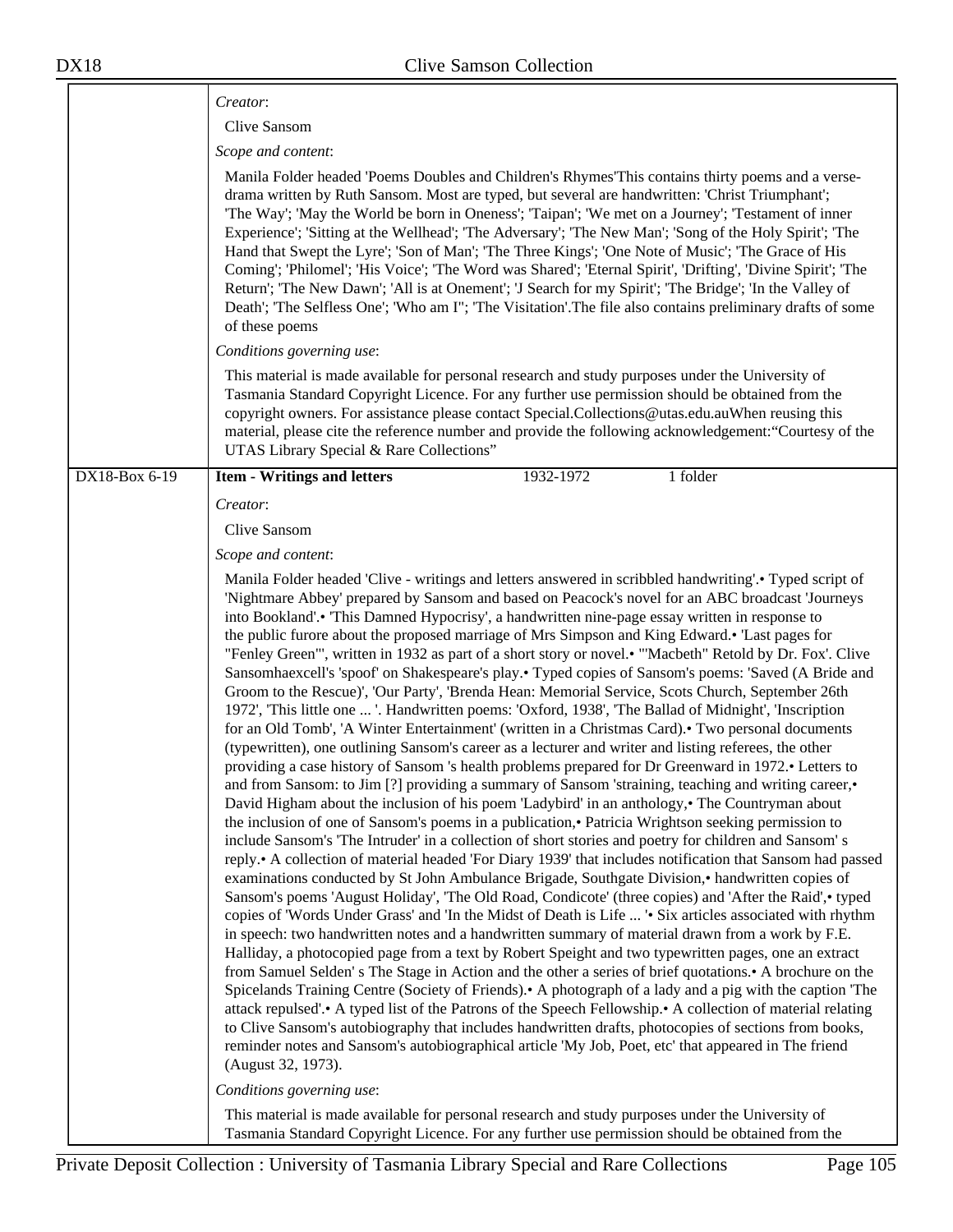|                 | copyright owners. For assistance please contact Special.Collections@utas.edu.auWhen reusing this<br>material, please cite the reference number and provide the following acknowledgement: "Courtesy of the<br>UTAS Library Special & Rare Collections"                                                                                                                                                                                                        |                         |          |
|-----------------|---------------------------------------------------------------------------------------------------------------------------------------------------------------------------------------------------------------------------------------------------------------------------------------------------------------------------------------------------------------------------------------------------------------------------------------------------------------|-------------------------|----------|
| $DX18-Box 6-20$ | <b>Item - Photographs</b>                                                                                                                                                                                                                                                                                                                                                                                                                                     | c <sub>1945</sub> -1970 | 1 folder |
|                 | Creator:                                                                                                                                                                                                                                                                                                                                                                                                                                                      |                         |          |
|                 | Clive Sansom                                                                                                                                                                                                                                                                                                                                                                                                                                                  |                         |          |
|                 | Scope and content:                                                                                                                                                                                                                                                                                                                                                                                                                                            |                         |          |
|                 | Brown foolscap envelope titled 'Photographs'. Only very few of these are annotated with names, places or<br>dates. sorted into five bundles of photographs                                                                                                                                                                                                                                                                                                    |                         |          |
|                 | Conditions governing use:                                                                                                                                                                                                                                                                                                                                                                                                                                     |                         |          |
|                 | This material is made available for personal research and study purposes under the University of<br>Tasmania Standard Copyright Licence. For any further use permission should be obtained from the<br>copyright owners. For assistance please contact Special.Collections@utas.edu.auWhen reusing this<br>material, please cite the reference number and provide the following acknowledgement: "Courtesy of the<br>UTAS Library Special & Rare Collections" |                         |          |

# **Sub-item DX18-Box 6-20-1: Photographs: Clive Sansom**

Creator: Clive Sansom

Date: c1932-1970 (date of creation)

Scope and content:

Eleven photographs of Sansom taken at stages of his life from 1932 to the 1970s. Several photographs are of Sansom at home (Mt Stuart), one is taken on board a P&O liner and at least one is a passport photograph.

Physical description: 1 bundle

Immediate source of acquisition:

Deposited on indefinite loan by Mrs Ruth Sansom February 1987 (& later additions 1989, 1991) to be held for safekeeping in the University Archives with the Friends' Meeting Records. May be withdrawn by Mrs Sansom on reasonable notice.

Arrangement:

Boxes inventoried by Ralph Spaulding March 2006

Restrictions on access:

May be consulted by researchers under supervision

Conditions governing use:

This material is made available for personal research and study purposes under the University of Tasmania Standard Copyright Licence. For any further use permission should be obtained from the copyright owners. For assistance please contact Special.Collections@utas.edu.au When reusing this material, please cite the reference number and provide the following acknowledgement: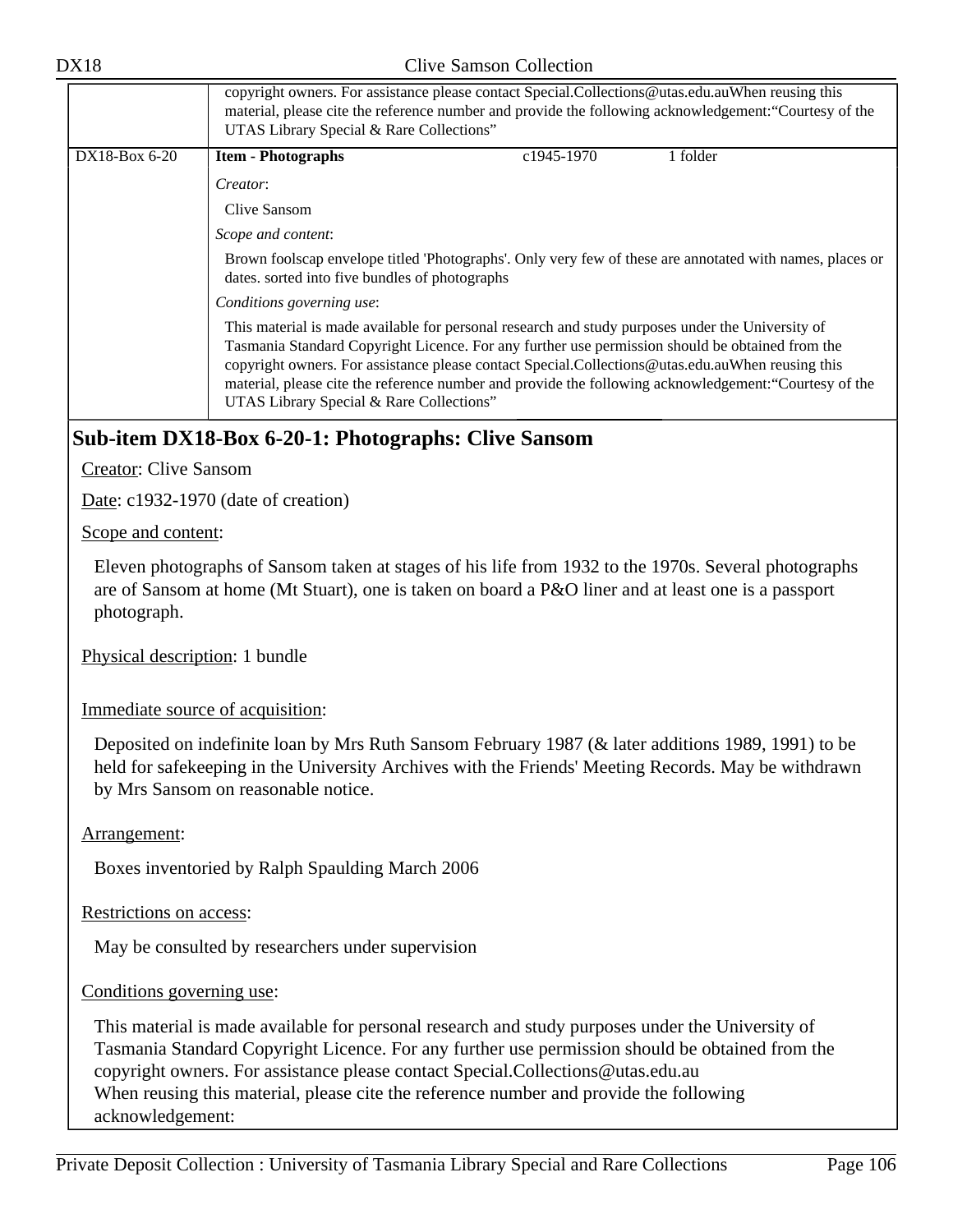"Courtesy of the UTAS Library Special & Rare Collections"

Publication status:

Published

## **Sub-item DX18-Box 6-20-2: Photographs: Ruth Sansom**

Creator: Clive Sansom

Date: c1932-1970 (date of creation)

## Scope and content:

Sixteen photographs taken at times between 1934 and the 1970s. One is of Ruth at Sandy Bay presumably before leaving for England. Later photographs show Ruth on her honeymoon, horse riding (presumably in England) and, later still, at Eaglehawk Neck and Orford. There are several passport photographs and one studio portrait taken in England in 1945.

Physical description: 1 bundle

## Immediate source of acquisition:

Deposited on indefinite loan by Mrs Ruth Sansom February 1987 (& later additions 1989, 1991) to be held for safekeeping in the University Archives with the Friends' Meeting Records. May be withdrawn by Mrs Sansom on reasonable notice.

Arrangement:

Boxes inventoried by Ralph Spaulding March 2006

Restrictions on access:

May be consulted by researchers under supervision

## Conditions governing use:

This material is made available for personal research and study purposes under the University of Tasmania Standard Copyright Licence. For any further use permission should be obtained from the copyright owners. For assistance please contact Special.Collections@utas.edu.au When reusing this material, please cite the reference number and provide the following acknowledgement: "Courtesy of the UTAS Library Special & Rare Collections"

Publication status:

Published

# **Sub-item DX18-Box 6-20-3: Photographs: Clive & Ruth Sansom**

Creator: Clive Sansom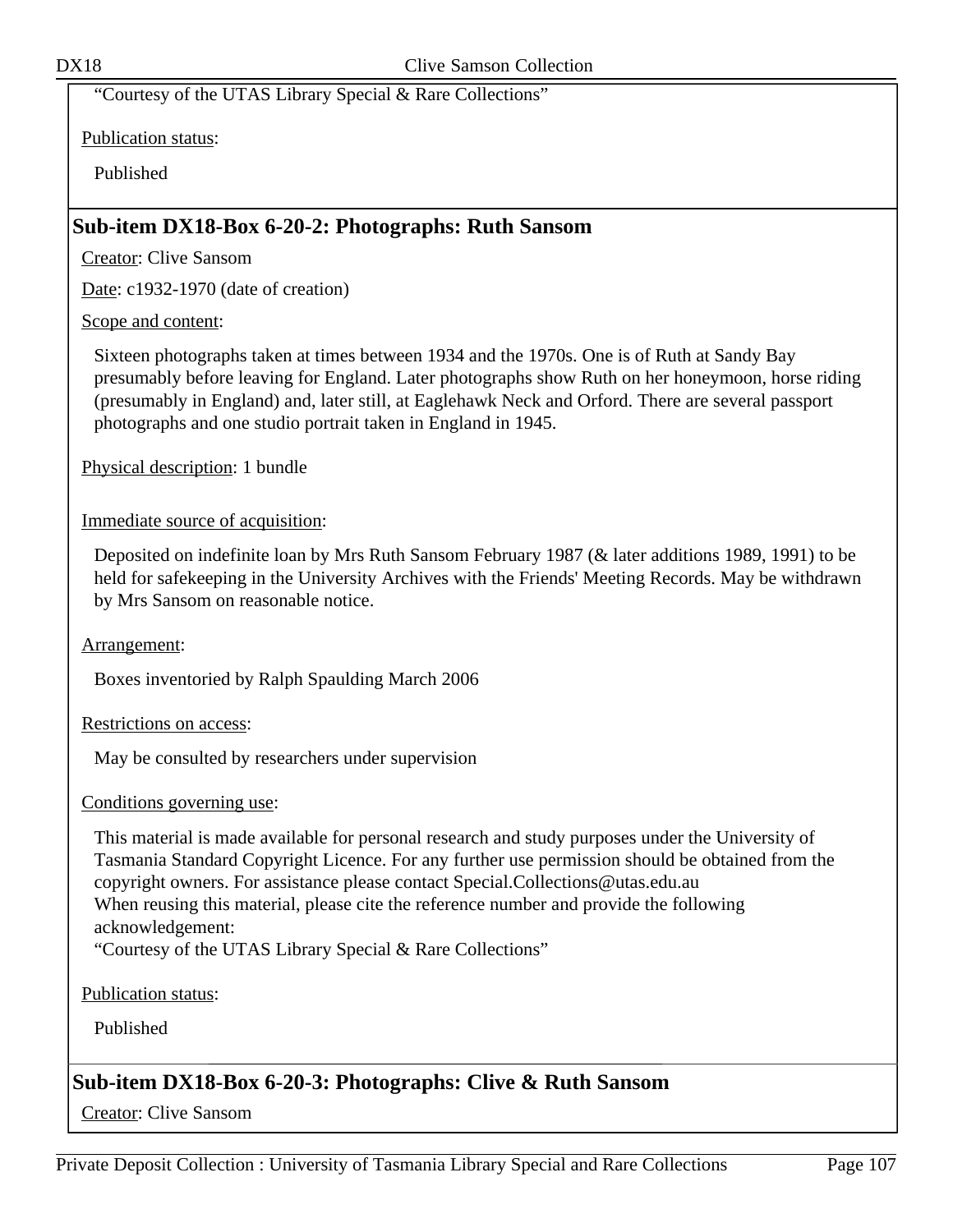Date: c1932-1970 (date of creation)

## Scope and content:

Apart from photographs taken in the l 970s, these eleven photographs show the Sansoms in England, on journeys to Ceylon

(1950) and the Middle East and in London during the War years. One is a passport photograph of both husband and wife.

Physical description: 1 bundle

Immediate source of acquisition:

Deposited on indefinite loan by Mrs Ruth Sansom February 1987 (& later additions 1989, 1991) to be held for safekeeping in the University Archives with the Friends' Meeting Records. May be withdrawn by Mrs Sansom on reasonable notice.

## Arrangement:

Boxes inventoried by Ralph Spaulding March 2006

Restrictions on access:

May be consulted by researchers under supervision

Conditions governing use:

This material is made available for personal research and study purposes under the University of Tasmania Standard Copyright Licence. For any further use permission should be obtained from the copyright owners. For assistance please contact Special.Collections@utas.edu.au When reusing this material, please cite the reference number and provide the following acknowledgement:

"Courtesy of the UTAS Library Special & Rare Collections"

Publication status:

Published

# **Sub-item DX18-Box 6-20-4: Photographs: Sansoms with other people**

Creator: Clive Sansom

Date: c1932-1970 (date of creation)

Scope and content:

Seven photographs show either one or both of the Sansoms with Walter Stiasny and his wife, with members of the London verse speaking choir at a choir reunion in London in 1961 and with other groups of unidentified people.

Physical description: 1 bundle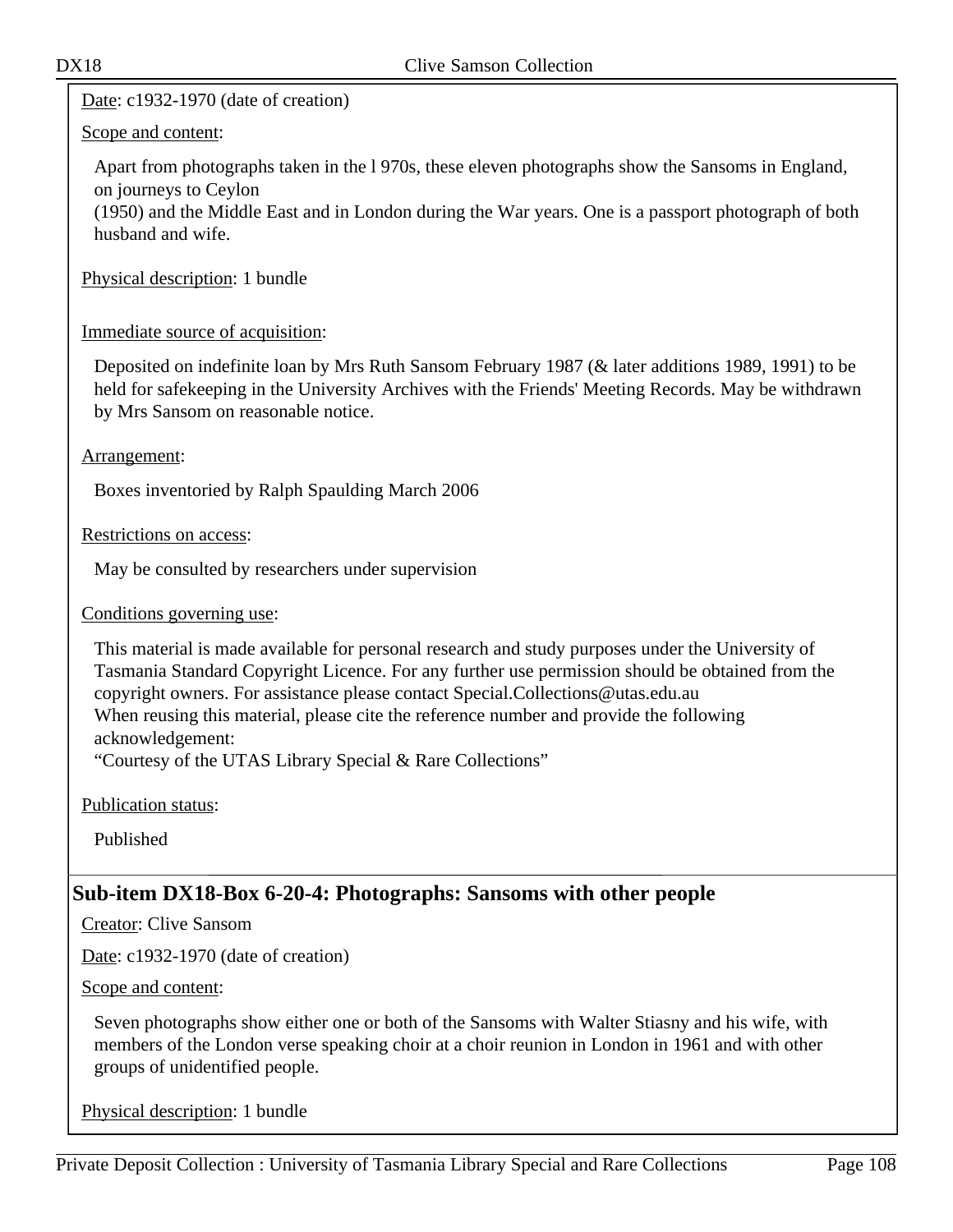# Immediate source of acquisition:

Deposited on indefinite loan by Mrs Ruth Sansom February 1987 (& later additions 1989, 1991) to be held for safekeeping in the University Archives with the Friends' Meeting Records. May be withdrawn by Mrs Sansom on reasonable notice.

Arrangement:

Boxes inventoried by Ralph Spaulding March 2006

Restrictions on access:

May be consulted by researchers under supervision

# Conditions governing use:

This material is made available for personal research and study purposes under the University of Tasmania Standard Copyright Licence. For any further use permission should be obtained from the copyright owners. For assistance please contact Special.Collections@utas.edu.au When reusing this material, please cite the reference number and provide the following acknowledgement:

"Courtesy of the UTAS Library Special & Rare Collections"

Publication status:

Published

# **Sub-item DX18-Box 6-20-5: Photographs: Miscellaneous & postcards**

Creator: Clive Sansom

Date: c1932-1970 (date of creation)

#### Scope and content:

- A studio portrait of an unknown lady an old photograph probably of a forebear.
- Two photographs of unidentified individuals, one annotated 'Tiesie Austria'.
- Postcard of Reigate Wray Common Windmill.
- Postcard of Eiger, Monch, Jungfrau.
- Pictorial folding letter card of scenes from Reigate.
- Two postcards of Reigate.
- Seven postcards of Winchmore Hill.
- Photograph of the cover designed for the Argo recording of 'The Witnesses'.
- Envelope containing negatives of photographs.

Physical description: 1 bundle

Immediate source of acquisition: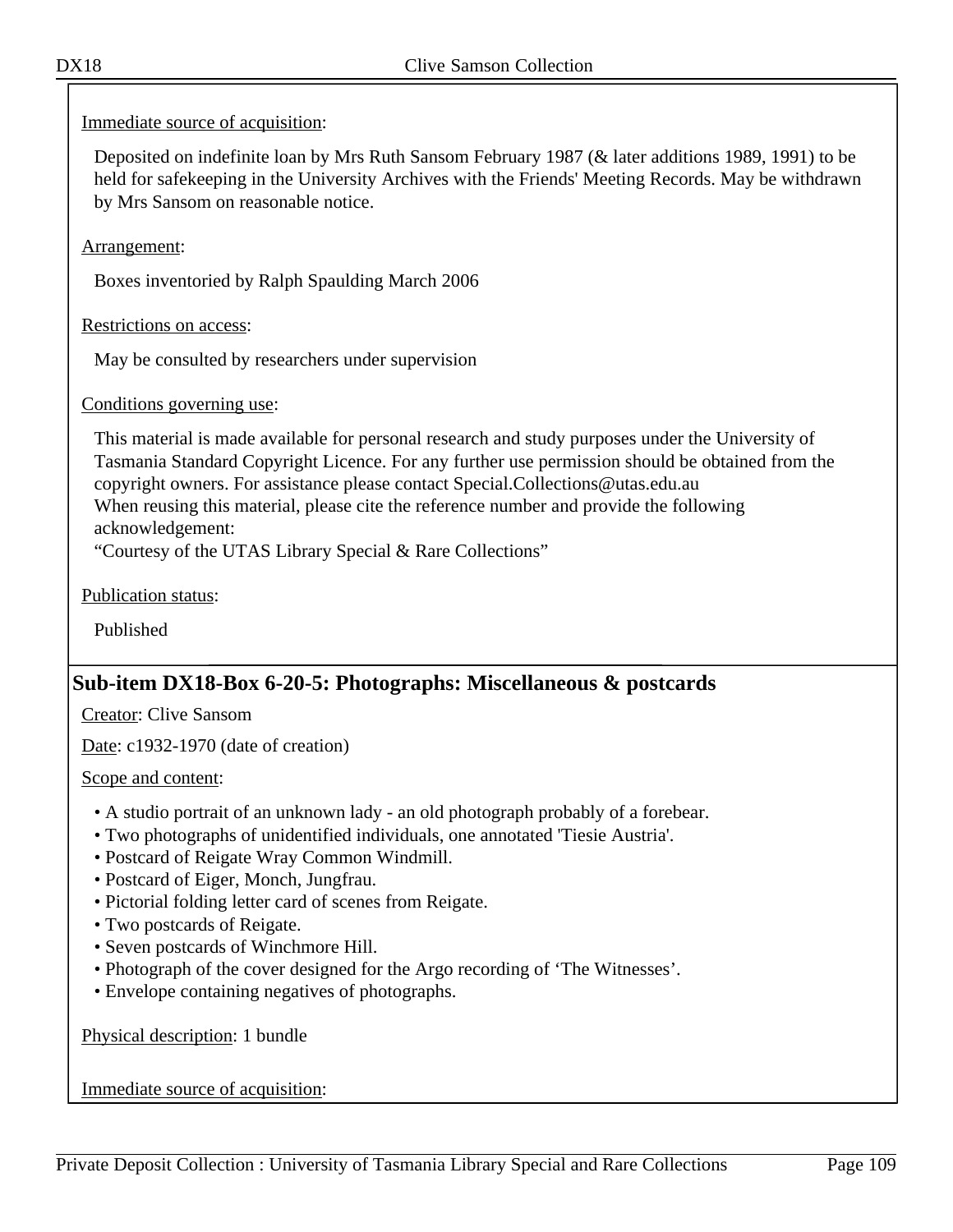Deposited on indefinite loan by Mrs Ruth Sansom February 1987 (& later additions 1989, 1991) to be held for safekeeping in the University Archives with the Friends' Meeting Records. May be withdrawn by Mrs Sansom on reasonable notice.

### Arrangement:

Boxes inventoried by Ralph Spaulding March 2006

### Restrictions on access:

May be consulted by researchers under supervision

# Conditions governing use:

This material is made available for personal research and study purposes under the University of Tasmania Standard Copyright Licence. For any further use permission should be obtained from the copyright owners. For assistance please contact Special.Collections@utas.edu.au When reusing this material, please cite the reference number and provide the following acknowledgement:

"Courtesy of the UTAS Library Special & Rare Collections"

# Publication status:

Published

| DX18-Box 6-21 | <b>Item - Poems &amp; Letters</b>                                                                                                                                                                                                                                                                                                                   | c1939 | 1 folder                                                                                                                                                                                                                                                                                                                                                                                                                                                                                                                                                                                                                                                                                                                                                                                                                                                                                                                                                                                                                                                                                                                                                                          |
|---------------|-----------------------------------------------------------------------------------------------------------------------------------------------------------------------------------------------------------------------------------------------------------------------------------------------------------------------------------------------------|-------|-----------------------------------------------------------------------------------------------------------------------------------------------------------------------------------------------------------------------------------------------------------------------------------------------------------------------------------------------------------------------------------------------------------------------------------------------------------------------------------------------------------------------------------------------------------------------------------------------------------------------------------------------------------------------------------------------------------------------------------------------------------------------------------------------------------------------------------------------------------------------------------------------------------------------------------------------------------------------------------------------------------------------------------------------------------------------------------------------------------------------------------------------------------------------------------|
|               | Creator:                                                                                                                                                                                                                                                                                                                                            |       |                                                                                                                                                                                                                                                                                                                                                                                                                                                                                                                                                                                                                                                                                                                                                                                                                                                                                                                                                                                                                                                                                                                                                                                   |
|               | Clive Sansom                                                                                                                                                                                                                                                                                                                                        |       |                                                                                                                                                                                                                                                                                                                                                                                                                                                                                                                                                                                                                                                                                                                                                                                                                                                                                                                                                                                                                                                                                                                                                                                   |
|               | Scope and content:                                                                                                                                                                                                                                                                                                                                  |       |                                                                                                                                                                                                                                                                                                                                                                                                                                                                                                                                                                                                                                                                                                                                                                                                                                                                                                                                                                                                                                                                                                                                                                                   |
|               | Barclay's Bank.                                                                                                                                                                                                                                                                                                                                     |       | Brown folder marked 'Poems' that comprises copies of letters Sansom received and wrote in 1939. Ten<br>letters (several undated and l incomplete) from Allan Keeling and a copy of one of Sansom's replies.<br>Five letters and a post card to the Sansoms from Martin Miles, and one addressed to Ruth Sansom only.<br>Two letters to the Sansoms from Helen Miles, mother of Martin. Seven letters from Rodney Bennett.<br>Five letters from Anny and Herbert Gunsburg [?] Two post cards and six letters from Marjorie Gullan.<br>Two letters from Sansom's mother.• Two letters from Sansom's aunt (Aunt Bee).• Two letters from Len<br>Sansom (Sansom's brother). One letter from Eric Savage and Sansom's reply. Single letters from Rolf<br>Maass, Ruth's mother (19 Carr Street, North Hobart), Cicely Beardsall (including her poem and Sansom'<br>s reply), George Buchanan, Lewis W. Phillips, Marjorie Halben, Butch Levistein, J.R. Firth, and H.W.<br>Chapman• Copies of Sansom's letters to John O 'London's, The Listener and Palmers Green Gazette.•<br>Two newspaper clippings of Sansom's letters to the editor (unidentified papers and undated). • Letter to |
|               | Conditions governing use:                                                                                                                                                                                                                                                                                                                           |       |                                                                                                                                                                                                                                                                                                                                                                                                                                                                                                                                                                                                                                                                                                                                                                                                                                                                                                                                                                                                                                                                                                                                                                                   |
|               | This material is made available for personal research and study purposes under the University of<br>Tasmania Standard Copyright Licence. For any further use permission should be obtained from the<br>copyright owners. For assistance please contact Special.Collections@utas.edu.auWhen reusing this<br>UTAS Library Special & Rare Collections" |       | material, please cite the reference number and provide the following acknowledgement: "Courtesy of the                                                                                                                                                                                                                                                                                                                                                                                                                                                                                                                                                                                                                                                                                                                                                                                                                                                                                                                                                                                                                                                                            |

Creator: Clive Sansom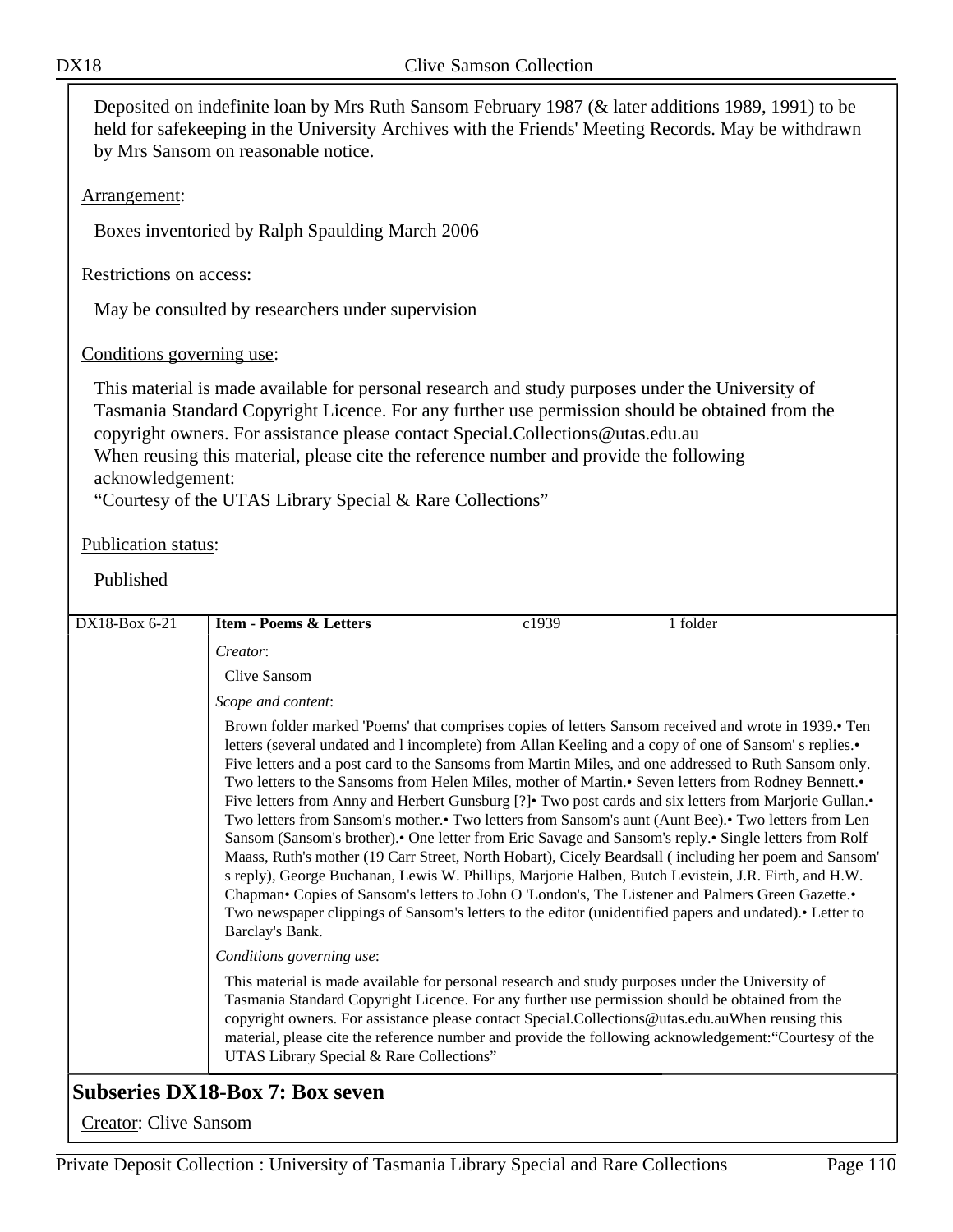Date: n.d. (date of creation)

Scope and content:

Collection of scripts , newspaper clippings and notes also notes for Ruths autobiography

Physical description: 1 type one box

Immediate source of acquisition:

Deposited on indefinite loan by Mrs Ruth Sansom February 1987 (& later additions 1989, 1991) to be held for safekeeping in the University Archives with the Friends' Meeting Records. May be withdrawn by Mrs Sansom on reasonable notice.

Arrangement:

Boxes inventoried by Ralph Spaulding March 2006

Restrictions on access:

May be consulted by researchers under supervision

Conditions governing use:

This material is made available for personal research and study purposes under the University of Tasmania Standard Copyright Licence. For any further use permission should be obtained from the copyright owners. For assistance please contact Special.Collections@utas.edu.au When reusing this material, please cite the reference number and provide the following acknowledgement:

"Courtesy of the UTAS Library Special & Rare Collections"

Publication status:

Published

| File / item list                                                                                                                                                                                                                                                                                        |                                                                                                                                                                                                                                                          |       |                      |  |  |
|---------------------------------------------------------------------------------------------------------------------------------------------------------------------------------------------------------------------------------------------------------------------------------------------------------|----------------------------------------------------------------------------------------------------------------------------------------------------------------------------------------------------------------------------------------------------------|-------|----------------------|--|--|
| Reference code                                                                                                                                                                                                                                                                                          | Title                                                                                                                                                                                                                                                    | Dates | Physical description |  |  |
| $DX18-Box 7-1$                                                                                                                                                                                                                                                                                          | <b>Item - Speaking and Listening</b>                                                                                                                                                                                                                     | n.d.  | 1 file               |  |  |
|                                                                                                                                                                                                                                                                                                         | Creator:                                                                                                                                                                                                                                                 |       |                      |  |  |
|                                                                                                                                                                                                                                                                                                         | Clive Sansom<br>Scope and content:                                                                                                                                                                                                                       |       |                      |  |  |
|                                                                                                                                                                                                                                                                                                         |                                                                                                                                                                                                                                                          |       |                      |  |  |
|                                                                                                                                                                                                                                                                                                         | Twenty-two scripts of ABC 'Speaking and Listening' radio broadcasts for schools, written by Sansom,<br>sometimes with Ruth Sansom's assistance. Sansom recorded most of these with the assistance of his<br>colleagues from the Speech Education Centre. |       |                      |  |  |
|                                                                                                                                                                                                                                                                                                         | Conditions governing use:                                                                                                                                                                                                                                |       |                      |  |  |
| This material is made available for personal research and study purposes under the University of<br>Tasmania Standard Copyright Licence. For any further use permission should be obtained from the<br>copyright owners. For assistance please contact Special.Collections@utas.edu.auWhen reusing this |                                                                                                                                                                                                                                                          |       |                      |  |  |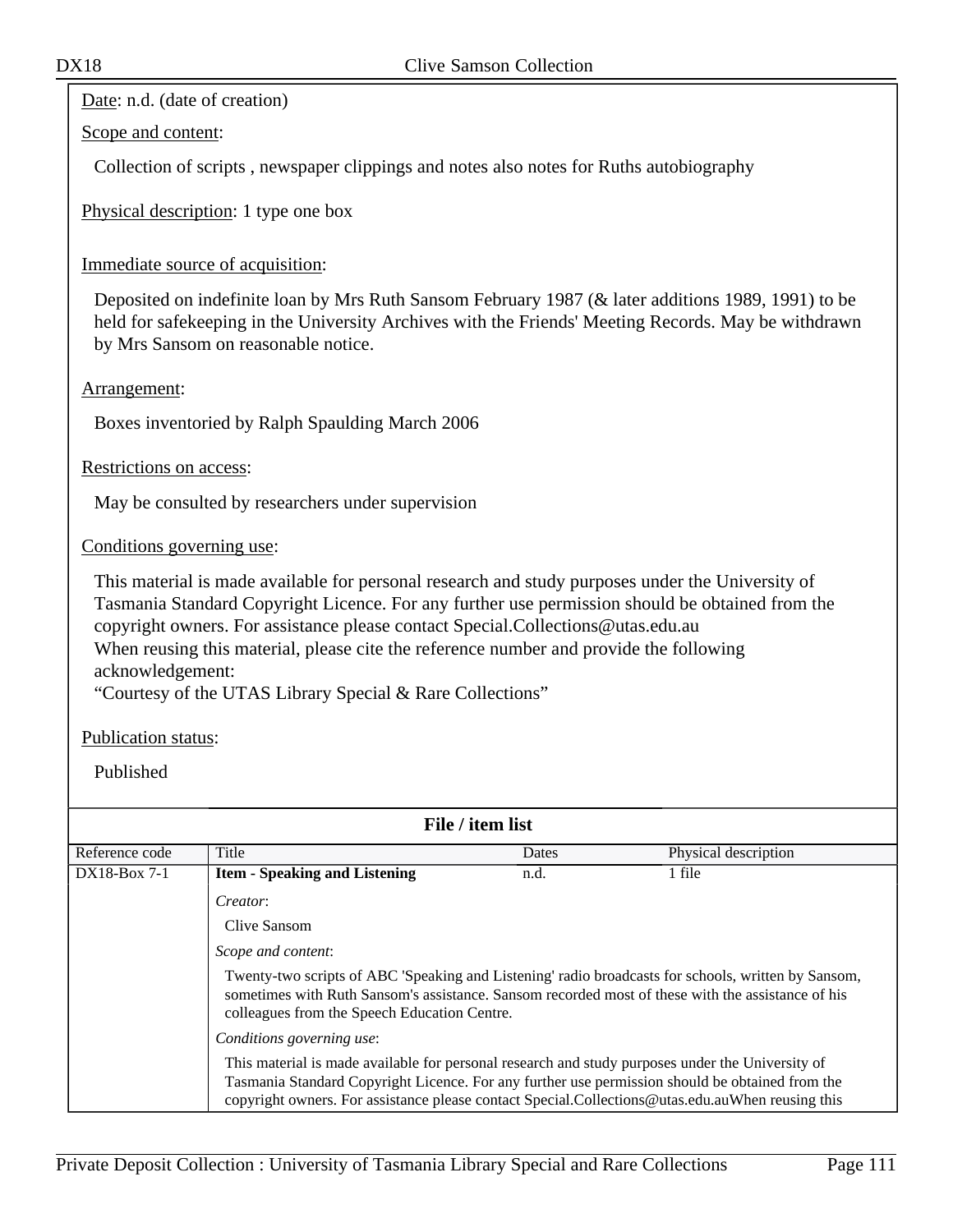|              | material, please cite the reference number and provide the following acknowledgement: "Courtesy of the<br>UTAS Library Special & Rare Collections"                                                                                                                                                                                                                                                                                                            |                                                                                                        |                                                                                                                                                                                                                  |  |
|--------------|---------------------------------------------------------------------------------------------------------------------------------------------------------------------------------------------------------------------------------------------------------------------------------------------------------------------------------------------------------------------------------------------------------------------------------------------------------------|--------------------------------------------------------------------------------------------------------|------------------------------------------------------------------------------------------------------------------------------------------------------------------------------------------------------------------|--|
| DX18-Box 7-2 | <b>Item - Spoken English</b>                                                                                                                                                                                                                                                                                                                                                                                                                                  | n.d.                                                                                                   | 1 file                                                                                                                                                                                                           |  |
|              | Creator:                                                                                                                                                                                                                                                                                                                                                                                                                                                      |                                                                                                        |                                                                                                                                                                                                                  |  |
|              | <b>Clive Sansom</b>                                                                                                                                                                                                                                                                                                                                                                                                                                           |                                                                                                        |                                                                                                                                                                                                                  |  |
|              | Scope and content:                                                                                                                                                                                                                                                                                                                                                                                                                                            |                                                                                                        |                                                                                                                                                                                                                  |  |
|              | Twenty-three scripts of ABC 'Spoken English' radio broadcasts for schools, written by Sansom,<br>sometimes with Ruth Sansom's assistance. Sansom recorded most of these with the assistance of his<br>colleagues from the Speech Education Centre.                                                                                                                                                                                                            |                                                                                                        |                                                                                                                                                                                                                  |  |
|              | Conditions governing use:                                                                                                                                                                                                                                                                                                                                                                                                                                     |                                                                                                        |                                                                                                                                                                                                                  |  |
|              | This material is made available for personal research and study purposes under the University of<br>Tasmania Standard Copyright Licence. For any further use permission should be obtained from the<br>copyright owners. For assistance please contact Special.Collections@utas.edu.auWhen reusing this<br>material, please cite the reference number and provide the following acknowledgement: "Courtesy of the<br>UTAS Library Special & Rare Collections" |                                                                                                        |                                                                                                                                                                                                                  |  |
| DX18-Box 7-3 | Item - History for Grades III and IV                                                                                                                                                                                                                                                                                                                                                                                                                          | n.d.                                                                                                   | 1 file                                                                                                                                                                                                           |  |
|              | Creator:                                                                                                                                                                                                                                                                                                                                                                                                                                                      |                                                                                                        |                                                                                                                                                                                                                  |  |
|              | <b>Clive Sansom</b>                                                                                                                                                                                                                                                                                                                                                                                                                                           |                                                                                                        |                                                                                                                                                                                                                  |  |
|              | Scope and content:                                                                                                                                                                                                                                                                                                                                                                                                                                            |                                                                                                        |                                                                                                                                                                                                                  |  |
|              | Seven scripts of ABC 'History for Grades III and IV' radio broadcasts for schools, written by Sansom,<br>sometimes with Ruth Sansom's assistance. Sansom recorded most of these with the assistance of his                                                                                                                                                                                                                                                    |                                                                                                        |                                                                                                                                                                                                                  |  |
|              | Conditions governing use:                                                                                                                                                                                                                                                                                                                                                                                                                                     |                                                                                                        |                                                                                                                                                                                                                  |  |
|              | This material is made available for personal research and study purposes under the University of<br>Tasmania Standard Copyright Licence. For any further use permission should be obtained from the<br>copyright owners. For assistance please contact Special.Collections@utas.edu.auWhen reusing this<br>UTAS Library Special & Rare Collections"                                                                                                           | material, please cite the reference number and provide the following acknowledgement: "Courtesy of the |                                                                                                                                                                                                                  |  |
| DX18-Box 7-4 | <b>Item - From the Library Shelf</b>                                                                                                                                                                                                                                                                                                                                                                                                                          | n.d.                                                                                                   | 1 file                                                                                                                                                                                                           |  |
|              | Creator:                                                                                                                                                                                                                                                                                                                                                                                                                                                      |                                                                                                        |                                                                                                                                                                                                                  |  |
|              | Clive Sansom                                                                                                                                                                                                                                                                                                                                                                                                                                                  |                                                                                                        |                                                                                                                                                                                                                  |  |
|              | Scope and content:                                                                                                                                                                                                                                                                                                                                                                                                                                            |                                                                                                        |                                                                                                                                                                                                                  |  |
|              | the Speech Education Centre.                                                                                                                                                                                                                                                                                                                                                                                                                                  |                                                                                                        | Two scripts of ABC 'From the Library Shelf radio broadcasts for schools, written by Sansom, sometimes<br>with Ruth Sansom's assistance. Sansom recorded most of these with the assistance of his colleagues from |  |
|              | Conditions governing use:                                                                                                                                                                                                                                                                                                                                                                                                                                     |                                                                                                        |                                                                                                                                                                                                                  |  |
|              | This material is made available for personal research and study purposes under the University of<br>Tasmania Standard Copyright Licence. For any further use permission should be obtained from the<br>copyright owners. For assistance please contact Special.Collections@utas.edu.auWhen reusing this<br>UTAS Library Special & Rare Collections"                                                                                                           |                                                                                                        | material, please cite the reference number and provide the following acknowledgement: "Courtesy of the                                                                                                           |  |
| DX18-Box 7-5 | <b>Item - Communication</b>                                                                                                                                                                                                                                                                                                                                                                                                                                   | n.d.                                                                                                   | 1 file                                                                                                                                                                                                           |  |
|              | Creator:                                                                                                                                                                                                                                                                                                                                                                                                                                                      |                                                                                                        |                                                                                                                                                                                                                  |  |
|              | Clive Sansom                                                                                                                                                                                                                                                                                                                                                                                                                                                  |                                                                                                        |                                                                                                                                                                                                                  |  |
|              | Scope and content:                                                                                                                                                                                                                                                                                                                                                                                                                                            |                                                                                                        |                                                                                                                                                                                                                  |  |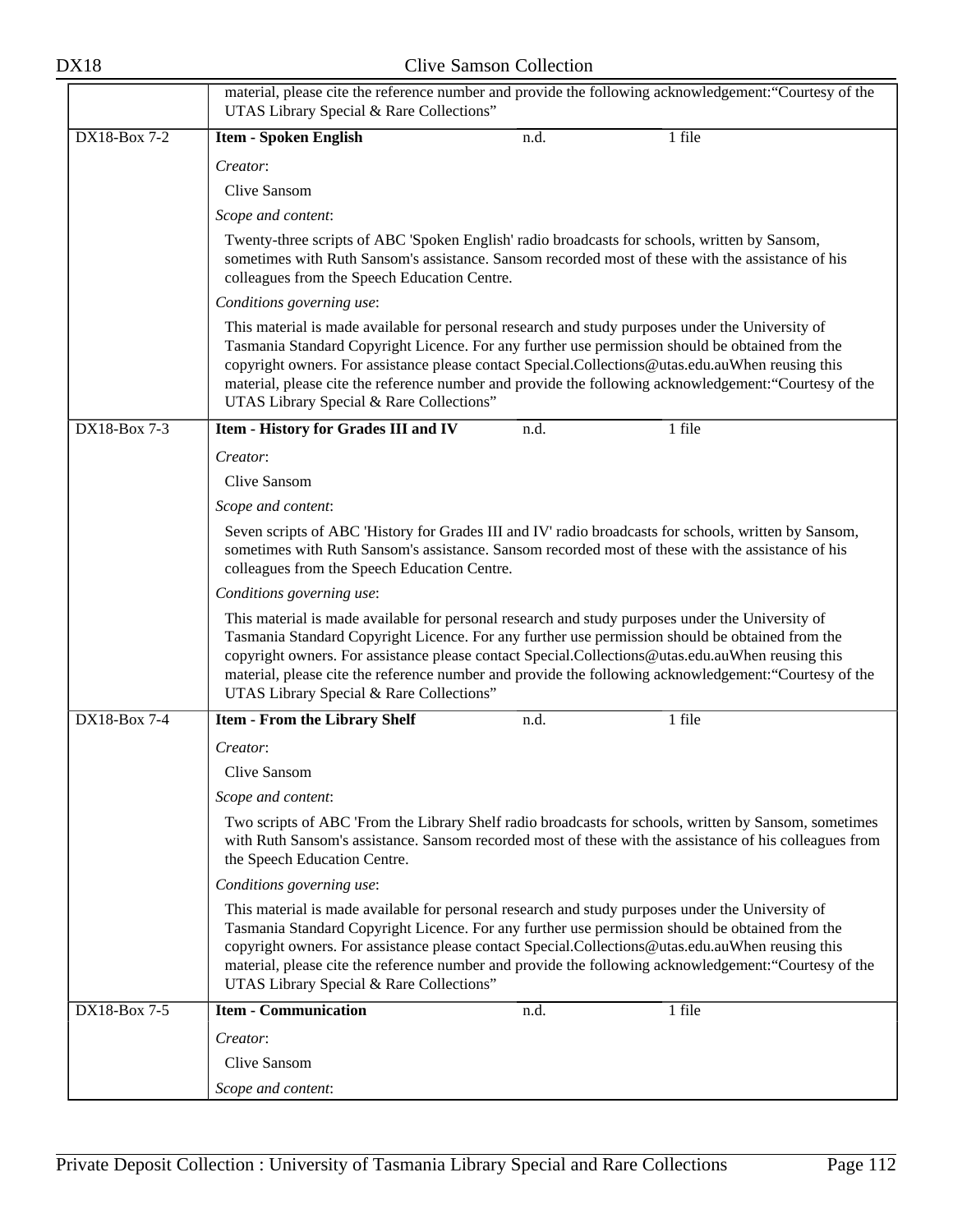|              | Fifteen scripts of ABC 'Communication' radio broadcasts for schools, written by Sansom, sometimes<br>with Ruth Sansom's assistance. Sansom recorded most of these with the assistance of his colleagues from<br>the Speech Education Centre.                                                                                                                                                                                                                  |  |  |  |
|--------------|---------------------------------------------------------------------------------------------------------------------------------------------------------------------------------------------------------------------------------------------------------------------------------------------------------------------------------------------------------------------------------------------------------------------------------------------------------------|--|--|--|
|              | Conditions governing use:                                                                                                                                                                                                                                                                                                                                                                                                                                     |  |  |  |
|              | This material is made available for personal research and study purposes under the University of<br>Tasmania Standard Copyright Licence. For any further use permission should be obtained from the<br>copyright owners. For assistance please contact Special.Collections@utas.edu.auWhen reusing this<br>material, please cite the reference number and provide the following acknowledgement: "Courtesy of the<br>UTAS Library Special & Rare Collections" |  |  |  |
| DX18-Box 7-6 | Item - Once upon a time<br>1 file<br>n.d.                                                                                                                                                                                                                                                                                                                                                                                                                     |  |  |  |
|              | Creator:                                                                                                                                                                                                                                                                                                                                                                                                                                                      |  |  |  |
|              | Clive Sansom                                                                                                                                                                                                                                                                                                                                                                                                                                                  |  |  |  |
|              | Scope and content:                                                                                                                                                                                                                                                                                                                                                                                                                                            |  |  |  |
|              | Ten scripts of ABC 'Once upon a time' radio broadcasts for schools, written by Sansom, sometimes with<br>Ruth Sansom's assistance. Sansom recorded most of these with the assistance of his colleagues from the<br>Speech Education Centre.                                                                                                                                                                                                                   |  |  |  |
|              | Conditions governing use:                                                                                                                                                                                                                                                                                                                                                                                                                                     |  |  |  |
|              | This material is made available for personal research and study purposes under the University of<br>Tasmania Standard Copyright Licence. For any further use permission should be obtained from the<br>copyright owners. For assistance please contact Special.Collections@utas.edu.auWhen reusing this<br>material, please cite the reference number and provide the following acknowledgement: "Courtesy of the<br>UTAS Library Special & Rare Collections" |  |  |  |
| DX18-Box 7-7 | 1 file<br><b>Item - Myths and Legends</b><br>n.d.                                                                                                                                                                                                                                                                                                                                                                                                             |  |  |  |
|              | Creator:                                                                                                                                                                                                                                                                                                                                                                                                                                                      |  |  |  |
|              | Clive Sansom                                                                                                                                                                                                                                                                                                                                                                                                                                                  |  |  |  |
|              | Scope and content:                                                                                                                                                                                                                                                                                                                                                                                                                                            |  |  |  |
|              | Four scripts of ABC 'Myths and Legends' radio broadcasts for schools, written by Sansom, sometimes<br>with Ruth Sansom 's assistance. Sansom recorded most of these with the assistance of his colleagues from<br>the Speech Education Centre.                                                                                                                                                                                                                |  |  |  |
|              | Conditions governing use:                                                                                                                                                                                                                                                                                                                                                                                                                                     |  |  |  |
|              | This material is made available for personal research and study purposes under the University of<br>Tasmania Standard Copyright Licence. For any further use permission should be obtained from the<br>copyright owners. For assistance please contact Special.Collections@utas.edu.auWhen reusing this<br>material, please cite the reference number and provide the following acknowledgement: "Courtesy of the<br>UTAS Library Special & Rare Collections" |  |  |  |
| DX18-Box 7-8 | 1 file<br><b>Item - Journeys in Bookland</b><br>n.d.                                                                                                                                                                                                                                                                                                                                                                                                          |  |  |  |
|              | Creator:                                                                                                                                                                                                                                                                                                                                                                                                                                                      |  |  |  |
|              | <b>Clive Sansom</b>                                                                                                                                                                                                                                                                                                                                                                                                                                           |  |  |  |
|              | Scope and content:                                                                                                                                                                                                                                                                                                                                                                                                                                            |  |  |  |
|              | Seven scripts of ABC 'Journeys in Bookland' radio broadcasts for schools, written by Sansom, sometimes<br>with Ruth Sansom's assistance. Sansom recorded most of these with the assistance of his colleagues from<br>the Speech Education Centre.                                                                                                                                                                                                             |  |  |  |
|              | Conditions governing use:                                                                                                                                                                                                                                                                                                                                                                                                                                     |  |  |  |
|              | This material is made available for personal research and study purposes under the University of<br>Tasmania Standard Copyright Licence. For any further use permission should be obtained from the<br>copyright owners. For assistance please contact Special.Collections@utas.edu.auWhen reusing this                                                                                                                                                       |  |  |  |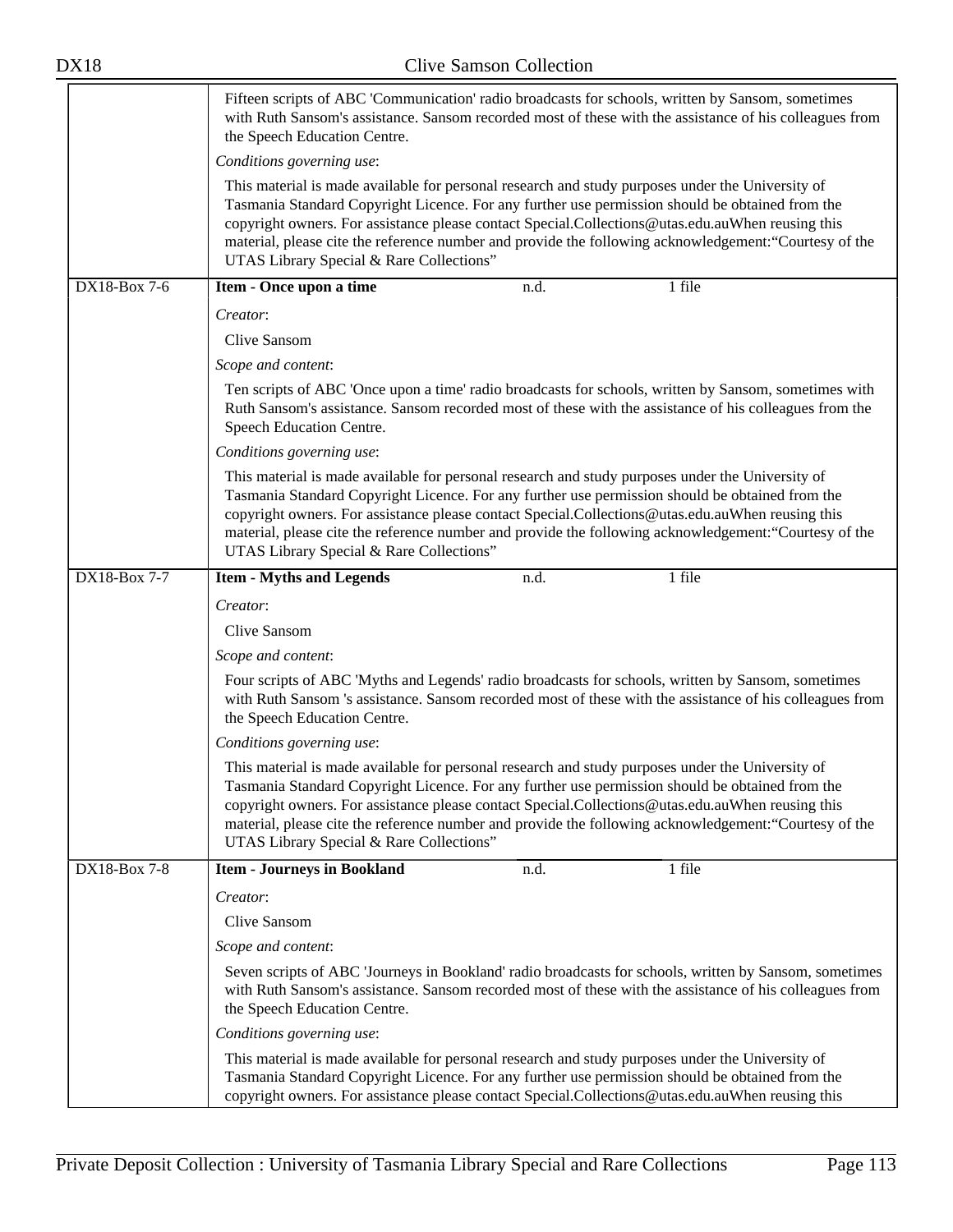|               | material, please cite the reference number and provide the following acknowledgement: "Courtesy of the<br>UTAS Library Special & Rare Collections"                                                                                                                                                                                                                                                                                                            |  |  |  |  |
|---------------|---------------------------------------------------------------------------------------------------------------------------------------------------------------------------------------------------------------------------------------------------------------------------------------------------------------------------------------------------------------------------------------------------------------------------------------------------------------|--|--|--|--|
| DX18-Box 7-9  | 1 file<br><b>Item - The Correspondence School speaks</b><br>n.d.                                                                                                                                                                                                                                                                                                                                                                                              |  |  |  |  |
|               | Creator:                                                                                                                                                                                                                                                                                                                                                                                                                                                      |  |  |  |  |
|               | Clive Sansom                                                                                                                                                                                                                                                                                                                                                                                                                                                  |  |  |  |  |
|               | Scope and content:                                                                                                                                                                                                                                                                                                                                                                                                                                            |  |  |  |  |
|               | Four scripts of ABC 'The Correspondence School speaks' radio broadcasts for schools, written by<br>Sansom, sometimes with Ruth Sansom's assistance. Sansom recorded most of these with the assistance of<br>his colleagues from the Speech Education Centre.<br>Conditions governing use:                                                                                                                                                                     |  |  |  |  |
|               |                                                                                                                                                                                                                                                                                                                                                                                                                                                               |  |  |  |  |
|               | This material is made available for personal research and study purposes under the University of<br>Tasmania Standard Copyright Licence. For any further use permission should be obtained from the<br>copyright owners. For assistance please contact Special.Collections@utas.edu.auWhen reusing this<br>material, please cite the reference number and provide the following acknowledgement: "Courtesy of the<br>UTAS Library Special & Rare Collections" |  |  |  |  |
| DX18-Box 7-10 | 1 file<br><b>Item - Miscellaneous scripts</b><br>n.d.                                                                                                                                                                                                                                                                                                                                                                                                         |  |  |  |  |
|               | Creator:<br>Clive Sansom                                                                                                                                                                                                                                                                                                                                                                                                                                      |  |  |  |  |
|               | Scope and content:                                                                                                                                                                                                                                                                                                                                                                                                                                            |  |  |  |  |
|               | Nine scripts of miscellancous ABC radio broadcasts for schools, written by Sansom, sometimes with<br>Ruth Sansom's assistance. Sansom recorded most of these with the assistance of his colleagues from the<br>Speech Education Centre.                                                                                                                                                                                                                       |  |  |  |  |
|               | Conditions governing use:                                                                                                                                                                                                                                                                                                                                                                                                                                     |  |  |  |  |
|               | This material is made available for personal research and study purposes under the University of<br>Tasmania Standard Copyright Licence. For any further use permission should be obtained from the<br>copyright owners. For assistance please contact Special.Collections@utas.edu.auWhen reusing this<br>material, please cite the reference number and provide the following acknowledgement: "Courtesy of the<br>UTAS Library Special & Rare Collections" |  |  |  |  |
| DX18-Box 7-11 | 1 file<br>Item - Radio plays<br>n.d.                                                                                                                                                                                                                                                                                                                                                                                                                          |  |  |  |  |
|               | Creator:<br>Clive Sansom<br>Scope and content:                                                                                                                                                                                                                                                                                                                                                                                                                |  |  |  |  |
|               | Seven radio plays and parts thereof written for schools by Sansom.                                                                                                                                                                                                                                                                                                                                                                                            |  |  |  |  |
|               | Conditions governing use:                                                                                                                                                                                                                                                                                                                                                                                                                                     |  |  |  |  |
|               | This material is made available for personal research and study purposes under the University of<br>Tasmania Standard Copyright Licence. For any further use permission should be obtained from the<br>copyright owners. For assistance please contact Special.Collections@utas.edu.auWhen reusing this<br>material, please cite the reference number and provide the following acknowledgement: "Courtesy of the<br>UTAS Library Special & Rare Collections" |  |  |  |  |
| DX18-Box 7-12 | 1 file<br><b>Item - Sound rhymes</b><br>n.d.                                                                                                                                                                                                                                                                                                                                                                                                                  |  |  |  |  |
|               | Creator:                                                                                                                                                                                                                                                                                                                                                                                                                                                      |  |  |  |  |
|               | Clive Sansom                                                                                                                                                                                                                                                                                                                                                                                                                                                  |  |  |  |  |
|               | Scope and content:                                                                                                                                                                                                                                                                                                                                                                                                                                            |  |  |  |  |
|               | Sound rhymes and various related notes by Sansom.                                                                                                                                                                                                                                                                                                                                                                                                             |  |  |  |  |
|               | Conditions governing use:                                                                                                                                                                                                                                                                                                                                                                                                                                     |  |  |  |  |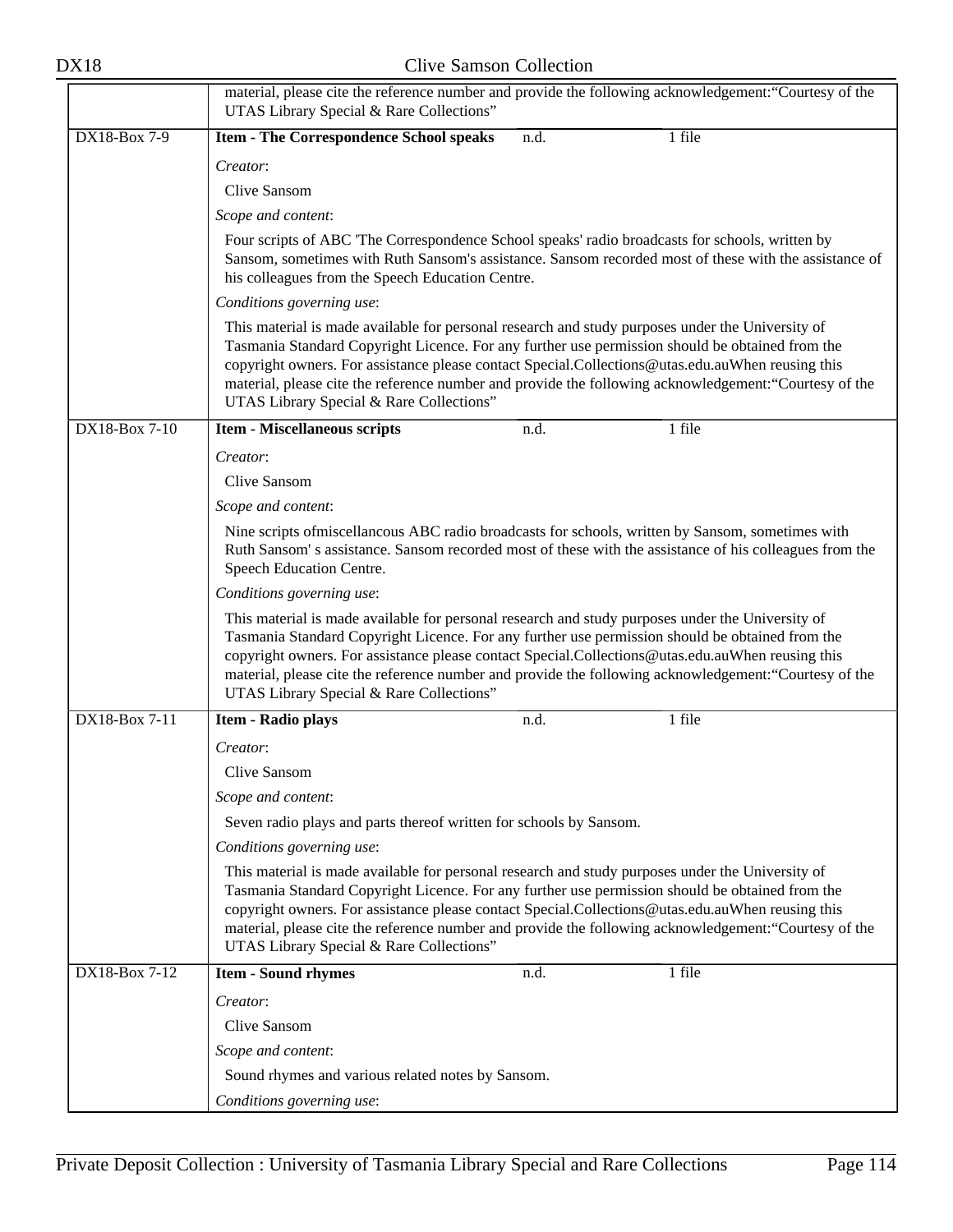|               | This material is made available for personal research and study purposes under the University of<br>Tasmania Standard Copyright Licence. For any further use permission should be obtained from the<br>copyright owners. For assistance please contact Special.Collections@utas.edu.auWhen reusing this<br>material, please cite the reference number and provide the following acknowledgement: "Courtesy of the<br>UTAS Library Special & Rare Collections" |      |                                                                                                        |  |
|---------------|---------------------------------------------------------------------------------------------------------------------------------------------------------------------------------------------------------------------------------------------------------------------------------------------------------------------------------------------------------------------------------------------------------------------------------------------------------------|------|--------------------------------------------------------------------------------------------------------|--|
| DX18-Box 7-13 | <b>Item - Tongue twisters</b>                                                                                                                                                                                                                                                                                                                                                                                                                                 | n.d. | 1 file                                                                                                 |  |
|               | Creator:                                                                                                                                                                                                                                                                                                                                                                                                                                                      |      |                                                                                                        |  |
|               | Clive Sansom                                                                                                                                                                                                                                                                                                                                                                                                                                                  |      |                                                                                                        |  |
|               | Scope and content:                                                                                                                                                                                                                                                                                                                                                                                                                                            |      |                                                                                                        |  |
|               | Tongue twisters, speech rhymes and associated notes either collected or written by Sansom.                                                                                                                                                                                                                                                                                                                                                                    |      |                                                                                                        |  |
|               | Conditions governing use:                                                                                                                                                                                                                                                                                                                                                                                                                                     |      |                                                                                                        |  |
|               | This material is made available for personal research and study purposes under the University of<br>Tasmania Standard Copyright Licence. For any further use permission should be obtained from the<br>copyright owners. For assistance please contact Special.Collections@utas.edu.auWhen reusing this<br>material, please cite the reference number and provide the following acknowledgement: "Courtesy of the<br>UTAS Library Special & Rare Collections" |      |                                                                                                        |  |
| DX18-Box 7-14 | <b>Item - Listening skills</b>                                                                                                                                                                                                                                                                                                                                                                                                                                | n.d. | 1 file                                                                                                 |  |
|               | Creator:                                                                                                                                                                                                                                                                                                                                                                                                                                                      |      |                                                                                                        |  |
|               | <b>Clive Sansom</b>                                                                                                                                                                                                                                                                                                                                                                                                                                           |      |                                                                                                        |  |
|               | Scope and content:                                                                                                                                                                                                                                                                                                                                                                                                                                            |      |                                                                                                        |  |
|               | Sansom's notes on listening skills and a range of other material either collected or written by him.                                                                                                                                                                                                                                                                                                                                                          |      |                                                                                                        |  |
|               | Conditions governing use:                                                                                                                                                                                                                                                                                                                                                                                                                                     |      |                                                                                                        |  |
|               | This material is made available for personal research and study purposes under the University of<br>Tasmania Standard Copyright Licence. For any further use permission should be obtained from the<br>copyright owners. For assistance please contact Special.Collections@utas.edu.auWhen reusing this<br>material, please cite the reference number and provide the following acknowledgement: "Courtesy of the<br>UTAS Library Special & Rare Collections" |      |                                                                                                        |  |
| DX18-Box 7-15 | <b>Item - Pronunciation</b>                                                                                                                                                                                                                                                                                                                                                                                                                                   | n.d. | 1 file                                                                                                 |  |
|               | Creator:                                                                                                                                                                                                                                                                                                                                                                                                                                                      |      |                                                                                                        |  |
|               | Clive Sansom                                                                                                                                                                                                                                                                                                                                                                                                                                                  |      |                                                                                                        |  |
|               | Scope and content:                                                                                                                                                                                                                                                                                                                                                                                                                                            |      |                                                                                                        |  |
|               | Notes, newspaper clippings, copies of poems all relating to pronunciation either collected or written by<br>Sansom.                                                                                                                                                                                                                                                                                                                                           |      |                                                                                                        |  |
|               | Conditions governing use:                                                                                                                                                                                                                                                                                                                                                                                                                                     |      |                                                                                                        |  |
|               | This material is made available for personal research and study purposes under the University of<br>Tasmania Standard Copyright Licence. For any further use permission should be obtained from the<br>copyright owners. For assistance please contact Special.Collections@utas.edu.auWhen reusing this<br>UTAS Library Special & Rare Collections"                                                                                                           |      | material, please cite the reference number and provide the following acknowledgement: "Courtesy of the |  |
| DX18-Box 7-16 | <b>Item - Autobiographical notes</b>                                                                                                                                                                                                                                                                                                                                                                                                                          | n.d. | 1 file                                                                                                 |  |
|               | Creator:                                                                                                                                                                                                                                                                                                                                                                                                                                                      |      |                                                                                                        |  |
|               | Clive Sansom                                                                                                                                                                                                                                                                                                                                                                                                                                                  |      |                                                                                                        |  |
|               | Scope and content:                                                                                                                                                                                                                                                                                                                                                                                                                                            |      |                                                                                                        |  |
|               | Handwritten notes by Ruth Sansom, including her draft autobiography about life with Clive, and<br>section of a typed manuscript titled 'Married Life'. Additional pages of material relating to the Sansoms'<br>experiences during World War II and mentioning contacts with writers and absent friends including                                                                                                                                             |      |                                                                                                        |  |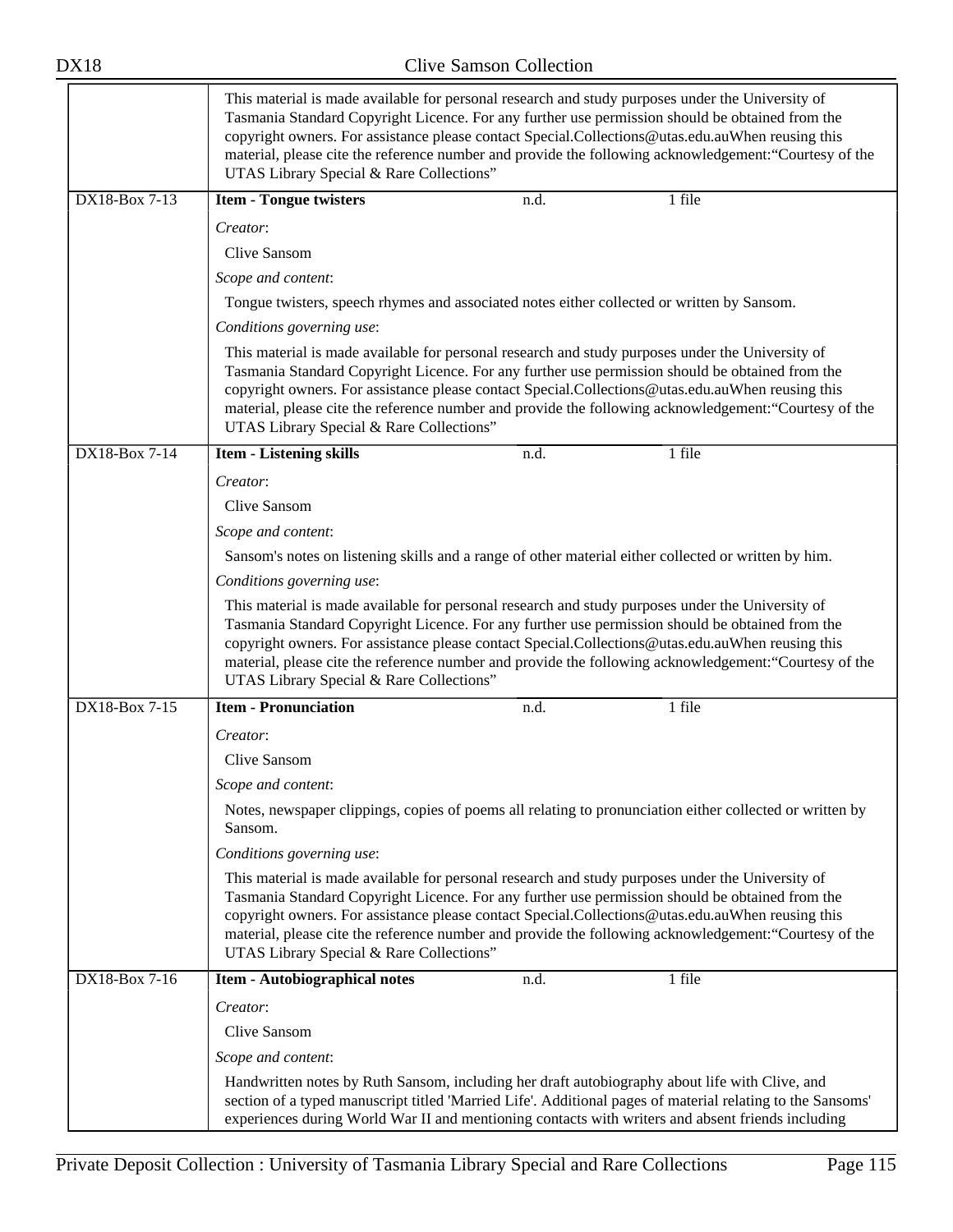| <b>DX18</b>               | <b>Clive Samson Collection</b>                                                                                                                                                                                                                                                                                                                                                                                                                                      |
|---------------------------|---------------------------------------------------------------------------------------------------------------------------------------------------------------------------------------------------------------------------------------------------------------------------------------------------------------------------------------------------------------------------------------------------------------------------------------------------------------------|
|                           | Allan Keeling, Kathleen NeedhamHurst, Marjorie Gullan, Gordon Bottomley, Robert Gittings, Frieda<br>Hodgson, Margaret Rutherford, Judith Wright, Dorothy Gear, Walter de la Mare and the young actor<br>Martin Miles. A handwritten biography of Clive Sansom focussing on his childhood and his mother with<br>a further section titled 'Clive 16 to 27'. Ruth Sansom also describes the Sansoms' holiday in the Tyrol and<br>her work in a Jewish refugee school. |
|                           | Conditions governing use:                                                                                                                                                                                                                                                                                                                                                                                                                                           |
|                           | This material is made available for personal research and study purposes under the University of<br>Tasmania Standard Copyright Licence. For any further use permission should be obtained from the<br>copyright owners. For assistance please contact Special.Collections@utas.edu.auWhen reusing this<br>material, please cite the reference number and provide the following acknowledgement: "Courtesy of the<br>UTAS Library Special & Rare Collections"       |
| DX18-Box 7-17             | 1 file<br><b>Item - War experiences</b><br>n.d.                                                                                                                                                                                                                                                                                                                                                                                                                     |
|                           | Creator:                                                                                                                                                                                                                                                                                                                                                                                                                                                            |
|                           | Clive Sansom                                                                                                                                                                                                                                                                                                                                                                                                                                                        |
|                           | Scope and content:                                                                                                                                                                                                                                                                                                                                                                                                                                                  |
|                           | Segments of a typed manuseript 'England, The Love, Clive Sansom, by his wife Ruth'. This focuses on<br>the Sansoms' war experiences with brief references to their association with Paul Scott. Some pages are<br>missing.                                                                                                                                                                                                                                          |
|                           | Conditions governing use:                                                                                                                                                                                                                                                                                                                                                                                                                                           |
|                           | This material is made available for personal research and study purposes under the University of<br>Tasmania Standard Copyright Licence. For any further use permission should be obtained from the<br>copyright owners. For assistance please contact Special.Collections@utas.edu.auWhen reusing this<br>material, please cite the reference number and provide the following acknowledgement: "Courtesy of the<br>UTAS Library Special & Rare Collections"       |
| $\overline{DX18-Box7-18}$ | 1 file<br>Item - Autobigraphy: chapter one<br>n.d.                                                                                                                                                                                                                                                                                                                                                                                                                  |
|                           | Creator:                                                                                                                                                                                                                                                                                                                                                                                                                                                            |
|                           | <b>Clive SansomRuth Sansom</b>                                                                                                                                                                                                                                                                                                                                                                                                                                      |
|                           | Scope and content:                                                                                                                                                                                                                                                                                                                                                                                                                                                  |
|                           | Handwritten 'Chapter One' of Ruth's autobiography/ Clive Sansom's biography. The focus here is on<br>Sansom's childhood in Palmers Green and his school days.                                                                                                                                                                                                                                                                                                       |
|                           | Conditions governing use:                                                                                                                                                                                                                                                                                                                                                                                                                                           |
|                           | This material is made available for personal research and study purposes under the University of<br>Tasmania Standard Copyright Licence. For any further use permission should be obtained from the<br>copyright owners. For assistance please contact Special.Collections@utas.edu.auWhen reusing this<br>material, please cite the reference number and provide the following acknowledgement: "Courtesy of the<br>UTAS Library Special & Rare Collections"       |
| DX18-Box 7-19             | 1 file<br>Item - Autobigraphy: drafts of sections<br>n.d.                                                                                                                                                                                                                                                                                                                                                                                                           |
|                           | Creator:                                                                                                                                                                                                                                                                                                                                                                                                                                                            |
|                           | <b>Clive SansomRuth Sansom</b>                                                                                                                                                                                                                                                                                                                                                                                                                                      |
|                           | Scope and content:                                                                                                                                                                                                                                                                                                                                                                                                                                                  |
|                           | Manila folder containing handwritten drafts of sections of Ruth Sansom's autobiography, covering the<br>period in England before the war, mamage to Clive Sansom, work at the Speech Institute, Sansom's<br>poetry, association with the Quakers, and marriage and life in the 1970s. In the final section, Ruth<br>Sansom explores and describes her mystical experiences and her religious faith.                                                                 |
|                           | Conditions governing use:                                                                                                                                                                                                                                                                                                                                                                                                                                           |
|                           | This material is made available for personal research and study purposes under the University of<br>Tasmania Standard Copyright Licence. For any further use permission should be obtained from the<br>copyright owners. For assistance please contact Special.Collections@utas.edu.auWhen reusing this                                                                                                                                                             |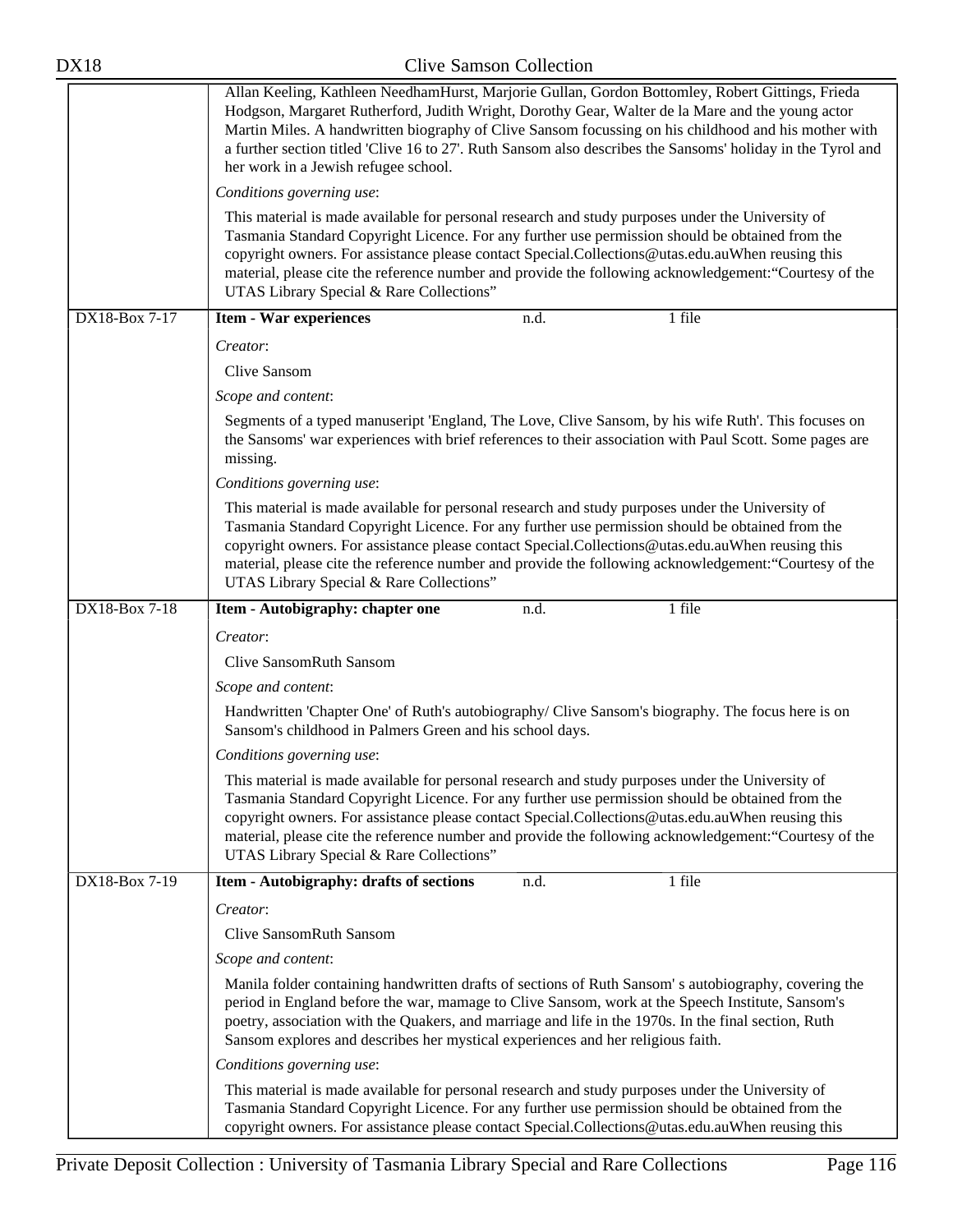|               | material, please cite the reference number and provide the following acknowledgement: "Courtesy of the<br>UTAS Library Special & Rare Collections"                                                                                                                                                                                                                                                                                                            |  |  |
|---------------|---------------------------------------------------------------------------------------------------------------------------------------------------------------------------------------------------------------------------------------------------------------------------------------------------------------------------------------------------------------------------------------------------------------------------------------------------------------|--|--|
| DX18-Box 7-20 | 1 file<br>Item - Handwritten autobiography: The<br>n.d.<br><b>War Years</b>                                                                                                                                                                                                                                                                                                                                                                                   |  |  |
|               | Creator:                                                                                                                                                                                                                                                                                                                                                                                                                                                      |  |  |
|               | <b>Clive SansomRuth Sansom</b>                                                                                                                                                                                                                                                                                                                                                                                                                                |  |  |
|               | Scope and content:                                                                                                                                                                                                                                                                                                                                                                                                                                            |  |  |
|               | Ruth Sansom's handwritten autobiography - 'The War Years'. This describes her school days, her work<br>in England, the Sansoms' friendship with Paul Scott, and their relationship with Jonathon Field, and Clive<br>Sansom's illness at the end of the Second World War.                                                                                                                                                                                     |  |  |
|               | Conditions governing use:                                                                                                                                                                                                                                                                                                                                                                                                                                     |  |  |
|               | This material is made available for personal research and study purposes under the University of<br>Tasmania Standard Copyright Licence. For any further use permission should be obtained from the<br>copyright owners. For assistance please contact Special.Collections@utas.edu.auWhen reusing this<br>material, please cite the reference number and provide the following acknowledgement: "Courtesy of the<br>UTAS Library Special & Rare Collections" |  |  |
| DX18-Box 7-21 | 1 file<br>Item - Handwritten autobiography: 1960s<br>n.d.<br>and mysticism                                                                                                                                                                                                                                                                                                                                                                                    |  |  |
|               | Creator:                                                                                                                                                                                                                                                                                                                                                                                                                                                      |  |  |
|               | <b>Clive SansomRuth Sansom</b>                                                                                                                                                                                                                                                                                                                                                                                                                                |  |  |
|               | Scope and content:                                                                                                                                                                                                                                                                                                                                                                                                                                            |  |  |
|               | Ruth Sansom's handwritten autobiography - '1960s and mysticism'. This mentions work at the<br>Tasmanian Speech Education Centre.                                                                                                                                                                                                                                                                                                                              |  |  |
|               | Conditions governing use:                                                                                                                                                                                                                                                                                                                                                                                                                                     |  |  |
|               | This material is made available for personal research and study purposes under the University of<br>Tasmania Standard Copyright Licence. For any further use permission should be obtained from the<br>copyright owners. For assistance please contact Special.Collections@utas.edu.auWhen reusing this<br>material, please cite the reference number and provide the following acknowledgement: "Courtesy of the<br>UTAS Library Special & Rare Collections" |  |  |
| DX18-Box 7-22 | 1 file<br><b>Item - Thoughts on homosexuality</b><br>n.d.                                                                                                                                                                                                                                                                                                                                                                                                     |  |  |
|               | Creator:                                                                                                                                                                                                                                                                                                                                                                                                                                                      |  |  |
|               | Ruth Sansom                                                                                                                                                                                                                                                                                                                                                                                                                                                   |  |  |
|               | Scope and content:                                                                                                                                                                                                                                                                                                                                                                                                                                            |  |  |
|               | Ruth Sansom's thoughts on homosexuality. This mentions Jonathon Field and Paul Scott, and discusses<br>changing attitudes to homosexuality in later years.                                                                                                                                                                                                                                                                                                    |  |  |
|               | Conditions governing use:                                                                                                                                                                                                                                                                                                                                                                                                                                     |  |  |
|               | This material is made available for personal research and study purposes under the University of<br>Tasmania Standard Copyright Licence. For any further use permission should be obtained from the<br>copyright owners. For assistance please contact Special.Collections@utas.edu.auWhen reusing this<br>material, please cite the reference number and provide the following acknowledgement: "Courtesy of the<br>UTAS Library Special & Rare Collections" |  |  |
| DX18-Box 7-23 | 1 file<br>Item - Handwritten autobiography<br>n.d.                                                                                                                                                                                                                                                                                                                                                                                                            |  |  |
|               | Creator:                                                                                                                                                                                                                                                                                                                                                                                                                                                      |  |  |
|               | Ruth Sansom                                                                                                                                                                                                                                                                                                                                                                                                                                                   |  |  |
|               | Scope and content:                                                                                                                                                                                                                                                                                                                                                                                                                                            |  |  |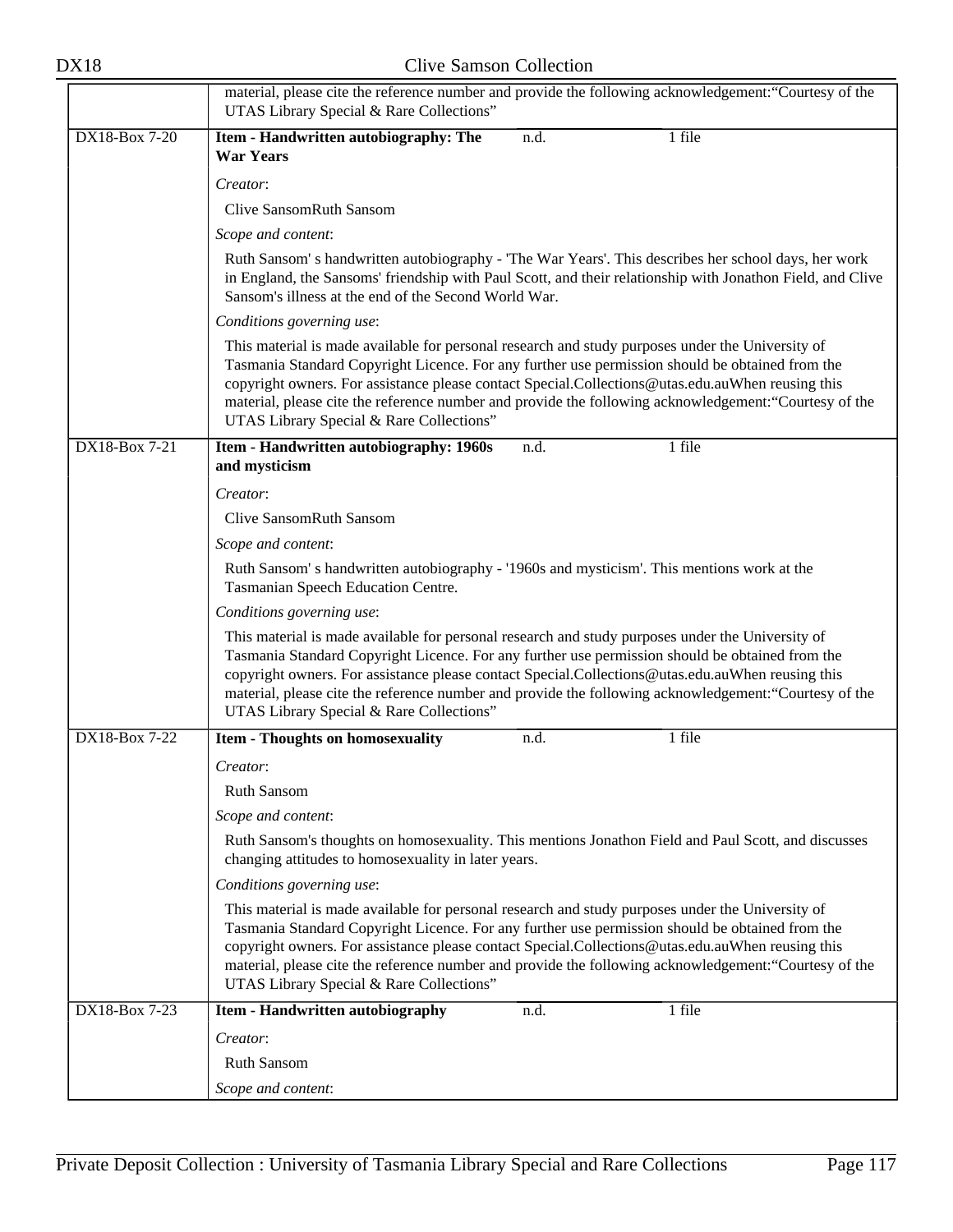|               | Ruth Sansom's handwritten autobiography that describes the Sansoms' last year in London (1950) and<br>travel to Tasmania and early years in that State.                                                                                                                                                                                                                                                                                                                                                                                                                                                                                                                  |  |  |  |
|---------------|--------------------------------------------------------------------------------------------------------------------------------------------------------------------------------------------------------------------------------------------------------------------------------------------------------------------------------------------------------------------------------------------------------------------------------------------------------------------------------------------------------------------------------------------------------------------------------------------------------------------------------------------------------------------------|--|--|--|
|               | Conditions governing use:                                                                                                                                                                                                                                                                                                                                                                                                                                                                                                                                                                                                                                                |  |  |  |
|               | This material is made available for personal research and study purposes under the University of<br>Tasmania Standard Copyright Licence. For any further use permission should be obtained from the<br>copyright owners. For assistance please contact Special.Collections@utas.edu.auWhen reusing this<br>material, please cite the reference number and provide the following acknowledgement: "Courtesy of the<br>UTAS Library Special & Rare Collections"                                                                                                                                                                                                            |  |  |  |
| DX18-Box 7-24 | Item - Handwritten autobiography : age 85<br>1 file<br>n.d.                                                                                                                                                                                                                                                                                                                                                                                                                                                                                                                                                                                                              |  |  |  |
|               | Creator:                                                                                                                                                                                                                                                                                                                                                                                                                                                                                                                                                                                                                                                                 |  |  |  |
|               | Ruth Sansom                                                                                                                                                                                                                                                                                                                                                                                                                                                                                                                                                                                                                                                              |  |  |  |
|               | Scope and content:                                                                                                                                                                                                                                                                                                                                                                                                                                                                                                                                                                                                                                                       |  |  |  |
|               | Ruth Sansom's handwritten autobiography written from the perspective of the age of 85. This includes<br>memories of her childhood in Tasmania and details of her family's history, associations with the Soundy<br>family and Walter and Sylvia Stiasny, Diana Large, Nan Chauney, W.H.Perkins and Roy Chappell. It<br>mentions the regular poetry reading sessions at the Sansom home in Mount Stuart, and includes her notes<br>and thoughts on mysticism.                                                                                                                                                                                                             |  |  |  |
|               | Conditions governing use:                                                                                                                                                                                                                                                                                                                                                                                                                                                                                                                                                                                                                                                |  |  |  |
|               | This material is made available for personal research and study purposes under the University of<br>Tasmania Standard Copyright Licence. For any further use permission should be obtained from the<br>copyright owners. For assistance please contact Special.Collections@utas.edu.auWhen reusing this<br>material, please cite the reference number and provide the following acknowledgement: "Courtesy of the<br>UTAS Library Special & Rare Collections"                                                                                                                                                                                                            |  |  |  |
| DX18-Box 7-25 | <b>Item - Ruth Sansom's handwritten</b><br>1 file<br>n.d.                                                                                                                                                                                                                                                                                                                                                                                                                                                                                                                                                                                                                |  |  |  |
|               | autobiography                                                                                                                                                                                                                                                                                                                                                                                                                                                                                                                                                                                                                                                            |  |  |  |
|               | Creator:                                                                                                                                                                                                                                                                                                                                                                                                                                                                                                                                                                                                                                                                 |  |  |  |
|               | Ruth Sansom                                                                                                                                                                                                                                                                                                                                                                                                                                                                                                                                                                                                                                                              |  |  |  |
|               | Scope and content:                                                                                                                                                                                                                                                                                                                                                                                                                                                                                                                                                                                                                                                       |  |  |  |
|               | Ruth Sansom's handwritten autobiography. A number of drafts relating to different stages of her life.<br>This mentions Martin Miles, recitals given by Clive Sansom and herself, Clive Sansom 's personal<br>appearance and character, and the Sansoms' return to Tasmania in 1950. It discusses Sansom's published<br>and unpublished works, their experiences at Spicelands Training Centre, their speech work in England<br>and at the Tasmanian Education Department's Speech Education Centre. It includes a description of Clive<br>Sansom's attitude to poetry and its writing, and provides an account of Sansom's final illness, death and<br>memorial service. |  |  |  |
|               | Conditions governing use:                                                                                                                                                                                                                                                                                                                                                                                                                                                                                                                                                                                                                                                |  |  |  |
|               | This material is made available for personal research and study purposes under the University of<br>Tasmania Standard Copyright Licence. For any further use permission should be obtained from the<br>copyright owners. For assistance please contact Special.Collections@utas.edu.auWhen reusing this<br>material, please cite the reference number and provide the following acknowledgement: "Courtesy of the<br>UTAS Library Special & Rare Collections"                                                                                                                                                                                                            |  |  |  |
| DX18-Box 7-26 | Item - Some late letters to Clive from Ruth<br>1 folder<br>n.d.<br>after he died                                                                                                                                                                                                                                                                                                                                                                                                                                                                                                                                                                                         |  |  |  |
|               | Creator:                                                                                                                                                                                                                                                                                                                                                                                                                                                                                                                                                                                                                                                                 |  |  |  |
|               | <b>Ruth SansomClive Sansom</b>                                                                                                                                                                                                                                                                                                                                                                                                                                                                                                                                                                                                                                           |  |  |  |
|               | Scope and content:                                                                                                                                                                                                                                                                                                                                                                                                                                                                                                                                                                                                                                                       |  |  |  |
|               | Brown manila folder headed 'Some late letters to Clive from Ruth after he died'. There are five<br>handwritten letters which reflect on past events, work, habits, relationships, etc, mentioning people                                                                                                                                                                                                                                                                                                                                                                                                                                                                 |  |  |  |